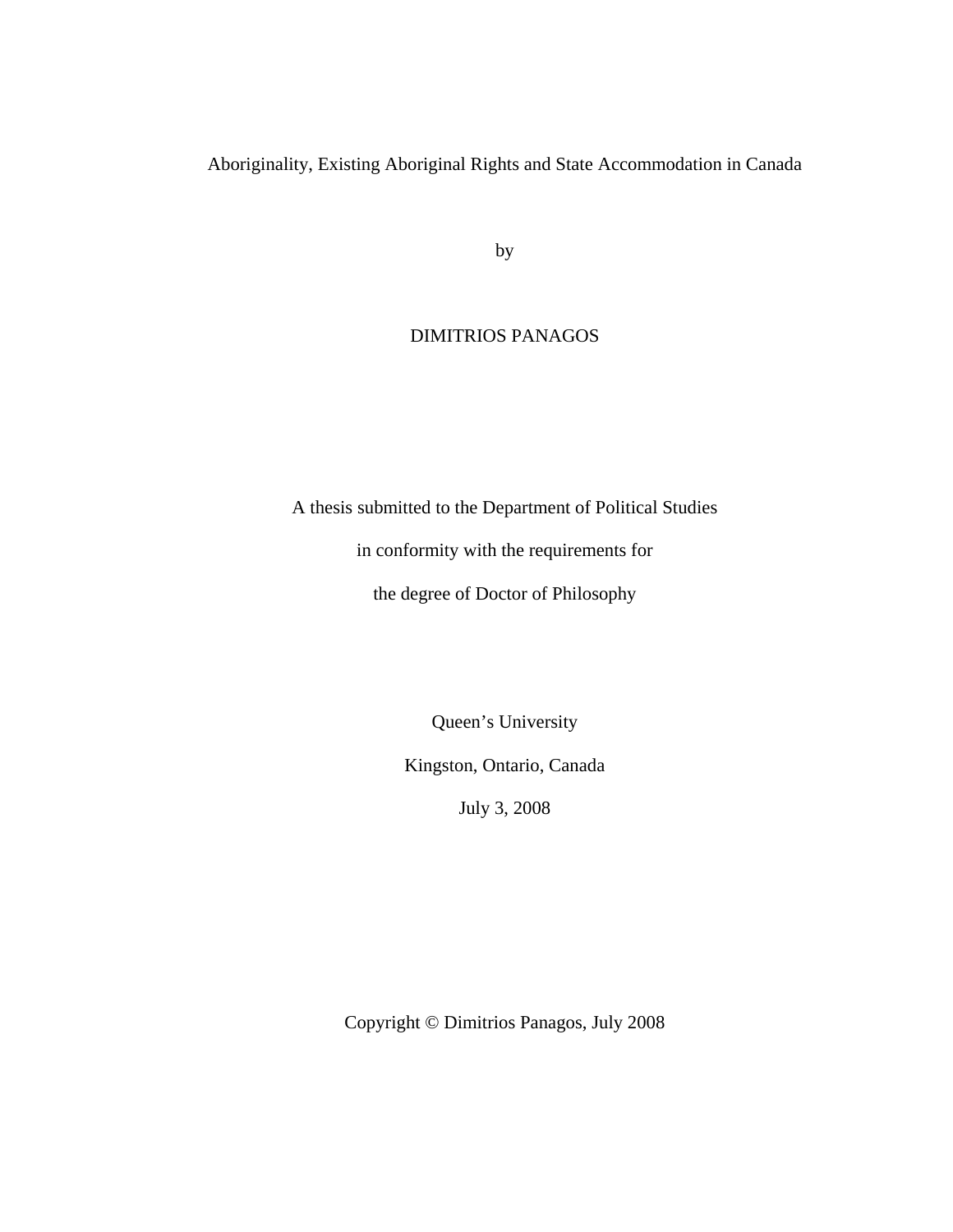#### **ABSTRACT**

The central focus of this dissertation is the relationship between aboriginality, aboriginal rights and state accommodation in Canada. The work considers how the existence of a plurality of conceptions of aboriginality impacts the capacity of aboriginal rights to protect and accommodate this collective identity. This dissertation takes the position that aboriginal rights, as they are currently constructed in Canada, cannot account for the existence of this definitional multiplicity, and so impose serious limits on the degree to which aboriginality is accommodated and protected by the state. This case is built by looking at Supreme Court cases that deal with Section 35(1) of the *Constitution Act, 1982*. The investigation contained herein examines the written legal submissions of the aboriginal and non-aboriginal participants in these cases, as well as the Court's decisions, in an effort to trace the various articulations of aboriginality put forward by the parties.

The dissertation demonstrates that, even though there is a multiplicity of conceptions of aboriginality – in other words, the aboriginal litigants, the provinces, the federal government and the Supreme Court justices advance different and often competing conceptions of aboriginality – aboriginal rights are constructed to protect and accommodate a single, particular vision of this collective identity. Moreover, this version of aboriginality does not coincide with the version of this collective identity advanced by the aboriginal litigants themselves. Consequently, the work in this dissertation argues that aboriginal rights fail to accommodate and protect aboriginal peoples' collective identities and pose a substantial threat to these identities.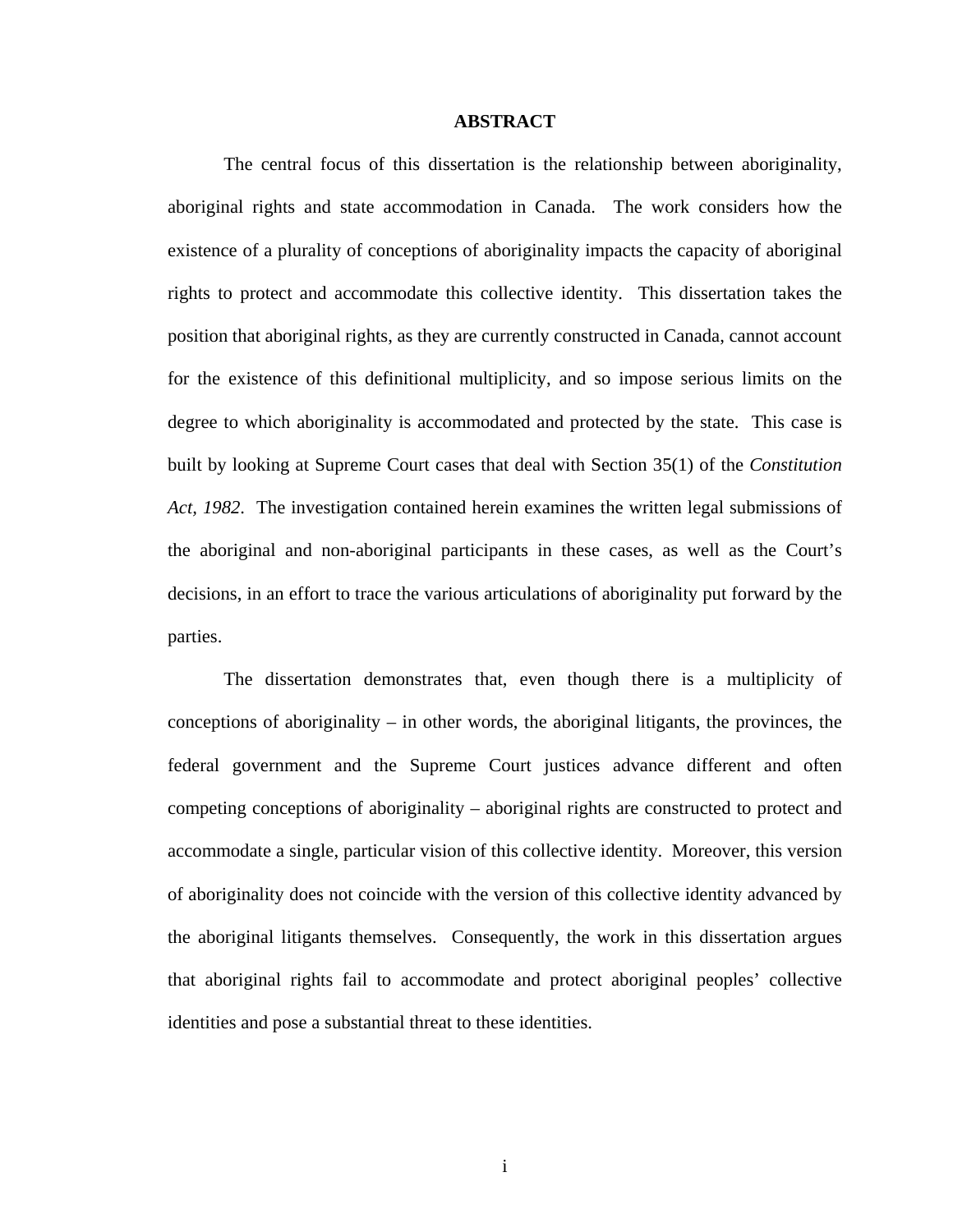#### **ACKNOWLEDGMENTS**

First and foremost I would like to thank my supervisor Dr. Eleanor MacDonald. Over the past years Eleanor has been my academic mentor, my advocate and one of my biggest cheerleaders. I could not have completed this dissertation without her knowledge, advice and support.

I am also greatly indebted to Dr. Margaret Moore for a decade of encouragement and advice and Dr. J. Scott Matthews for all of the support he has provided over the past two years.

I would like to extend my heartfelt thanks to all of the members of the Department of Political Studies at Queen's. Over the years, I have come to rely on many of the professors and graduate students for their insights, their encouragement and most of all their friendship. Mira Bachvarova, Jeremy Clarke, Anna Drake, Emmett MacFarlane, Allison McCulloch, Dr. Tamara Small and many others, thank you for making Kingston a place I could call 'home'. Barb Murphy, Karen Vandermey and Sheri Foster I could not have navigated the administrative maze that is Queen's University without your guidance and your patience.

Finally, I would like to dedicate this thesis to Elli and Seus. I hope that one day you will understand why uncle 'Midi' was away from you for so long. I love you both so very much.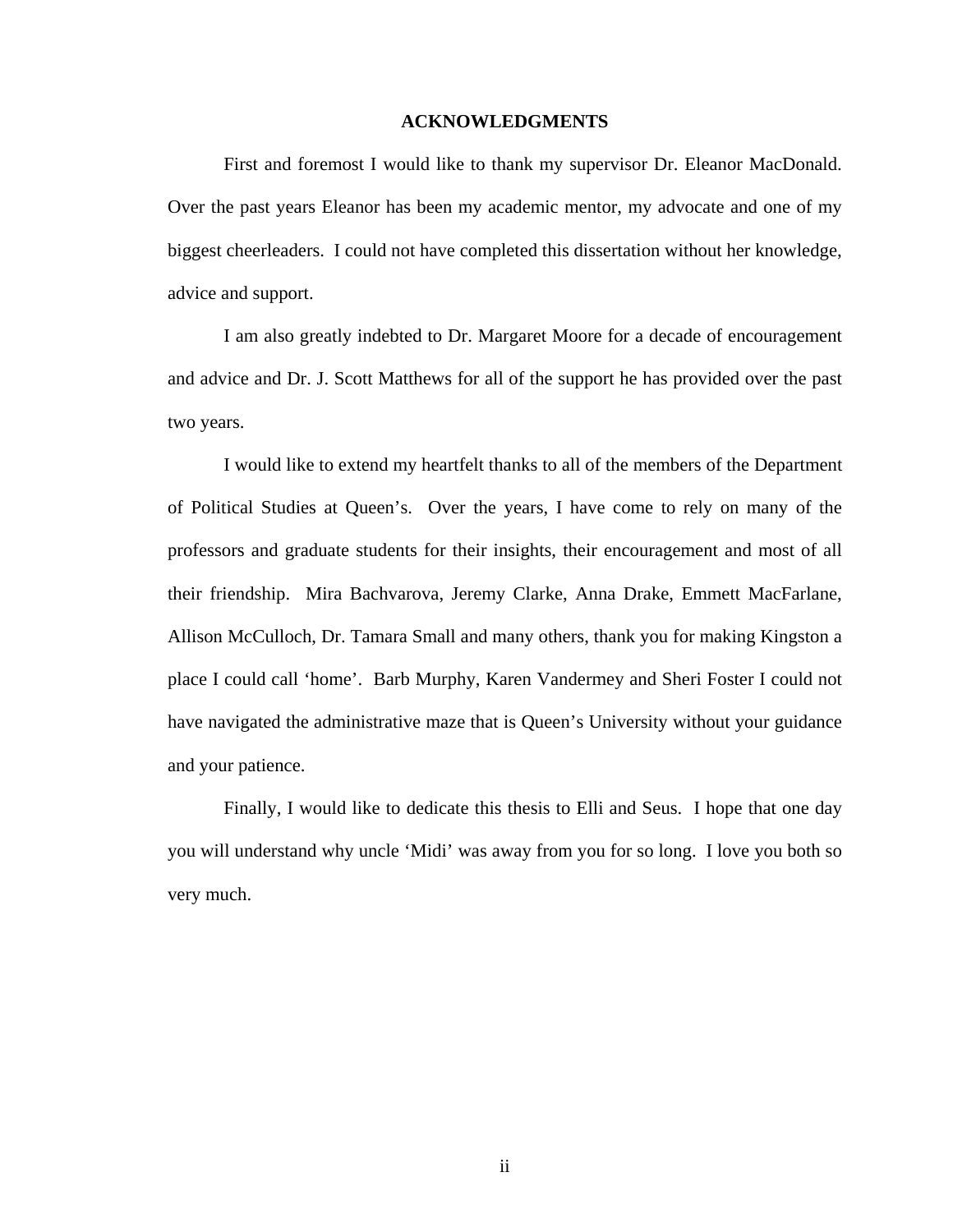| <b>Chapters</b>                                                                                                                               |  |
|-----------------------------------------------------------------------------------------------------------------------------------------------|--|
|                                                                                                                                               |  |
| Central Issue of the Dissertation: Aboriginal Rights and Identity Contestation 33                                                             |  |
|                                                                                                                                               |  |
| The Interactions Based Approach to Conceptualizing Aboriginality  71                                                                          |  |
|                                                                                                                                               |  |
| Citizen-state Articulations in the Factums and Supreme Court Decisions 121                                                                    |  |
| S.35(1) Rights Accommodate and Protect the Citizen-state Conception  151<br>S.35(1) Rights Do Not Accommodate or Protect the Nation to Nation |  |

# **TABLE OF CONTENTS**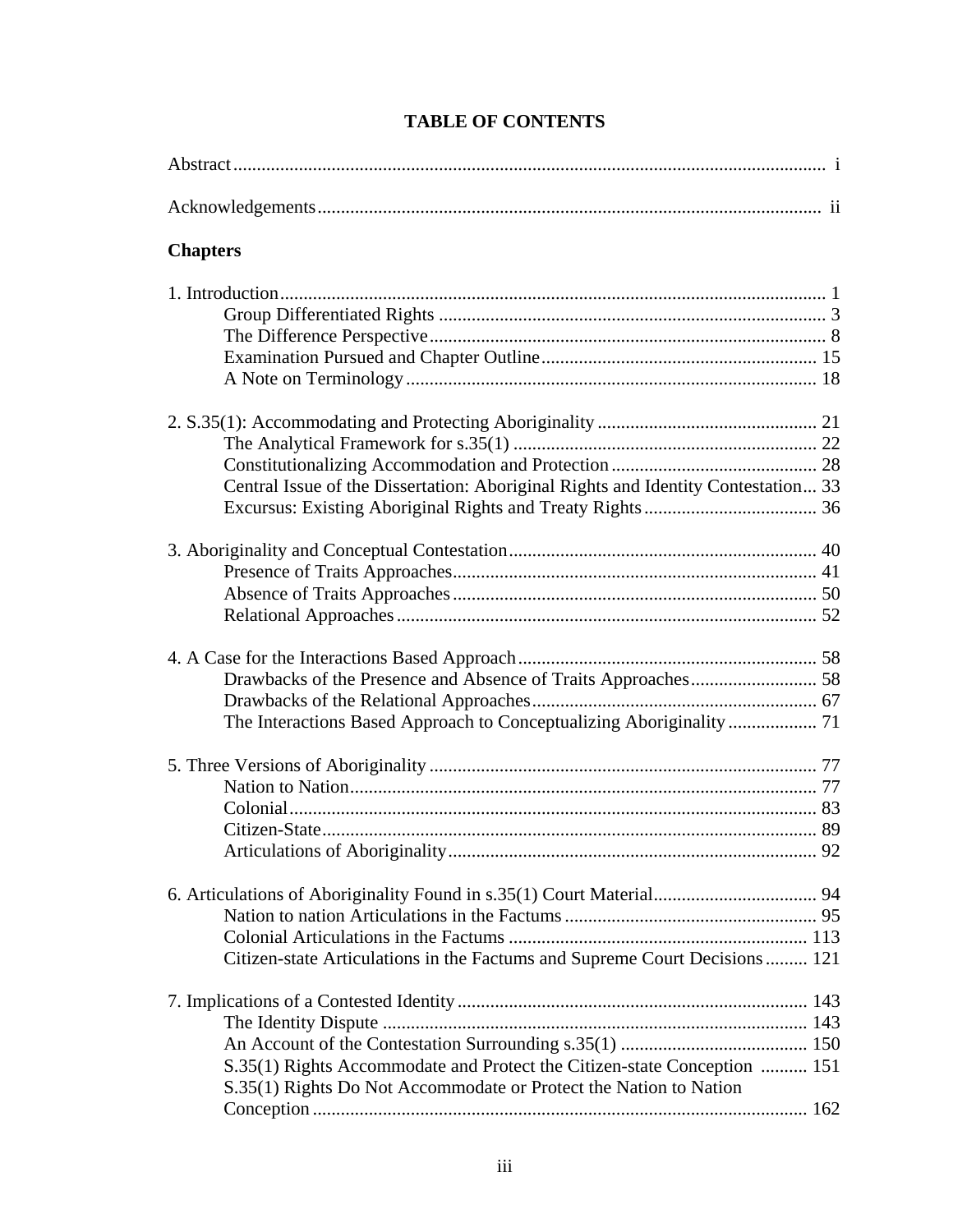| Further Implications: The Supreme Court, Political Negotiations and |  |
|---------------------------------------------------------------------|--|
|                                                                     |  |
|                                                                     |  |
|                                                                     |  |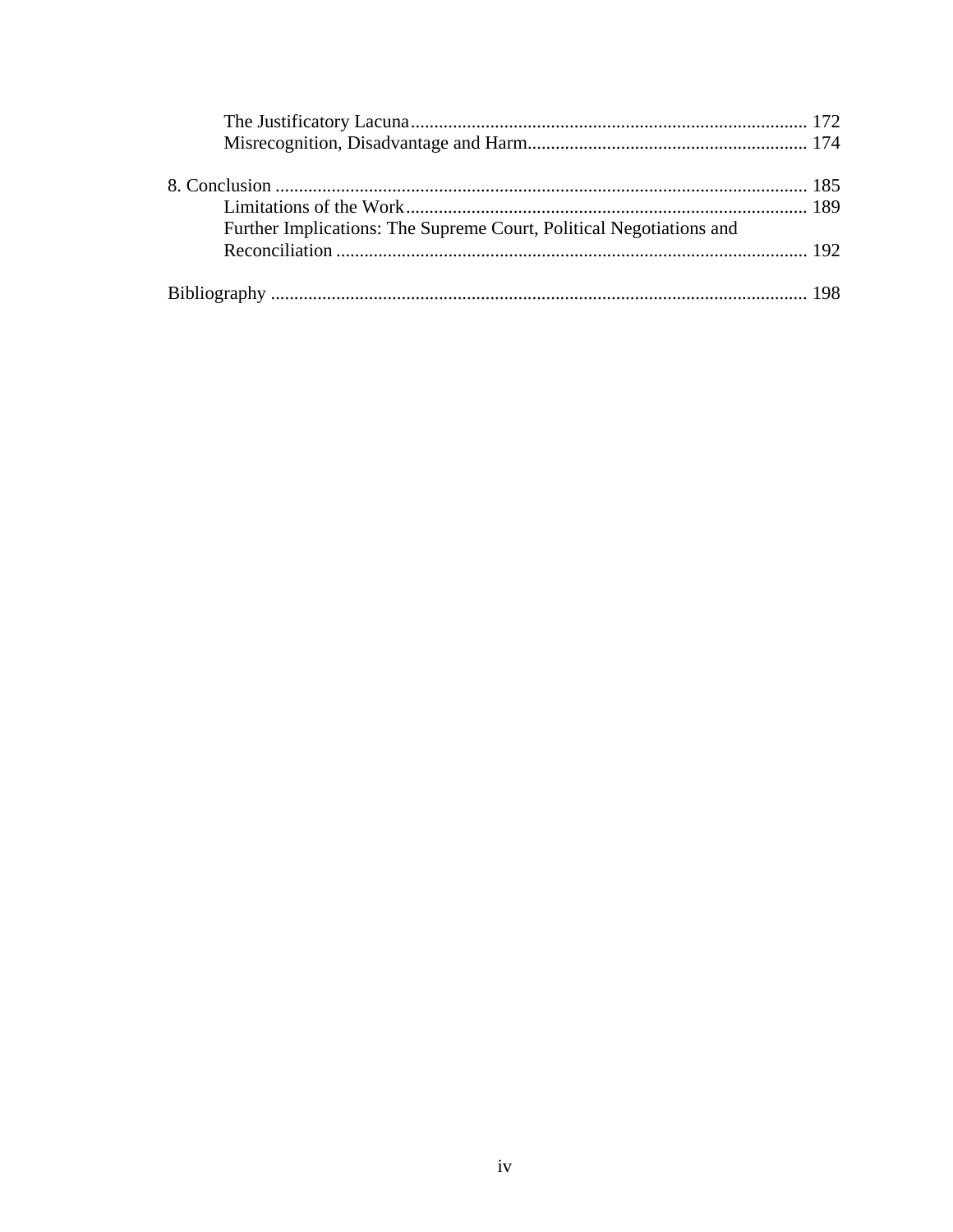#### **CHAPTER ONE**

#### **INTRODUCTION**

In contemporary Canada Aboriginal peoples find themselves in a peculiar situation, living in communities possessed of separate and unique identities immersed within a larger nation-state, itself possessed of a national identity. Can the many and varied Aboriginal communities find space for adequate expression of their collective identities?

## Gordon Christie $<sup>1</sup>$  $<sup>1</sup>$  $<sup>1</sup>$ </sup>

An array of normative and empirical scholarship builds the case that group differentiated rights are capable of accommodating and protecting the collective identities of national minorities. To the extent that identities are constructed and socially mediated a myriad of possible meanings may exist for any given identity. In some cases, the varying conceptualizations that make up the field of possible articulations of a particular identity are irreconcilable. Aboriginality, as a collective identity, is marked by this type of identity contestation.

The central question of this dissertation is the following: What happens to the efficacy of s.35(1) rights as tools of accommodation and their protective capacity if the identity they are meant to protect and accommodate is contested? The first step in answering this question is an examination of the plurality of meanings shouldered by the term 'aboriginality'. The dissertation demonstrates that when the term aboriginality is employed it can and does carry a number of meanings which are in many instances irreconcilable. As a consequence, in order to provide an adequate assessment of aboriginal rights in Canada it is necessary to spell out exactly what is meant when this term is employed. This dissertation introduces an approach to conceptualizing identity, the 'modified relational approach,' which allows for the existence of multiple

<span id="page-5-0"></span> 1 Gordon Christie, "Aboriginal Citizenship", p.482.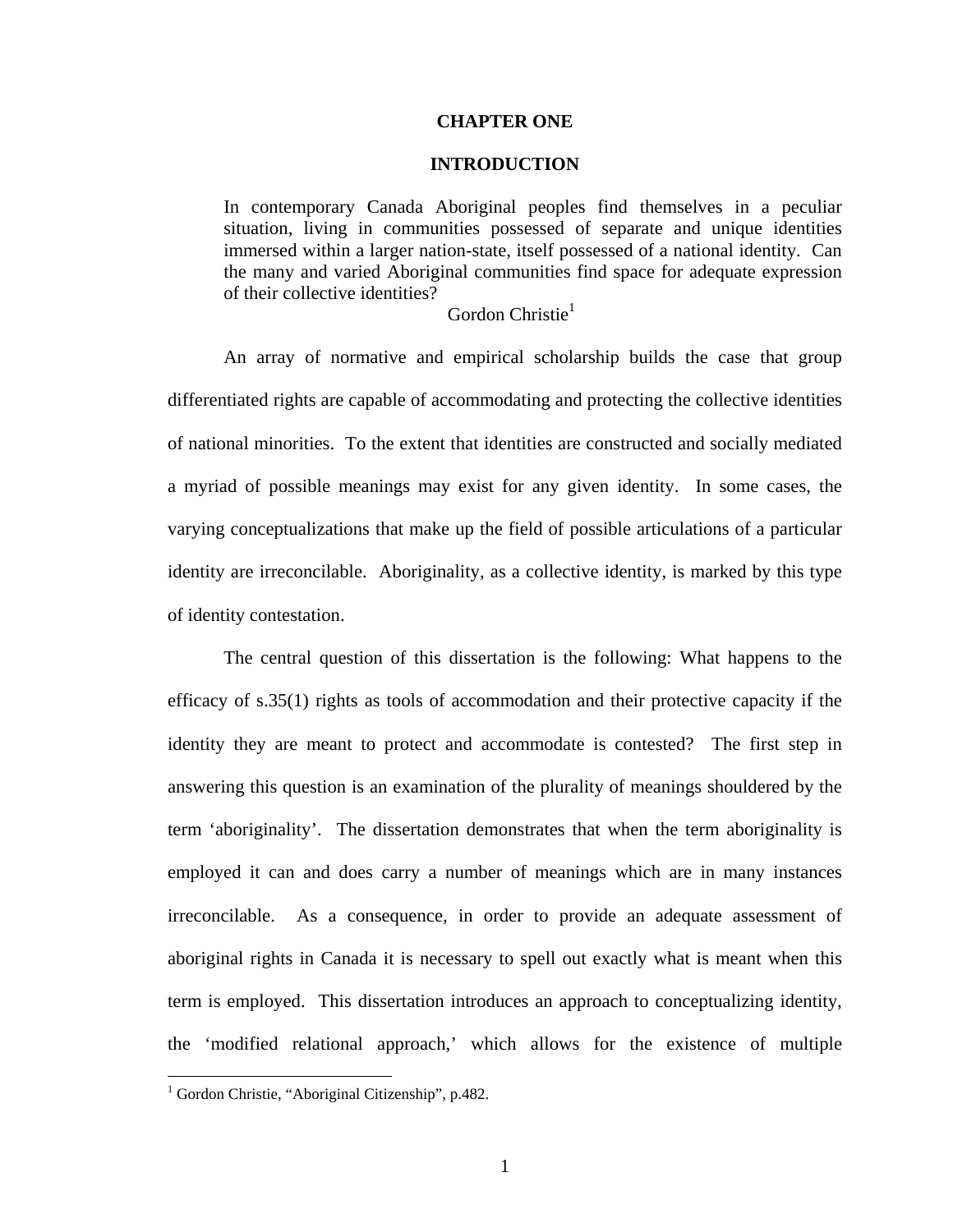articulations of a collective identity and provides analytical tools to mediate between these articulations.

The second step in the analysis is to provide an account of the contestation surrounding s.35(1). Stated somewhat more plainly, what are all the critics going on about? This dissertation advances that the controversy surrounding this constitutional provision is actually comprised of two related yet separate disputes. The first dispute is a dispute about the nature and scope of the rights aboriginal peoples in Canada have (or ought to have). The second is a dispute about the very meaning of this collective identity. As a consequence, the dissertation provides a unique, multidimensional account of the contestation surrounding s.35(1).

The final step is to assess the efficacy of existing aboriginal rights in Canada – now that we have an account of the contestation surrounding s.35(1) and the various meanings of aboriginality. The analysis reveals that the constitutional tool of accommodation developed by the Supreme Court of Canada (SCC) – that is, existing aboriginal rights covered by  $s.35(1)$  – is fashioned to protect and accommodate one conception of aboriginality, the understanding put forward by the SCC. S.35(1) rights do not protect and accommodate the conception of aboriginality advanced by aboriginal peoples. In essence, the SCC has made correspondence a condition of accommodation. That is, the degree of constitutional protection and accommodation aboriginal peoples can expect to enjoy from this constitutional provision is a function of the degree to which their collective identities correspond to the conception of aboriginality advanced by the SCC. Moreover, the SCC does not provide any justification for making its version of this collective identity the object of constitutional accommodation. The absence of any such justification renders the SCC's actions biased and arbitrary. Furthermore, the SCC's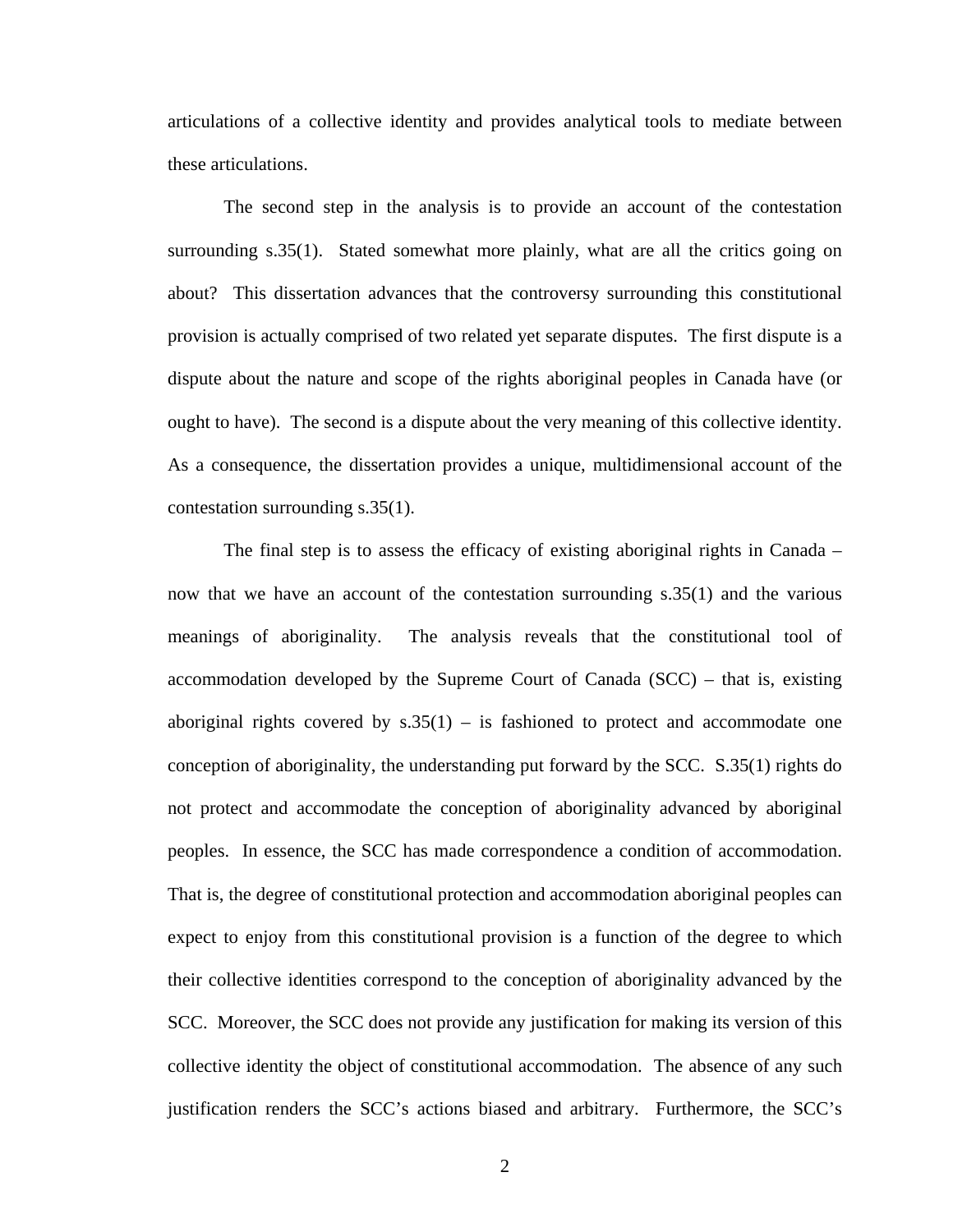actions constitute an act of misrecognition that has resulted in aboriginal disadvantage and harm. Thus, an answer to the central question of this dissertation emerges: S.35(1) rights fail to accommodate and protect aboriginal peoples' collective identities and pose a substantial threat to these identities.

#### **Group Differentiated Rights**

This dissertation finds its genesis in an interest in the contested nature of aboriginality and the group differentiated rights encompassed by s.35(1) of the *Constitution Act, 1982* employed by the Canadian state to accommodate and protect this collective identity. There is a significant amount of scholarly support for the position that group differentiated rights can accommodate and protect collective identity. In what follows, I briefly sketch the contours of this position.

Identity related differences refer to characteristics, acquired both voluntarily and involuntarily, that define individuals as certain kinds of persons (or members of certain kinds of groups) and are constitutive parts of their self-understanding.<sup>2</sup> In the study of politics, identity related differences among the citizenry are often treated as though they pose particular challenges for the state, its institutions and its normative underpinnings. In fact, identity related differences are even, at times, referred to as the "Problem" or "Challenge" of diversity or difference. Political philosopher James Tully begins his work, *Strange Multiplicity*, by posing the following question: "Can a modern constitution recogniseand accommodate cultural diversity?"<sup>3</sup> He underscores the urgency of this task by adding that, "[t]his is one of the most difficult and pressing questions of the political

<span id="page-7-0"></span> 2 Bhikhu Parekh, *Rethinking Multiculturalism*, p.1.

<span id="page-7-1"></span><sup>3</sup> James Tully, *Strange Multiplicity*, p.1.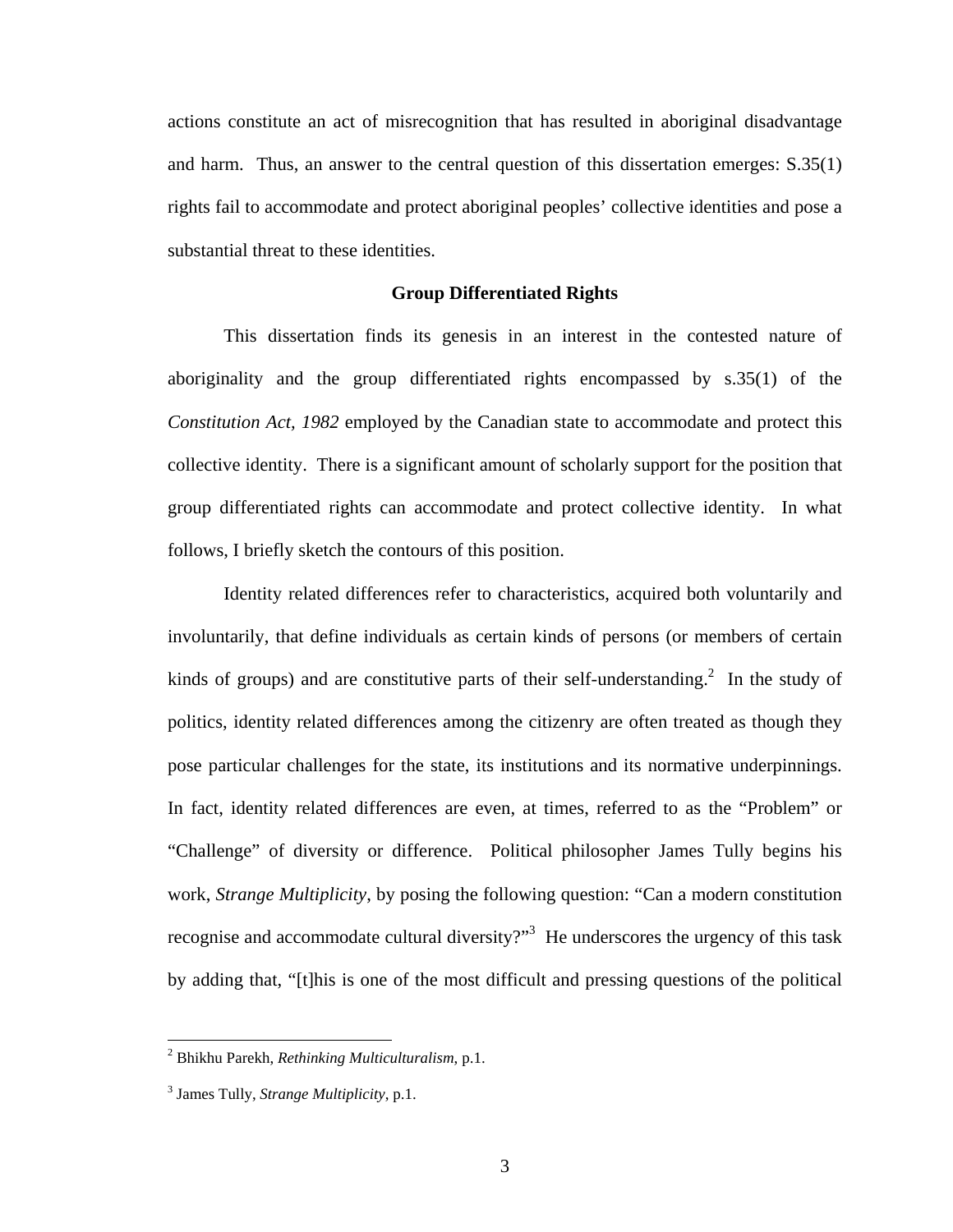era we are entering in the twenty-first century."<sup>4</sup> Will Kymlicka and Wayne Norman echo this sentiment in their introduction to *Citizenship in Diverse Societies*. They declare that "Western liberal democracies ha[ve] not in fact met or overcome the challenges posed by ethnocultural diversity."<sup>[5](#page-8-1)</sup> Paul Kelly uses similar language in his introductory chapter to *Multiculturalism Reconsidered*, arguing that "[a]ll modern states face the *problems* of multiculturalism […] because they face the conflicting claims of groups of people who share identities and identity-conferring practices that differ from those of the majority in the states of which they are a part."<sup>[6](#page-8-2)</sup> Kelly goes on to explain that "[w]here the problem of multiculturalism arises is with the claim that the 'circumstances of multiculturalism' challenge the ability of traditional ideological forms or political theories toaccommodate themselves to these circumstances."<sup>7</sup>

One reason for structuring the diversity/difference discourse in this way is a result of an increasing awareness of the serious implications of ignoring these important issues. History is replete with examples of injustices that find their origins in the state's failure to adequately address diversity and difference, or worse, the state's active attempts to eliminate certain identity related differences entirely. Think here of the way in which linguistic, religious and national minorities (to list only three) have been historically

<span id="page-8-0"></span><sup>4</sup> James Tully, *Strange Multiplicity*, p.1.

<span id="page-8-1"></span><sup>5</sup> Will Kymlicka and Wayne Norman, *Citizenship in Diverse Societies*, p.3.

<span id="page-8-2"></span><sup>&</sup>lt;sup>6</sup> Paul Kelly, "Introduction," p.1.

<span id="page-8-3"></span><sup>&</sup>lt;sup>7</sup> Paul Kelly, "Introduction," p.4.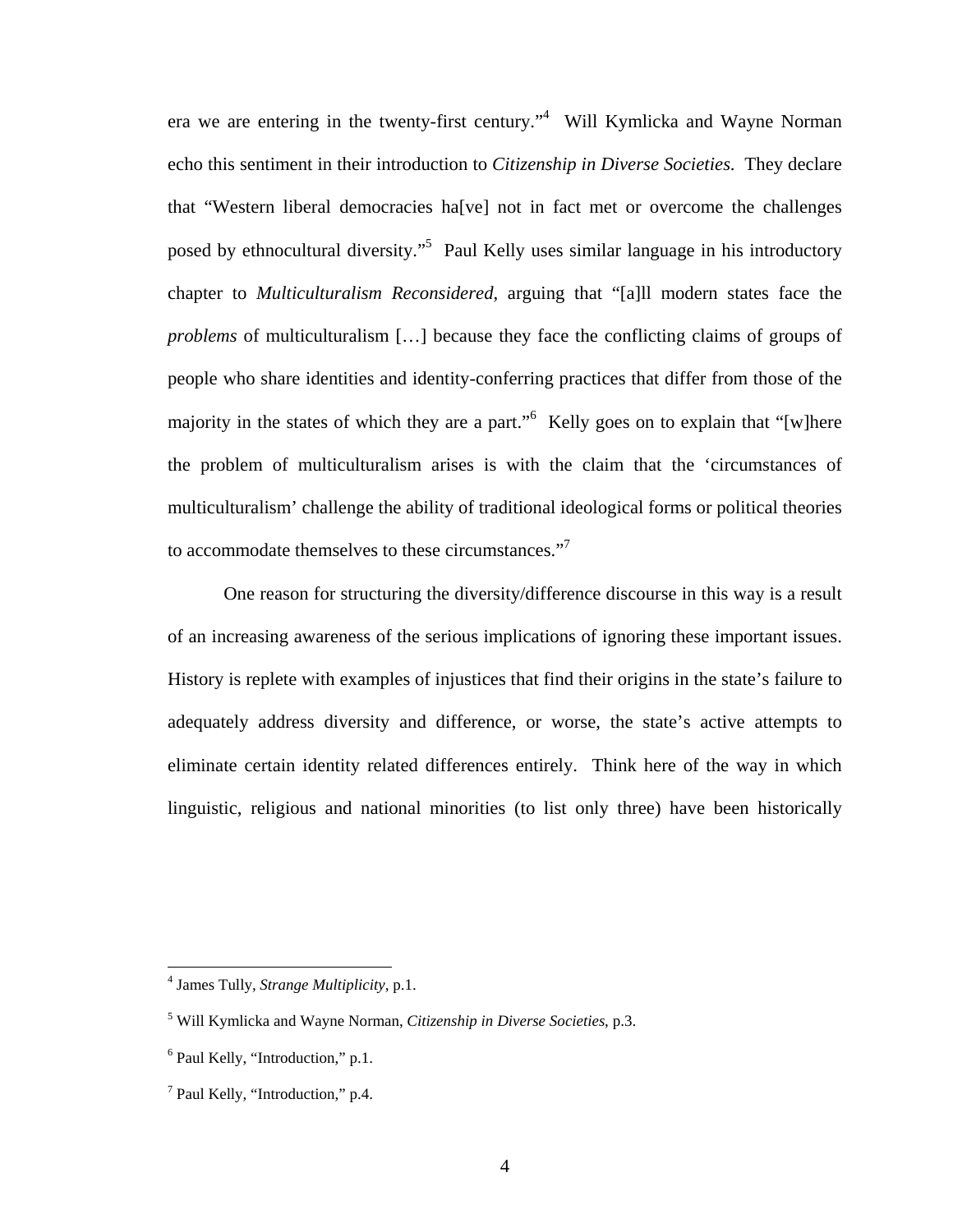treated.<sup>[8](#page-9-0)</sup> There is an emerging consensus that justice requires that the differences that constitute the diversity of the body-politic be both accommodated and protected.

Scholarship abounds that makes the case that the extension of group rights is one way in which the state can work to ensure that diversity and difference are accommodated and protected. Bhikhu Parekh's work on multiculturalism is anchored by the proposition that the basis of all rights is human well-being. $<sup>9</sup>$  $<sup>9</sup>$  $<sup>9</sup>$  The task, then, according to Parekh, is to</sup> select a set of rights that secures this end. This scholar explains that,

[i]n each case the nature and content of rights would vary, depending on what is required to achieve their intended purposes. Some collectivities might merit only the right to non-interference, some might merit exemption from certain general requirements, yet others might rightly claim positive support of the state and other public institutions.[10](#page-9-2)

If one accepts the notion that the protection and accommodation of individual/group diversity and difference contributes to human well-being (a proposition embraced by this dissertation) then Parekh's work indicates that rights (including group differentiated rights) can be justified vis-a-vis their efficacy at accommodating and protecting this diversity/difference. Joyce Green seems to support this notion by stating that "[r]ights protection has been most meaningful when it applies to minorities in the face of majority indifference or hostility."<sup>11</sup>

<span id="page-9-0"></span><sup>&</sup>lt;sup>8</sup> For example, Kymlicka cites the "rescinding of funding for minority-language schools," "abolishing traditional forms of local autonomy" and "encouraging settlers to swamp minority homelands" as three historical injustices perpetrated by the state against national minorities. Will Kymlicka, *Politics in the Vernacular*, p.124.

<span id="page-9-1"></span><sup>9</sup> Bhikhu Parekh, *Rethinking Multiculturalism*, p.217.

<span id="page-9-2"></span> $10$  Bhikhu Parekh, "Rethinking Multiculturalism," p.217.

<span id="page-9-3"></span> $11$  Joyce Green, "Canaries in the Mines of Citizenship," p.716.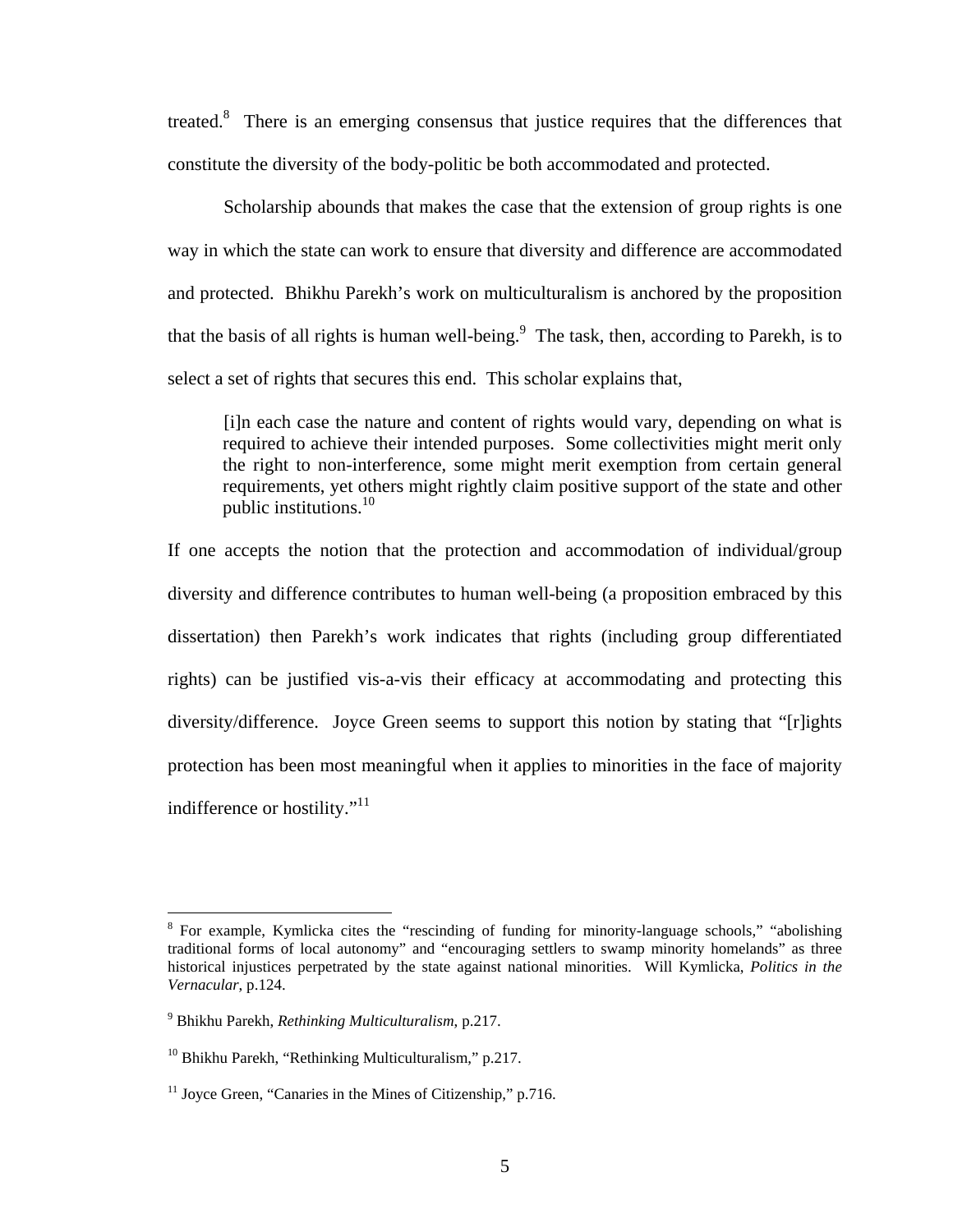This argument is furthered by turning to work that focuses specifically on group differentiated rights and their normative justifications. Kymlicka and Norman define group differentiated rights as rights that "go beyond the familiar set of common civil and political rights of individual citizenship which are protected by all liberal democracies [and] are adopted with the intention of recognizing and accommodating the distinctive identities and needs of ethnocultural groups."<sup>12</sup> They advance that "it is increasingly accepted that minority rights claims cannot be dismissed as inherently unjust, and instead are sometimes consistent with, if not required by, principles of justice."<sup>13</sup> Kymlicka goes further advancing that the question of whether or not justice is compatible with group differentiated rights is, for the most part, settled. He begins by explaining that the liberal culturalist position – that is, the "view that liberal democratic states should […] adopt various group-specific rights or policies which are intended to recognize and accommodate the distinctive identities and needs of ethnocultural groups $"^{14}$  – has become the "dominant position in the literature today, and most debates are about how to develop and refine the liberal culturalist position, rather than whether to accept it in the first place."[15](#page-10-3) Even though Kymlicka states that there is a lack of consensus among scholars regarding the normative foundations of the liberal culturalist position, he puts forward

<span id="page-10-0"></span><sup>12</sup> Will Kymlicka and Wayne Norman, *Citizenship in Diverse Societies*, p.2.

<span id="page-10-1"></span><sup>13</sup> Will Kymlicka and Wayne Norman, *Citizenship in Diverse Societies*, p.10.

<span id="page-10-2"></span><sup>&</sup>lt;sup>14</sup> Will Kymlicka, *Politics in the Vernacular*, p.42. In its entirety the quote reads: "Liberal culturalism is the view that liberal-democratic states should not only uphold the familiar set of common civil and political rights of citizenship which are protected in all liberal democracies; they must also adopt various groupspecific rights or policies which are intended to recognize and accommodate the distinctive identities and needs of ethnocultural groups."

<span id="page-10-3"></span><sup>15</sup> Will Kymlicka, *Politics in the Vernacular*, p.42. Kymlicka's argument about a liberal culturalist consensus in the literature is far from accepted by all scholars. See, for example, Brian Barry, *Culture and Equality*, p.6-8.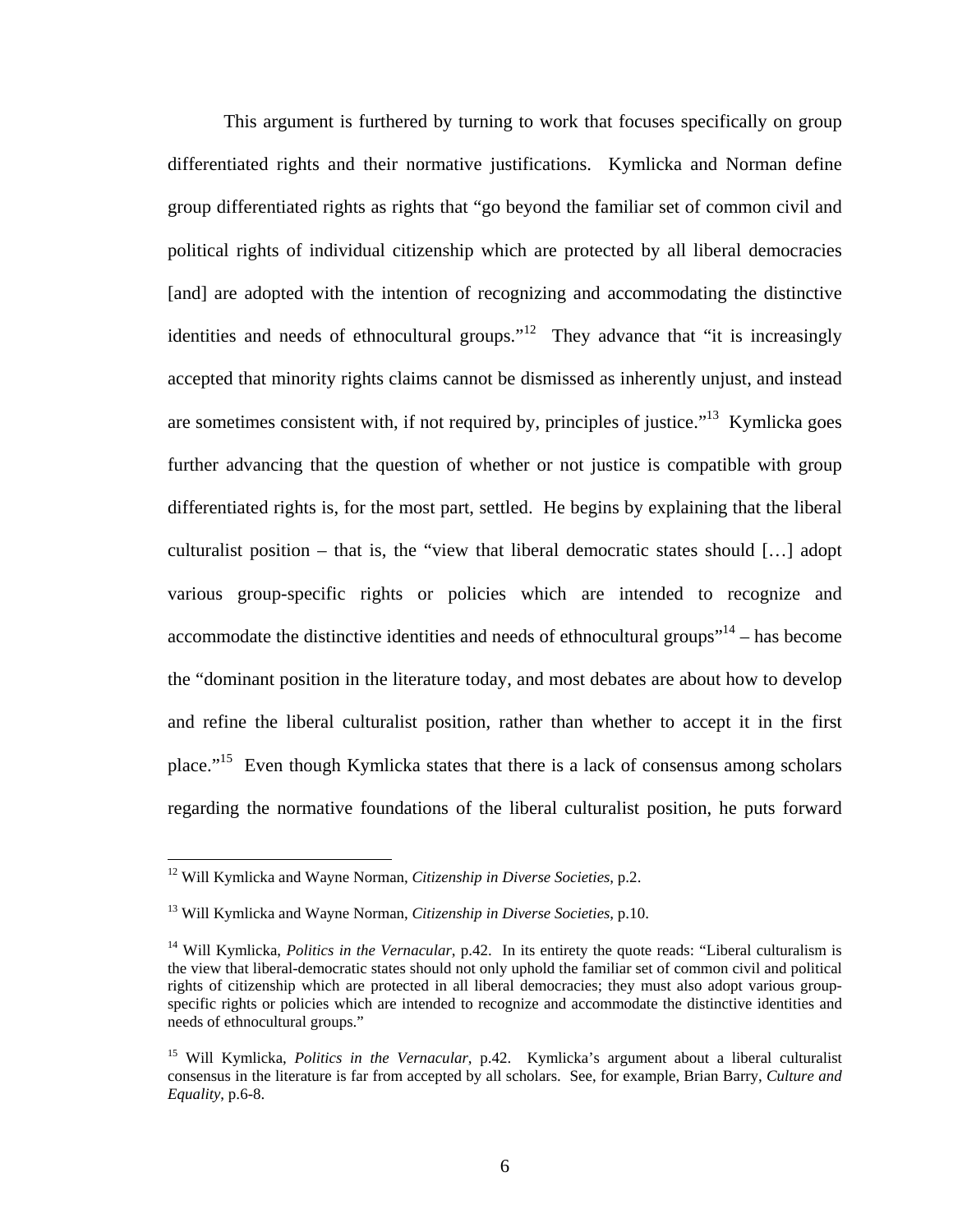that some scholars identify a concern for identity as one normative foundation for the argument that justice may require the extension of group differentiated rights. He states that some scholars "emphasize the importance of respect for identity. On this view, there is a deep human need to have one's identity recognized and respected by others. To have one's identity ignored or misrecongnized by society is a profound harm to one's sense of self-respect. Minority rights satisfy the need for recognition."<sup>16</sup> What comes to the fore, here, is that group differentiated rights can be normatively justified vis-à-vis appeals to concerns about justice that focus on identity related considerations.

The link between identity related differences and group differentiated rights discussed thus far focuses primarily on normative considerations – that is, the argument that the extension of group differentiated rights is one way to pursue the accommodation and protection of identity related differences and that under certain circumstances justice requires this course of action. The connection between identity related differences and group differentiated rights not only provides the fundamentals for the normative case for these rights but it also provides some direction regarding how to go about assessing the efficacy of these rights in practice. If, as some scholars advance, group differentiated rights are designed to protect and accommodate identity related difference, the appropriate evaluative standard is the degree to which these rights perform these functions.

The work pursued in this dissertation engages with this link between the function of group differentiated rights and their assessment. Aboriginal rights were

 $\overline{a}$ 

7

<span id="page-11-0"></span><sup>&</sup>lt;sup>16</sup> Will Kymlicka, *Politics in the Vernacular*, p.47-48. In this piece Kymlicka identifies two other normative foundations for this position cited in the literature – the instrumentalist argument (that is, that autonomy is connected in important ways to culture which can be protected vis-à-vis the extension of minority rights) and the intrinsic value argument (that is, that culture ought to be protect because it is intrinsically valuable).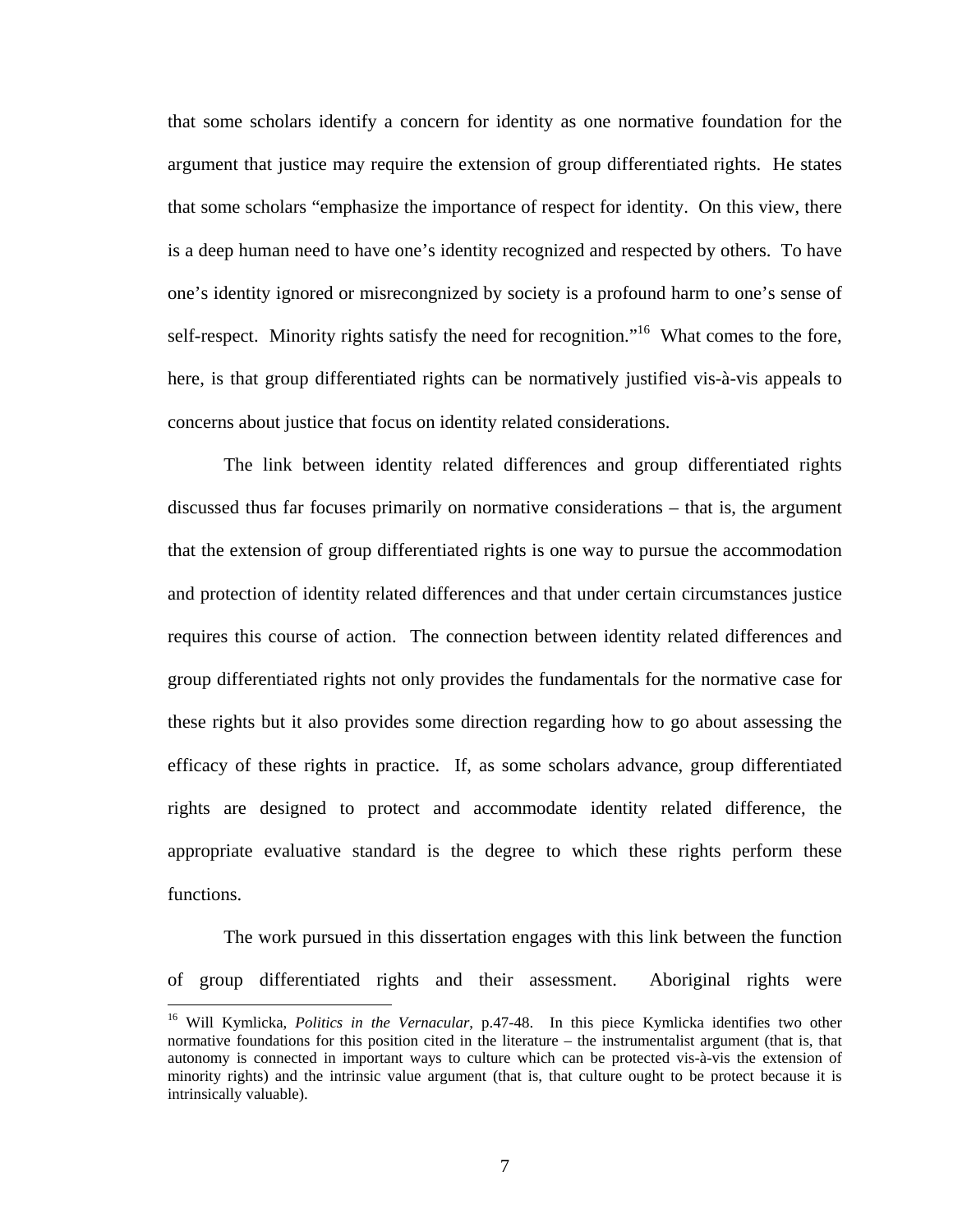constitutionalized in s.35(1) of the *Constitution Act, 1982*. Similar in kind to the normative case for other group differentiated rights outlined above, the justification offered by the SCC and the academy to explain the extension of these rights centres on the notion that they would accommodate and protect aboriginal peoples' collective identities.<sup>17</sup> This makes these Canadian group differentiated rights prime candidates for the sort of assessment mentioned above. Arguably, Avigail Eisenberg has produced the most significant investigation of this type – that is, an analysis that focuses on the efficacy of group differentiated rights in general and aboriginal rights in particular to protect and accommodate identity related differences. An examination of Eisenberg's work presents the numerous and important advantages of conducting this type of investigation. Such an examination also reveals the limitations of applying Eisenberg's approach to s.35(1) rights. The basic weakness of her approach is that it proceeds as if the meaning of aboriginality was settled. This leaves little room for a discussion about the multiple meanings shouldered by the term aboriginality and the impacts of this definitional multiplicity on s.35(1) rights. At the same time, proceeding as Eisenberg suggests obscures the existing instances of arbitrariness and bias in aboriginal rights jurisprudence in Canada.

#### **The Difference Perspective**

In her piece, *The Politics of Individual and Group Difference in Canadian Jurisprudence*, Eisenberg challenges what she considers to be the dominant approach employed in the literature on Canadian jurisprudence and constitutionalism that deals

<span id="page-12-0"></span> $17$  Here it is simply stated that the justification offered by the SCC and the academy to explain the extension of aboriginal rights centres on the notion that these rights would accommodate and protect aboriginal peoples' collective identities. In chapter two the actual case for this point is presented in detail.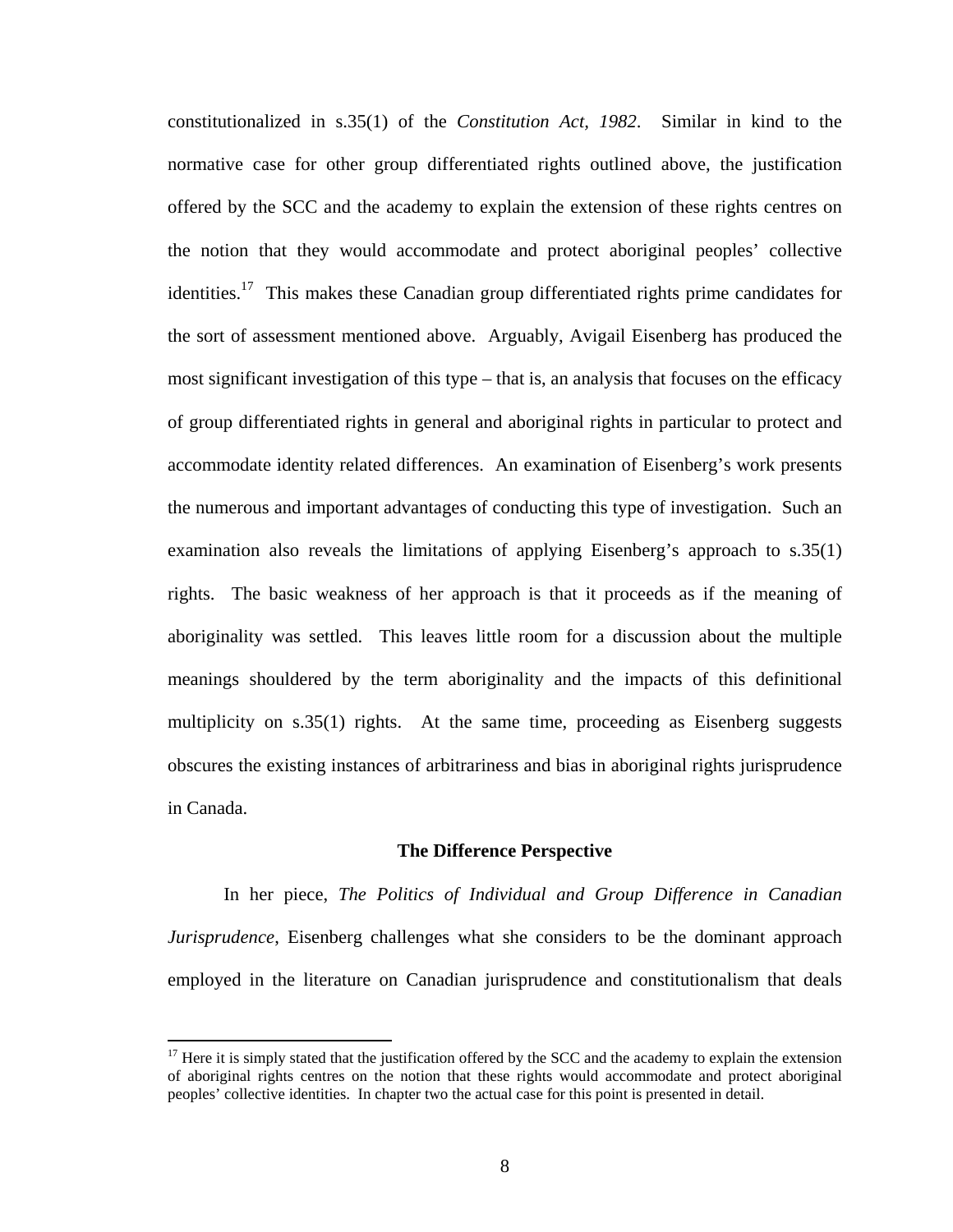with conflicts involving individuals, groups and rights claims. "Many commentators," she argues, "proceed from the assumption that much of our jurisprudence is characterized by a struggle between individual and collective rights. They frame conflicts between individuals and groups in terms of this struggle, and then develop an approach that highlights putative clashes between individual and group rights. $18$  According to Eisenberg, this approach is problematic for three reasons. First, the dominant approach lacks conceptual precision (collapsing identity-related claims into other types of claims), resulting in an unsatisfactory characterization of the nature of certain individual/group conflicts.<sup>19</sup> Second, this approach relies on an "individual versus group" discourse which is substantively different than the language used by the courts.<sup>20</sup> Third, the dominant approach lends itself to the generation of a false impression of judicial inconsistency and arbitrariness that is not an accurate reflection of the existing jurisprudence.<sup>21</sup> As a result, Eisenberg concludes that "this dominant perspective describes actual judicial practice poorly."<sup>22</sup>

Having identified the numerous problems associated with the dominant account, she goes on to outline her own approach to understanding how Canadian law deals with conflicting rights claims made by individuals and groups, which she has termed the 'difference perspective'. The difference perspective is a purposive approach to rights and

<span id="page-13-0"></span><sup>&</sup>lt;sup>18</sup> Avigail Eisenberg, "The Politics of Individual and Group Difference," p.4.

<span id="page-13-1"></span><sup>&</sup>lt;sup>19</sup> Avigail Eisenberg, "The Politics of Individual and Group Difference," p.4.

<span id="page-13-2"></span> $^{20}$  Avigail Eisenberg, "The Politics of Individual and Group Difference," p.4.

<span id="page-13-3"></span><sup>&</sup>lt;sup>21</sup> Avigail Eisenberg, "The Politics of Individual and Group Difference," p.4.

<span id="page-13-4"></span> $^{22}$  Avigail Eisenberg, "The Politics of Individual and Group Difference," p.4.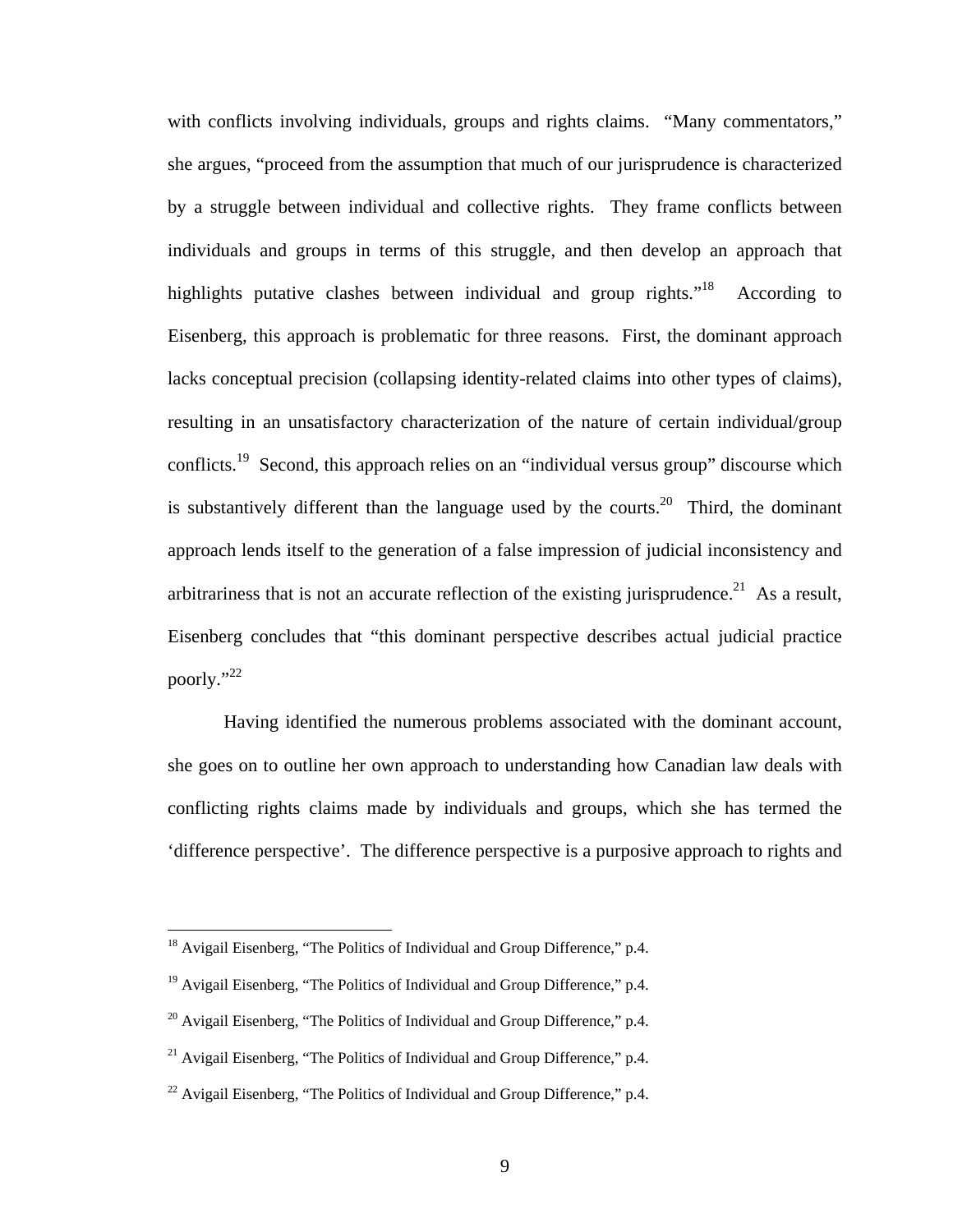rights conflicts.<sup>23</sup> As such, it works by "translate ling] rights into the purposes that they are meant to serve."<sup>24</sup> "[O]ne of the purposes rights serve," Eisenberg explains, "is to protect individual and group identity-related differences. $125$ 

The difference perspective is able to leave aside the obfuscatory 'individual versus group' discourse that marks the dominant perspective and instead focuses on identityrelated differences. Eisenberg argues that this refocusing "provides a perspective from which to understand better how various political devices including both individual and group rights may be fruitfully interpreted as predicated upon a concern to preserve distinctive identities."<sup>26</sup> The contention here is that if we are to understand the way in which Canadian law handles certain conflicting claims (that is, ones that include identityrelated components) we must be cognizant of the fact that identity-related difference is one of the courts' primary concerns. Eisenberg buttresses this argument by pointing to specific cases drawn from Canadian jurisprudence.  $27$  Her discussion of these cases reveals that applying the difference perspective generates an account of how conflicting claims have been settled by the courts that is more coherent and representative than the dominant 'individual versus group' perspective. She argues that "[t]he difference perspective retrieves the court's reasoning and frames it in terms of the principles and values which it actually sought to protect. In each case, the identity-related differences

<span id="page-14-0"></span> $^{23}$  Avigail Eisenberg, "Identity and Liberal Politics," p.256.

<span id="page-14-1"></span><sup>&</sup>lt;sup>24</sup> Avigail Eisenberg, "Identity and Liberal Politics," p.256.

<span id="page-14-2"></span> $25$  Avigail Eisenberg, "Identity and Liberal Politics," p.257.

<span id="page-14-3"></span><sup>&</sup>lt;sup>26</sup> Avigail Eisenberg, "The Politics of Individual and Group Difference," p.14.

<span id="page-14-4"></span><sup>&</sup>lt;sup>27</sup> Here, Eisenberg cites the *Sparrow* case ("The Politics of Individual and Group Difference," p.15-17), the *Thomas v. Norris* case ("The Politics of Individual and Group Difference," p.17-18) and the *Ford* case ("The Politics of Individual and Group Difference," p.19-20).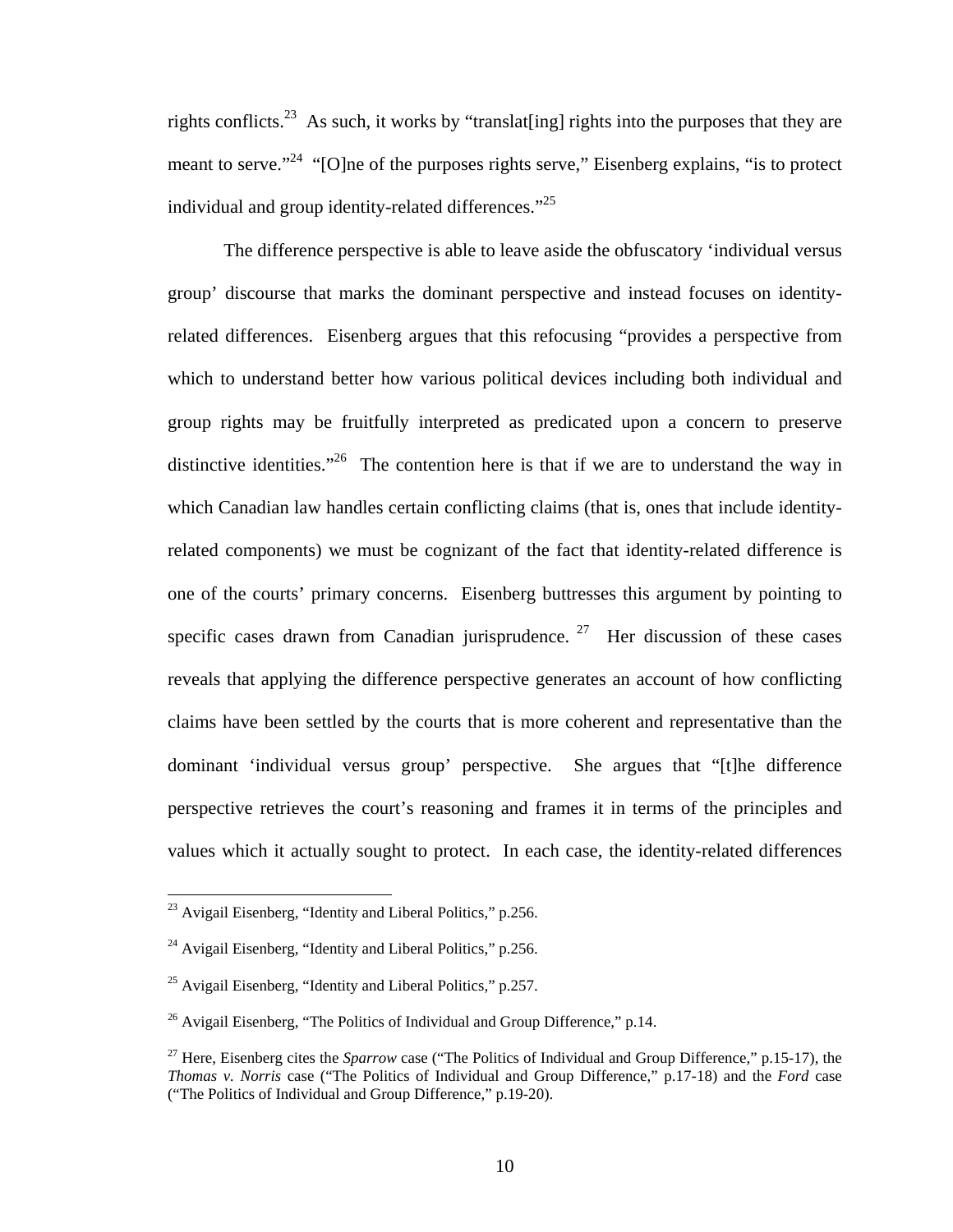are the crucial values at stake."<sup>28</sup> Eisenberg cautions that "[w]ithout the difference perspective […]the courts' decisions in cases involving conflicting identity-related claims appear to be arbitrary and have been described as biased […]. Such mistaken descriptions lead us to lose sight of the evolving jurisprudence about identity related claims." $^{29}$ 

From this view, a distinguishing feature of Eisenberg's approach is that it posits that particular rights are meant to protect identity. As a consequence of this approach, certain rights (both individual and collective) are normatively justified vis-a-vis their capacity to protect identity. Moreover, as Eisenberg points out, a significant amount of the appeal of this approach is its power to explain Canadian jurisprudence. Eisenberg's work is significant because she makes a compelling case about the need for scholars of rights and the law to take identity seriously. She directs us away from discussions regarding the normative superiority of individual or collective rights and redirects us to what is in her view a more fruitful discussion – a discussion about the conditions under which identity related considerations normatively justify particular rights. In the process, Eisenberg reveals that a deeper understanding of the existing jurisprudence surrounding rights would emerge from a better account of the relationship between identity and the normative justifications of rights. This last point indicates the existence of a significant connection between identity, rights, the law and our understanding of each.

The difference perspective, however, is not without its critiques. Green in her piece, *The Difference Debate: Reducing Rights to Cultural Flavours*, raises various

<span id="page-15-0"></span> $^{28}$  Avigail Eisenberg, "The Politics of Individual and Group Difference," p.21.

<span id="page-15-1"></span><sup>&</sup>lt;sup>29</sup> Avigail Eisenberg, "Using Difference to Resolve Rights-Based Conflicts," p.163.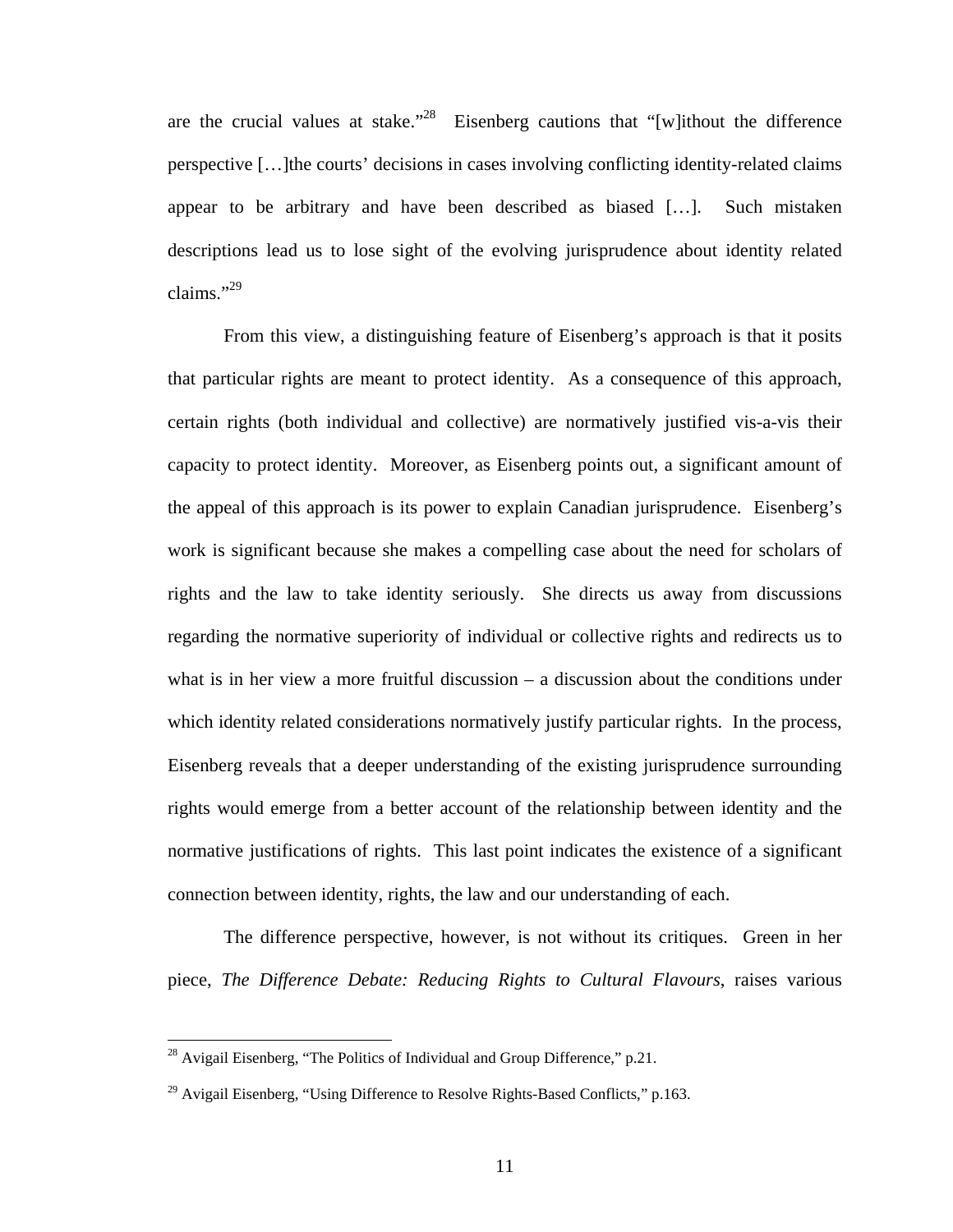concerns about the application of Eisenberg's approach to the issue of aboriginal rights.

Green suggests that:

Eisenberg's "difference approach" designed to mediate between competing societal claims, reduces aboriginality to one of many presumptively equal cultural identities […]. It dehistoricizes it, and strips it of rights potency. It places all cultural identities on the same legal footing, without regard for anteriority or constitutional location. It removes responsibility from the dominant society and the state for the subordination of indigenous peoples. $30$ 

Green is critical of the difference perspective because she contends that it mischaracterizes aboriginality and the subsequent rights that stem from this collective identity by dehistoricizing them. Green is of the view that aboriginal peoples' collective identities, and so their rights, are rooted in and flow from a particular history – a history of colonization.[31](#page-16-1) Green argues that ignoring this historical context falsely equates aboriginality with other cultural identities and treats aboriginal rights claims as one among many minority rights claims made against the state. Moreover, she is of the view that this dehistoricization works to absolve the dominant society of its role in creating and maintaining aboriginal subordination.<sup>32</sup> The false parallel drawn between aboriginality and aboriginal rights claims, on the one hand, and other minority identities and nonaboriginal minority claims, on the other, coupled with the minimization/elimination of the role played by the state in the ongoing subordination of aboriginal peoples are of particular interest here. These elements expose that a substantial part of Green's critique of Eisenberg's approach is that Eisenberg has "gotten aboriginality wrong" and, as a

<span id="page-16-0"></span> $30$  Joyce Green, "The Difference Debate," p.138.

<span id="page-16-1"></span> $31$  Joyce Green, "The Difference Debate," p.142.

<span id="page-16-2"></span><sup>&</sup>lt;sup>32</sup> Joyce Green, "The Difference Debate," p.138.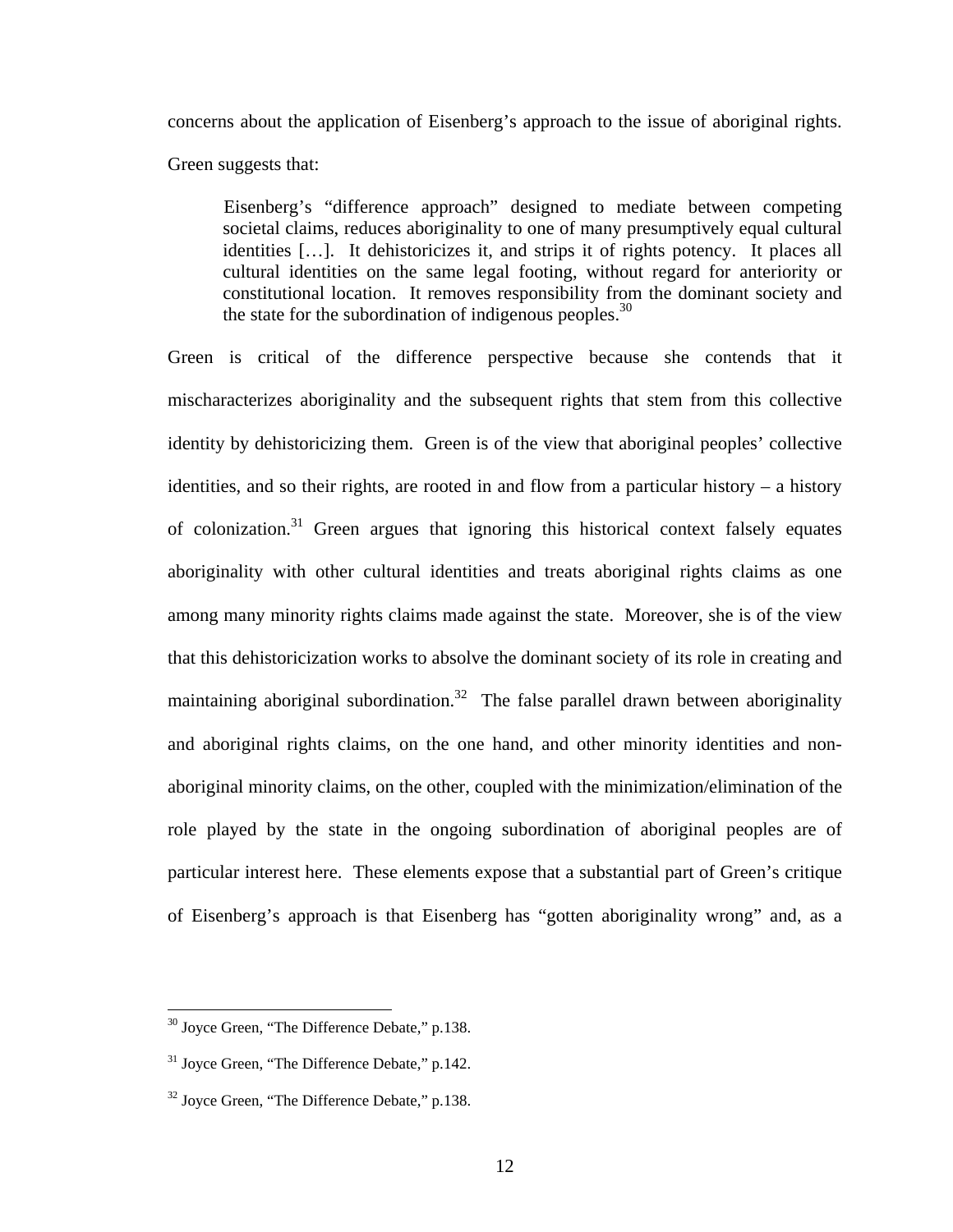consequence, has failed to provide an adequate assessment of the jurisprudence on aboriginal rights.

The problem is not so much that Eisenberg has "gotten aboriginality wrong" (though this may in fact be the case) but that she has failed to allow for the possibility that there are many ways of conceptualizing aboriginality and so there are many ways of "getting aboriginality right." In other words, Eisenberg's difference perspective suffers from a certain kind of conceptual myopia in that it relies on the assumption that there is one proper version of any given collective identity. Accordingly, the following questions drive a difference perspective analysis: "What is the role of the tradition or practice in the way that a group defines itself? Is this role or definition in dispute? How disputed is it? To what extent will disallowing the practice alter the group's identity? To what extent will an external court interfering in the internal affairs of a minority community jeopardize that community's ability to define and govern itself? $33$  All of these questions presuppose that there is agreement (or can be agreement) about the meaning of a particular collective identity. For example, we could not decide the role that a practice plays, or describe the nature of the dispute over the significance of a practice, or evaluate how disallowing a practice would impact a group's identity – that is, we could not answer the principle questions that drive a difference perspective analysis – if we did not assume the existence of agreement about the meaning of the collective identity in question.

As a consequence, the difference perspective applies the proper focus for an investigation of the jurisprudence on aboriginal rights in Canada because it recognizes that the stated purpose of aboriginal rights is the protection and accommodation of

<span id="page-17-0"></span><sup>&</sup>lt;sup>33</sup> Avigail Eisenberg, "Identity and Liberal Politics," p.259.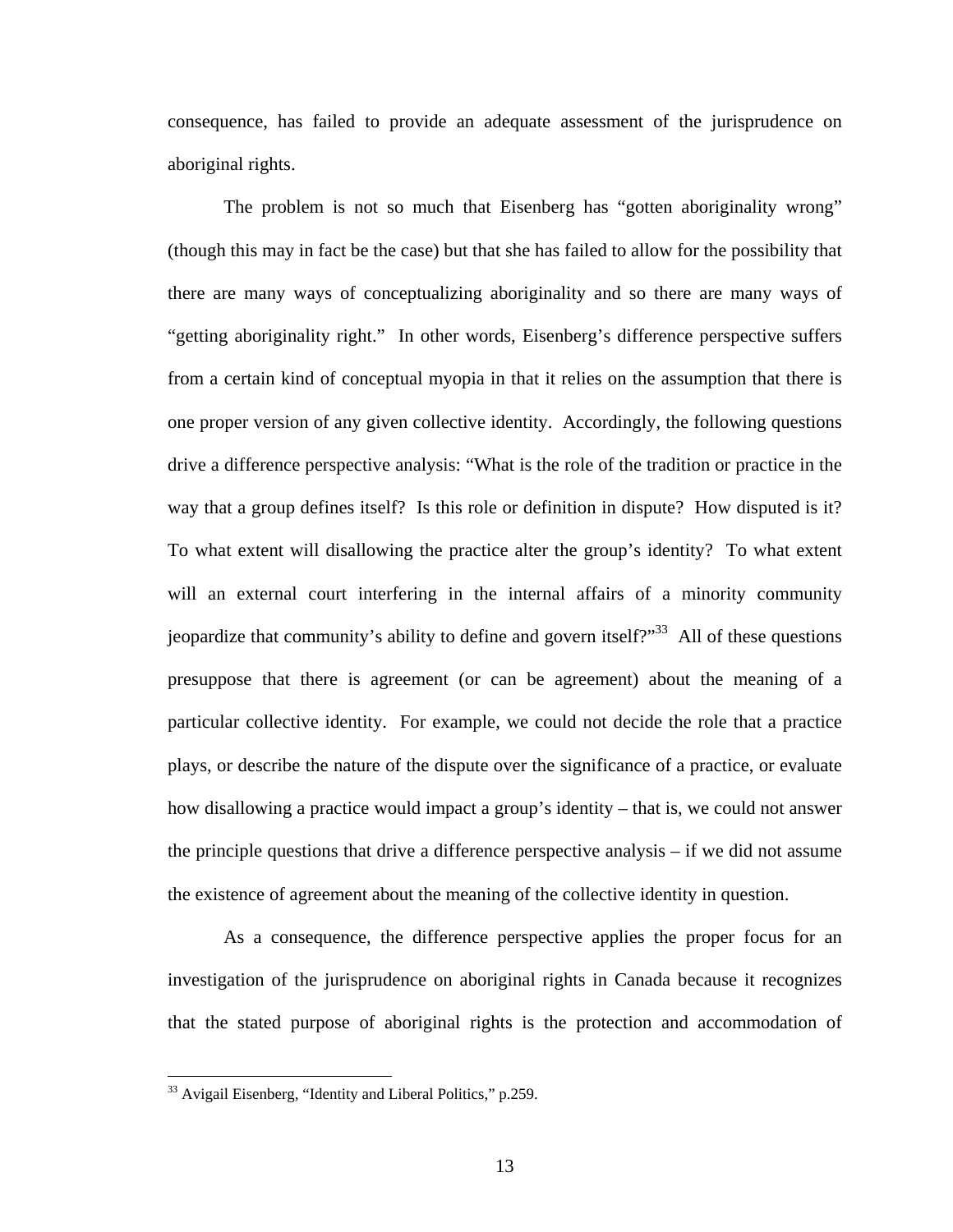aboriginal peoples' identity related differences. The difference perspective, however, does not tell us which version of this collective identity was made the object of constitutional protection/accommodation or which mechanisms were employed to make this decision or even anything about the conceptions of aboriginality that were left outside the scope of these rights. It cannot entertain these issues because these issues presuppose the existence of a plurality of conceptions of aboriginality while the difference perspective presupposes the opposite.

From this view, the problem with Eisenberg's work on aboriginal rights lies with the assumptions that underpin the difference perspective. It is these assumptions that lead her to conclude that applying the proper focus of analysis (that is, identity related difference) to Canadian jurisprudence on aboriginal rights renders claims of court bias and arbitrariness unfounded. It is the position of this dissertation that a solid defence against the very serious charges of court bias and arbitrariness would have to address the questions that fall outside of the scope of the difference perspective – that is, questions which presuppose the existence of a plurality of ways of conceptualizing this collective identity such as which version of the collective identity was made the object of constitutional protection/accommodation, which mechanisms were employed to make this decision and the like.

Accordingly, the work pursued in this dissertation corresponds to the discussion advanced by Eisenberg in that it links the normative case for rights and their evaluation with identity related considerations. This link raises a number of interesting questions regarding the manner in which group differentiated rights are normatively justified, the central role that identity plays in this process of justification and the efficacy of such rights to fulfill their normative potential (that is, to accommodate and protect collective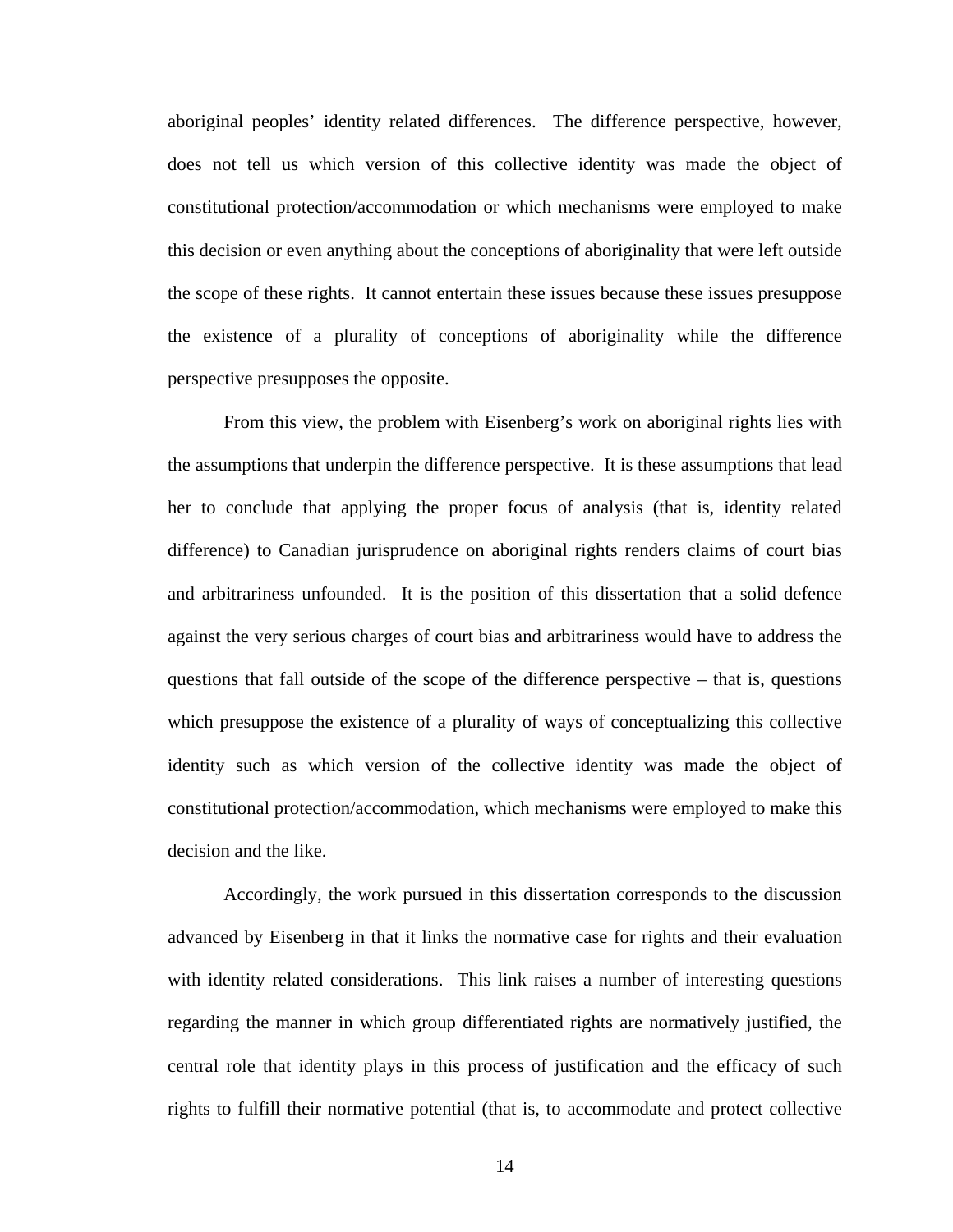identities). As a consequence, the dissertation follows Eisenberg's work by applying an identity-based focus to its analysis of s.35(1). It differs, however, in that this dissertation presupposes the existence of a plurality of conceptions of aboriginality and so is able to address the important questions cited above.

#### **Examination Pursued in this Dissertation and Chapter Outline**

This dissertation takes the position that an evaluation of the efficacy of group differentiated rights in practice proceeds by, first, taking stock of the nature of the collective identity these rights aim at protecting and accommodating. There is a plurality of different and/or irreconcilable ways of defining aboriginality. This plurality of conceptions represents the field or the horizons of the contestation over the meaning of this collective identity. Accordingly, the investigation conducted in this dissertation includes both an analysis of the contested nature of aboriginality and the role that this contestation plays in the efficacy of s.35(1) rights. The investigation pursued in this dissertation is structured by the following question: What happens to the efficacy of aboriginal rights as vehicles of accommodation and their protective capacities if the identity they are meant to accommodate and protect is contested?

Chapter two lays the ground work for addressing this question. It presents the basic analytical framework for s.35(1) of the *Constitution Act, 1982* developed by the SCC. In essence, it outlines the Court's process for determining the rights that are encompassed by this constitutional provision and the purpose underlying the constitutionalization of aboriginal rights. This presentation works to demonstrates that s.35(1) rights aim at protecting and accommodating aboriginality. In this way, chapter two represents the foundation of this dissertation, for it lays out that the underlying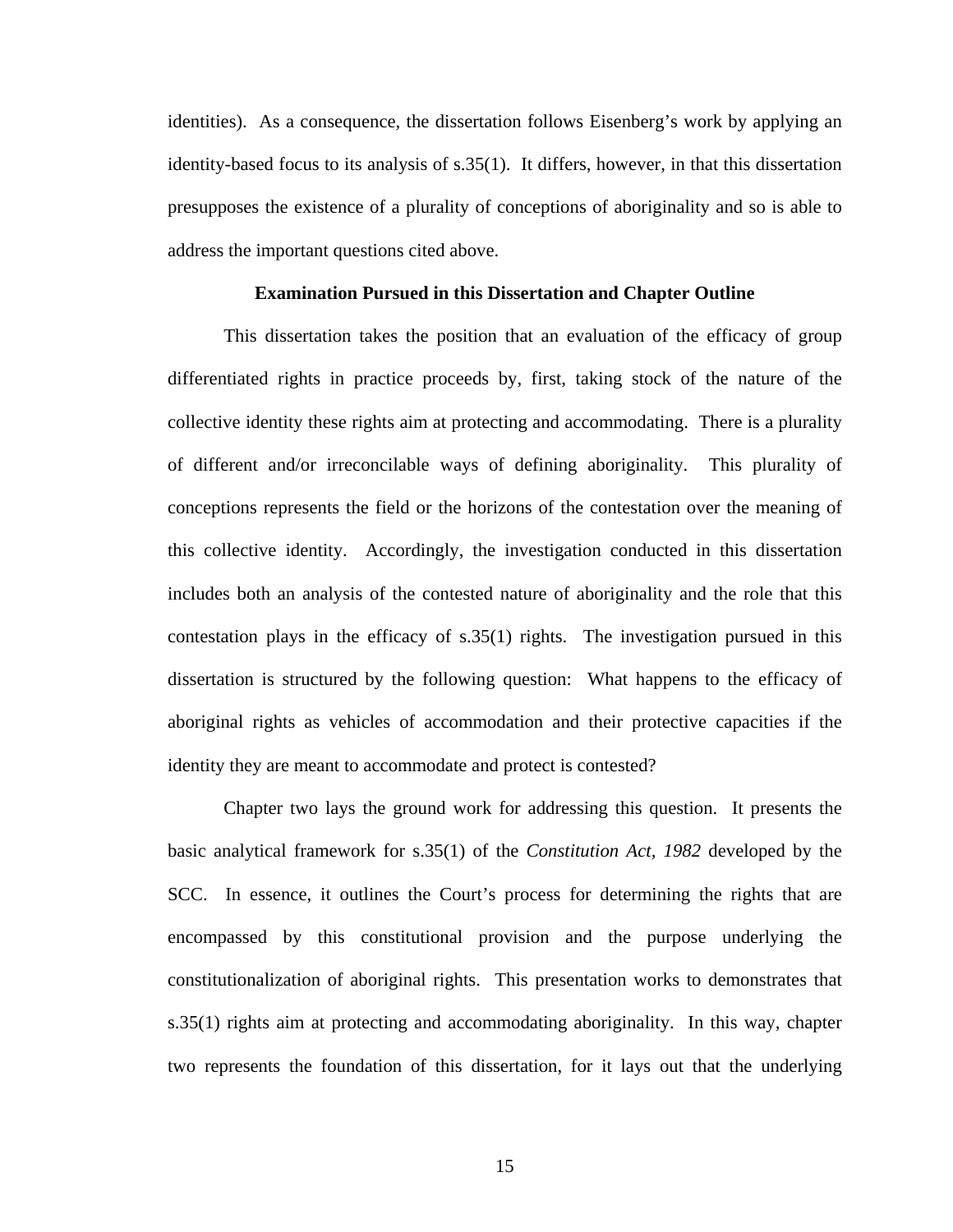purpose of these Canadian group differentiated rights is the protection and accommodation of aboriginality.

Chapter three delves into the nature of this collective identity (or, the characterizations of this collective identity in the aboriginal politics literature). It proposes that scholars differ on the approaches they employ to conceptualize aboriginality and so disagree about the meaning of this collective identity. The chapter offers a tripartite typology of some of the possible ways in which scholars approach the conceptualization of aboriginality. This typology organizes the various conceptualizations of aboriginality into three approaches – the presence of traits approach, the absence of traits approach and the relational approach.

Chapter four traces a number of problems associated with the employ of each of the three approaches. It demonstrates that the presence and absence of traits approaches to conceptualizing aboriginality are vulnerable to the charge of essentialism. Relational approaches, on the other hand, tend to over-emphasize the significance of non-members in the creation and maintenance of this collective identity and suffer from some logical coherence problems. This chapter concludes by advancing that a modified relational approach – what I have termed the interactions based approach – is the most appropriate approach to employ in an investigation of the differing articulations of aboriginality found in s.35(1) jurisprudence.

Chapter five applies the interactions based approach to conceptualizing aboriginality and generates three different articulations of this collective identity – the nation to nation conception, the colonial conception and the citizen-state conception. While these three conceptions of aboriginality represent only a sample of the possible articulations that could be generated vis-à-vis the employ of the interactions based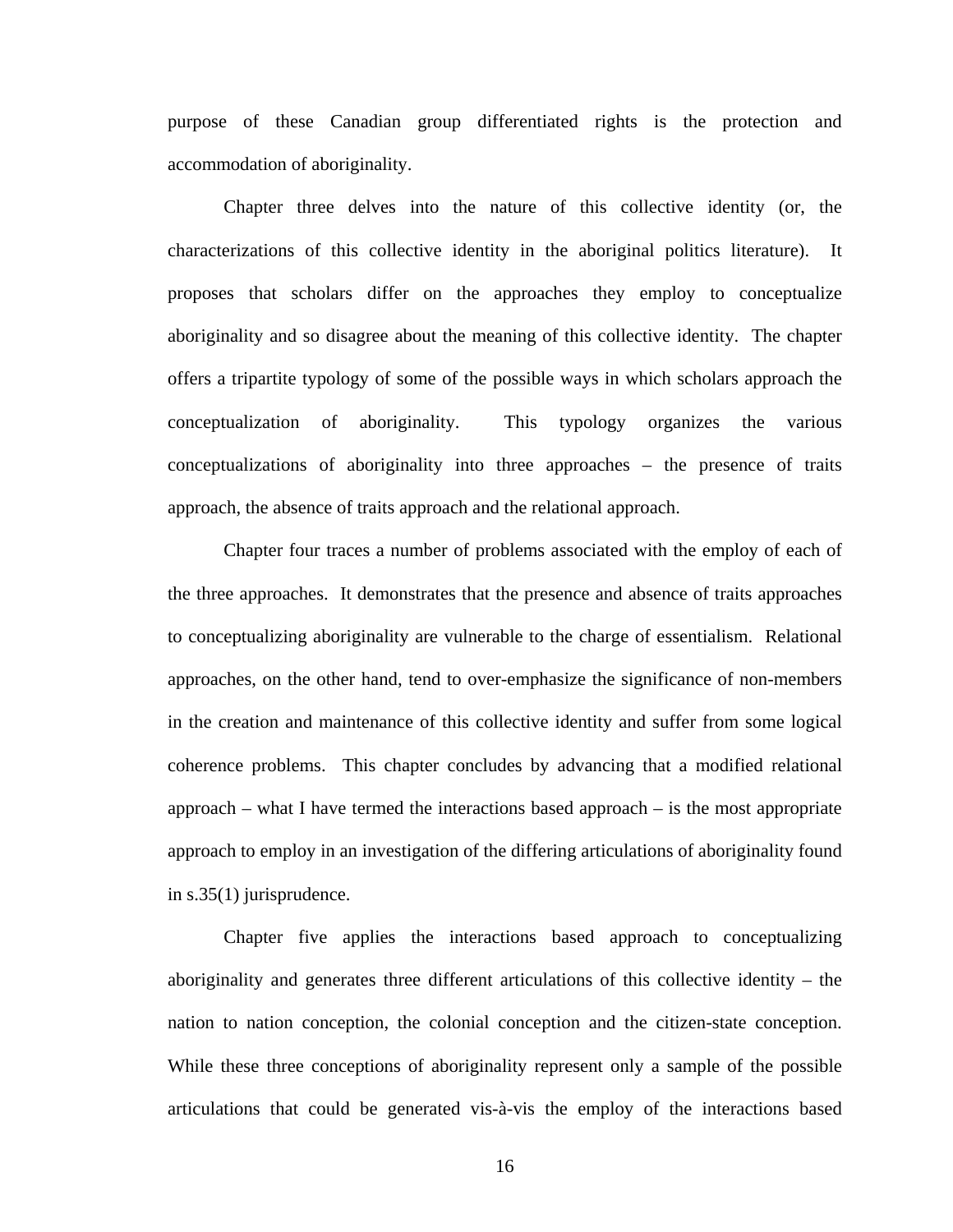approach, the nation to nation, the colonial and the citizen-state conceptions are the versions of this collective identity most often found in the court material surveyed.

Chapter six reveals the presence of all three versions of aboriginality (outlined in chapter five) in court material pertaining to s.35(1). The examination demonstrates that the aboriginal participants in s.35(1) cases advance a nation to nation conception of aboriginality. The federal/provincial AGs advance a colonial or citizen-state conception. For their part, SCC justices writing in majority decisions put forward a citizen-state conception. What comes to the fore in this chapter is that the parties to s.35(1) litigation do not agree about the nature of this collective identity. These findings represent a direct challenge to approaches to the study of aboriginal rights (like Eisenberg's difference perspective) that proceed as if the meaning of aboriginality is uncontested and/or settled.

Chapter seven demonstrates that the contestation surrounding s.35(1) is characterized by two related disputes: a dispute about the rights aboriginal peoples have (or ought to have) and a dispute about the nature of aboriginality itself. This chapter shows that the way in which the SCC went about settling the latter dispute (that is, the identity dispute) explains to a significant degree the resulting academic criticism of this constitutional provision as well as the ultimate failure of s.35(1) rights to protect and accommodate aboriginal peoples. Confronted with three competing definitions of aboriginality, the SCC selected its own version (that is, the citizen-state conception) of this collective identity as the object of constitutional protection and accommodation. This decision means that the version of aboriginality advanced by the aboriginal participants in s.35(1) litigation does not directly benefit from constitutional protection and accommodation. This decision creates a situation wherein correspondence (in this case the degree to which aboriginal peoples are willing to adopt the citizen-state conception of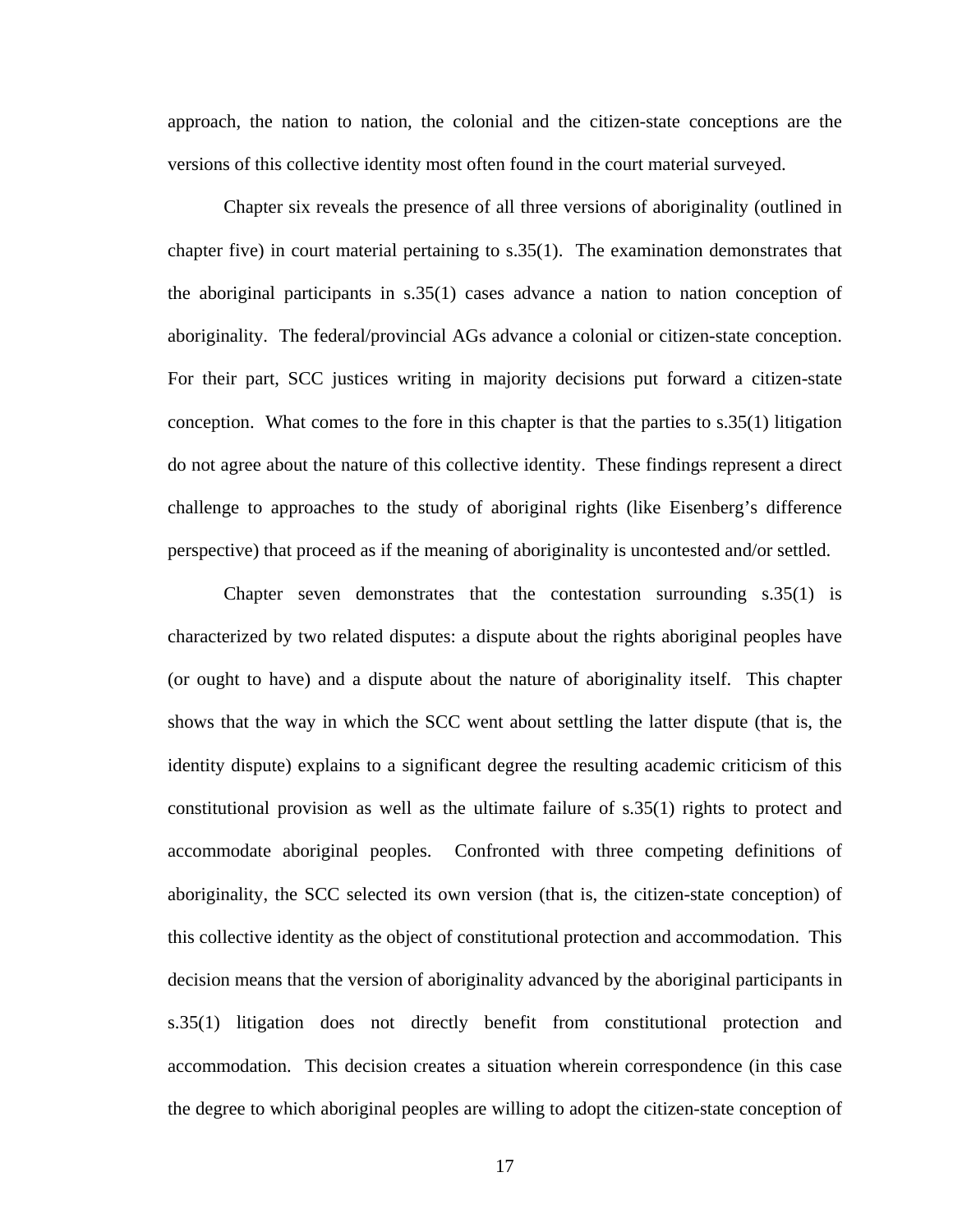aboriginality) is a condition of constitutional accommodation. Furthermore, the SCC does not provide any justifications for this decision rendering its actions in s.35(1) litigation bias and arbitrary. Lastly, the SCC's actions constitute an act of misrecognition which results in the disadvantage and harm of aboriginal peoples.

The concluding chapter of this dissertation begins by reviewing the central arguments presented herein and discussing some of the limitations of the work. It then goes on to raises a number of significant implications of the research presented in this thesis for the study of aboriginal politics in Canada. The failure of s.35(1) rights to protect and accommodate aboriginal peoples has led some scholars to advocate turning attention away from the SCC and its s.35(1) jurisprudence and instead focusing on political negotiations. This dissertation supports the notion that political negotiations, rather than litigation, offer the best chance of achieving aboriginal/non-aboriginal reconciliation. However, this dissertation cautions scholars interested in aboriginal/nonaboriginal reconciliation to continue to pay close attention to judicial developments lest the problems inherent in the SCC's interpretation of s.35(1) spill into the realm of political negotiations.

#### **A Note about Terminology**

Throughout this dissertation, 'Aboriginal' and 'aboriginality' are used as synonyms for 'Indigenous', 'First Nations', 'First Peoples' and the like.<sup>34</sup> The employ of these terms is not intended to imply any sort of consensus regarding the appropriateness

<span id="page-22-0"></span><sup>&</sup>lt;sup>34</sup> Interesting debates about the meanings of these other terms are widespread in the literature. For a discussion about the meaning of 'indigenous' see Ronald Niezen, "Recognizing Indigenism," p.119-121. For an example of the debate surrounding the meaning of this term at the United Nations, see Russel Lawrence, "Indigenous Peoples," p.373-379. For a discussion about the legal evolution in Canada of the terms 'Indian' and 'aboriginal' see Joseph E. Magnet, "Who are the Aboriginal Peoples of Canada" and Michael Asch, *Home and Native Land*, p.2-5. For a discussion about the development of the use of the term 'First Nation' in Canada see Alan Cairns, *Citizens Plus*, p.70-79, 93-97.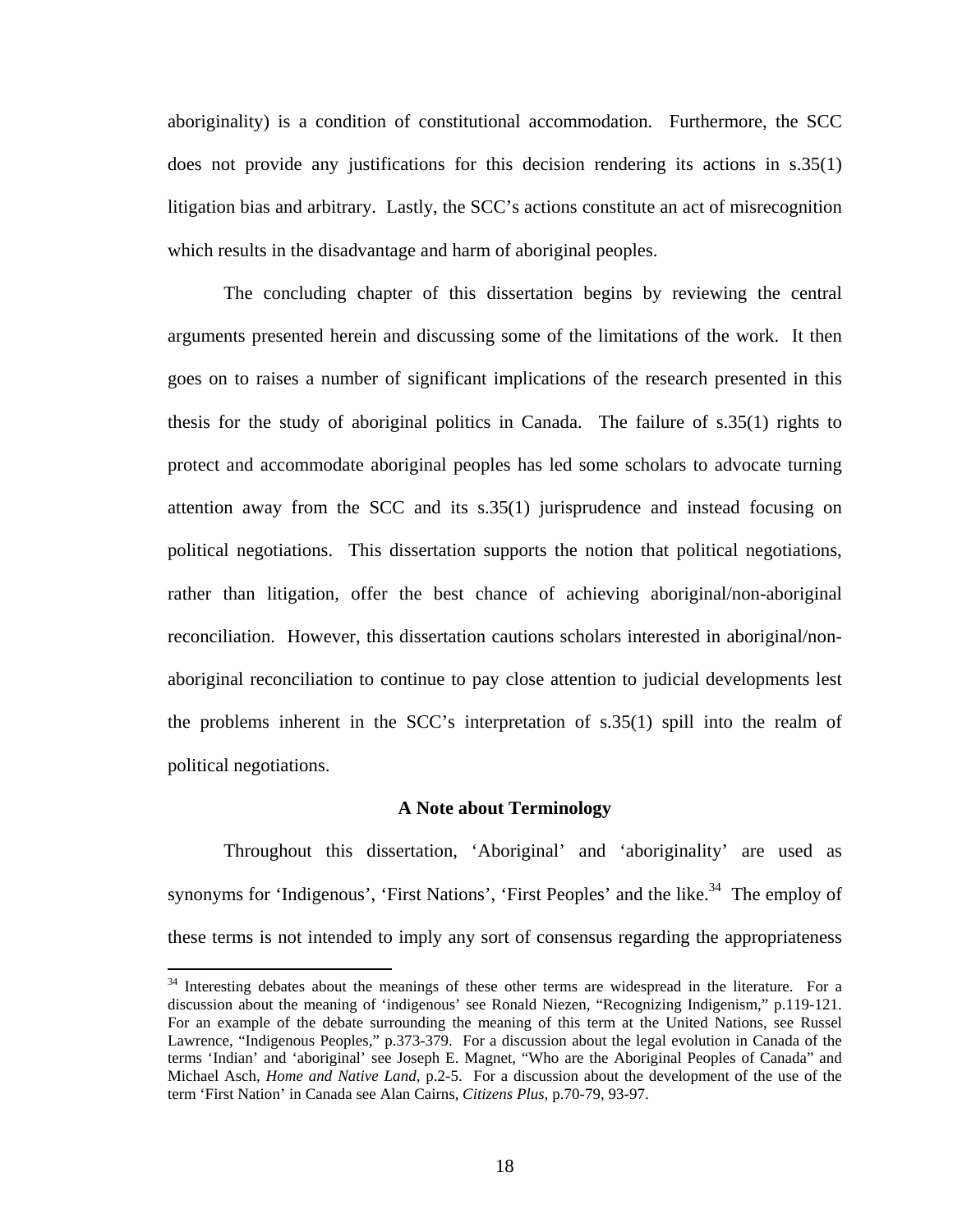of their use. A number of scholars in the field are either critical or reject the use of these terms. Tom Flanagan, for instance, seems to favour the term 'Indian'. 'Aboriginal' and 'aboriginality' fall into what he calls the 'aboriginal orthodoxy', an orthodoxy he critiques in *First Nations? Second Thoughts*. [35](#page-23-0) As a consequence of his overall project, when Flanagan uses 'First Nations' and 'aboriginal' in his work these terms are often employed in a critical fashion. For example in his discussion of 'aboriginality' he states that:

One of the most powerful themes in the aboriginal orthodoxy is that special rights flow from having been here first. It is implied in the phrase "First Nations" – now an almost obligatory label for Indians – as well as in the more technical term "aboriginal" derived from the Latin words *ab*, meaning "from", and *origo*, meaning "origin." To be the people who were here from the beginning – put here by the Creator, as Indians often say – is the basic idea of aboriginality.<sup>36</sup>

By characterizing the use of the phrase 'First Nations' as an obligation and 'aboriginal' as a technical category, it seems to be the case that, for Flanagan, the term 'Indian' is the label that actually applies to the people in question. It is, incidentally, the only term of the three in the above passage that does not appear in quotations, which seems to single it out as the appropriate label.

In Taiaiake Alfred's work the terms 'aboriginal' and 'aboriginality' are not simply subjected to critical scrutiny but are rejected outright. For this scholar, the adoption of these terms facilitates the Canadian state's project of cultural, political, economic and social assimilation. He contends that:

Many Onkwehonew [Huron word for North America's indigenous peoples] today embrace the label "aboriginal," but this identity is a legal and social construction

<span id="page-23-0"></span><sup>35</sup> Tom Flanagan, *First Nations? Second Thoughts*, p.4. For a sketch of the aboriginal orthodoxy (including its eight main propositions) see p.6-7. For Cairns' critique of Flanagan's work in *First Nations? Second Thoughts* see Alan Cairns and Tom Flanagan, "Flanagan and Cairns," p.46-50, 52-53.

<span id="page-23-1"></span><sup>36</sup> Tom Flanagan, *First Nations? Second Thoughts*, p.11.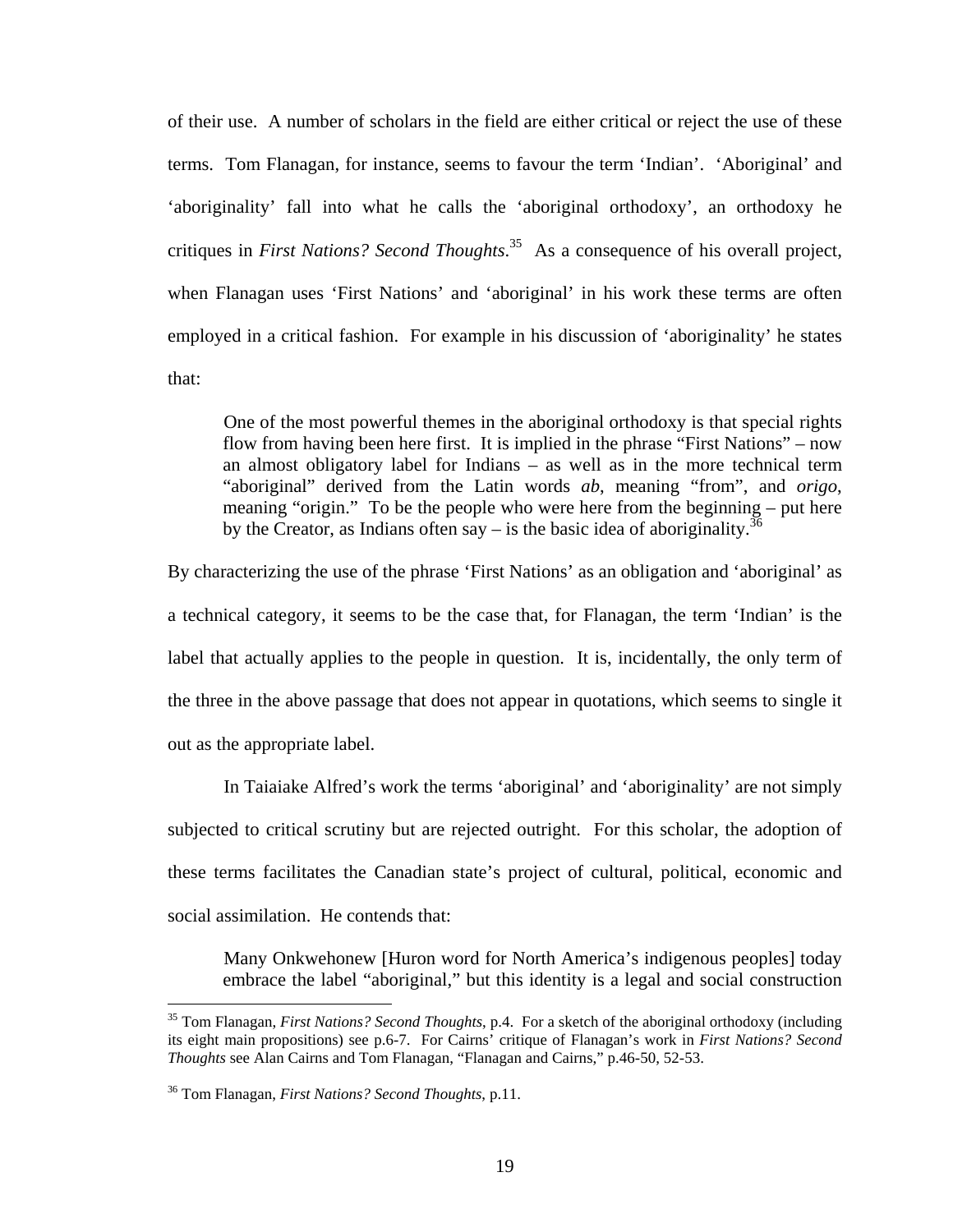of the state, and it is disciplined by racialized violence and economic oppression to serve an agenda of silent surrender. […]Within the frame of politics and social life, Okwehonwe who accept the label and identity of an aboriginal are bound up in a logic that is becoming increasingly evident, even to them, as one of cultural assimilation – the abandonment of any meaningful notion of being indigenous.<sup>[37](#page-24-0)</sup>

Flanagan's and Alfred's concerns about the appropriate label for these communities are interesting and significant and in some senses coincide with the aims of this dissertation. In both instances, these scholars are highly critical of the version of this collective identity (and the various terms used to denote it) in circulation in the academic literature and the realm of practical politics. Similarly, both scholars base their criticisms on what they consider to be the undesirable effects of adopting this meaning – for Flanagan these effects include threats to the viability of the Canadian state and the prospects for the socio-economic progress for aboriginal peoples<sup>38</sup>, while for Alfred these threats include the eventual social, cultural and political genocide of Canada's aboriginal peoples.

However, given that this dissertation focuses on the different ways in which this collective identity is constructed and expressed in s.35(1) jurisprudence, the written legal arguments submitted to the SCC in aboriginal rights cases, and the academic literature on this material, 'aboriginal' and 'aboriginality' are the selected terms because these materials primarily employ these terms. The decision to employ these terms in this dissertation, then, represents an effort to create and maintain a certain degree of consistency and clarity. Thus, the choice to use these terms is an instrumental one and is not meant to indicate any particular position regarding the existence of an aboriginal orthodoxy or whether the label 'aboriginal' facilitates assimilation and the like.

<span id="page-24-0"></span><sup>37</sup> Taiaiake Alfred, *Wasase*, p.23-24. For more of Alfred's position regarding the link between aboriginality and colonization see: Taiaiake Alfred and Jeff Cornstassel, "Being Indigenous".

<span id="page-24-1"></span><sup>38</sup> Tom Flanagan, *First Nations? Second Thoughts*, p.5.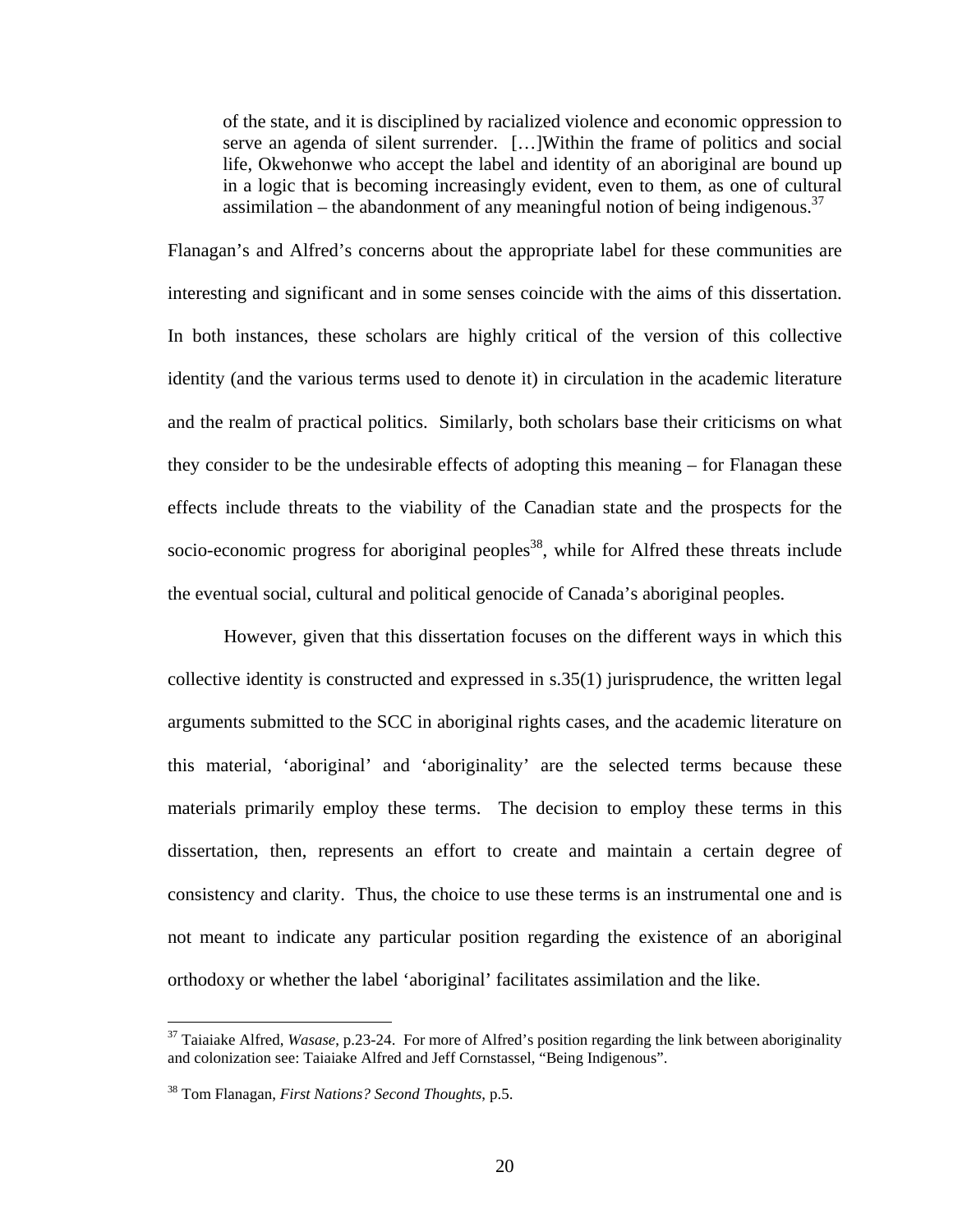#### **CHAPTER TWO**

# **S.35(1) OF THE** *CONSTITUTION ACT, 1982***: ACCOMMODATING AND PROTECTING ABORIGINALITY**

Aboriginal and treaty rights are Canadian examples of group differentiated rights. In Canada, these rights received constitutional status in s.35(1) of the *Constitution Act, 1982*. This constitutional provision reads: "The existing aboriginal and treaty rights of the aboriginal peoples of Canada are hereby recognized and affirmed."<sup>39</sup> The nature and scope of this section of the constitution was to be hashed out at four constitutional conferences that took place between 1983 and 1987, following the patriation of the constitution.<sup>40</sup> Settling on a meaning for s.35(1), however, proved to be a difficult task for the federal, provincial and aboriginal representatives. These conferences bore witness to the disparate concerns each party brought to the conference tables. According to Ardith Walkem and Halie Bruce, "Indigenous Peoples hoped that s.35 would create legal and political space within Canada, and serve as a positive source of protection, including for the recognition of Aboriginal Title and the right of Self-Determination."<sup>41</sup> Contrastingly, Walkem and Bruce outline how "[t]he Canadian government feared that s.35 might upset the established legal and political order, undermine the powers of Canadian governments, and result in the creation of a "special class" of citizens who had greater rights than ordinary Canadians."<sup>42</sup> Michael Asch offers a similar characterization

<span id="page-25-0"></span><sup>39</sup> S.35(1), *Constitution Act, 1982*.

<span id="page-25-1"></span><sup>&</sup>lt;sup>40</sup> Michael D. Behiels, "Aboriginal Nationalism in the Ascendancy," p.261. Note, these meetings were constitutionally mandated. See s.37 of the *Constitution Act, 1982*.

<span id="page-25-2"></span><sup>&</sup>lt;sup>41</sup> Ardith Walkem and Halie Bruce, "Introduction," p.11.

<span id="page-25-3"></span><sup>42</sup> Ardith Walkem and Halie Bruce, "Introduction," p.11.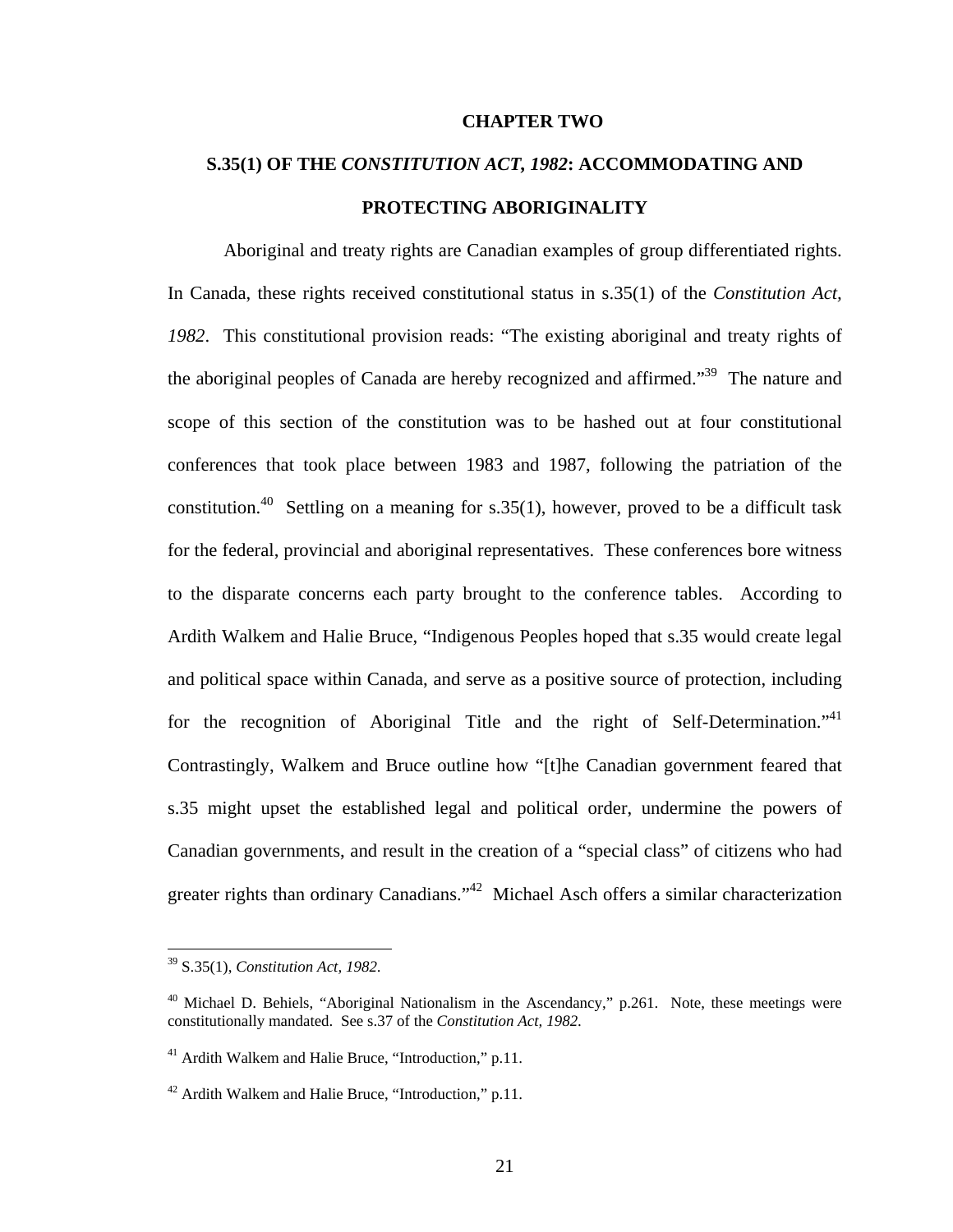<span id="page-26-2"></span>of the concerns plaguing the federal and provincial governments of the time. He explains that "a sufficient number of governments raised doubts about Aboriginal rights to block passage of any constitutional amendment, acknowledging that these rights included the right to self-government with the political power and autonomy sufficient for protection from legislative imposition by other orders of government."<sup>43</sup> Binnie J., writing before his appointment to the SCC, summarizes the dynamics and the results of these differing concerns and positions in this way:

For a variety of reasons, Aboriginal leaders in the constitutional talks insisted that the federal and provincial governments acknowledge an unqualified and undefined section 35 right to self-government. This, paradoxically, made it politically possible (if morally uninspiring) for the federal and provincial governments to walk away from the process and conveniently blame the failure on "radical" Native leaders.<sup>44</sup>

Whether it was a genuine inability to bridge the vast gulf that separated the various positions advanced by the federal, provincial and aboriginal representatives or a politically motivated strategy the ultimate result was that these negotiations failed to yield an agreement regarding the meaning of s.35(1). Thus, the courts were left with the task of defining this constitutional provision.

### **The Analytical Framework For S.35(1)**

The 1990 case of *R. v. Sparrow* provided the SCC with the first opportunity to delineate the basic analytical framework for  $s.35(1)$  rights.<sup>45</sup> This case developed three

<span id="page-26-0"></span><sup>&</sup>lt;sup>43</sup> Michael Asch, "From Calder to Van der Peet," p.433.

<span id="page-26-1"></span><sup>&</sup>lt;sup>44</sup> W. I. C. Binnie, "The Sparrow Doctrine," p.240. For a similar and more detailed account of the reasons underlying the failure of these conferences to produce an agreement see Michael D. Behiels, "Aboriginal Nationalism in the Ascendancy," p.272-82.

<sup>&</sup>lt;sup>45</sup> Mark Stevenson, "Section 35 and Metis Aboriginal Rights" p.67. While Stevenson argues that the subsequent case law only "elaborated" on the *Sparrow* decision, others disagree holding that SCC decisions following *Sparrow* marked a significant departure from *Sparrow*. For example see Michael Murphy,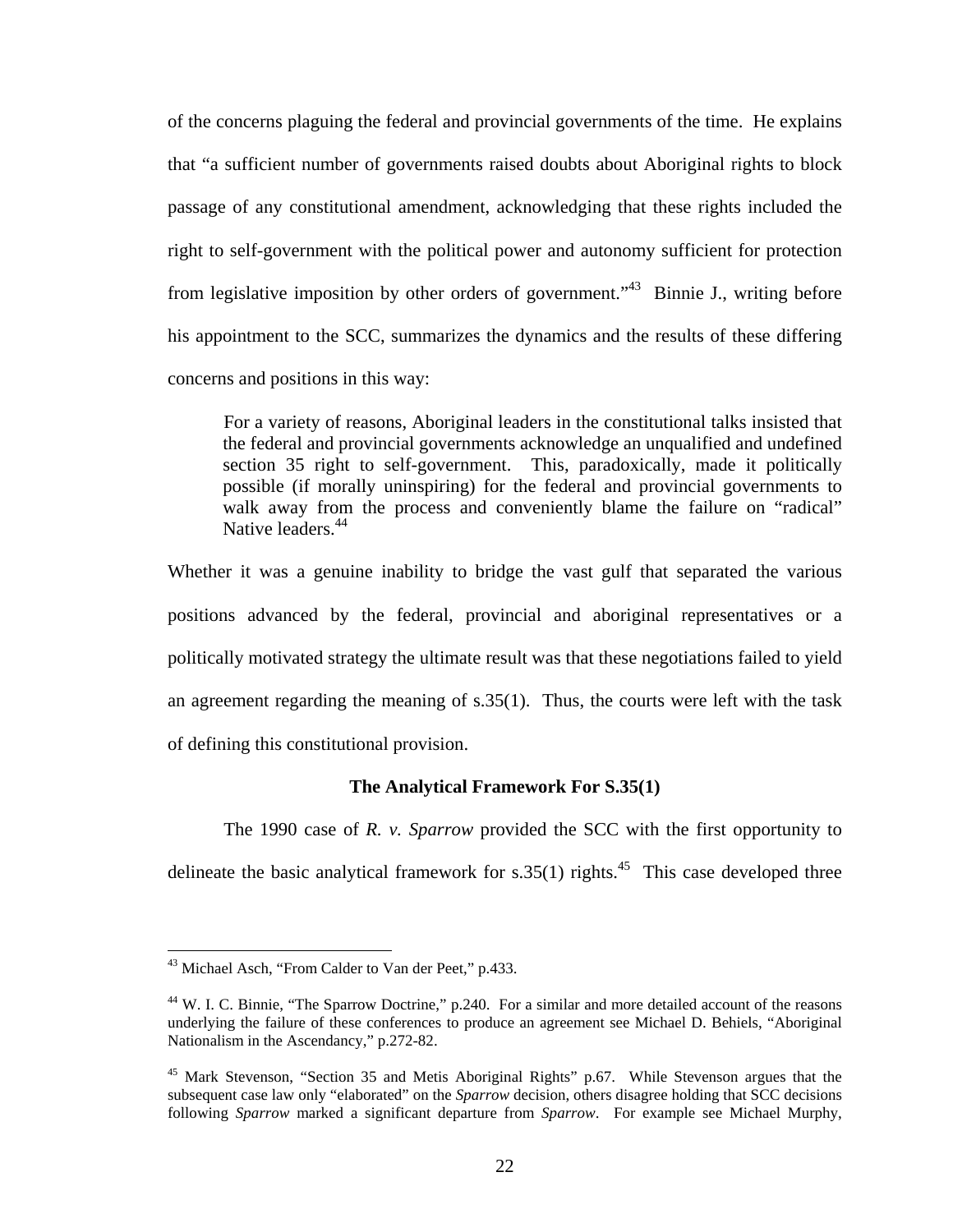<span id="page-27-4"></span>primary questions which drive s.35(1) analysis. The questions are as follows: First, is there an existing aboriginal right? Second, has there been a prima facie infringement of that right? And third, has the infringement been justified? Together these three questions make up the legal test for aboriginal rights. In what follows, each question is explained in more detail.

In terms of addressing the first question, regarding whether an aboriginal right exists, the *Van der Peet* decision, which was handed down six years after *Sparrow*, outlines a three step process for identifying an existing aboriginal right. The first step entails a characterization of the right being claimed.<sup>46</sup> In order to qualify as an aboriginal right, the claim advanced must centre on an aboriginal practice, custom or tradition.<sup>47</sup> The second step consists of settling whether the practice, custom or tradition upon which the right is based is integral to the distinctive culture of an aboriginal group.<sup>48</sup> Here, a fundamental concern is the centrality of the practice, custom or tradition to a pre-colonial aboriginal culture.<sup>49</sup> The final step in identifying an aboriginal right is satisfied by demonstrating that the practice, custom or tradition finds its source in the pre-contact period.[50](#page-27-4) This temporal requirement is underpinned by the principle of continuity. In

 <sup>&</sup>quot;Culture and the Courts," p.110; John Borrows and Leonard I. Rotman, *Aboriginal Legal Issues*, p.356, 380; Leonard I. Rotman, "Creating a Still-Life Out of Dynamic Object."

<span id="page-27-0"></span><sup>46</sup> Mark Stevenson, "Section 35 and Metis Aboriginal Rights" p.68.

<span id="page-27-1"></span><sup>47</sup> Gordon Christie, "Aboriginal Citizenship," p.483.

<span id="page-27-2"></span><sup>&</sup>lt;sup>48</sup> Mark Stevenson, "Section 35 and Metis Aboriginal Rights" p.68.

<span id="page-27-3"></span><sup>&</sup>lt;sup>49</sup> Russel Lawrence and James Youngblood Henderson, "The Supreme Court's Van der Peet Trilogy" p.998.

<sup>&</sup>lt;sup>50</sup> Mark Stevenson, "Section 35 and Metis Aboriginal Rights" p.68. The significant historical moment is different for the Metis. In their case, the establishment of Crown control is the important historical moment not pre-Contact. See SCC, *R. v. Powley, paras. 16-18, 36-40*. For academic commentary on this difference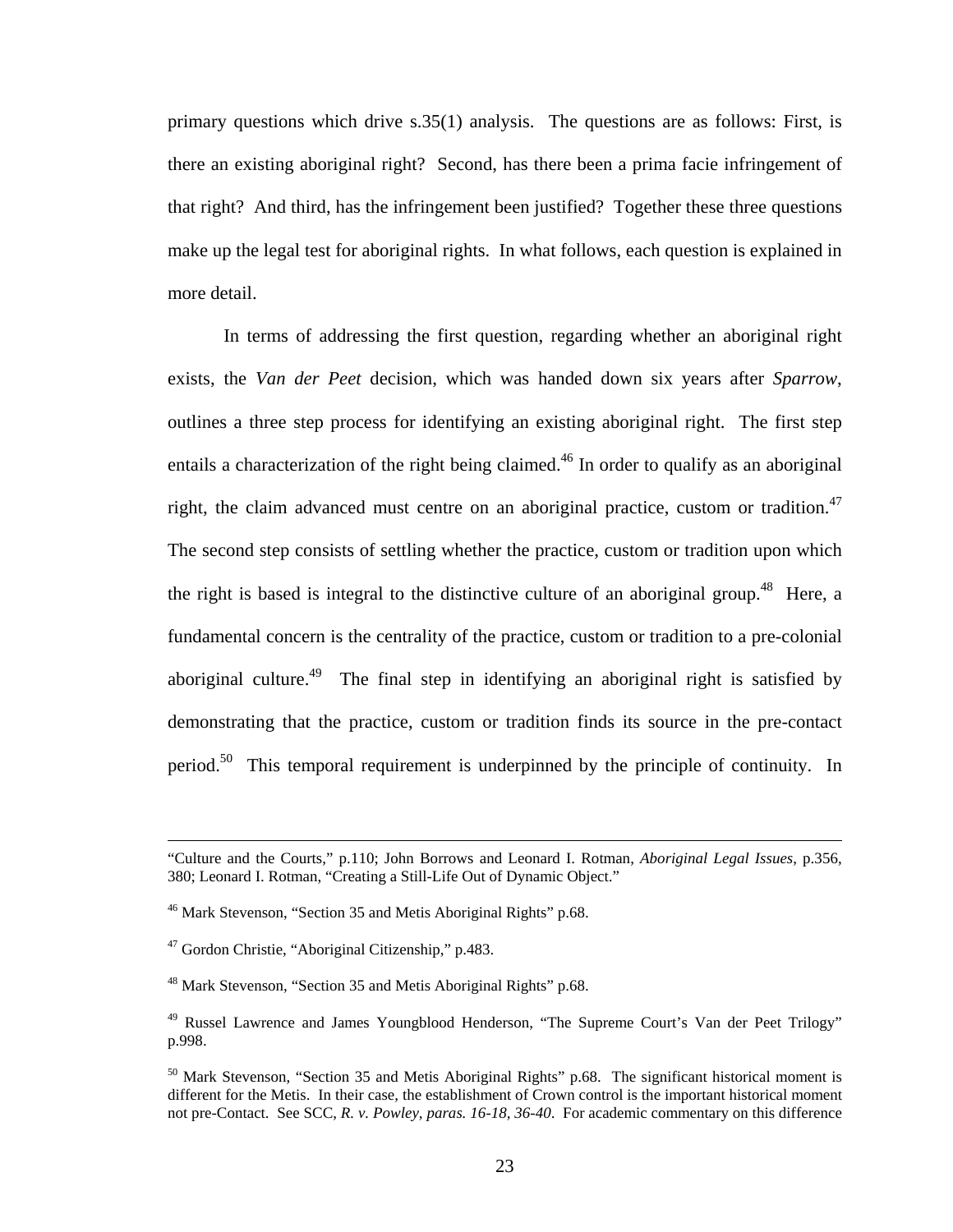essence, this principle holds that not only is it necessary to demonstrate that a practice, custom or tradition is integral to a particular aboriginal group, it is also necessary to demonstrate that the practice, custom or tradition both existed prior to contact with Europeans and continued to exist in some shape or form forward through time. As a result, practices, customs and traditions that resulted solely from contact and interaction with Europeans cannot be the basis of an aboriginal right. While practices, customs and traditions whose genesis was solely contingent on interactions with Europeans do not constitute a proper basis for an aboriginal right under this construction, the principle of continuity makes some headway to ensuring that post-contact considerations play a role in this process of identification. As Kent McNeil explains, "the concept of continuity […] serves the purpose of lessening the burden of proof of Aboriginal rights by allowing Aboriginal claimants to use post-contact practices, customs, and traditions to prove the pre-contact practices, customs, and traditions necessary to establish Aboriginal rights."<sup>51</sup> Consequently, post-contact practices, customs and traditions may be employed to establish a link to the pre-contact period rendering them not entirely irrelevant to the process of identifying an existing aboriginal right. One last aspect of the principle of continuity remains. The aboriginal claimants must not only demonstrate that the right claimed finds its source in the pre-contact period but they must also prove that the right in question was not extinguished through surrender or by a constitutionally competent legislative body. $52$ 

see Kerry Wilkins, "Conclusion," Note: 40, p.309; Catherine Bell, "Towards an Understanding," p.387-394, 416-424.

<span id="page-28-0"></span><sup>51</sup> Kent McNeil, "Continuity of Aboriginal Rights" p.134.

<span id="page-28-1"></span><sup>52</sup> Kent McNeil, "Continuity of Aboriginal Rights" p.134-135.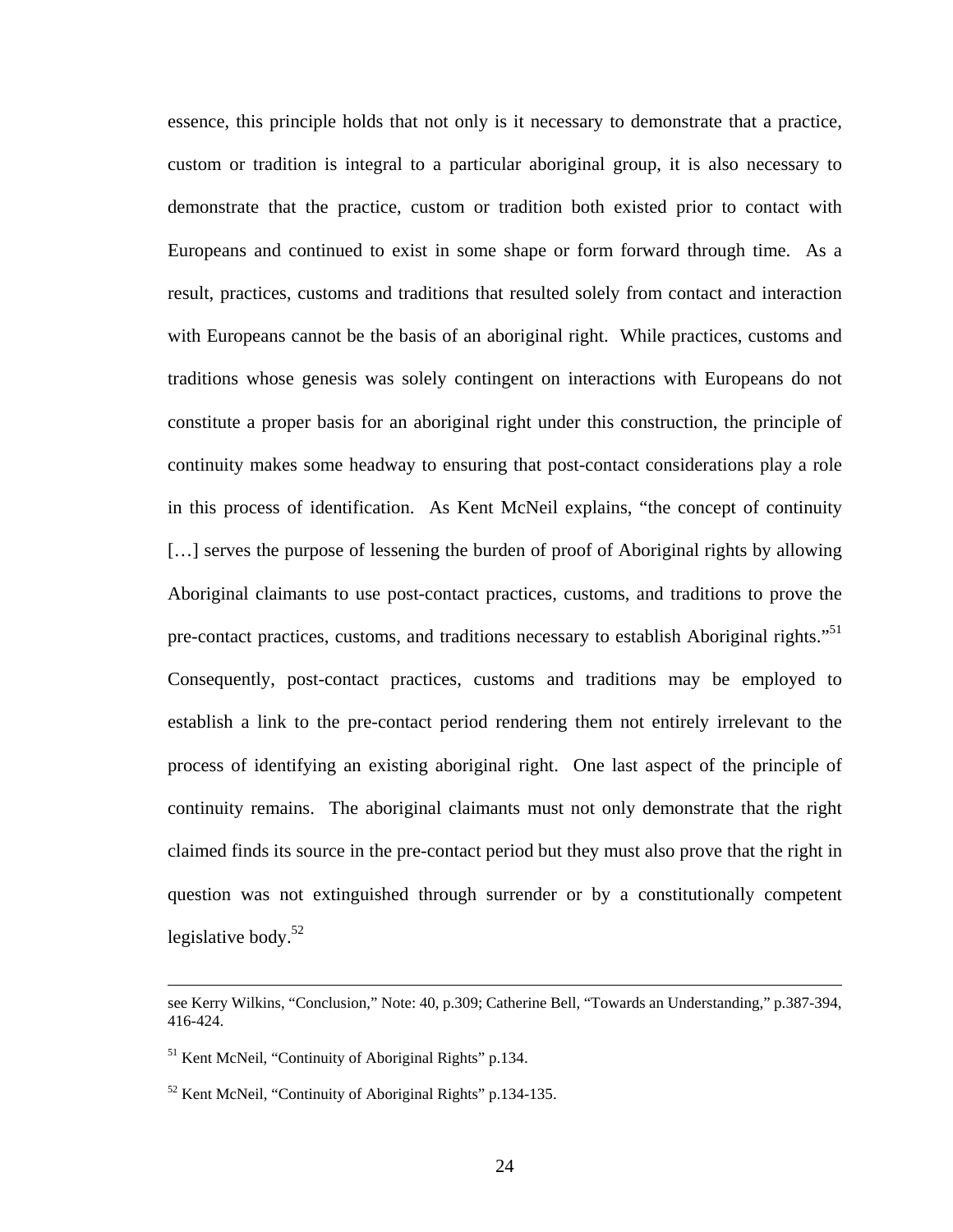In order to address the second question of the analytical framework, regarding the issue of infringement, a number of factors come into play. These factors include "the reasonableness of the nature of the interference, imposition of undue hardship, and denial of a preferred means to exercise the right."[53](#page-29-0) As a consequence, the aboriginal claimants are charged with the responsibility to show that the offending legislation is unreasonable and/or imposes undue hardships and/or denies a preferred means of actualizing the right in question. Successfully doing so is enough to demonstrate a prima facie infringement of an existing aboriginal right.

In regards to the third question of the analytical framework (that is, the issue of justification), the Crown may attempt to demonstrate that an infringement of an aboriginal right is justified. This is accomplished vis-a-vis a two-part test. The first part of the test hinges on whether a valid objective underpins the offending legislation. Stevenson explains that:

In determining whether there is indeed a valid legislative objective it is necessary to look at the underlying purpose of s.35. In both Gladstone and Delgamuukw the court explained that the underlying purpose of s.35 are twofold: the recognition of prior occupation by the Aboriginal peoples of Canada, and the reconciliation of Aboriginal and Treaty rights with Crown sovereignty.<sup>54</sup>

The central point in the first part of this justification test is that a valid legislative objective must be sensitive to both the historical fact of aboriginal occupation and the reconciliation of this fact with the sovereignty of the Crown. Stevenson argues that this stage of the test is tilted in favour of the exercise of Crown sovereignty. He makes this

<span id="page-29-0"></span><sup>53</sup> Catherine Bell and Robert Paterson, "Aboriginal Rights to Reparation of Cultural Property," p.107. According to Bell and Paterson, the "threshold of proof on this issue lies somewhere between a positive response to all three questions and the significantly easier burden of demonstrating that "on its face, the legislation comes into conflict with an Aboriginal right because of its object or effects." P.107-108.

<span id="page-29-1"></span><sup>54</sup> Mark Stevenson, "Section 35 and Metis Aboriginal Rights," p.70.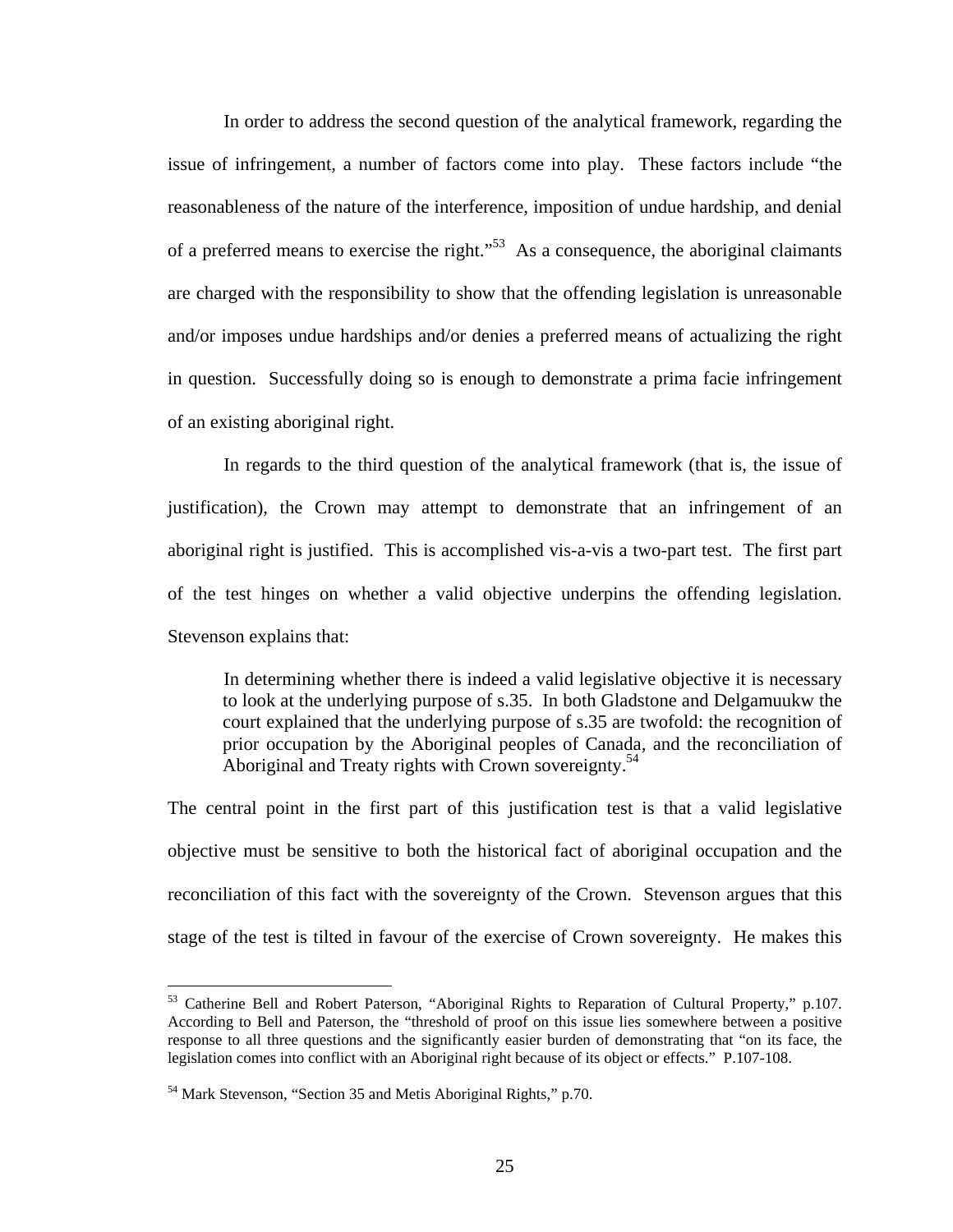case by citing the extensive list of factors – including, but not limited to, the development of agriculture, forestry, mining, general economic development, the building of infrastructure, the settlement of foreign population – that may constitute valid reasons for the Crown to act in a fashion that infringes on aboriginal rights.<sup>55</sup> The breadth of this list, he concludes, makes the valid legislative object threshold easy for the Crown to meet.<sup>56</sup>

Once the Crown has demonstrated that a valid legislative objective exists it must then demonstrate that the legislation in question does not breach its fiduciary relationship with Aboriginal peoples.<sup>57</sup> As Rotman explains, "in appropriate circumstances, the Crown was obliged to: infringe Aboriginal rights as little as possible to effect the desired result; consult with the Aboriginal peoples; and provide compensation."<sup>58</sup> This last step satisfies the two-fold test for justifying the infringement of an aboriginal right.

The analytical framework for aboriginal title, a subset of aboriginal rights, differs somewhat from the process described above. According to Lamer C.J aboriginal title is constituted by the following two propositions: "First, that aboriginal title encompasses

<span id="page-30-0"></span><sup>55</sup> Mark Stevenson, "Section 35 and Metis Aboriginal Rights," p.71.

<span id="page-30-1"></span><sup>56</sup> Mark Stevenson, "Section 35 and Metis Aboriginal Rights," p.71.

<span id="page-30-2"></span> $57$  Some scholars question the logical coherence of, on the one hand, recognizing that the Crown is in a fiduciary relationship with aboriginal peoples and, on the other, the Crown's ability to infringe aboriginal rights. Borrows writes, "it is somewhat ironic that a doctrine, which has been used to protect Aboriginal Peoples from the arbitrary power of government (the fiduciary obligation), was turned on its head and used as a justification for infringing constitutionally protected Aboriginal Rights." ("Measuring a Work in Progress," p.235). Borrows goes on to explain how the SCC's concern for social cohesion and social peace renders intelligible, to some degree, this contradiction ("Measuring a Work in Progress, p.235). McNeil offers a similar account for this apparent inconsistency: "How any infringement of Aboriginal rights can accommodate the Crown's fiduciary duty is somewhat of a puzzle, as it seems to violate the basic principle that a fiduciary is bound to act in the best interests of the person(s) to whom the duty is owed. Perhaps the explanation is that the Crown has other obligations (e.g. to the Canadian public generally) that can conflict with the duty owed to Aboriginal people so the duty has to be tempered for that reason. This is achieved in part by describing the Crown/Aboriginal relationship as sui generis […] permitting the courts to apply fiduciary principles with flexibility" (Kent McNeil, "Fiduciary Obligations", p.319).

<span id="page-30-3"></span><sup>58</sup> Leonard Rotman, "Defining the Parameters," p.150-51.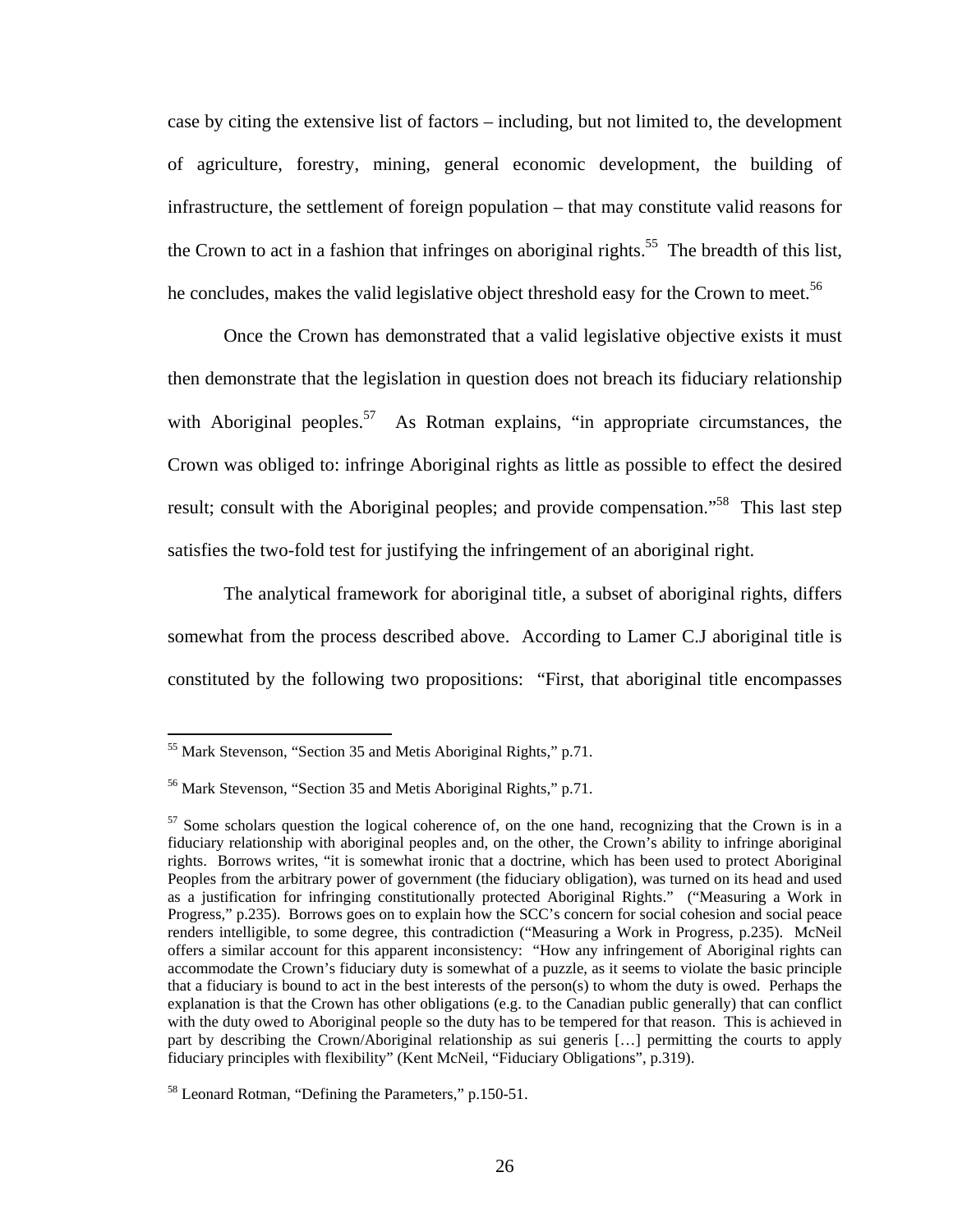the right to exclusive use and occupation of the land held pursuant to that title for a variety of purposes […]; and second, that those protected uses must not be irreconcilable with the nature of the group's attachment to that land."<sup>59</sup> McNeil clarifies how this construction of aboriginal title makes it different from its non-aboriginal counterpart. He argues that aboriginal title is

[a]n interest in land that is in a class of its own. The fact that Aboriginal title cannot be sold or transferred is one aspect of this uniqueness. Another is the title's collective nature – it can only be held by a community of Aboriginal people, not by individuals. The source of Aboriginal title also distinguishes it from other land titles, which usually originate in Crown grants. Because the Aboriginal peoples were here before the Crown asserted sovereignty, their title is derived from the dual source of their prior occupation and their pre-existing system of  $\left| \mathrm{law}\right|^{60}$ 

This brief overview of the analytical framework of s.35(1) developed by the SCC reveals a number of interesting points for those interested in the legal definition of the nature and scope of the rights covered by this constitutional provision. First, it exposes that aboriginal rights can only be based on particular types of claims. These claims are limited in nature in that they must be rooted in aboriginal practices, customs and traditions. They are also limited in their scope, for they must be of the pre-contact variety (or a contemporary version of a pre-contact practice, custom or tradition) and they must have survived at least until the patriation of the constitution (meaning that no surrender or extinguishment of the right occurred before 1982). Second, the analytical framework outlines the burdens placed on the Crown and the aboriginal claimants in this process. Accordingly, the former must prove justifiable infringement, while the latter must demonstrate the existence of a right and its prima facie infringement.

<span id="page-31-0"></span><sup>59</sup> SCC, *Delgamuukw v. B.C.*, para. 117.

<span id="page-31-1"></span> $60$  Kent McNeil, "Defining Aboriginal Title in the 90s," p.7-8.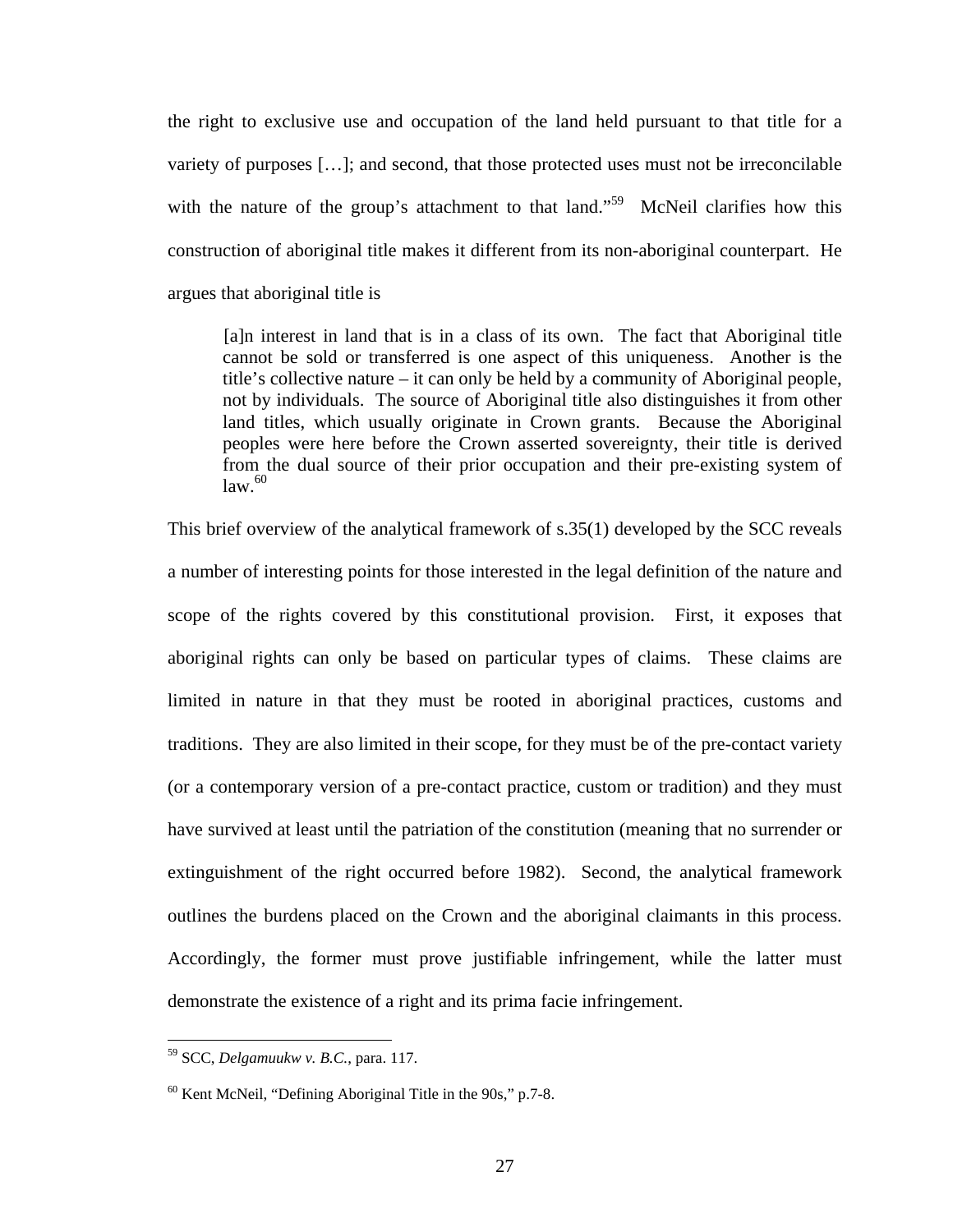Along with these important legal issues, an examination of the analytical framework indicates that identity related considerations play a significant role in the attempt to successfully pursue an aboriginal rights claim. For one thing, aboriginal rights must be based on pre-contact practices, customs and traditions. For another, denial of a preferred means of exercising a right is one factor that works to establish a prima facie case of infringement of an aboriginal right. Moreover, one part of the justification test requires that historic aboriginal occupancy must be reconciled with the sovereignty of the Crown. All of these, to varying degrees, are identity related considerations. They all speak to the issues of aboriginal culture, its maintenance and its place in Canada.

Perhaps this should not be too surprising given, first, that s.35(1) rights are Canadian manifestations of group differentiated rights and, second, that certain normative arguments regarding the justification of group differentiated rights, such as those surveyed in the introductory chapter by Parekh, Eisenberg, Kymlicka and Norman, and others (see pages 5-11), rely on identity related considerations. However, in order to make a substantial and explicit case that s.35(1) rights evidence a similar link between identity and normative principles one must move beyond the analytical framework. It is necessary to examine the judicial reasons, and thus the normative case, offered by the SCC to explain this analytical framework and the rights it generates. It is also necessary to turn to scholarly assessments of this normative case.

#### **Constitutionalizing Accommodation and Protection**

It is advanced here that, from the outset, the SCC incorporated the notion of accommodation in its interpretation of s.35(1). The *Sparrow* decision begins as follows: "This appeal requires this Court to explore for the first time the scope of s.35(1) of the *Constitution Act 1982*, and to indicate its strength as a promise to the aboriginal peoples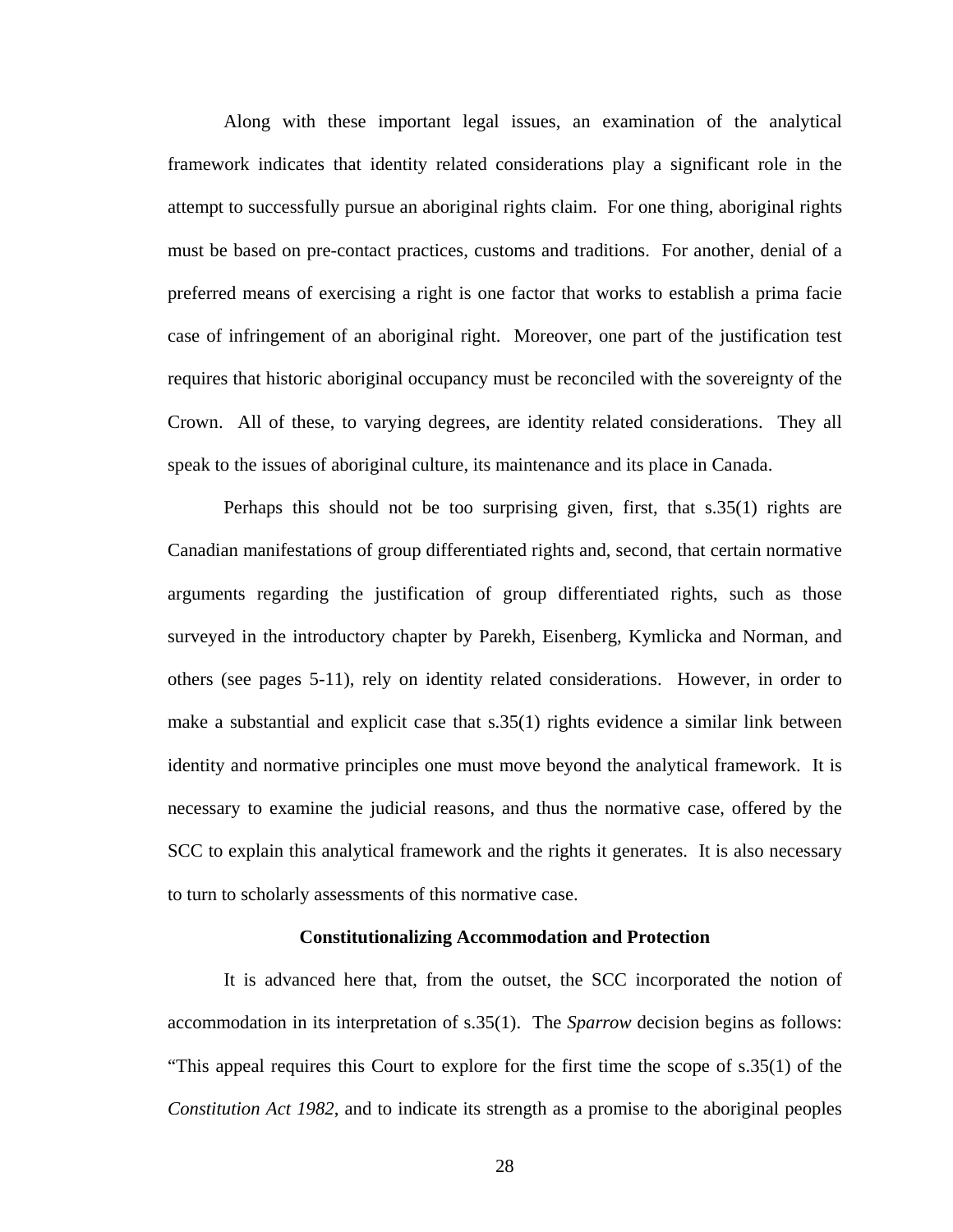of Canada.["61](#page-33-0) As one reads through the reasons provided in the *Sparrow* decision it becomes evident that the aforementioned promise was in essence a promise of accommodation. The court based a significant portion of its analysis in *Sparrow* on what it identified as the purposes underlying the inclusion of s.35(1) in the *Constitution Act, 1982*. The court stated that "the context of 1982 is surely enough to tell us that this is not just a codification of the case law on aboriginal rights that had accumulated by 1982. Section 35 calls for a just settlement for aboriginal peoples."<sup>62</sup> Accordingly, this provision was not meant to constitutionalize the existing state of affairs between aboriginal peoples and the state, but was meant to signal a change in the status quo  $-$  a change that would bring about "a just settlement for Canada's aboriginal peoples". However, the SCC also included a statement of the boundaries of this just settlement. The Court explained that:

While it [s.35(1)] does not promise immunity from government regulation in a society that, in the twentieth century, is increasingly more complex, interdependent and sophisticated, and where exhaustible resources need protection and management, it does hold the Crown to a substantive promise. The government is required to bear the burden of justifying any legislation that has some negative effect on any aboriginal rights protected under s.35 $(1)$ .<sup>[63](#page-33-2)</sup>

Here a list of factors, including modernization, economic considerations, interdependency, and the like are offered as reasons to justify the absence of a constitutional guarantee of immunity from governmental regulation. This part of the *Sparrow* decision explicitly states that the rights covered by s.35(1) and the aboriginal interests that they protect and promote are not absolute. Consequently, the manner in

<span id="page-33-0"></span><sup>61</sup> SCC, *R. v. Sparrow*, p.11.

<span id="page-33-1"></span><sup>62</sup> SCC, *R. v. Sparrow*, p.32.

<span id="page-33-2"></span><sup>63</sup> SCC, *R. v. Sparrow*, p.37-38.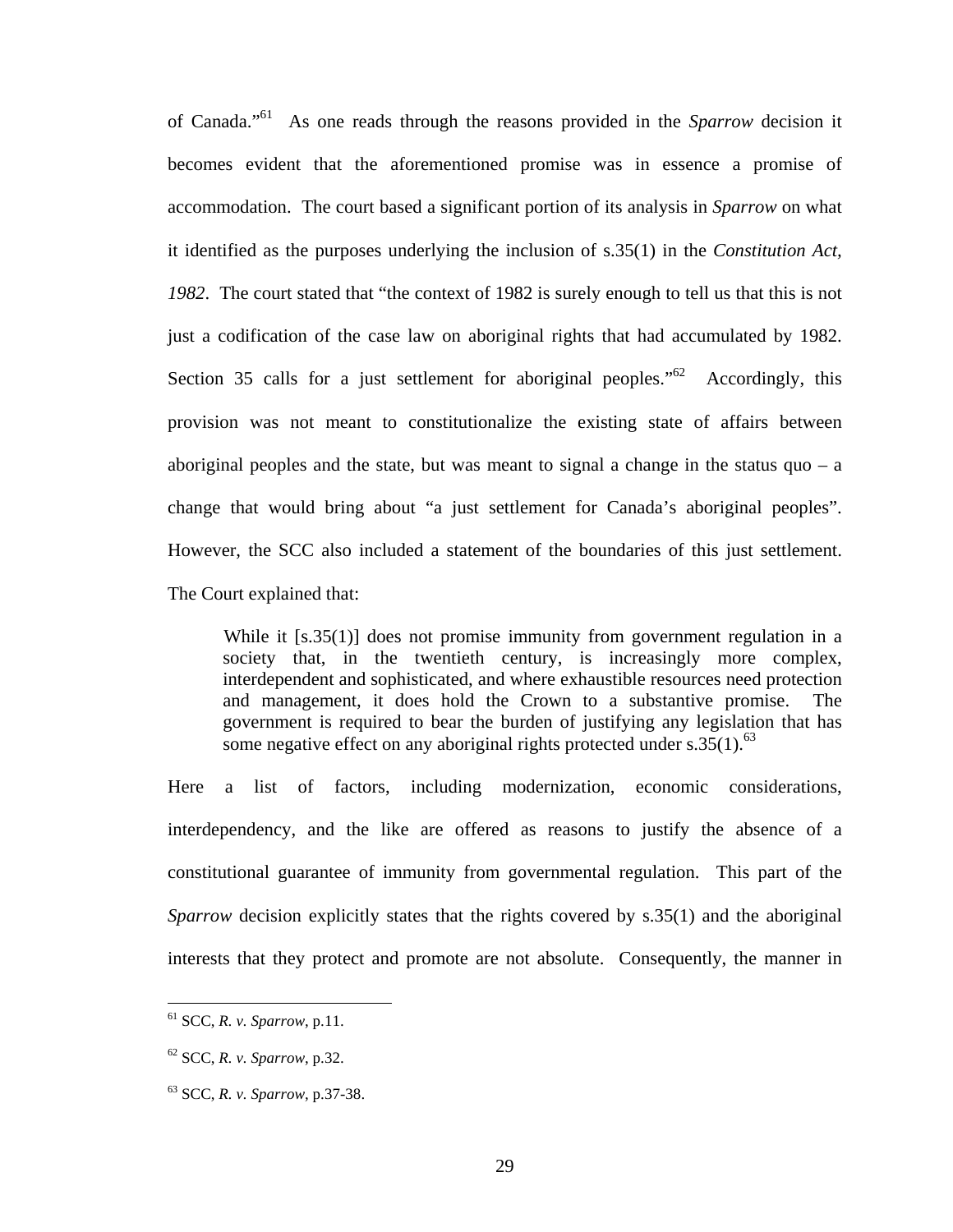which the Crown may exercise its power is altered (a result of the necessity to justify legislation that infringes on rights covered by this constitutional provision) but the ultimate scope of its power remains fundamentally unchanged. This is the just settlement envisioned by the SCC. This is the strength of the promise mentioned in *Sparrow*. It is not unfair, then, to characterize this promise as an alteration of the existing relations between the Crown and Aboriginal peoples rather than a complete replacement of these relations. In other words the promise here is for some kind of accommodation, not revolution. It is this understanding of the promise contained within *Sparrow* that underpins the argument here that the normative case for  $s.35(1)$  rights centres on the issue of accommodation.

An ancillary question that follows from this argument concerns the content of the accommodation in question. Stated differently, what exactly is being accommodated by s.35(1) rights? The existing jurisprudence on this constitutional provision demonstrates that these rights are meant, among other things, to protect aboriginal identity and/or aboriginality. In the case of *R. v. Van der Peet* Lamer C.J., writing for the majority of the Court, advances the position that aboriginal rights "arise from the fact that aboriginal people are aboriginal."[64](#page-34-0) Citing academics Michael Asch and Patrick Macklem he states that "aboriginal rights "inhere in the very meaning of aboriginality".["65](#page-34-1) He goes on to explain that the task before the court was, "to define aboriginal rights in a manner which recognizes that aboriginal rights are rights but which does so without losing sight of the fact that they are rights held by aboriginal people because they are aboriginal. […]The

<span id="page-34-0"></span><sup>64</sup> SCC, *R. v. Van der Peet*, para. 19.

<span id="page-34-1"></span><sup>65</sup> SCC, *R. v. Van der Peet*, para. 19.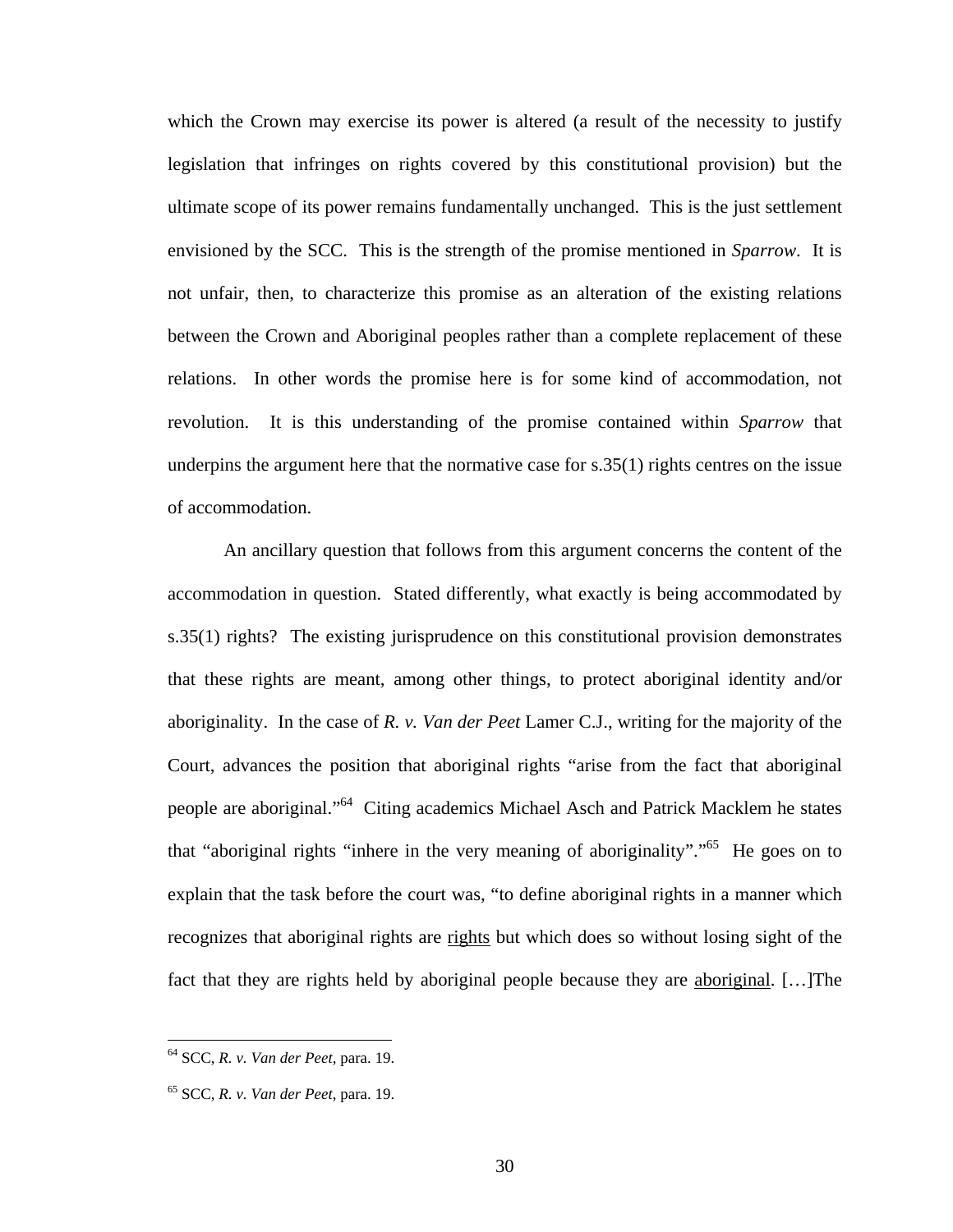Court must define the scope of s. 35(1) in a way which captures both the aboriginal and the rights in aboriginal rights."[66](#page-35-0) The then Chief Justice reasoned that a purposive analysis represented the best way to proceed.<sup>67</sup> Such an analysis, he explained, revealed that aboriginal rights were constitutionalized in order to reconcile the Crown's sovereignty with the pre-existence of aboriginal societies. $68$  Lamer C.J. is clearly outlining the relationship between s.35(1) rights and aboriginality in this part of his judgment. These rights are intimately linked with this collective identity in that they owe their genesis to the existence of this collective identity. Moreover, the question of who may hold and exercise these rights is settled by identity related considerations. Lastly, these rights are portrayed as aiming to accommodate the bearers of this collective identity vis-à-vis the reconciliation of their distinctive societies with their non-aboriginal counterparts. Consequently, all of this lends credence to the view that s.35(1) rights aim at accommodating aboriginality.

Academic commentary on the *Van der Peet* and *Sparrow* cases supports this view. Citing the former Chief Justice in the *Van der Peet* decision, Lawrence Russel and James Youngblood Henderson explain that "[t]he key terms in this formula are "pre-existence" and "reconciliation"."<sup>69</sup> They go on to argue that "aboriginal", "the Chief Justice reasoned, necessarily refers to what existed on this continent before the Crown arrived. It is therefore the courts' task to ascertain "the crucial elements of those pre-existing distinctive societies", which is to say those elements which are "integral" to the identity

<span id="page-35-0"></span><sup>66</sup> SCC, *R. v. Van der Peet*, para.20.

<span id="page-35-1"></span><sup>67</sup> SCC, *R. v. Van der Peet*, para.21.

<span id="page-35-2"></span><sup>68</sup> SCC, *R. v. Van der Peet*, para.31.

<span id="page-35-3"></span> $69$  Lawrence Russel and James Youngblood Henderson, "The Van der Peet Trilogy," p.997.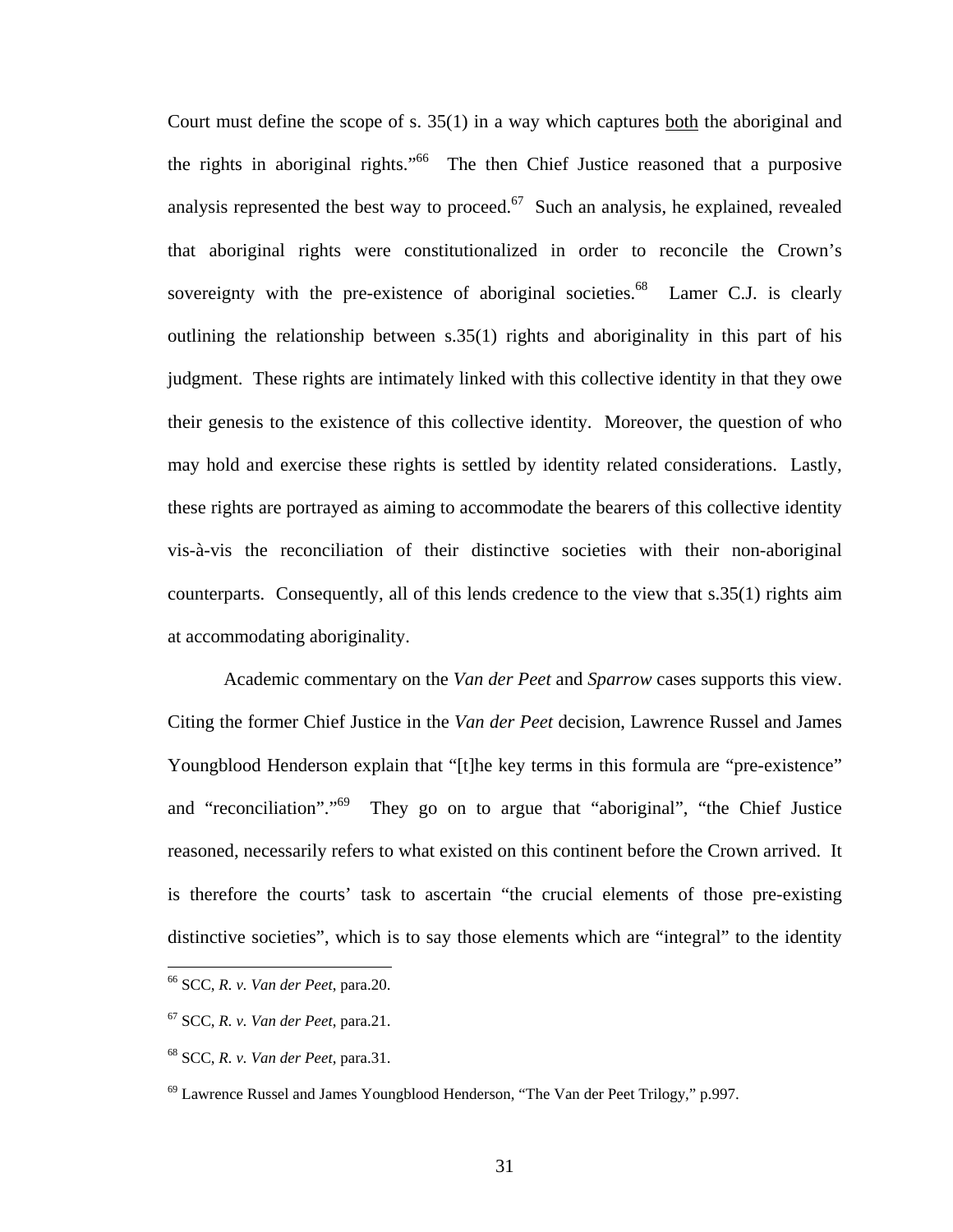of each First Nation."<sup>70</sup> This treatment of s.35(1) advances that identity related considerations occupy an important place in the majority's decision in *Van der Peet*. This comes to the fore when one unpacks what these scholars mean by the terms "preexistence" and "reconciliation". By pre-existence, they mean those aspects that are integral to the collective identities of First Nations. By reconciliation, they mean finding a way to accommodate these elements (and by extension these identities) within the framework of the Canadian state. Consequently, on Russel and Henderson's reading of the majority's understanding of the underlying purposes of the constitutionalization of aboriginal rights (that is, the normative case for these rights) reveals that a central concern is the accommodation of certain aspects of aboriginal identity.

In his work, Macklem also cites aboriginal identity as an interest underlying the constitutionalization of aboriginal rights.<sup>71</sup> Referring to the *Sparrow* case, he explains that "in the Court's opinion, the practice [that is, fishing] deserved the status of a constitutional right because it was and is integral to Aboriginal culture and identity. The interest underlying the right to fish, in other words, is Aboriginal identity.<sup> $72$ </sup> In the same piece, Macklem makes a similar claim regarding aboriginal title. In his view, while there is a great deal of uncertainty regarding how far the protection and preservation of aboriginal territory is an underlying interest of s.35(1), he states, quite categorically, that

<span id="page-36-0"></span> $70$  Lawrence Russel and James Youngblood Henderson, "The Van der Peet Trilogy," p.997.

<span id="page-36-1"></span> $71$  Patrick Macklem, "Aboriginal Rights and State Obligations," p.107. In this piece, Macklem identifies aboriginal territory and aboriginal sovereignty as two other interests underpinning the constitutionalization of aboriginal and treaty rights. He cautions that his argument in this piece is speculative but subsequent jurisprudence and academic scholarship on aboriginal rights jurisprudence demonstrates that the part of his argument that advances that s.35(1) aims at protecting and accommodating aboriginal identity is no longer speculation but legal fact.

<span id="page-36-2"></span> $72$  Patrick Macklem, "Aboriginal Rights and State Obligations," p.108.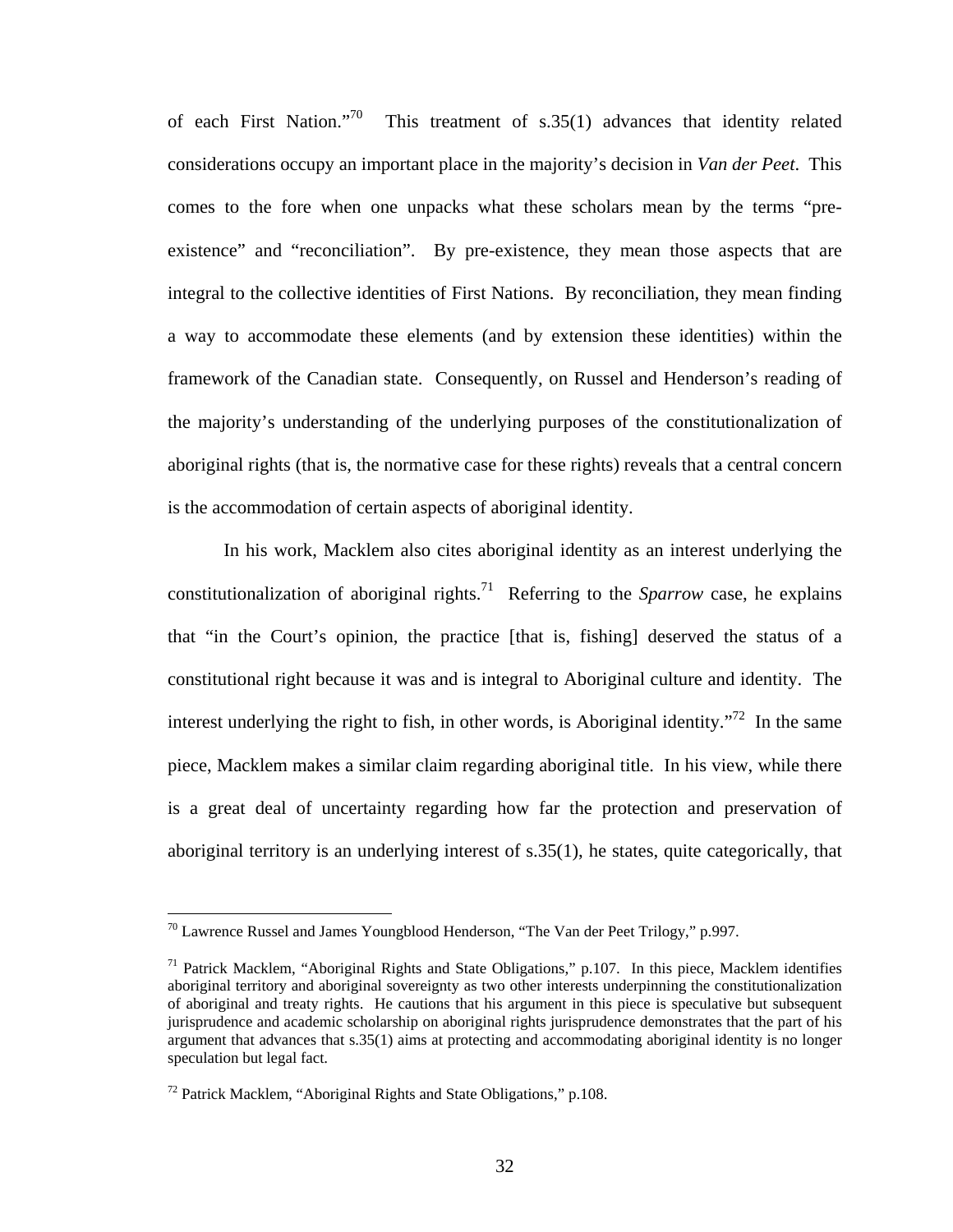"insofar as Aboriginal identity is inextricably linked to the land, Aboriginal territory is as fundamental a value as Aboriginal identity."<sup>73</sup>

Along the same lines, Gordon Christie, commenting on the *Van der Peet* case advances that the "Supreme Court has determined that Aboriginal rights are meant to protect 'Aboriginality', which is understood to encompass those aspects of traditional Aboriginal cultures that define these cultures as peculiarly 'Aboriginal' in nature."<sup>74</sup> Here, Christie is making the same point as Macklem, namely that an identified purpose of this provision of the constitution is the protection of aboriginal identity.

Consequently, there is substantive support from both the jurisprudence on aboriginal rights and the academic literature to advance the claim that s.35(1) rights, as interpreted by the SCC, aim at protecting and accommodating aboriginality. This notion corresponds to the discussion presented regarding group differentiated rights at the outset – namely that group differentiated rights can be important tools of accommodation available to the state and can protect collective identity. Accordingly, the presentation thus far exposes a situation where there is support for the normative argument that group differentiated rights can accommodate and protect collective identity and actual judicial interpretations of a Canadian constitutional provision which is significantly underpinned by this normative argument.

### **Central Issue of the Dissertation: Aboriginal Rights and Identity Contestation**

Numerous commentators, however, express doubt about the capacity of s.35(1) to generate rights that successfully protect and accommodate aboriginality. Borrows and

<span id="page-37-0"></span><sup>73</sup> Patrick Macklem, "Aboriginal Rights and State Obligations," p.109.

<span id="page-37-1"></span><sup>74</sup> Gordon Christie, "Aboriginal Citizenship," p.483.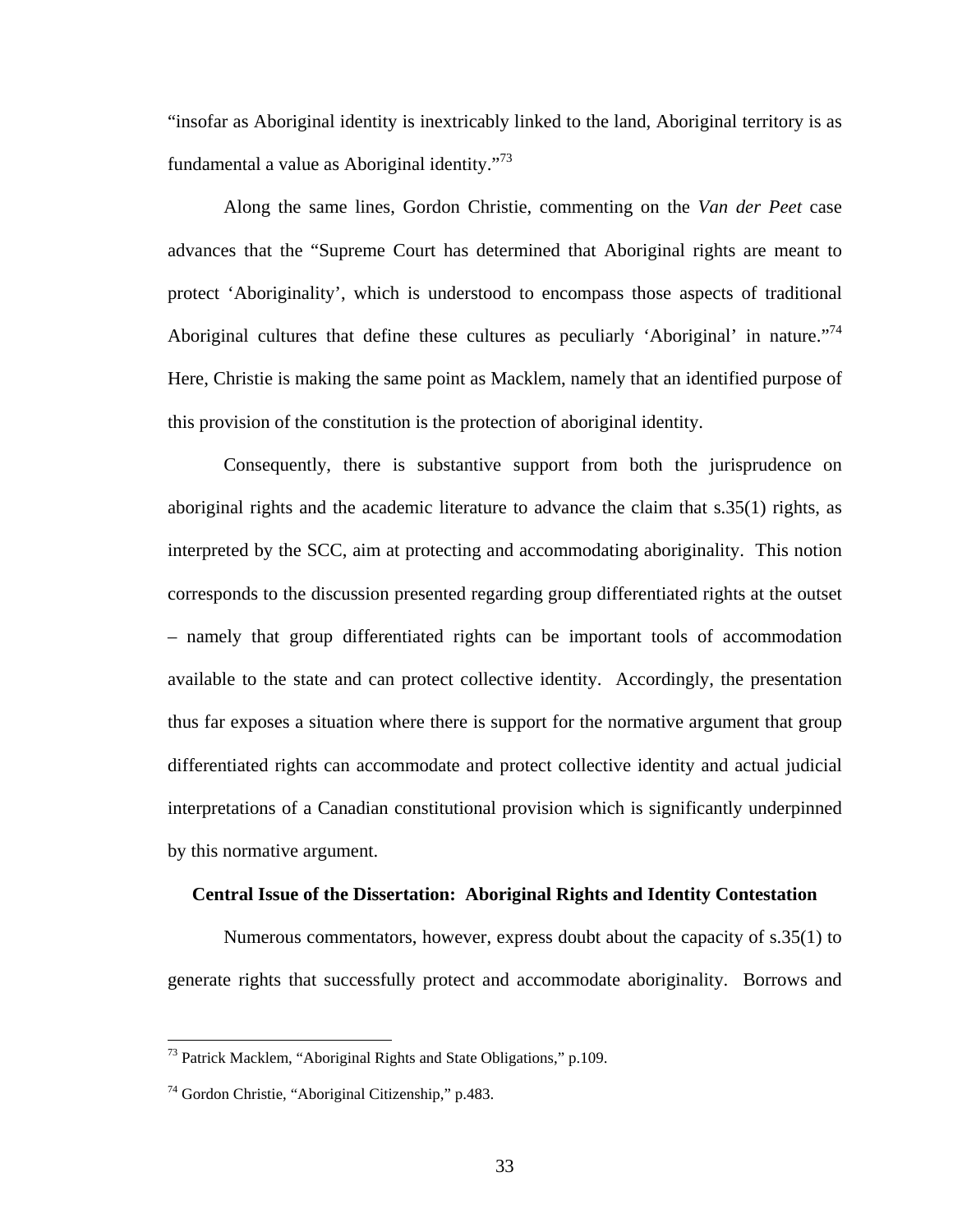Rotman advance that "[t]he judiciary's focus on aboriginal rights [..]often appear to be more on the limitation of those rights than on facilitating their understanding or protection."[75](#page-38-0) Lee Maracle argues that "Aboriginal Rights in cases interpreting s.35 have amounted to nothing more than the reduction of nationhood to anthropological definitions of the nature of Indigenous Peoples in pre-colonial times."[76](#page-38-1) Maracle goes on to caution that "accept[ing] that our rights should be defined under s.35 is to accept colonial authority."<sup>77</sup> For his part, Alfred takes the position that  $s.35(1)$  and the rights contained therein are of little consequence to prescriptive work on restructuring aboriginal/nonaboriginal relations.[78](#page-38-3)

Commenting on the evolving jurisprudence on aboriginal rights (and specifically on the *Van der Peet* decision) Borrows provides some indication regarding a possible source of this skepticism of and dissatisfaction with s.35(1). He argues that "the Supreme Court of Canada developed its definition of Aboriginal rights by using a questionable definition of aboriginality."<sup>79</sup> He explains that:

Chief Justice Antonio Lamer has now told us what Aboriginal means. Aboriginal is retrospective. It is about what was, 'once upon a time,' central to the survival of a community, not necessarily about what is central, significant, and distinctive to the survival of these communities today. […]In order to claim an aboriginal right, the court's determinations of Aboriginal will become more important than what it means to be Aboriginal today.<sup>80</sup>

<span id="page-38-0"></span><sup>&</sup>lt;sup>75</sup> John Borrows and Leonard I. Rotman, Aboriginal Legal Issues, p.436.

<span id="page-38-1"></span><sup>76</sup> Lee Maracle, "The Operation was Successful, But the Patient Died," p.312.

<span id="page-38-2"></span> $77$  Lee Maracle, "The Operation was Successful, But the Patient Died," p.312-13.

<span id="page-38-3"></span><sup>78</sup> Taiaiake Alfred, Wasase, p.20-21.

<span id="page-38-4"></span><sup>79</sup> John Borrows, *Recovering Canada*, p.61.

<span id="page-38-5"></span><sup>80</sup> John Borrows, *Recovering Canada*, p.60.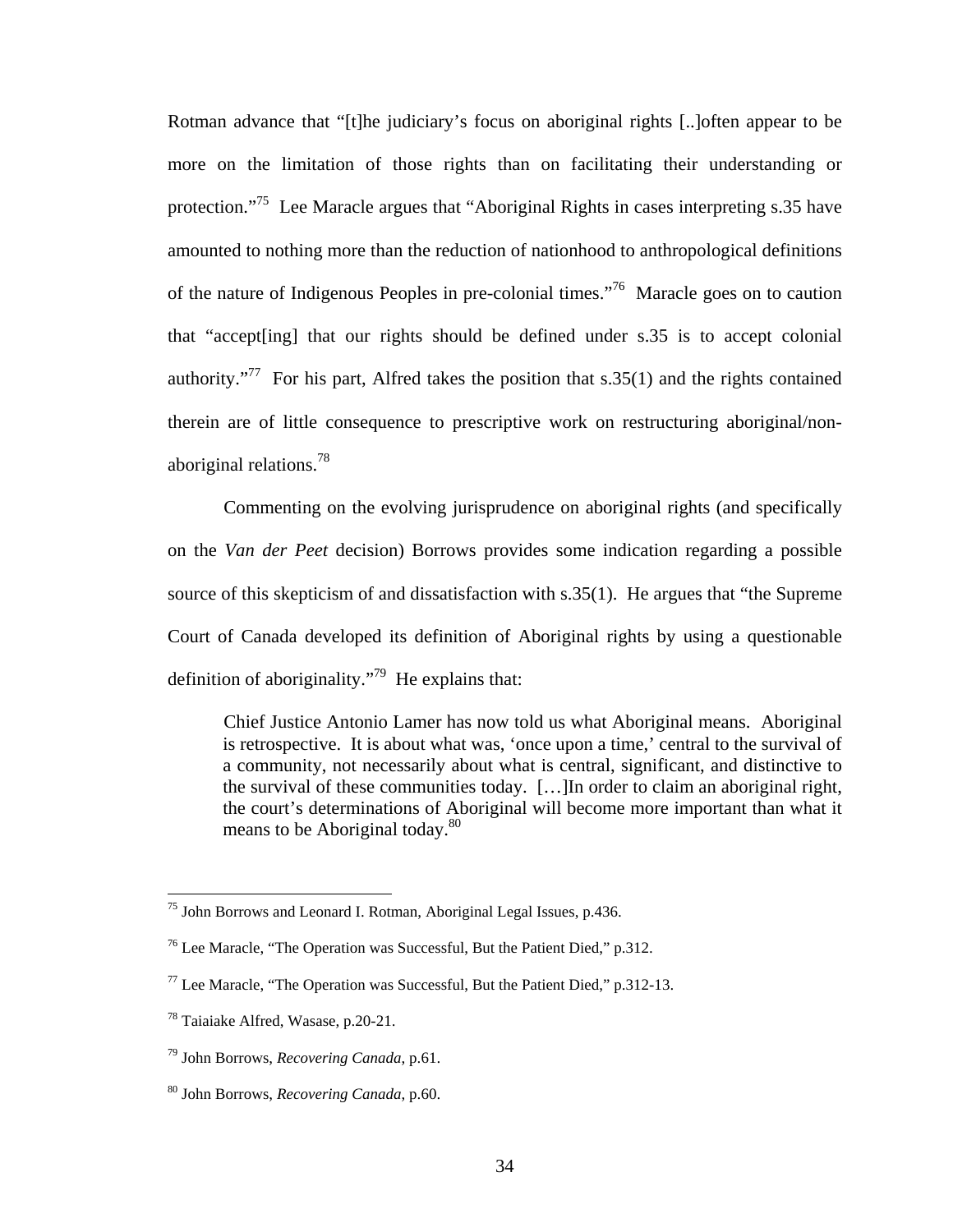These concerns expressed by Borrows are based on the way in which aboriginality is conceptualized by the SCC. Borrows builds the case that s.35(1) rights, as defined by the majority in *Van der Peet*, are only capable of protecting a certain version of this collective identity. This version of aboriginality, he insists, is backward looking and tethered to a pre-contact past making it unable to encompass the significant constitutive elements that characterize contemporary aboriginality. This last point underpins his worry that the Court's characterization of this collective identity will be accorded greater weight in aboriginal rights litigation than the determinations of those who actually bear this collective identity. What is of importance about his critique to this dissertation is that it is premised on, first, the presence of competing definitions of aboriginality and, second, on the consequences of choosing one definition over another.

If, as Russel, Henderson, Christie and Macklem advance, the SCC has determined that aboriginal rights are meant to accommodate and protect aboriginality and, as Borrows argues, the majority of the court mischaracterized aboriginality, it is possible, then, that some of the serious criticisms surrounding s.35(1) and the rights contained therein find their origins in a dissensus over the meaning of aboriginality.

This dissertation presents the case that a significant source of this dissatisfaction with s.35(1) rights and their capacity to both accommodate and protect aboriginality results from the fact that while the meaning of this collective identity is contested – that is, aboriginality is defined and understood in a multiplicity of ways – this identity contestation is not taken into account in the construction of s.35(1) rights. The SCC employs one understanding of this collective identity in the justificatory arguments it offers for s.35(1) rights and in the legal instruments it has developed for their identification and treatment. Contrastingly, the provincial and federal Crowns do not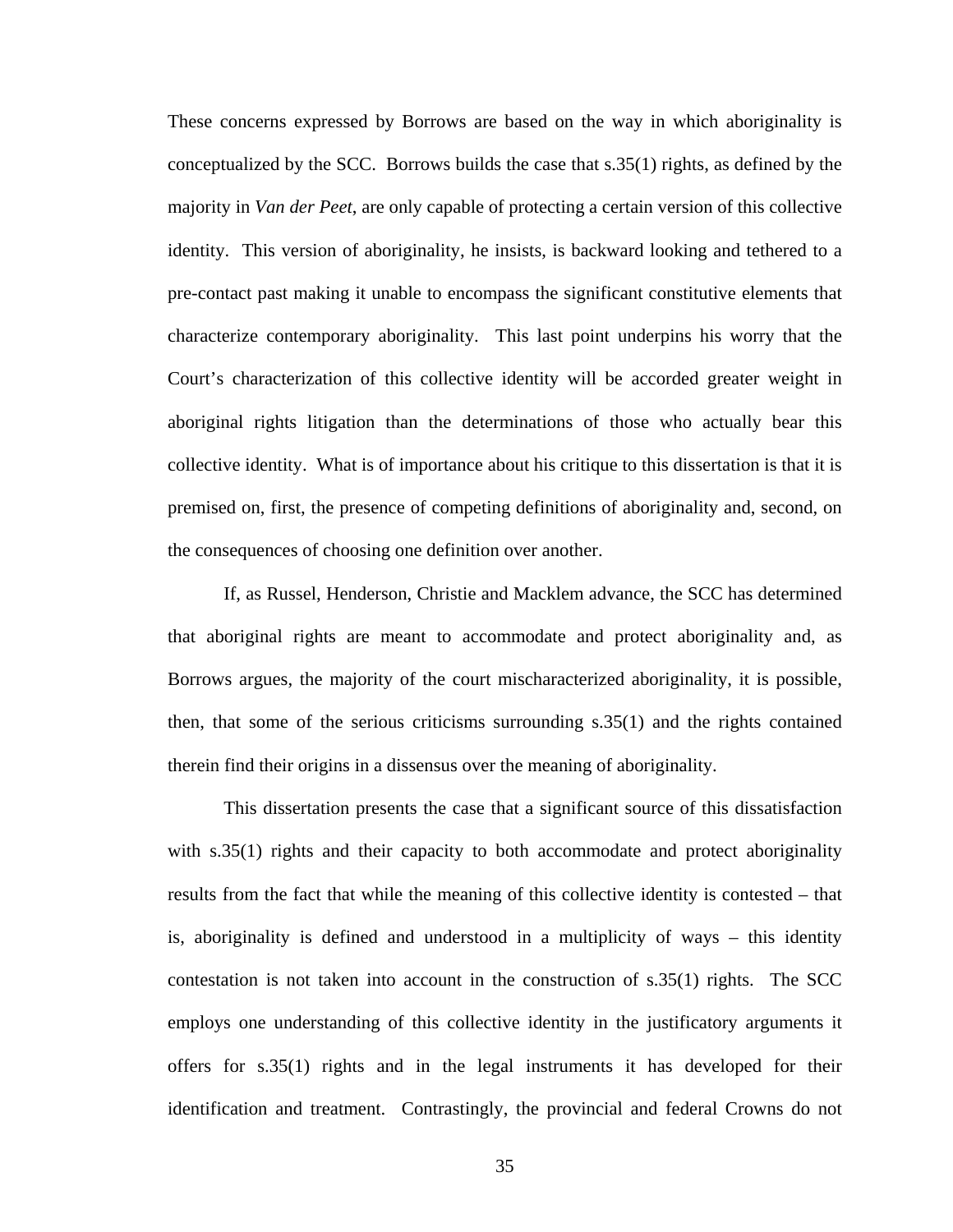always share this understanding. The aboriginal participants, for their part, never employ the SCC's understanding of aboriginality. All of this has amounted to rights that are limited in their ability to protect and accommodate aboriginal peoples' collective identities.

# **Excursus: Existing Aboriginal Rights and Treaty Rights**

Before the examination of the contested nature of this collective identity and of s.35(1) can proceed it is necessary to briefly discuss the differences between the two types of rights included in this constitutional provision – that is, existing aboriginal rights (often referred to herein as simply 'aboriginal rights') and treaty rights. This discussion reveals the substantive differences that exist between these rights and acts as a justification for limiting the examination and discussion presented in this dissertation primarily to existing aboriginal rights. This way forward follows the cautions of Henderson who insists that the "framework and definition of treaty rights are different from the framework and definition of Aboriginal rights, and they should be treated differently."<sup>81</sup>

Though similar in various respects, often discussed in tandem and recognized/affirmed in the same section of the constitution, fundamental differences make aboriginal and treaty rights irreducible.<sup>82</sup> This irreducibility is reflected in, first, the different origins of these rights and, second, the fact that aboriginal and treaty rights pertain to distinctive branches of the doctrine of aboriginal rights. At this point, a brief clarification may preempt some confusion that could result from the use of the terms

<span id="page-40-0"></span><sup>81</sup> James Youngblood Henderson, "Interpreting Sui Generis Treaties," p.51.

<span id="page-40-1"></span><sup>82</sup> Leonard Rotman, "Defining Parameter." p.156.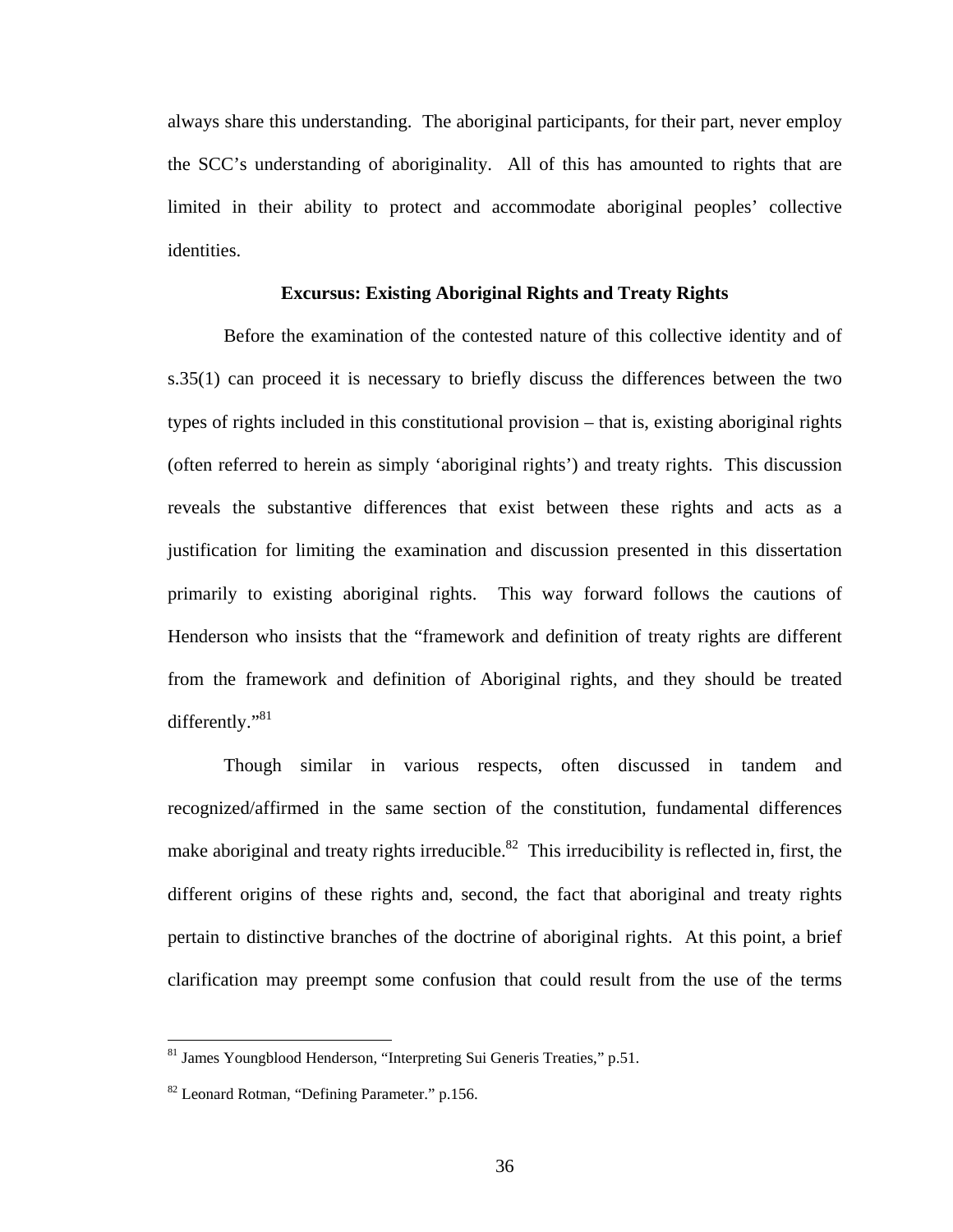'doctrine of aboriginal rights' and 'aboriginal rights'. The doctrine of aboriginal rights is best thought of as the overarching legal concept that includes all of the various rights (and their justifications in law) which aboriginal peoples enjoy either at present or some time in the future (that is, rights that aboriginal peoples claim to hold but whose actualization is frustrated by the fact that they are unrecognized). Aboriginal rights form one bundle of rights within this broad legal concept. Treaty rights constitute a separate bundle.

The question of origins is the first important distinction between these two bundles of rights that are covered by the doctrine of aboriginal rights. Rotman advances that these two kinds of rights trace their origins to different sources. $83$  He points out that "Aboriginal rights are derived from Aboriginal customary laws and traditions."<sup>84</sup> Treaty rights, on the other hand, "are rights that are enshrined within the terms of various treaties entered into between the Crown and Aboriginal nations."<sup>85</sup> Slattery clarifies what is meant by the term 'treaty'. "An Indian treaty," he explains, "typically took the form of a spoken exchange of proposals and responses, often marked by special rituals, and usually taking place in several sessions extending over a number of days, leading to a firm understanding between the parties on certain matters."<sup>86</sup> From this account, an historic treaty between the Crown and an aboriginal nation consists of a number of significant elements. For Slattery, "[t]he true content of a treaty can be determined only by a comprehensive assessment of all of the available sources of information, including any written memorials or accounts, but also oral traditions, the broader social and political

<span id="page-41-0"></span><sup>83</sup> Leonard Rotman, "Defining Parameters." p.156.

<span id="page-41-1"></span><sup>84</sup> Leonard Rotman, "Defining Parameters." p.156.

<span id="page-41-2"></span><sup>85</sup> Leonard Rotman, "Defining Parameters." p.157.

<span id="page-41-3"></span><sup>86</sup> Brian Slattery, "Making Sense of Aboriginal and Treaty Rights," p.208.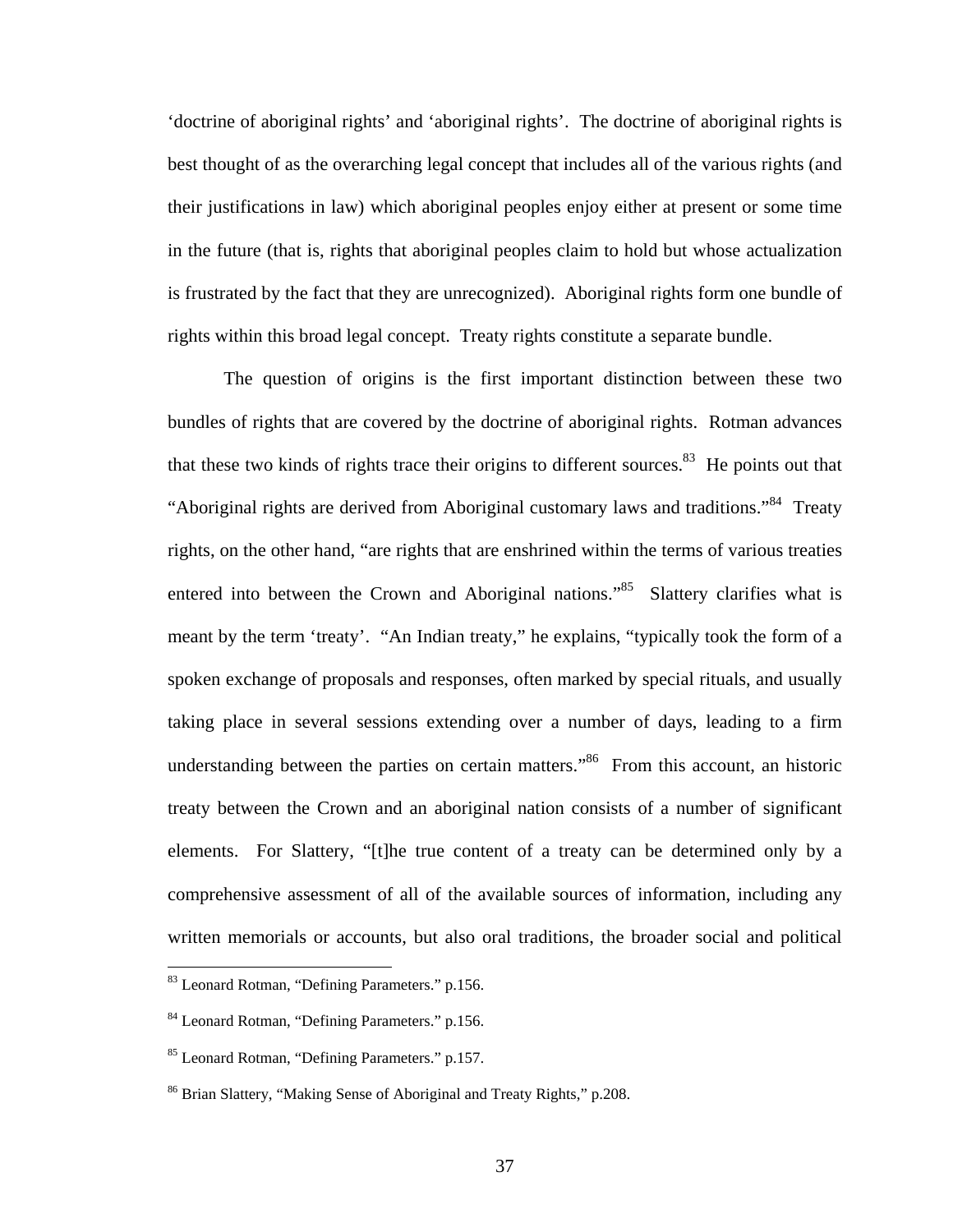objectives of the parties, and the history of their relationship.<sup>87</sup> Accordingly, treaty rights are rights whose content and scope find their origins in historic agreements with the Crown, the processes that led to these agreements as well as the existing broader social, economic and political considerations. In other words, treaty rights are the product of exogenous factors. Aboriginal rights, on the other hand, trace their origins to aboriginal customary law and are not reliant on exogenous factors for their existence (that is, exogenous to the aboriginal society in question).

Slattery's presentation of the meaning and importance of the doctrine of aboriginal rights is of significance here. He advances that,

the doctrine of aboriginal rights is a body of Canadian common law that defines the constitutional links between aboriginal peoples and the Crown and governs the interplay between indigenous systems of law, rights and government (based on aboriginal customary law) and standard systems of law, rights and government (based on English and French law). The doctrine of aboriginal rights is a form of "inter-societal" law, in the sense that it regulates the relations between aboriginal communities and the other communities that make up Canada and determines the way in which their respective legal constitutions interact.<sup>88</sup>

On this view, the doctrine of aboriginal rights is a bridge that works to reconcile aboriginal and European legal orders; it sets the framework within which aboriginal and non-aboriginal nations interact with one another; and it functions to accommodate and manage diversity within a common doctrine. The importance of this doctrine to understanding aboriginal/non-aboriginal relations is not easily overstated. According to Slattery, even though both aboriginal and treaty rights are encompassed by the doctrine of aboriginal rights, they constitute separate and distinctive branches of this doctrine.<sup>89</sup>

<span id="page-42-0"></span><sup>&</sup>lt;sup>87</sup> Brian Slattery, "Making Sense of Aboriginal and Treaty Rights," p.208.

<span id="page-42-1"></span><sup>88</sup> Brian Slattery, "Making Sense of Aboriginal and Treaty Rights," p.198.

<span id="page-42-2"></span><sup>&</sup>lt;sup>89</sup> Brian Slattery, "Making Sense of Aboriginal and Treaty Rights," p.224. For more information on the particular case law of treaty rights see Kent McNeil, "The Inherent Right of Self-Government," p.10.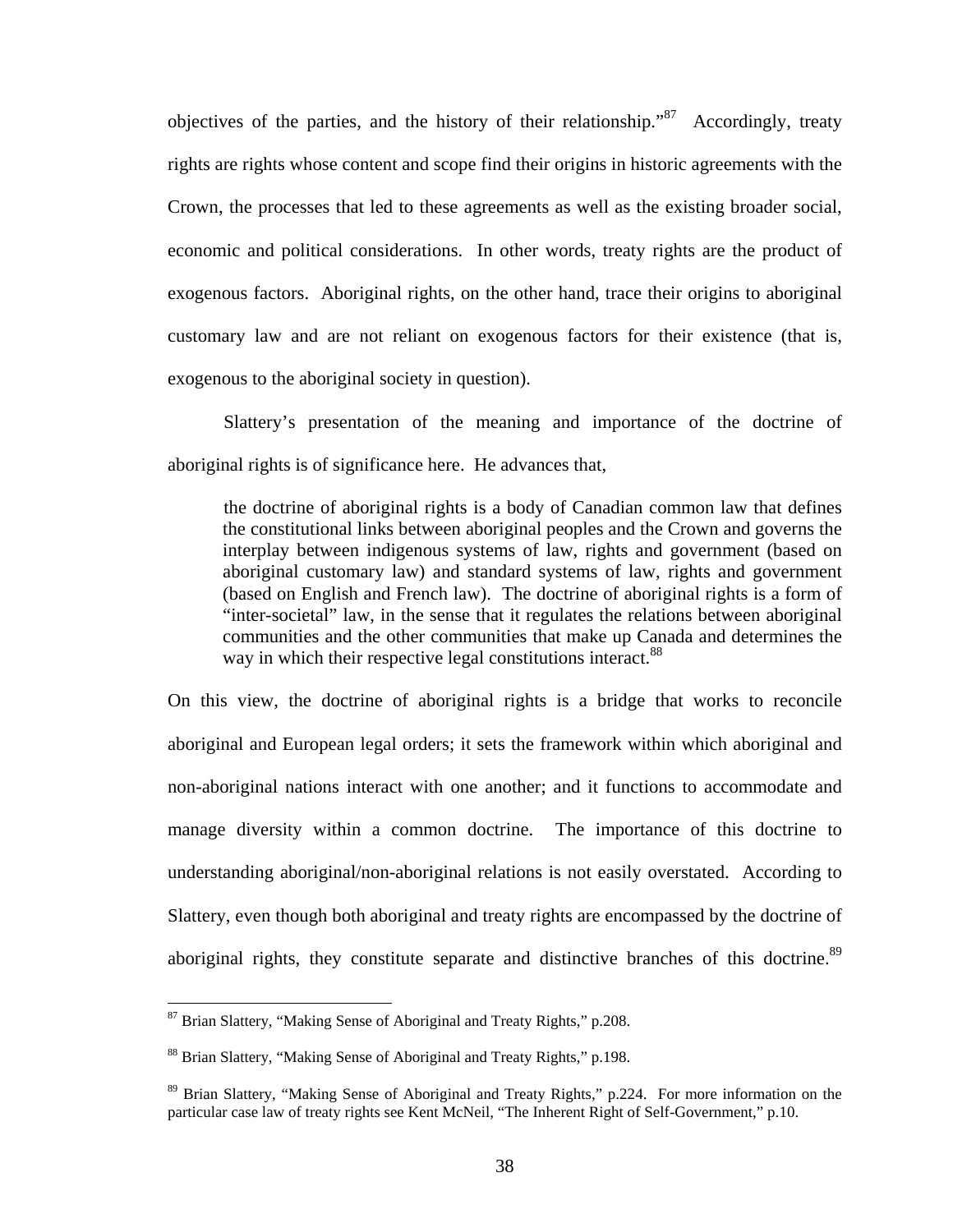Moreover, given the different origins attributed to aboriginal and treaty rights and the fact that each occupies a separate branch of the doctrine of aboriginal rights, depending on the circumstances, the legal canons employed in their interpretation may, and in fact do, differ.<sup>90</sup> In his work, Henderson outlines a number of important interpretive principles employed by the courts when called upon to decide an aboriginal treaty rights case. These interpretive considerations include: (1) the intersection of the treaty and the Constitution; (2) the existing historical and legal realities at the time of the treaty's genesis; (3) the signatories' intentions; and (4) the treaty language.<sup>91</sup> These interpretive principles differ significantly from the interpretive framework for existing aboriginal rights outlined in previous sections of this chapter.

Consequently, this thesis takes these differences seriously by avoiding the analytical and conceptual collapse of aboriginal and treaty rights. As a result, this thesis deals primarily with existing aboriginal rights and their corresponding jurisprudence. When it does consider treaty rights it does so as a means to further the discussion and analysis of the former type of right. As a result, a number of important s.35(1) cases are not dealt with in this work because they do not focus on aboriginal rights but on treaty rights.

<span id="page-43-0"></span><sup>90</sup> Leonard Rotman, "Defining Parameters." p.158.

<span id="page-43-1"></span><sup>&</sup>lt;sup>91</sup> James Youngblood Henderson, "Interpreting Sui Generis Treaties," p.47.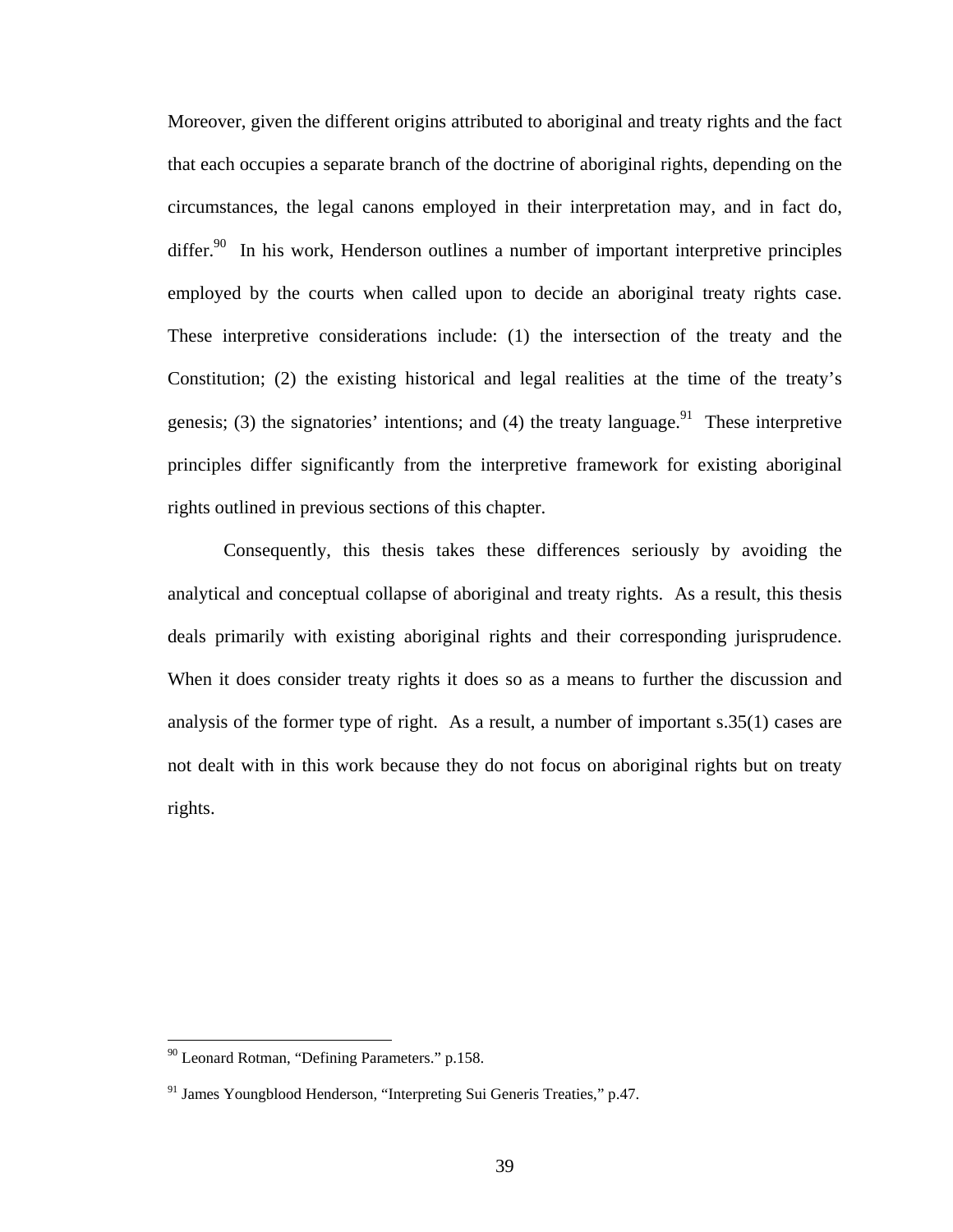## **CHAPTER THREE**

## **ABORIGINALITY AND CONCEPTUAL CONTESTATION**

In his piece "Who Are the Aboriginal People of Canada?" Joseph Eliot Magnet traces various definitions of the meaning of aboriginality arguing that the evolution of these definitions in Canadian law is reflected in, and is a reflection of, the changing relations between Aboriginal and non-Aboriginal peoples.<sup>92</sup> Magnet begins his presentation by outlining the reasons why the question of aboriginal identity is of social, political and economic import.

This question, and the various criteria by which it might be answered, is important for many reasons. […]Connection to culture and community gives life depth and meaning. It is indispensable for preservation and development of language. It is central to dignity and fulfillment. Classification as Aboriginal is a necessary requirement for access to an impressive array of Aboriginal, treaty, selfgovernment and constitutional rights for both individuals and communities. Classification as Aboriginal is a requirement for receipt of many entitlements government has chosen to provide. Canada has special legislative jurisdiction in relation to Aboriginal peoples: Canada's power over and responsibility to approximately 1.3 million people depends on classification as Aboriginal.<sup>93</sup>

As Magnet indicates, aboriginal identity is linked to issues as diverse as the constitutive role played by group membership in the life of an individual and a community; the capacity to exercise certain constitutional rights and access government benefits; and the question of federal and provincial jurisdiction. These reasons work together to highlight the need to understand how this collective identity is constructed in Canadian law and the numerous changes that have marked its evolution. Magnet focuses on the way in which legislation (imperial, colonial and Canadian) has defined "who is aboriginal" in terms of

<span id="page-44-0"></span> $92$  Eliot Magnet, "Who Are the Aboriginal People of Canada" p.25

<span id="page-44-1"></span> $93$  Eliot Magnet, "Who Are the Aboriginal People of Canada" p.25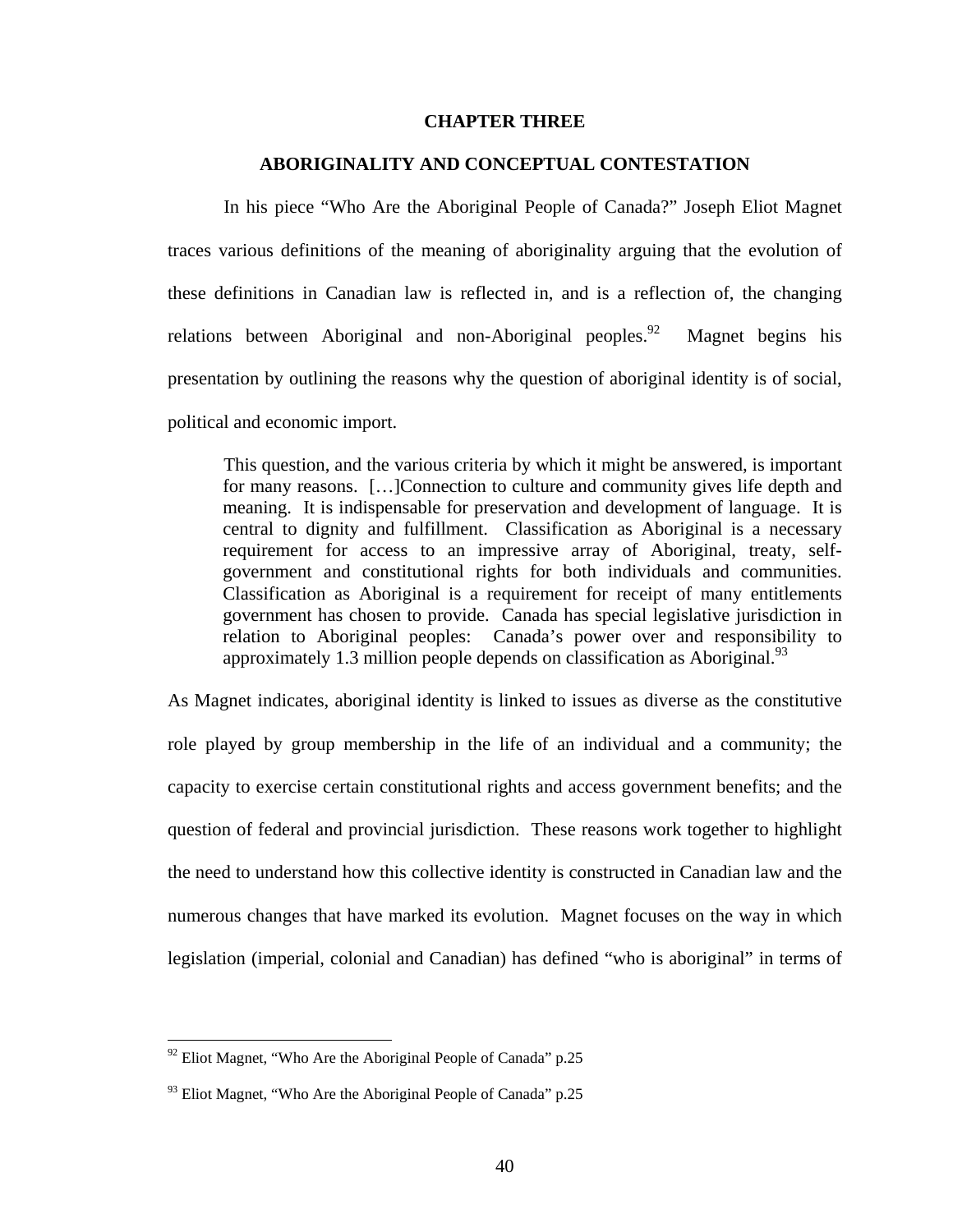Canadian law.<sup>94</sup> His work is of interest because it highlights one way in which conceptions of this collective identity intersect with the Canadian legal order and, simultaneously, it demonstrates the existence of a plurality of meanings shouldered by the term aboriginal. In terms of Canadian law, aboriginality is far from being a fixed collective identity. It has been defined and redefined, shaped by the ebb and flow of the Canadian legal order.

Scholars differ on the approaches they employ to conceptualize aboriginality and, thus, on the ultimate nature of this collective identity. As a result, to say that there is a myriad of different and competing conceptualizations of aboriginality is only the beginning of a discussion of this issue. Given the task that Magnet has set for himself in the piece cited above, his presentation need only trace a small portion of the existing multiplicity of conceptualizations of this collective identity. What follows presents a broader survey of a number of the possible ways in which scholars conceptualize aboriginality. This broader survey organizes the various conceptualizations into three approaches – the presence of particular traits approaches, the absence of particular traits approaches and the relational approaches. This tripartite typology loosely follows the way in which Bruce Granville Miller organizes conceptions of aboriginality in his work, *Invisible Indigenes: The Politics of Nonrecognition*.

## **Presence of Particular Traits Approaches**

Miller advances that a number of conceptualizations of aboriginality rely on the presence of particular traits in order to construct a version of this collective identity. These conceptualizations work by, first, identifying significant elements that are

<span id="page-45-0"></span><sup>&</sup>lt;sup>94</sup> Eliot Magnet, "Who Are the Aboriginal People of Canada." For a discussion about how this process is gendered see Bonita Lawrence, "Gender, Race, and the Regulation of Native Identity."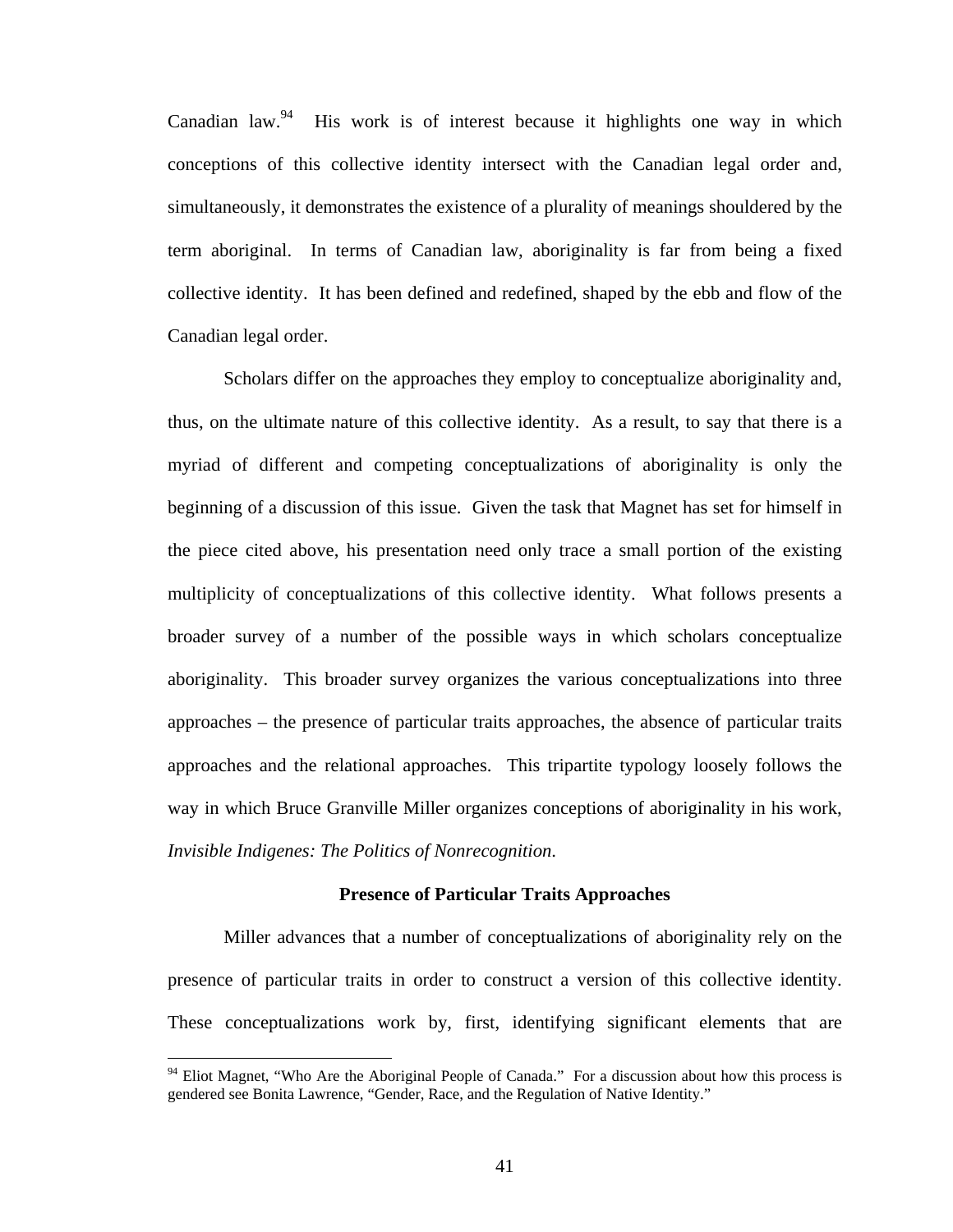presented as constitutive of an aboriginal identity; second, justifying the significance of these elements; and third, using these traits as a litmus test for aboriginality. Aboriginality, constructed in this fashion, is conceived as an analytical category that can be described vis-à-vis certain constitutive elements. This section investigates the manner in which scholars have employed the presence of particular traits in their constructions and articulations of aboriginality. Here, articulations built on the presence of traits such as descent, an attachment to land, shared practices, common values, associative duties, and particular relations to time and space form the basis of the presentation of the presence of traits approach.

According to Miller, some conceptualizations based on the presence of particular traits advance that, "indigenous [aboriginal] people are thought to be recognizable by descent from significant historical people (such as treaty signers) or genealogically from known indigenous [aboriginal] people of an earlier period. They are thought, then, to be recognizable as those who received promises from the state [...] and their descendents."<sup>95</sup> Consequently, the significant constitutive element here is the notion of a particular descent or genealogy. The question of "who is aboriginal" is settled by tracing an individual's lineage and establishing a biological or kinship link to a particular group or people.<sup>96</sup>

<span id="page-46-0"></span><sup>95</sup> Bruce Granville Miller, *Invisible Indigenes,* p.52. For an interesting discussion on the Crown's historical use of decent as the basis for identifying aboriginal peoples in Canada, and the implications (past and present) of doing so, see Eliot Magnet, "Who Are the Aboriginal People of Canada."

<span id="page-46-1"></span><sup>&</sup>lt;sup>96</sup> Also see E.J. Dickson-Gilmore, "Iati-Onkwehonwe," for an interesting discussion about past and present Mohawk practices of establishing who is and who is not Mohawk. (p.31-33) and Taiaiake Alfred, *Heading the Voices of our Ancestors*, p.171-72.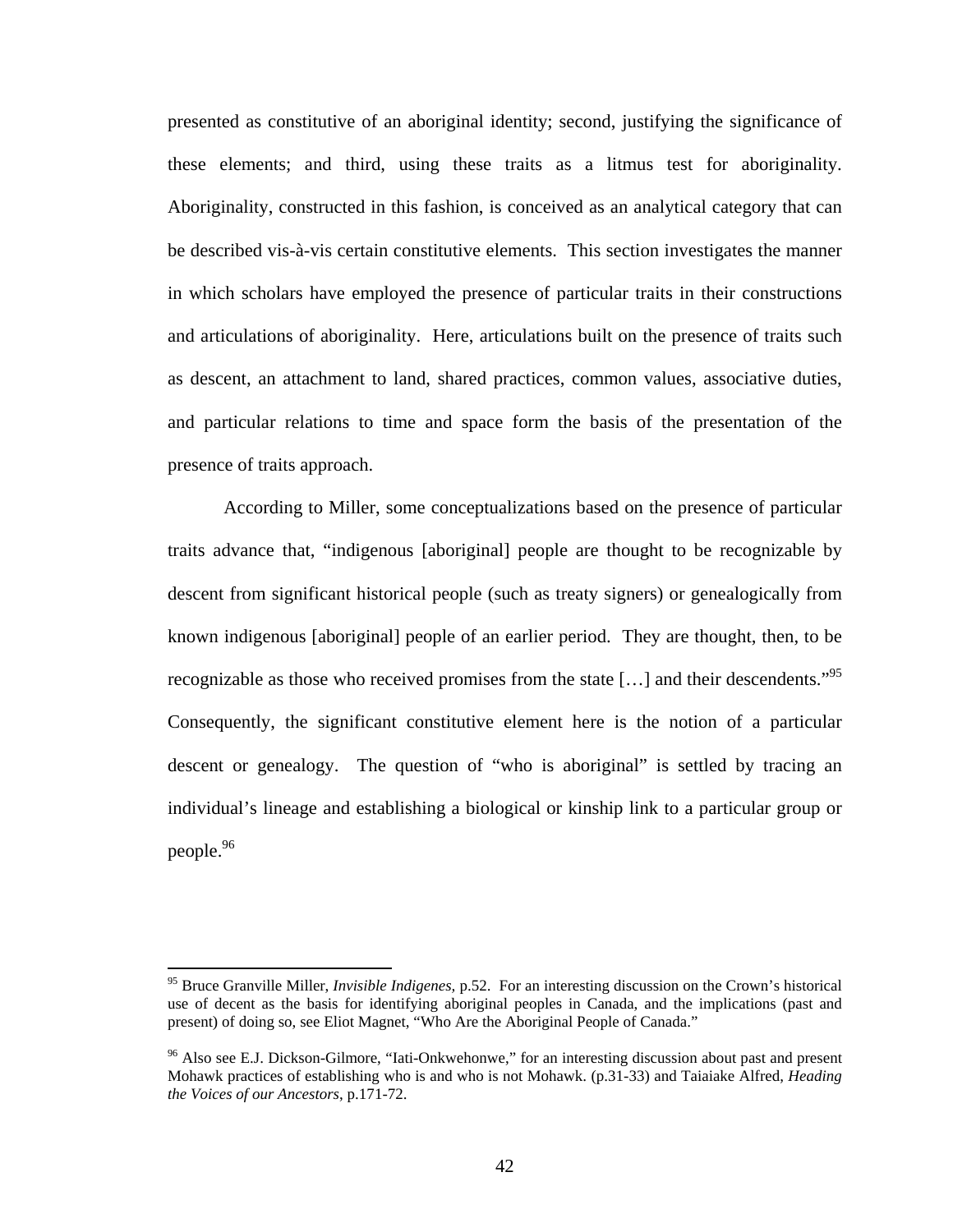A subsequent constitutive element or trait commonly employed is a connection to a particular territory or homeland. In her work on nationalism and national identity Margaret Moore advances that,

a normative theory of nationalism should consider the constitutive elements of peoples' identities, and this may include the role played by the group's conception of their homeland, and the bonds of attachment to territory that they feel. In other words, nationalism is not simply based on group membership, but also has an important territorial component, involving an attachment to a homeland or area of the globe. If people *care* about their homeland, and if these feelings have developed legitimately […] then it only seems proper that this should be taken into account to define the territory to which the group is entitled.<sup>[97](#page-47-0)</sup>

From Moore's perspective, theories of nationalism may legitimately include territorial considerations (such as a group's sense of entitlement to a specific homeland) because attachments to particular territories are at times constitutive elements of a people's national identity. What is of significance here is the claim that certain collective identities (in this case national identities) can only be adequately understood and articulated vis-a-vis reference to the existing sense of attachment a group has to particular lands. In other words, national identity and nationalism cannot be properly theorized if existing territorial dimensions are ignored.

In terms of aboriginality, a number of scholars conceptualize this collective identity in such a fashion. For them, a connection with a particular territory may be constitutive of an aboriginal identity. For example, Arthur J. Ray proposes that "[m]any of Canada's Indigenous [aboriginal] peoples define themselves in terms of the homelands that sustained their ancestors.["98](#page-47-1) For his part, Christie explains that, "[f]or many Aboriginal people, lands and resources are thought of as inextricably connected to the

<span id="page-47-0"></span><sup>97</sup> Margaret Moore, *The Ethics of Nationalism*, p.176.

<span id="page-47-1"></span><sup>98</sup> Arthur J. Ray, *I Have Lived Here Since the World Began*, p.1.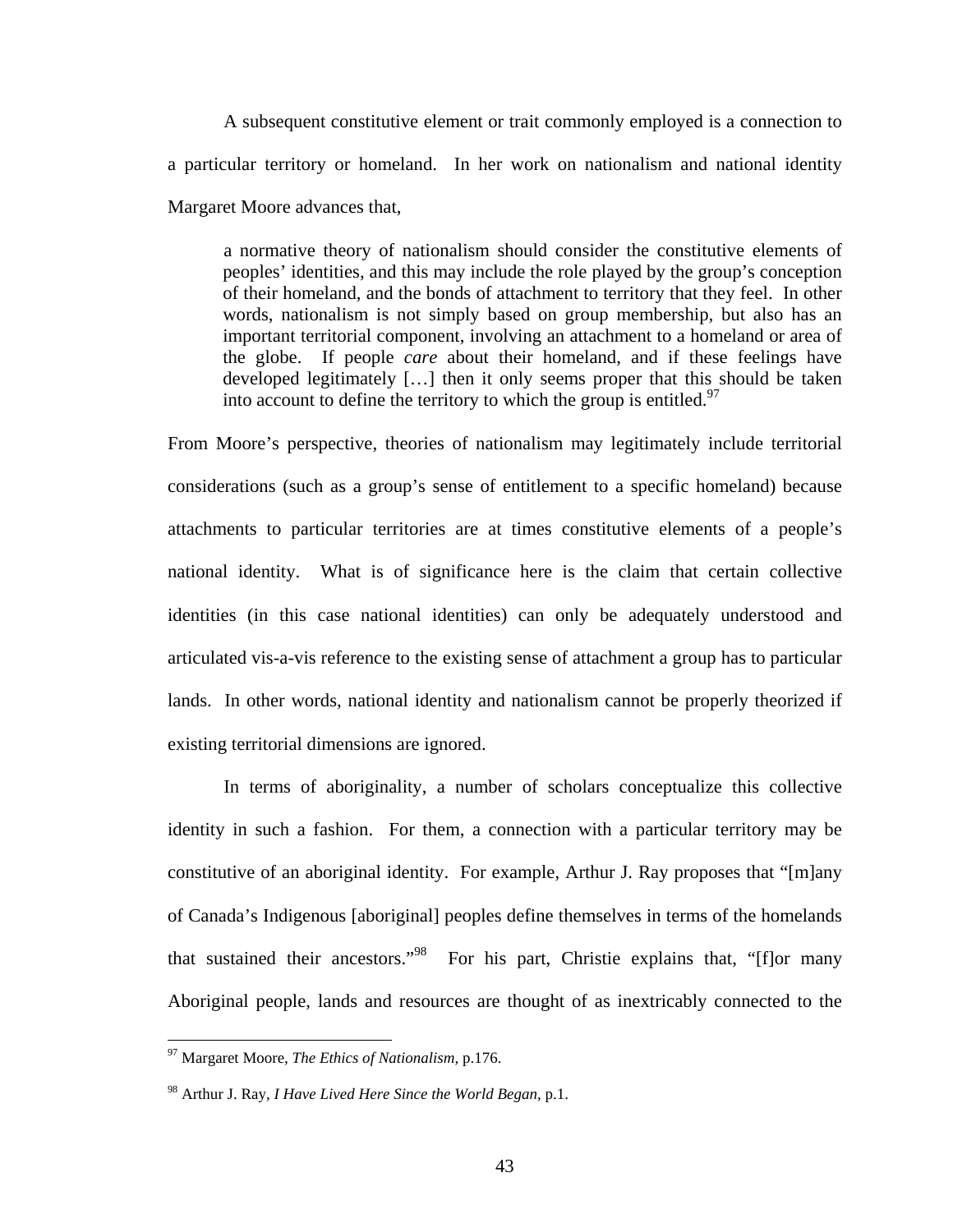people; indeed, this connection can be so strong, and of such a nature, that it goes into forming collective and individual identities."<sup>99</sup> For both of these scholars, the presence of a particular connection to specific lands may serve as a defining feature of an aboriginal identity.

Moreover, the presence of particular traits approach to conceptualizing aboriginality may take the view that, "a community might be thought to be indigenous [aboriginal] because its members [...] have particular religious or spiritual practices in common [or may be] demonstrated by the presence of political centrality and leadership, practiced without cessation over a given length of time."<sup>100</sup> In this case, a collection of shared cultural, spiritual or political practices would make up the constitutive traits that allow us to classify a group as aboriginal.

Practices are not the only way to base a conception of aboriginality on spiritual, cultural or political considerations. Alfred's presentation of this collective identity is based on the notion of a commitment to a particular normative vision which includes these aforementioned considerations. According to Alfred, a set of specific normative values, beliefs and principles distinguish aboriginality. This scholar employs this formulation in his articulation of what constitutes an authentic pan-indigenous identity. He describes how a key feature of this identity is a commitment to a Native American political tradition which is characterized by the values of respect, balance and harmony.<sup>101</sup> While Alfred acknowledges the existence of a vast diversity of traditions and practices within the North American aboriginal community, he accounts for this pluralism by  $\overline{a}$ 

<span id="page-48-0"></span><sup>99</sup> Gordon Christie, "Aboriginal Resource Rights after *Delgamuukw* and *Marshall*," p.241.

<span id="page-48-1"></span><sup>100</sup> Bruce Granville Miller, *Invisible Indigenes,* p.52.

<span id="page-48-2"></span><sup>101</sup> Taiaiake Alfred, *Peace, Power, Righteousness*, p. xvi.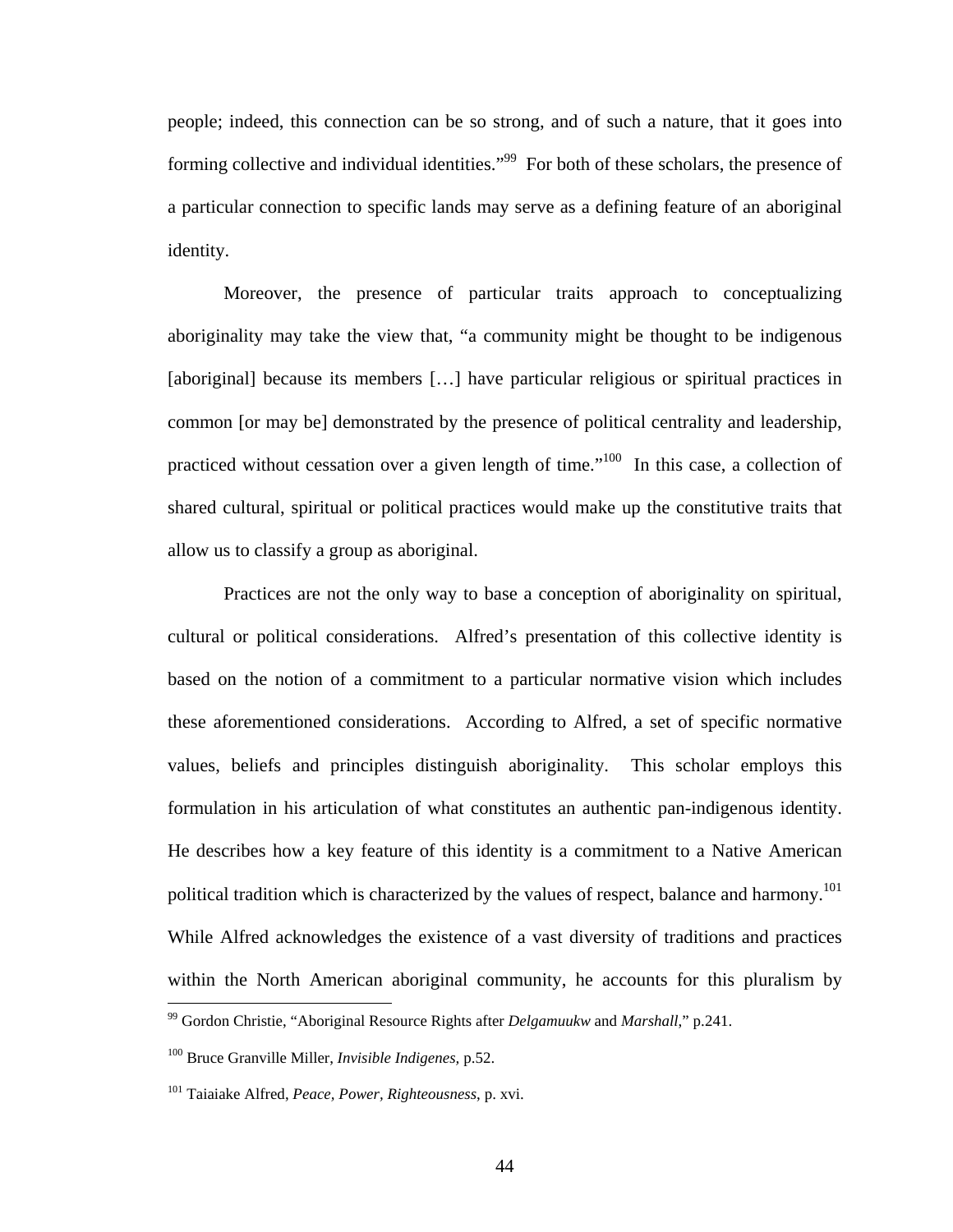explaining that, "[t]here may be 500 different ways of expressing these values, but in our singular commitment to them we find what is perhaps the only pan-Indian commonality." $102$  From Alfred's perspective, a commitment to these values is one element that all aboriginal people share and so forms the basis of an aboriginal identity. This commitment also acts as a marker of distinctiveness. Alfred argues that this political tradition differs from other political traditions not solely as a result of the inclusion of these values (for other political traditions may advocate a similar commitment to similar values), but in "the prioritization of those values, the rigorous consistency of its principles with those values, and the pattern and procedures of government.<sup>"103</sup> Consequently, from this perspective aboriginality can be understood as rooted in a commitment to these values, principles and beliefs and in the prioritization of this commitment.

Along the same lines, a collective identity that fits into the presence of traits approach may also be characterized by citing special obligations or associative duties. On this account, the question of collective identity is settled by inquiring into whether a person shares the associative duties that inhere in membership in a particular group. In terms of aboriginality, a number of scholars advance that this collective identity entails a particular set of associative duties related to land and the natural world. These scholars generally characterize aboriginal peoples as stewards of certain lands and territories. Darlene Johnston states that aboriginal people "view their relationship with the land as central to their collective identity and well-being. Within the native world view, people

<span id="page-49-0"></span><sup>102</sup> Taiaiake Alfred, *Peace, Power, Righteousness*, p. xvi.

<span id="page-49-1"></span><sup>&</sup>lt;sup>103</sup> Taiaiake Alfred, Peace, Power, Righteousness, p.24.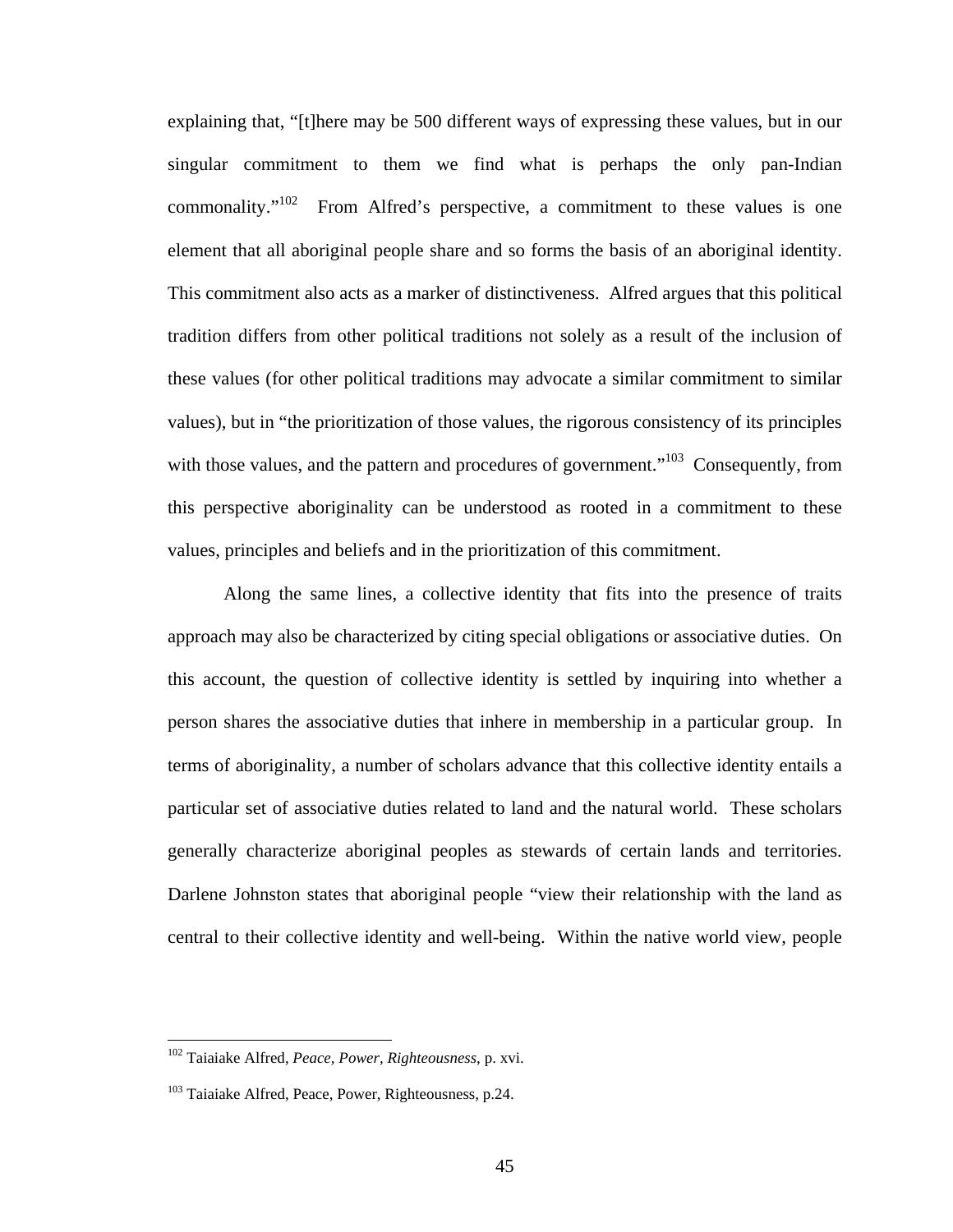and land and culture are indissolubly linked."<sup>104</sup> She advances that "Native people regard themselves as trustees of the land for future generations.["105](#page-50-1) Here, Johnston cites an associative duty related to the land and the unborn as the basis for her articulation of this collective identity.

Ovide Mercredi and Mary Ellen Turpel include a similar notion of a special obligation in their characterization of aboriginality. "Our identities and rights as distinct peoples," they explain, "flow from our relationship to the land, as do our Aboriginal title and treaty rights."<sup>106</sup> They go on to characterize this relationship to the land as an associative duty of care which aboriginal peoples share.

We have always been here on this land we call Turtle Island, on our homelands given to us by the Creator, and we have a responsibility to care for and live in harmony with all of her creations. We believe that the responsibility to care for this land was given to us by our Creator, the Great Spirit. It is a sacred obligation, which means the First peoples must care for all of Creation in fulfilling this responsibility. We have carried this responsibility since long before the immigrants came to our homelands. $107$ 

Mercredi's and Turpel's presentation of this duty of care reveals the subjects of this obligation (that is, aboriginal peoples), the object of this obligation (that is, the land) and the source of this obligation (the Creator and, more importantly for our purposes here, the fact that a group of individuals take on this responsibility as their own). Like Johnston, these scholars' conception of aboriginality includes the notion of a set of associative

<span id="page-50-0"></span><sup>104</sup> Darlene Johnston, *Native Rights as Collective Rights*, p.32.

<span id="page-50-1"></span><sup>105</sup> Darlene Johnston, *Native Rights as Collective Rights*, p.32.

<span id="page-50-2"></span><sup>106</sup> Ovide Mercredi and Mary Ellen Turpel, *In the Rapids*, p.33.

<span id="page-50-3"></span><sup>107</sup> Ovide Mercredi and Mary Ellen Turpel, *In the Rapids*, p.16. For similar characterizations of aboriginal responsibilities to the environment also see Lawrence Courtoreille, "The Legal Origins" p.137; Rhiannon Morgan, "Advancing Indigenous Rights at the UN," p.492-493; Leory Little Bear, "Aboriginal Paradigms" and Gordon Christie, "Aboriginal Resource Rights."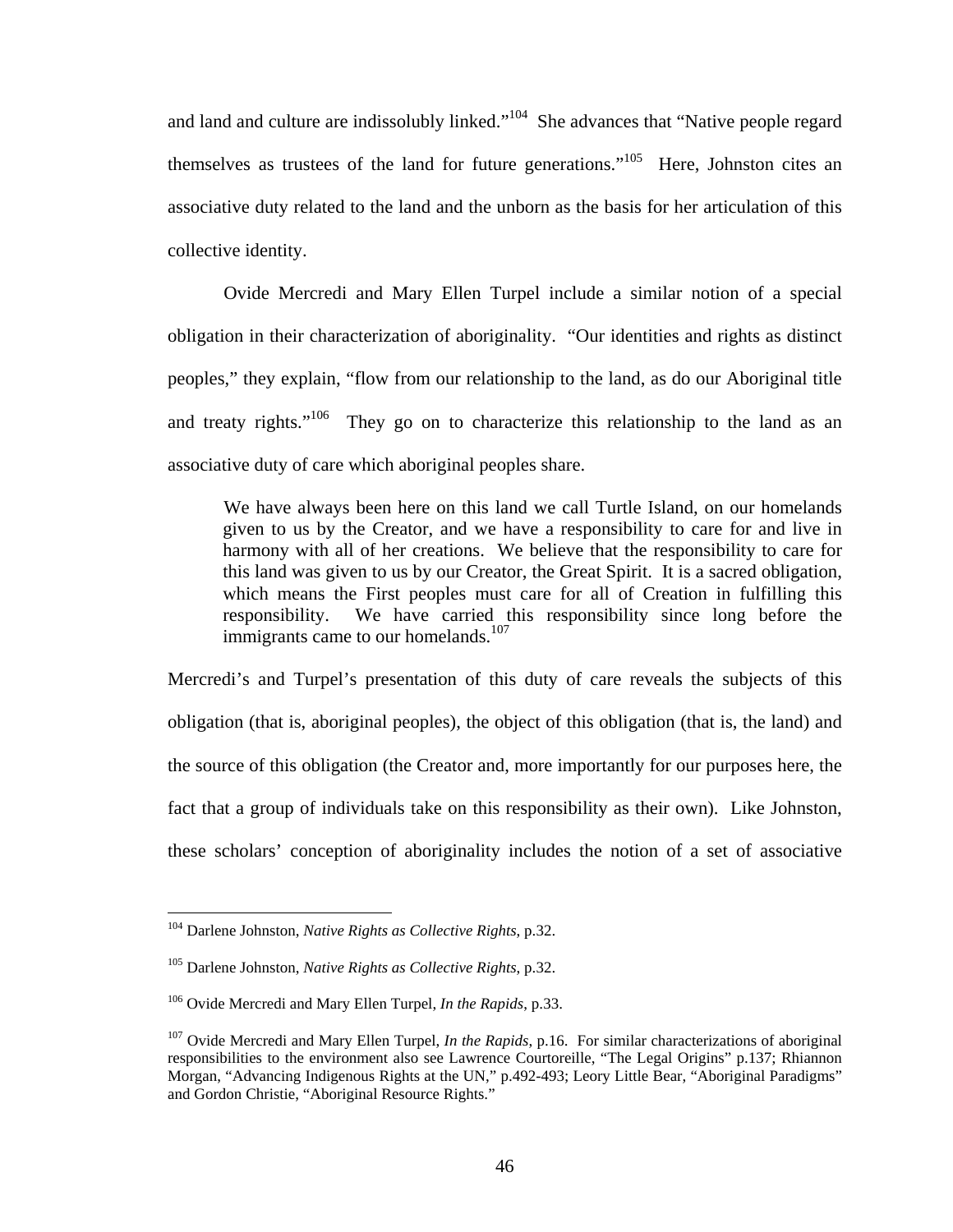duties which is unique to the people who bear this collective identity and is cited as a constitutive element in these scholars' definitions of this collective identity.

Samuel Scheffler sheds some light on the philosophical moorings anchoring the concept of an associative duty and highlights a number of the characteristics of such a duty. "[C]ommon-sense morality," he explains, "holds that there are additional and often much greater responsibilities that the members of significant social groups and the participants in close personal relationships have to each other. It is these additional responsibilities, which may be called 'associative duties'.["108](#page-51-0) This treatment of associative duties roots their justification in common-sense morality and then points to the fact that some relationships are capable of placing individuals under special obligations that, at times, override these individuals' other obligations (for example their general obligations to all of humanity).

Once a definition is provided, Scheffler outlines that one of the consequences of holding these additional, special responsibilities is,

to be disposed in contexts which vary depending on the nature of the relationship, to see that person's needs, interests, and desires as, in themselves, providing me with presumptively decisive reasons for action, reasons that I would not have had in the absence of the relationship. By 'presumptively decisive reasons' I mean reasons which, although they are capable in principle of being outweighed nevertheless present themselves as considerations upon which I must act.<sup>109</sup>

The role that presumptively decisive reasons play in a person's motivations to act (or not act as the case may be) is a serious consequence that stems from Scheffler's explanation of associative duties. His discussion is important for the purpose at hand because it links together the idea of special responsibilities and group membership. He clarifies that the

<span id="page-51-0"></span><sup>108</sup> Samuel Scheffler, *Boundaries and Allegiances:* p.48.

<span id="page-51-1"></span><sup>109</sup> Samuel Scheffler, *Boundaries and Allegiances*, p.100.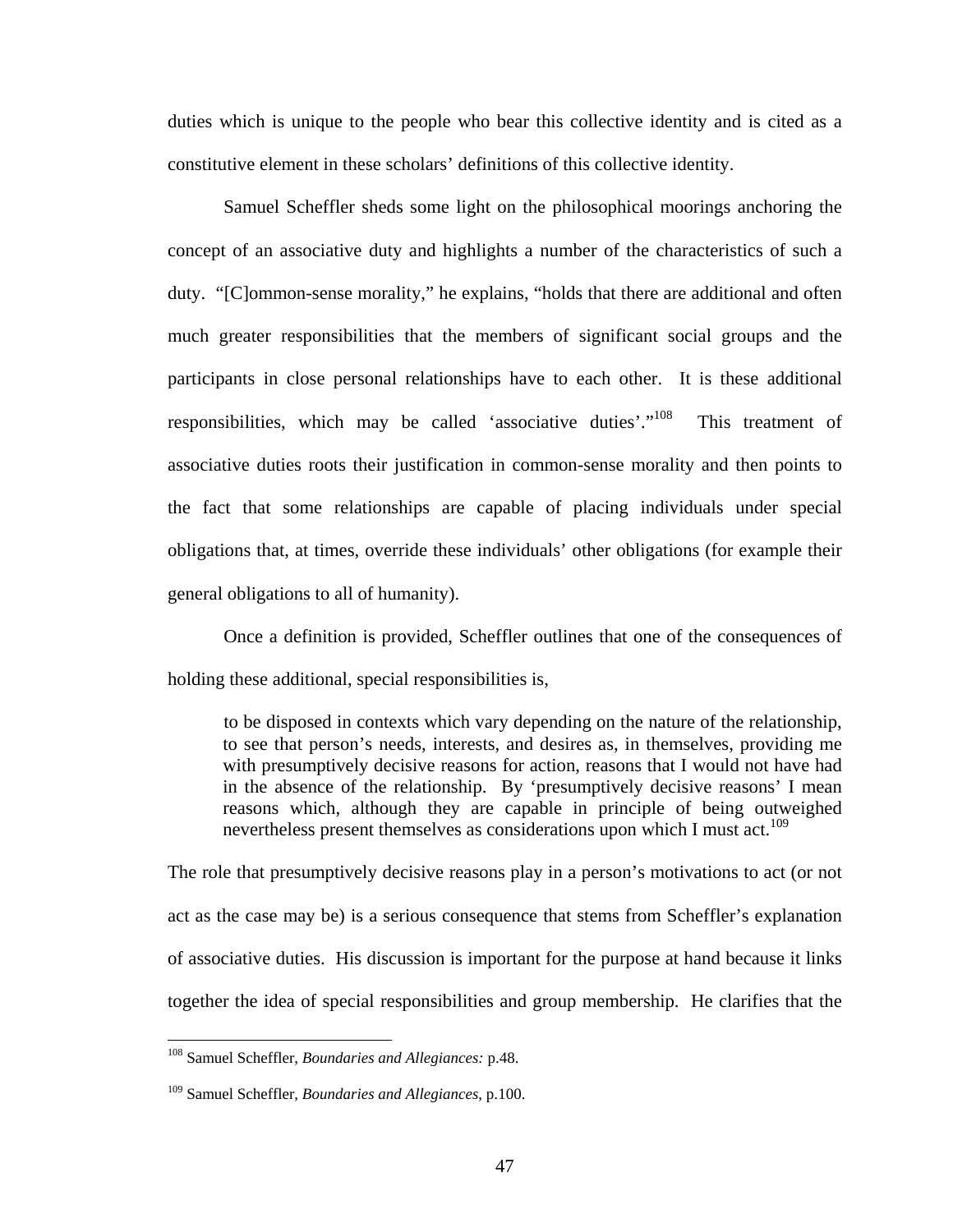"claim is not that, in having reason to value our relationship, I have reason to perform an act which, if performed, will generate responsibilities. The claim is rather that, to value our relationship is, in part, to see myself as having such responsibilities."<sup>110</sup> "Accordingly, the seriousness with which one takes one's special responsibilities may be seen as both a measure of one's moral virtue and a mark of one's success in avoiding the feeling of rootlessness and isolation."<sup>111</sup> From this view, the recognition and discharge of special obligations become agents that bind – a solution for the rootlessness and isolation Sheffler speaks of. So, for example, a sense of group membership may be generated from the recognition that a group of people are influenced by the same set of presumptively decisive reasons and the recognition that a group of people share in the attempt to discharge certain associative duties. The role that these associative duties play in reflecting a sense of group boundedness is a form of identity formation and maintenance. In this way, associative duties may form the basis of a particular approach to understanding a collective identity. The question "who are we" is answered, to a significant degree, by reference to the set of associative duties we hold in common.

According to Miller, the presence of certain traits approach also includes constitutive elements that go beyond associative duties, descent, territoriality, shared cultural, spiritual, and political practices/values. Conceptions of aboriginality under this approach may be based on less concrete considerations such as a group's relationship to time and space. This explains, to some degree, why certain scholars argue that

<span id="page-52-0"></span><sup>110</sup> Samuel Scheffler, *Boundaries and Allegiances*, p.104.

<span id="page-52-1"></span><sup>111</sup> Samuel Scheffler, *Boundaries and Allegiances*, p.83.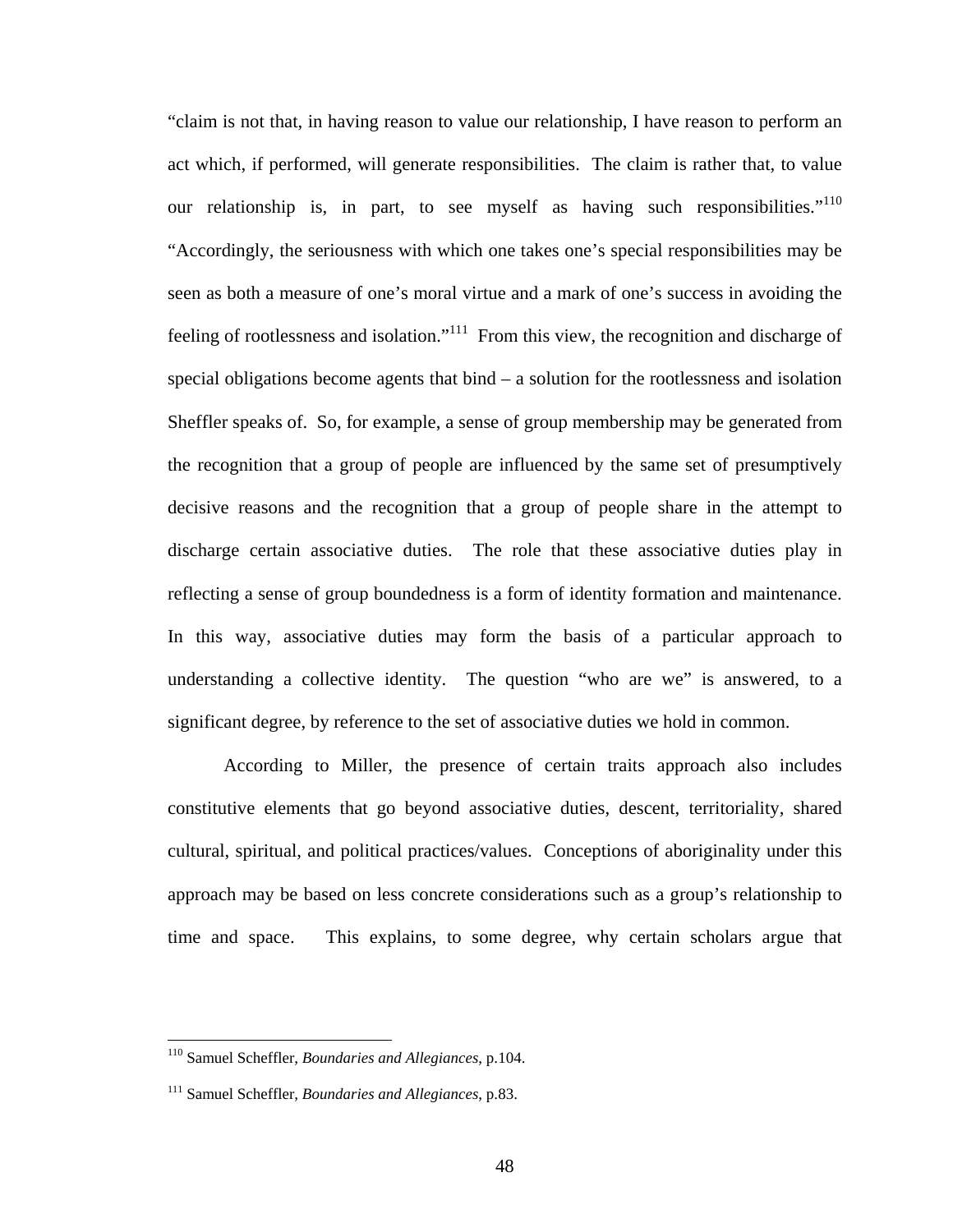aboriginality is characterized by "time depth, antiquity, and primordialism."<sup> $112$ </sup> In other words, this collective identity is defined vis-à-vis a group's relations to time and space.

Niezen employs many of these aforementioned traits in his conceptualization of aboriginality. He takes the position that this concept "is based on notions of family and community, ancestral wisdom, permanent homelands, and cultural durability."<sup>113</sup> This underpins Niezen's contention that aboriginality "refers to a primordial identity, to people with primary attachments to land and culture, "traditional" people with lasting connections to ways of life that have survived "from time immemorial"."<sup>114</sup> Here, a number of traits – including descent, connection to land, shared practices and values, particular relations to time and space – come together to form Niezen's definition of aboriginality. For his part, Alfred also employs a number of these traits to construct his definition of this collective identity. He advances that aboriginal peoples "themselves have long understood their existence as peoples or nations [...] as framed around axes of land, culture and community."<sup>115</sup> He goes on to explain that "[b]uilding on this notion of a dynamic and interconnected concept of Indigenous identity constituted in history, ceremony, language and land, we consider relationships (or kinship networks) to be at the core of an authentic Indigenous identity."<sup>116</sup> Given the manner in which these articulations are constructed, they fit into and are prime examples of how the presence of particular traits approach, outlined in this section, functions.

<span id="page-53-0"></span><sup>112</sup> Bruce Granville Miller, *Invisible Indigenes,* p.53.

<span id="page-53-1"></span><sup>113</sup> Ronald Niezen, *The Origins of Indigenism* p.xvi.

<span id="page-53-2"></span><sup>114</sup> Ronald Niezen, *The Origins of Indigenism* p.3.

<span id="page-53-3"></span><sup>&</sup>lt;sup>115</sup> Taiaiake Alfred and Jeff Corntassel, "Being Indigenous," p.608.

<span id="page-53-4"></span><sup>&</sup>lt;sup>116</sup> Taiaiake Alfred and Jeff Corntassel, "Being Indigenous," p.609.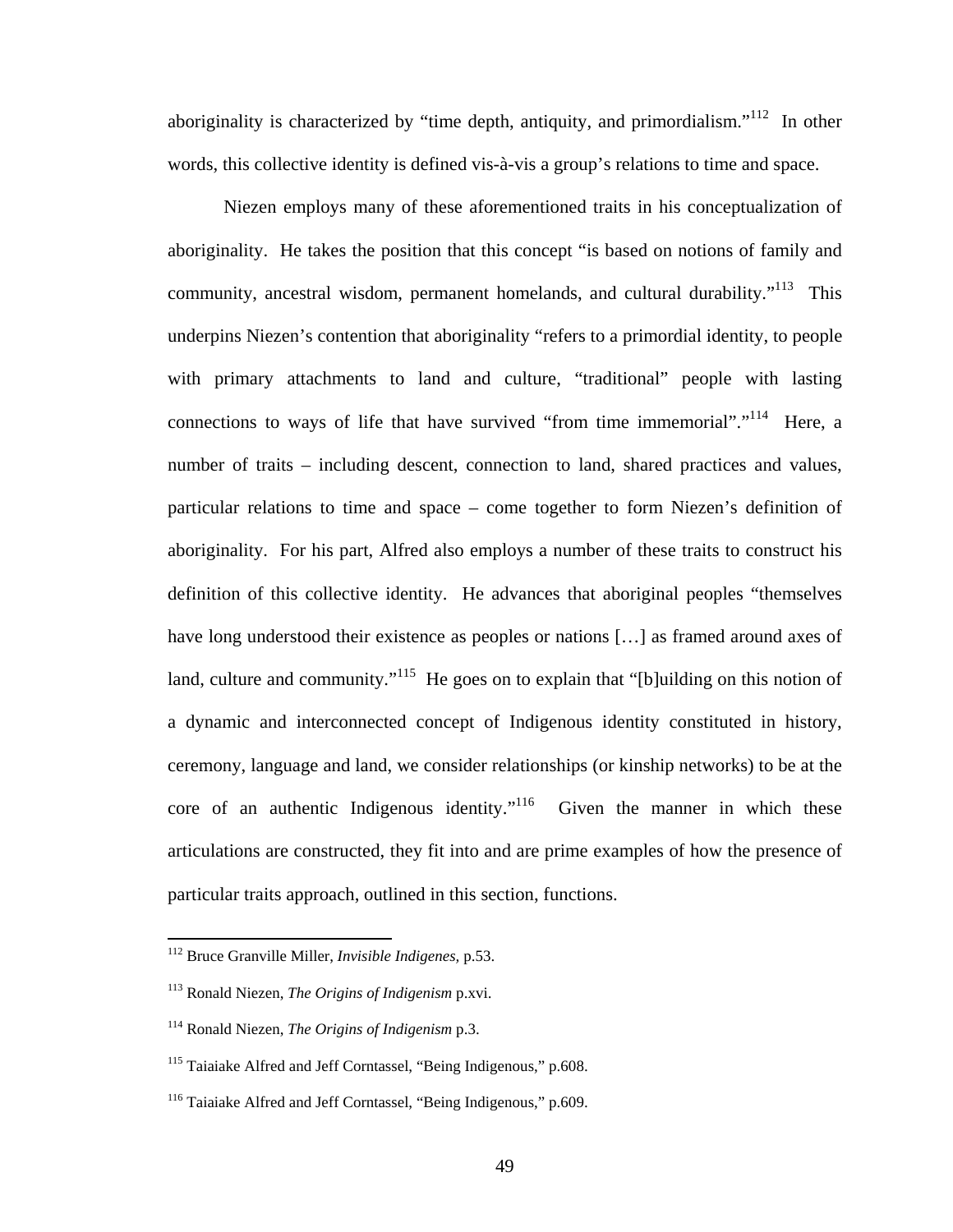### **Absence of Particular Traits Approaches**

The presence of particular traits approach may also work in the reverse. In other words, aboriginality may be primarily characterized by the absence of particular traits. Miller cites a number of traits that are used by scholars that employ this version of aboriginality. Accordingly, groups might be recognized as aboriginal,

[b]ecause ancestors of members did not practice one of the world religions, especially Christianity, […] were not organized around Western values and practices, in particular Enlightenment values of universalism, secularism, rationalism and subsequent modernist traits of bureaucratization, centralization of authority, and so on; because they are not minorities, ethnic groups, peasants, or urban proletariat.<sup>117</sup>

Flanagan presents just such a portrait of aboriginal peoples. His conception of aboriginality is constructed around what he believes this collective identity does not entail. Consequently, he argues that aboriginal peoples were not civilized<sup>118</sup>, lack sovereignty and do not meet the criteria of nationhood. In terms of civilization he puts forward that an absence of intensive agricultural practices, urbanization, a division of labour, adequate intellectual achievements (such as record-keeping and writing), technological sophistication and a state system demonstrate that aboriginal societies did not reach the level or advancement required in order to be classified as civilized.<sup>119</sup> In terms of sovereignty, Flanagan contends that "sovereignty in the strict sense exists only in

<span id="page-54-0"></span><sup>117</sup> Bruce Granville Miller, *Invisible Indigenes,* p.52-53.

<span id="page-54-1"></span><sup>&</sup>lt;sup>118</sup> Flanagan is careful to point out that he is not employing the term 'civilized' in a normatively critical sense. He explains that "the use of the term [civilization] here is a factual, not a normative concept. It describes a certain type of social organization that has gradually emerged and spread around the entire world. It is not that savagery is bad and civilization is good; both are stages of social development that have arisen sequentially in the historical process." Tom Flanagan, *Fist Nations? Second Thoughts*, p.34.

<span id="page-54-2"></span><sup>119</sup> Tom Flanagan, *First Nations? Second Thoughts*, p.33.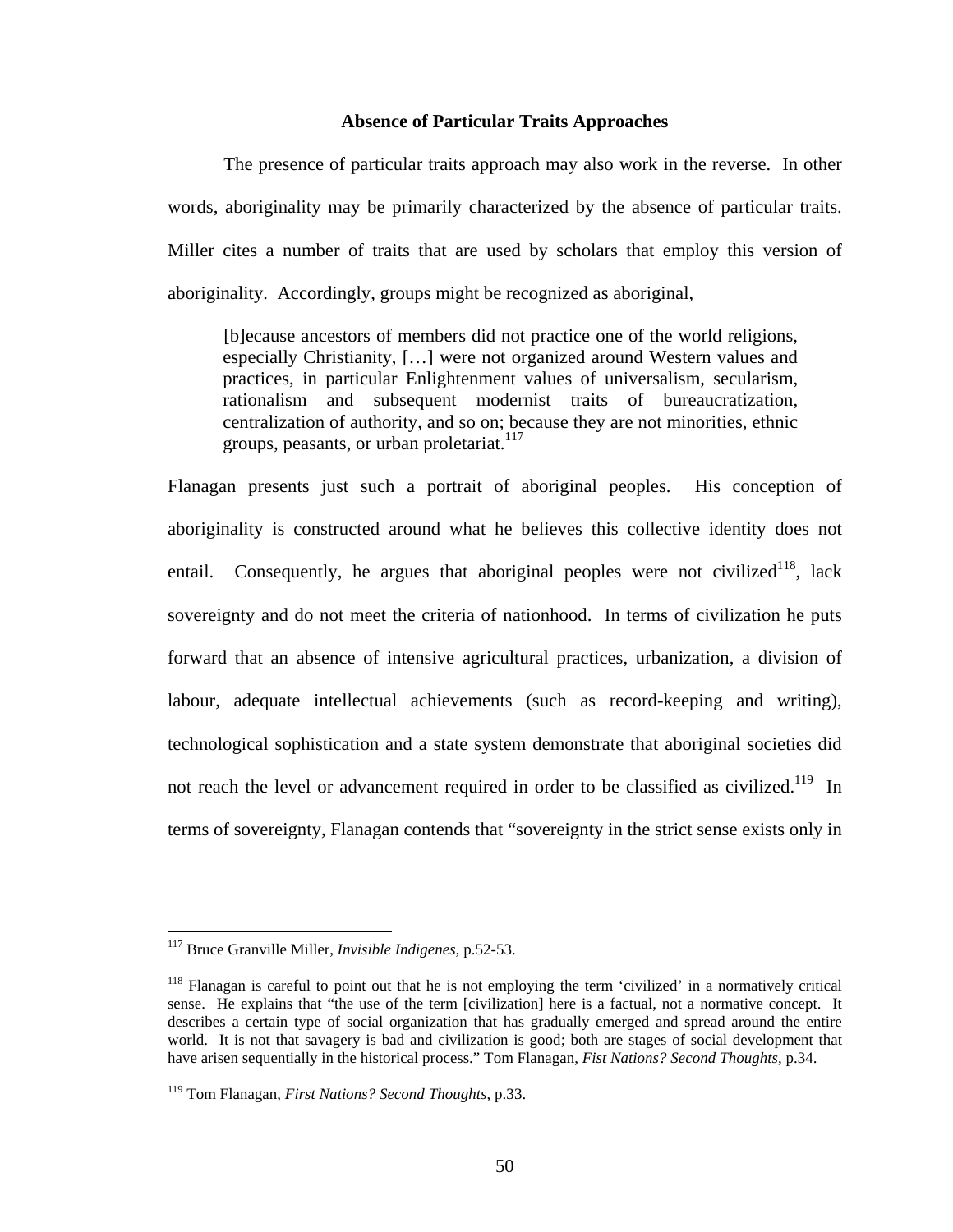the organized states characteristic of civilized societies."<sup>120</sup> From his view, since aboriginal societies were uncivilized sovereignty could not inhere in them. Lastly, in terms of nationhood, Flanagan advances that the standard notion of the term "nation" includes criteria such as an adequate level of civilization, significance (meaning the existence of a significant population and landmass), control over territory, solidarity and sovereignty.<sup>121</sup> He argues that aboriginal societies do not satisfy these aforementioned criteria for nationhood and concludes that "the objective attributes of Indian bands are far from what nations are generally understood to be."<sup>122</sup> In sum, Flanagan's conception of this collective identity hinges on a presentation of that which aboriginal peoples lack. From this view, to be aboriginal means to lack a certain degree of civilization, sovereignty and nationhood.

Richard J. Perry also provides an example of an absence of traits approach to conceptualizing aboriginality. He advances that this collective identity is coterminous with the absence of a state. He puts forward the idea that "the term "indigenous peoples" refers […] to local populations that existed in place before a state system incorporated them." $123$  For Perry, it is the absence of a modern state that plays a decisive role. Perry's definition of aboriginal peoples underpins his explanation of the purpose of his work. He states that his work explores "what happens when people whose ancestors have lived for centuries in small, autonomous societies find themselves encompassed within state

<span id="page-55-0"></span><sup>120</sup> Tom Flanagan, *First Nations? Second Thoughts*, p.59.

<span id="page-55-1"></span><sup>121</sup> Tom Flanagan, *First Nations? Second Thoughts*, p.84-86.

<span id="page-55-2"></span><sup>122</sup> Tom Flanagan, *First Nations? Second Thoughts*, p.97.

<span id="page-55-3"></span><sup>123</sup> Richard J. Perry, *From Time Immemorial,* p.8.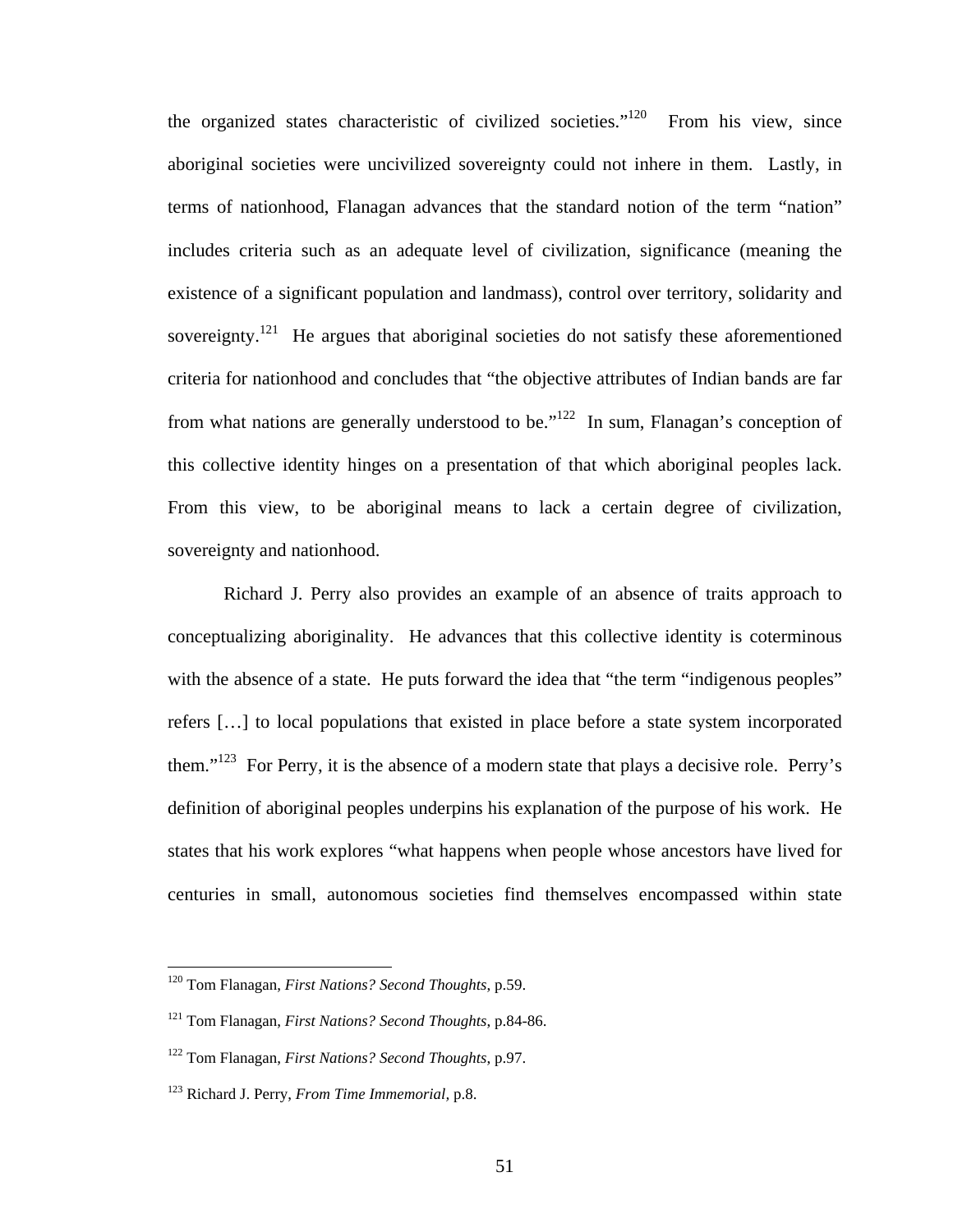systems."<sup>124</sup> Here, the question of aboriginality is partially answered by Perry by making reference to the absence of such a system.

## **Relational Approaches**

An approach that relies on either the presence or absence of certain traits in the determination of aboriginality is not the only way to go about conceptualizing this collective identity. Using Thomas Hylland Eriksen's work on ethnicity and nationalism Miller discusses an alternative approach to conceptualizing collective identity and aboriginality which he terms a relational approach.<sup>125</sup> In order to examine the way in which this kind of approach functions it is first necessary to turn to Eriksen's work. Eriksen advances that "group identities must always be defined in relation to that which they are not – in other words, in relation to non-members of the group."<sup>126</sup> "For ethnicity to come about," he argues, "groups must have a minimum of contact with each other, and they must entertain ideas of each other as being different from themselves."<sup>127</sup> This leads him to conclude that, "ethnicity is essentially an aspect of a relationship, not a property of a group."<sup>128</sup> This treatment of ethnicity is significant here because for Eriksen aboriginality is a species of ethnicity.<sup>129</sup> He offers the following characterization of this collective identity:

<span id="page-56-0"></span><sup>124</sup> Richard J. Perry, *From Time Immemorial,* p.xi.

<span id="page-56-1"></span><sup>125</sup> Bruce Granville Miller, *Invisible Indigenes,* p.37.

<span id="page-56-2"></span><sup>126</sup> Thomas Hylland Eriksen, *Ethnicity and Nationalism*, p.9-10.

<span id="page-56-3"></span><sup>127</sup> Thomas Hylland Eriksen, *Ethnicity and Nationalism*, p.10-11.

<span id="page-56-4"></span><sup>128</sup> Thomas Hylland Eriksen, *Ethnicity and Nationalism*, p.12.

<span id="page-56-5"></span><sup>129</sup> Thomas Hylland Eriksen, *Ethnicity and Nationalism*, p.13-14.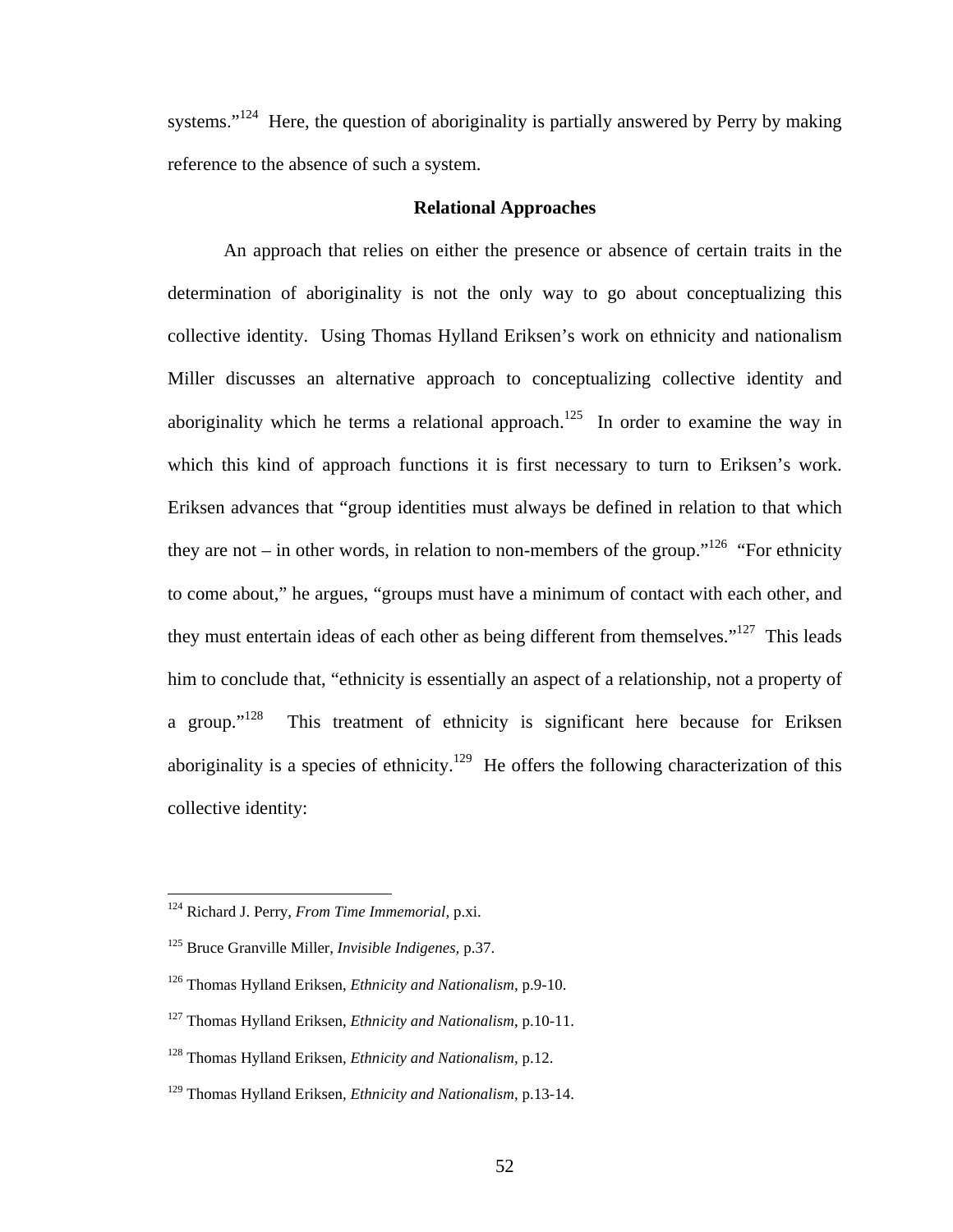"Indigenous populations" is a blanket term for aboriginal inhabitants who are politically non-dominant and who are not, or only partially, integrated into the dominant nation-state. This means that their language, customs, political practices and/or livelihood must be different from that championed by the state. Indigenous populations are defined by their being acknowledged as such by international organizations such as IWGIA (International Work Group of Indigenous Peoples) in Copenhagen. […]The concept "indigenous people" is not an accurate analytical one, but one drawing on broad family resemblances and contemporary political issues $130$ 

There are two central items here that characterize Eriksen's relational approach to aboriginality. First, aboriginality is not defined by a catalogue of identifiable traits or properties. The substantive contents of this collective identity are descriptors or markers of a particular situated position occupied by a group in relation to another group. Stated differently, the substantive contents are the relations that exist between two groups. Accordingly, Eriksen advances that aboriginal peoples are "politically non-dominant" and that their culture is not the one "championed by the state". In both cases the important element is the subordinate position (politically and culturally) of one group in its relation to another (that is, a group's situated position). Along the same lines, part of what it entails to be a bearer of this collective identity includes recognition by others (here, Eriksen cites international organizations such as the IWGIA) of actual occupancy of this particular situated position. Again, the position of one group relative to another is the significant factor in this articulation of aboriginality.

Even when Eriksen refers to particular traits by indicating that there are a list of features that are shared by all (if not most) aboriginal peoples<sup>131</sup> these features work to emphasize a relational position rather than present a checklist of objective traits. His list

<span id="page-57-0"></span><sup>130</sup> Thomas Hylland Eriksen, *Us and Them in Modern Societies*, p.5.

<span id="page-57-1"></span><sup>131</sup> Thomas Hylland Eriksen, *Us and Them in Modern Societies*, p.6.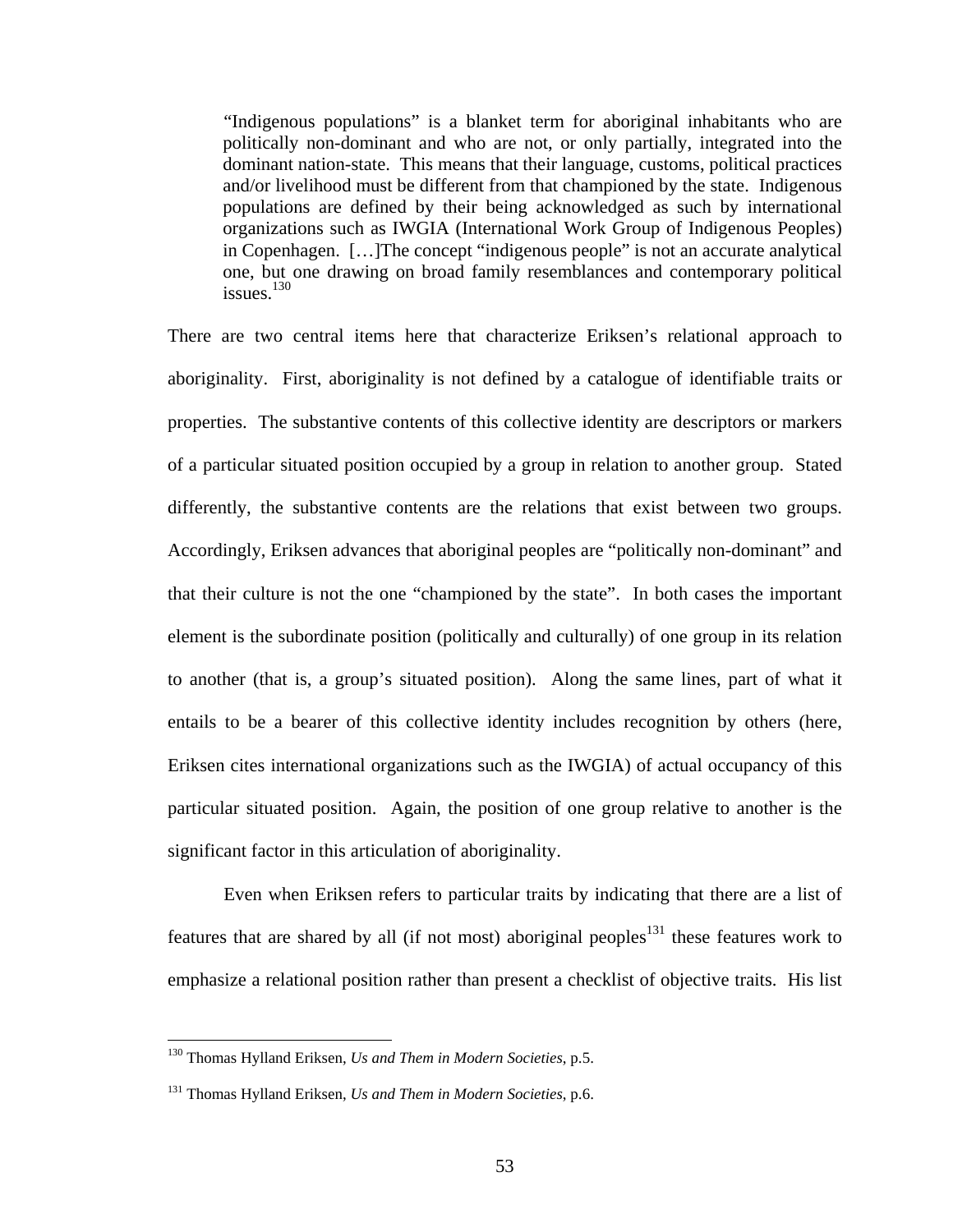includes, "(i) territorial claims not respected by governments; (ii) threats of "cultural genocide", that is, enforced assimilation or physical extermination; (iii) a way of life requiring special measures in economic, political and/or educational matters."<sup>132</sup> An examination of this list reveals that the position of aboriginal peoples (in terms of access to and title over land, cultural difference and security, and rights) relative to the states in which they live is the central consideration. Eriksen's conceptualization of aboriginality speaks to and of a particular situated position rather than any specific constitutive attributes that a group of individuals share.

For his part, Tim Schouls advances a relational conception of aboriginality though he uses the label 'identification approach'. Employing Erisksen's work on collective identity, he argues that "the identification approach to identity defines ethnicity in terms of particular kinds of relationships within and between groups."<sup>133</sup> For Schouls, aboriginality is also a species of ethnicity. With this connection made, he argues that "because ethnicity is defined as an aspect of relations, Aboriginal identity only makes sense in the context of the presence of a non-Aboriginal "other." […]Seen this way, all Aboriginal peoples are products of the interrelationships between Euro-Canadian settlers and the original occupants of the land."<sup>134</sup> Specifically, for Schouls, aboriginality "carries with it the idea that the group of people to whom the term applies were subordinated by the settler state, treated as outsiders, and regarded as inferiors."<sup>135</sup> Schouls points out that a relational approach to aboriginality is concerned with both inter-group and intra-group

<span id="page-58-0"></span><sup>132</sup> Thomas Hylland Eriksen, *Us and Them in Modern Societies*, p.6.

<span id="page-58-1"></span><sup>133</sup> Tim Schouls, *Shifting Boundaries*, p.51.

<span id="page-58-2"></span><sup>134</sup> Tim Schouls, *Shifting Boundaries*, p.51.

<span id="page-58-3"></span><sup>135</sup> Tim Schouls, *Shifting Boundaries*, p.51.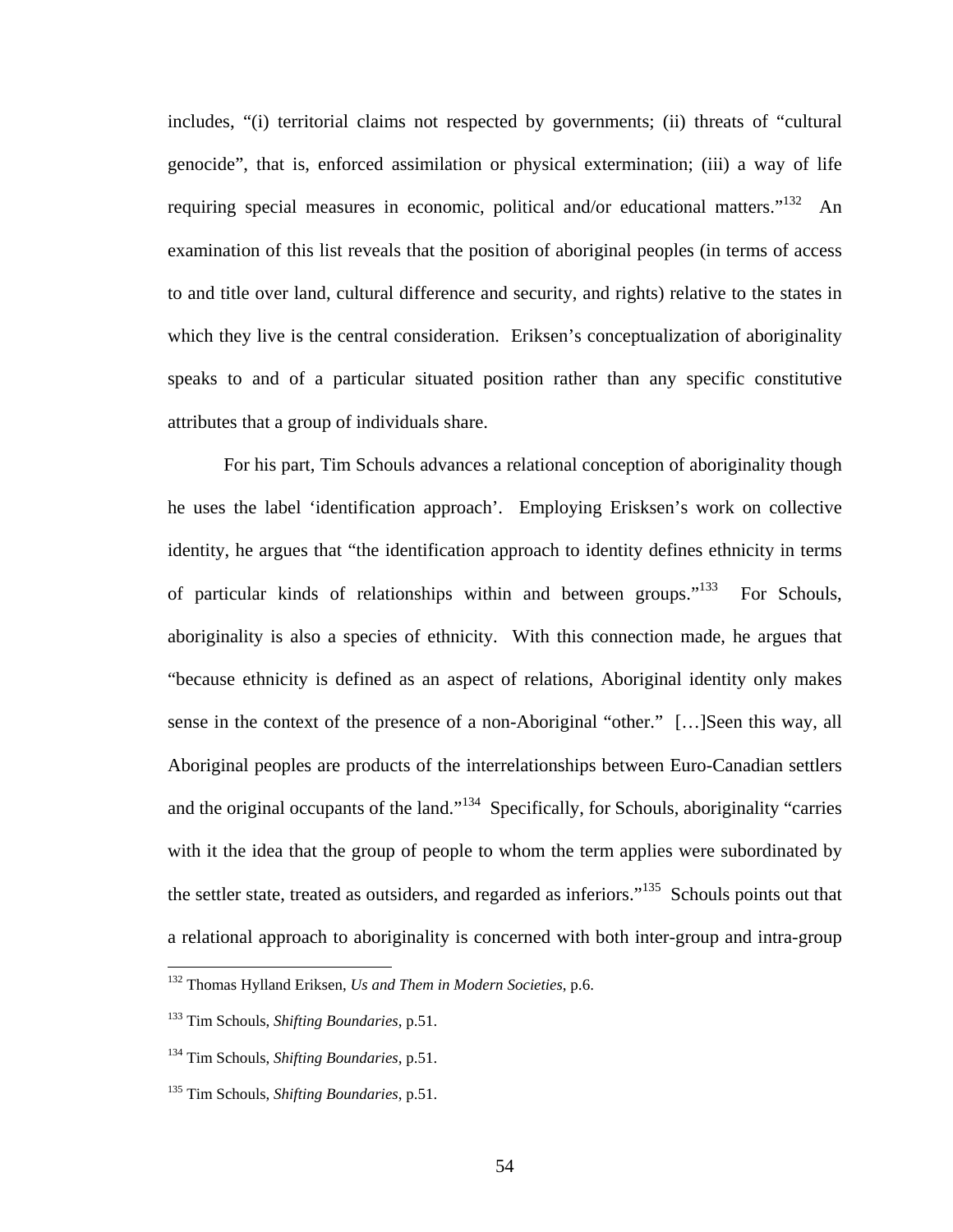relations. He explains that "being Aboriginal is also understood to be a product of internal relations. The key here is identification."<sup>136</sup> All of this leads Schouls to conclude that:

Aboriginal identity is said to exist because persons who happen to share ancestry, historical elements of culture and politics, and experiences of colonization decide that it is important to be members of the same communities. Aboriginal communities are then understood to use their rules of descent and elements of traditional culture and politics to develop points of identification within the community and boundaries between group members and the larger Canadian society. […]It is in the light of this ongoing identity development that current Aboriginal aspects of culture and nation are situated. Those who employ the identification approach see them less as single and universal sources of Aboriginal identity than as particular expressions of that identity crafted to meet and repel external pressure applied against the boundaries of Aboriginal communities.<sup>[137](#page-59-1)</sup>

Similar in kind to the way in which Eriksen employs national and cultural elements, Schouls advances that these aspects are more fruitfully understood as tools of boundary maintenance. In other words, for Schouls cultural and national elements are constitutive elements of aboriginality not because aboriginality inheres in them, but because they serve as points of identification for the group allowing the members of the group to police the boundaries of their collective identity. Thus, these elements are instrumental in the sense that they shape and are shaped by the dynamics of inter-group and intra-group relations. Stated differently, aboriginality does not inherently rely on any particular cultural or national element (or set of elements). He sums up this last point quite well, stating that:

Conspicuously absent in this formulation of identity is any formal requirement that identification by individuals with their Aboriginal communities must be based on shared attributes of culture or nationhood. Of course, Aboriginal individuals may share one or more attributes of culture or nationhood, and these attributes

<span id="page-59-0"></span><sup>136</sup> Tim Schouls, *Shifting Boundaries*, p.52.

<span id="page-59-1"></span><sup>137</sup> Tim Schouls, *Shifting Boundaries*, p.53-54.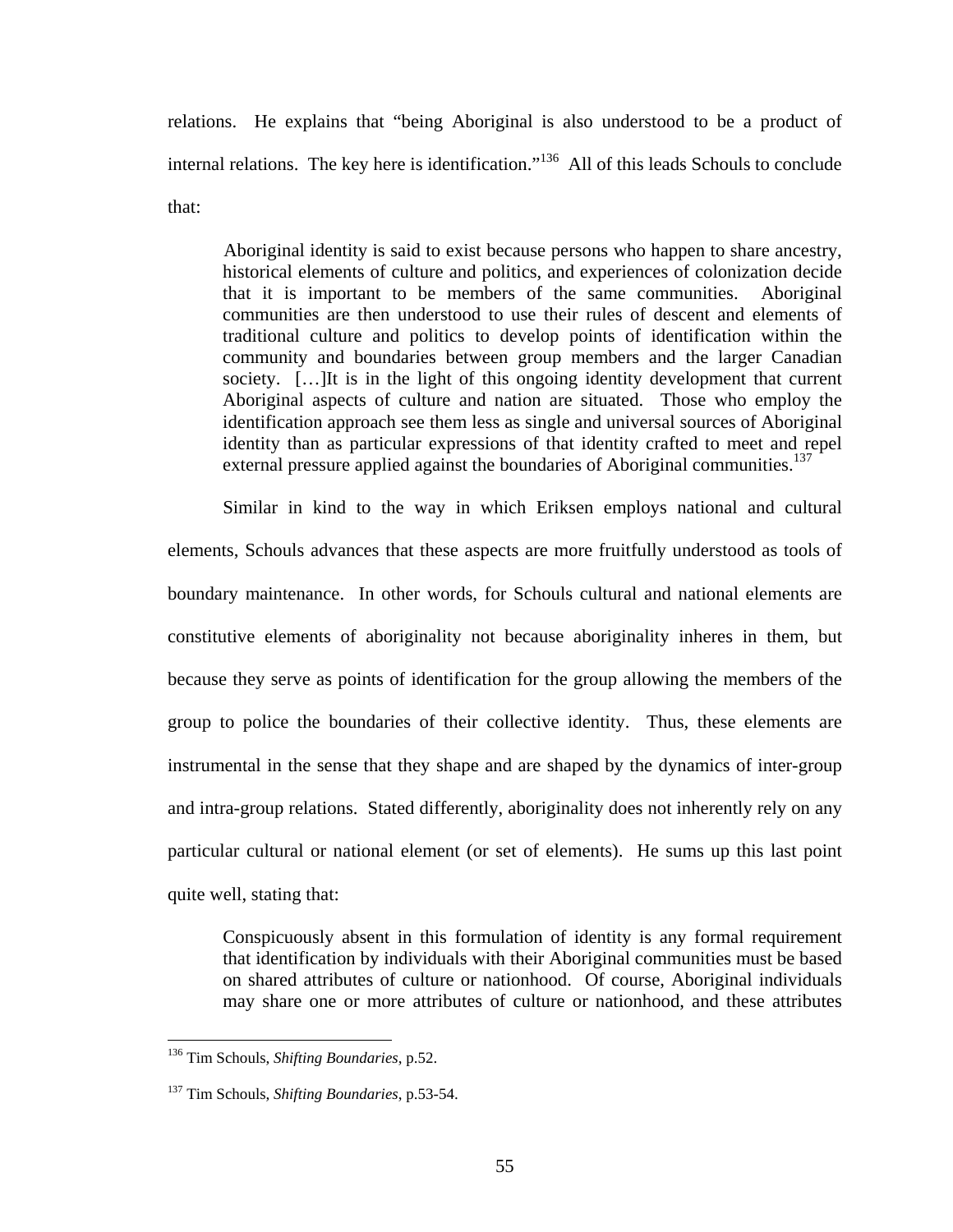may well serve to differentiate them from non-Aboriginal people. But the point is that the character of the relationship and the strength of the boundaries between aboriginal communities and the Canadian state need not by definition be connected to the resiliency of cultural and national differences.<sup>138</sup>

In her work, Green presents a relational approach to conceptualizing aboriginality that is similar in spirit to Eriksen's and Schouls' views. She puts forward that "Aboriginal identity exists as it is, not only because of precolonial practices, but also in relation to and because of the colonizer."<sup>139</sup> Green goes on to advance that aboriginal rights and the term aboriginal itself are products of the relationship between aboriginal peoples and the colonial powers. She explains that "Aboriginal Rights are also relational: they exist only in conditions of colonization, for it is in the unequal imposed relationship of colonialism that Aboriginality emerges as a political distinction from others. They are rights claimed against the colonial state, by virtue of political and cultural precedence to the colonial state, without which there would be no need for the concept "Aboriginal" nor for the rights guarantees."[140](#page-60-2) From this view, a constitutive element of this collective identity is the relations that were created and maintained by aboriginal and non-aboriginal peoples. In other words, to be aboriginal means to be in a particular (Green would say colonial) web of relations with other non-aboriginal others.

Patricia K. Wood's discussion of the meaning of nativeness (or aboriginality) would be an example of an approach that falls into the relational category. In this case, this concept is characterized by the oppositions it denotes. For example, Wood explains that in Canada "the term 'First Nations' directly addresses and challenges the 'Two

<span id="page-60-0"></span><sup>138</sup> Tim Schouls, *Shifting Boundaries*, p.52.

<span id="page-60-1"></span><sup>&</sup>lt;sup>139</sup> Joyce Green, "Toward Conceptual Precision" p.235.

<span id="page-60-2"></span><sup>&</sup>lt;sup>140</sup> Joyce Green, "Toward Conceptual Precision" p.231.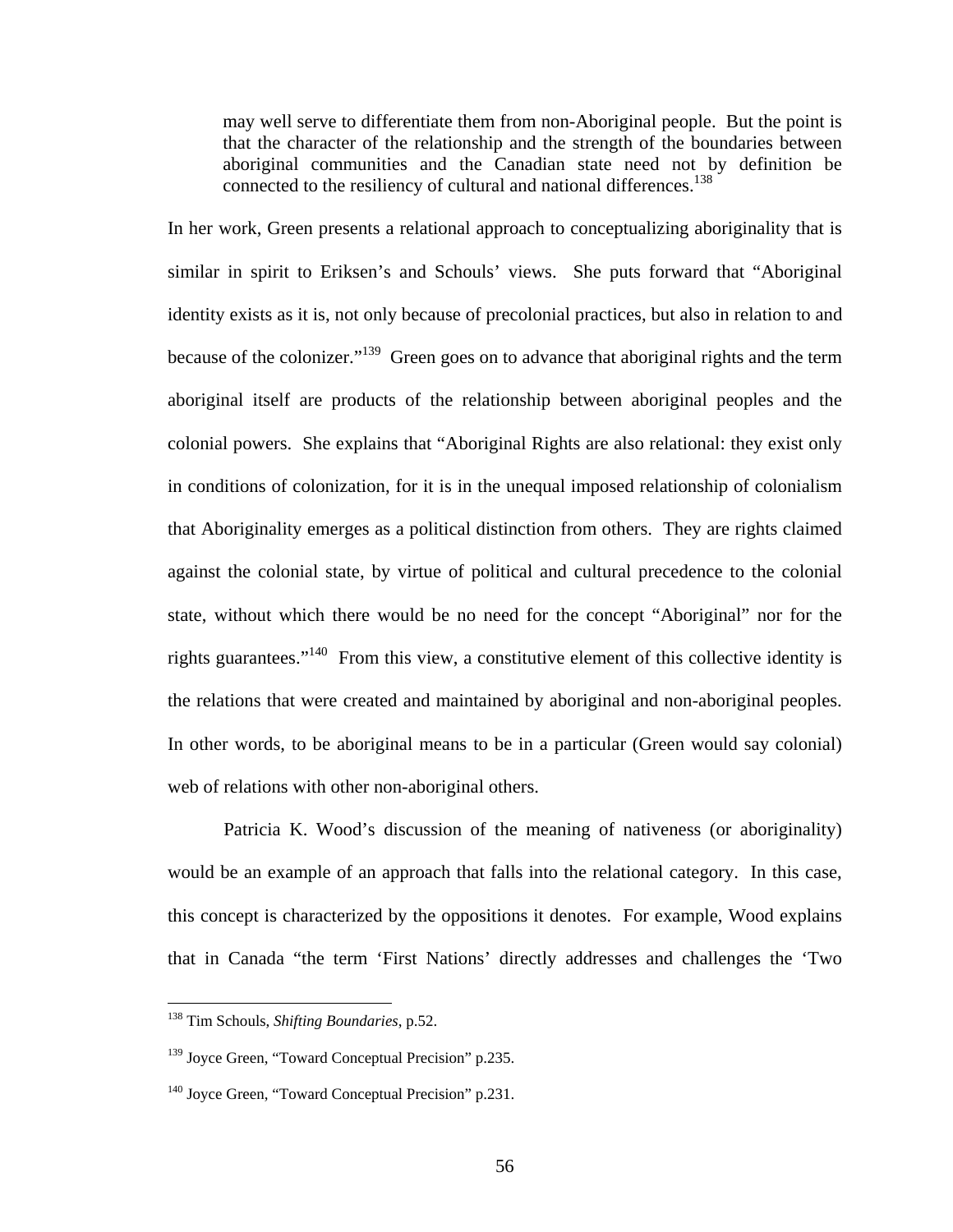Founding Nations' political mythology of the creation of Canada, and emphasizes the political organization and sovereignty of the peoples who inhabited North America before colonizers arrived."<sup>141</sup> Along the same lines, "'Native' (with a capital 'N' here for distinction) is part of a similar set of categories between those who were born outside a given country (immigrants), those born there ('native'), and those claiming a collective, historical birth ('Native') preceding the colonial era."<sup>142</sup> In this instance, aboriginality not only entails all of these oppositions but it is defined by them.

This chapter presented a tripartite typology of the ways scholars approach the conceptualization of aboriginality. This typology organizes the various conceptualizations of aboriginality in the literature into three broad categories. Each category includes conceptualizations of this collective identity that are constructed around either the presence of traits, the absence of traits or inter/intra group relations. This survey is not meant to be an exhaustive typology (though it does include many of the prominent scholars engaged in the study of aboriginal politics in Canada) but is intended to demonstrate that, depending on which approach is employed and how it is used, when scholars refer to aboriginality there is far from any guarantee that they are advancing the same understanding of this collective identity.

<span id="page-61-0"></span><sup>141</sup> Patricia K. Wood, *Aboriginal/Inidigenous Citizenship,* p.371.

<span id="page-61-1"></span><sup>142</sup> Patricia K. Wood, *Aboriginal/Inidigenous Citizenship,* p.372.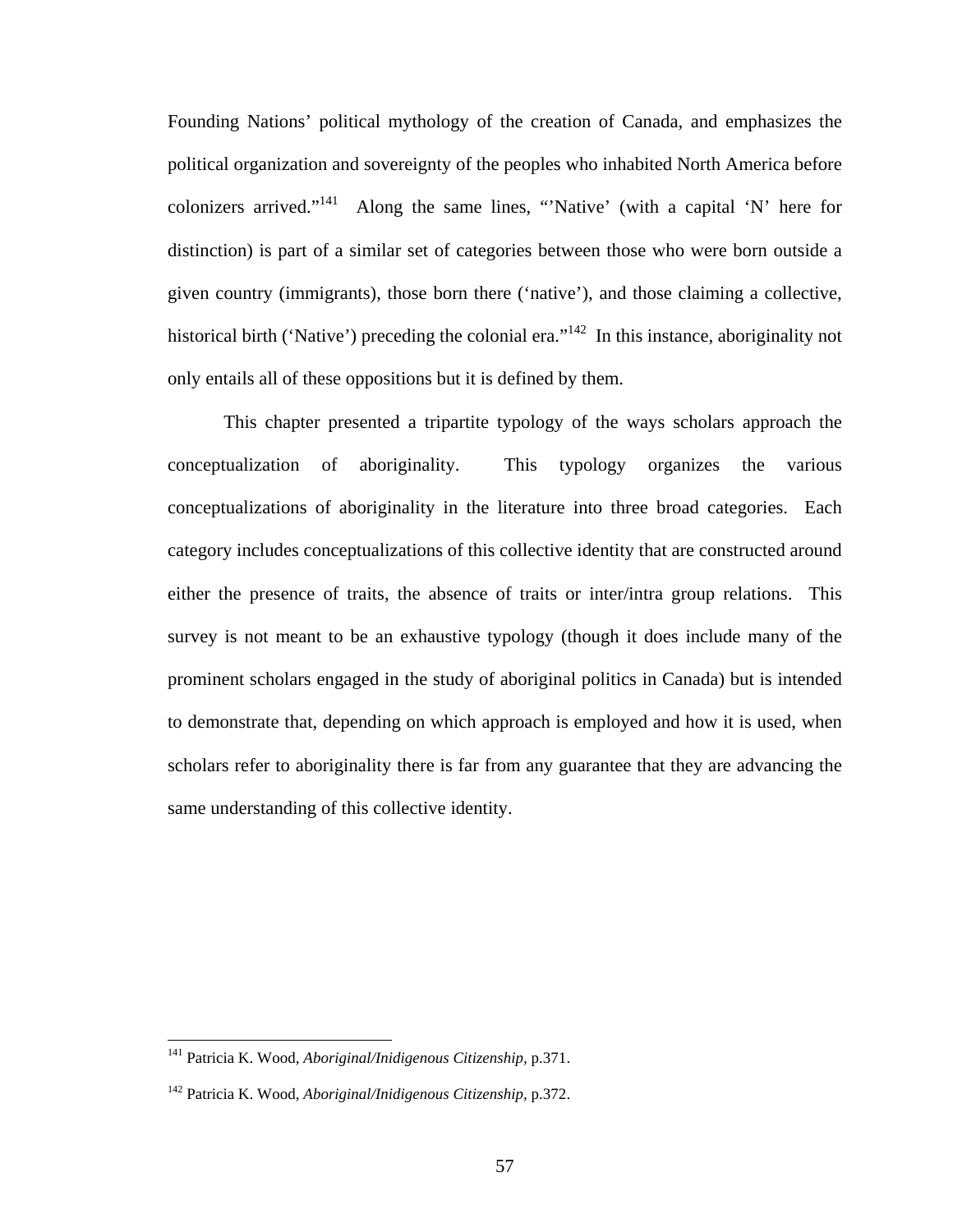#### **CHAPTER FOUR**

#### **A CASE FOR THE INTERACTIONS BASED APPROACH**

The presentation in the previous chapter demonstrates that aboriginality can and does have a plethora of possible meanings and that a significant degree of this definitional multiplicity results from the approach used to conceptualize this collective identity. This, however, is not the only implication of the existence of different ways of conceptualizing aboriginality. The existence of these differing approaches raises the question of which approach is most appropriate if one aims to conduct an investigation of aboriginality and the Canadian jurisprudence on aboriginal rights (that is, the investigation pursued in this dissertation). In an effort to address this question, chapter four traces a number of the drawbacks that stem from the usage of the presence of traits approach, the absence of traits approach and the relational approach. The chapter advances that a modified relational approach – what I have termed the interactions based approach – is the most appropriate way to conceptualize this collective identity for the purposes of this dissertation. A functionalist argument is put forward in order to make this case. While chapter four takes an explicit position regarding the issue of which approach to conceptualizing aboriginality is best in this specific instance it does not make any concrete claims regarding which approach should be used in the study of aboriginal politics, broadly speaking. Even though the discussion outline in this chapter is not a definitive case for a particular approach to conceptualizing this collective identity in a general sense, it is a contribution, of sorts, to this broader debate.

#### **Drawbacks of the Presence of Traits and Absence of Traits Approaches**

A major criticism of both the presence and absence of traits approaches (in what follows these two approaches are considered in tandem) is that these approaches tend to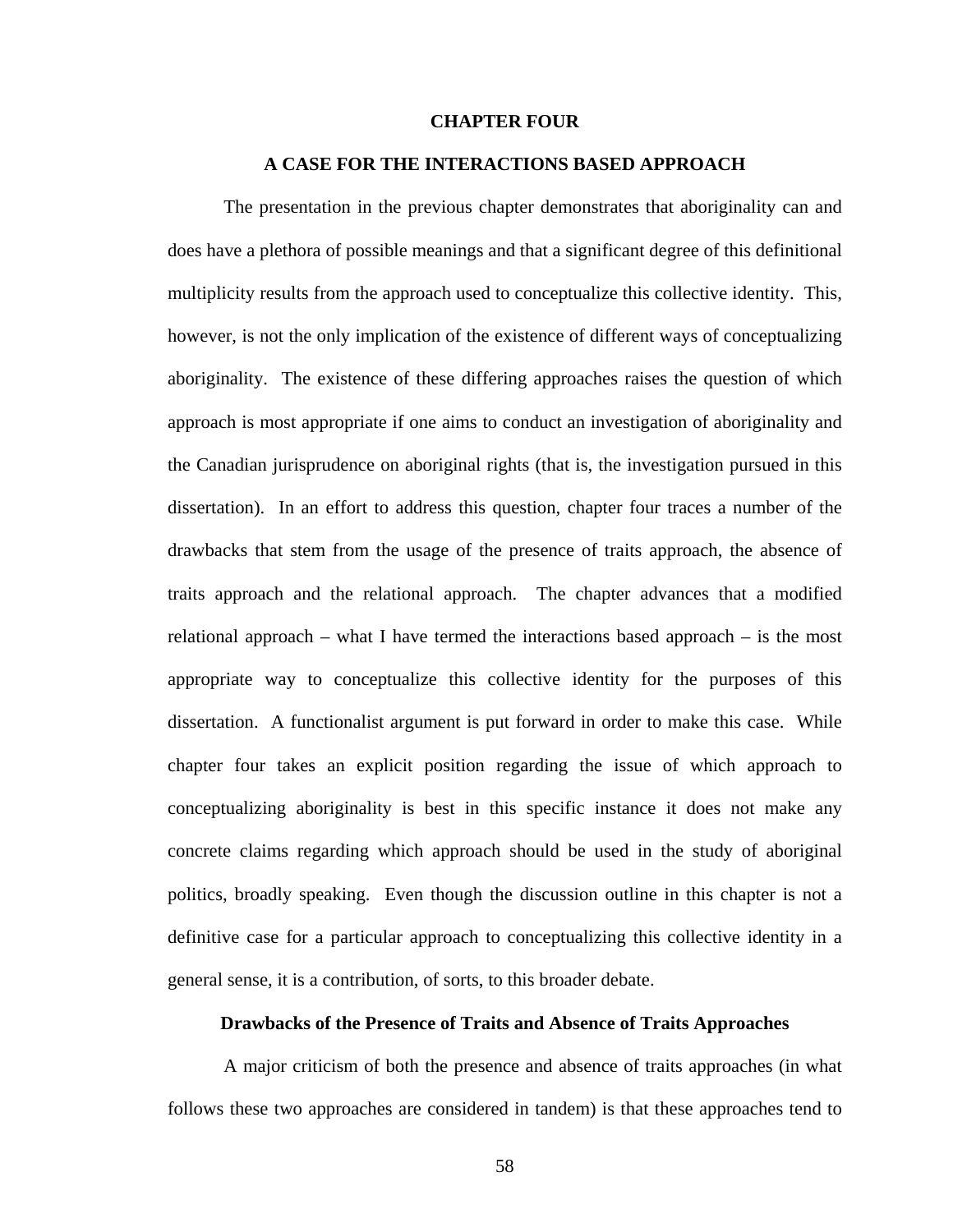present collective identities as settled or fixed. This leaves them open to the charge of essentialism and vulnerable to a variety of problems that plague an essentialist conception of collective identity. In her work on essentialism, Diana Fuss describes how "[e]ssence is most commonly understood as a belief in the real, true essence of things, the invariable and fixed properties which define the "whatness" of a given entity."<sup>143</sup> Fuss goes on to advance that,

essentialism is typically defined in opposition to difference; the doctrine of essence is viewed as precisely that which seeks to deny or to annul the very radicality of difference. The opposition is a helpful one in that it reminds us that a complex system of cultural, social, psychical, and historical differences, and not a set of pre-existent human essences, position and constitute the subject.<sup>[144](#page-63-1)</sup>

What is of import here is the notion that building a conceptualization of identity on an essentialist foundation makes it difficult to account for internal diversity as well as important contingent constitutive factors (in this case, Fuss points to social, psychical, and historical factors). S. P. Mohanty expresses a similar view of essentialist conceptions. He argues that "the essentialist view would be that the identity common to members of a social group is stable and more or less unchanging."<sup>145</sup> "Opponents of essentialism," Mohanty explains, "often find this view seriously misleading, since it ignores historical changes and glosses over internal differences within a group."<sup>146</sup> Like Fuss, Mohanty is highlighting the way in which an essentialist conceptualization of identity posits a fixed identity and obfuscates important contingent factors that shape and

<span id="page-63-0"></span><sup>143</sup> Diana Fuss, *Essentially Speaking*, p.xi.

<span id="page-63-1"></span><sup>144</sup> Diana Fuss, *Essentially Speaking*, p.xii. In her work Fuss is not making the argument that essentialism is "bad" per say. Her focus is on how essentialism is employed and the consequences of this deployment. For a detailed outline of her project see the introductory chapter of *Essentially Speaking*.

<span id="page-63-2"></span><sup>&</sup>lt;sup>145</sup> S. P. Mohanty, "The Epistemic Status of Cultural Idnetity," p.30.

<span id="page-63-3"></span><sup>&</sup>lt;sup>146</sup> S. P. Mohanty, "The Epistemic Status of Cultural Idnetity," p.30.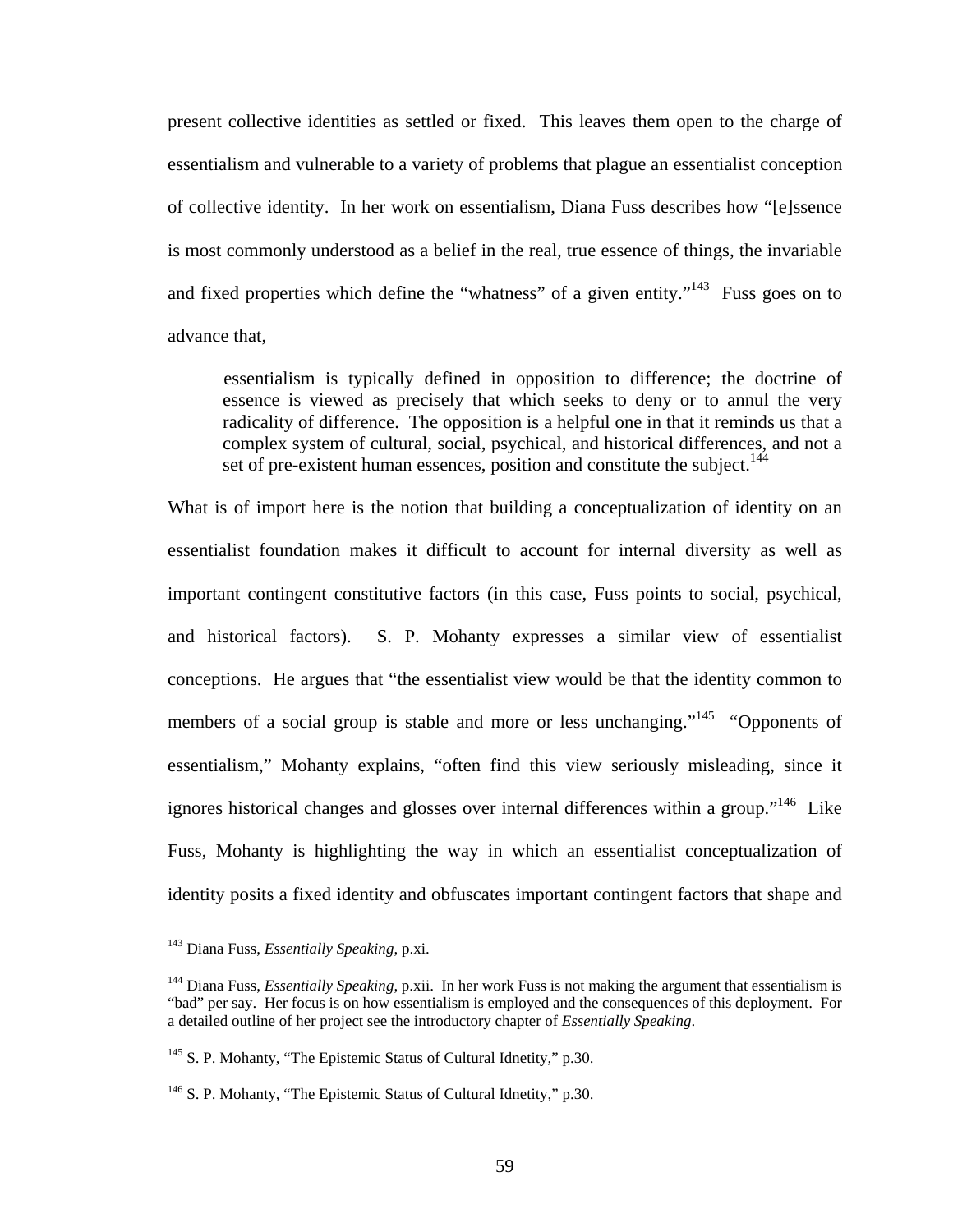sustain collective identities. For Mohanty, the cost of attempting to create this unity is the exclusion of these contingent factors and any significant intra-group differences both of which result in an inability to produce an adequate account of collective identity. He goes further, though, pointing to the futility of attempting to identify the essence or 'whatness' of a social group's collective identity.

The constructed nature of experience shows why there is no guarantee that my experiences will lead me to some common core of values or beliefs that link me with every other member of my cultural group. Our experiences do not have selfevident meanings, for they are in part theoretical affairs, and our access to our remotest personal feelings is dependent on social narratives, paradigms, and even ideologies.<sup>[147](#page-64-0)</sup>

Here, Mohanty is arguing that not only are there serious drawbacks to providing an essentialist account of collective identity but the attempt itself is doomed to fail a priori given the nature of human cognition. For this scholar, the role played by social factors in the formation and maintenance of identity will make it difficult for a collective to settle on the 'whatness' of its identity and will ensure that even if such agreement could be reached it would only be tentative and highly susceptible to change. In other words, for Mohanty, no objective truth about the essence of a particular group's collective identity exists (or if such a truth exists its knowability is in doubt) making essentialist accounts of collective identity highly problematic.<sup>148</sup>

<span id="page-64-0"></span> $147$  S. P. Mohanty, "The Epistemic Status of Cultural Identity," p.35.

<span id="page-64-1"></span><sup>&</sup>lt;sup>148</sup> Though Mohanty is critical of an essentialist conception of collective identity he is not advancing that an anti-essentialist position of the postmodern variety is the way to proceed. In fact, he puts forward that structuring the debate over identity as if it was an either/or situation obscures our ability to produce a coherent and useful conception of collective identity. For Mohanty, a middle position, what he calls a postpositivist realist position (that is, viewing collective identity as a theoretical lens through which one interprets the social and material world) is the best way to proceed. He contends that such a position takes into account the contingent nature of collective identities while at the same time recognizing that members of identity groups may occupy similar social locations and so be subject to common experiences ("The Epistemic Status of Culture"). For a similar post-positive realist position on collective identity see Paula Moya, "Postmodernism, "Realism," and the Politics of Identity," and for an interesting critique of Mohanty see Brent R. Henze, "Who Says Who Says?"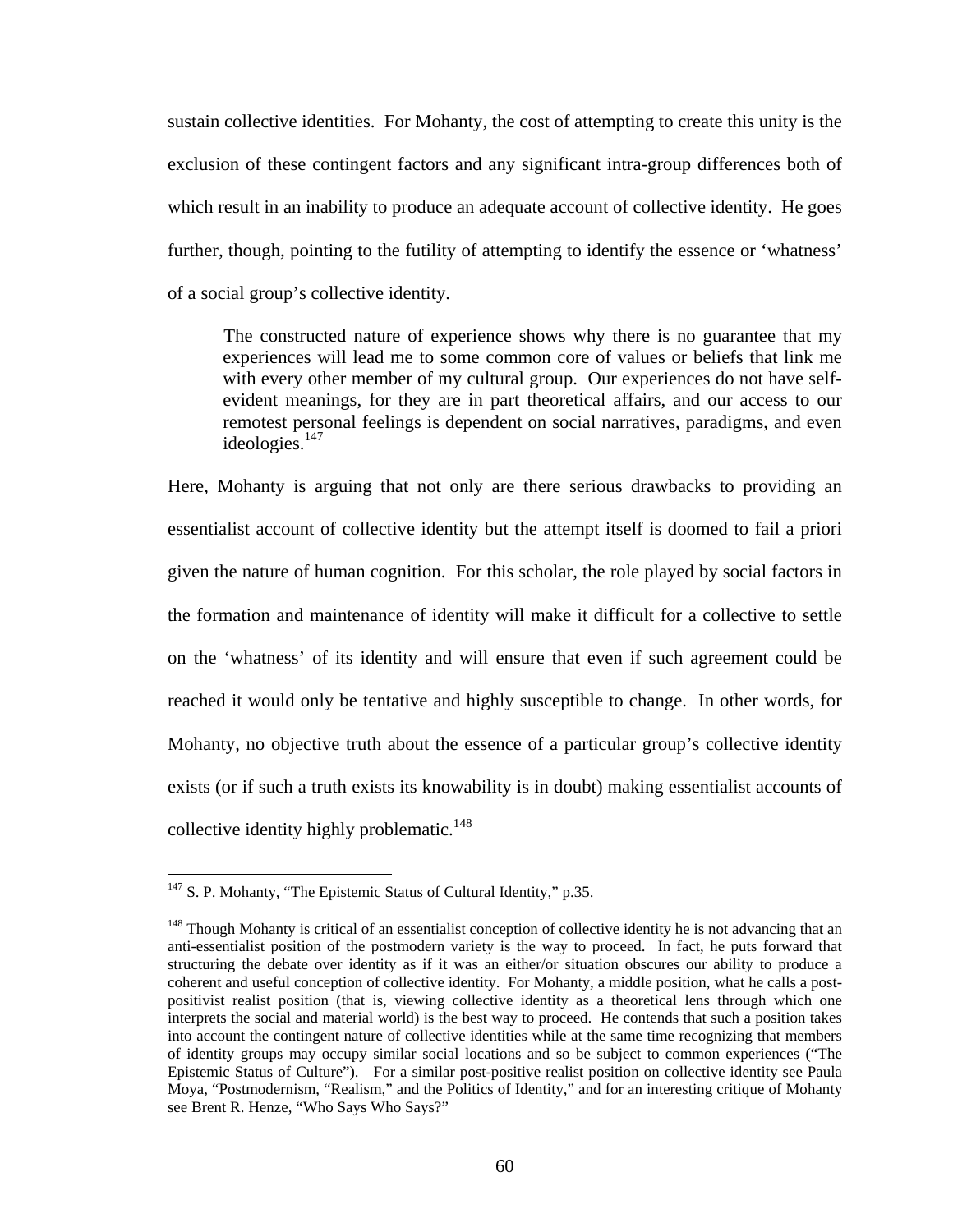Susan Pell, in her work on collective identity, concurs with Fuss and Mohanty on a number of counts. She argues that "[e]ssentialist explanations […] provide the basis for naturalizing the group's identity, suggesting that change is not an option because the behaviour is rooted in part in human essence."<sup>149</sup> In terms of significance of these contingent constitutive factors, Pell advances that the "final outcome of this logic is a limited and fixed understanding of the world that masks the political and social power."<sup>150</sup> From this view, contingent constitutive factors and power relations are connected. As a result, attempts to change the latter would seem to require sufficient attention to the former.

Pell's work highlights a second serious consequence related to an inability to account for diversity and contingency. She puts forward that,

accompanying an essentialist identity politic are assumptions of universalism and fixity that can function to exclude and deny access to the identity and community based on definitional and behavioural disparities. This aspect of essentialism makes it possible for some people to become displaced through the tightening of the definition for the group's membership, identity, and community."<sup>151</sup>

From Pell's view, advancing an essentialist conception of a collective identity may work to eliminate the existing internal diversity of a particular group. In the process, certain individuals, who may self-identify as members of a group, may be excluded.

In this way, Pell is exposing that an essentialist conception not only generates a number of theoretical problems but may also seriously impact individuals' lives vis-à-vis their exclusion from particular groups. This impact may come in many forms. An obvious cost associated with this type of exclusion is denial of real material benefits

<span id="page-65-0"></span><sup>&</sup>lt;sup>149</sup> Susan Pell, "Inescapable Essentialism."

<span id="page-65-1"></span><sup>&</sup>lt;sup>150</sup> Susan Pell, "Inescapable Essentialism."

<span id="page-65-2"></span><sup>&</sup>lt;sup>151</sup> Susan Pell, "Inescapable Essentialism."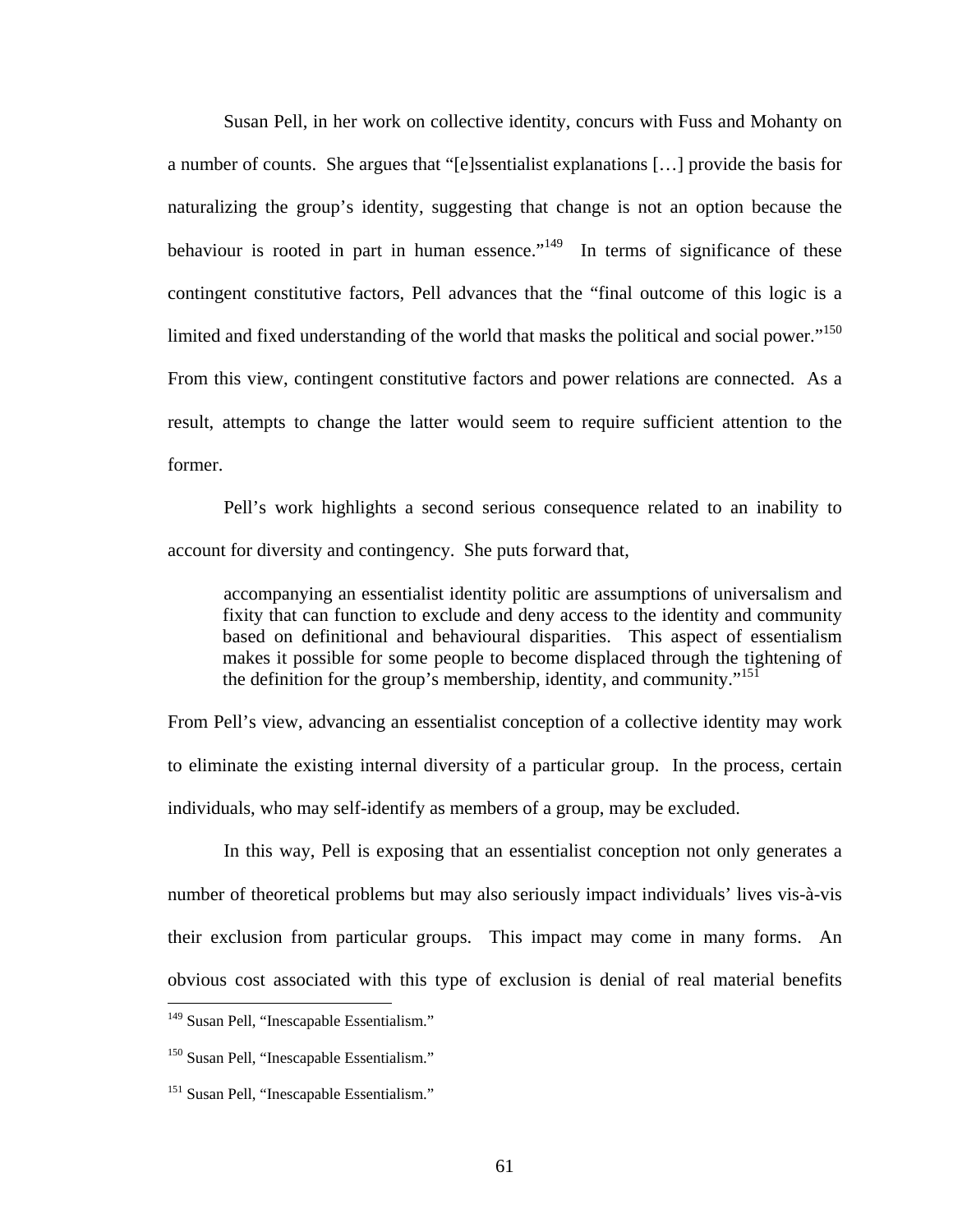associated with group membership. This may include such things as financial support, the sharing of skills and expertise and many other material benefits that are part and parcel of group membership. In terms of the non-material consequences of this type of exclusion, one needs only look to the literature on the importance of group membership (especially the literature on identity conferring groups) in order to appreciate the serious consequences that result from this type of exclusion. Daniel Weinstock, for example, advances the following:

Were I stripped of my membership in an identity-conferring group, I would in some sense be deprived of the reference points and self-understandings around which I organize my everyday existence. [...] Some memberships, that is, provide us with frameworks within which we lead our lives, rather than pointing towards goals that we set for ourselves in the leading of our lives.<sup>[152](#page-66-0)</sup>

This leads Weinstock to conclude that the "[l]oss of membership in an identity-conferring group […] is an assault on the very person underlying all possible calculations of benefit and cost."<sup>153</sup> This discussion is important for our purposes here because it brings to the fore that serious material and non-material costs that may result from the type of exclusion under consideration.

The general concerns raised by these scholars regarding the implications of essentialist approaches to conceptualizing collective identity are incorporated by a number of scholars working on aboriginality and aboriginal politics. In what follows I examine Schouls' work on Canada's aboriginal peoples and Barcham's work on the Maori of New Zealand in order to expose the way in which these general problems

<span id="page-66-0"></span><sup>&</sup>lt;sup>152</sup> Daniel Weinstock, "Beyond Exit Rights," p.235.

<span id="page-66-1"></span><sup>153</sup> Daniel Weinstock, "Beyond Exit Rights," p.235.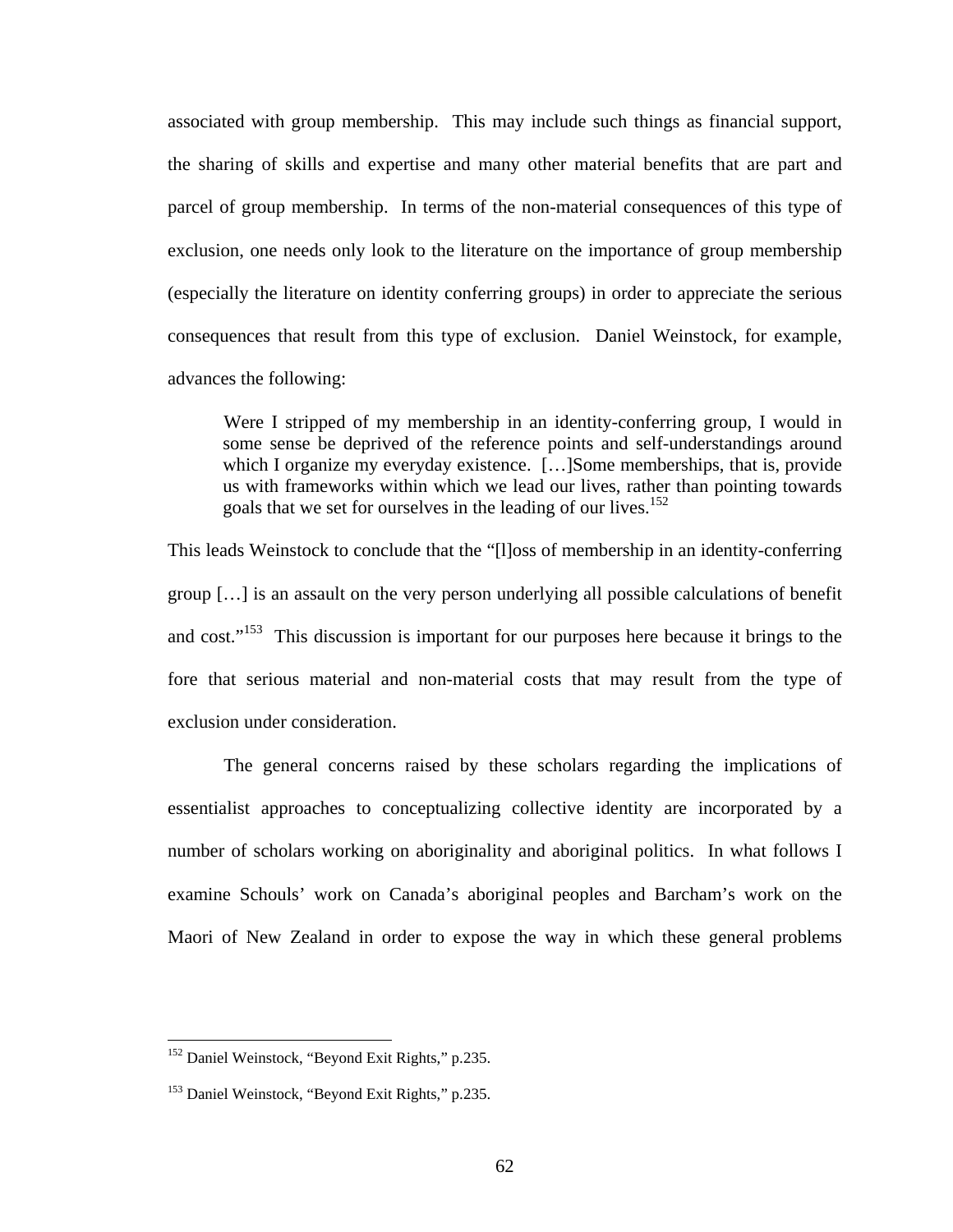<span id="page-67-5"></span>associated with essentialist conceptualizations of collective identity manifest themselves in specific discussions about aboriginality.<sup>[154](#page-67-0)</sup>

For his part, Schouls is critical of those scholars that base their characterizations of aboriginality on the notion that "identity is used to refer to what is unique, peculiar or specific to a community and distinguishes it from others."<sup>155</sup> He goes on to explain that in these cases, "the most commonly held assumption […] is that individual identity arises ultimately from some sort of cultural or national identity."<sup>156</sup> According to Schouls, this sort of approach to identity produces conceptualizations of aboriginality where "elements of Aboriginal identity are said to be found in the attributes associated with Aboriginal culture and nationhood."<sup>157</sup> Stated somewhat differently, these approaches he explains "assume that individuals act because of who they are, and who they are flows from the attributes that they share with others in similar cultural and national categories."<sup>158</sup>

Schouls' major concern with this type of approach to aboriginality is that it "assumes that for Aboriginal persons at least the terms of their identities are largely settled. […]The object of theoretical interest then lies in analyzing how these attributes are employed by Aboriginal persons as a basis for changing the existing rules between themselves and non-Aboriginal society."<sup>159</sup> For this scholar of aboriginal politics, then, a

<span id="page-67-0"></span><sup>&</sup>lt;sup>154</sup> For an American example see Kathleen J. Fitzgerald's work on the reclamation of Native American identity. Like Schouls and Barcham she argues that identity is "something that is fluid, constantly being negotiated, constructed, and reconstructed." (Kathleen J. Fitzgerald, "*Beyond White Ethnicity,"* p.16).

<span id="page-67-1"></span><sup>155</sup> Tim Schouls, *Shifting Boundaries*, p.3.

<span id="page-67-2"></span><sup>156</sup> Tim Schouls, *Shifting Boundaries*, p.8.

<span id="page-67-3"></span><sup>157</sup> Tim Schouls, *Shifting Boundaries*, p.44.

<span id="page-67-4"></span><sup>158</sup> Tim Schouls, *Shifting Boundaries*, p.8.

<sup>159</sup> Tim Schouls, *Shifting Boundaries*, p.48. Alfred's presentation of this collective identity in his work, *Heading the Voices of our Ancestors*, is a good example of what Schouls is describing here. Alfred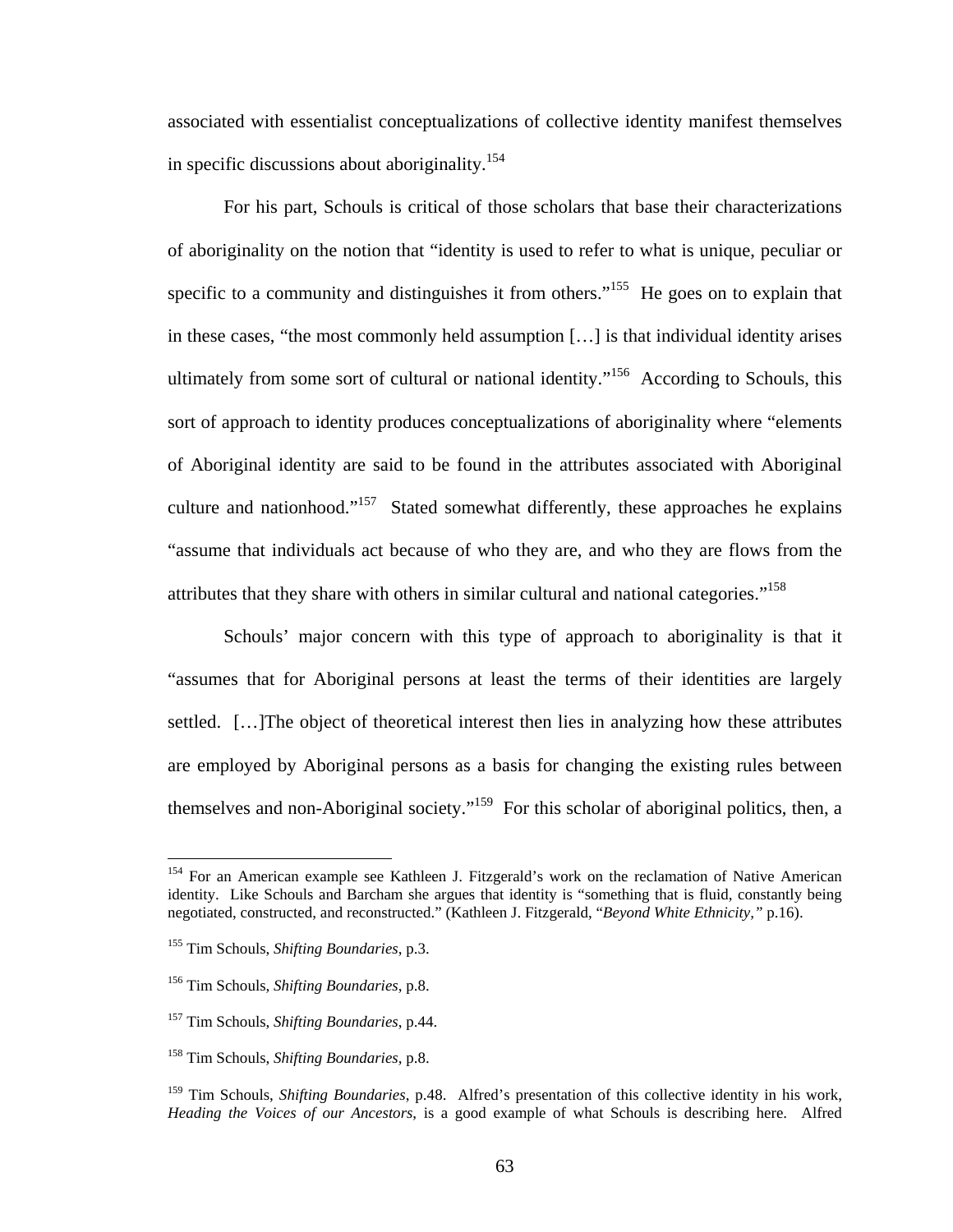primary consequence of employing these approaches is that they presuppose a settled definition of aboriginality. As a consequence, Aboriginal/non-Aboriginal politics is reduced to efforts to (re)write the rules of engagement in order to more effectively accommodate this settled collective identity. Schouls cautions that this is quite problematic. "Unwittingly," he says, "this approach precludes from serious discussion the fundamental and prior question of how and under what terms Aboriginal persons adopt the attributes associated with culture and nation as the principal markers of their identities in the first place."<sup>160</sup> The end result of eliminating this line of inquiry is that this approach to aboriginality promotes a view of this collective identity that is overly tethered to the past, leaving little room for discussions about what aboriginality has meant and what it might come to mean. A significant part of Schouls' critique of the way in which scholars have traditionally gone about conceptualizing aboriginality incorporates a number of the problems of essentialism discussed above. So, for example, Schouls demonstrates his concern about the fact that this type of approach presents aboriginality as if it were a settled identity, about how this type of approach directs scholarly attention away from the ways in which this identity has changed and how it might change (that is, its evolutionary trajectory and potential) and in the process about how this type of approach impacts the way in which we go about theorizing and engaging in aboriginal politics. Schouls advances that instead of relying on essentialist conceptions of aboriginality that base this collective identity on the presence of certain cultural and national attributes, aboriginality ought to be conceptualized in a way that incorporates

explains that: "In Native societies the various cultural, spiritual and political affiliations which comprise ethnicity are at root primordial and fixed, whereas in the general population there is a transcience of ethnic identity." P.14.

<span id="page-68-0"></span><sup>160</sup> Tim Schouls, *Shifting Boundaries*, p.48.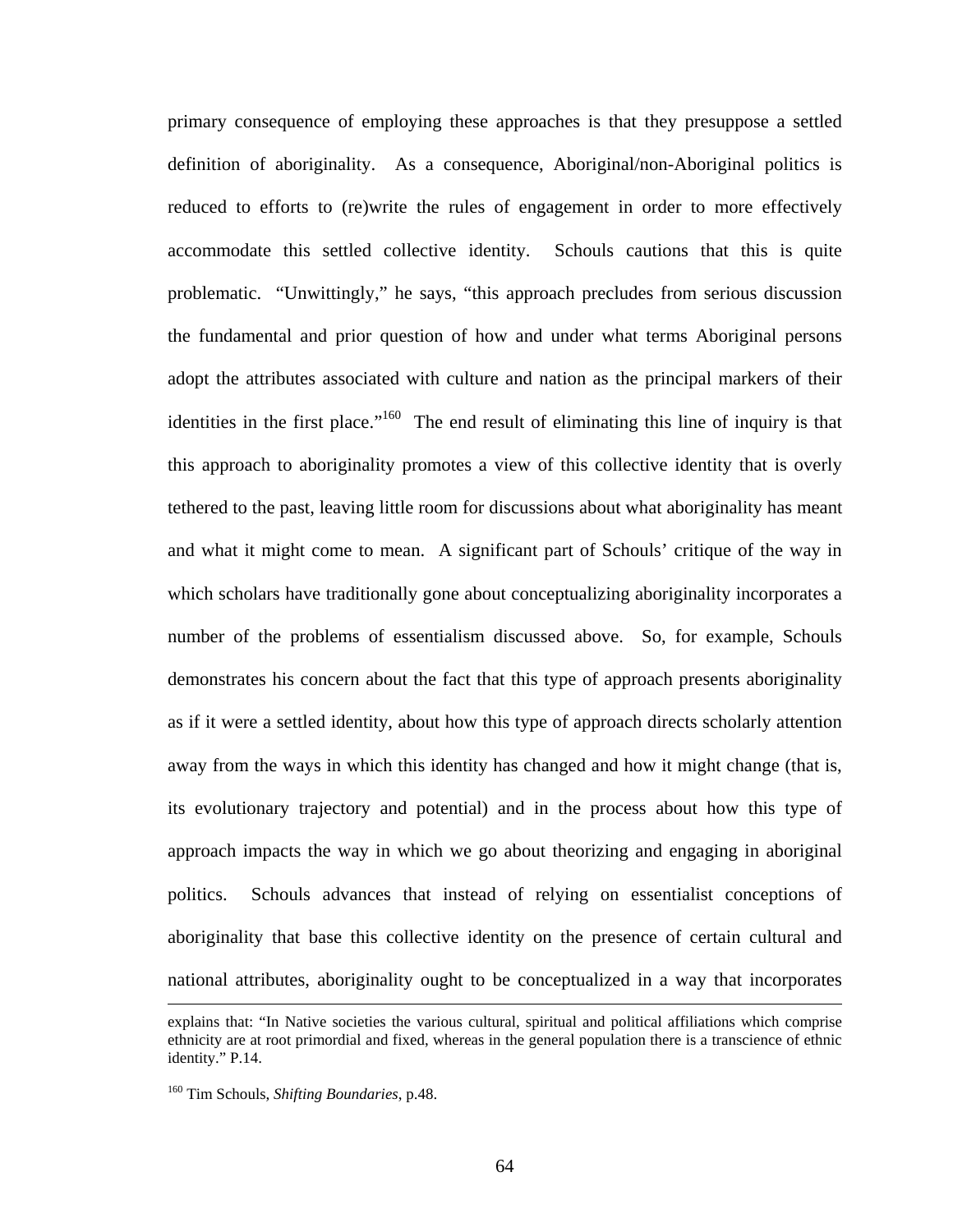diversity, its evolutionary trajectory and potential. He argues that "[i]t is this dimension of flux and process, of ambiguity and complexity, normally associated with relationship building that is missing from the analyses."<sup>161</sup>

Along the same lines, Barcham's position on approaching the conceptualization of aboriginality also includes serious concerns about employing the logic of essentialism. Her concerns are similar in kind to those expressed by Fuss, Mohanty and Pell regarding the inability of essentialist approaches to adequately account for change and intra-group diversity. According to Barcham, serious repercussions result when "Indigeneity is taken as a 'natural' and unproblematic category where in reality it is, as are all identities, socially constructed and historically contingent."<sup>162</sup> This scholar argues that such a view proposes that "bodies (be they concrete or abstract, singular or plural) exist in an ahistorical essentialism wherein reality is collapsed into a timeless present such that what is now is the same as what was, which in turn is the same as what will be.<sup> $163$ </sup> This, in turn, "exclude[es] any chance of recognizing notions of social transformation and change."[164](#page-69-3) From Barcham's view, the very logic of essentialism negates the inclusion of processes of social transformation and change, which are two constitutive aspects of all collective identities. Furthermore, Barcham points out that an essentialist approach works to deny the internal differences that mark the membership of a particular group resulting in the marginalization and/or exclusion of some individuals. Barcham builds this

<span id="page-69-0"></span><sup>161</sup> Tim Schouls, *Shifting Boundaries*, p.48.

<span id="page-69-1"></span><sup>&</sup>lt;sup>162</sup> Manuhuia Barcham, "(De)Constructing the Politics of Indigeneity," p.140.

<span id="page-69-2"></span><sup>&</sup>lt;sup>163</sup> Manuhuia Barcham, "(De)Constructing the Politics of Indigeneity," p.138.

<span id="page-69-3"></span><sup>&</sup>lt;sup>164</sup> Manuhuia Barcham, "(De)Constructing the Politics of Indigeneity," p.138.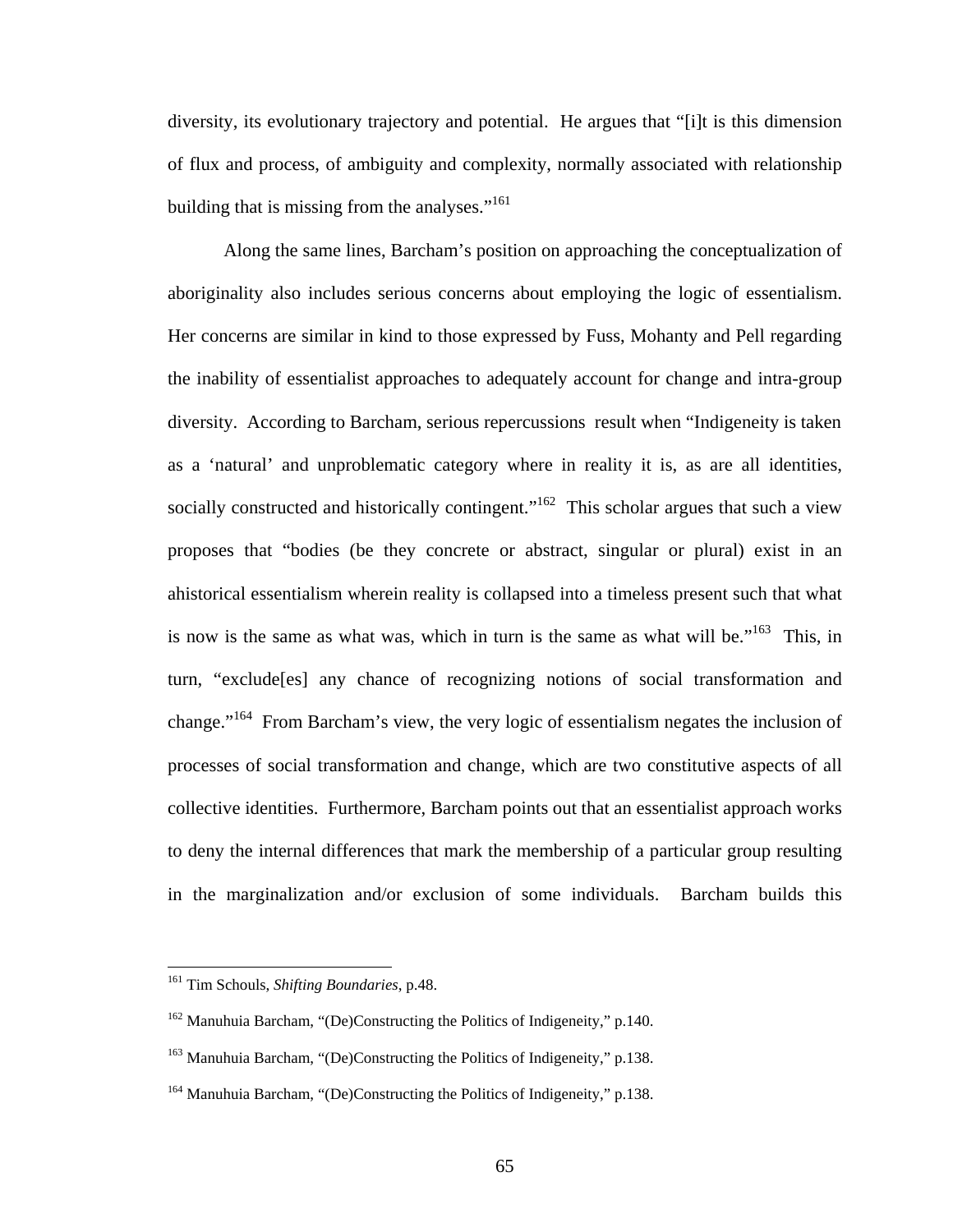argument vis-à-vis a discussion of the Maori – a discussion which is cited at length in what immediately follows. She states that:

The atemporality of such official recognitions of difference has led to the reification of certain neotraditional Maori organizational forms to a privileged position wherein they have constituted the definitional means by which Maori are identified as 'authentically' indigenous. While this process has led to the creation of a voice for 'authentic' indigenous claims, it has also led to the coterminous silencing of the 'inauthentic' and the alienation of many Maori people. […]The prioritization of identity [an essentialized conception of identity] over difference thus acts to restrict the possible forms that identity can take, as identification becomes a process structured around the recognition of fixed selves – wherein lived experience is devalued as subordinate to the idea of an ahistorical ideal of community.[165](#page-70-0)

In the case of the Maori, Barcham is highlighting the way in which an essentialized conceptualization of this group's collective identity leads to the silencing and exclusion of those Maori who do not or cannot identify with the 'authentic' Maori way of being (which, in this instance, is the version of this collective identity put forward by the neotraditionalists).<sup>166</sup> It also highlights the possible ramifications of adopting this type of conception –namely, ignoring or dismissing real lived experiences of individuals who hold a collective identity (that is, empirical reality) in favour of an ahistorical ideal. This discussion is of import here because it outlines how the logic of essentialism can produce exclusion, marginalization and lead to empirically weak analyses.

Both Schouls and Barcham present their concerns about employing an approach to conceptualizing aboriginality that relies on the logic of essentialism – approaches like the presence and absence of traits approaches. These concerns include the risk of overlooking the fluid and contextual nature of collective identity, the generation of

<span id="page-70-0"></span><sup>&</sup>lt;sup>165</sup> Manuhuia Barcham, "(De)Constructing the Politics of Indigeneity," p.138-39.

<span id="page-70-1"></span><sup>166</sup> For a Canadian example of a neotraditionalist position on aboriginality see Taiaiake Alfred, *Peace, Power, Righteousness*.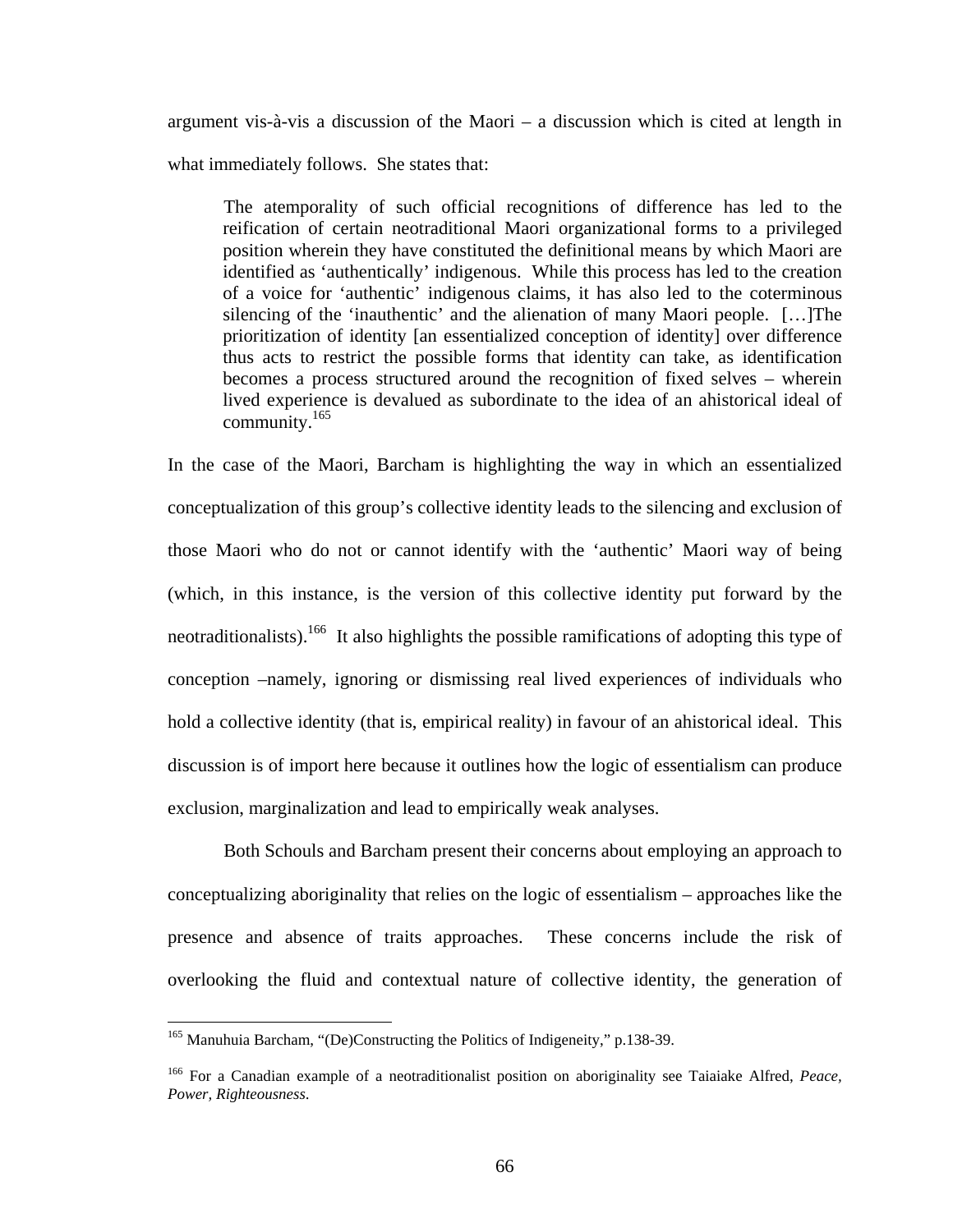instances of exclusion and marginalization, the existing power relations between and within groups and an inability to focus on how a collective identity has evolved, what it may become and how all of this impacts the study of the way in which members of a particular identity group interact with each other and non-members.

### **Drawbacks of the Relational Approaches**

Conceptualizing a collective identity around the presence or absence of traits visà-vis the logic of essentialism is not the only way to run into theoretical and practical trouble. Relational approaches generate three problems when employed to conceptualize collective identity. The first problem associated with the use of relational approaches is that, if the logic of these approaches is extended, their object of inquiry (that is, the collective identity) is theorized right out of existence. Stated differently, if a collective identity is defined vis-à-vis one group's relationship to another group, a definition of the former group's collective identity is only intelligible as long as the relations continue to exist. This leads to the conclusion (some would say bizarre and logically incoherent conclusion) that aboriginality would cease to have any meaning if the existing set of relations between aboriginals and non-aboriginals were substantively or completely altered. Stated differently, aside from being a referent of a particular set of inter group relations, aboriginality means very little to nothing. The second problem with these approaches is that, even if this logical coherence problem is left aside, relational approaches often present collective identity as a purely instrumental phenomenon. In these instances, collective identity is portrayed as a means to achieve particular political interests and is valuable only insofar as it facilitates this endeavor. From this view, collective identity is a descriptor for the kinds of politics pursued by a group not the nature of the group engaged in the political activity. The last problem that is associated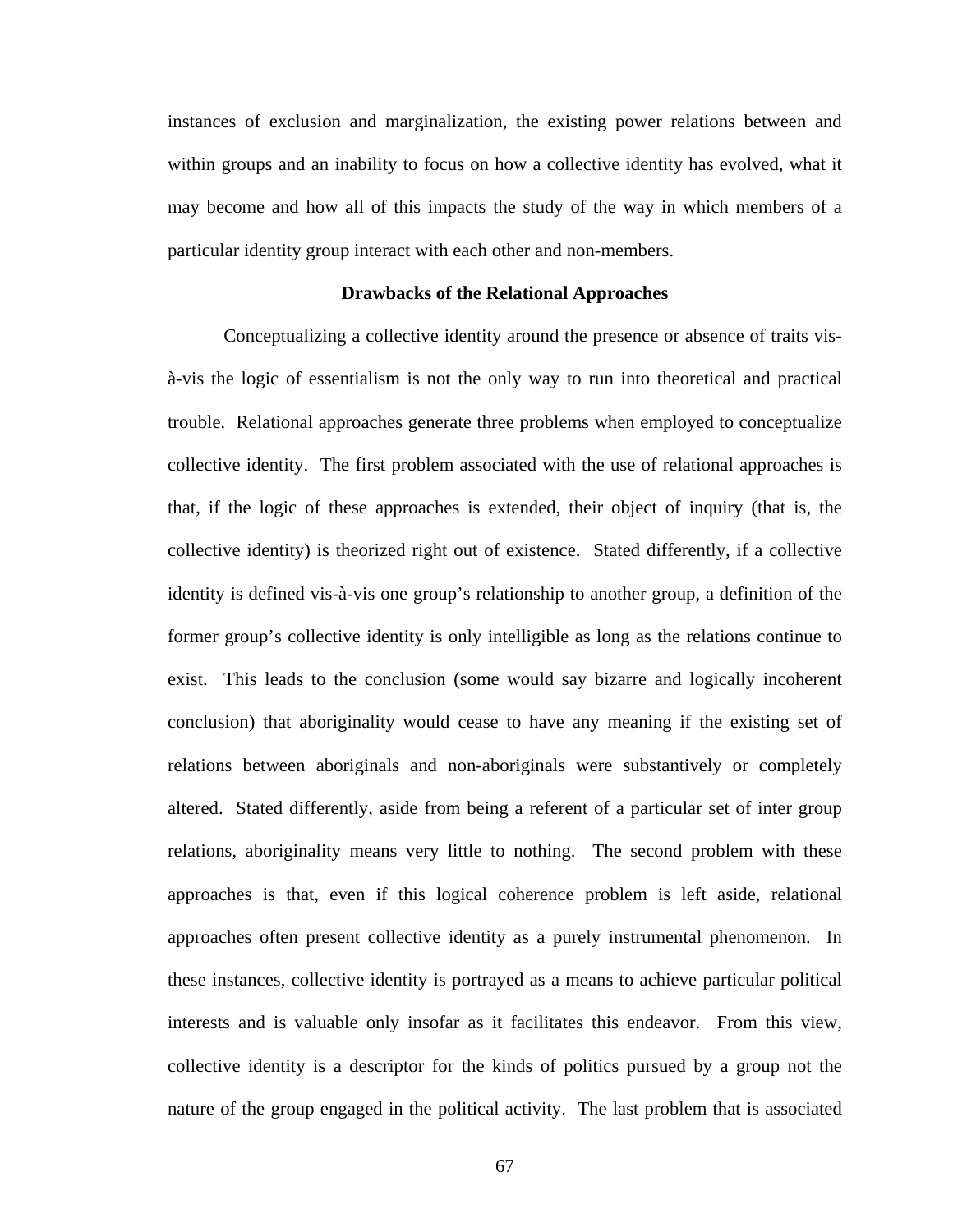with relational approaches is that they tend to over-determine the role played by nongroup members in collective identity formation and maintenance.

In his work, Miller discusses the first implication that arises from the use of a relational approach. He explains that "[i]n this sense [that is, aboriginality approached in a relational fashion] the dilemma over how to define the term could be said to be resolved because an argument can be made that there really were no indigenous people prior to European contact with the ancestors of the present-day indigenes."<sup>167</sup> Here, Miller advances that a relational approach identifies inter-group relations between aboriginal and non-aboriginal peoples as the crux of the meaning of this collective identity. In fact, these relations are so integral to this approach that if they are removed it becomes impossible to advance an intelligible account of aboriginality. As Miller indicates, the dilemma over how to characterize this collective identity is resolved because the relations (and corresponding situated position, for that matter) would not exist, making reference to this collective identity nonsensical.

Green's discussion of this collective identity, covered in chapter three, supports Miller's concerns regarding the employ of a relational approach to conceptualizing aboriginality. She advances that "it is in the unequal imposed relationship of colonialism that Aboriginality emerges as a political distinction from others. They [aboriginal rights] are rights claimed against the colonial state, by virtue of political and cultural precedence to the colonial state, without which there would be no need for the concept "Aboriginal"."<sup>168</sup> What is of import, here, is that a relational approach to conceptualizing

<span id="page-72-0"></span><sup>167</sup> Bruce Granville Miller, *Invisible Indigenes,* p.56.

<span id="page-72-1"></span><sup>168</sup> Joyce Green, "Toward Conceptual Precision," p.231.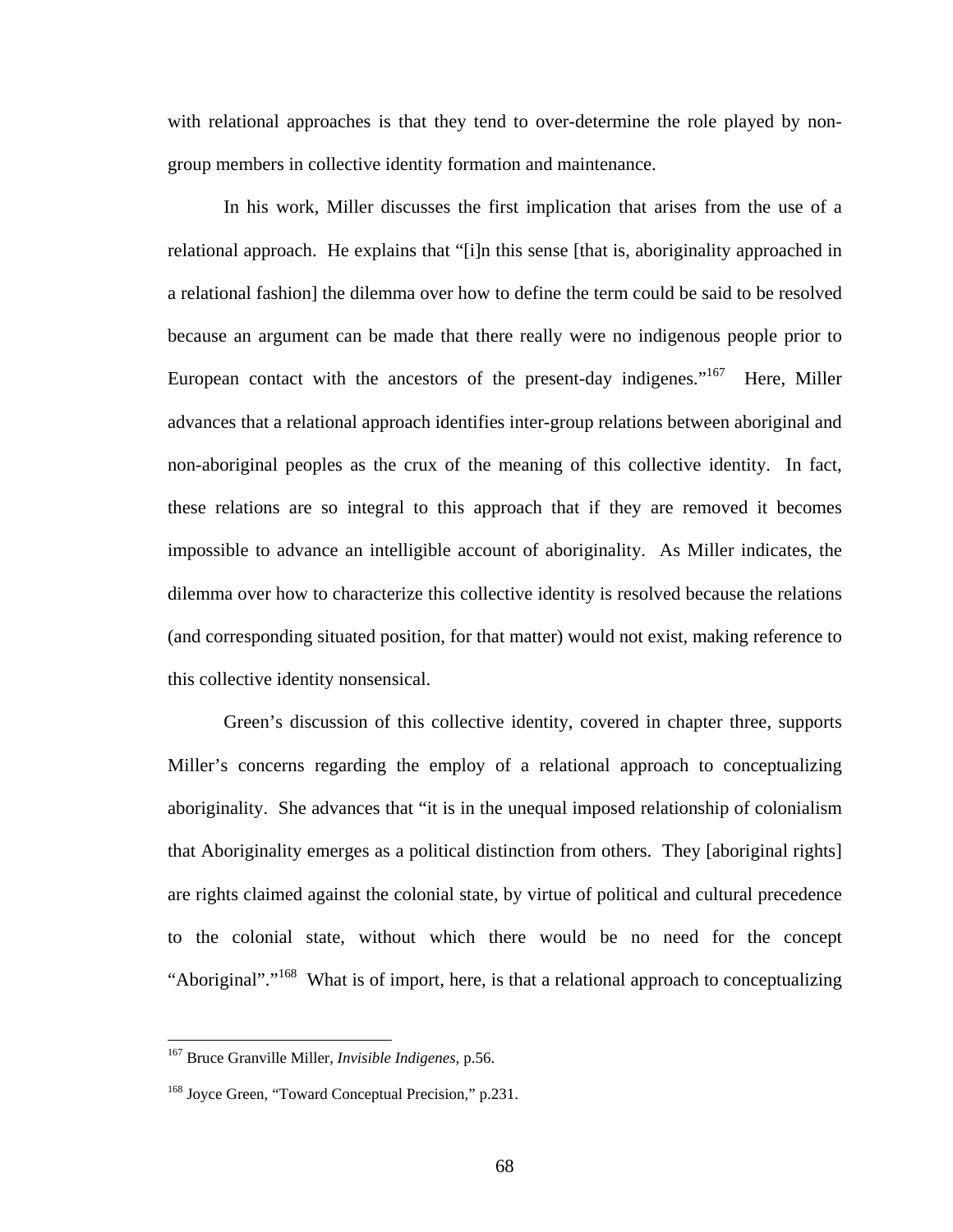this collective identity renders inter-group relations so significant that their absence translates into the theoretical elimination of the object being defined.

A subsequent problem with relational approaches is that, even if this logical coherence problem is left aside, these approaches often portray collective identity as if is was purely instrumental in nature. Collective identity is conceptualized as a means for a particular group to secure a set of political interests. From this view, collective identity is valuable only insofar as it facilitates the achievement of these interests. Here, collective identity is a descriptor of the specific politics pursued by a group which does not say very much at all about the actual nature of the group engaged in political activity. Courtney Jung's work on this collective identity is a revealing example. Jung's position is that, "Indigenous identity arises […] as a byproduct of politics itself. The condition of an indigenous political identity is not the prior existence of an ancient culture or language, nor is it the distinctive set of practices that bound group membership."<sup>169</sup> After having established that this collective identity is a product of politics (and unrelated to ethnocultural considerations) Jung goes on to build the case that, in fact, this collective identity is best understood as a descriptor of a certain kind of political project. According to Jung, indigenousness is actually a label for class politics that arises out of the neoliberal reordering of relations between the state and other important stakeholders (in this case the rural poor).<sup>170</sup> These basic propositions lead Jung to conclude that:

The world's rural poor have employed indigenous identity in order to carve out a space for political activism at the domestic level, and have been able, by invoking their identity as indigenous people, to enter a global political dialogue. What is more, indigenous rights activists themselves recognize the strategic power of

<span id="page-73-0"></span><sup>&</sup>lt;sup>169</sup> Courtney Jung, ""Indigenousness" the New "Peasant,"" p.4.

<span id="page-73-1"></span><sup>&</sup>lt;sup>170</sup> Courtney Jung, ""Indigenousness" the New "Peasant,"" p.4-5.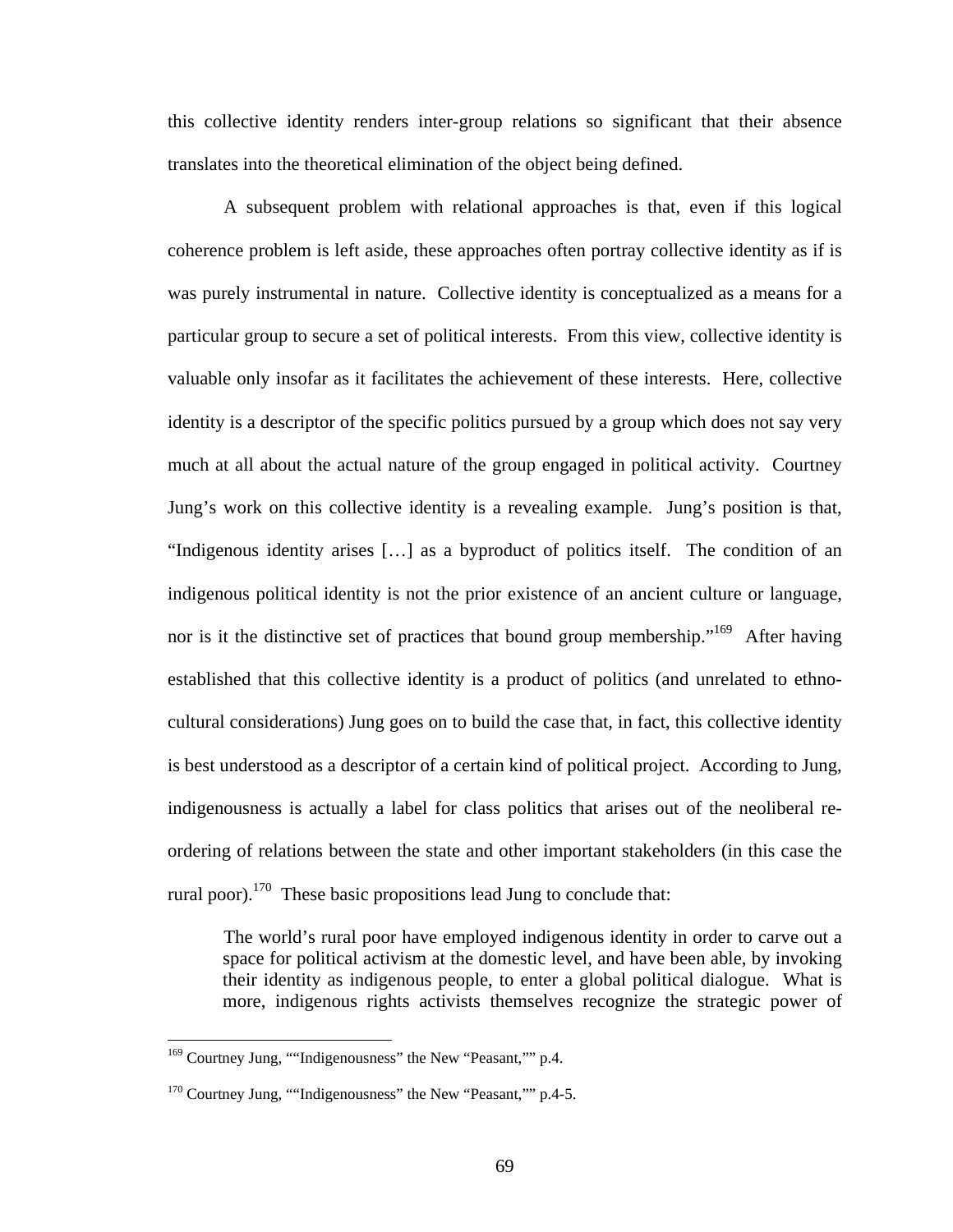indigenous identity, and the role it plays in their struggle for political voice. Although indigenous identity locates them in a distinct political space, from which they can establish new alliances and make different demands, indigenous identity plays a role that is functionally similar, in established political voice, to peasant identity in a prior era. $^{171}$  $^{171}$  $^{171}$ 

What is of import here is the idea that aboriginality denotes the strategic deployment of a collective identity to pursue a particular set of interests that were previously pursued by a class-based identity (that is, the rural poor or peasantry). In this instance, the politics of a group is described by this term not the nature of the group itself. Now, this is not meant to imply that the politics of a group is an unimportant factor in other approaches to conceptualizing aboriginality; it is only meant to highlight that in this case, the politics of the group are the only factors of importance in establishing the meaning of this collective identity. This generates serious questions about this approach's ability to take into account important claims usually associated with aboriginality such as title to traditional territories.

The final problem that results from the use of relational approaches is that these approaches place a great deal of stock in the role played by non-members in the formation and maintenance of collective identity. For some, this role is overly determinative. In their work on aboriginality, Alfred and Cornstassel argue that this type of approach "emphasizes interaction with non-indigenous people in precipitating identity awareness and personal change, and de-emphasizes relationships with communities and families."<sup>172</sup> They conclude that, as a consequence, only a minimal number of scholarly conceptualizations of aboriginality are "grounded in real Indigenous community life or

<span id="page-74-0"></span><sup>&</sup>lt;sup>171</sup> Courtney Jung, ""Indigenousness" the New "Peasant,"" p.30.

<span id="page-74-1"></span><sup>&</sup>lt;sup>172</sup> Taiaiake Alfred and Jeff Cornstassel, "Being Indigenous," p.606.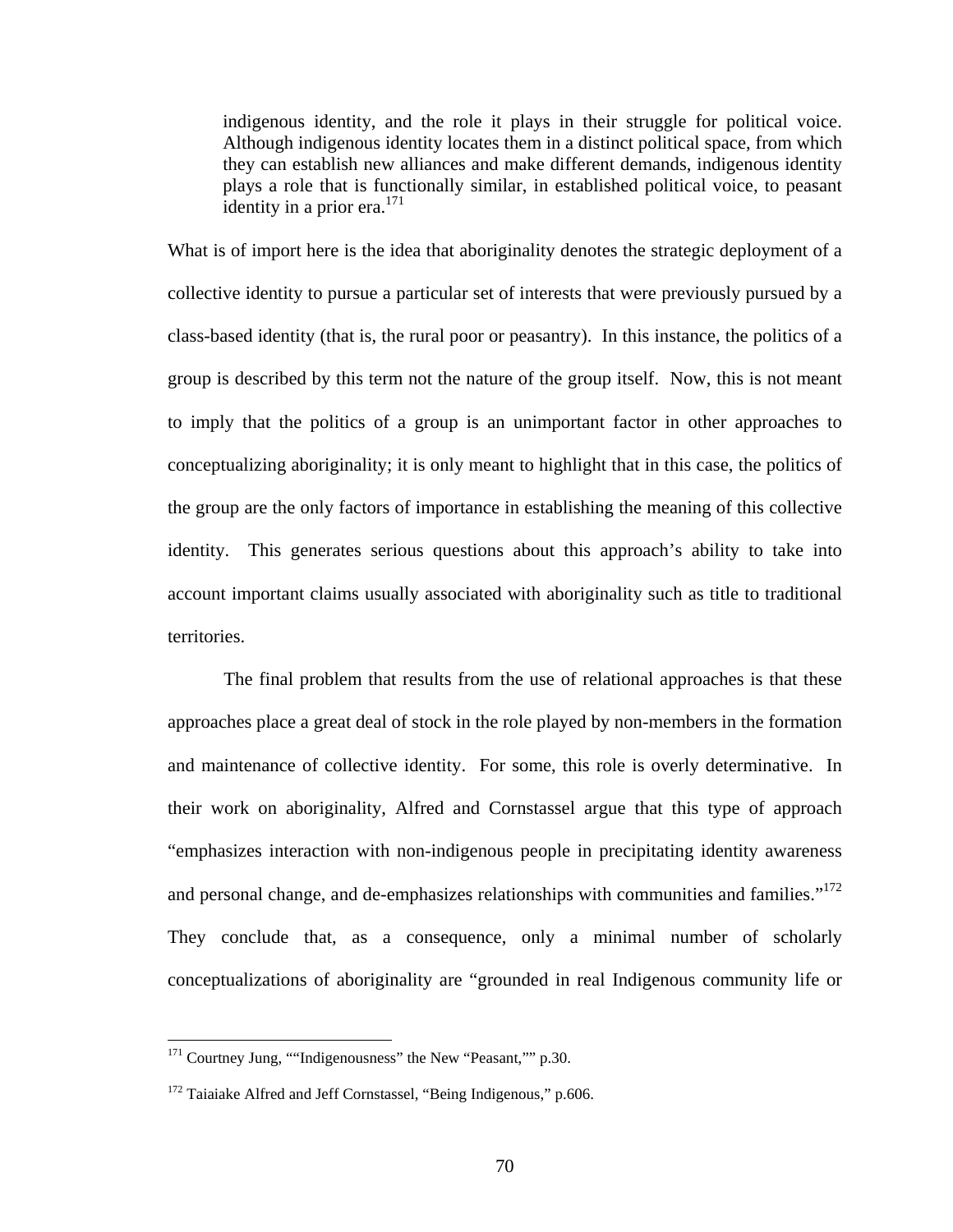perspectives."<sup>173</sup> Here, the result of reserving too great a role for non-members in the process of identity formation and maintenance is decreasing the participation of the actual bearers of these collective identities in the process of group definition.

## **The Interactions based Approach to Conceptualizing Aboriginality**

The discussion presented thus far of the various drawbacks associated with the employ of the presence of traits approach, the absence of traits approach and the relational approach is meant to provide some understanding regarding the fact that the debate about how to conceptualize aboriginality is far from settled. While there may not be, at present, an approach that is clearly superior to the others in a general sense (and if there is, that case is not made in this dissertation) this does not mean that there is no way to argue that one approach is better than its counterparts in this particular instance. The next section of this chapter presents a functionalist argument that in this specific instance (that is, an investigation into aboriginality and aboriginal rights jurisprudence in Canada) a modified relational approach is the most appropriate approach to employ.

For the purposes of this dissertation, a functionalist argument for the use of a particular approach focuses attention on the jurisprudence on aboriginal rights and the corresponding academic commentary. Specifically, it examines the place occupied by traits (both their absence and presence) and aboriginal/non-aboriginal relations in the jurisprudence and the scholarly literature. It does this in order to demonstrate that traits and relations are significant factors. As a consequence, neither a relational nor presence/absence of traits approach is sufficiently comprehensive on its own to capture these important aspects of the jurisprudence and the literature. Instead, what is required is

<span id="page-75-0"></span><sup>&</sup>lt;sup>173</sup> Taiaiake Alfred and Jeff Cornstassel, "Being Indigenous," p.605.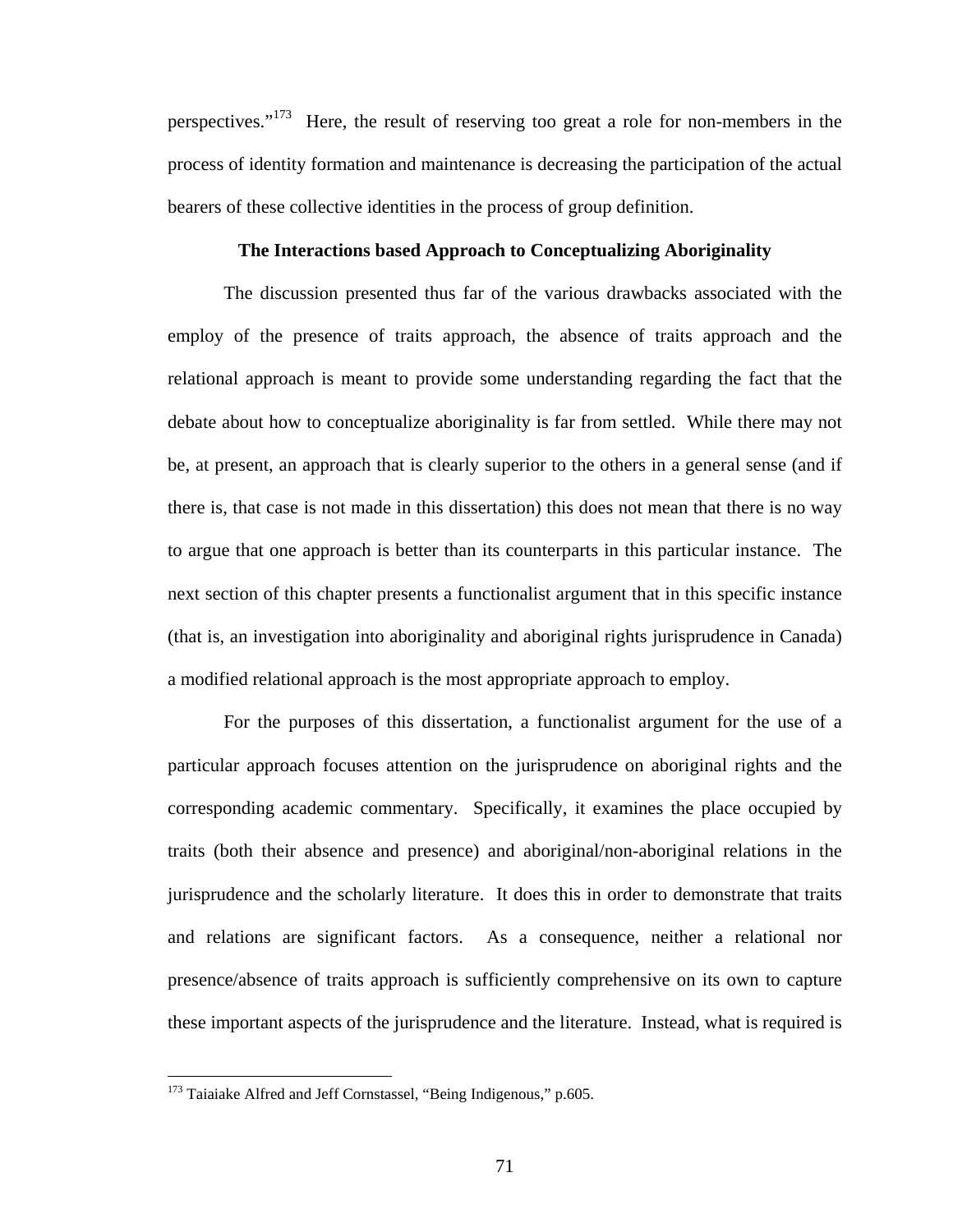a way to conceptualize aboriginality that takes into account that traits and relations are constitutive elements of the jurisprudence and the literature on aboriginal rights. Accordingly, the best approach for the purposes of this dissertation is one that includes both of these factors.

In terms of the jurisprudence, the analytical framework for existing aboriginal rights outlined in chapter two advances that aboriginal rights are pre-contact practices, customs and traditions that are integral to a distinctive aboriginal group and that were not extinguished before 1982 (see page 22-28). Here, the question of whether an aboriginal right exists is related in important ways to the question of whether a group has a particular kind of trait (a pre-contact, unextinguished, practice, custom or tradition that is integral to a distinctive aboriginal group). Moreover, there are a number of aspects of the analytical framework that highlight the importance of aboriginal/non-aboriginal relations. The analytical framework outlines that aboriginal claimants are charged with the responsibility to show that legislation has infringed on an existing aboriginal right by demonstrating that the legislation is unreasonable and/or imposes undue hardships and/or denies a preferred means of actualizing the right (see page 22-28). Aboriginal/nonaboriginal relations underpin the latter two responsibilities. The question of undue hardships and the denial of a preferred way of exercising a right are fundamentally about how aboriginal peoples are treated and what aboriginal peoples are allowed to do as well as how they are allowed to do it. In this way, these aspects of the issue of infringement are primarily about the way in which aboriginals and non-aboriginals interact with one another. Perhaps the best example of the importance of aboriginal/non-aboriginal relations in the analytical framework for aboriginal rights lies in the justification test. One aspect of this test requires the Crown to demonstrate that the infringement of an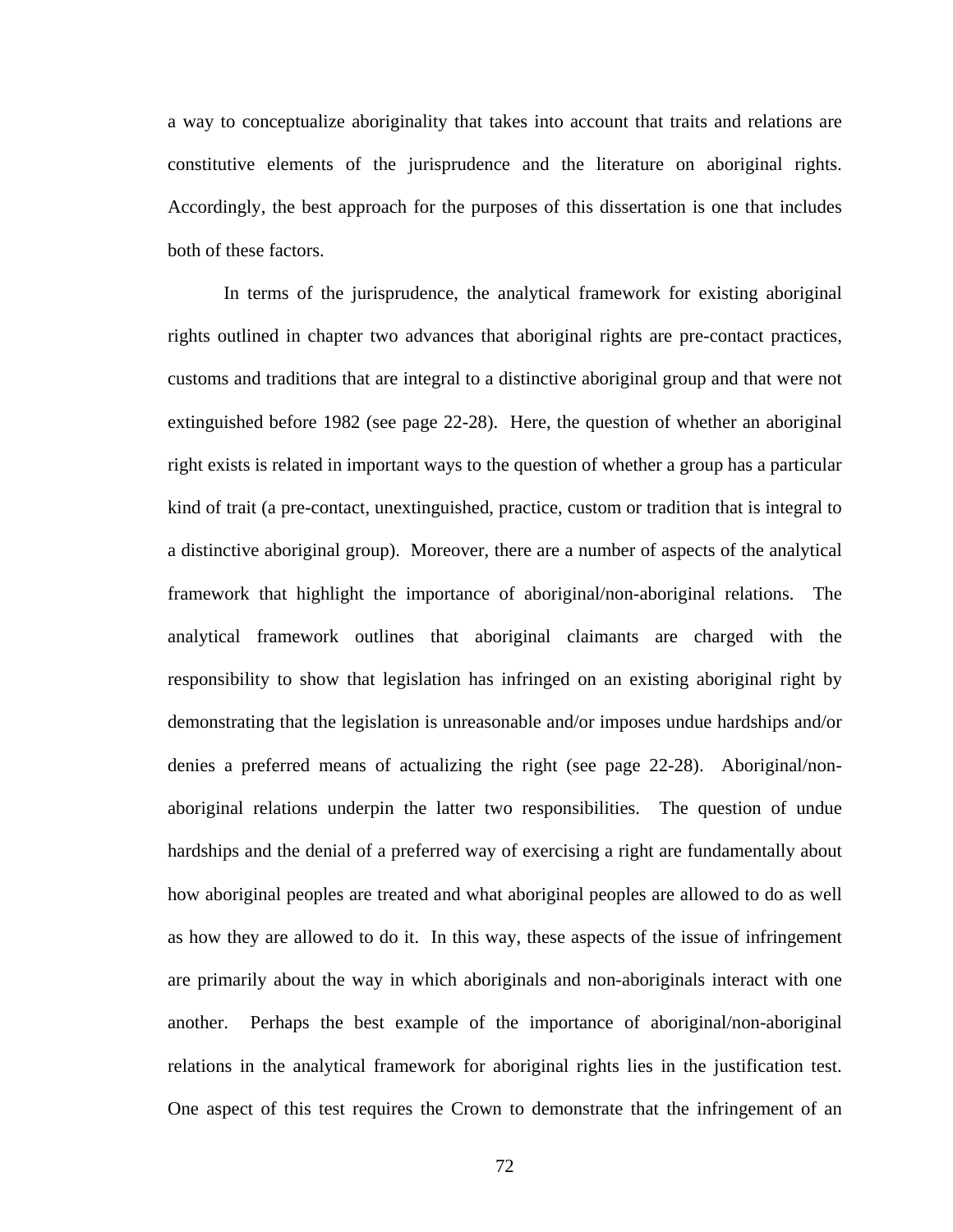aboriginal right is reconcilable with the fiduciary relationship between the Crown and aboriginal peoples (see page 22-28). In this instance, considerations about aboriginal/non-aboriginal relations (more specifically, maintaining particular kinds of relations – ones that are reconcilable with the trust-like relationship between the Crown and aboriginals) are a key factor in determining whether infringing on a particular aboriginal right is justified. As a consequence, relations play a central role in this part of the jurisprudence on aboriginal rights.

In terms of the academic commentary on s.35(1) Russel and Henderson's reading of the majority's understanding of the underlying purpose behind the constitutionalization of aboriginal rights reveals that a central concern is the accommodation of certain aspects (that is, traits) of aboriginal identity. As outlined in chapter two, this comes to the fore as a result of unpacking what these scholars mean by the terms "pre-existence" and "reconciliation". By pre-existence they mean those aspects that are integral to the collective identities of Aboriginal peoples. By reconciliation, Russel and Henderson mean finding a way to accommodate these elements within the framework of the Canadian state (see page 31-32).  $174$  The former term centres on the presence of certain traits, while the latter concerns relations between aboriginal and non-aboriginal communities. In the same chapter, it was argued that Borrows and Rotman are skeptical about the capacity of this constitutional provision to generate rights that successfully protect and accommodate aboriginality. They argue that s.35(1) is primarily concerned with establishing the limits of what aboriginal peoples can do with their rights (see page

<span id="page-77-0"></span> $174$  In the same chapter, Christie's commentary on s.35(1) coincides with Russel and Henderson's discussion of the importance and meaning of these integral aspects of aboriginal identity to the jurisprudence on aboriginal rights (see page 33).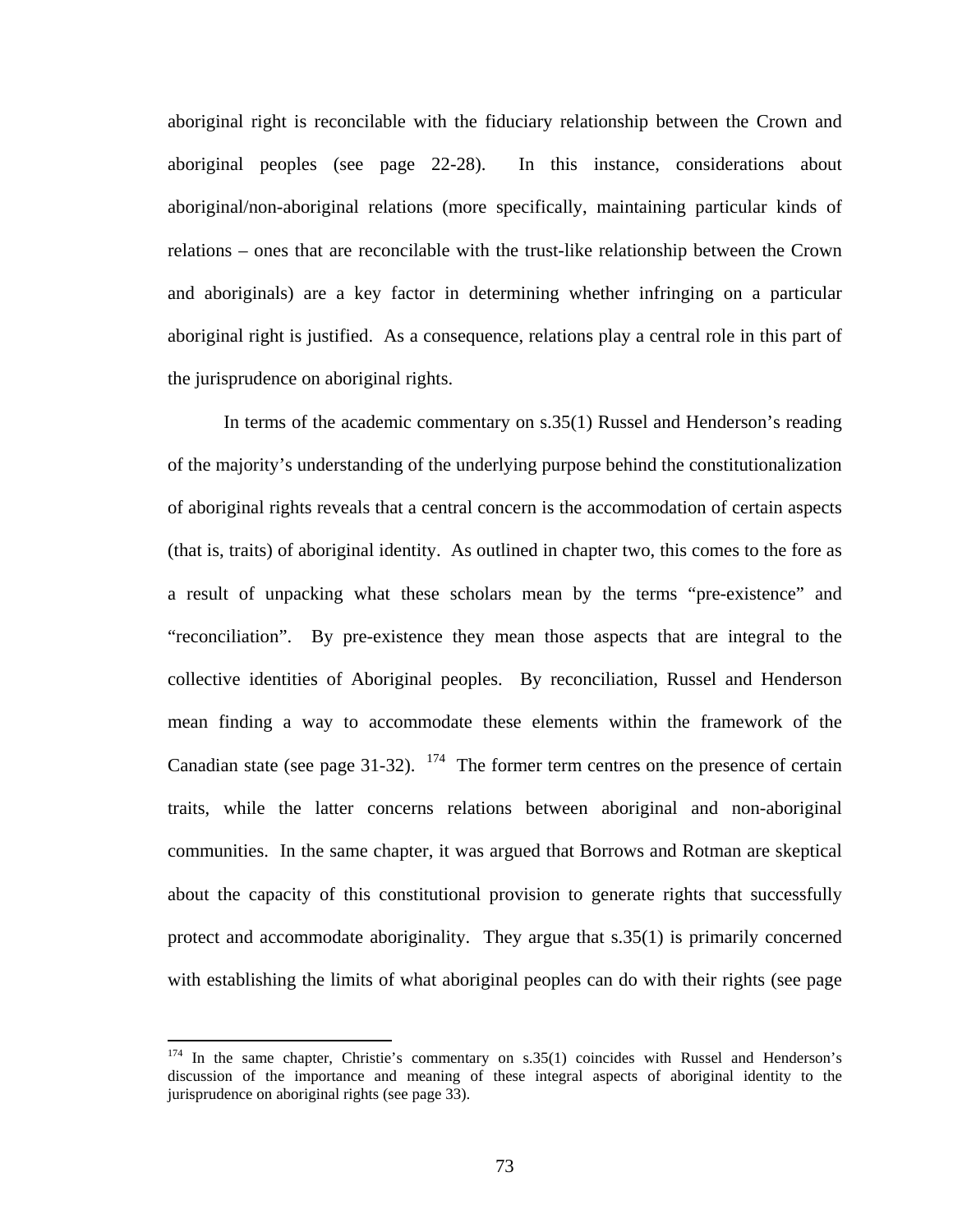33). As a consequence, it is evident that academic commentary on this constitutional provision incorporates both traits and/or relations as significant constitutive components. This lends support to the argument that an investigation of the articulations of aboriginality found within the academic commentary ought to allow for the inclusion of both traits and relations.

In deciding how to proceed (that is, how to construct an approach to conceptualizing this collective identity), Iris Young's work on rights is instructive. She argues that, "[r]ights are relationships, not things; they are institutionally defined rules specifying what people can do in relation to one another. Rights refer to doing more than having, to social relationships that enable or constrain action."<sup>175</sup> For Young rights are, in significant ways, about relationships and so the approach used in this dissertation begins by looking at the relations between aboriginal and non-aboriginal peoples.

This dissertation employs a modified relational approach as the principal means of taking into account both relations and traits. The basic proposition of this approach is that a particular definition of what it means to be aboriginal or what aboriginality entails can be teased out by examining certain paradigms of interaction. This approach accomplishes this in three steps. First, it organizes various interactions between aboriginal and nonaboriginal peoples conceptually and categorically into three paradigms – the nation to nation paradigm, the colonial paradigm and the citizen-state paradigm. Second, from these paradigms of interaction, it extrapolates the constitutive characteristics that the parties involved must possess in order to engage in these types of interactions. Third, it

<span id="page-78-0"></span><sup>175</sup> Iris Marion Young, *Justice and the Politics of Difference*, p.25.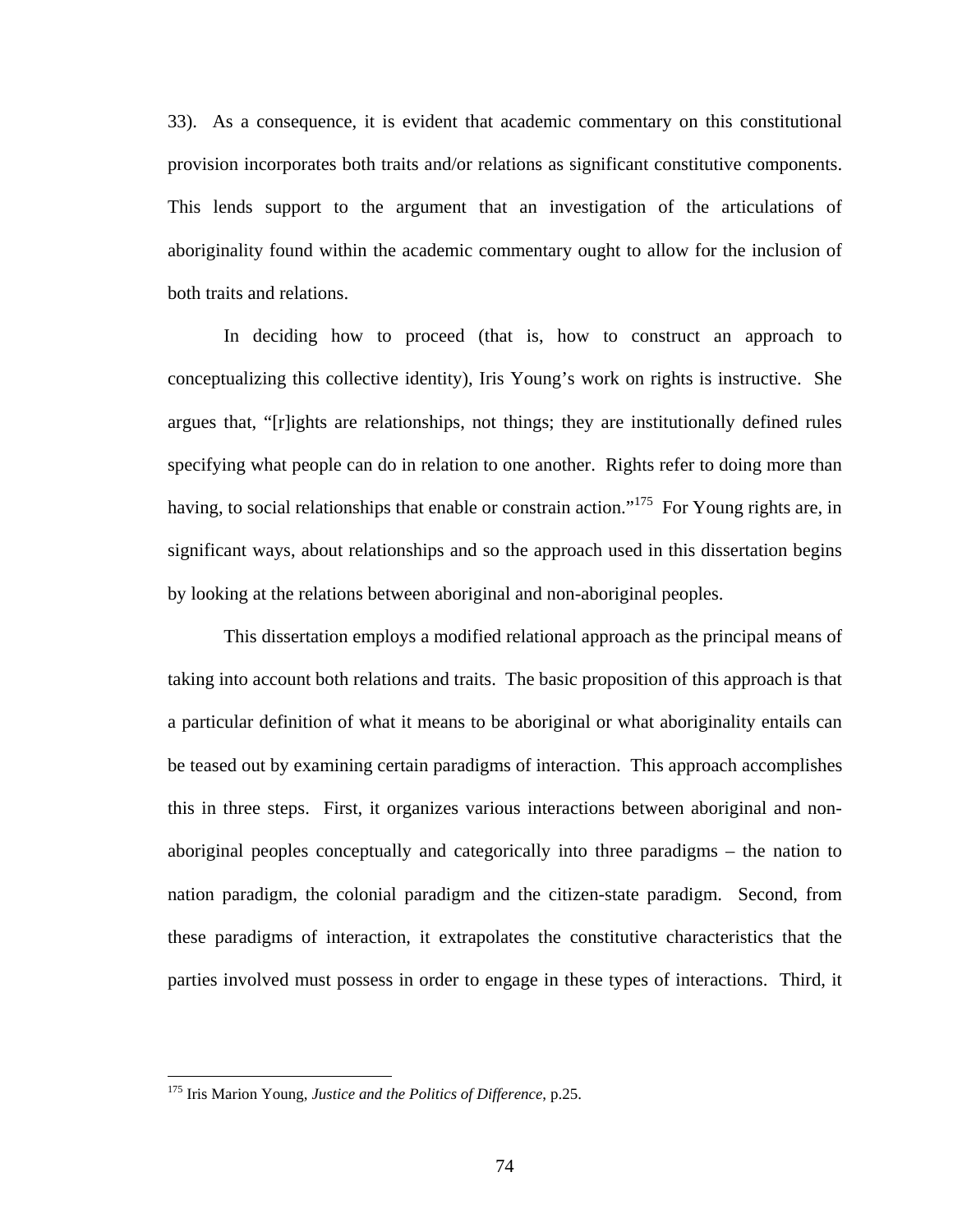demonstrates that each of the three paradigms vests aboriginality with a certain set of characteristics and so generates a particular definition of this collective identity.

The interactions based approach is a relational approach because it begins by exploring the interactions between aboriginals and non-aboriginals, that is, their relations. In this sense, it reserves a significant place for relations in the process of generating a definition of aboriginality. The interactions based approach is a modified relational approach in that it also focuses on the characteristics which would be required in order to engage in a particular set of interactions. This leaves room for traits in the construction of versions of this collective identity because these characteristics can be traits. As a consequence, this approach addresses the need for sensitivity to both relations and traits.

Moreover, the interactions based approach, because it is a relational approach, overcomes the problems associated with the presence/absence of traits approaches. This is significant because the problems identified with the employ of relational approaches are generally less serious than their counterparts which result from the use of the presence/absence of traits approaches. As demonstrated above, the logic underpinning relational approaches is vulnerable to the charge that its extension can render it difficult to produce a fully coherent conceptualization of a group's collective identity, or it may present this collective identity as primarily instrumental or it may lead to too much emphasis being placed on the role of non-members in the creation and maintenance of this collective identity. However, these conceptual issues and misdirected focus do not impact the material and non-material lives of members of groups in the way that the drive to homogeneity, exclusion and a perceived settled identity (that is, the problems associated with the presence/absence of traits approaches) do. Since relational approaches focus on inter/intra-group relations they can account for diversity within

75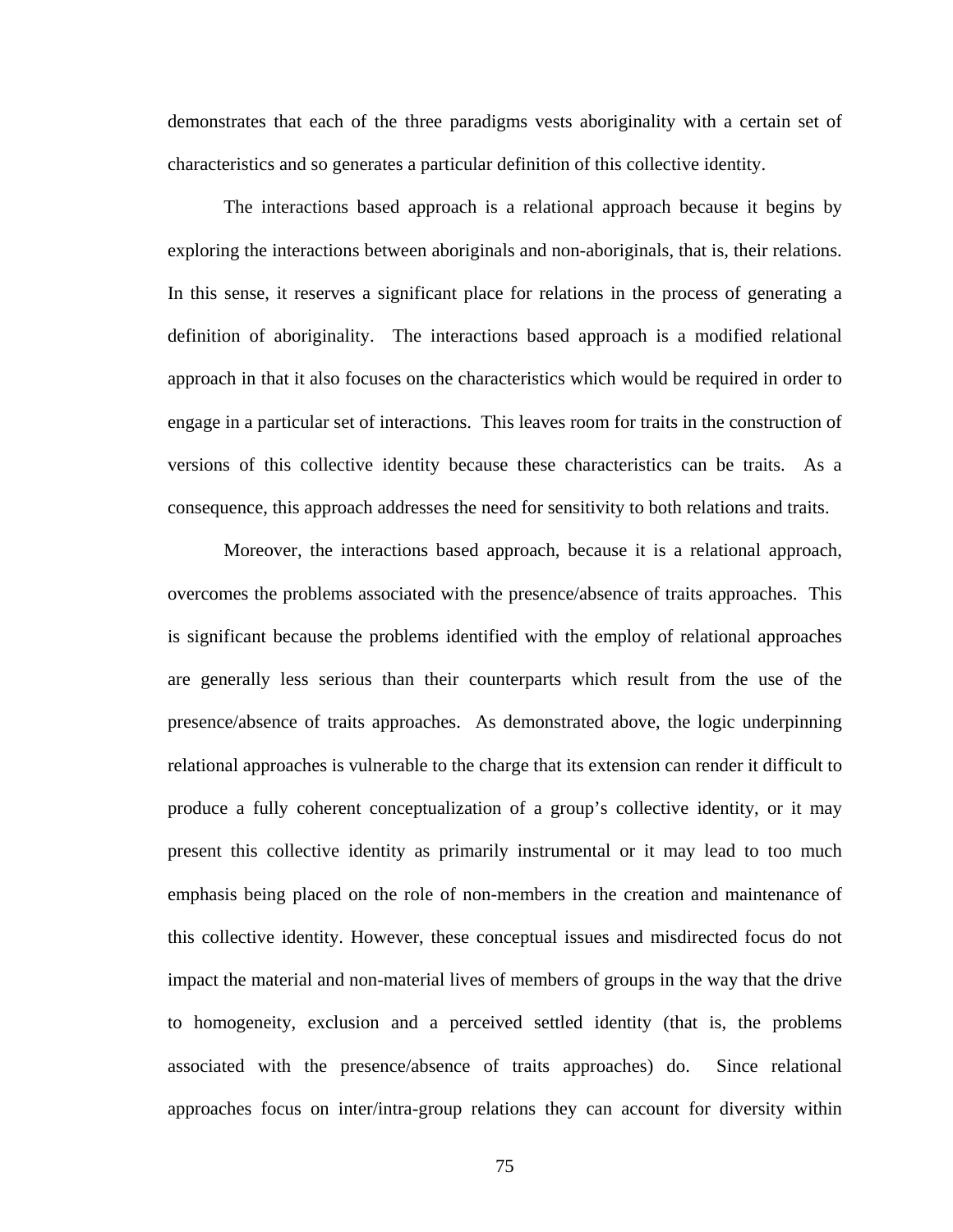identity groups and so do not result in exclusion nor do they require intra-group homogeneity. Along the same lines, relational approaches do not ignore the significant historical, social and political factors that play a role in identity formation and maintenance because relations are a product of these factors. In short, they do not suffer from the problems inherent in essentialist conceptions of collective identity. When the advantages of a relational approach are coupled with the fact that the problems resulting from its usage are less severe than the problems associated with the usage of its two counterparts, a solid case for the employ of some type of a relational approach comes to the fore, at least for the work pursued in this dissertation.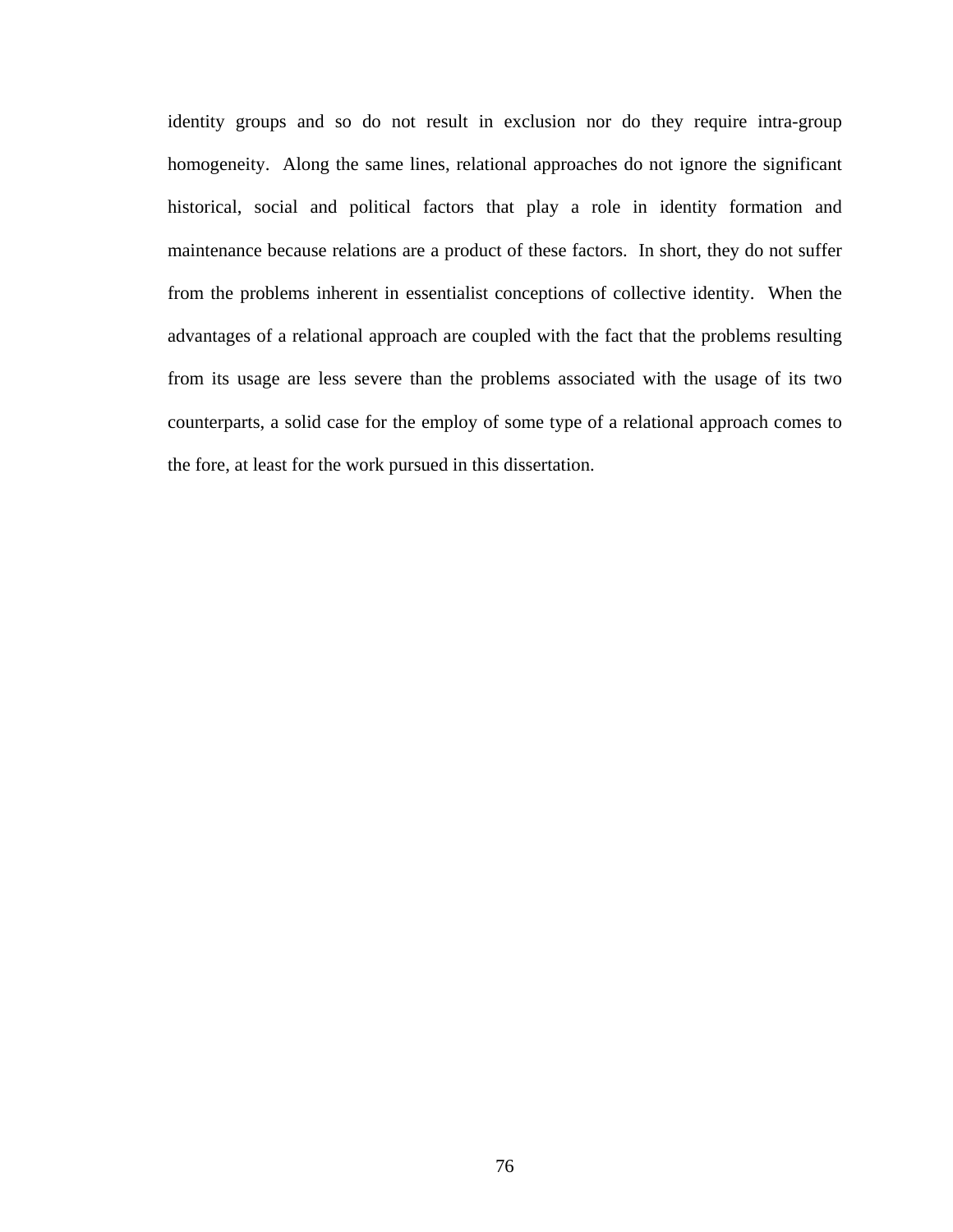#### **CHAPTER FIVE**

## **THREE VERSIONS OF ABORIGINALITY**

Chapter five applies the interactions based approach to conceptualizing aboriginality and generates three different articulations of this collective identity – the nation to nation conception, the colonial conception and the citizen-state conception.<sup>176</sup> These three conceptions of aboriginality represent only a sample of the possible articulations that could be generated vis-à-vis the employ of the interactions based approach. For example, aboriginal communities in urban areas may give rise to a unique articulation of aboriginality (or a number of articulations of this collective identity) which is a product of interactions that are unique to the urban context. The nation to nation, the colonial and the citizen-state conception of aboriginality may be unable to fully account for these interactions and so would be unable to encompass a variety of versions of aboriginality. This dissertation focuses on the three versions of this collective identity listed above because they are the ones most often found in the court material on existing aboriginal rights.

## **Nation to Nation**

There is an emerging consensus among many contemporary scholars that the various interactions between aboriginal peoples and Europeans during the Encounter era of the seventeenth and eighteenth century were conducted primarily on a nation to nation basis.[177](#page-81-1) The Encounter era provides a historical example of the constitutive interactions

<span id="page-81-0"></span><sup>&</sup>lt;sup>176</sup> A significant portion of this chapter appears in the following publication: Dimitrios Panagos, "The Plurality of Meanings Shouldered by the Term "Aboriginality": An Analysis of the *Delgamuukw* Case."

<span id="page-81-1"></span><sup>177</sup> See for example Kiera Ladner, "Rethinking Aboriginal Governance"; J. R. Miller, *Skyscrapers Hide the Heavens*, p.3-98; James Tully, "Aboriginal Peoples: Negotiating Reconciliation"; Wilcomb E. Washburn, *Red Man's Land/White Man's Law*; Robert Williams, *Linking Arms Together*.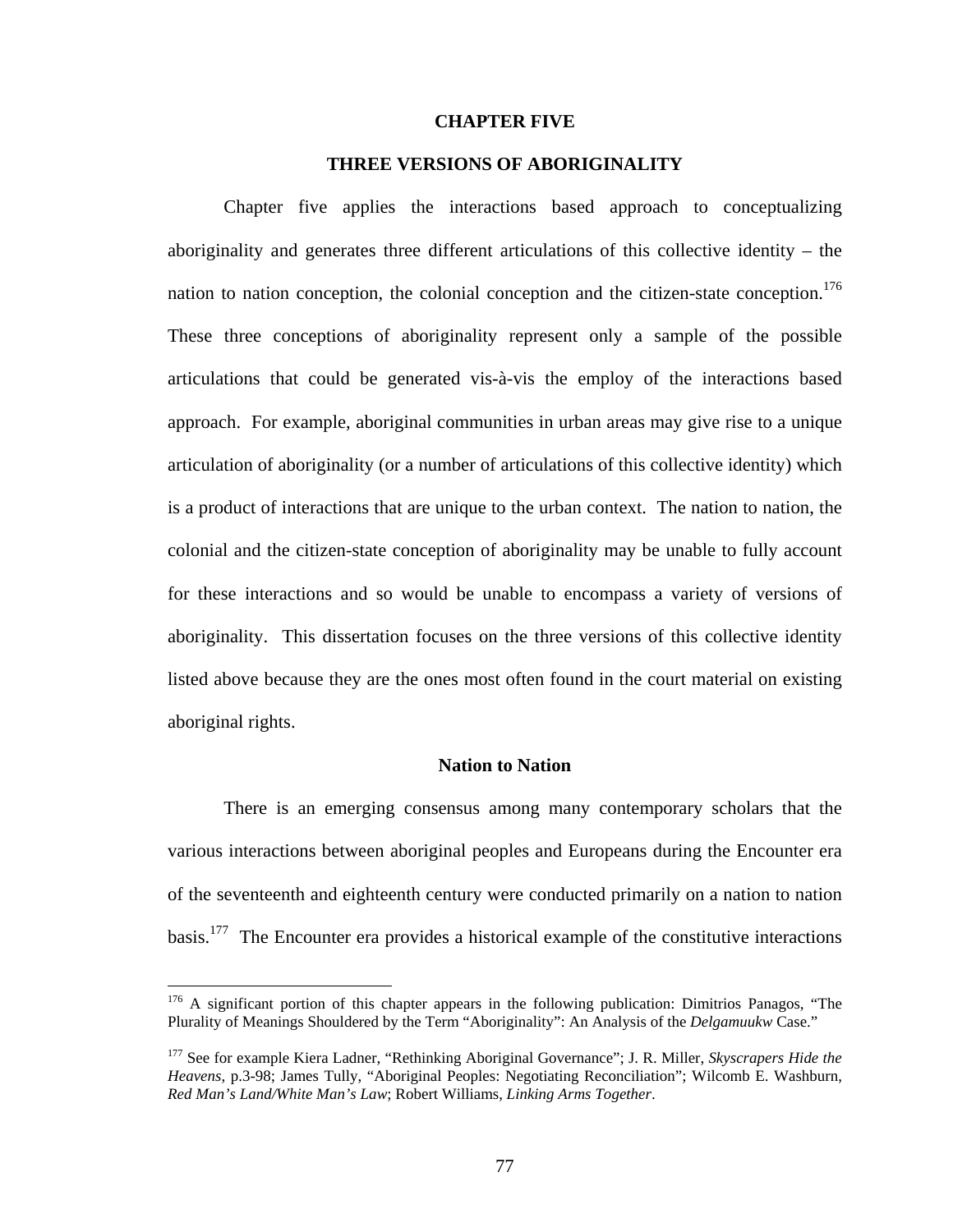of a nation to nation relationship. This is significant for our purposes here because these interactions form the basis upon which a definition of one meaning of aboriginality will be constructed. When aboriginality is constructed within the nation to nation paradigm of interaction it entails the recognition of self-defining and self-governing nationhood. As a collective identity it vests those individuals who bear this identity with an equivalent moral status to that enjoyed by non-aboriginals and it creates a number of moral imperatives regarding how those same individuals ought to be treated as a collective.

## *Identifying the kinds of interactions in the nation to nation paradigm*

According to Williams' study of the Encounter era, interactions between Aboriginal peoples and Europeans were often cooperative, driven by the pursuit of groupspecific interests and contingent on a particular act of recognition. In terms of groupspecific interests, he describes how many aboriginal peoples "sought out these [cooperative] relationships for the valuable trade goods, military alliances and strategic advantages."<sup>178</sup> He goes on to conclude that rather than "being barriers to European expansion, Indians assume[d] essential roles as potential allies and facilitators, acting for their own reasons in concert with European colonial powers."<sup>179</sup> For their part, Europeans also had their own motives for acting cooperatively with certain aboriginal nations.

Maintaining reliable relationships with powerful tribal groups on their frontiers was essential to the financial success of many of the colonies. The frontier trading tribes controlled the fur supplies and related commerce of the regions bounding the European colonies. They acted as buffers to the expansion and penetration of rival European powers onto that frontier. They could be called on to counter and

<span id="page-82-0"></span><sup>178</sup> Robert Williams, *Linking Arms Together*, p.21.

<span id="page-82-1"></span><sup>179</sup> Robert Williams, *Linking Arms Together*, p.23.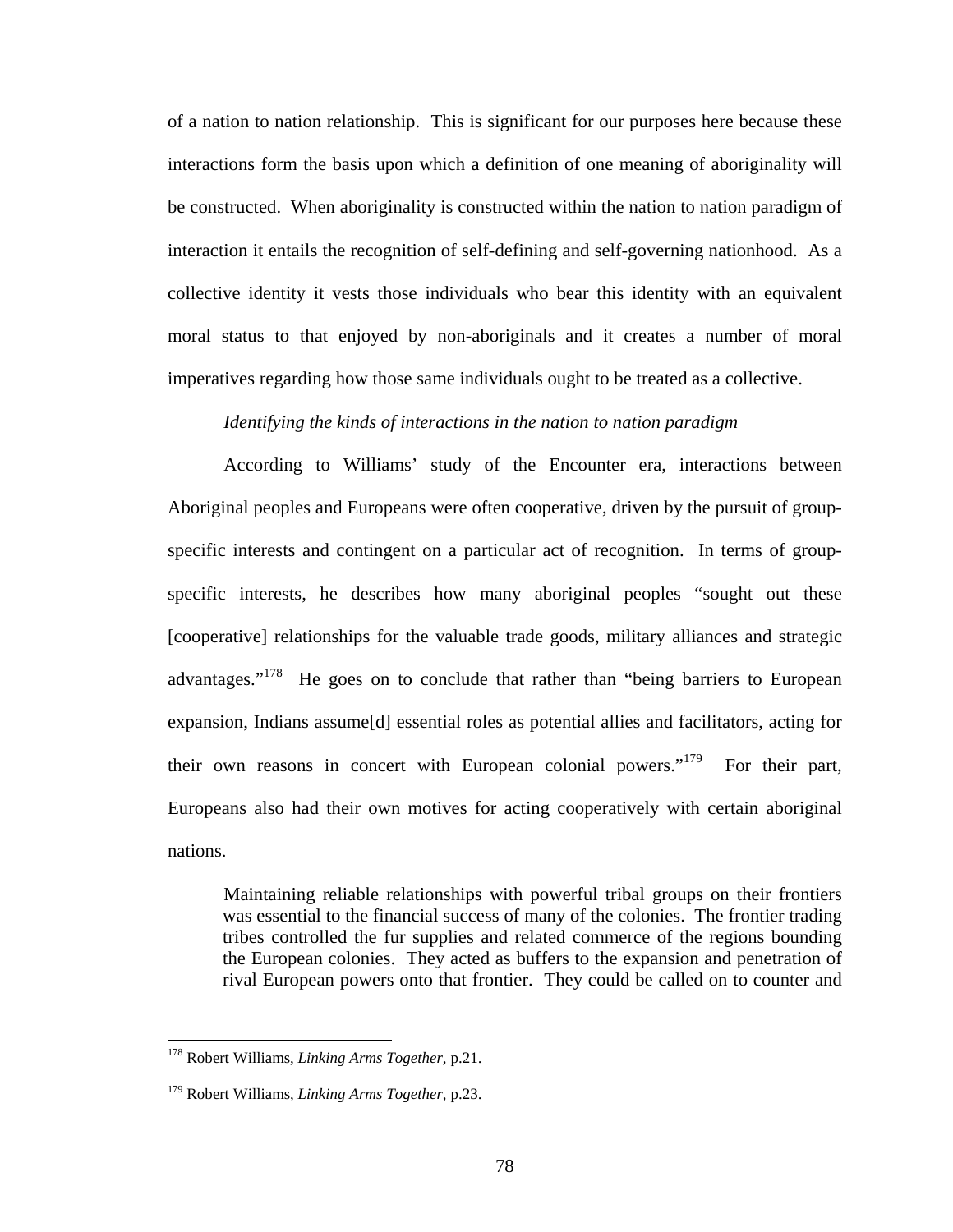even war against less cooperative tribes that might be causing difficulties for a colony.[180](#page-83-0) 

The pursuit of these interests compelled Europeans to establish and maintain cooperative interactions with surrounding aboriginal nations. In many cases, the survival and success of a number of these colonies depended on the ability to establish and maintain these kinds of relations.<sup>181</sup> As J.R. Miller explains, " $[f]$ rom the time of Champlain's voyages till the dawn of the eighteenth century, the French came for fish, fur, exploration, and evangelization. The Indian was an indispensable partner […]. To preserve fish, to gather fur, to probe and map the land, and to spread the Christian message, cooperation by the Indians was essential."[182](#page-83-2) 

The establishment and maintenance of cooperative interactions was in many ways contingent on a particular act of recognition. Williams' study characterizes this historical period as a situation of rough equality. According to Williams, neither group was in a position to bring the other group fully under its control and both parties recognized this reality.<sup>183</sup> The absence of a group in a clear position of dominance rendered coercive force as a means of structuring relations unlikely to result in success. Recognizing this situation of rough equality facilitated the realization that cooperation, based on consent, was a more efficient course of action than coercion. The reliance on treaties to structure

<span id="page-83-0"></span><sup>180</sup> Robert Williams, *Linking Arms Together*, p.25-26.

<span id="page-83-1"></span><sup>181</sup> Vine Deloria and Clifford M. Lytle, *American Indians, American Justice*, p.3.

<span id="page-83-2"></span><sup>182</sup> J. R. Miller, *Skyscrapers Hide the Sky*, p.40. For a similar view of the Encounter Era see Patrick Macklem's summary of the RCAP's presentation of this period in "What's Law Got to do with it?" p.126- 127.

<span id="page-83-3"></span><sup>183</sup> Robert Williams, *Linking Arms Together*, p.21, 25. Brian Slattery offers a similar characterization of the Encounter Era. He states that "[i]f you examine the history of European settlement in North America, you will find that relations between Aboriginal Peoples and the representatives of France and Great Britain were in many cases conducted in a spirit of rough equality, especially during the early stages of settlement in the sixteenth to eighteenth centuries." (Bian Slattery, "The Recollection of Historic Practice," p.78-79).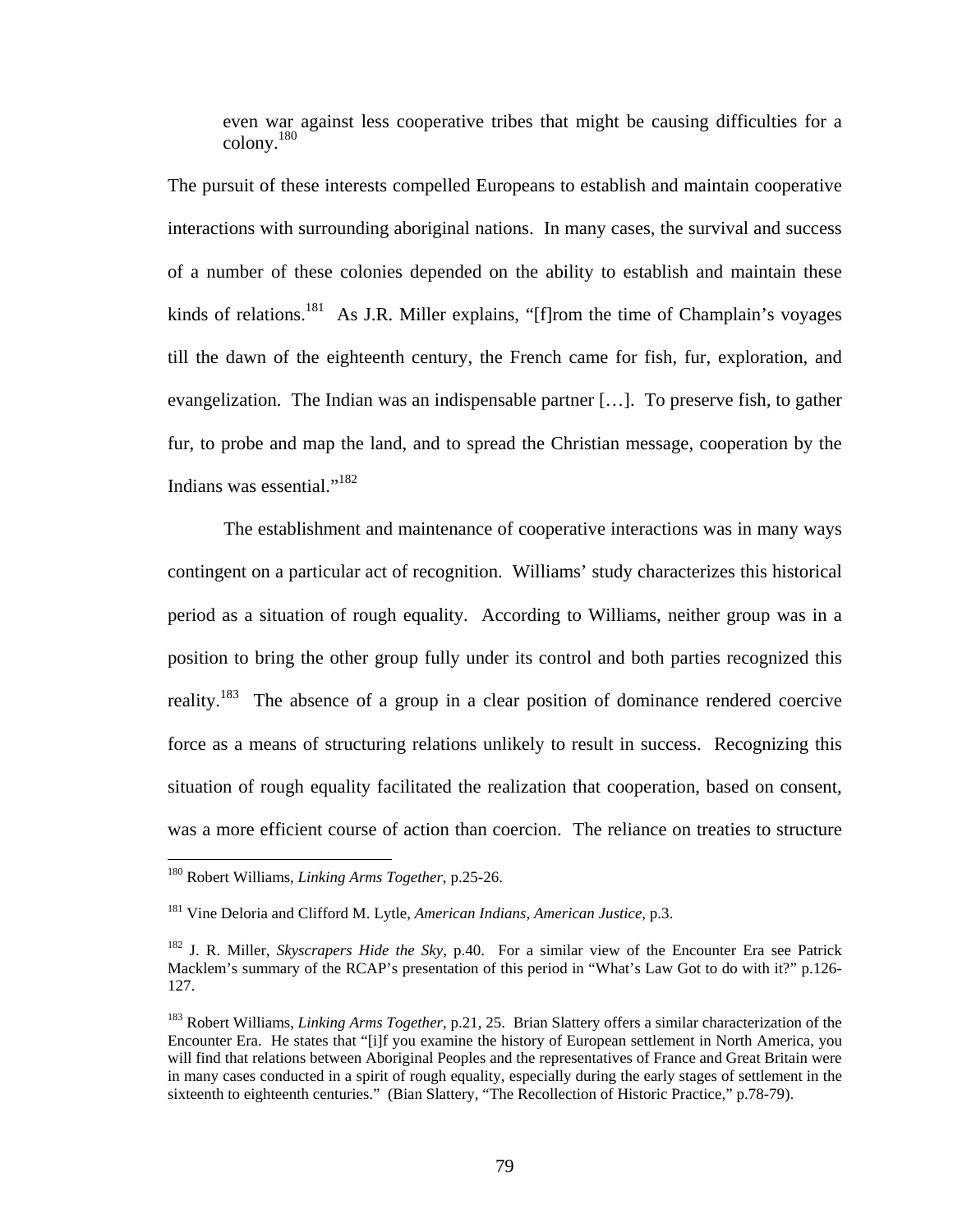relations between aboriginal peoples and Europeans throughout this era is, among other things, a manifestation of this act of recognition.

## *The Constitutive Characteristics*

Tully's work provides a number of important insights regarding the characteristics that would be necessary in order to engage in cooperative, non-coercive interactions that allow for the pursuit of group specific interests and are based on acts of mutual recognition. His work reveals that a party to the nation to nation relationship must possess two central features – a recognized equal moral status and the opportunity to actualize this moral status. These characteristics are derived primarily from Tully's account of the nature of the nation to nation relationship. In his account of this relationship he describes how:

Aboriginal peoples and newcomer Canadians recognize each other as equal, coexisting, and self-governing nations and govern their relations with each other by negotiations, based on procedures of reciprocity and consent, which leads to agreements that are then recorded in treaties or treaty-like accords of various kinds, to which both parties are subject.<sup>184</sup>

Tully's discussion speaks of the equal moral status of each party in the nation to nation relationship. Accordingly, each party possesses the same moral entitlement to, first, exist as a self-governing nation and, second, to be recognized as such. He goes on to outline the criteria for this type of recognition. "Their status as self-governing nations," he explains, "rested on […] the proven ability to govern themselves on a territory over time and to enter into international relations with other nations."<sup>185</sup> From this view, a party's status as a self-governing nation is the result of a proven capacity to govern both a people

<span id="page-84-0"></span><sup>&</sup>lt;sup>184</sup> James Tully, "Aboriginal Peoples: Negotiating Reconciliation," p.415.

<span id="page-84-1"></span><sup>&</sup>lt;sup>185</sup> James Tully, "Aboriginal Peoples: Negotiating Reconciliation," p.421.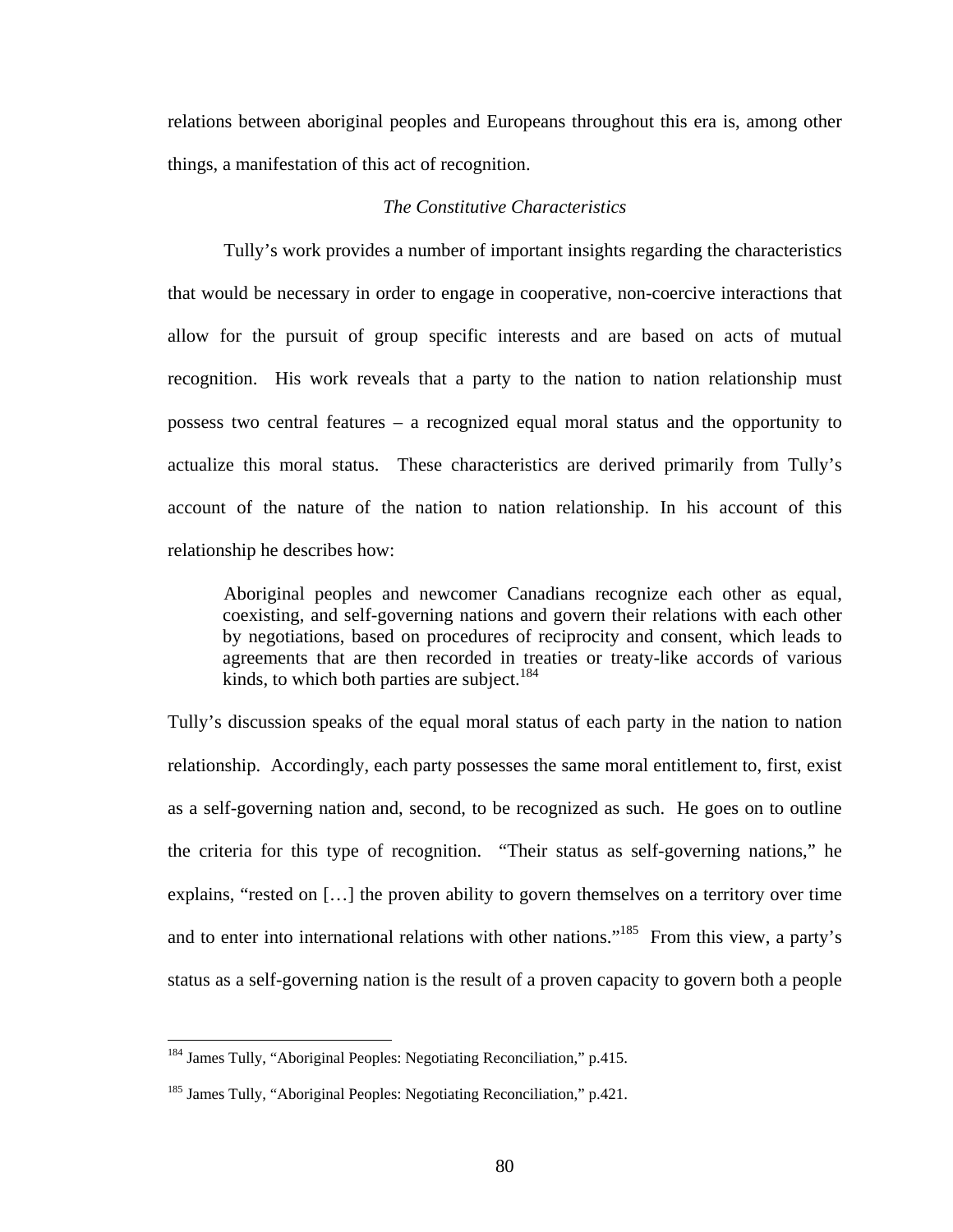and a territory and to engage in relations with other self-governing parties. Parties to a nation to nation relationship must recognize this status and must order their interactions in such a way as to ensure that this status is maintained. In terms of its role in ordering the parties' subsequent interactions, it takes the form of a prerequisite of sorts (or it carries an a priori status) to all other interactions in the nation to nation paradigm.

In Tully's account of the nation to nation relationship all other interactions between the parties are structured vis-à-vis the use of negotiations based on reciprocity and consent. Interactions that are a product of negotiations guided by the principles of reciprocity and consent produce significant results. First, interactions arrived at in this fashion (as opposed to coercive or non-consensual means) are a statement about each party's equal entitlement to exist and to govern its people and its territory. Second, by employing this process and its principles, each party exercises its capacity to govern these crucial elements of nationhood. This is an important way of ensuring that the moral status of the parties (i.e. their status as self-governing nations) is maintained and actualized. The method chosen by Tully to structure the interactions between Aboriginal and non-Aboriginal people in his account of the nation to nation relationship reinforces the significance he places on the recognition of the equal moral status of the parties and the opportunity of each party to actualize its status.

Mercredi's and Mary Turpel's work on Aboriginal/non-Aboriginal relations brings to the fore a subsequent characteristic that parties must possess in order to interact on a nation to nation basis – that is, in a cooperative, non-coercive fashion that allows for the pursuit of group-specific interests and relies on significant acts of recognition. On their account, self-identification or self-definition is an essential characteristic of nationhood and so of nation to nation interaction. "A people who are a nation," they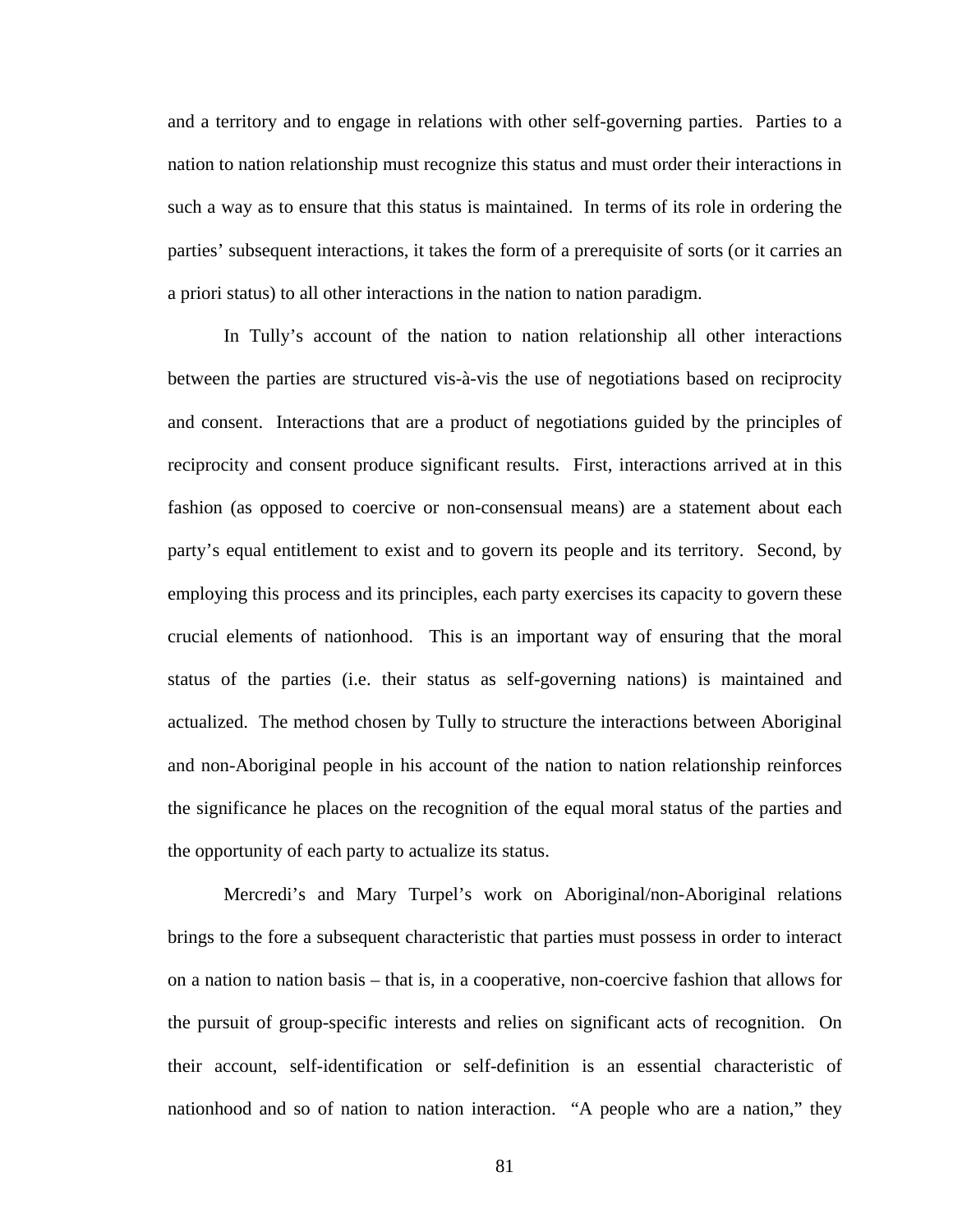explain, "define themselves."<sup>186</sup> Scholars such as David E. Wilkins and K. Tsianina Lomawaima concur with Mercredi and Turpel's position. "A sovereign nation," they argue, "defines itself and its citizens."[187](#page-86-1) They include the consequences of not engaging or allowing a group to engage in such self-definition. They state that, "Canadians cannot speak for us because Canadians are different. To define us with Canadian heritage is to enslave us."<sup>188</sup> Here a bondage metaphor is employed to highlight the seriousness of failing to engage or being barred from engaging in the process of self-definition. Also underscoring the seriousness of the act of self-definition, Annette Jaimes argues that this right of self-definition is axiomatic, "imbedded in international law, custom, and convention."<sup>189</sup> In this discussion, the issue is not simply whether the parties to a nation to nation relationship ought to share an equivalent moral status (that is, that each should be regarded as a self-governing nation). Instead, the central concern is who ought to decide the substantive contents of this status. Stated differently, who ought to decide how to actualize this status and what this actualization entails. And so, according to these scholars' conceptualization of the nation to nation relationship, each party to the relationship identifies the substantive contents of this status for itself.

#### *The Nation to Nation Version of Aboriginality*

Cooperative, non-coercive interactions which allow for the pursuit of groupspecific interests and are informed by acts of mutual recognition constitute the nation to nation paradigm of interaction. In order to engage in these kinds of relations, groups

<span id="page-86-0"></span><sup>186</sup> Ovide Mercredi and Mary Ellen Turpel, *In the Rapids*, p.24-25.

<span id="page-86-1"></span><sup>187</sup> David E. Wilkins and Tsianina Lomawaima, *Uneven Ground*, p.4.

<span id="page-86-2"></span><sup>188</sup> Ovide Mercredi and Mary Ellen Turpel, *In the Rapids*, p.36.

<span id="page-86-3"></span><sup>&</sup>lt;sup>189</sup> Annette M. Jaimes, "Federal Indian Identification Policy," p.294.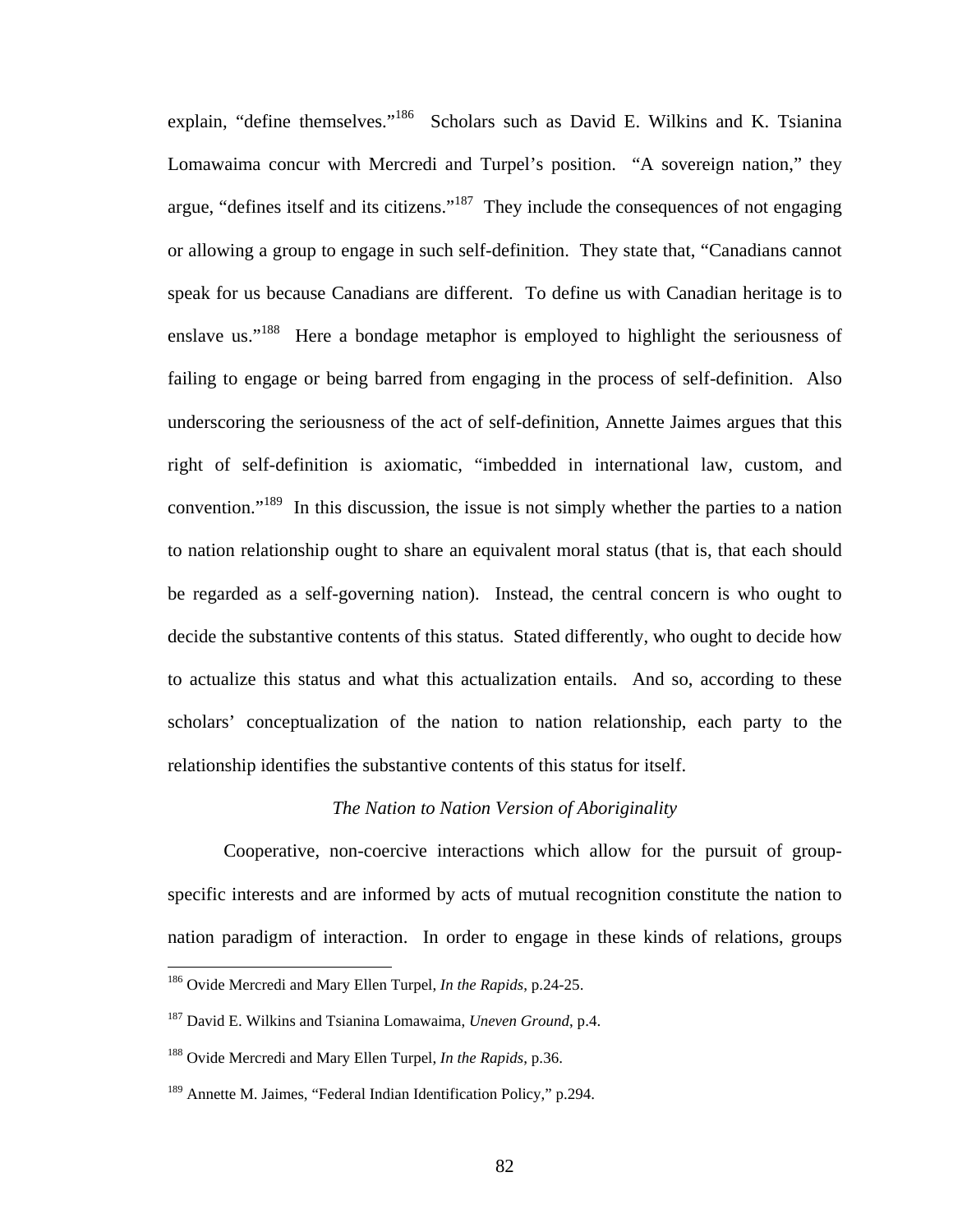must recognize each other as self-defining nations, morally entitled to govern their peoples and territories. Moreover, the process employed to structure the inter group interactions must take this recognition into account. This means that the principles and procedures that make up this process, and the resulting interactions they generate, may not violate this recognition. This outlines the kinds of interactions that constitute the nation to nation paradigm and the characteristics required to participate in this type of relationship. What remains to be determined is an appropriate definition of aboriginality, where appropriateness hinges on reconciling the meaning of aboriginality with the essential characteristics to engaging in nation to nation interactions.

When taken together, the various discussions regarding the essential characteristics of the parties to a nation to nation relationship generate just such a portrait of aboriginality. Aboriginality is presented as a collective identity that entails both the recognition of nationhood actualized through the governance of a people and a territory, and the acknowledgment that the source of the content of this collective identity is the aboriginal group itself. Moreover, this collective identity bestows upon its members a moral status equivalent to that held by non-aboriginals. This moral status leads to the establishment of the moral imperative that all interactions with these self-defining nations must be based on principles, such as reciprocity and consent, that are compatible with this type of recognition and moral status.

#### **Colonial**

The following discussion advances the notion that if aboriginality is constructed within the colonial paradigm of interaction it entails the rejection of self-defining nationhood. One constitutive aspect of this version of aboriginality is that it is a collective identity that is externally defined. A second constitutive aspect is that it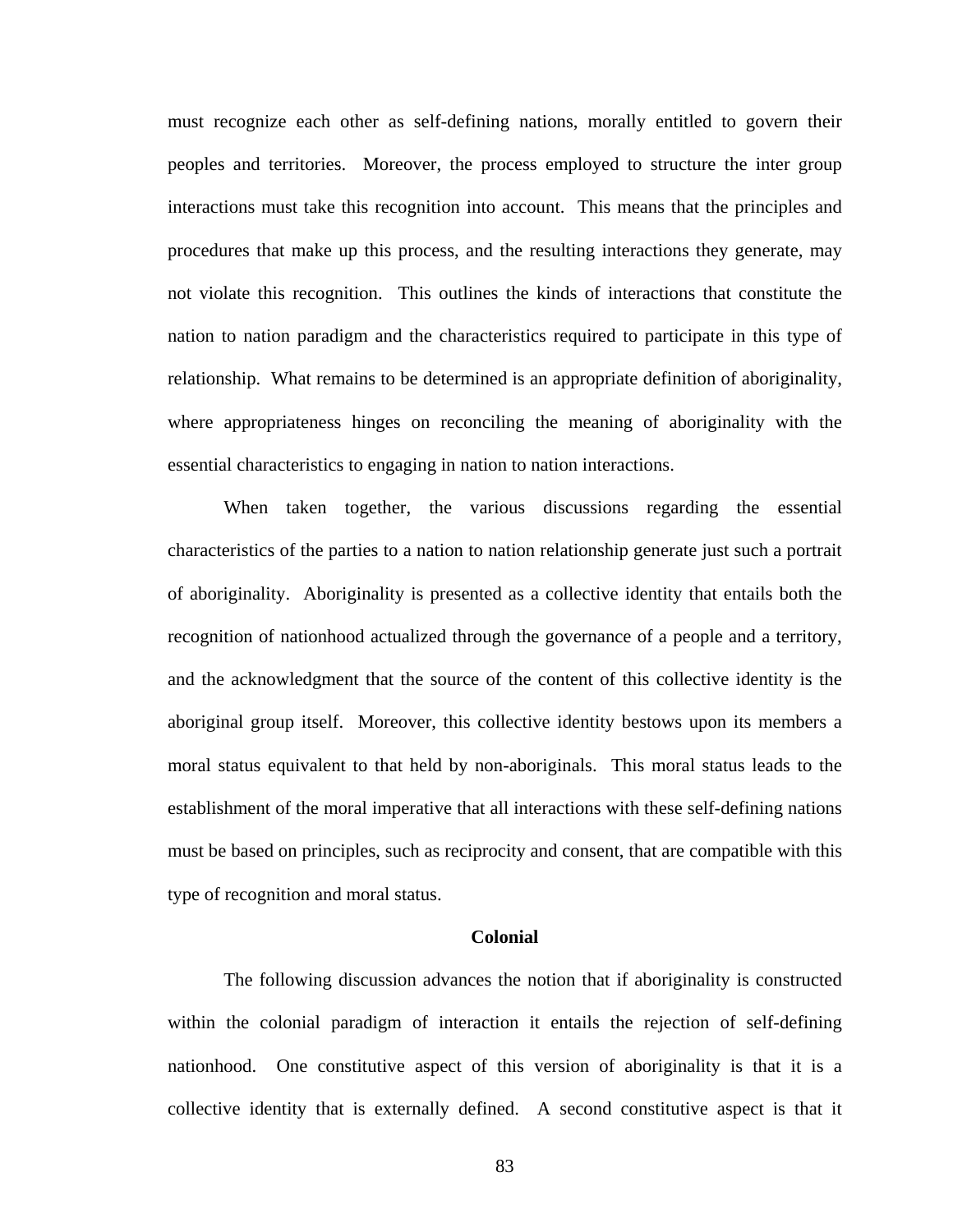includes the experience of being subject to institutions and structures that are not created by those who bear the identity and whose operation lacks their consent. Ultimately, this version of aboriginality entails being defined and ruled by the will of another.

# *Identifying the kinds of interactions in the colonial paradigm*

According to Robert Blauner, colonization begins with the involuntary incorporation of a group into a political unit.<sup>190</sup> From this view, the first interaction between the parties involved in a colonial relationship is one that is marked by a lack of consent. Tim Schouls' account of the colonial relationship that developed between aboriginals and non-aboriginals in North America also incorporates the idea of nonconsensual acts. "[T]he colonial relationship," Schouls explains, "was a dominant one in which Aboriginal peoples were unilaterally, and without their consent, subject to the superior power and influence of the settler society."<sup>191</sup> In Schouls' account, a lack of consent characterizes both the initial incorporation of aboriginal peoples into the settler society's political unit and the settler society's continued dominion and control over aboriginal peoples.

In terms of dominion and control, Blauner presents the idea that one group is administered by representatives of the other group and, as a result, the former experiences being "managed and manipulated by outsiders."<sup>192</sup> The fact that one group is managed, manipulated and administered by another reveals the inability of the members of the subordinate group to, on the one hand, structure the way in which they interact with the

<span id="page-88-0"></span><sup>&</sup>lt;sup>190</sup> Robert Blauner, "Internal Colonialism," p.369.

<span id="page-88-1"></span><sup>191</sup> Tim Schouls , *Shifting Boundaries*, p.40.

<span id="page-88-2"></span><sup>192</sup> Robert Blauner, "Internal Colonialism," p.369.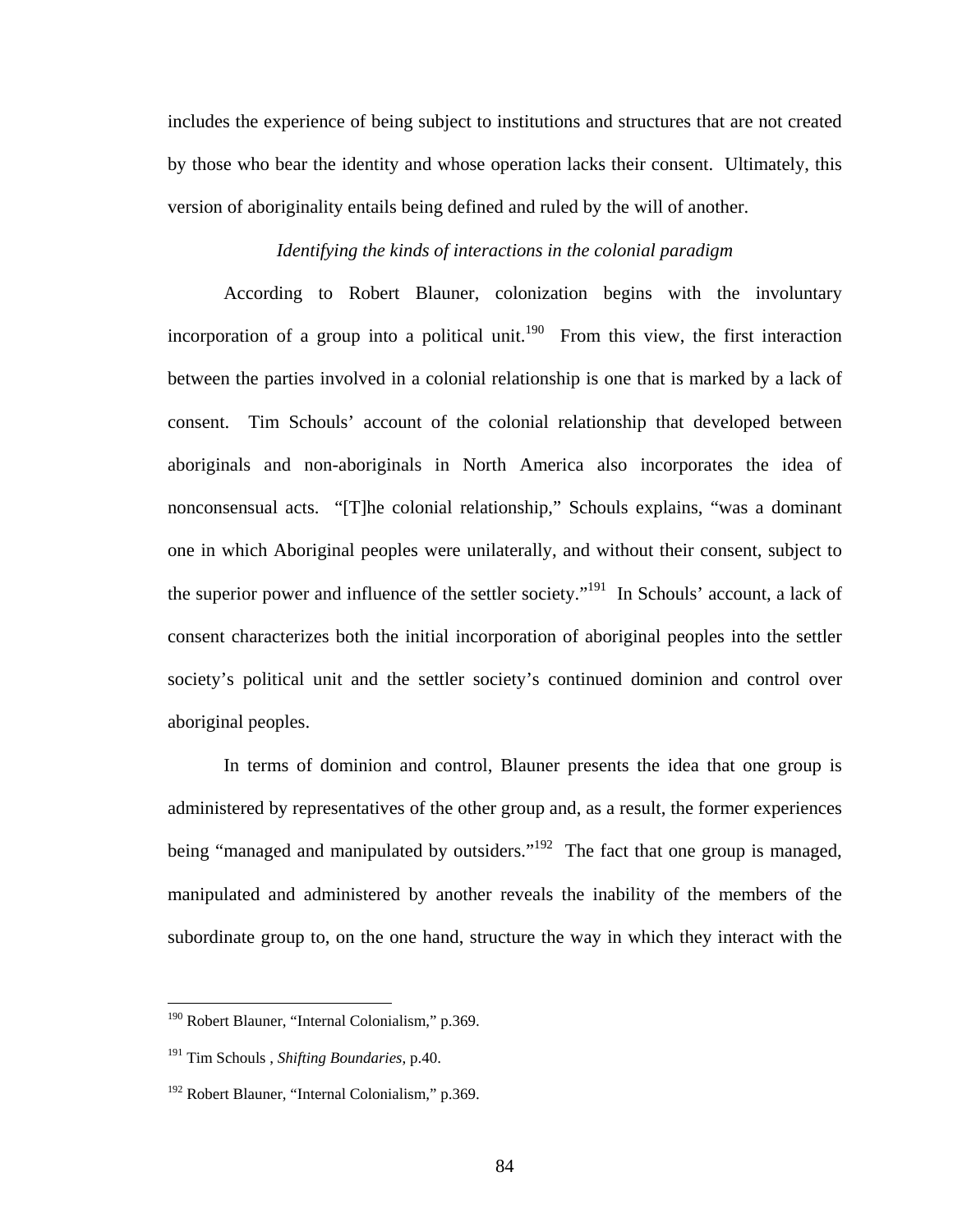dominant group and, on the other, shape the outcome of these interactions. This creates a situation in which interactions between the groups are unilateral in nature.

Blauner's account of colonization includes the observation that the dominant party in this relationship demonstrates a basic disrespect towards group difference. This observation is based on the dominant group's attempts to remake the subordinate group (in many cases in its own image). Blauner describes how "[t]he colonizing power carries out a policy which constrains, transforms, or destroys indigenous values, orientations, and ways of life."<sup>193</sup> In many cases, group difference is based precisely on such things as values, orientations and ways of life. This presentation advances that interactions which result from colonization and its end product colonialism are unilateral in nature and are marked by both a lack of consent and respect for group difference.

## *The Constitutive Characteristics*

In order to pursue the types of interactions that make up the colonial paradigm one party must have both the capacity and the will to do so. In British North America and its successor state Canada, the will and capacity of non-aboriginal people to engage in unilateral, nonconsensual interactions that demonstrated a basic disrespect for aboriginal difference were exposed by the formation and pursuit of colonial and state policies of assimilation and colonization.

In terms of the will to engage in these interactions, Cairns provides an astute account of the mindset which underpinned the colonial interactions between the state and aboriginal peoples. He explains that "although non-Aboriginal Canadians would not have described their relation to indigenous peoples in Canada as imperialist, they – if

<span id="page-89-0"></span><sup>&</sup>lt;sup>193</sup> Robert Blauner, "Internal Colonialism," p.369.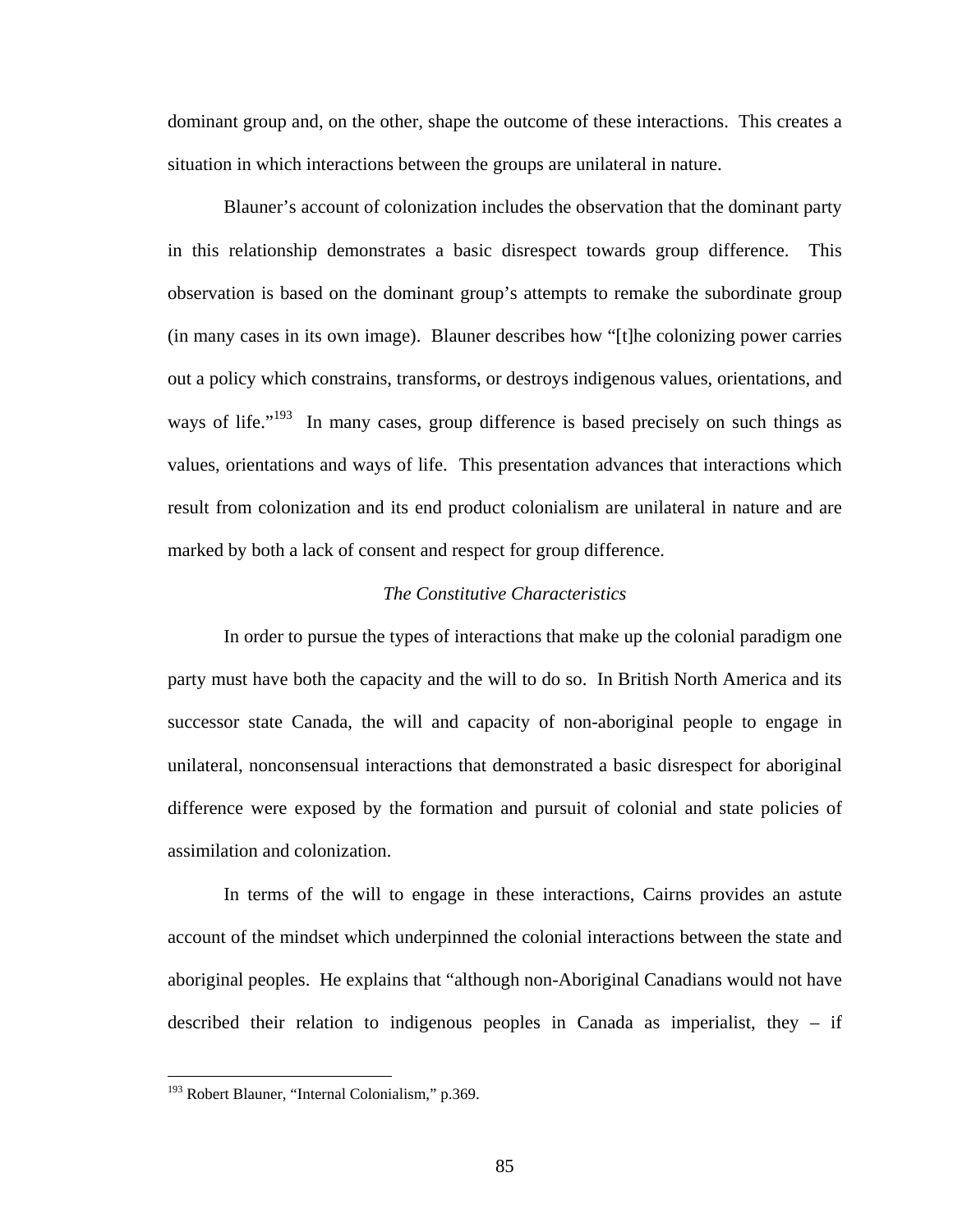sometimes only unconsciously – had an imperial mentality."<sup>194</sup> This imperial mentality assumed that European societies were at the pinnacle of a hierarchy of civilizations and indigenous societies were at the bottom. Ronald Niezen provides an insightful discussion of comparative studies on human societies pursued in the nineteenth century that employ this aspect of the imperial mentality. He explains that:

For nineteenth century socio-evolutionists, the culture concept answered a need to fit all human societies into a unilineal hierarchy of complexity, sophistication, development and virtue, above all in comparison with (or more precisely, -- in contrast to) the pinnacle of human achievement, "civilization." Culture was an extremely broad, "catch-all" concept – covering the entire range of human institutions, values, customs, and practices – that allowed theorists […] to situate human societies on a scale of development, with positive value placed on those aspects of culture that accorded well with European society.<sup>195</sup>

When these assumptions regarding the hierarchical nature of societies combined with a Darwinian conception of a competition between different cultures (where superior cultures would win out at the expense of their inferior counterparts) a common sense belief developed. Cairns describes this belief in the following way: "Aboriginal peoples would die out or they would merge into and disappear into the majority population."<sup>196</sup> The link between this type of mentality and the will to engage in colonial interactions as outlined in the previous section is clear. When non-aboriginal Canadians believed in their cultural and societal superiority they were able to justify interactions with aboriginal peoples that were disrespectful of aboriginal difference, unilateral in nature and marked by a lack of aboriginal consent. As Chartrand explains "[t]he European view that the

<span id="page-90-0"></span><sup>194</sup> Alan Cairns, *Citizens Plus*, p.26. In her work, Sherene Razack takes a similar position arguing that "[a]s Canadians we do not see ourselves in imperial history." (Sherene Razack, *Dark Threats*, p.144). She goes further than Cairns, however, arguing that this willful blindness and/or willful forgetting underpins systemic racism in Canada. See Sherene Razack, *Dark Threats* and "Making Canada White."

<span id="page-90-1"></span> $195$  Ronald Niezen, "Culture and the Judiciary," p.5.

<span id="page-90-2"></span><sup>196</sup> Alan Cairns, *Citizens Plus*, p.40.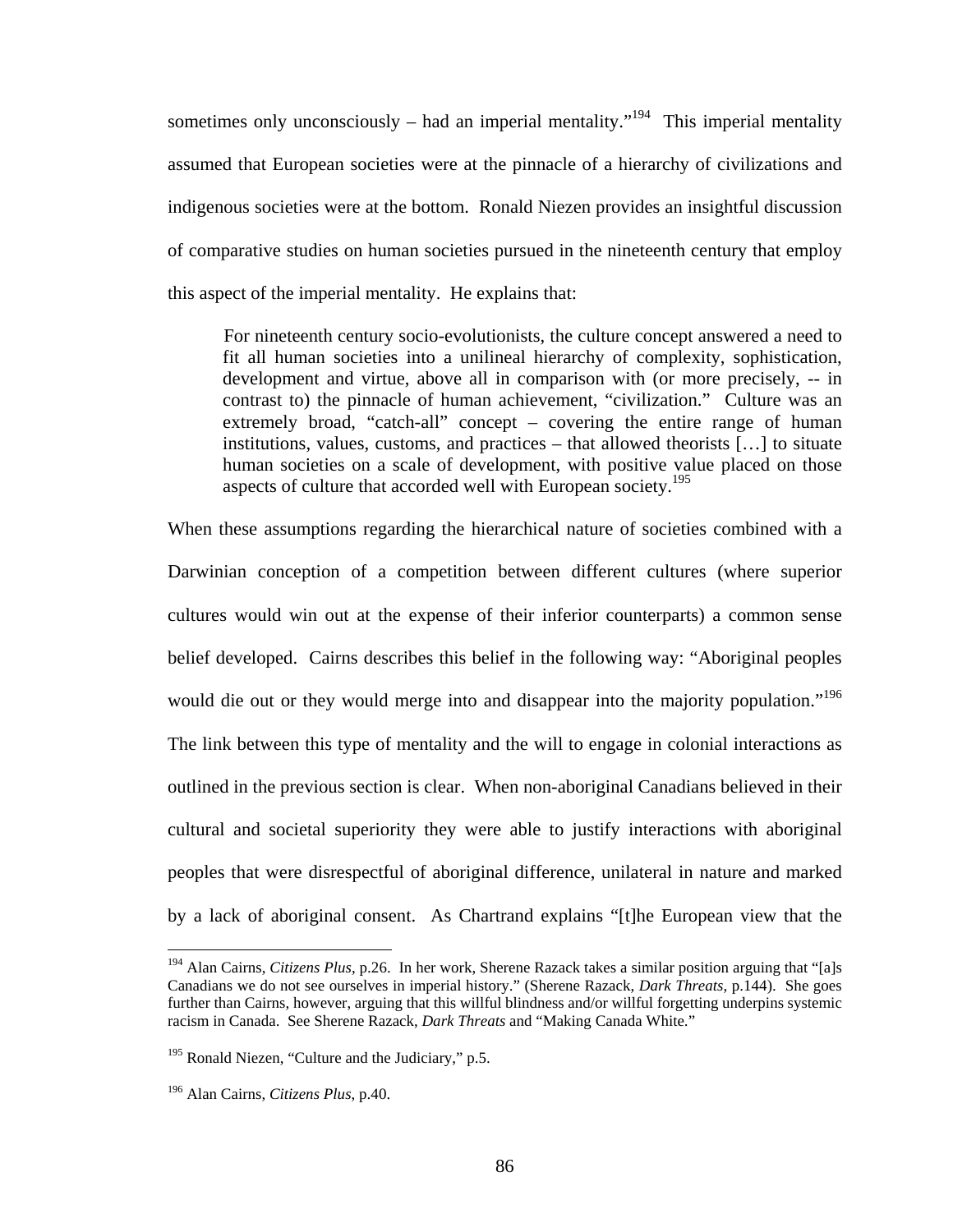indigenous peoples of the Americas were inferior was a justification for colonialism."<sup>197</sup> Green provides a similar account but also discusses the consequences on aboriginality of viewing the bearers of this collective identity as inferior. She outlines that:

Indian peoples were viewed by the colonial elite as axiomatically subordinate because of deficiencies in culture, morality, politics, economics and other measures of capacity for sovereignty. […] Aboriginal identity existed as a minor impediment to be removed by the government, further to its constitutional jurisdiction, from the path of colonial progress.<sup>198</sup>

In terms of capacity, the Canadian state demonstrated in a myriad of ways its ability to engage in colonial interactions. Firstly, Chartrand points out that "[t]he framers of the British North America act, 1867 felt no need to deal with indigenous peoples as representatives of autonomous political groups."[199](#page-91-2) According to Schouls, a consequence of this act of confederation was the creation of the legal order necessary to pursue colonial interactions.<sup>200</sup> Along the same lines, Chartrand argues that "[t]he colonial and Canadian legal systems were not neutral in the "colonization project". These legal systems were fully utilized as tools in the furtherance of colonization goals and in turn became self-justifying principles of law for the continuation and legitimization of colonialism." [201](#page-91-4) 

Schouls identifies how the doctrine of sovereignty underpinned this legal order and outlines the way in which this emerging legal system facilitated the colonization project. "Throughout the late nineteenth century," he explains, "the doctrine of

<span id="page-91-0"></span> $197$  Lary Chartrand, "The Aboriginal Peoples' Movement and its Critics," p.459.

<span id="page-91-1"></span><sup>&</sup>lt;sup>198</sup> Joyce Green, "Canaries in the Mines of Citizenship," p.721.

<span id="page-91-2"></span><sup>&</sup>lt;sup>199</sup> Lary Chartrand, "The Aboriginal Peoples' Movement and its Critics," p.456.

<span id="page-91-3"></span><sup>200</sup> Tim Schouls, *Shifting Boundaries*, p.41 (?).

<span id="page-91-4"></span><sup>&</sup>lt;sup>201</sup> Lary Chartrand, "The Aboriginal Peoples' Movement and its Critics," p.459.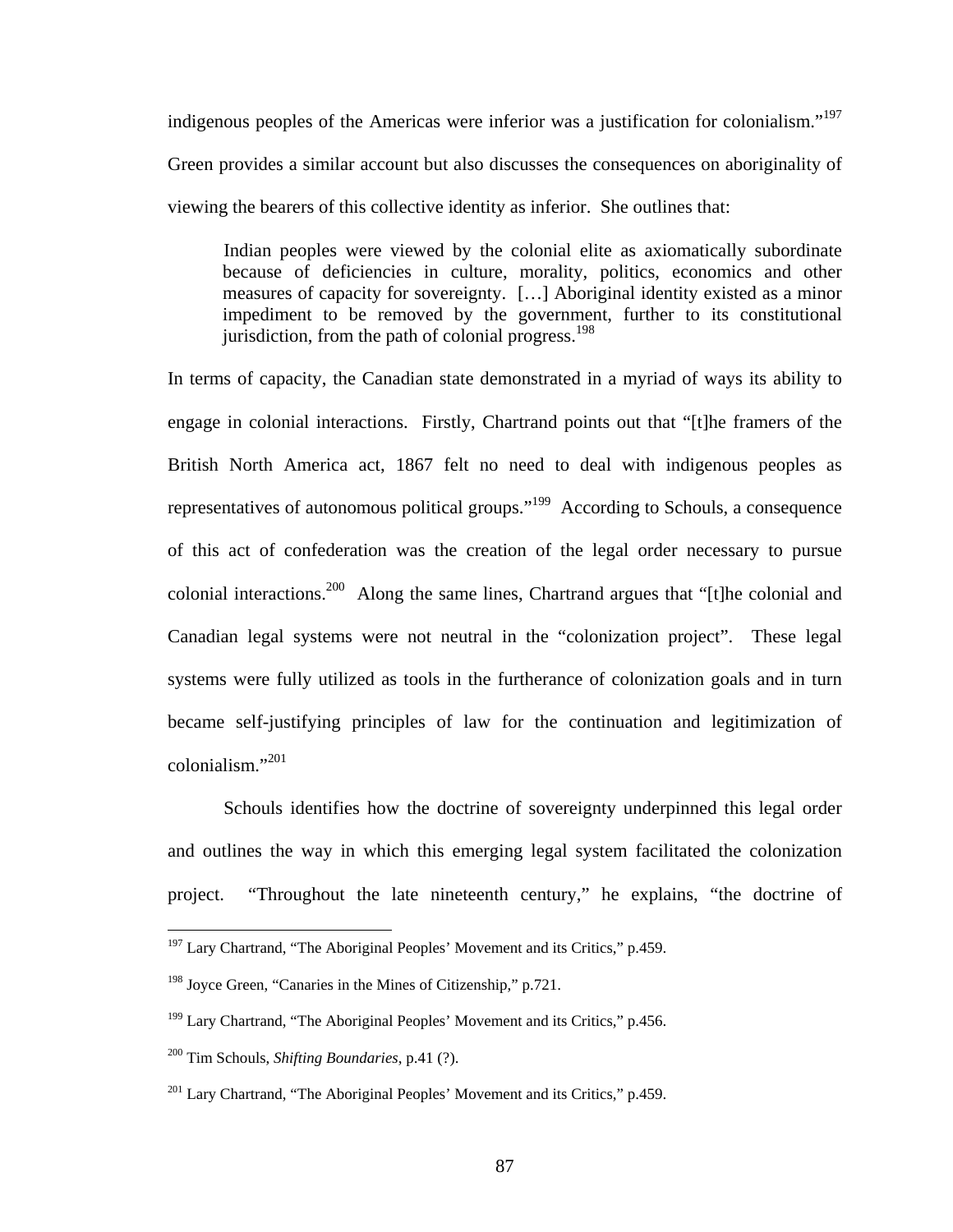sovereignty that the Canadian state adopted allowed it to constitutionalize what was by then an established political practice: the Constitution Act, 1867 (BNA Act), gave the Canadian government the juridical means to dominate in its relations with Aboriginal peoples."[202](#page-92-0) In this case, aboriginal peoples were to be governed by non-aboriginals. Schouls goes on to argue that once the state had secured these juridical means it set out on its project of assimilation.<sup>203</sup> Niezen argues that,

It is now widely recognized that narrow evolutionist thinking was a central ideological component of policies of assimilation, such as the program of residential education that was pursued with especially disastrous results in Canada. Such policies are a direct outcome of evolutionist paradigms, especially when combined with the goals and ideals of Christian evangelism. If, according to this viewpoint, some people are lower on the scale of human development, suffering from want of religious enlightenment, ingenuity, technology and appreciation of the value of labour, it then becomes a moral duty to instruct, improve and uplift them. The sense of moral superiority that accompanied such thinking was translated into political action.<sup>204</sup>

This political action manifested itself as state policies of control over aboriginal peoples.

Borrows cites "suppression of Aboriginal institutions of government, the denial of land,

the forced taking of children, the criminalization of economic pursuits, and the negation

of the rights of religious freedom, association, due process and equality, $\frac{1}{205}$  as historical

and, to a certain extent, contemporary examples of government interference and control

<span id="page-92-0"></span><sup>202</sup> Tim Schouls, *Shifting Boundaries*, p.41. Patrick Macklem also discusses the role played by the law in the colonial relationship that developed between aboriginal and non-aboriginal peoples. See Patrick Macklem, "What's Law Got To Do With It?" p.134-137.

<span id="page-92-1"></span><sup>203</sup> Tim Schouls, *Shifting Boundaries*, p.41-42. For a similar argument regarding colonialism, see Cairns' discussion of the pre-White Paper relations between aboriginal peoples and the state. Of particular interest is Cairns' account of the relations during this period which demonstrates the colonial nature of these relations. The account focuses on the fact that aboriginal peoples were always the subjects of public policy, never its practitioners, and on the active attempts of the settler state to eliminate aboriginal cultures and attachments to their particular bounded communities. (Alan Cairns, *Citizens Plus*, p.19-26). Also see Margaret Moore, "Internal Minorities," p.284-88.

<span id="page-92-2"></span><sup>204</sup> Ronald Niezen, "Culture and the Judiciary," p.6-7.

<span id="page-92-3"></span> $205$  John Borrows, "Measuring a Work in Progress," p.224.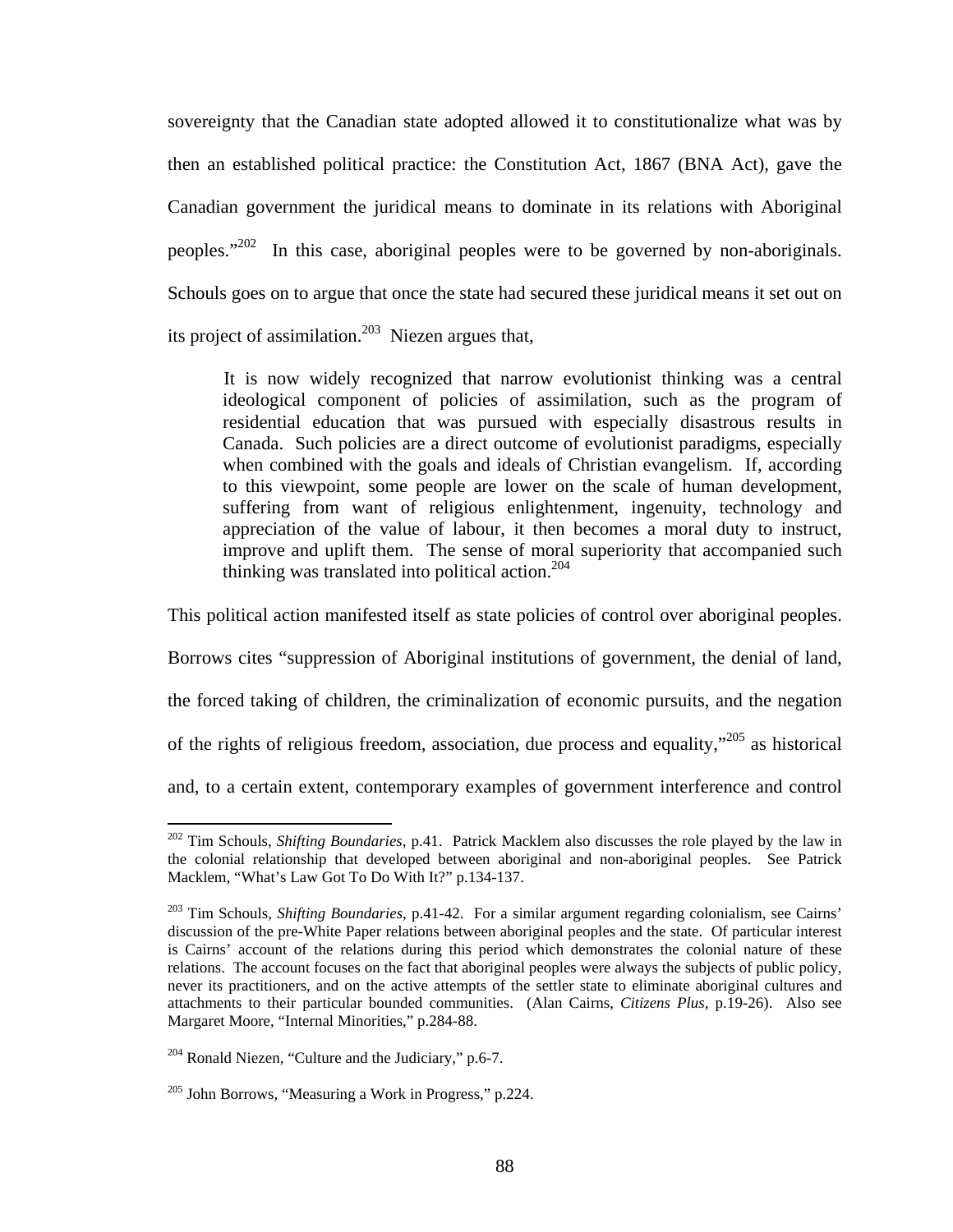of aboriginal peoples, their lands, their cultures and the like. With these instruments of control in hand, Aboriginal peoples would become whatever non-aboriginals decided would be best. All of this speaks to the state's capacity to pursue colonial interactions in its dealings with aboriginal peoples.

## *The Colonial version of Aboriginality*

Nonconsensual, unilateral, and disrespectful interactions constitute the colonial paradigm. In order to engage in these types of relations, one of the parties must believe in its own superiority. Moreover, this same party must have the capacity to act on these beliefs. When these conditions are met, and colonial interactions result, a particular version of aboriginality is constructed. Here, there is a rejection of self-defining, selfgoverning nationhood. Aboriginality is understood as a collective identity that is created by persons who do not belong to the group being defined. It denotes the experience of being subject to another people's institutions and structures. As a consequence, this version of aboriginality entails being ruled by the will of another.

## **Citizen-State**

The following discussion about the citizen-state paradigm of interaction and the particular version of aboriginality it generates is based on Cairns' concept of 'citizens plus'. According to Marc Hanvelt and Martin Papillon "[c]itizens plus is […] a proposal for an asymmetrical citizenship [where…] Aboriginal peoples should be considered as Canadian citizens first, but with a special status, a "plus" that would differentiate them from other Canadians."[206](#page-93-0) Green explains how Cairns' vision of citizenship can be understood as "linking citizens to state, and connecting citizens with each other via

<span id="page-93-0"></span><sup>&</sup>lt;sup>206</sup> Marc Hanvelt and Martin Papillon, "Parallel or Embedded?" p.245.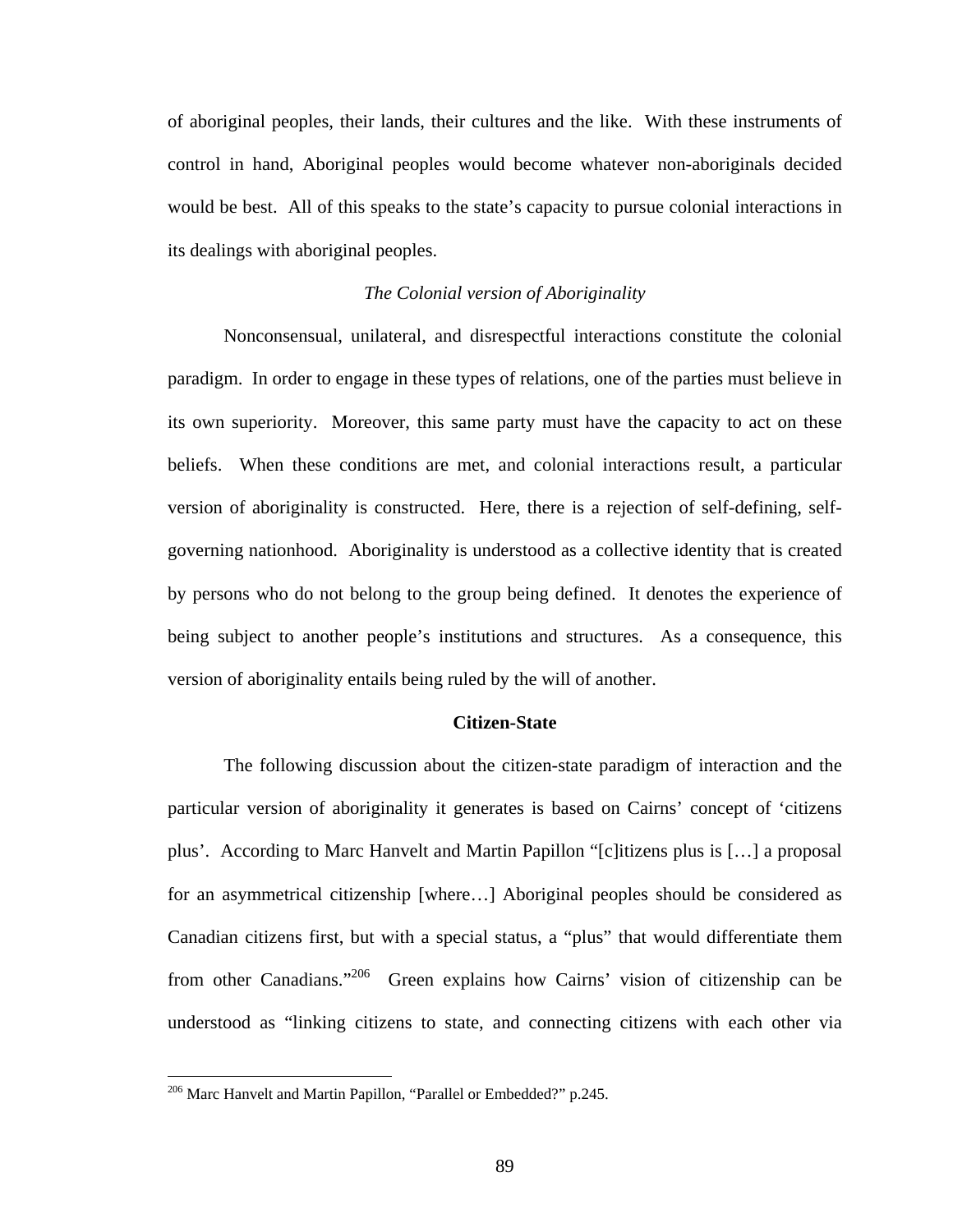empathetic relationship. $1207$  Together, these characterizations of citizens plus present a conceptualization of citizenship that attempts to reconcile aboriginal peoples' distinctiveness with the need for pan-Canadian unity. As Cairns explains, "[i]f the reality is that we are all – Aboriginal and non-Aborigianl alike – massively shaped by cultural and other forces outside our immediate local culture, and if we nevertheless retain separate identities while sharing common values and experiences, we then have a basis for living together and living apart at the same time."<sup>208</sup> This is of primary import, Cairns argues because "[b]oth our separateness and our togetherness need to be institutionally supported if the overall Canadian community is to survive."<sup>209</sup>

## *Identifying the kinds of interactions in the citizen-state paradigm*

Given the fact that citizens plus is a concept that is concerned with both aboriginal distinctiveness and pan-Canadian unity, the citizen-state paradigm envisions two types of interactions – interactions between individuals and their particular bounded communities and interactions between these same individuals and the broader political community. The former allow aboriginal peoples to maintain their distinctiveness, while the latter generate a sense of civic belonging.

#### *The constitutive characteristics*

Specific bonds of attachment are necessary in order to engage in these two types of interactions. Cairns' concept of citizens plus entails a concern for membership in and attachment to both a particular bounded community (the aboriginal component of belonging) and a broader political community (the pan-Canadian dimension of  $\overline{a}$ 207 Joyce Green, "Toward Conceptual Precision," p.228.

<span id="page-94-1"></span><span id="page-94-0"></span><sup>208</sup> Alan Cairns, *Citizens Plus*, p.107.

<span id="page-94-2"></span><sup>209</sup> Alan Cairns, *Citizens Plus*, p. 212.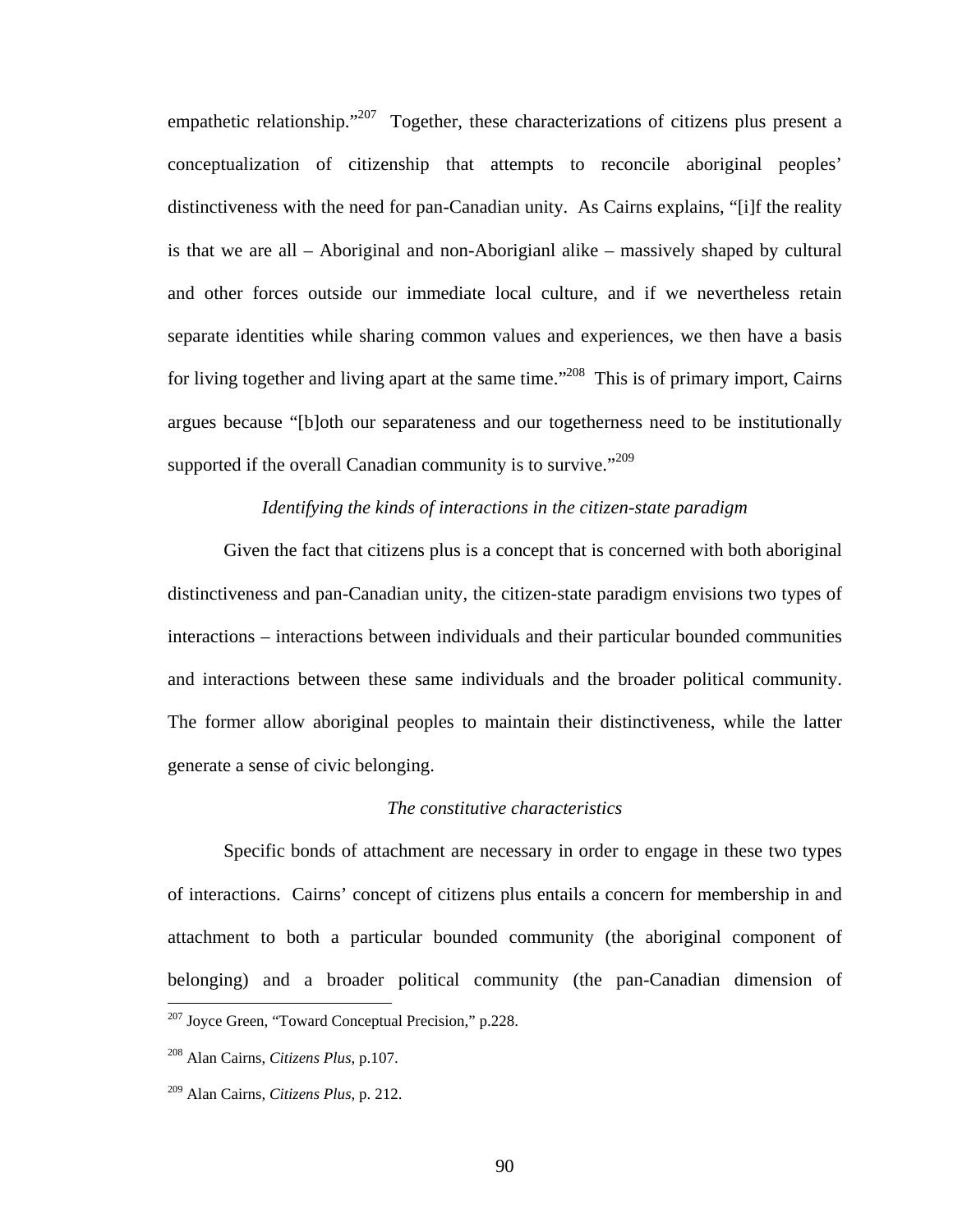<span id="page-95-5"></span>belonging). Chartrand sums up Cairns' notion of the relationship between these bonds of attachment and the concept of citizens plus as follows:

The concept of "citizens plus" is attractive because it could serve as the vehicle for a socio-political theory and as a simplifying label for public consumption that recognizes the Aboriginal difference fashioned by history and the continuing desire to resist submergence and also recognize our need to feel that we belong to each other. $210$ 

Even though Chartrand takes a critical view of Cairns' concept of citizens plus,<sup>211</sup> what comes to the fore here is the importance this concept places on both bonds of attachment to particular bounded communities and to the broader pan-Canadian community.<sup>212</sup> Moreover, group specific rights protect the bonds of attachment to bounded communities. A common regime of citizenship and rights facilitates bonds of empathy to the broader political community.<sup>213</sup> The latter bonds, according to Cairns, can be strengthened by the realization that aboriginal peoples are in an interdependent relationship with nonaboriginal Canadians. $^{214}$ 

Cairns' concept of citizens plus does not necessarily exclude the possibility of some degree of self-government for aboriginal peoples. Yet, given his rejection of parallelism/treaty federalism, $^{215}$  it is not unreasonable to conclude that citizens plus does

<span id="page-95-0"></span> $2^{10}$  Lary Chartrand, "The Aboriginal Peoples' Movement and its Critics," p.465-66.

<span id="page-95-1"></span><sup>&</sup>lt;sup>211</sup> Lary Chartrand, "The Aboriginal Peoples' Movement and its Critics," p.470-73.

<span id="page-95-2"></span> $212$  In effect, this notion that identity is multilayered and includes attachments to a plurality of communities characterizes Cairns' conception of all Canadians' identities. He states that "most Canadians carry several civil identities simultaneously – as a Canadian, as a possessor of Charter rights, as a provincial resident, and for about a million Canadians, as an Aboriginal, as well as other particularistic identities defined by ethnicity, gender, language, etc." (Alan Cairns, "Dreams versus Reality," p.317-8).

<span id="page-95-3"></span><sup>213</sup> Alan Cairns, *Citizens Plus*, p.157.

<span id="page-95-4"></span><sup>214</sup> Alan Cairns, *Citizens Plus*, p.204.

<sup>215</sup> Alan Cairns, *Citizens Plus*, p.115, 157-58. For an explicit statement concerning Cairns' rejection of Treaty Federalism see: Lary Chartrand, "The Aboriginal Peoples' Movement and its Critics," p.465-66. For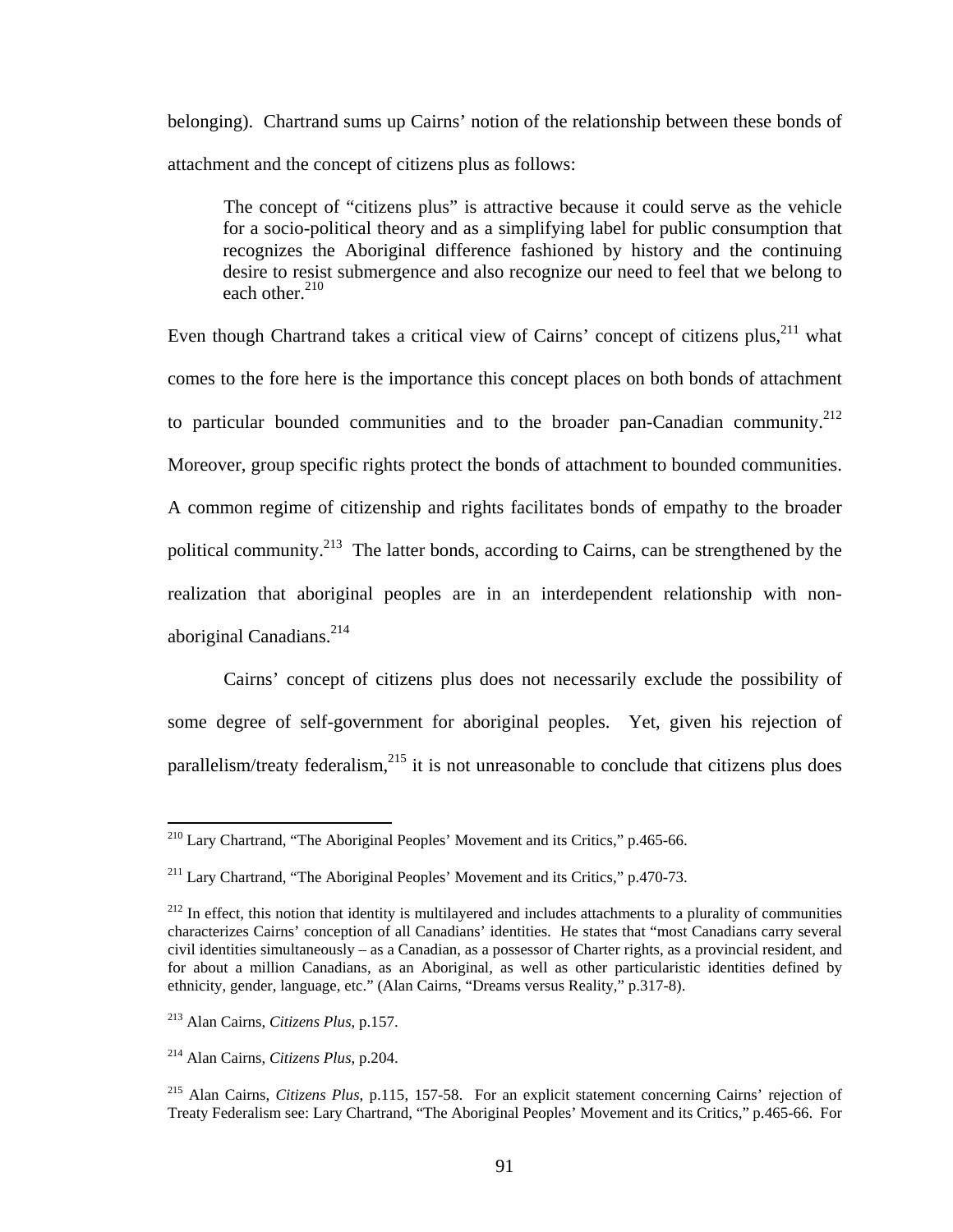not advance a form of self-government that challenges the ultimate sovereignty of the Crown. The significant role played by a common regime of citizenship and rights in his characterization of the citizens plus concept indicates that the opposite is the case. After all, citizenship and rights are the products of the sovereignty of the Crown and it is through this sovereignty that these are protected. In this regard, Hanvelt and Papillon are correct to conclude that, "Cairns never questions the basis for the legitimacy of Canada's sovereignty over Aboriginal peoples."<sup>216</sup>

## *The Citizen-State version of Aboriginality*

When aboriginality is constructed within the citizen-state paradigm of interaction it is understood as a single component, or facet, of an individual's overall identity. This important aspect of the individual's overall identity denotes a connection with a particular bounded community within the state. This component of the individual's overall identity exists in concert with another significant facet – membership in a broader political community where the Crown is sovereign. In this way, this collective identity envisions overlapping attachments and loyalties to multiple communities. The distinguishing nature of the former facet may give rise to a particular set of rights and duties that goes above and beyond the ones accorded to citizens generally.

#### **Articulations of Aboriginality**

This chapter applies the interactions based approach to conceptualizing aboriginality and generates three different articulations of this collective identity – the

a comprehensive and compelling presentation of the meaning, historical and conceptual origins, and implications of Treaty Federalism see James Youngblood Henderson, "Empowering Treaty Federalism." For a discussion of treaty federalism in practice in Canada see Graham White, "Treaty Federalism in Northern Canada."

<span id="page-96-0"></span><sup>216</sup> Marc Hanvelt and Martin Papillon, "Parallel or Embedded?" p.249.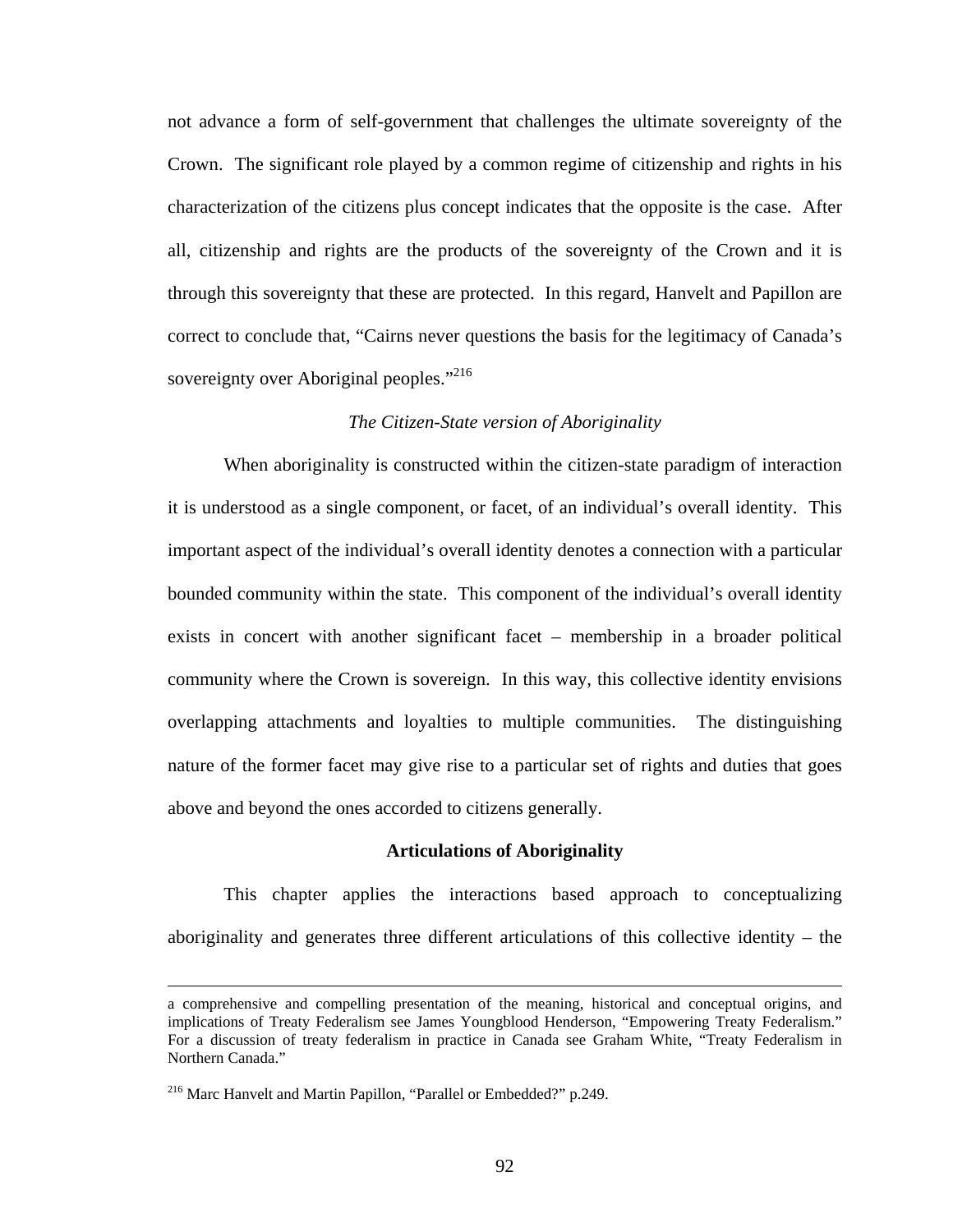nation to nation conception, the colonial conception and the citizen-state conception. When aboriginality is constructed within the nation to nation paradigm of interaction it entails the recognition of self-defining and self-governing nationhood. As a collective identity it vests those individuals who bear this identity with an equivalent moral status to that enjoyed by non-aboriginals and it creates a number of moral imperatives regarding how those same individuals ought to be treated as a collective. Alternatively, when aboriginality is constructed within the colonial paradigm of interaction it entails the rejection of self-defining nationhood. One constitutive aspect of this version of aboriginality is that it is a collective identity that is externally defined. A second constitutive aspect is that it includes the experience of being subject to institutions and structures that are not created by those who bear the identity and whose operation lacks their consent. Ultimately, this version of aboriginality entails being defined and ruled by the will of another. Finally, when aboriginality is constructed within the citizen-state paradigm of interaction it is understood as a single component of an individual's overall identity which denotes a connection with a particular bounded community within the state. This important component of the individual's identity exists in concert with another significant facet – membership in a broader political community where the Crown is sovereign. In this way, the citizen-state conception of aboriginality envisions overlapping attachments and loyalties to multiple communities. The distinguishing nature of the former facet may give rise to a particular set of rights and duties that goes above and beyond the ones accorded to citizens generally. This dissertation focuses on these three versions of aboriginality because they are the ones most often found in the court material on existing aboriginal rights.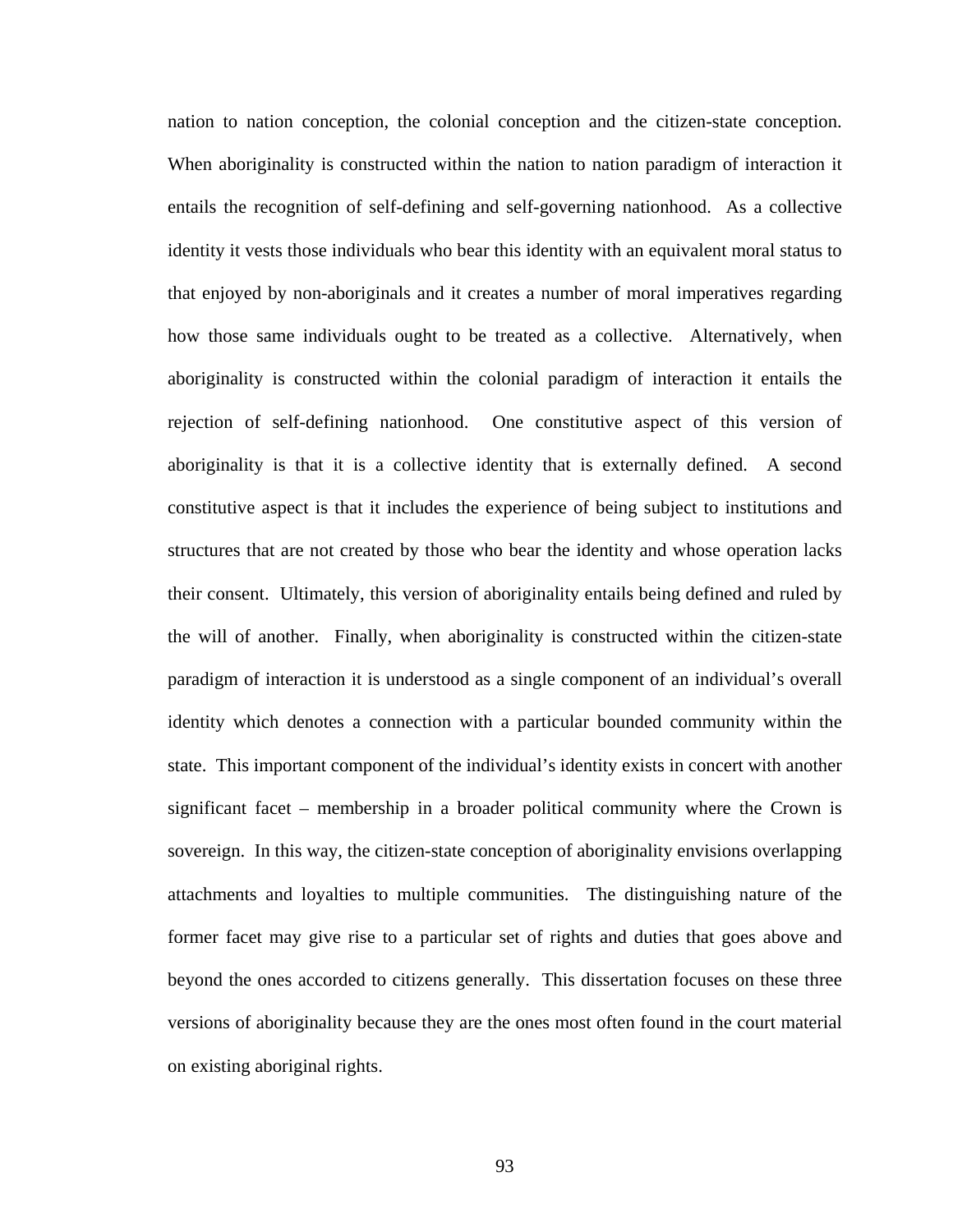#### **CHAPTER SIX**

# **ARTICULATIONS OF ABORIGINALITY FOUND IN S.35(1) COURT MATERIAL**

Chapter six provides an illustration of the role played by the three articulations of aboriginality found in court material from the most significant cases dealing with s.35(1) in the jurisprudence on existing aboriginal rights. The materials surveyed include both factums and SCC decisions. The resulting examination demonstrates that the aboriginal claimants in s.35(1) cases advance a nation to nation conception of aboriginality. The federal/provincial AGs advance a colonial or citizen-state conception. For their part, SCC justices writing in majority decisions put forward a citizen-state conception. Chapter six also reveals the important differences among these conceptions of aboriginality, the most significant being the varying positions regarding the nature and scope of rights covered by s.35(1) underpinned by these three conceptions.

Before proceeding with the examination of the court materials, it is important to highlight the fact that this examination is possible precisely because of the interactions based approach to conceptualizing aboriginality. In chapter five the interactions based approach was employed to generate three distinctive versions of aboriginality. In essence, it provides an ideal type of each version of aboriginality. A survey of material pertaining to s.35(1) litigation reveals numerous and varying examples of articulations of this collective identity. The interactions based approach is necessary for an analysis of this material because it provides ideal types of this collective identity which can be used to categorize the various invocations of aboriginality. Once we are able to categorize these articulations of aboriginality, we can then go on to say something about who advances which version of aboriginality. We can also go on to examine the way in which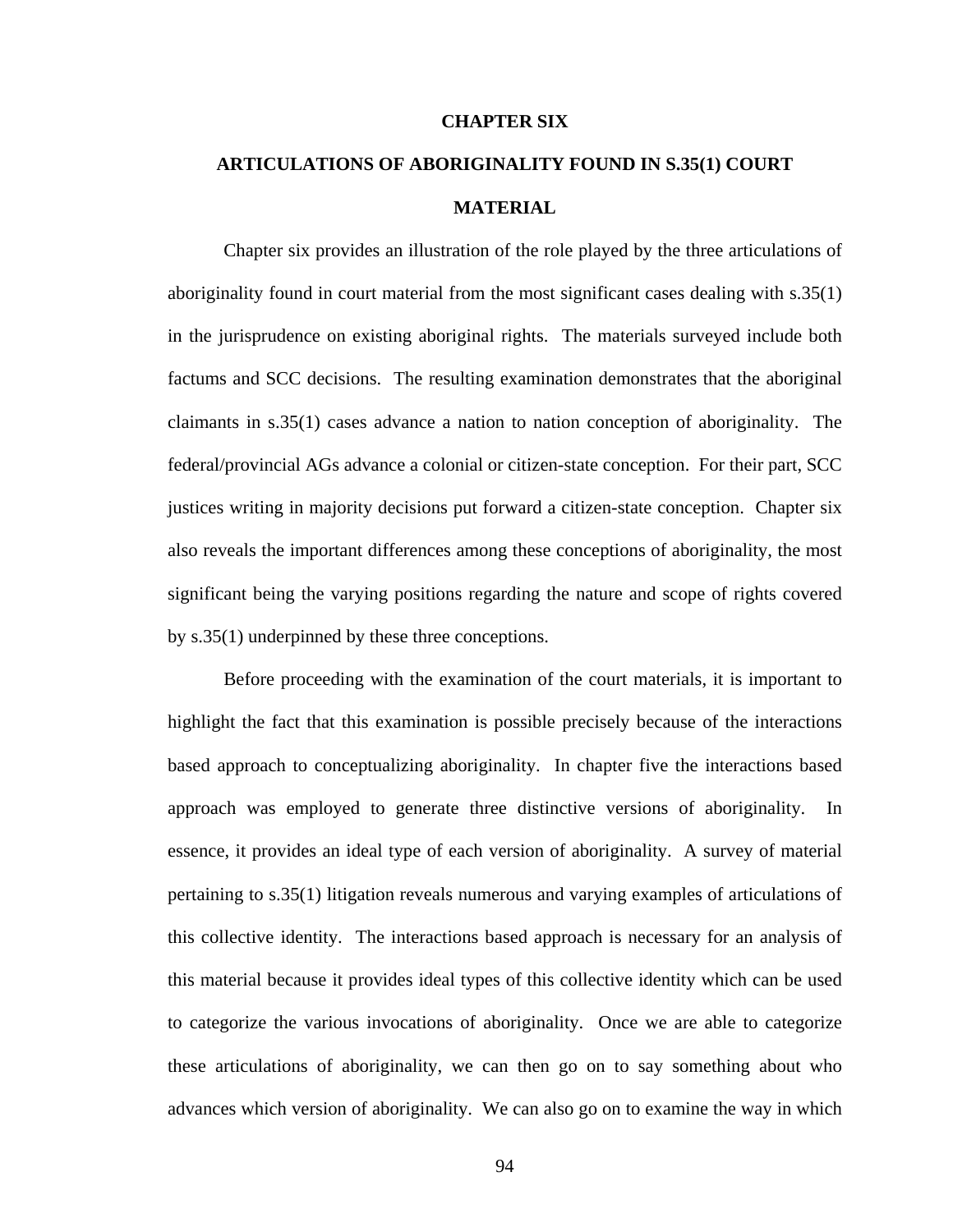these versions of aboriginality are linked to particular visions of aboriginal/non-aboriginal relations and specific positions taken by the parties to these cases about what the aboriginal rights covered by this constitutional provision should include. A survey of the material pertaining to s.35(1) litigation also reveals that the articulations of aboriginality contained herein rely on both traits and relations. In other words, in this material aboriginality is at times characterized by a set of traits and at other times characterized by a set of relations. As a consequence, in order to capture all of the various articulations of aboriginality found in this material the selected approach must allow for traits and relations. One of the advantages of the interactions based approach is the fact that it can account for both traits and relations. As a consequence, the interactions based approach to conceptualizing aboriginality makes an examination of the court material pertaining to s.35(1) possible because it provides ideal types of this collective identity (that is, it provides us with examples of what to look for) and this approach makes this examination comprehensive because it encompasses articulations of aboriginality that rely on traits and relations.

#### **Nation to Nation Articulations of Aboriginality in the Factums**

Cooperative, non-coercive interactions which allow for the pursuit of groupspecific interests and are informed by acts of mutual recognition constitute the nation to nation paradigm of interaction. In order to engage in these kinds of relations, groups must recognize each other as self-defining nations, morally entitled to govern their peoples and territories. As a result, when aboriginality is constructed within the nation to nation paradigm of interaction it entails the recognition of self-defining and selfgoverning nationhood. As a collective identity it vests those individuals who bear this identity with an equivalent moral status to that enjoyed by non-aboriginals as well as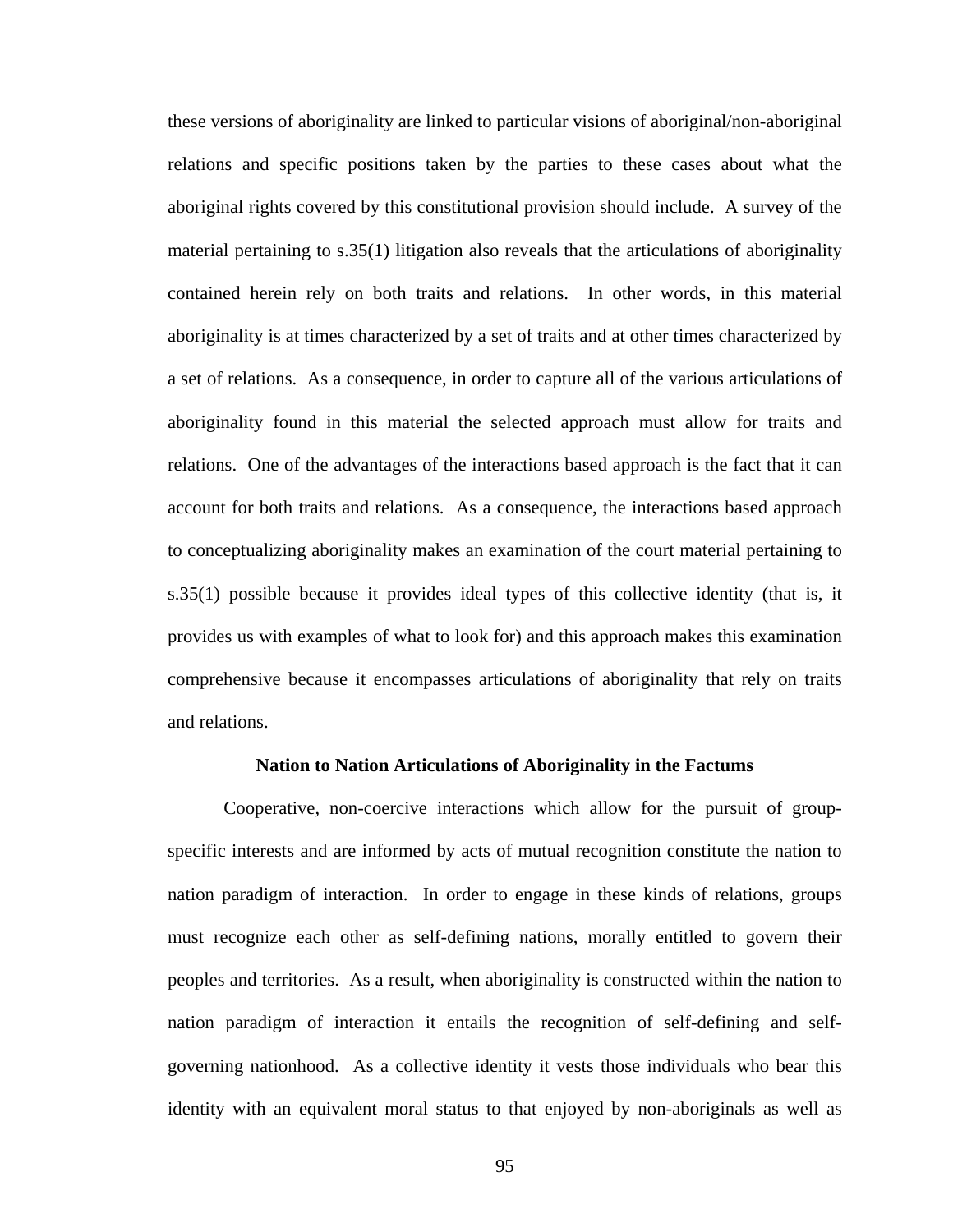creating a number of moral imperatives regarding how those same individuals ought to be treated as a collective.

The aboriginal participants and interveners in cases dealing with s.35(1) rights represent a wide variety of aboriginal groups, communities and nations. Culture, religion, geography, economics and the like distinguish these collectives in many significant ways. That having been said, an examination of the factums submitted by the aboriginal parties reveals substantial commonality regarding the way in which these participants and interveners characterize aboriginality. These interveners pointed to self-definition and self-government as constitutive aspects of their collective identities. In terms of selfdefinition they offered the substantive contents of this collective identity and made the case that those who bear this collective identity ought to decide its substantive contents. In terms of self-governing nationhood, the interveners addressed the question of who ought to decide how to actualize this status and what this actualization entails. The participants surveyed here also highlighted the need for procedures that reflected their status as self-defining and self-governing nations.

## *Self-Definition*

Many important examples of self-definition come to the fore in an examination of the factums submitted by the various aboriginal participants in the cases under consideration. Taken together, the self-characterizations offered by the aboriginal parties present a particular portrait of the substantive contents or the constitutive elements of aboriginality. These elements come in the form of relationships between aboriginal peoples and natural resources/natural resource exploitation, traditional territories and conceptions of the good.

#### *Natural Resources and Natural Resource Exploitation*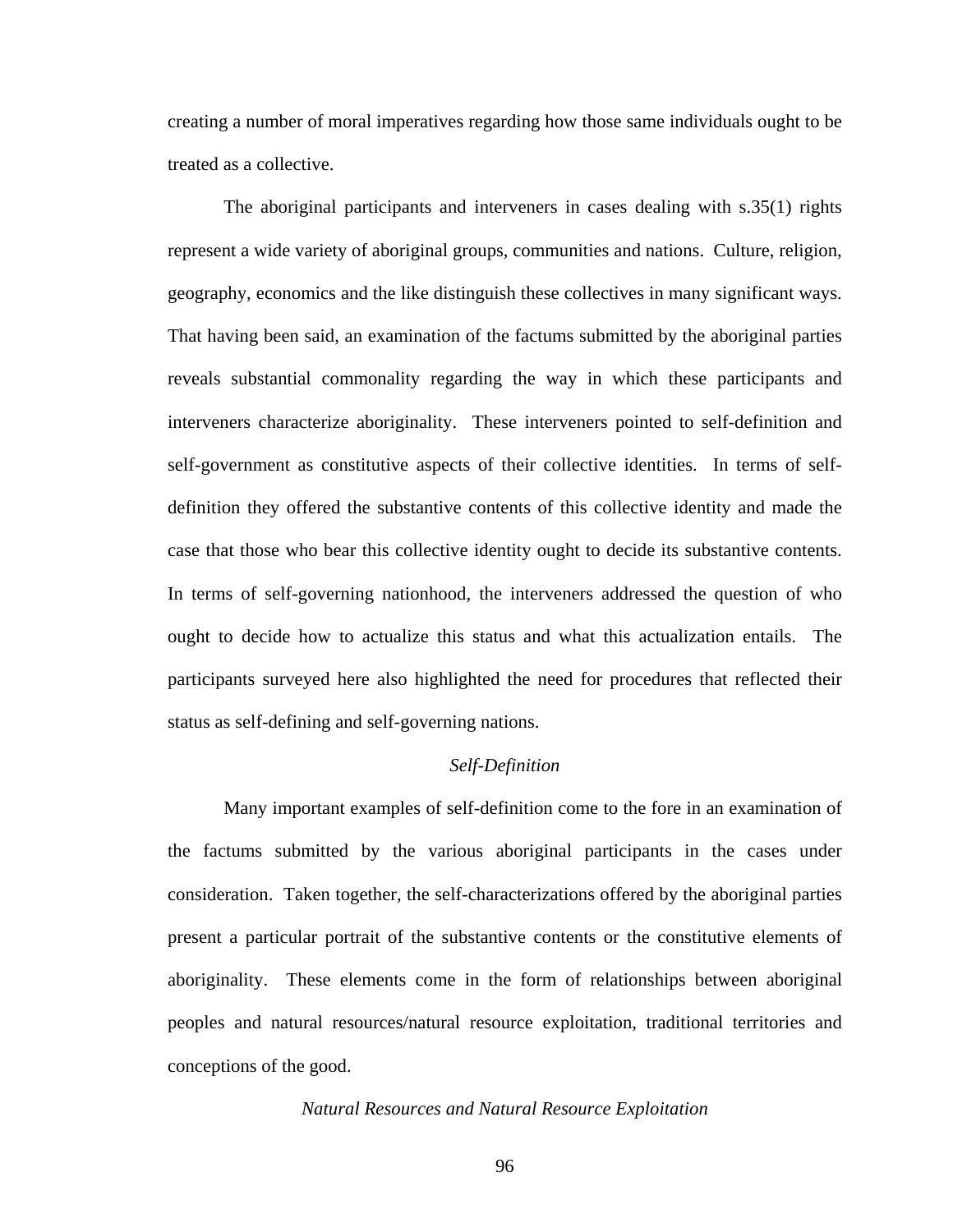The SSC has ruled on numerous cases involving aboriginal peoples, natural resources and natural resource exploitation.<sup>217</sup> According to a number of aboriginal participants to these cases there is an important link between aboriginality and the natural world. Moreover, they argue that this link is different from its non-aboriginal counterpart. As a consequence, when the aboriginal participants outline the substantive contents of their societies and collective identities they do so in a way that includes this distinctive relationship to the natural world.

 In *R. v. Van der Peet*, the factum of the appellant, Dorothy Van der Peet, outlines how this link between natural resources/natural resource exploitation, social organization and collective identity is constructed. According to the factum the Fraser River plays a central role in the development of the Sto:lo people's social organization and their sense of collective identity. It states that, "Sto:lo means "people of the river" and […] all the Sto:lo villages in the past and today are located along the Fraser River and its tributaries attests to the centrality of the fishing to Sto:lo social organization."<sup>218</sup> The factum goes on to conclude that "[t]he river and its resources are the very definition of the people."<sup>219</sup>

In *R. v. Sparrow*, the appellant Ronald E. Sparrow submits that "[f]ishing has always been of central importance to their [the Musqueam nation's] culture and economy."<sup>220</sup> Intervening in this case, the Assembly of First Nations (AFN) provides support for this position. The AFN factum states that the Musqueam "identity and

<span id="page-101-0"></span><sup>217</sup> The most important cases include, but are not limited to, *Sparrow*, *Van der Peer*, *Gladstone*, *Adams*, *Marshall I*, *Marshall (II)*. See Borrows for a detailed list of all cases involving aboriginal peoples that came before the SCC between 1990-2000 (Measuring a Work in Progress, Note.40, p.254).

<span id="page-101-1"></span><sup>218</sup> Factum of the Appellant Dorothy Marie Van der Peet, *R. v. Van der Peet*, p.31 para 107.

<span id="page-101-2"></span><sup>219</sup> Factum of the Appellant Dorothy Marie Van der Peet, *R. v. Van der Peet*, p.31 para 107.

<span id="page-101-3"></span><sup>220</sup> Factum of the Appellant Ronald Edward Sparrow, *R. v. Sparrow*, p.1-2 para. 2.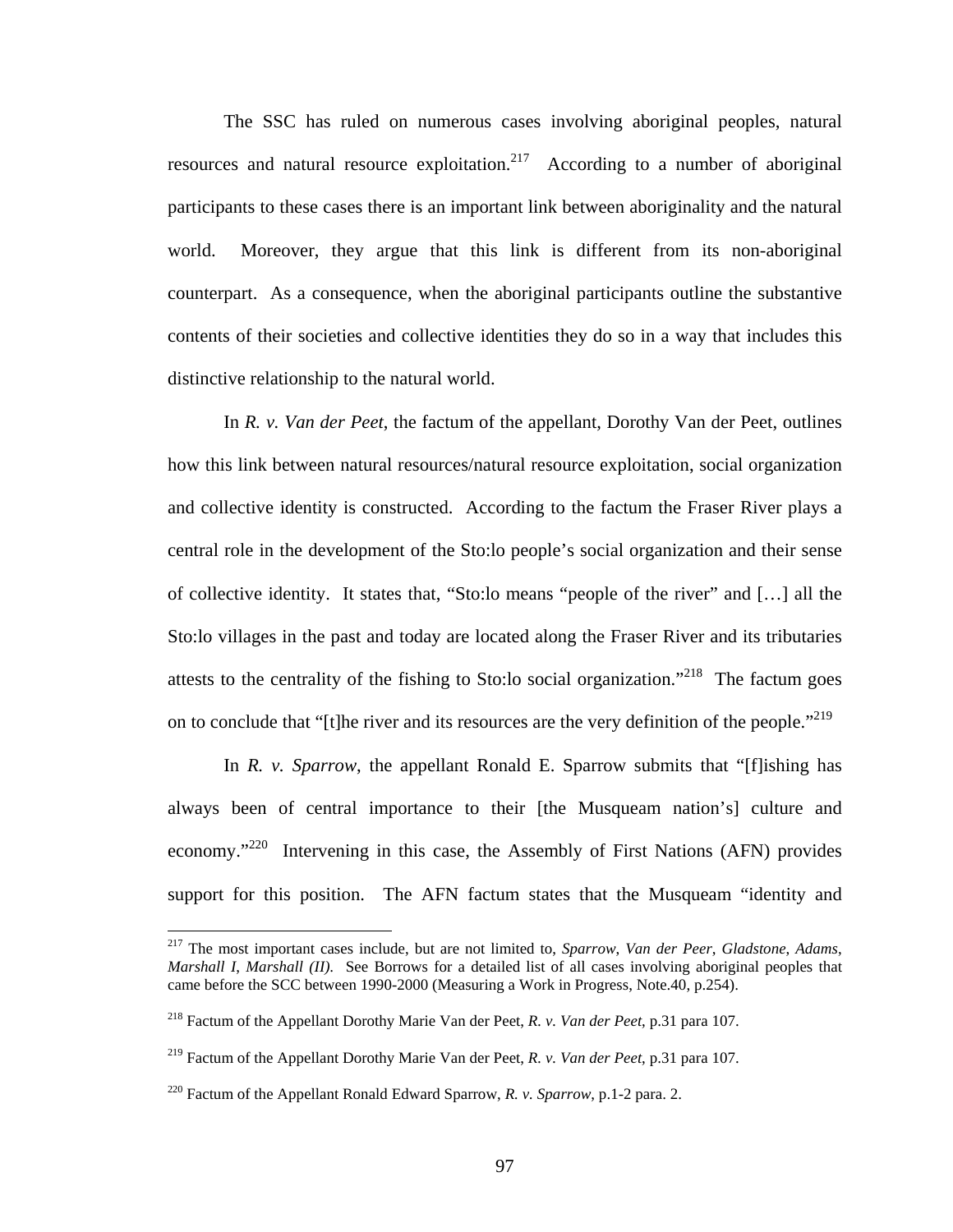survival as distinct peoples is linked to the salmon."<sup>221</sup> What these statements about the Musqueam people share is the contention that this natural resource (that is, the salmon) occupies a central role in the characterization of this group's collective identity and culture. Not only is this natural resource important because of its role as a marker of Musqueam identity and culture, but it is also significant because of the impact that this natural resource and its exploitation has on the continued wellbeing of the Musqueam people. The appellant, Ronald E. Sparrow, argues that, "[t]he Musqueam view their aboriginal rights to fish as critical to their future. They are far more than just nostalgic relics of their past. These rights may have origins in time immemorial, but they exist today as part of the twentieth century."<sup>222</sup> Here, the ability to exploit this natural resource is presented as a vital aspect of the future development of this aboriginal nation.

These statements found in Sparrow's factum and the AFN's factum reveal that, first, there is a close connection between the identity and culture of this aboriginal group and the natural resource in question. Second, they explain the belief that fishing is an integral part of the Musqueam peoples' future and this future includes the future wellbeing of Musqueam culture. This example serves to expose how natural resource exploitation can be an important constitutive element of an aboriginal nation's sense of collective identity, including both its current state and its future development.

From this view, natural resources/natural resource exploitation are more than incidental descriptors of the Sto:lo and Musqueam and their corresponding collective identities. These elements are presented by these aboriginal groups as constitutive

<span id="page-102-0"></span><sup>221</sup> Factum of the NIB/AFN, *R. v. Sparrow*, p.1 para. 1.

<span id="page-102-1"></span><sup>222</sup> Factum of the Appellant Ronald Edward Sparrow, *R. v. Sparrow*, p.35 para. 66.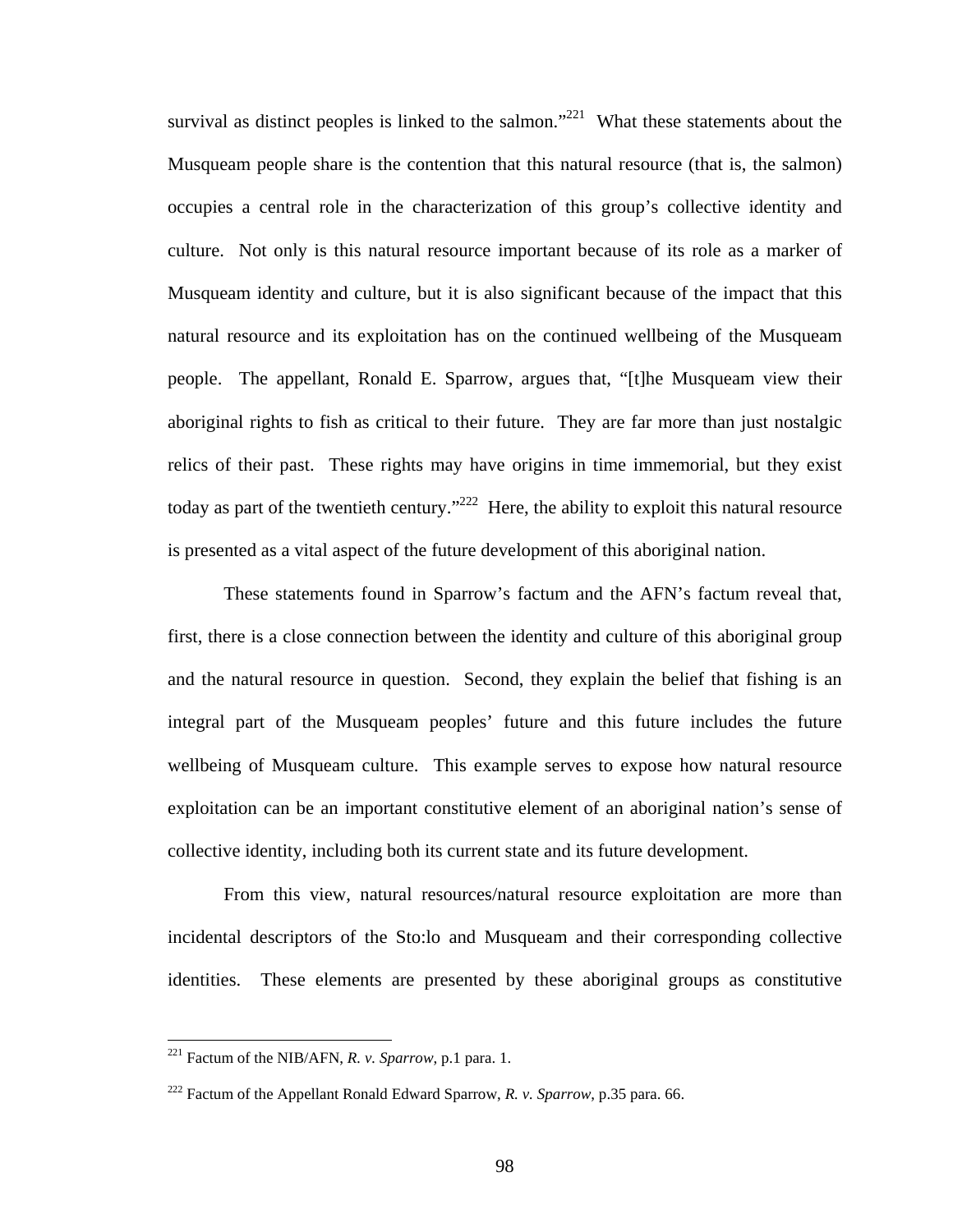elements. They are presented as central markers of these nations' collective identities and cultures. The implication is that without them any characterization of their societies or collective identities would be unintelligible to those who bear these identities.

#### *Land*

In *Delgamuukw v. British Columbia* the factums submitted by the various aboriginal parties to this case provide an opportunity to identify the way in which these aboriginal peoples conceptualize the relationship between territory and aboriginality. These factums reveal that aboriginal relationships with traditional territories are constitutive elements of the way in which these aboriginal participants describe the structure of their societies and their sense of collective identity.

The Wet'suwet'n appellants in this case advanced the argument that traditional territories form a significant aspect of their distinctive culture. The appellants describe how Wet'suwet'en society is built upon three foundational institutions – the House, the Clan and the Feast – which are linked to territory in important ways.<sup>223</sup> First, the Wet'suwet'en are organized into Houses and Clans which are territorially based. Here, land is a primary aspect of social division. The appellants explain that: "Integral to this structure [House/Clan structure] is the "ownership", in Wet'suwet'en law, of specific parcels of land by the individual Houses and Clans."<sup>224</sup> In this way, identifying as a member of a House and Clan includes identifying with a certain territory. It is for this reason that the appellants conclude that the "proprietary relationship between House,

<span id="page-103-0"></span><sup>223</sup> Factum of the Appellant Wet'suwet'en Hereditary Chiefs, *Delgamuukw v. British Columbia*, p.48 para.139.

<span id="page-103-1"></span><sup>224</sup> Factum of the Appellant Wet'suwet'en Hereditary Chiefs, *Delgamuukw v. British Columbia*, p.50 para.156.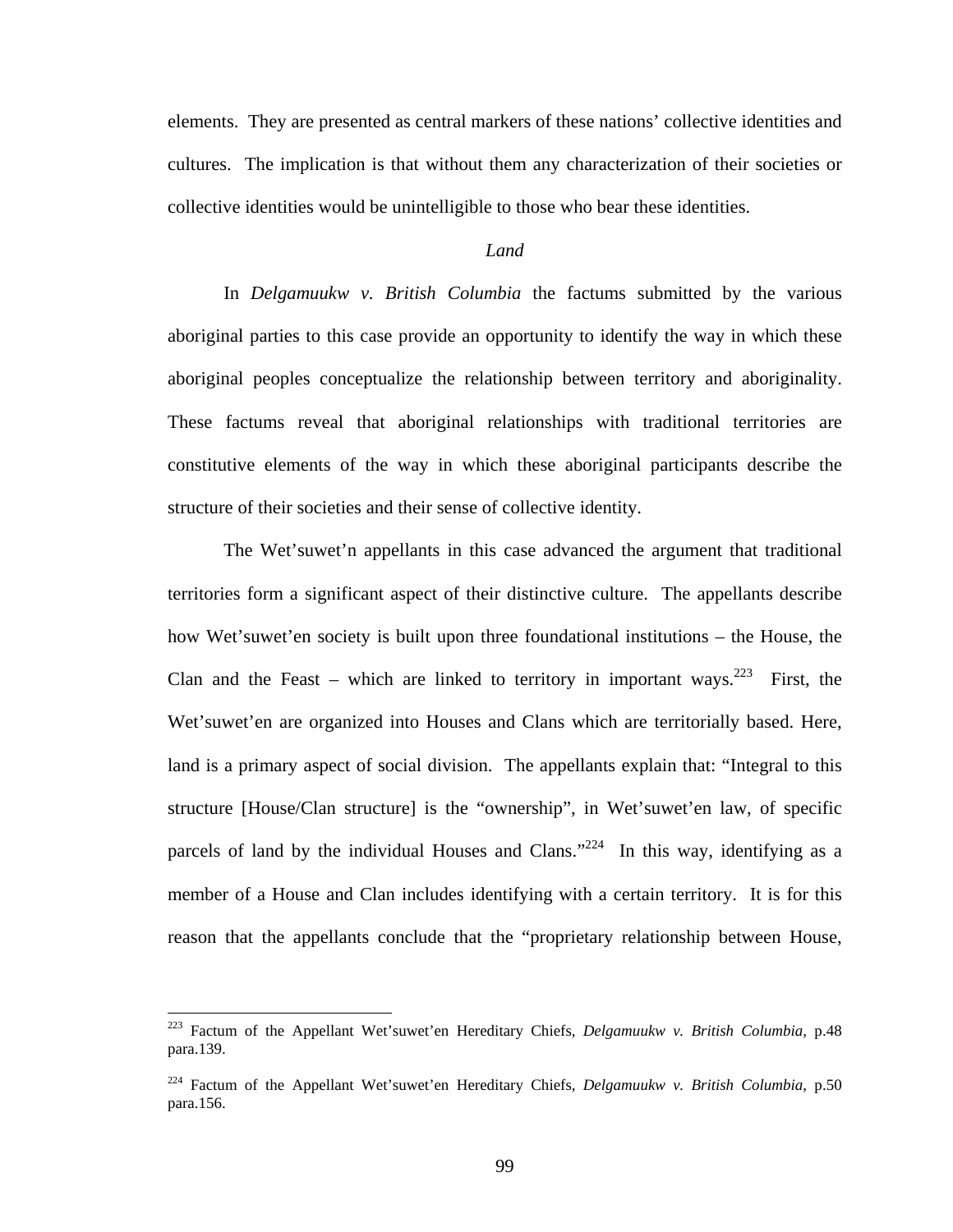Chief and territory is an integral part of the organization, culture, laws, and ceremonies which define Wet'suwet'en identiy."<sup>[225](#page-104-0)</sup>

The other aboriginal appellants in this case, the Gitksan Hereditary Chiefs, advance a similar view of the relationship between territory and aboriginality. Like the Wet'suwet'en, the Gitksan are also organized along House lines. This results in an identification with both a Gitksan House and House territory.<sup>226</sup> Moreover, in the Gitksan submission to the court, these appellants discuss the link between territory and the feast – their central social and political institution.<sup>227</sup> The Gitksan factum states that one of the functions of the Gitksan feast is the management of the land tenure system (including the harvesting and conservation of natural resources).<sup>228</sup> The feast plays a significant social function as well. Through its incorporation of a number of important social ceremonies (for example, the presentation of crests, the raising of totems, the recitation of oral history, etc)<sup>229</sup> it is a vehicle for the transmission of culture and so facilitates the replication of this collective identity. In this way, the management of territory becomes linked with, or is itself, a mechanism for the replication and maintenance of Gitksan culture and identity. A poignant example of this last point comes to the fore when one considers the way in which the Gitksan characterize the succession of their chiefs. They describe how the "[r]ights to the land are transmitted by inheritance from one holder of a  $\overline{a}$ 

<span id="page-104-0"></span><sup>225</sup> Factum of the Appellant Wet'suwet'en Hereditary Chiefs, *Delgamuukw v. British Columbia*, p.47 para.137.

<span id="page-104-1"></span><sup>226</sup> Factum of the Appellant the Gitksan Hereditary Chiefs, *Delgamuukw v. British Columbia*, p.4 para.14.

<span id="page-104-2"></span><sup>227</sup> Factum of the Appellant the Gitksan Hereditary Chiefs, *Delgamuukw v. British Columbia*, p.4 para.15.

<span id="page-104-3"></span><sup>228</sup> Factum of the Appellant the Gitksan Hereditary Chiefs, *Delgamuukw v. British Columbia*, p.10 paras.36 - 37.

<span id="page-104-4"></span><sup>&</sup>lt;sup>229</sup> Factum of the Appellant the Gitksan Hereditary Chiefs, *Delgamuukw v. British Columbia*, p.5 paras.17 -18.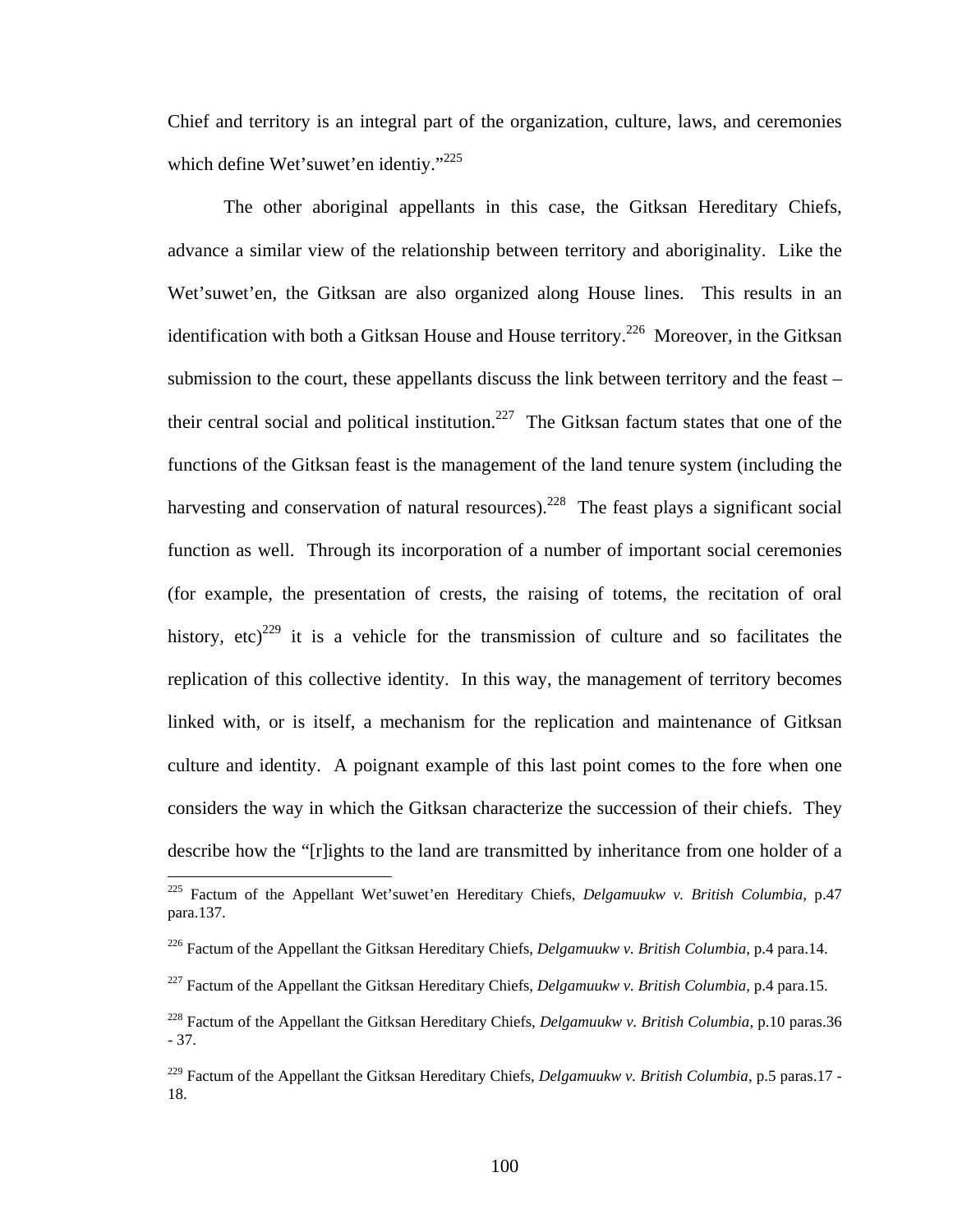chiefly name to another, resulting in perpetual succession. This system of succession connects the present generation of Gitksan legally and spiritually to their ancestors."<sup>230</sup> Here, ownership and inheritance of territory have significant social consequences. The passing on of territory marks the succession of a new chief. Furthermore, according to the appellants, land transferred in this fashion acts to create a coherent cultural narrative allowing the Gitksan to feel a connection with their ancestors. In this way, land and its transfer occupy a significant place in the cultural narrative of these people and so take on a significant role in the way in which the Gitksan understand their national story and construct their collective identity.<sup>231</sup>

## *Aboriginal Conceptions of the Good*

A number of the self-characterizations included in the factums submitted in the cases of *Delgamuukw* and *Van der Peet* include aboriginal conceptions of the good. These conceptions of the good are presented as constitutive elements of the way in which some aboriginal groups characterize their social organization and their sense of collective identity.

 In the *Delgamuukw* case, the Gitksan hereditary chiefs advance the notion that their laws and land tenure system are underpinned by a particular normative vision. This vision is based on the belief that the members of this aboriginal nation are stewards of the land and its bounty and as such must manage and exploit the land and its natural

<span id="page-105-0"></span><sup>230</sup> Factum of the Appellant Gitksan Hereditary Chiefs, *Delgamuukw v. British Columbia*, p.9 para.34. For a similar characterization of the relationship between aboriginal peoples and territory see: Factum of Delgamuukw et al., in *R. v. Van der Peet* and *R. v. Gladstone* et al., p.6 para21.

<span id="page-105-1"></span><sup>231</sup> Arthur Ray discusses the contents of his testimony for the Aboriginal participants in the *Delgamuukw* case, as well as the testimony of the opposing side in, "Constructing and Reconstructing Native History," p.27-28. In this piece he outlines the relationship between land tenure, governance and identity.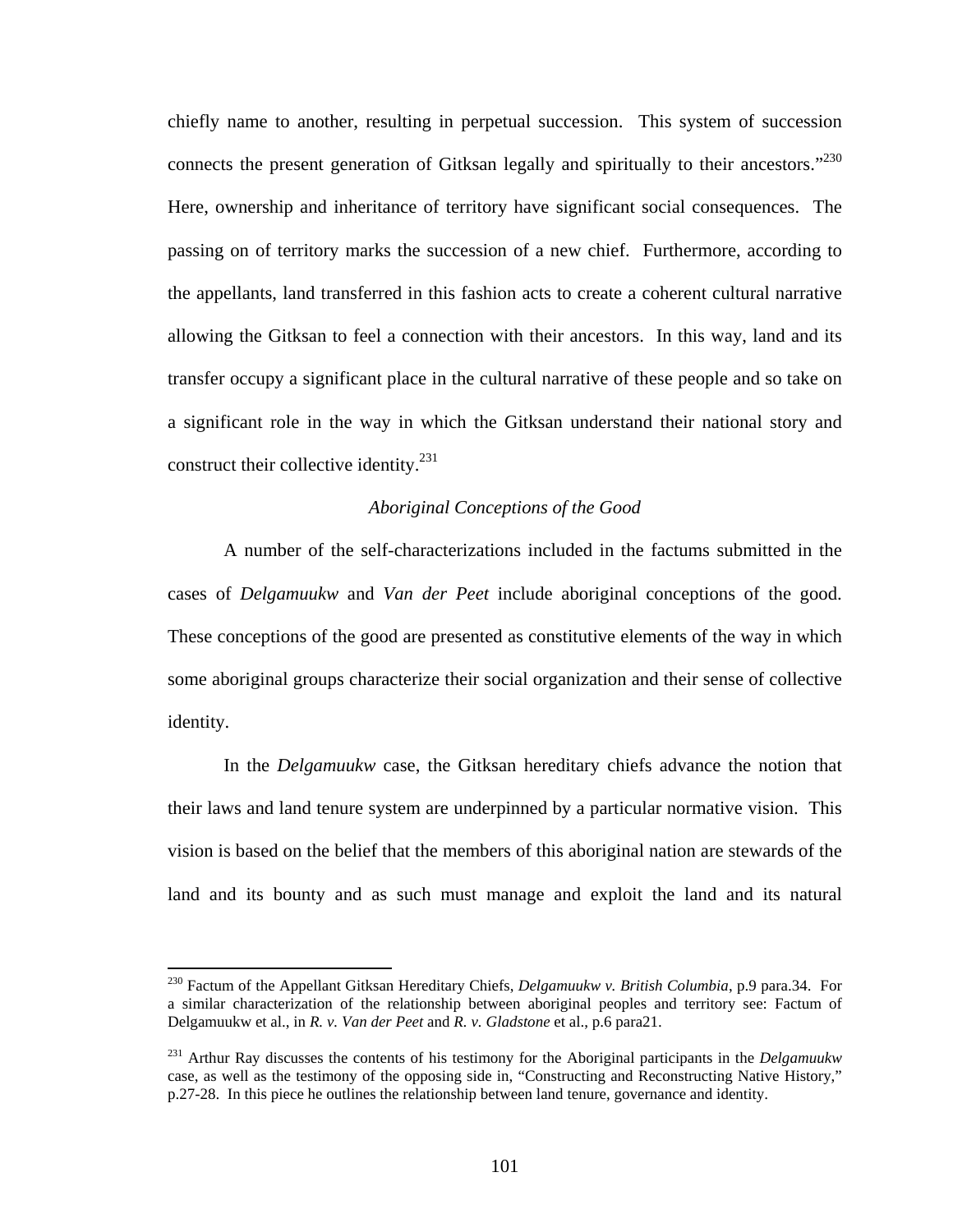resources in a respectful way.<sup>232</sup> Moreover, the hereditary chiefs make the argument that this normative vision ought to be considered in this case. This last point can be clearly seen in their proposed construction of the concept of aboriginal title. They argue that "Aboriginal title […] carries with it a right to maintain their [the Gitksan] stewardship over, and their spiritual and material relationship with those [claimed] lands."<sup>233</sup> This characterization of aboriginal title highlights the Gitksan people's position that they are the stewards of the territory in question and this role generates the claim that aboriginal title ought to facilitate the continuation of this stewardship or relationship between the Gitksan and their territory.

A similar normative vision is expressed by the Sto:lo appellant in *R. v. Van der Peet*. According to the appellant, Sto:lo oral history describes "an ancient respectful and spiritual relationship between the Sto:lo, the salmon and the Fraser River. $1234$  This relationship, like the one described by the Gitksan chiefs, is best characterized as a form of stewardship. Additionally, the appellant's factum in the *Van der Peet* case includes an obligation to ensure that this relationship is protected for future generations. It states that the "Sto:lo believe that the Creator gave the Sto:lo the responsibility to take care of the fishery within their territory and to harvest fish for the benefit of this generation and for generations unborn."<sup>235</sup> This obligation mirrors the obligation identified in the Gitksan hereditary chiefs' factum. There is a parallel between the position taken by the Sto:lo in regards to the inclusion of aboriginal conceptions of the good and s.35(1) rights and the

<span id="page-106-0"></span><sup>232</sup> Factum of the Appellant Gitksan Hereditary Chiefs, *Delgamuukw v. British Columbia*, p.11 para.39.

<span id="page-106-1"></span><sup>233</sup> Factum of the Appellant Gitksan Hereditary Chiefs, *Delgamuukw v. British Columbia*, p.27 para.108.

<span id="page-106-2"></span><sup>234</sup> Factum of the Appellant Dorothy Van der Peet, *R. v. Van der Peet*, p.2 para.8.

<span id="page-106-3"></span><sup>235</sup> Factum of the Appellant Dorothy Van der Peet, *R. v. Van der Peet*, p.3 para.10.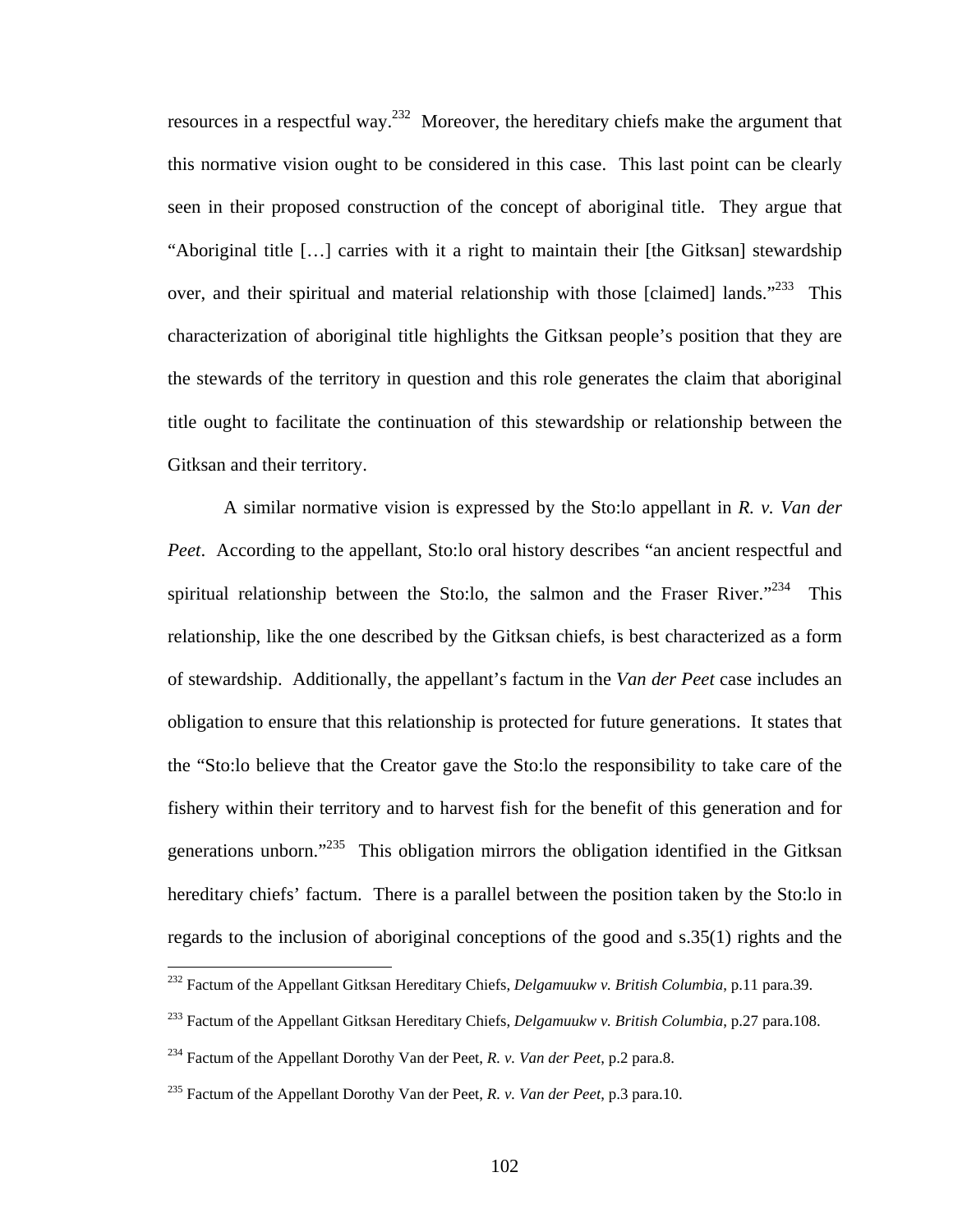position taken by the Gitksan on this same issue. "Fishing rights" they argue "are more closely defined as the relationship of the Sto:lo to the Creator, to the fish, to the fishery and to each other, their ancestors and generations unborn. The right embraces the laws, and the accumulated knowledge of the fishery to this generation, who in turn are expected to teach the next."<sup>236</sup>

Here, Sto:lo and Gitksan conceptions of the good underpin the way in which these aboriginal nations define themselves. They are the stewards of this territory or that natural resource. These aboriginal peoples describe the existence of a particular relationship between their nations and the natural world which is based on the principle of stewardship. The discussions above reveal that this vision not only influences how these nations define themselves but it also impacts their position regarding the ultimate nature and scope of the rights that are capable of accommodating these aboriginal identities.

A subsequent conception of the good that both informs and is present in aboriginal self-characterizations is the idea that aboriginal and non-aboriginal people are equals and ought to conduct their affairs in a manner that acknowledges this equality. In the *Mitchell* case, for example, the Mohawk Council of Kahnawake advanced this type of characterization and justified its application to aboriginal/non-aboriginal relations by employing the metaphor of the Two-Row Wampum (or more specifically, the historical use of the Two-Row Wampum metaphor to structure relations between the two groups). The council explained that "[t]he Two-Row Wampum Treaty […] represents the fundamental understanding that the Europeans who came to North America and the people of the Aboriginal Nations they encountered, would respect one another's laws,

<span id="page-107-0"></span><sup>236</sup> Factum of the Appellant Dorothy Van der Peet, *R. v. Van der Peet*, p.31 para 105.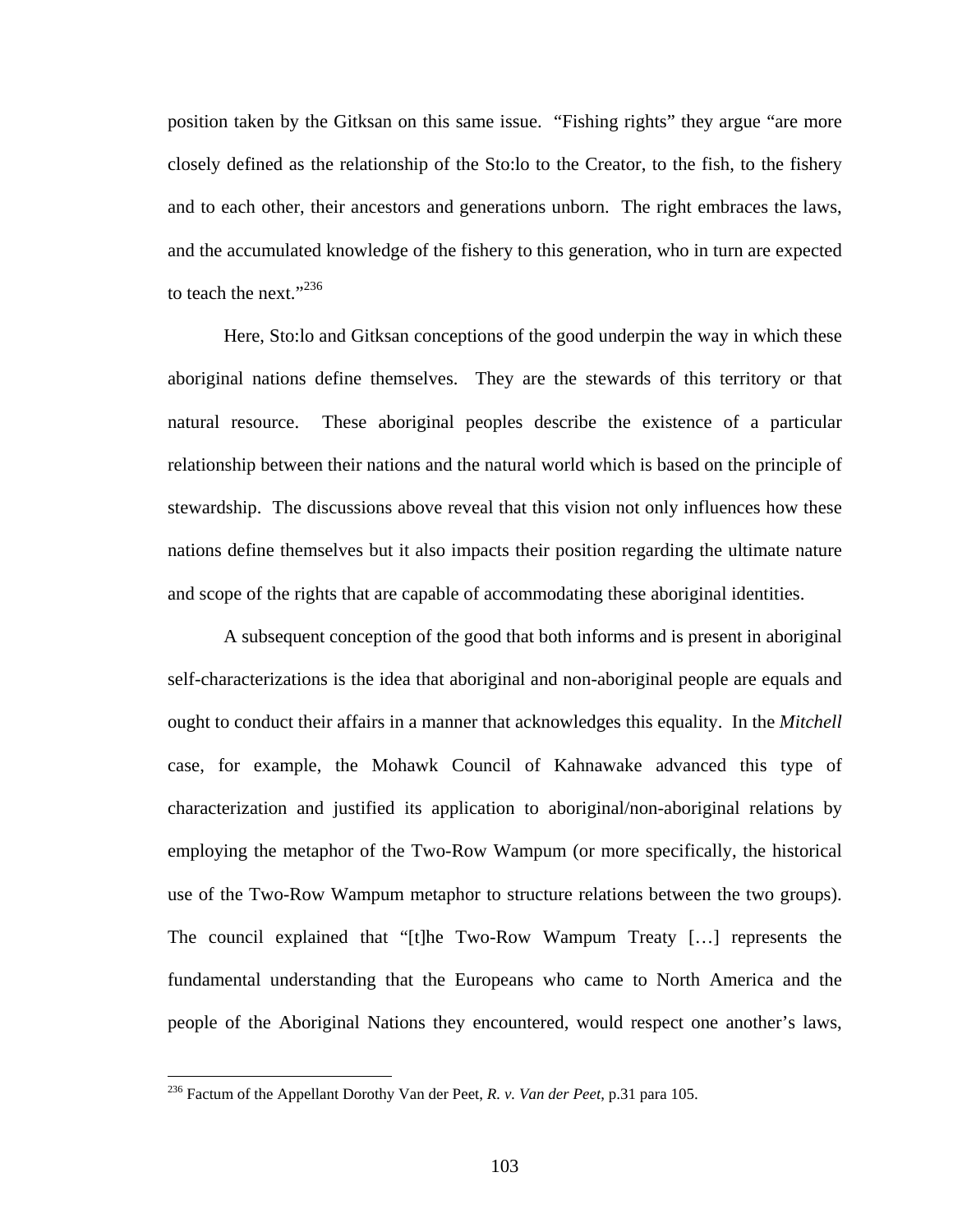languages, customs and institutions with neither party interfering in the other's affairs."<sup>237</sup> The council went on to argue that the "defining feature of the Two-Row Wampum was that both societies were considered to be equals."<sup>238</sup> The central claim here is that aboriginal and non-aboriginal peoples are equals. In light of this equality (which is represented by the use of the Two-Row Wampum treaty) aboriginal and non-aboriginal peoples ought to conduct themselves in a fashion that is compatible with this equality which, in this case, includes refraining from interfering in the other's affairs. The notion that aboriginals and non-aboriginals are equals, also underpins the insistence by many aboriginal participants in s.35(1) cases for the use of treaties as the proper vehicle for managing inter-societal relations. This will be discussed in more depth in a subsequent part of this section.

### *Who ought to decide the substantive contents of this national status?*

The factums include discussions regarding the inappropriateness of others (or nongroup members) defining the meaning of aboriginality and aboriginal identities. In the case of *R. v. Van der Peet*, the appellant's factum is critical of the 'practice based' approach and 'test' for aboriginal rights adopted by the majority opinion of the Court of Appeal. In part, these criticisms are based on the argument that this approach and test rely on externally generated definitions of aboriginality that are inappropriate and inaccurate. In terms of inappropriateness, Dorothy Van der Peet's factum takes the position that if "a legal test to prove a right requires the court to become the ultimate arbiter on the *true* [emphasis added] nature of aboriginal societies existing over a century

<span id="page-108-0"></span><sup>237</sup> Factum of the Mohawk Council of Kahnawake, *M.N.R. v. Mitchell*, para.20.

<span id="page-108-1"></span><sup>238</sup> Factum of the Mohawk Council of Kahnawake, *M.N.R. v. Mitchell*, para.20.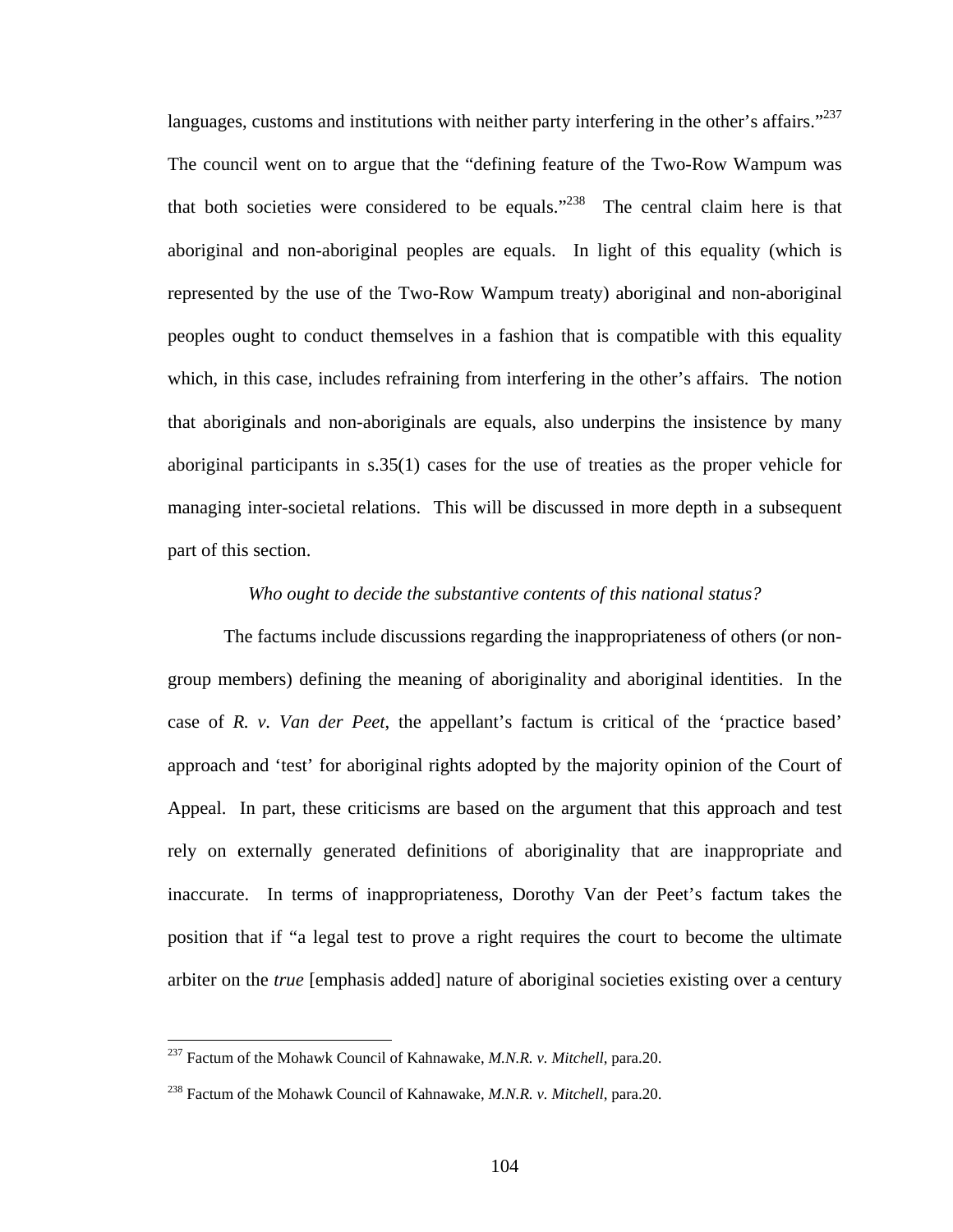ago, the law serves a dysfunction."<sup>239</sup> There is an explicit rejection, here, of the appropriateness of externally generated evaluations of aboriginal societies.

The appellant's factum outlines the primary reasons for this rejection. It exposes how these evaluations of aboriginality may not correspond to the ones held by the people who bear this identity. The appellant characterizes aboriginality as a dynamic collective identity that is both traditional and contemporary<sup>240</sup>. In this case, the appellant's factum reveals that the majority of the justices of the Court of Appeal characterized aboriginality and the subsequent construction of the rights that arise from this characterization in a manner that failed to recognize this dynamism. The appellant states "[a]s defined, the [s. 35] rights are not societal, collective and contemporary rights and do not reflect the reality that aboriginal peoples are both ancient and contemporary civilizations."<sup>241</sup> The appellant's factum takes the position that the opposite is the case. "Under the majority's [of the Court of Appeal] view "traditional" is the definition of "aboriginal" under s.35. "Aboriginal" becomes synonymous with a pre-contact past which, unrealistically, must struggle to resist all outside influences."[242](#page-109-3) The appellant's factum, in *R. v. Van der Peet*, advances the position that outsiders should not define the substantive contents of aboriginality by exposing a serious consequence that results from these types of external

<span id="page-109-0"></span><sup>239</sup> Factum of the Appellant Dorothy Van der Peet, *R. v. Van der Peet*, p.28 para 92.

<span id="page-109-1"></span><sup>240</sup> Factum of the Appellant Dorothy Van der Peet, *R. v. Van der Peet*, p.15 para. 47.

<span id="page-109-2"></span><sup>241</sup> Factum of the Appellant Dorothy Marie Van der Peet, *R. v. Van der Peet*, p.15 para. 47.

<span id="page-109-3"></span><sup>242</sup> Factum of the Appellant Dorothy Marie Van der Peet, *R. v. Van der Peet*, p.15 para. 48.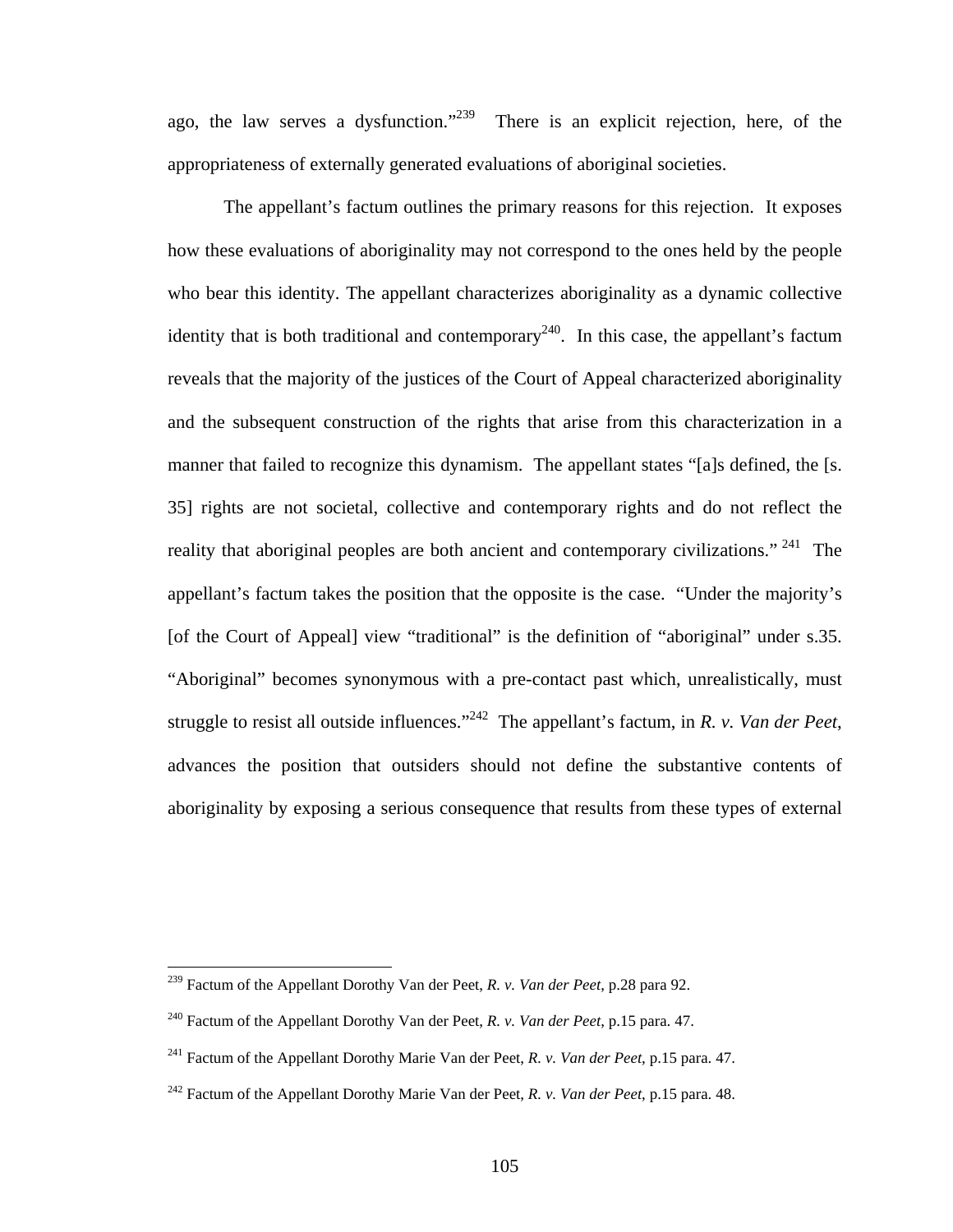definition. Here, the consequence is the correspondence made between ancientness/traditional and aboriginality. $^{243}$ 

 In the *Delgamuukw* case, the Westbank First Nation took a similar position regarding the construction of this type of correspondence. This intervener submitted that "[i]t is a mistake to equate aboriginal with "primitive" cultures.["244](#page-110-1) The Westbank First Nation then went on to outline its understanding of the meaning of aboriginality and the manner in which this understanding undermined the maintenance of this correspondence. "Aboriginal," the intervener argued, "simply means that some people were here first. "Firstness" has nothing to do with the state of society among either first peoples or those who came after." $^{245}$  $^{245}$  $^{245}$ 

### *Who ought to decide how to actualize this status and what this actualization entails?*

Many of the factums submitted by the aboriginal participants in these cases advance the argument that aboriginal people ought to actualize this self-defining and equal status through aboriginal self-government. This position is outlined in the following fashion. First, many of the aboriginal parties and interveners in s.35(1) cases describe themselves, or aboriginal peoples in general, as self-governing nations or as collectivities entitled to certain powers of self-government. Second, these participants support this view by taking the position that aboriginal self-government is linked in significant ways to aboriginal culture and collective identity. Third, these participants conclude that nation to nation negotiations and treaty-making are the proper mechanisms

<span id="page-110-0"></span><sup>&</sup>lt;sup>243</sup> For a similar criticism of the practice based approach to aboriginal rights and the misrepresentation of "aboriginality" see: Factum of Delgamuukw et al., *R. v. Van der Peet* and *R. v. Gladstone et al*., p.4 para.15.

<span id="page-110-1"></span><sup>244</sup> Factum of the Intervener Westbank First Nation, *Delgamuukw v. British Columbia*, 1997: para.41.

<span id="page-110-2"></span><sup>245</sup> Factum of the Intervener Westbank First Nation, *Delgamuukw v. British Columbia.*, 1997: para.41.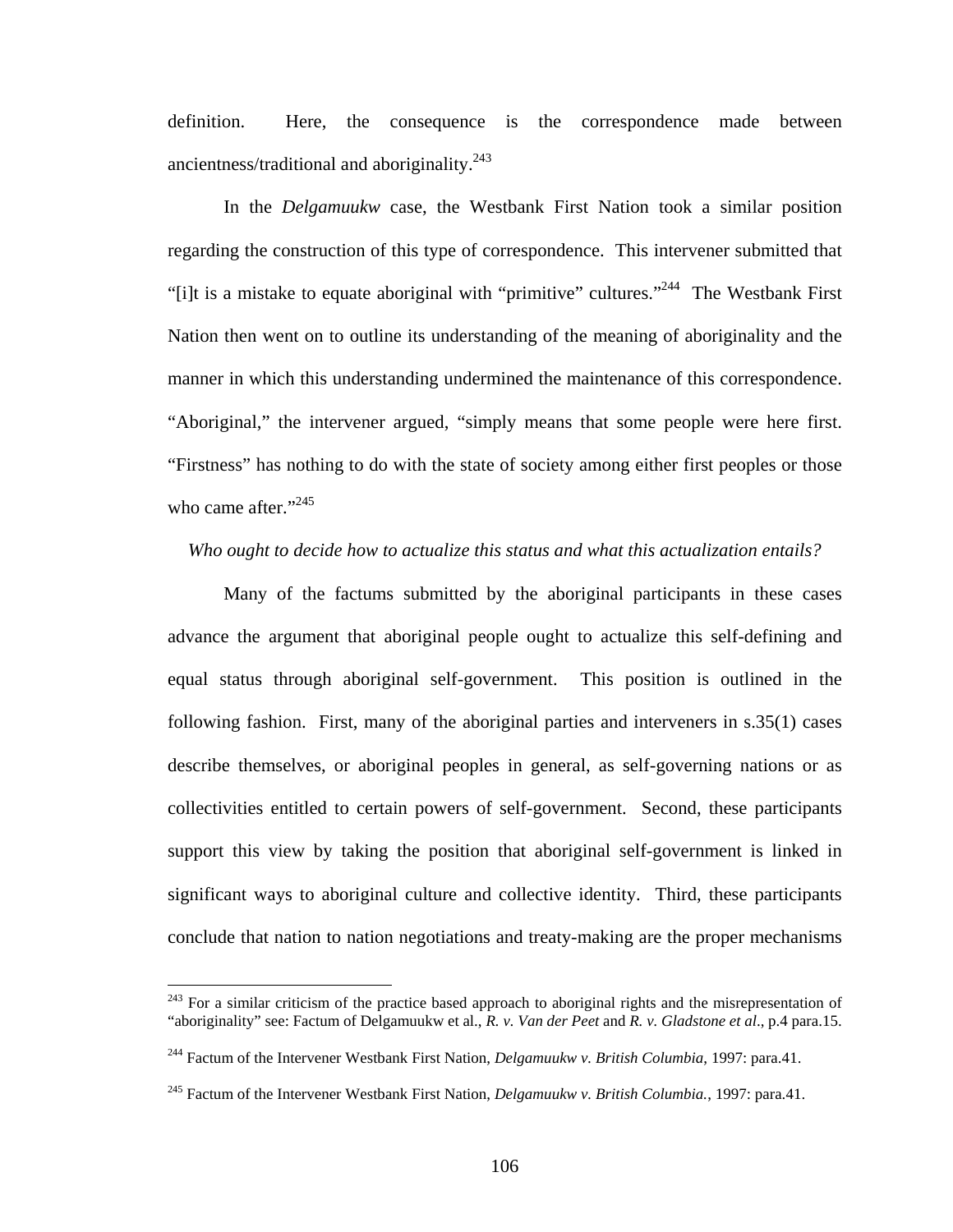for structuring relations between two parties that are entitled to self-government. And lastly, these participants point out that aboriginal self-government is not understood as a claim to absolute sovereignty. The result is that while self-governing nationhood is a constitutive element of aboriginality, sovereign nationhood (or independence) is not.

In their submissions to the SCC numerous aboriginal parties described aboriginal nations (and their historic counterparts) as self-governing societies that are entitled to powers of self-government. In *R. v. Sparrow*, intervening on behalf of the appellant Ronald E. Sparrow, the AFN characterized the original aboriginal inhabitants of North America as "organized in distinct and self-governing societies."<sup>246</sup> In *Delgamuukw v*. *B.C*., the Gitksan appellants argued that their nation has "an unextinguished right to selfgovernment."<sup>247</sup> In the same case, the Wet'suwet'en appellants stated that "they have certain rights which maybe described as rights of "governance", in that they concern the role of traditional laws and structures of governance in relation to the territory and the land."<sup>248</sup> In all of these factums, self-government and powers or rights of selfgovernment are deployed in the characterization of aboriginal nationhood (both generally speaking and in reference to particular aboriginal nations).

In the case of *R. v. Pamajewon* the Federation of Saskatchewan Indians and White Bear First Nations, intervening on behalf of the aboriginal appellants, echo the sentiments of the Wet'suwet'en appellants regarding aboriginal rights of governance. These

<span id="page-111-0"></span><sup>246</sup> Factum of the NIB/AFN, *R.. v. Sparrow*, p.7 para.17.

<span id="page-111-1"></span><sup>247</sup> Factum of the Appellant Gitksan Hereditary Chiefs, *Delgamuukw v. British Columbia*, p.19 para.78. The rest of the quote reads "as an existing aboriginal right within the meaning of section 35(1) of the Constitution Act, 1982."

<span id="page-111-2"></span><sup>248</sup> Factum of the Appellant Wet'suwet'en Hereditary Chiefs, *Delgamuukw v. British Columbia*, p.20 para.56.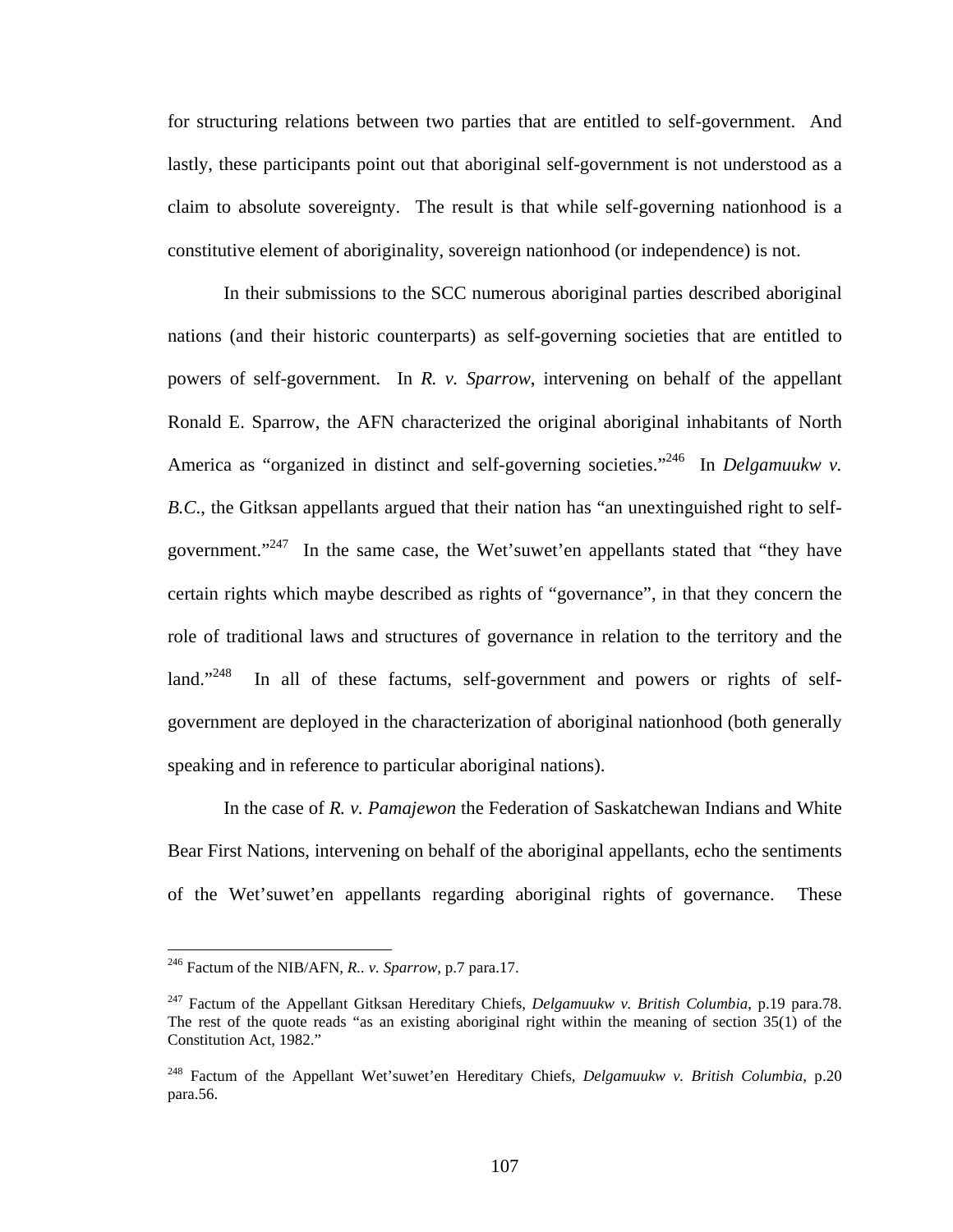interveners conclude that: "First Nations enjoy broad and existing self-government rights."<sup>249</sup> They go on to clarify that these self-government rights "do not owe their existence to particular legislation or Crown grant."<sup>250</sup> Here, aboriginal nations are characterized, once again, as entities that are entitled to certain rights of governance. Moreover, in this characterization, offered by the Federation of Saskatchewan Indians and White Bear First Nations, these rights of self-government do not flow from the Crown and are not a product of legislation. They inhere in and emanate from the collectivity itself.

The Westbank First Nation addresses this last point in a more general sense. They submit in their factum that "the power of self-government is inherent in any organized society or culture. That is to say, that in each society or culture there is an authority to bind those within its sway."<sup>251</sup> From this view, a society and/or culture is the locus of origin of the right to self-government. Factums submitted by other aboriginal participants in section 35(1) cases support this particular conceptualization regarding the origin of the right to self-government. In their factum, the appellants in *R. v. Pamajewon*, Mr. Pamajewon and Mr. Jones, identify a similar source for these rights of self-government. They put forward the notion that the right of self-government "is an inherent right flowing from their peoples' history in their homelands."<sup>252</sup> For their part, the Federation of

<span id="page-112-0"></span><sup>249</sup> Factum of the Federation of Saskatchewan Indians and White Bear First Nations, *R. v. Pamajewon*, p.5 para.13.

<span id="page-112-1"></span><sup>250</sup> Factum of the Federation of Saskatchewan Indians and White Bear First Nations, *R. v. Pamajewon*, p.5 para.13. and Factum of the Appellants Gitksan Hereditary Chiefs, *Delgamuukw v. British Columbia*, p.58- 59 para.223.

<span id="page-112-2"></span><sup>251</sup> Factum of the Westbank First Nation, *Delgamuukw v. British Columbia*, p.15 para42.

<span id="page-112-3"></span><sup>252</sup> Factum of the Appellants Pamajewon and Jones, *R. v. Pamajewon*, p.6 para.23.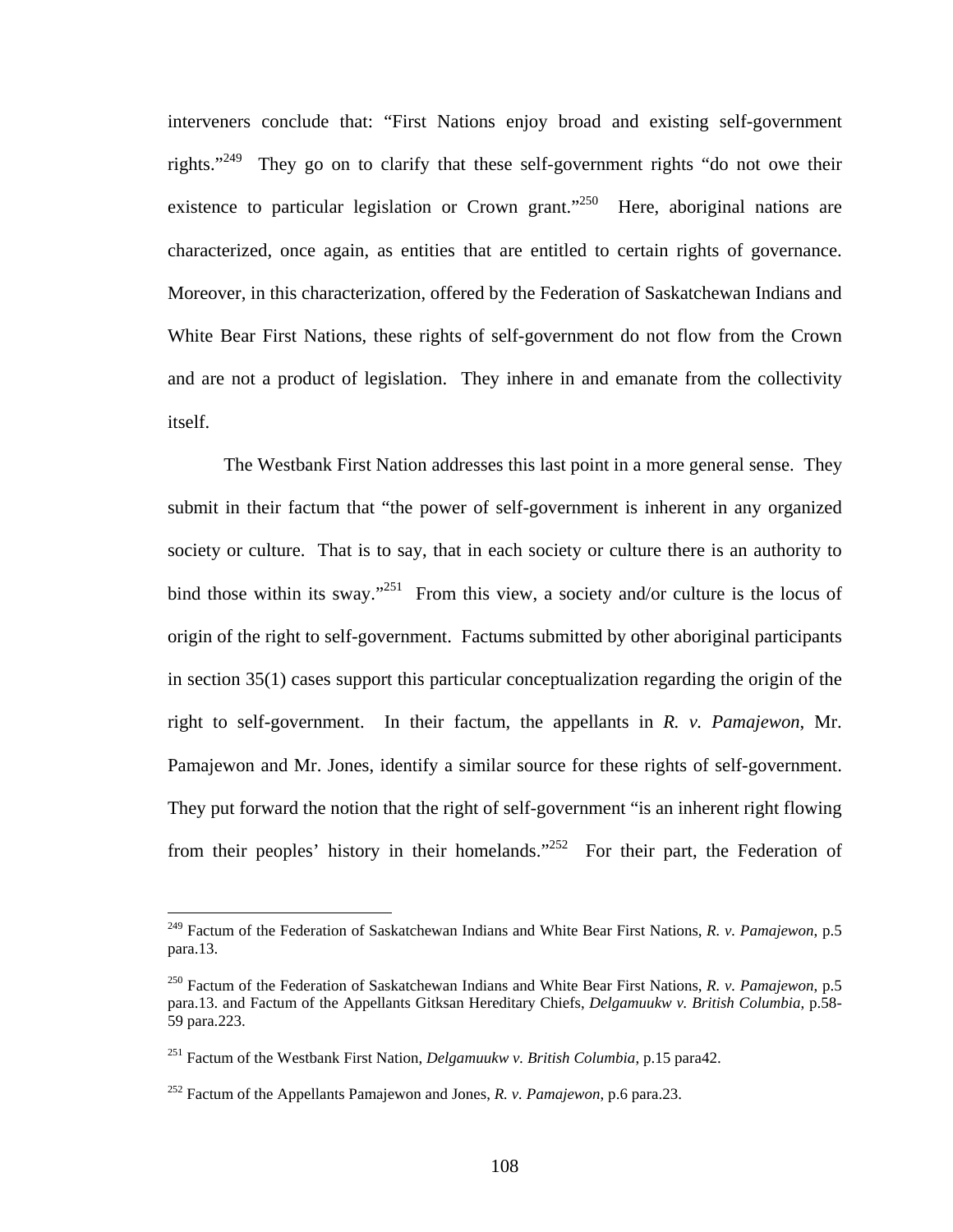Saskatchewan Indians and White Bear First Nations concur with the appellants' explanation citing the fact that "First Nations were living in what is now Canada and governing their own peoples prior to contact<sup> $253$ </sup> as the source of aboriginal rights of governance. In all of these factums aboriginal nations are presented as self-governing entities that have rights of governance that result from an historical occupation of the land, an organized society and an historic exercise of self-government.

In many instances, the factums advance the case that aboriginal self-government is exercised through institutions which are not only institutions of governance but are also significant cultural institutions, rendering them mechanisms for the creation and replication of aboriginal culture and identity. In *R. v. Pamajewon*, the appellants describe how their nation exercised self-government in a fashion that was culturally specific to their national group. "From time immemorial through the  $19<sup>th</sup>$  century," they explain, "the Ojibwa managed their affairs in their traditional territory through their own form of self-government."<sup>254</sup> The implication of this explanation is that the exercise of aboriginal self-government can be understood as an expression of a particular aboriginal nation's culture.

 In *Delgamuukw v. B.C.* the Gitksan appellants make a similar point, though in a far more explicit fashion. Their factum states that "[t]he means and exercise of selfgovernment within aboriginal society is a characteristic of such society no less integral to its distinctive culture than its language, spirituality, resource use or ancestral

<span id="page-113-0"></span><sup>253</sup> Factum of the Federation of Saskatchewan Indians and White Bear First Nations, *R. v. Pamajewon*, p.6 para.16 and Factum of the Appellants Wet'suwet'en Hereditary Chiefs, *Delgamuukw v. British Columbia*, p.54 para.160.

<span id="page-113-1"></span><sup>254</sup> Factum of the Appellants Pamajewon and Jones, *R. v. Pamajewon*, p.3-4 para.14.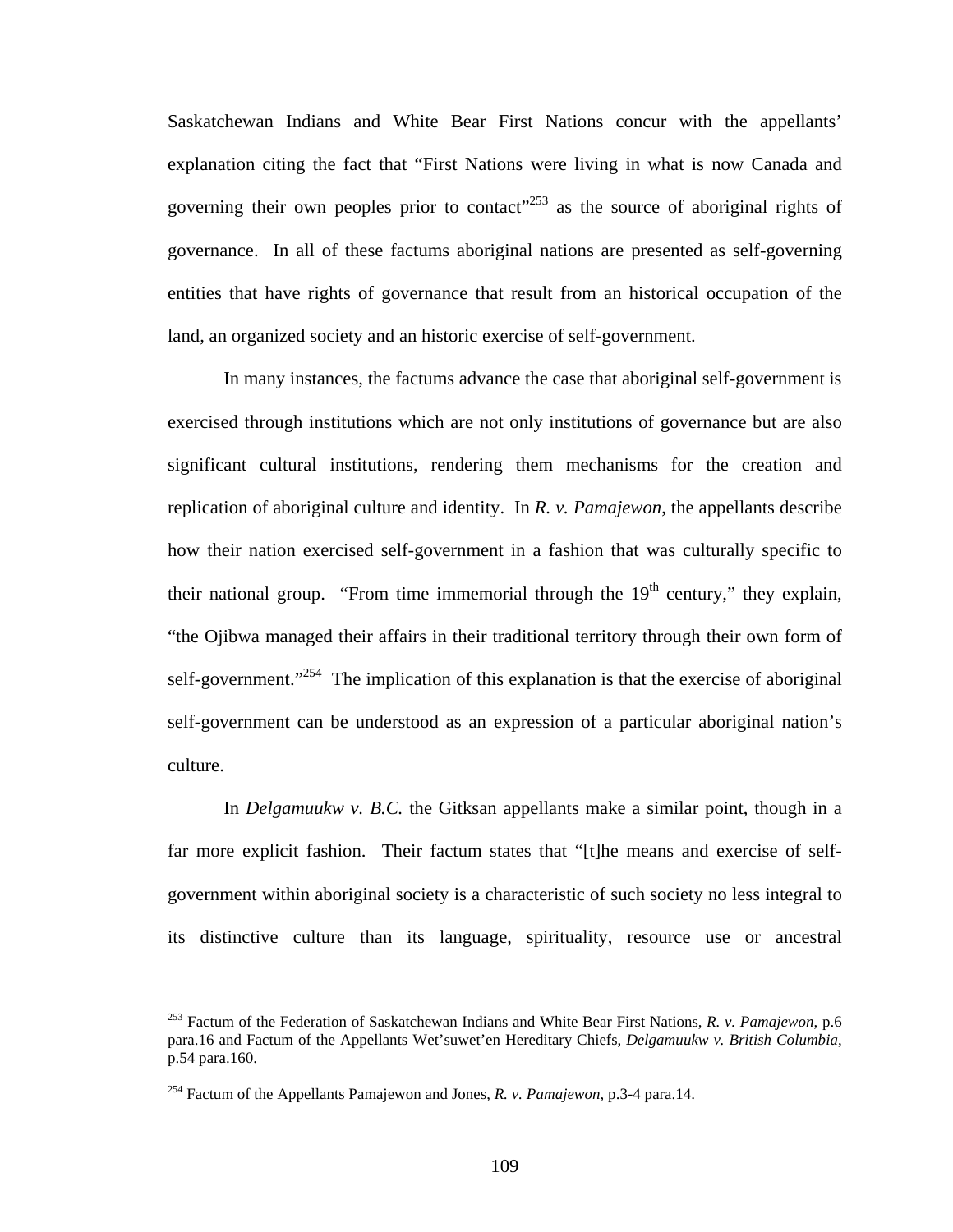homelands."<sup>255</sup> From this view, the means and exercise of self-government are presented as significant markers of cultural distinctiveness and as constitutive elements of culture. The importance of these means and the exercise of self-government to aboriginal culture are revealed by the fact that a parallel is drawn here between these considerations of selfgovernment and some foundational markers of culture and collective identity such as language, spirituality and territory.

### *Negotiation and Treaty Making*

The factums also include numerous discussions regarding the importance of relying on treaty-making as the appropriate way to conduct relations between aboriginal peoples and the state. In *R. v. Pamajewon* the appellants contend that the basic "premise of aboriginal rights is that the Crown and aboriginal peoples will exercise their respective rights and responsibilities in an arrangement which reconciles their mutual and competing interests."<sup>256</sup> They go on to clarify that the "Courts have never sought to define the actual terms of that arrangement. That was the task of negotiated treaties."<sup>257</sup> In this factum, the appellants are advancing an important normative claim. This claim is that the basic rules of engagement for aboriginal/Crown interactions (that is, each party's rights and responsibilities) ought to be worked out vis-à-vis negotiations and treaty-making.

The AFN's intervention in the case of *R. v. Sparrow* provides an historical explanation for this normative claim (and the resulting emphasis on treaty-making). According to the AFN, historically aboriginal peoples and the Crown relied on treatymaking in order to structure their relations with one another. They point to the alienation  $\overline{a}$ 

<span id="page-114-0"></span><sup>255</sup> Factum of the Appellant Gitksan Hereditary Chiefs, *Delgamuukw v. British Columbia*, p.55 para.208.

<span id="page-114-1"></span><sup>256</sup> Factum of the Appellants Pamajewon and Jones, *R. v. Pamajewon*, p.18-19 para.64.

<span id="page-114-2"></span><sup>257</sup> Factum of the Appellants Pamajewon and Jones, *R. v. Pamajewon*, p.19 para.65.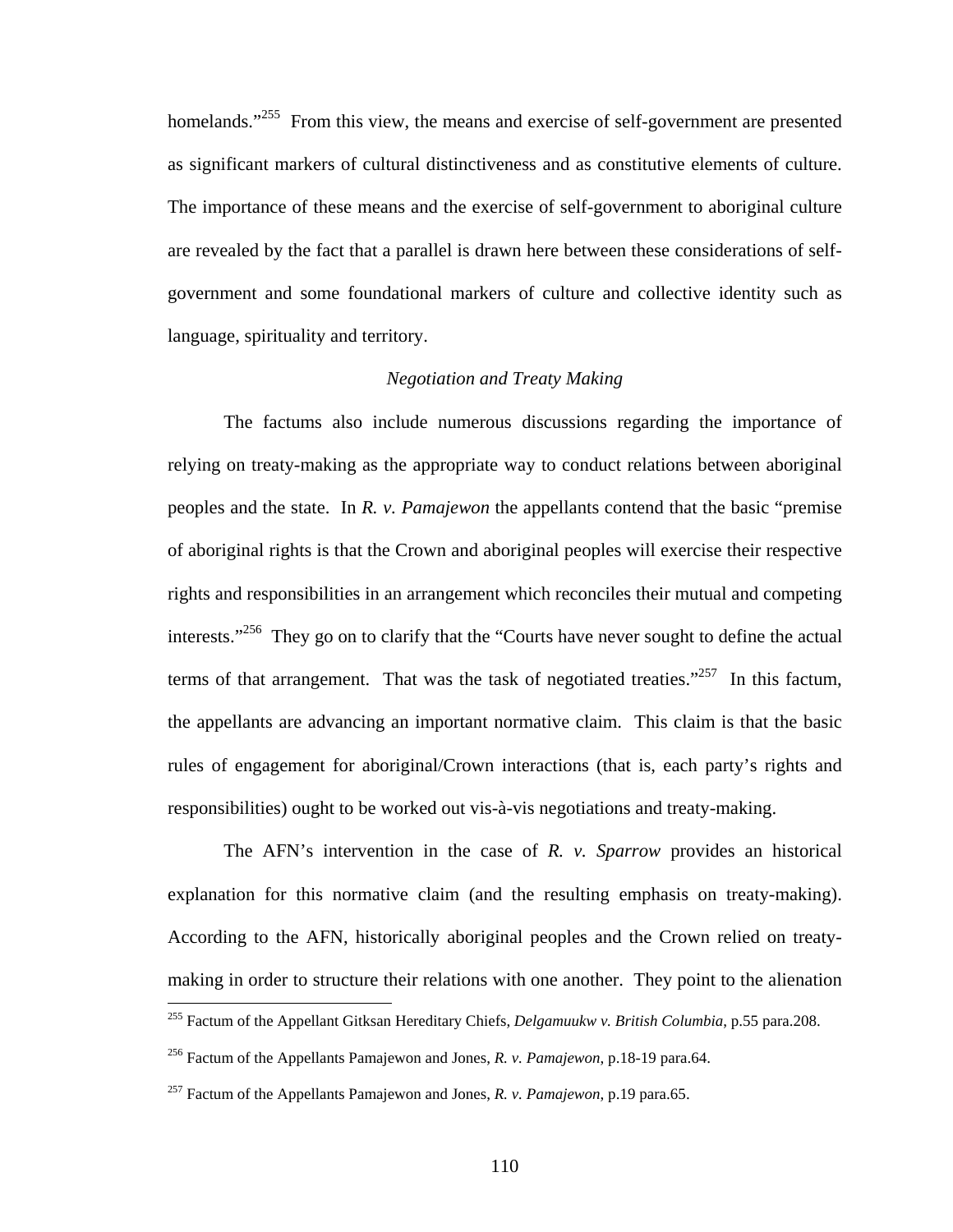of aboriginal lands as a prime example and explain how the alienation of aboriginal lands could only result from the treaty-making process. They state that, "[w]hen the Crown wished to purchase Indian title, it had to deal with the Indian people collectively. Treatymaking between the Crown and the Indians was the mechanism developed for that purpose."<sup>258</sup> The AFN also goes on to argue that "[b]y the treaties, the Crown recognized the Indian tribes or nations as polities."<sup>259</sup> This characterization of the treaty-making process is important because of the role it plays in structuring aboriginal/Crown relations. The process is also significant here because it constitutes a form of recognition of aboriginal nationhood.

## *The Question of Sovereignty*

Intervening on behalf of the aboriginal appellants in *R. v. Pamajewon*, the Federation of Saskatchewan Indian Nations and White Bear First Nations advance the position that aboriginal self-government is not a claim to absolute sovereignty or a claim to be outside of the framework of Canadian federalism. In their factum they state that, "[i]t is important to emphasize that neither the Appellants, nor the Interveners in support of the Appellants, have argued that the Appellants' First Nations are sovereign and outside of the basic framework of Canadian Confederation."<sup>[260](#page-115-2)</sup>

Along the same lines, the sovereignty of the Crown is not rejected in the factums submitted by the aboriginal participants. In *MNR v. Mitchell*, the aboriginal respondent insists that his actions were not "an act of defiance against Canadian sovereignty" nor "an

<span id="page-115-0"></span><sup>258</sup> Factum of the NIB/AFN, *R. v. Sparrow*, p.8 para. 20.

<span id="page-115-1"></span><sup>259</sup> Factum of the NIB/AFN, *R. v. Sparrow*, p.8 para. 20.

<span id="page-115-2"></span><sup>&</sup>lt;sup>260</sup> Factum of the Federation of Saskatchewan Indian Nations and White Bear First Nations, *R. v. Pamajewon*, p.17 para. 42.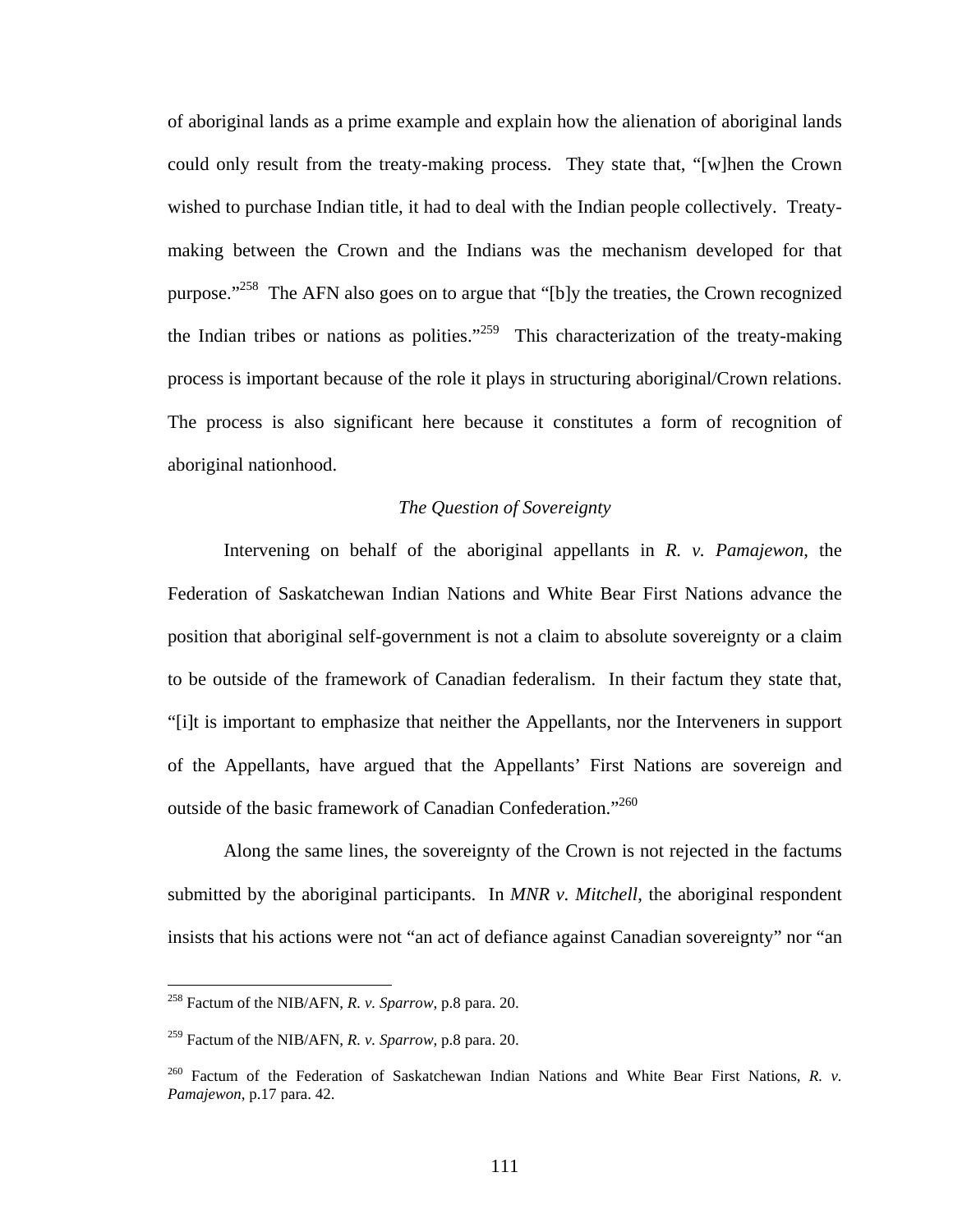attack on that sovereignty."<sup>261</sup> Here, aboriginality as a collective identity does not entail a claim to absolute sovereignty or a wholesale rejection of Canadian sovereignty.

The factums submitted by the aboriginal participants involved in s.35(1) litigation include both significant examples of self-definition and articulations of self-government. The examples of self-definition discussed in this section reveal two things of import. First, they expose that even though these factums are produced by members of different aboriginal groups and nations there are certain common substantive components or elements that these individuals employ in their characterizations of aboriginality. The relationship between aboriginal peoples and the natural world (including here land, resources and resource exploitation) and aboriginal conceptions of the good are common themes contained within the various presentations of aboriginality offered by the aboriginal participants in their legal submissions. Second, the examination of the examples of self-definition reveals a developed argument regarding the question of who ought to define this collective identity. By exposing the inherent problems associated with characterizations of aboriginality that are not products of self-definition, the aboriginal participants build the case that the locus of origin of appropriate presentations of aboriginality (that is, definitions that capture what it means to be a bearer of this collective identity and what this collective identity entails – the aforementioned common substantive components or elements) is aboriginal groups or nations themselves. In other words, the aboriginal claimants in these cases are advancing that aboriginality ought to be the product of a process of self-definition.

<span id="page-116-0"></span><sup>261</sup> Factum of the Respondent Mitchell, *MNR v. Mitchell*, p.8 para.19; Also see: Factum of the Mohawk Council of Kahnawake, *MNR v. Mitchell*, p.5 para.6(B); Factum of the AFN, *MNR v. Mitchell*, p.1para.1.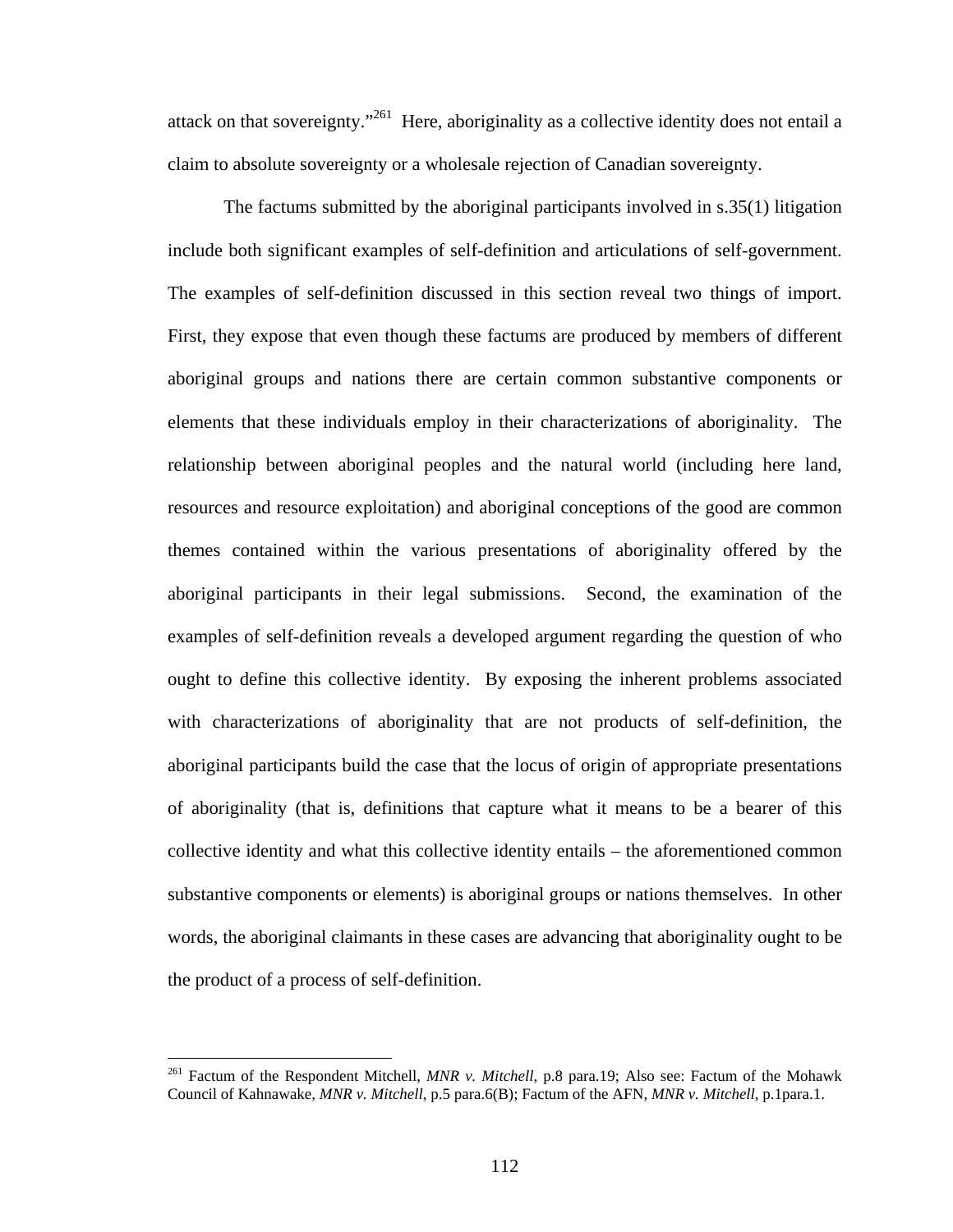The various examples of articulations of self-government, found within the factums under consideration, work to present the argument that aboriginality entails selfgoverning nationhood. This is accomplished by, first, arguing that aboriginal nations are entitled to self-government and/or powers of self-government because of historical realities. Next, a substantial link between aboriginal culture and self-government (both its exercise and its form) is drawn. This link acts to render considerations of selfgovernment constitutive aspects of aboriginality. As a result, negotiations and treatymaking are held as the appropriate mechanisms for dealing with these self-governing collectivities. And lastly, this argument includes an important clarification. It advances the explanation that even though aboriginality entails self-governing nationhood it does not necessarily entail a claim to absolute sovereignty in the form of independence. As a result, the various factums submitted by aboriginal participants in these s.35(1) cases present a characterization of aboriginality that entails self-defining, self-governing nationhood. This characterization corresponds to the notion of aboriginality that results from the nation to nation paradigm of interaction.

### **Colonial Articulations of Aboriginality in the Factums**

Self-definition and self-government are two elements of the nation to nation version of aboriginality that are rejected by the colonial version of this collective identity. Accordingly, aboriginality of the colonial variety is, first, understood as a collective identity that is created by persons who do not belong to the group being defined; second, aboriginality denotes the experience of being subject to the will and rule of another. As a consequence, the interactions that occur between aboriginal and non-aboriginal peoples are unilateral in nature and are marred by a lack of consent and respect for the former group's differences.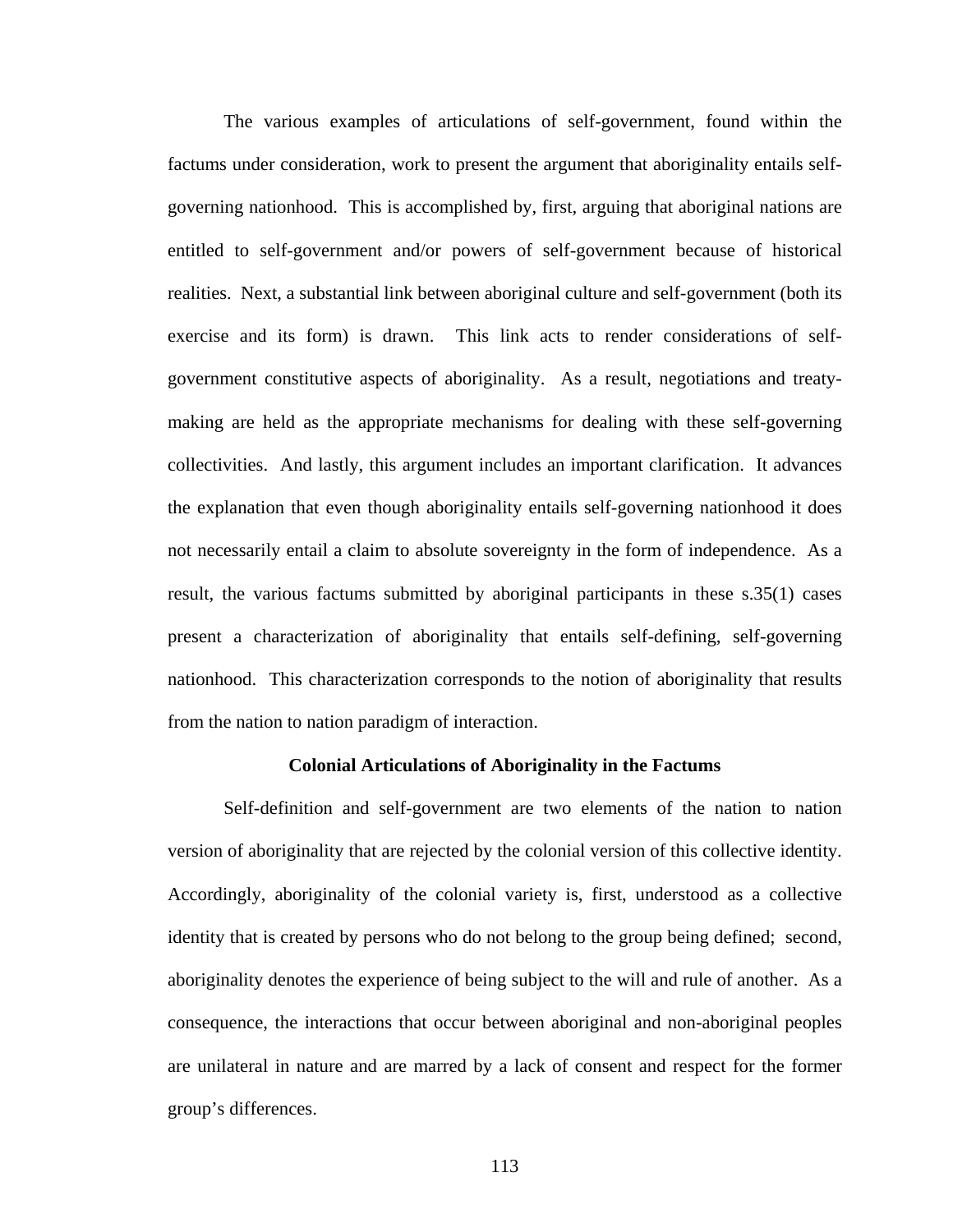#### *Rejection of Aboriginal Self-Definitions and Examples of External Definition*

A number of provincial and federal participants in s.35 cases either reject the aboriginal participants' self-definitions and/or present their own versions of aboriginality. In their submissions to the SCC in the cases of *R. v. Sparrow*, *R. v. Van der Peet* and *R. v. Gladstone* the Musqueam, the Sto:lo and the Heiltsuk all took the position that fishing and/or the trading of fish (for social, ceremonial or commercial purposes) were constitutive elements of their respective cultures and collective identities.<sup>262</sup> For their part, provincial and federal participants submitted arguments in each of these cases that rejected the self-characterizations offered by these aboriginal litigants.

 In *Sparrow*, the Attorney General of Canada (AG) advanced that fishing, as of the 1960s, did not provide the staples for the Musqueam diet nor did it constitute a significant element of Musqueam culture. The AG made the case that the "evidence, if anything, shows that by the late 1960s, the Band had practically turned its back to the sea for food fishing purposes and that the fishing that did occur bore no resemblance whatsoever to the historical intensity level, purpose and mode of exploitation by the ancient Musqueam."<sup>263</sup> In the same case, the AG of British Columbia reinforced this last point by contending that the Indian food fishery was a creation of positive law.<sup>264</sup> Taken together, these submissions made by the AGs of Canada and British Columbia represented a rejection of the position that the fishery is of central importance to the Musqueam people and that it has historical continuity with the activities of this aboriginal nation's ancestors.

<span id="page-118-0"></span><sup>262</sup> Factum of the Appellant Ronald Edward Sparrow, *R. v. Sparrow*, 1990: para.2; Factum of the Appellant Dorothy Marie Van der Peet, *R. v. Van der Peet*, para 107; Factum of the Appellant Donald Gladstone, *R. v. Gladstone*, para.28.

<span id="page-118-1"></span><sup>263</sup> Factum of the Respondent HMQ, Attorney General of Canada, *R. v. Sparrow*, para.89

<span id="page-118-2"></span><sup>264</sup> Factum of the Attorney General of British Columbia, *R. v. Sparrow*, para.34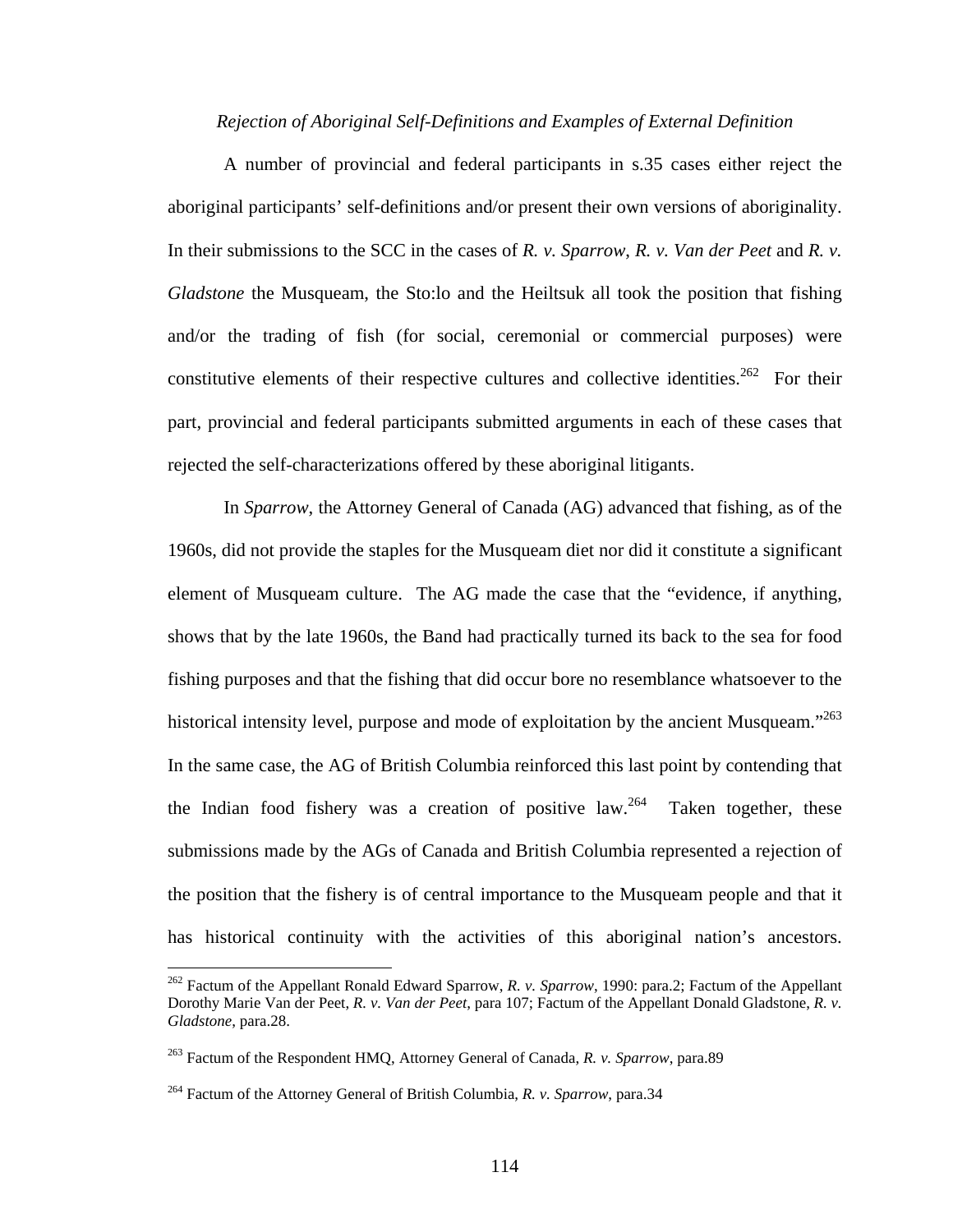Moreover, these government submissions attempt to establish that the fishery is, in actual fact, a creation of the Crown. As a consequence, the fishery cannot be a constitutive aspect of the aboriginal nation's collective identity as the aboriginal litigants claimed. Thus, we find in *Sparrow* examples of outsiders rejecting significant constitutive aspects of aboriginal articulations of aboriginality.

 Unlike the *Sparrow* case, in *R. v. Van der Peet*, the role that fishing played in aboriginal culture was not at issue. Instead, in *Van der Peet*, the Crown attempted to make the case that the Sto:lo trade of fish was not of the commercial variety. The Crown contended that "[i]n the pre-contact era the Sto:lo exchanged fish and other goods for social and ceremonial purposes. As the learned trial Judge found, there was no market economy in existence prior to the arrival of Europeans."<sup>265</sup> The Crown outlined how:

Food, wealth, and access to resources were exchanged within the family, and with other families connected through ties of kinship and marriage, on the basis of reciprocity. The social exchange was not a market system. There was no allpurpose money. It was not possible to take a surplus of food and simple peddle it. One had to have the social relations that made exchange possible. The economy was therefore firmly embedded in the social networks.<sup>266</sup>

Similarly, in *Gladstone*, the Crown put forward the argument that the Heiltsuk did not traditionally participate in commercial trading of herring spawn on kelp.<sup>267</sup> The Crown stated that "trading herring spawn on kelp was not a major feature of the culture of the Heiltsuk Band."[268](#page-119-3) 

<span id="page-119-0"></span><sup>265</sup> Factum of the Respondent, HMQ, *R v. Van der Peet*, para.14

<span id="page-119-1"></span><sup>&</sup>lt;sup>266</sup> Factum of the Respondent HMQ, R. v. Van der Peet, para.15

<span id="page-119-2"></span><sup>267</sup> Factum of the Respondent HMQ, *R. v. Gladstone*, para.77

<span id="page-119-3"></span><sup>268</sup> Factum of the Respondent HMQ, *R. v. Gladstone*, para.112. For a similar view on the non-commercial dimension of harvesting rights see SCC, *R. v. Sappier/R. v. Gray*, para.25.[0]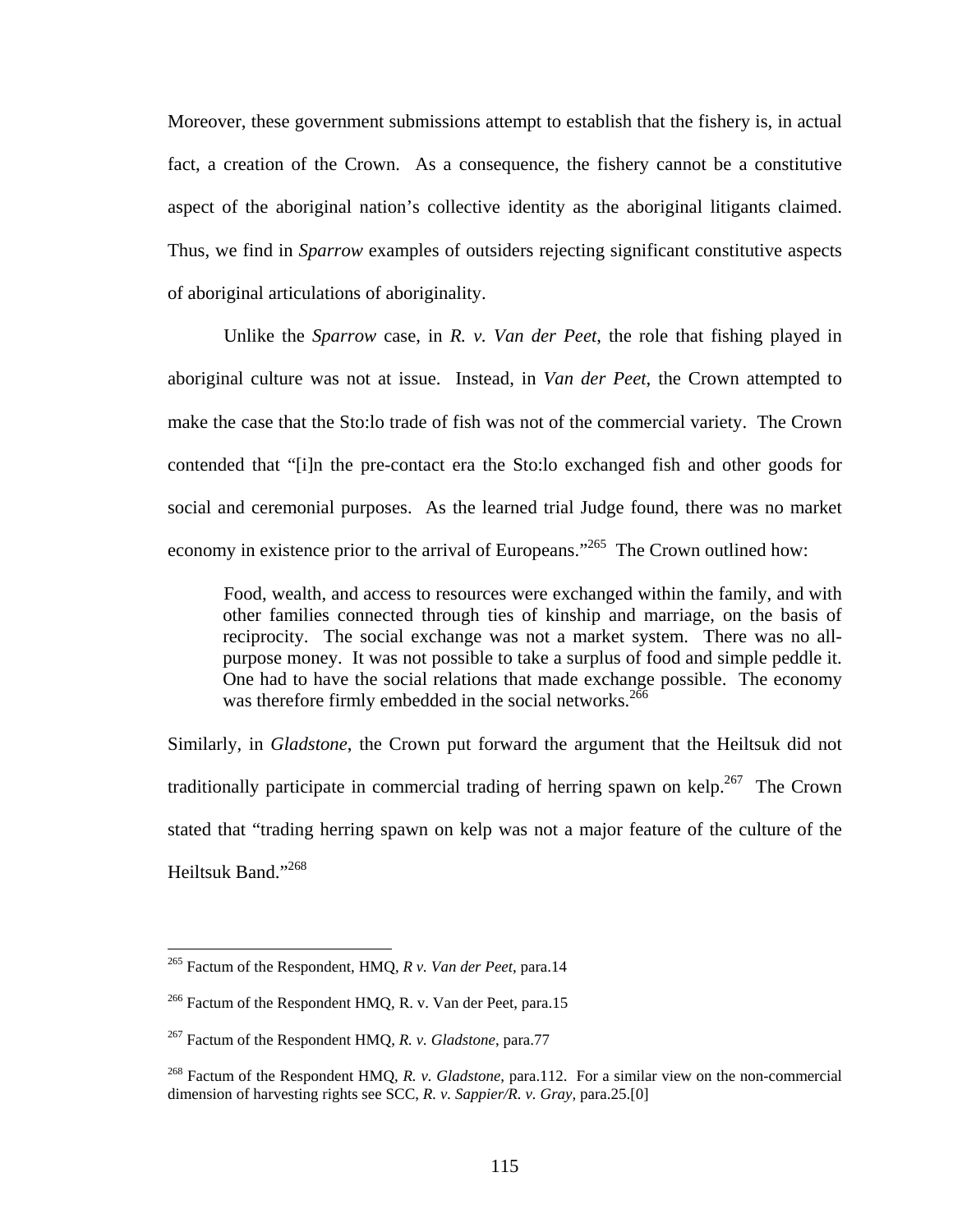In both of these cases the aboriginal appellants assigned significant weight to resource exploitation and trade in their expressions of self-definition. In other words, the appellants described their collective identities in reference to these factors. By rejecting the validity of these references (that is, by questioning whether the Sto:lo and the Heiltsuk actually traded these resources commercially) the representatives of the Crown cited here were in essence rejecting the Sto:lo and Heiltsuk characterizations of their collective identities. This left space for these same representatives to offer their own characterizations of these aboriginal identities. In *Van der Peet*, for example, the Crown characterizes the Sto:lo, not as commercial traders, but as social traders (that is, people who engaged in trade in order to create/maintain social connections). This characterization of the Sto:lo was not only markedly different than the one advanced by the Sto:lo but serves as a illustrative example of an exercise of external definition.

 In the *Pamajewon* and *Delgamuukw* cases a similar dynamic of rejection and external definition comes to the fore. Once again, the aboriginal litigants' expressions of self-definition are challenged by the representatives of the Crown. In *Pamajewon* the AG of Ontario stated that "Bingo has nothing to do with the culture, practices or history of the Shawanaga people. […] Casinos and commercial destination gambling are foreign to the culture, practices and history of the Shawanaga. These are European in origin."<sup>269</sup> Here, the AG is advancing the position that the practices of gambling at issue in this case are elements of European cultures and so cannot be elements of an aboriginal culture.

 In *Delgamuukw*, the Wet'suwet'en and Gitksan appellants advanced that traditional territories are a central component of their nations' social organization, culture,

<span id="page-120-0"></span><sup>269</sup> Factum of the Respondent the Attorney General of Ontario, *R. v. Pamajewon*, para.11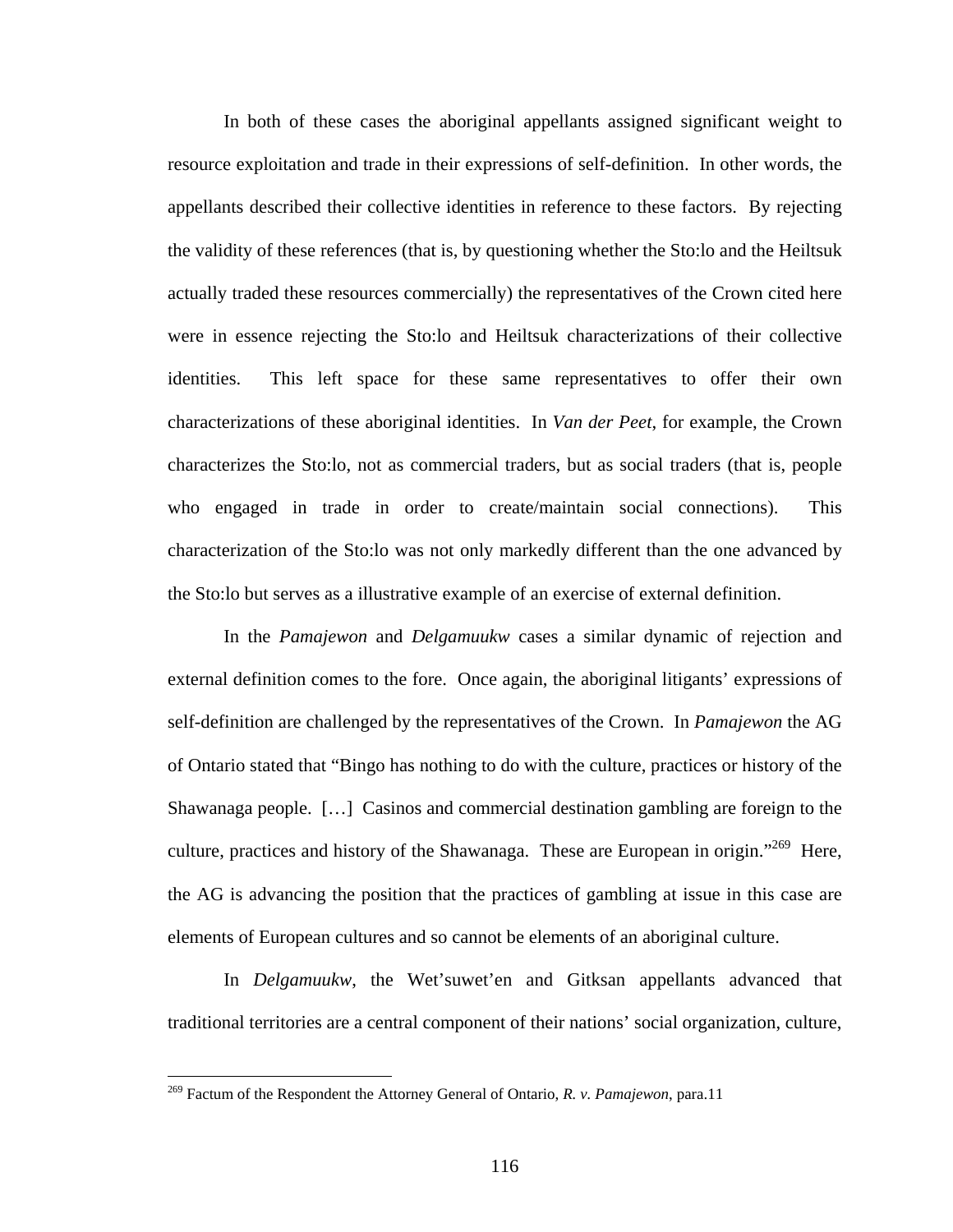laws and collective identity.<sup>270</sup> The AG of Canada, however, rejected the appellants' positions. First, the AG challenged the appellants' view of the dimensions of their traditional territories and the role that these territories played in the formation and maintenance of their collective identities by advancing that "the evidence does not establish that, at contact and excluding the effects of the commercial fur trade, the appellants' ancestors occupied lands outside the immediate areas of the villages for purposes that were integral to the distinctive culture of their societies."<sup>271</sup> The AG then went on to challenge the notion that the appellants' laws and customs governed these territories. The AG submitted that the, "trial judge found that what the appellants' witnesses described as law was really "a most uncertain and highly flexible set of customs which are frequently not followed by the Indians themselves." This conclusion was entirely justified on the evidence."<sup>272</sup> What comes to the fore here is the fact that the AG of Canada, by rejecting the explanations offered by the appellants regarding the territorial dimensions, the impact of territory on aboriginal identity and culture, is, in effect, rejecting important expressions of self-definition offered by the aboriginal litigants.

In the same case, the submissions made by the AG of British Columbia regarding the issue of aboriginal self-government included important elements of external definition. While the aboriginal appellants characterized their claims as rights of selfgovernment, the AG of British Columbia likened aboriginal self-government to selfregulation. This provincial litigant argued that "a self-government right is a right in the

<span id="page-121-0"></span><sup>270</sup> Factum of the Appellant the Wet'suwet'en Hereditary Chiefs, *Delgamuukw v. British Columbia.*, para.137; Factum of the Appellant the Gitksan Hereditary Chiefs, *Delgamuukw v. British Columbia*, paras.14-15, 36-37.

<span id="page-121-1"></span><sup>271</sup> Factum of the Attorney General of Canada, *Delgamuukw v. British Columbia*, para.136.

<span id="page-121-2"></span><sup>272</sup> Factum of the Attorney General of Canada, *Delgamuukw v. British Columbia*, para.131.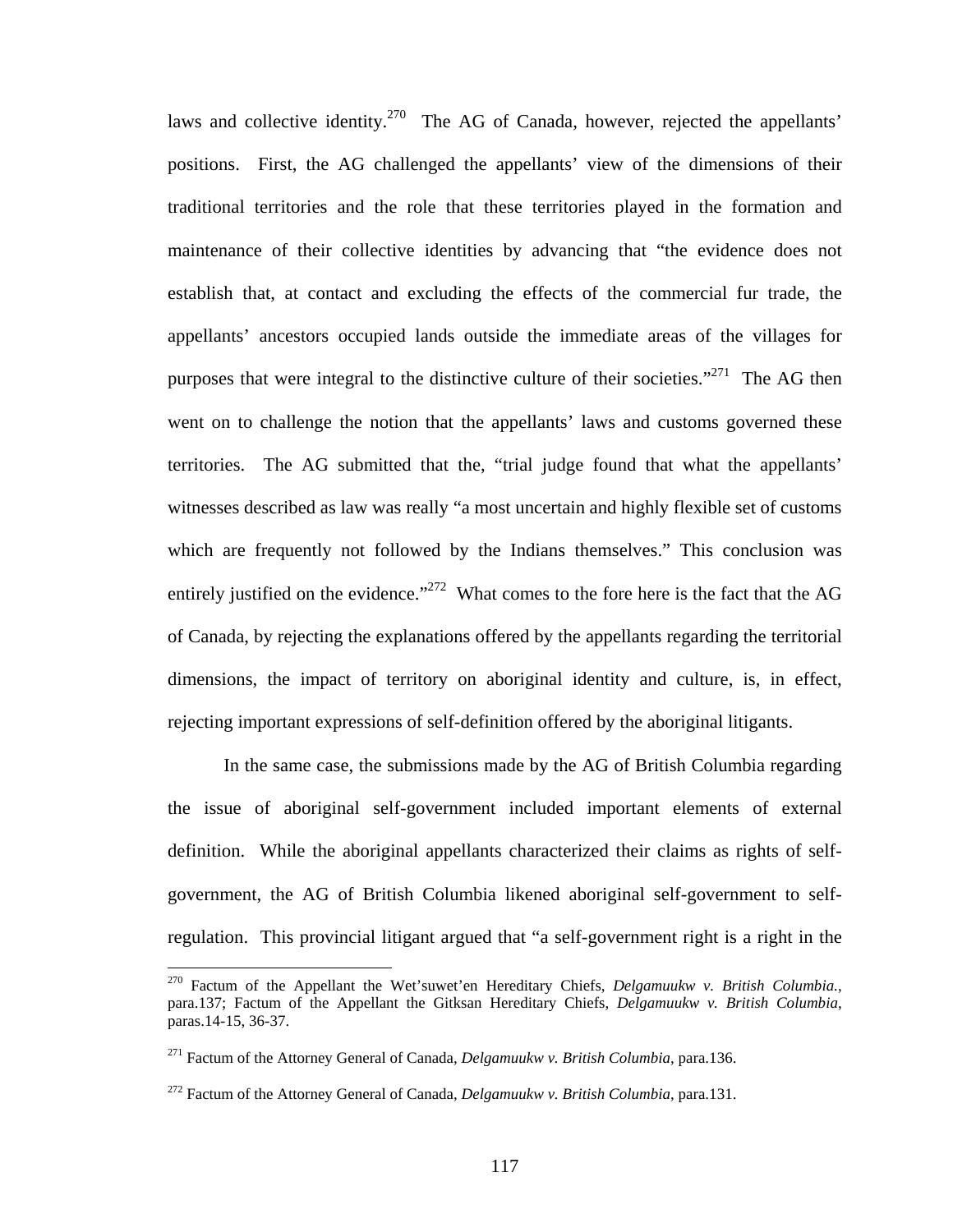aboriginal community to regulate or govern its members inter se. It is properly described as "self" (or "internal") in that it does not permit the governance or regulation of nonmembers."<sup>273</sup> The AG explained that "[t]he defining feature of the right of selfgovernment is that it recognizes the aboriginal community's right or power to govern its members by the creation and enforcement of norms of behaviour or conduct in accordance with historical customs, practices and traditions. $274$  Self-government constructed in this fashion is perhaps better termed as self-regulation which takes the form of instituting social norms that aim to govern the social behaviour of members of an aboriginal community. It does not entail the right to institute laws which would govern non-social activities and which would apply to non-members. This understanding is very different from the claim of jurisdiction and self-government advanced by the aboriginal litigants who took the position that self-government includes the capacity to make laws in relation to non-social things such as the land.<sup>275</sup> The argument made here by the AG of British Columbia hinges on the proposition that aboriginality entitles aboriginal people to a right more properly understood as a right of self-regulation not a right that is akin to a right of self-government. Advancing this particular version of this constitutive aspect of aboriginality is an example of an attempt at external definition. The AG of British Columbia is presenting an alternative definition of what this collective identity entails.

The colonial version of aboriginality entails not only instances of external definition but it also includes the notion that aboriginal peoples are subject to the rule of others. So, for example, in the *Gladstone* case the AG of Alberta argued that "[t]here is

<span id="page-122-0"></span><sup>273</sup> Factum of the Attorney General of British Columbia, *Delgamuukw v. British Columbia*, para.299.

<span id="page-122-1"></span><sup>274</sup> Factum of the Attorney General of British Columbia, *Delgamuukw v. British Columbia*, para.294.

<span id="page-122-2"></span><sup>275</sup> Factum of the Appellant Wet'suwet'en Hereditary Chiefs, *Delgamuukw v. British Columbia*, para.56.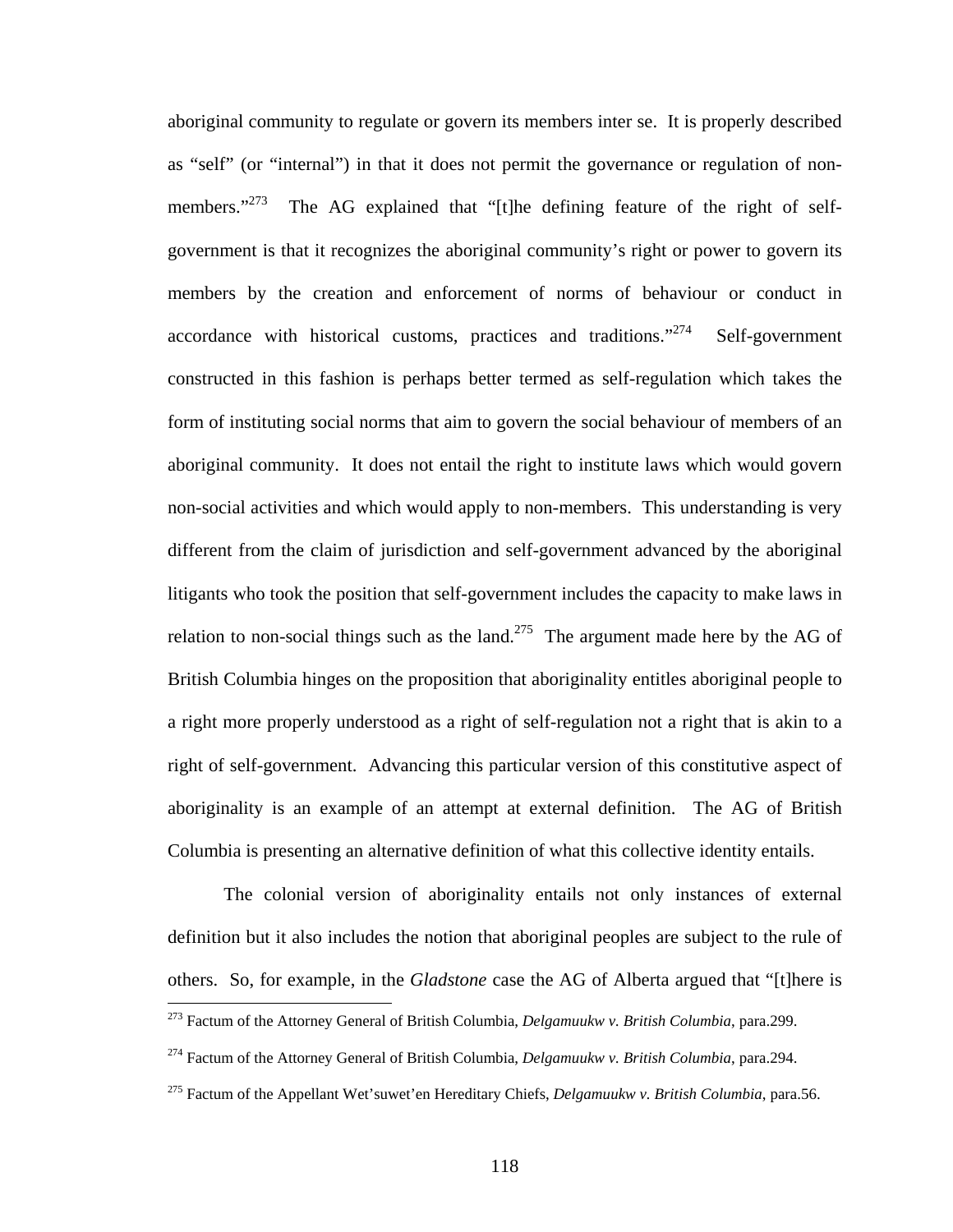no broad right of self-government or self-regulation that would enable the Heiltsuk to reject the concept of a licensing scheme."<sup>276</sup> Here, this provincial intervener is explicitly stating that this aboriginal nation does not possess rights of self-government or selfregulation that would render this aboriginal nation exempt from the government's existing regulatory system. Similarly, the AG of British Columbia, in the *Delgamuukw* case, advanced that underlying title to the land, and the capacity to govern said land, was vested in the Crown. The AG advanced that "all of these pre-Confederation laws are clearly inconsistent with, and hence extinguish, an aboriginal land tenure system which purports to vest in the aboriginal community a title that would burden the Crown's title. There could only be one legal system which creates interest in land and as of sovereignty that legal system was that of the Colony of BC."<sup>277</sup> From this view, as of sovereignty there was only room for one legal order and that legal order was the non-aboriginal one. From that time on, aboriginal peoples and their lands were to be governed by this alien legal order.

 Similarly, in the *Pamajewan* case, the AG of Ontario advanced that the Shawanaga and Eagle Lake First Nations did not have the right to conduct high stakes gaming on their reserves, or the capacity to make laws with regards to this criminal law matter because these First Nations and their territories were under the jurisdiction of the Federal government. Referring to s.91(24) of the *Constitution Act, 1867*, the AG argued that "[t]he intention of the Crown to extinguish the right of self-government of the Shawanaga First Nation or the larger aboriginal nation to which the Shawanaga First

<span id="page-123-0"></span><sup>276</sup> Factum of the Attorney General of Alberta, *R. v. Gladstone*, para.13.

<span id="page-123-1"></span><sup>277</sup> Factum of the Attorney General of British Columbia, *Delgamuukw v. British Columbia*, para.140.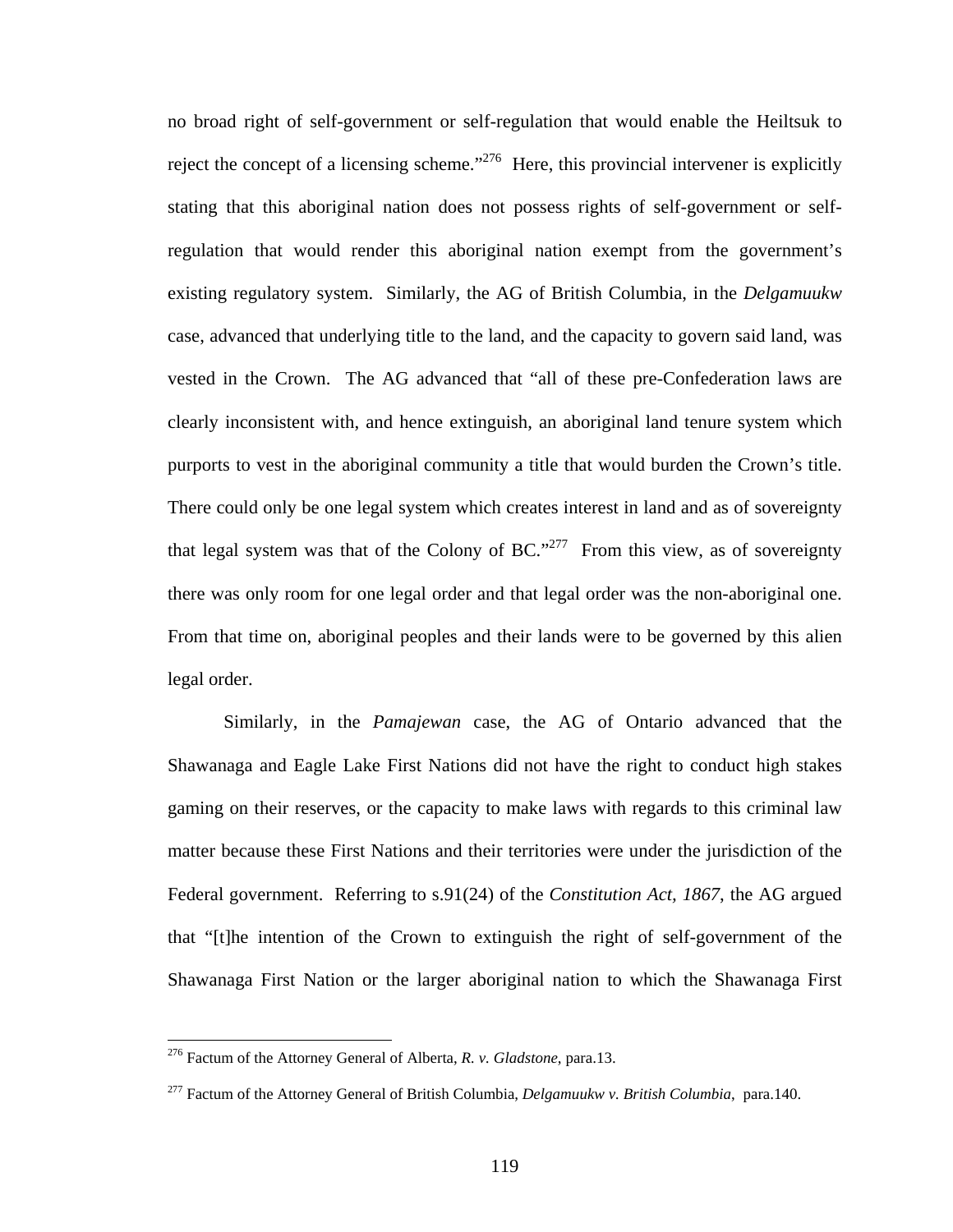Nation belongs or belonged at the relevant time has been clearly and plainly expressed. This necessarily includes criminal law making capacity."<sup>278</sup> Here, these First Nations are presented as lacking the right to conduct/regulate gaming on their reserves because these matters, the First Nations in question and their reserve lands are all under the jurisdiction of the federal government. This position is quite different from one that advances that these First Nations are self-governing peoples.

 In the *Sparrow* case, the AG of Alberta accepted the notion that aboriginal peoples had collective rights but defined them in such a way as to make these nations subject to the rule of the Crown. The Attorney General explained that "Indians were considered to have certain limited rights, described as usufructuary rights dependent on the goodwill of the Crown."<sup>279</sup> Two important points speak to the notion that aboriginal peoples are subject to the rule of outsiders. First, usufructuary rights allow an individual or person to use and enjoy the benefits of land in the absence of possession of underlying title to that land. The important point here is that title rests, not with the holders of these rights, but with others (in this case the Crown). Second, the insistence that the rights that aboriginal peoples possess exist at the pleasure of the Crown means that these rights may be extinguished at the Crown's discretion. Both of these conditions work to explain how a group may possess collective rights and simultaneously be ruled by another.

By far, the clearest manifestation of the argument that aboriginal nations are subject to non-aboriginal rule comes in the form of continued claims to sovereignty by non-aboriginals over the land and the people inhabiting Canada. In the case of *Mitchell v.* 

<span id="page-124-0"></span><sup>278</sup> Factum of the Respondent the Attorney General of Ontario, *R. v. Pamajewon,* para.14.

<span id="page-124-1"></span><sup>279</sup> Factum of the Attorney General of Alberta, *R. v. Sparrow*, para.6.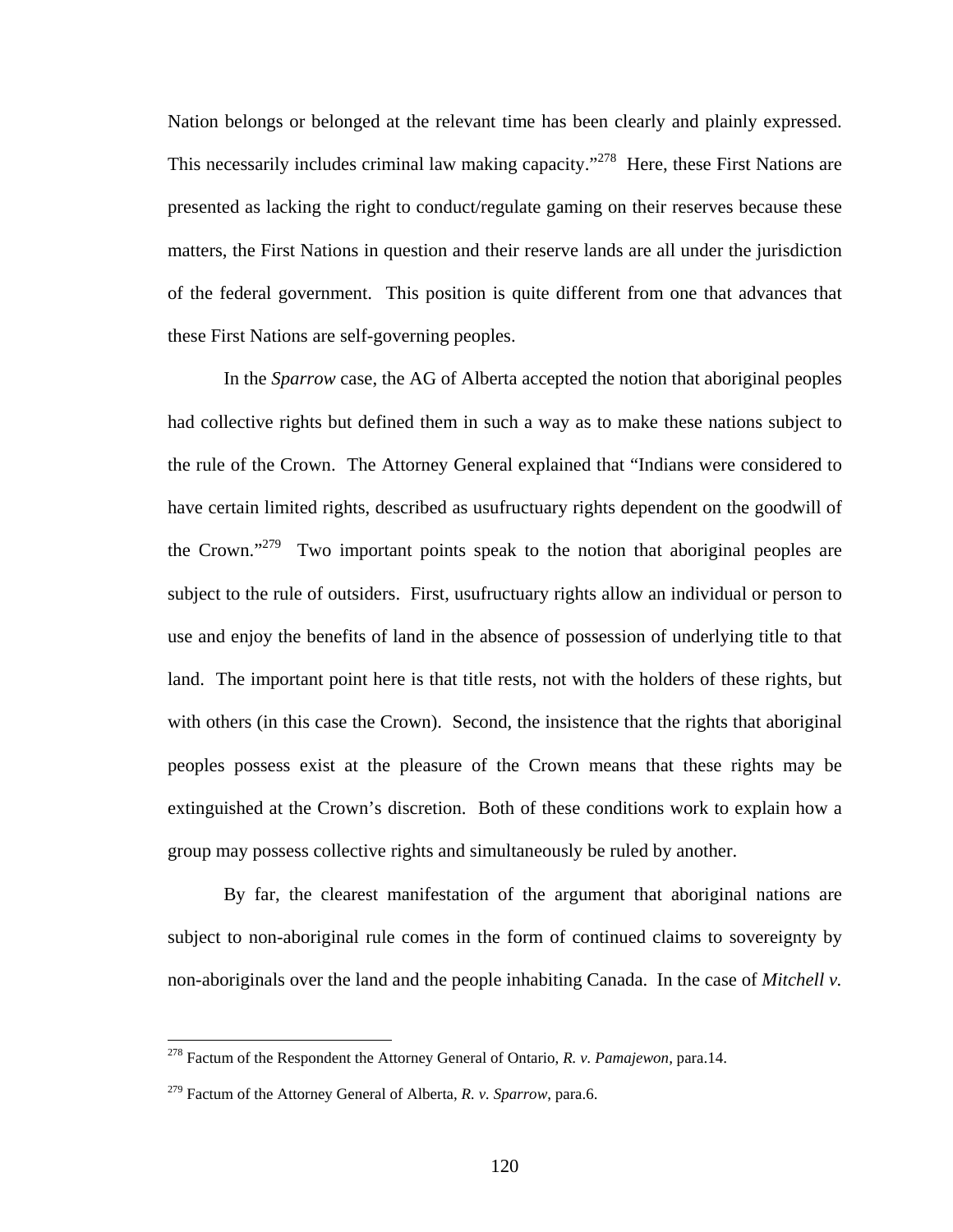*M.N.R.* the appellant, the Minister of National Revenue, argued that the aboriginal litigants did not possess the right to cross Canada's international border without paying duties because such a right would be irreconcilable with Canadian sovereignty. The Minister submitted that "Canadian sovereignty entails the power to control both who and what enters the country."<sup>280</sup> From this view, the aboriginal litigants were subject to the sovereignty of the Crown and as a consequence could not cross the international border without being subject to the existing rules and regulations associated with doing so.

 Similarly, in *Pamajewon* the AG of Canada argued that "a[n aboriginal] claim to sovereignty cannot be supported at Canadian law. $1281$  The AG went on to state that "Canadian sovereignty is a legal reality recognized by the law of nations. This Court in R. v. Sparrow, rejected the notion that the aboriginal peoples of Canada might retain any measure of sovereignty."<sup>282</sup> The important point to take away from this position is that in what is now Canada the Crown is sovereign and aboriginal peoples are unconditionally subject to that sovereignty.

### **Citizen-State Articulations of Aboriginality in the Factums and SCC Decisions**

In the case of *R. v. Van der Peet* Lamer C.J., writing for the majority of the Court, advances the position that aboriginal rights "arise from the fact that aboriginal people are aboriginal."<sup>283</sup> Citing academics Michael Asch and Patrick Macklem he states that "aboriginal rights "inhere in the very meaning of aboriginality"."<sup>284</sup> This link between

<span id="page-125-0"></span><sup>280</sup> Factum of the Appellant the Minister of National Revenue, *Mitchell v. M.N.R.*, para.1.

<span id="page-125-1"></span><sup>281</sup> Factum of the Intervener the Attorney General of Canada, *R. v. Pamajewon*, para.2.

<span id="page-125-2"></span><sup>282</sup> Factum of the intervener the Attorney General of Canada, *R. v. Pamajewon*, para.7.

<span id="page-125-3"></span><sup>283</sup> SCC, *R. v. Van der Peet*, para. 19.

<span id="page-125-4"></span><sup>284</sup> SCC, *R. v. Van der Peet*, para. 19.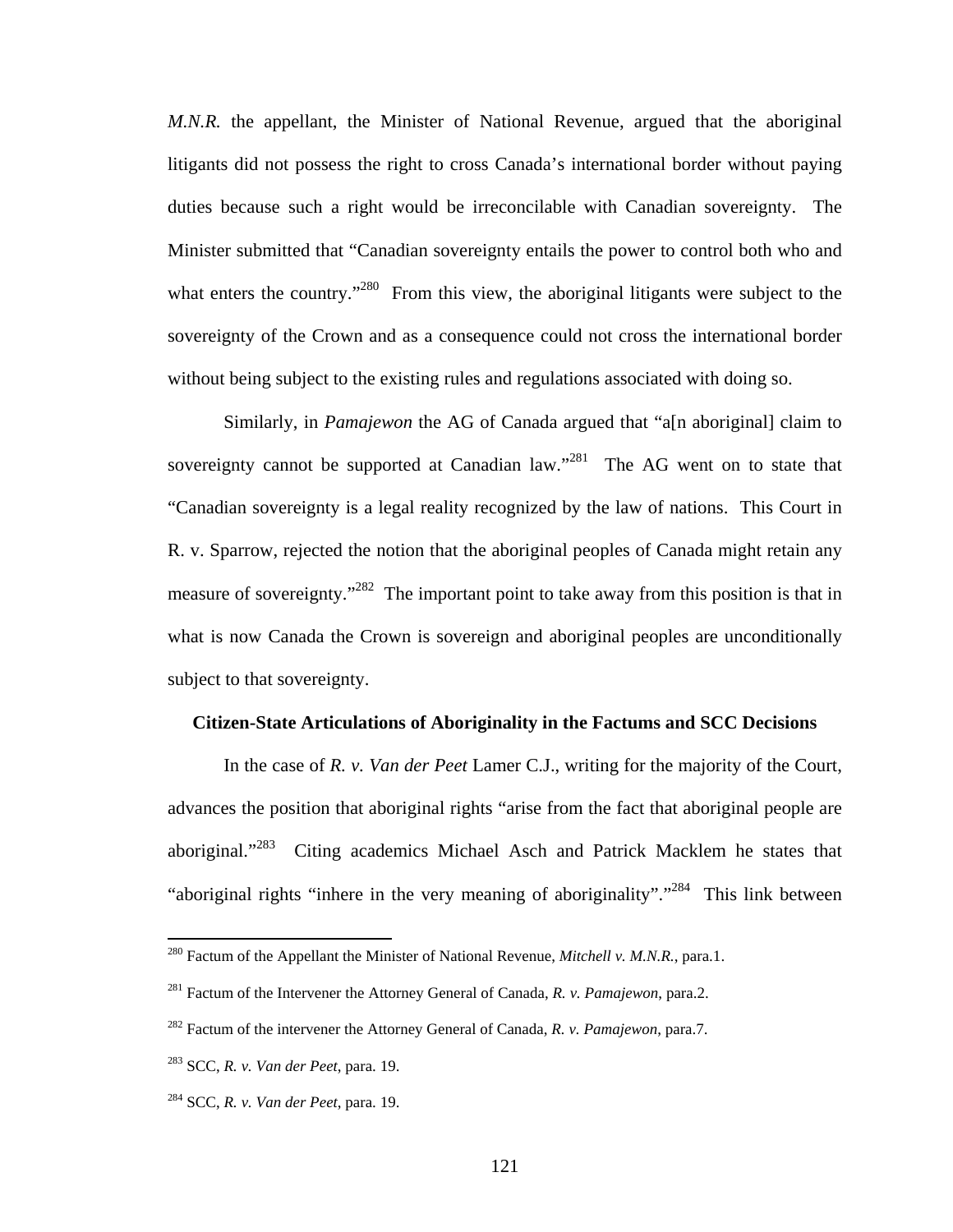aboriginality and aboriginal rights is significant because it provides an important degree of direction in the effort to trace the way in which the majority of the SCC conceptualizes aboriginality. Due to the fact that the majority of the SCC envisions that aboriginal rights inhere in the very meaning of aboriginality, an examination of the characterization of the nature and scope of aboriginal rights held by the majority inevitably includes the majority's characterization of this collective identity. A consequence of this type of examination is the realization that the majority of the SCC holds a citizen-state view of aboriginality. Moreover, an examination of the factums submitted by some provincial/federal AGs in s.35(1) cases reveals that a number of these parties employ a similar understanding of this collective identity in aboriginal rights litigation.

The citizen-state version of this collective identity conceives of aboriginality as a single component, or facet of an individual's overall identity. This important aspect of the individual's overall identity denotes a connection with a particular bounded community within the state. This component of the individual's overall identity exists in concert with another significant facet – membership in a broader political community where the Crown is sovereign. In this way, this collective identity envisions overlapping attachments and loyalties to multiple communities. The distinguishing nature of the former facet may give rise to a particular set of rights and duties that goes above and beyond the ones accorded to citizens generally.

## *First Facet*

When aboriginality is constructed within the citizen-state paradigm one significant facet of this collective identity is an individual's connection with a particular bounded community. An examination of a number of post-1982 SCC decisions and provincial factums dealing with aboriginal rights cases reveals that this connection manifests itself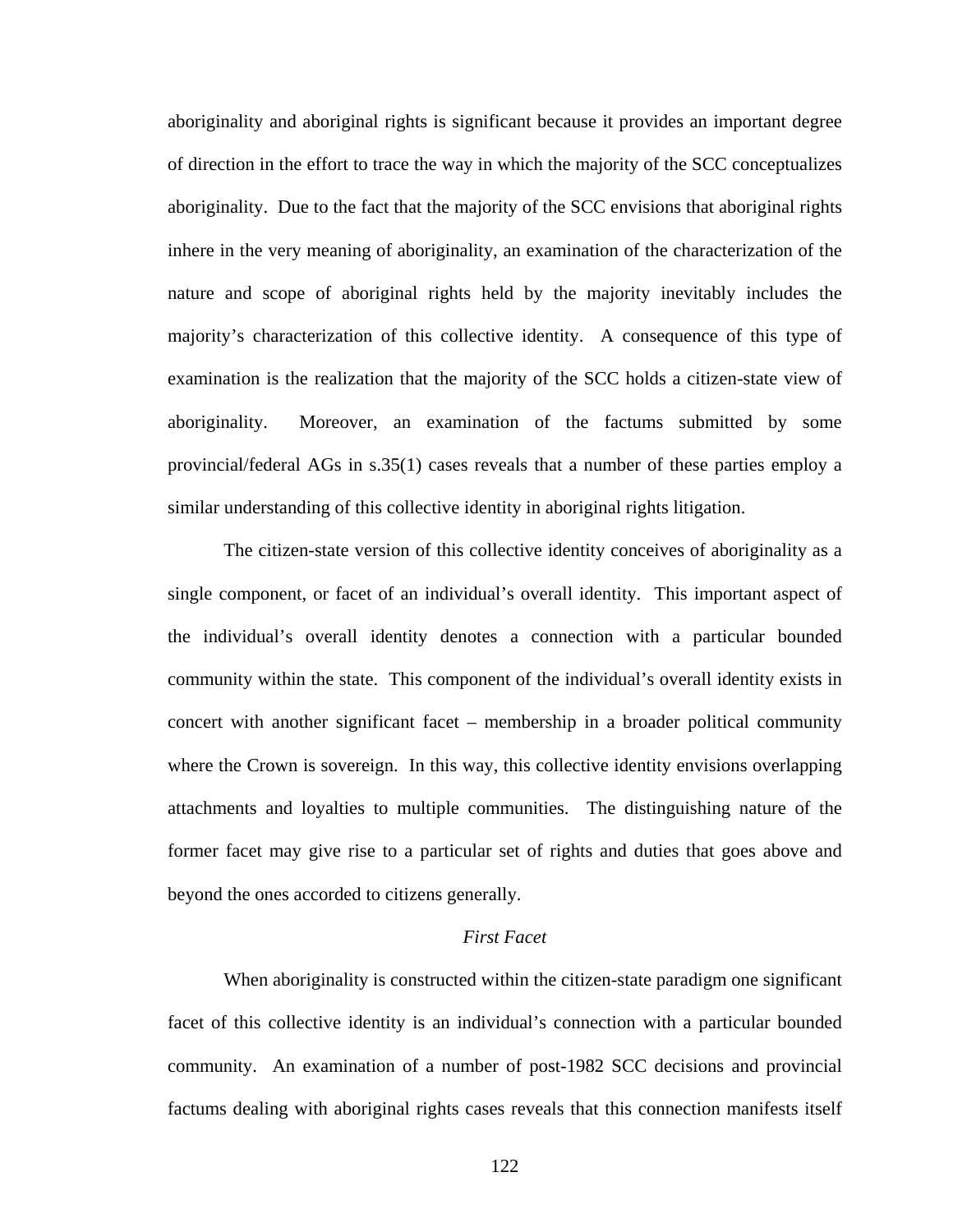as membership in and attachment to a specific cultural group that can claim prior or pre-Contact social origins. This connection also manifests itself as a unique attachment to particular lands or territories. From this view, part of what it means to be aboriginal includes membership in and attachment to a pre-Contact socio-cultural group and a sense of attachment to specific lands. These attachments are constitutive elements of this way of understanding aboriginality. Moreover, it is this facet of aboriginality (that is, these bonds of attachment) that gives rise to a bundle of rights not accorded to citizens generally. Accordingly, the majority of the SCC has found that aboriginal rights arise from the fact of prior occupancy and "from the prior social organization and distinctive cultures of aboriginal peoples on that land."<sup>285</sup> The next section traces the majority's and some provincial participants' characterization of the doctrine of aboriginal rights, the test for aboriginal rights and aboriginal title in an effort to demonstrate the significant role played by these bonds of attachment on the nature and scope of aboriginal rights and so on the very meaning of aboriginality.

#### *Membership in and attachment to a pre-Contact socio-cultural group*

In the case of *R. v. Van der Peet* Lamer C.J. describes the doctrine of aboriginal

rights in following way:

[T]he doctrine of aboriginal rights exists, and is recognized and affirmed by s.35(1), because of one simple fact: when Europeans arrived in North America, aboriginal peoples were already here, living in communities on the land, and participating in distinctive cultures, as they had done for centuries. It is this fact, and this fact above all others, which separates aboriginal peoples from all other minority groups in Canadian society and which mandates their special legal, and now constitutional status.[286](#page-127-1)

<span id="page-127-0"></span><sup>285</sup> SCC, *R. v. Van der Peet*, Held, p.7

<span id="page-127-1"></span><sup>286</sup> SCC, *R. v. Van der Peet*, para. 30.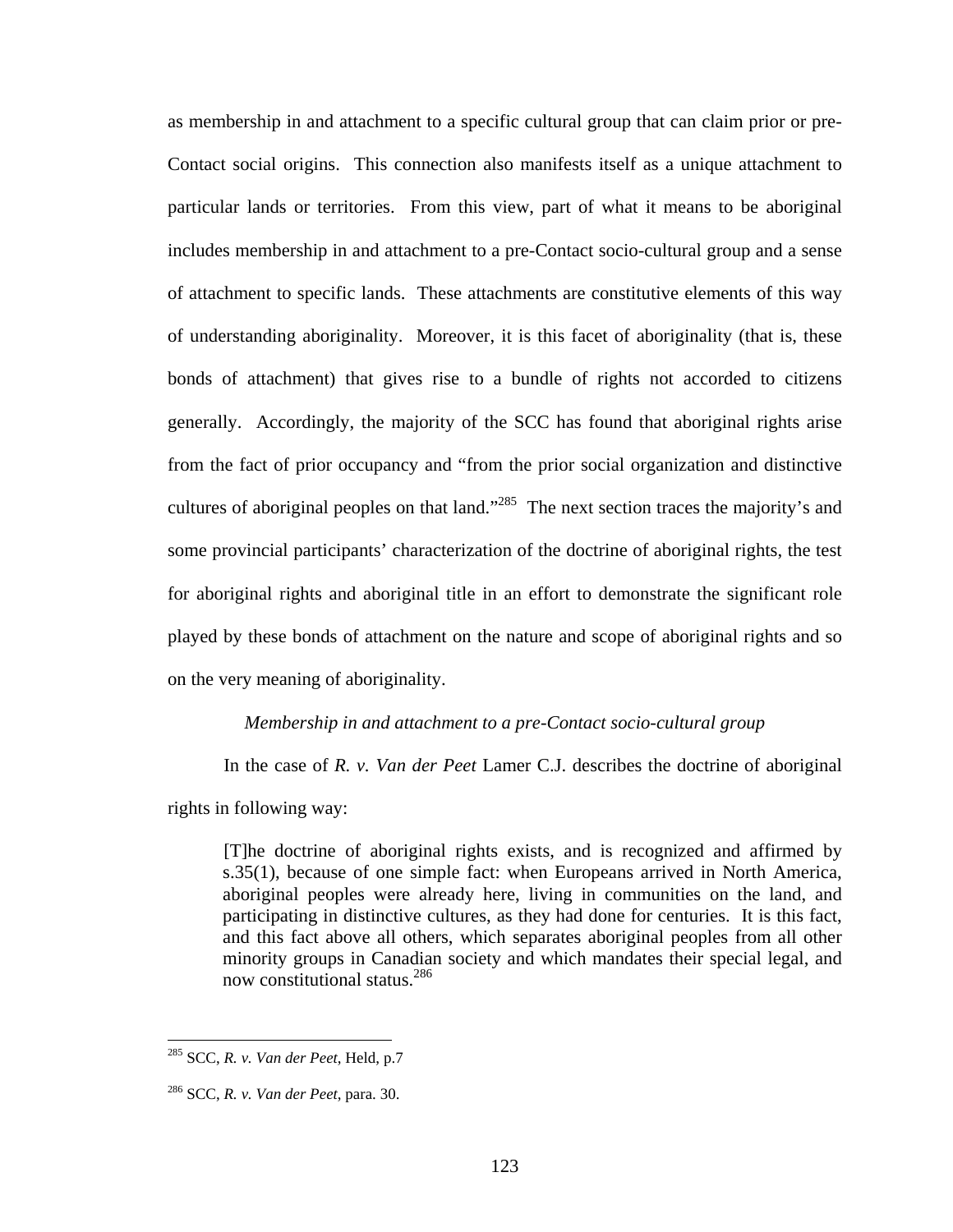<span id="page-128-2"></span>What comes to the fore in this characterization of the doctrine of aboriginal rights is the notion that the fact of prior social organization, distinctive culture and land are, first, factors that distinguish aboriginal peoples from non-aboriginal peoples and, second, are aspects of the collective identity of aboriginal peoples that merit a particular legal and constitutional status. For all intents and purposes, then, it is these aspects of aboriginality that are legally and constitutionally significant. Stated differently, for Lamer C.J. and the majority of the SCC these aspects are definitive of their characterization of aboriginality.

The test for identifying aboriginal rights supports this proposition. Lamer C.J. states that "[the test] must aim at identifying the practices, traditions and customs central to the aboriginal societies that existed in North America prior to contact with the Europeans."<sup>287</sup> He goes on to conclude that "identifying those practices, traditions and customs that are integral to distinctive aboriginal cultures will serve to identify the crucial elements of the distinctive aboriginal societies that occupied North America prior to the arrival of Europeans."<sup>288</sup> Consequently, the test for aboriginal rights hinges on practices, customs and traditions that are integral to the distinctive pre-Contact cultures of aboriginal peoples and are crucial elements of distinctive pre-Contact aboriginal societies. By protecting these distinctive and integral pre-Contact elements of aboriginal culture the majority of the Court contends that it is affording protection to these distinctive aboriginal groups. Thus, aboriginal peoples could maintain their attachment to these groups and continue their membership in these groups. $289$ 

<span id="page-128-0"></span><sup>287</sup> SCC, *R. v. Van der Peet*, para.44

<span id="page-128-1"></span><sup>288</sup> SCC, *R. v. Van der Peet*, para.45.

<sup>289</sup> The test for and purpose of Metis s.35(1) rights parallels what is described here. In *R. v. Powley*, the SCC reasons that "the purpose and the promise of s.35(1) is to protect practices that persist in the present day as integral elements of their Metis culture." Para.13. One significant difference is the pre-Contact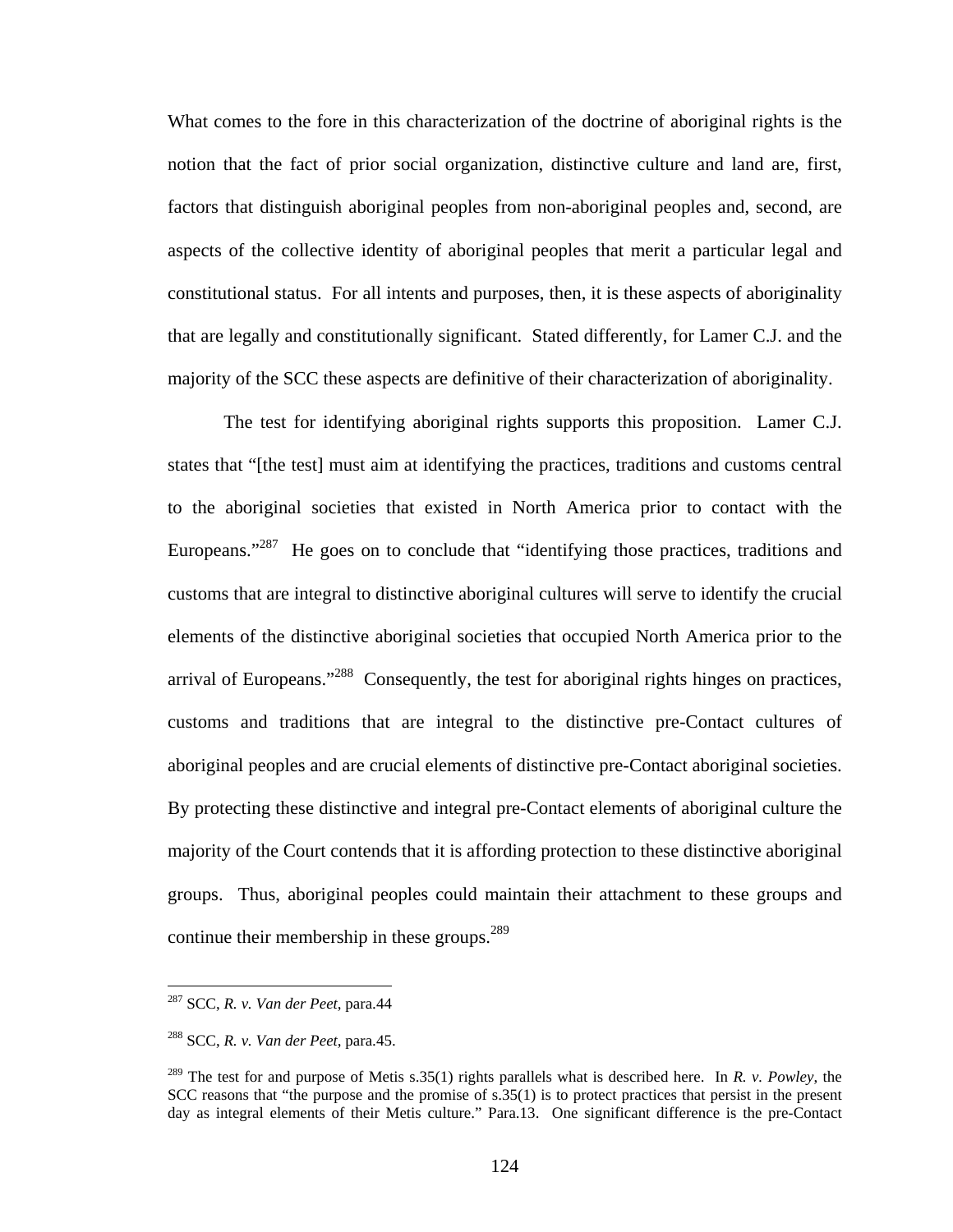In this way, it is accurate to argue that this activities-based test for aboriginal rights, as formulated by the majority, centres on a concern for protecting aboriginality by extending protection to identifiable and discrete practices, traditions and customs that lay at the core of this collective identity. In the case of *Mitchell v. M.N.R.* McLachlin C.J. explains the link between this collective identity and the protected practices in a similar fashion. The Chief Justice states that the "practice, tradition or custom must have been integral to the distinctive culture of the aboriginal people in the sense that it distinguished or characterized their traditional culture and lay at the core of the aboriginal people's identity."<sup>290</sup> McLachlin C.J. then goes on to clarify that

it [the activity] must be a "defining feature" of the aboriginal society, such that the culture would be "fundamentally altered" without it. […]This excludes practices, traditions and customs that are only marginal or incidental to the aboriginal society's cultural identity, and emphasizes practices, traditions and customs that are vital to the life, culture and identity of the aboriginal society.<sup>291</sup>

From this view, aboriginal rights protect the activities that both constitute and distinguish a particular aboriginal culture, society and collective identity.

Along the same lines, a number of the provincial AGs in the *Pamajewon* case characterize the link between this collective identity and aboriginal rights in a similar fashion. For example, the AG of Ontario suggests that the SCC "[c]onsider the question in these terms: if these gambling centres [the issue at bar in this case] close […] will either First Nation lose anything of its sense of 'aboriginalness'."<sup>292</sup> Here, the question of

temporal requirement. The pre-Contact requirement is modified in order to properly account for the post-Contact genesis of the Metis and, so, the temporal period of significance for Metis s.35(1) rights is the time period between Contact and the assertion of control by the Crown. SCC, *R. v. Powley*, para. 18.

<span id="page-129-0"></span><sup>290</sup> SCC., *Mitchell v. M.N.R*, para.12.

<span id="page-129-1"></span><sup>291</sup> SCC, *Mitchell v. M.N.R.*, para.12

<span id="page-129-2"></span><sup>292</sup> Factum of the Respondent, the Attorney General of Ontario, *R. v. Pamajewon*, para.48.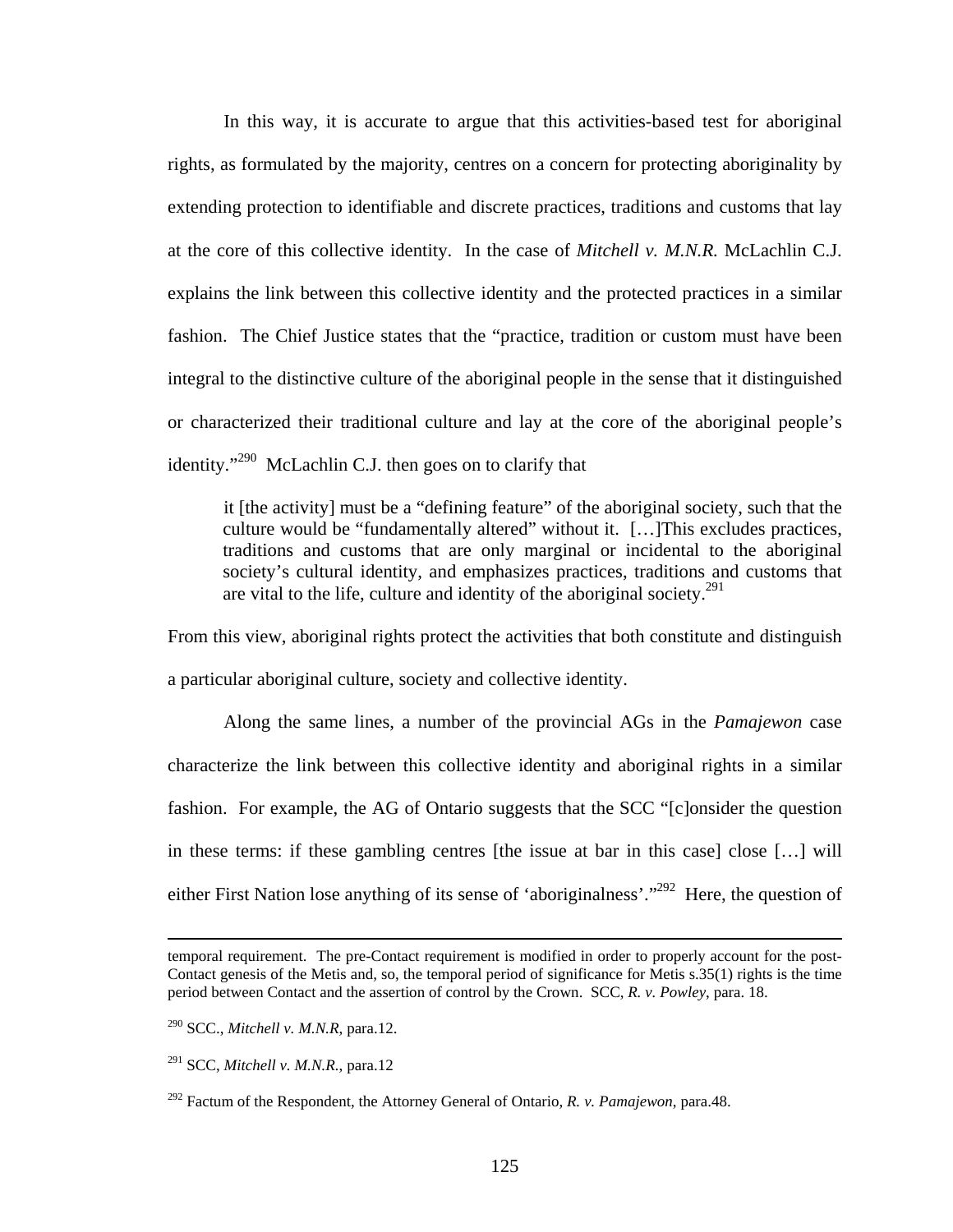whether this activity qualified as an aboriginal right centres on the question of whether this activity was a constitutive element of this collective identity (or as stated here "aboriginalness"). In this same case, the AG of British Columbia presents a similar link between the test for aboriginal rights and aboriginality. This provincial intervener states that the activities that are recognized as aboriginal rights "go to the very core of "Indianness"."<sup>293</sup> Similarly, the AG of Saskatchewan submitted that the purpose behind the legal protection afforded aboriginal rights was "to enable Aboriginal people to maintain their distinctive identities."<sup>294</sup> What comes to the fore, here, is the notion that aboriginality is constituted by discrete practices, customs and traditions and that protecting these by elevating them to the status of aboriginal rights results in the protection of this collective identity.

The above discussion of the test for aboriginal rights brings to light the important role played by identifiable activities in the majority of the SCC's characterization of aboriginality. If aboriginal rights inhere in the very meaning of aboriginality then one way of constructing the majority's understanding of aboriginality is to examine what exactly aboriginal rights are meant to protect. Since aboriginal rights afford protection to identifiable practices, customs and traditions then one could make the case that, here, aboriginality is understood as the sum total of these activities. Along the same lines, the test for aboriginal rights as outlined by the majority includes the caveat that in order for practices, customs and traditions to qualify for constitutional protection they must be of the pre-Contact variety or they must have pre-Contact origins. Lamer C.J. is explicit

<span id="page-130-0"></span><sup>293</sup> Factum of the Attorney General of British Columbia, *R. v. Pamajewon*, para.15; Note, the Province of British Columbia makes a similar argument in *R. v. Gladstone*, *NTC Smokehouse Ltd*., et al., para.20.

<span id="page-130-1"></span><sup>294</sup> Factum of the Attorney General of Saskatchewan, *R. v. Pamajewon*, para.26.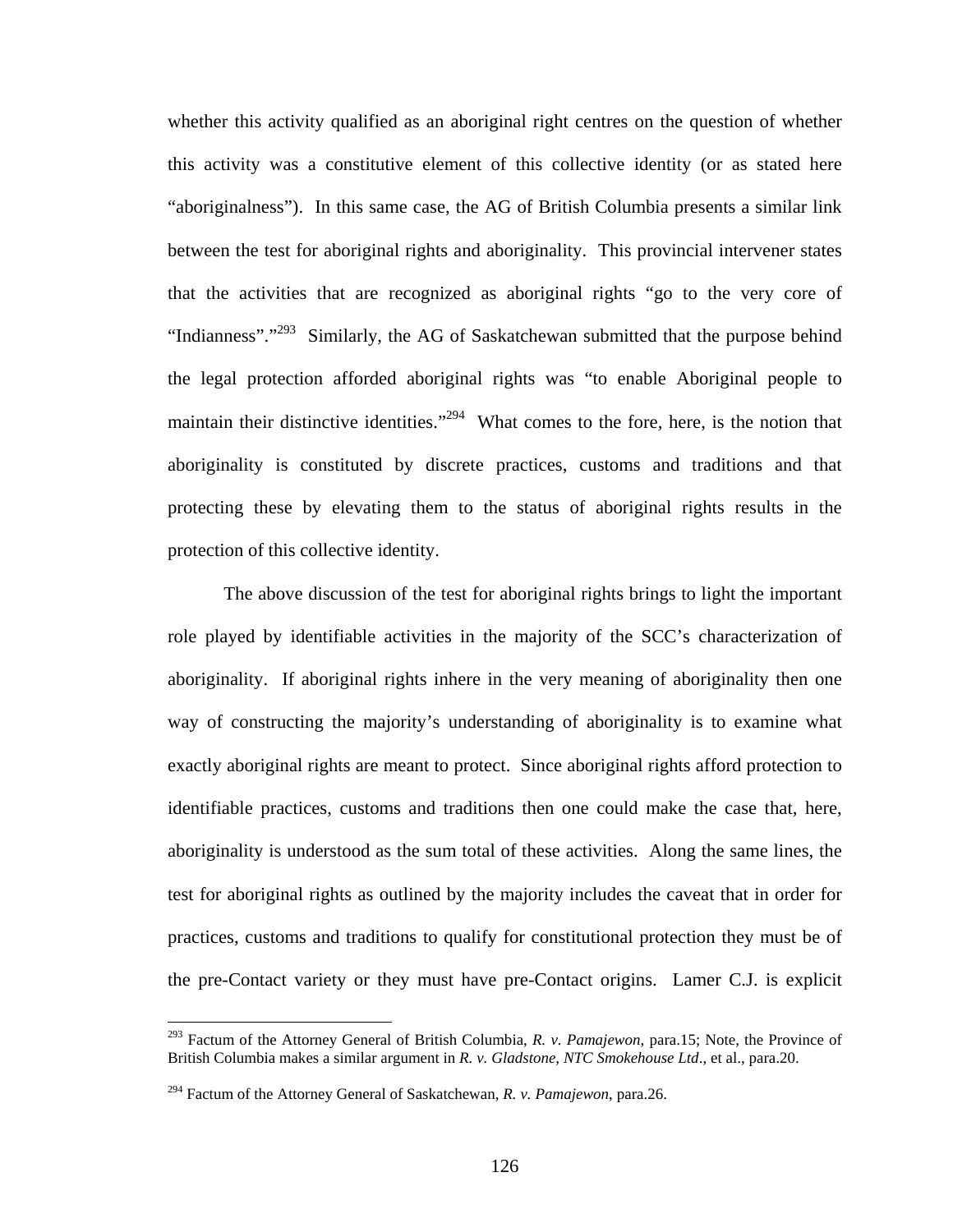about this stating that "the rights recognized and affirmed by s.35(1) must be temporally rooted in the historical presence – the ancestry of aboriginal peoples in North America."<sup>295</sup>

Consequently, the version of aboriginality employed here is one that not only hinges on identifiable activities that are integral to an aboriginal group's collective identity but also activities that are temporally limited because they are historically rooted in pre-Contact aboriginal societies. Stated differently, aboriginality is a collective identity that is constituted by pre-Contact practices, traditions and customs that are integral to a distinctive bounded community. This understanding of aboriginality comes to the fore when one examines the way in which the Court outlined the task at hand in the *Sappier/Gray* case of 2006. It asked "[c]omment peut-on définir la culture distinctive de ces peoples et déterminer quelles pratiques antérieures au contact avec les Européens en faisaient partie intégrante? Voilà la question fondamentale que soulèvent les présents pouvois."[296](#page-131-1) In this example, defining aboriginal culture and identifying significant practices are collapsed together to form the "fundamental question" before the SCC in this case.

L'Heureux-Dubé J.'s dissenting opinion in the *Van der Peet* case highlights the manner in which the majority's construction of the test for aboriginal rights focuses too narrowly on the central (and for her problematic) role played by pre-Contact considerations. This dissenting SCC justice takes the position that the majority's focus on

<span id="page-131-0"></span><sup>295</sup> SCC, *R. v. Van der Peet*, para.32.

<span id="page-131-1"></span><sup>296</sup> SCC, *R. v. Sappier/R. v. Gray*, para.2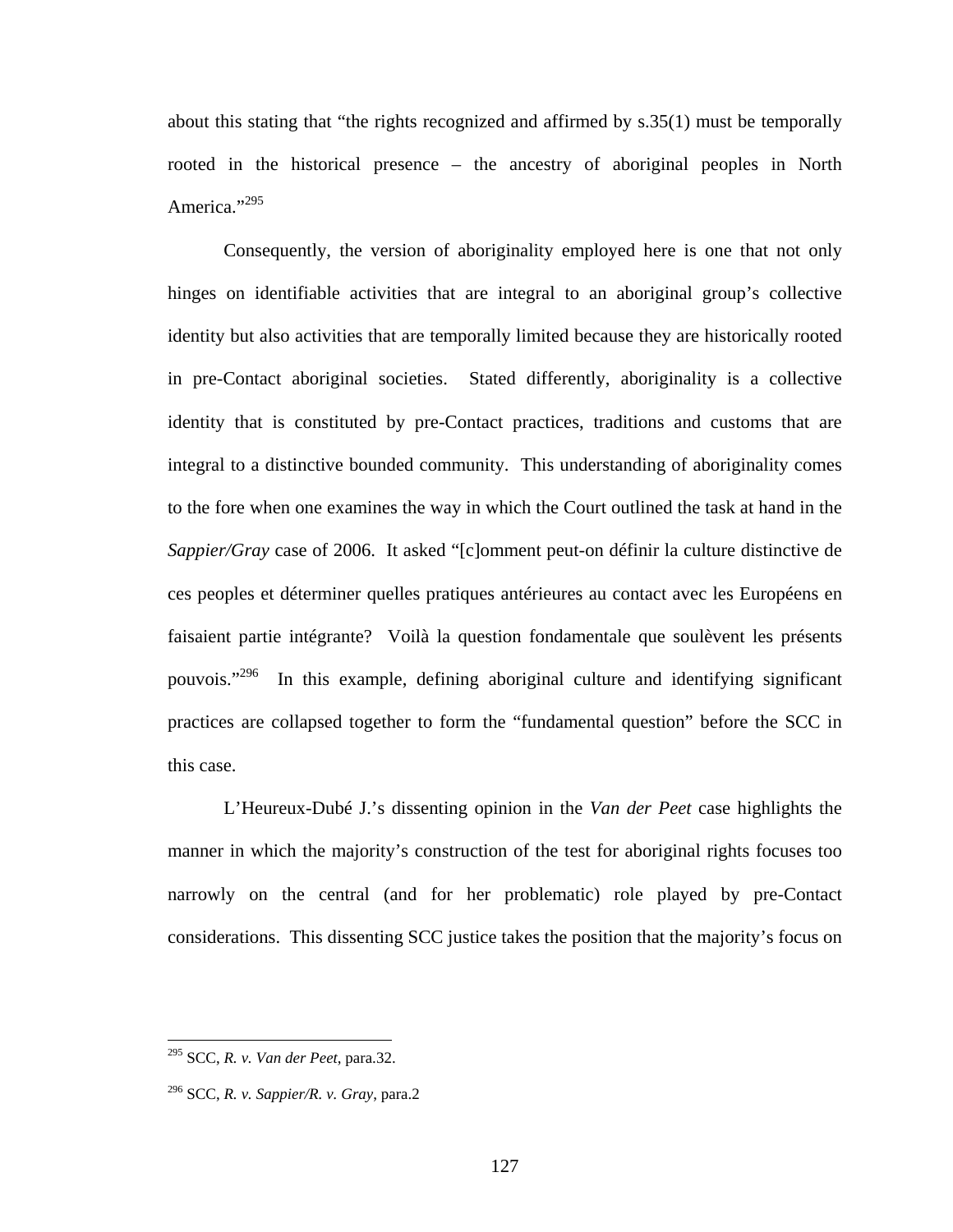pre-Contact aboriginal practices, traditions and customs results in the mischaracterization of aboriginal rights and a misconceptualization of aboriginality.

According to L'Heureux-Dubé J., the majority of the Court supports an approach to identifying aboriginal rights that "considers only discrete parts of aboriginal culture, separating them from the general culture in which they are rooted."<sup>297</sup> For this Supreme Court Justice, characterizing aboriginal rights in such a fashion is akin to creating a catalogue of discrete practices, traditions and customs that are eligible for constitutional protection.[298](#page-132-1) L'Heureux-Dubé argues that the significance that these activities hold for aboriginal peoples and their cultures should be of primary import here, not the activities themselves[.299](#page-132-2) 

The major problem that results from this way of approaching aboriginal rights regards the way in which the majority arrives at its definition of 'identifying activities'. These activities must be pre-Contact in nature. L'Heureux-Dubé J. describes a situation wherein the majority's pre-Contact requirement translates into a conception of aboriginal culture that is marked by the existence of negation. In other words, aboriginal culture (and, by extension the collective identity it generates) cannot contain elements that are constitutive of other non-aboriginal cultures.

L'Heureux-Dubé J. argues that, "on [the majority's view], what makes aboriginal culture distinctive is that which differentiates it from non-aboriginal culture."<sup>300</sup> She goes on to warn that this inevitably leads to a situation where "if an activity is integral to a

- <span id="page-132-2"></span>299 SCC, *R. v. Van der Peet*, para.157
- <span id="page-132-3"></span>300 SCC, *R. v. Van der Peet*, para.150

<span id="page-132-0"></span><sup>297</sup> SCC, *R. v. Van der Peet*, para.150

<span id="page-132-1"></span><sup>298</sup> SCC, *R. v. Van der Peet*, para.157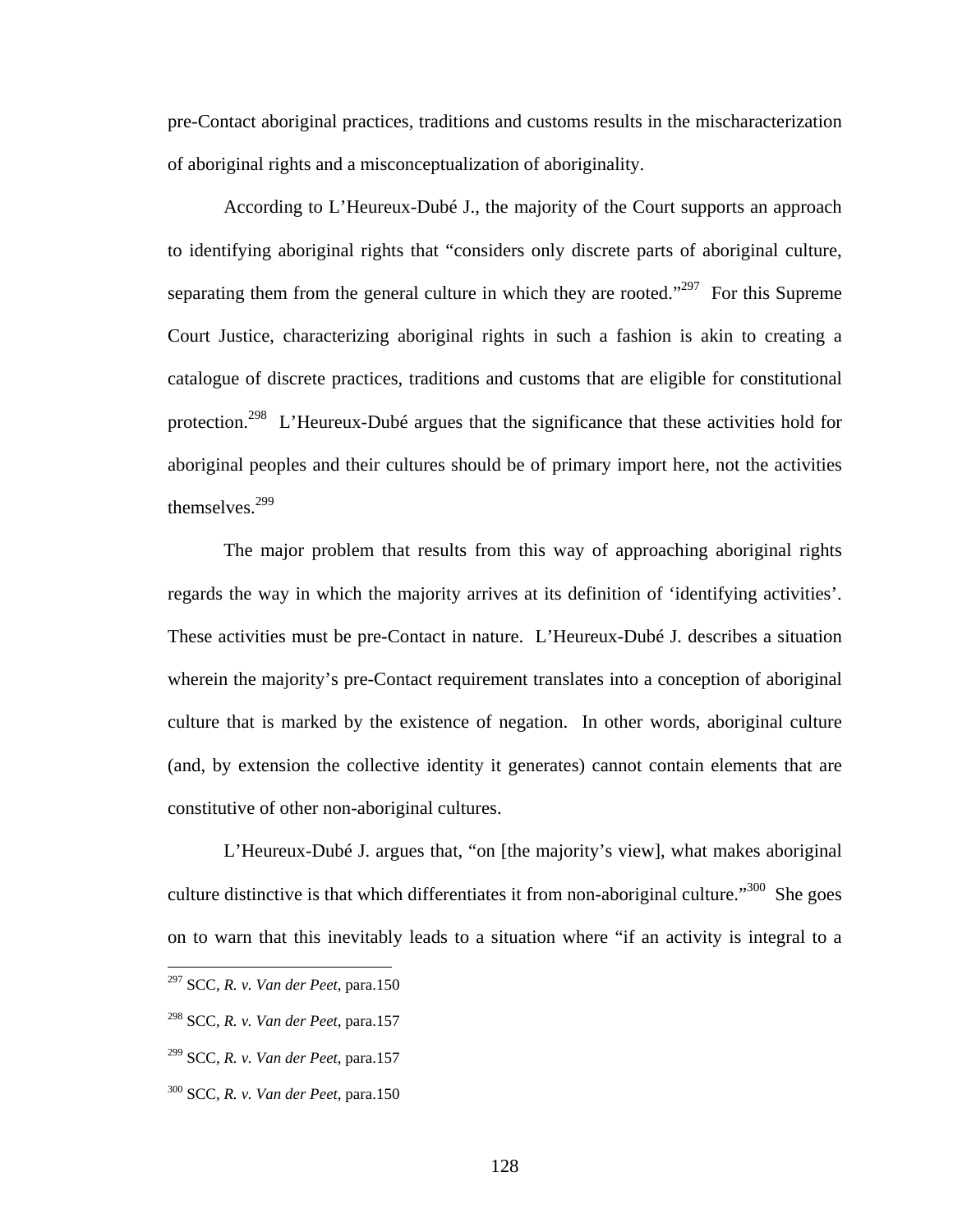culture other than that of aboriginal people, it cannot be part of aboriginal people's distinctive culture."<sup>301</sup> Here, L'Heureux-Dubé J. advances the claim that the majority's approach to characterizing aboriginal rights is underpinned by a dichotomous view of culture which envisions a binary relationship between aboriginal culture and its nonaboriginal counterpart. This position leads her to conclude that "an approach based on a dichotomy between aboriginal and non-aboriginal practices, traditions and customs literally amounts to defining aboriginal culture and aboriginal rights as that which is left over after features of non-aboriginal cultures have been taken away.["302](#page-133-1) 

This discussion is significant here because one of the constitutive aspects of aboriginality as understood by the majority of the Court is membership in and attachment to a pre-Contact socio-cultural group which is protected by extending constitutional protection to specific activities. L'Heureux-Dubé J.'s concerns about the approach employed by the majority to identify aboriginal rights demonstrates that when the majority refers to pre-Contact socio-cultural groups a series of basic assumptions about aboriginal culture and aboriginality are at play – the most important being a conception of aboriginality that envisions this collective identity as an aggregate of identifiable and discrete pre-Contact practices, customs and traditions not held by non-aboriginals. A significant consequence of conceptualizing this collective identity in the aforementioned fashion is that aboriginality, as a collective identity, runs the risk of referring to that which is not a constitutive element of any other collective identity.

### *Attachment to a Particular Territory*

<span id="page-133-0"></span><sup>301</sup> SCC, *R. v. Van der Peet*, para.150

<span id="page-133-1"></span><sup>302</sup> SCC, *R. v. Van der Peet*, para.154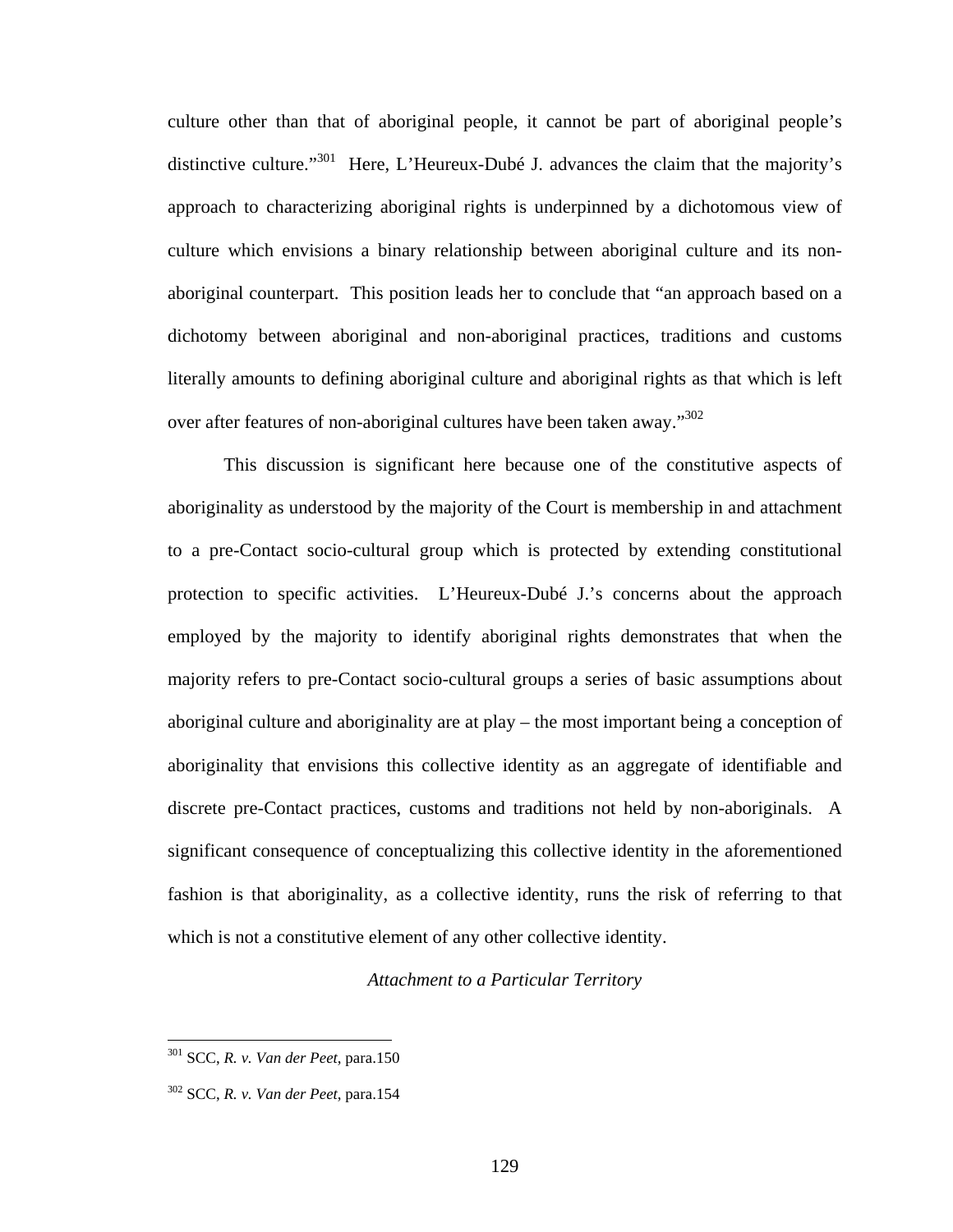Another important component of the first facet of aboriginality is the attachment to land. The importance of this component was recognized in *R. v. Sparrow*. In that case, the AG of Ontario made this point quite effectively by indicating that, "the occasion and rationale of aboriginal rights is the aboriginal relationship to the land and resources – the traditional occupation, use and enjoyment of them by the aboriginal peoples." $303$ Subsequent cases and other interveners also express the importance of aboriginal attachment to particular territories. In the case of *Delgamuukw v. B.C.* the AG of Canada cautioned that, "[t]o ignore the historical relationship to the land is to ignore the unique nature of aboriginal title."<sup>304</sup> Here, this intervener is putting forward the notion that the historic relationship between a people and its traditional territory (that is, its attachment to particular lands) is an important factor in the ultimate nature and scope of the aboriginal right in question in this case (that is, aboriginal title).

*Delgamuukw v. British Columbia* is the most significant case that has come before the SCC that deals with the issue of land. It is significant not only because it provided the Court with the opportunity to define the nature and the scope of aboriginal title, but also because it reveals the willingness of the Court to accept the proposition that aboriginal peoples have a distinctive relationship to certain territories. Not unlike the above discussion, examining the way in which the majority of the Court conceptualizes aboriginal title reveals a great deal about how the majority characterizes aboriginality. This results from the fact that aboriginal title is a subset of aboriginal rights. Thus, it too inheres in the very meaning of aboriginality.

<span id="page-134-0"></span><sup>303</sup> Factum of the Attorney General of Ontario, *R. v. Sparrow*, para.47.

<span id="page-134-1"></span><sup>304</sup> Factum of the Attorney General of Canada, *Delgamuukw v. British Columbia*, para.34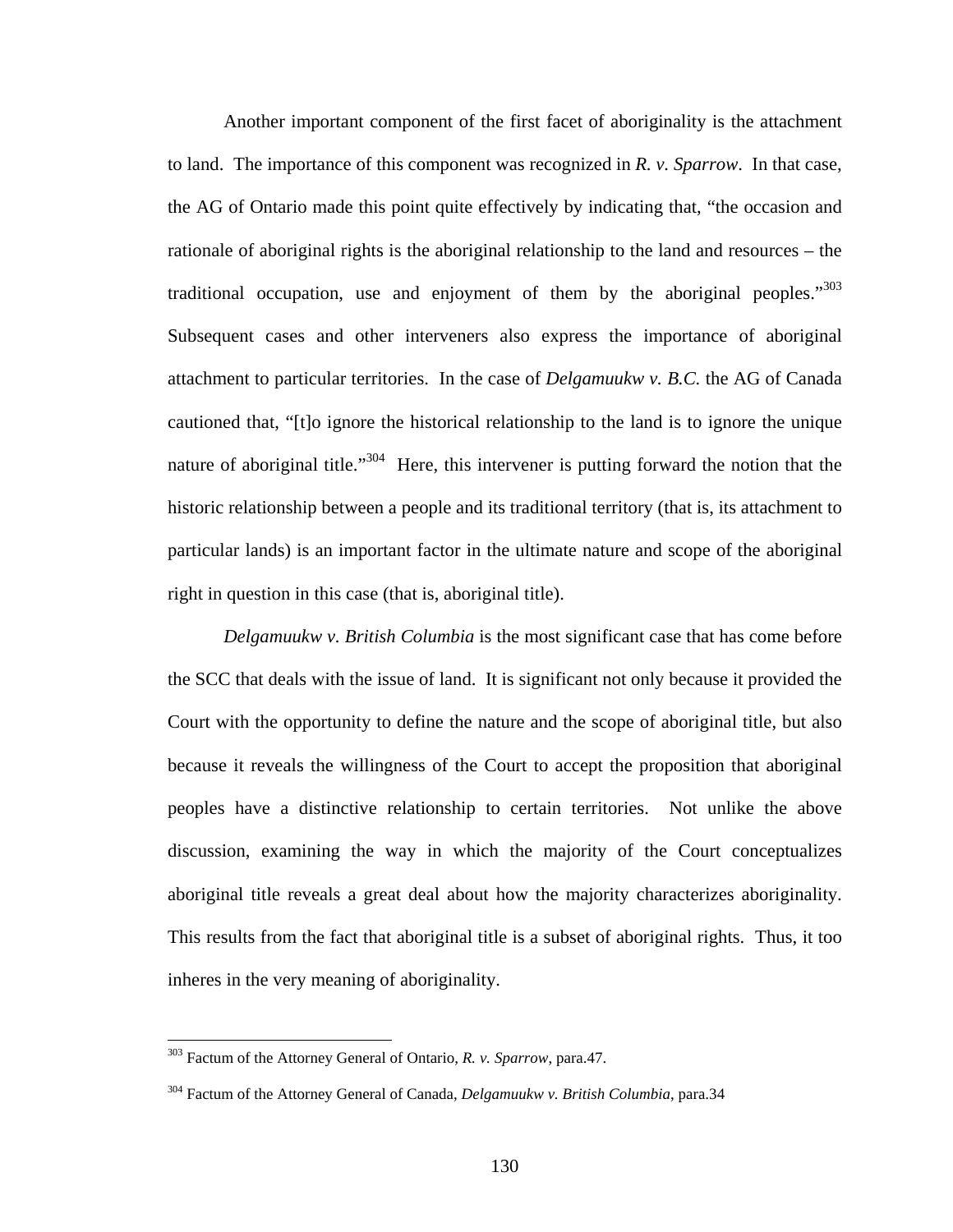In the *Delgamuukw* case, Lamer C.J. (speaking for the majority) found that there is a significant connection between land and aboriginal identity. According to Lamer C.J., occupancy is a central consideration when settling the question of aboriginal title.<sup>305</sup> He goes on to clarify the following:

Occupancy is determined by reference to the activities that have taken place on the land and the uses to which the land has been put by the particular group. If lands are so occupied, there will exist a special bond between the group and the land in question such that the land will be part of the definition of the group's distinctive culture.<sup>306</sup>

Here, it is evident that Lamer C.J. is accepting that territory may play a role in shaping a group's collective identity because he is advancing that this same factor can have a determinant role in a group's distinctive culture. This link makes sense given the influence that culture has on collective identity formation and maintenance.

According to Lamer C.J., considerations regarding the bond between land and a group's identity may justify, in some instances, limits on the contents of aboriginal title. He reasons that, "the content of aboriginal title contains an inherent limit that lands held pursuant to title cannot be used in a manner that is irreconcilable with the nature of the claimants' attachment to those lands."<sup>307</sup> He goes further arguing that: "the relevance of the continuity of the relationship of an aboriginal community with its land here is that it applies not only to the past, but to the future as well. […]Uses of the lands that would threaten that future relationship are by their very nature excluded from the content of aboriginal title."<sup>308</sup> This discussion regarding the limits of aboriginal title is important for

<span id="page-135-0"></span><sup>305</sup> SCC, *Delgamuukw v. British Columbia*, para.128.

<span id="page-135-1"></span><sup>306</sup> SCC, *Delgamuukw v. British Columbia*, para. 128.

<span id="page-135-2"></span><sup>307</sup> SCC, *Delgamuukw v. British Columbia*, para. 125

<span id="page-135-3"></span><sup>308</sup> SCC, *Delgamuukw v. British Columbia*, para. 127.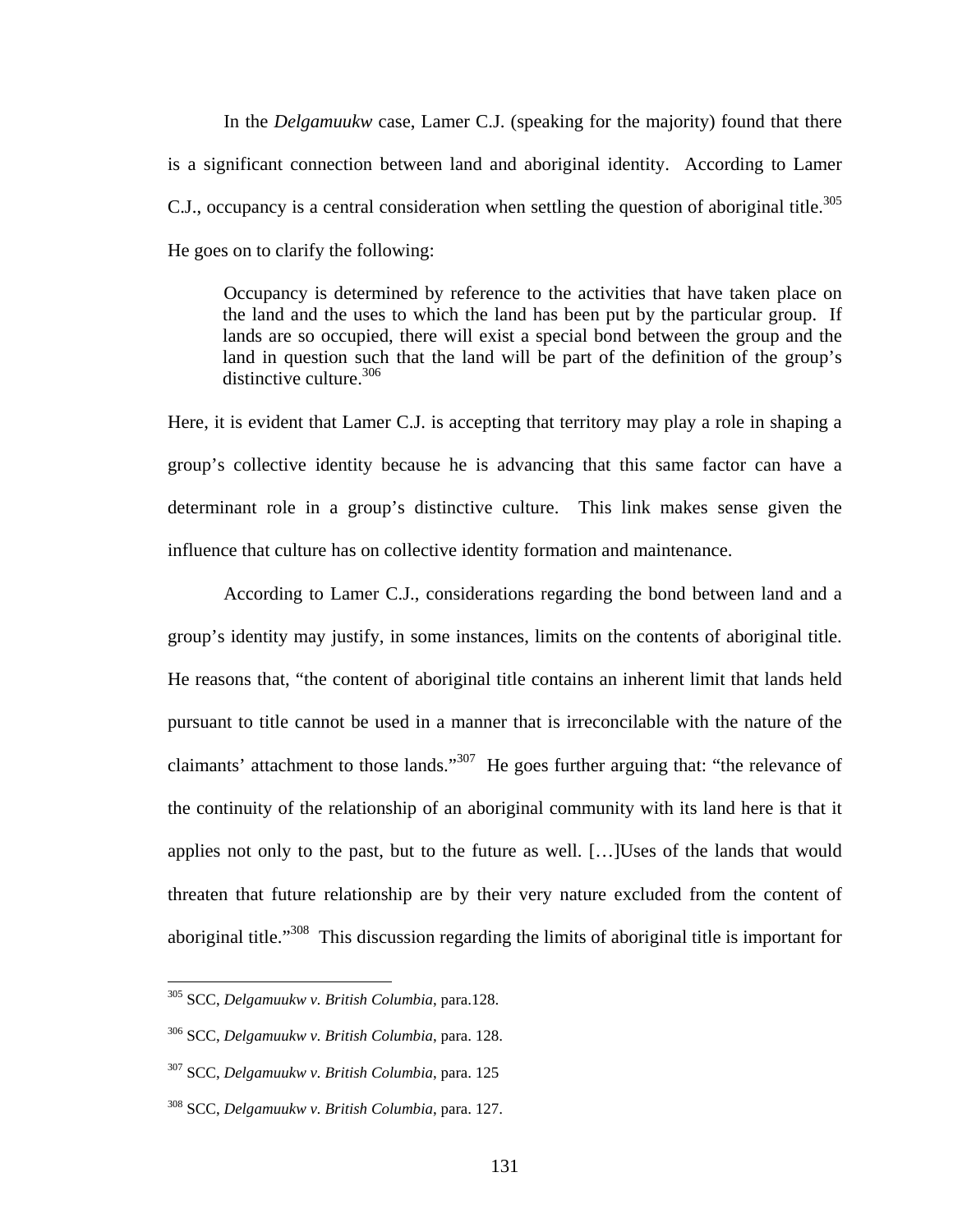two reasons. First, the fact that considerations based on identity are capable of limiting the contents of aboriginal title reinforces the idea that aboriginal identity is a significant factor in the court's ultimate construction of this legal concept. In other words, aboriginal title, like aboriginal rights, inheres in the very meaning of aboriginality. Second, this construction of aboriginal title means that it is possible to tease out part of the majority's understanding of this collective identity by focusing on the types of relationships or attachments to land that are granted protection. From this view, aboriginality is partly constituted by attachments to land that are candidates for constitutional protection.

In their submissions to the SCC some AGs present a similar construction of aboriginal title and so a similar conception of this collective identity. In the *Pamajewan* case the AG of Ontario argued the following:

This is not a case about Shawanaga and Eagle Lake First Nations governing members of their bands, but rather about the Band Councils governing off-reserve non-Natives who are invited onto reserve land. That is not, it is submitted, an act related to aboriginal land use or the continuing relationship between a people and their territory, but rather an act purporting to govern the broader community in a manner divorced from the relationship between First Nations, their lands and their history. It has no relationship with anything that could be said to be an "integral part of the distinctive culture" of the Ojibwa.<sup>[309](#page-136-0)</sup>

Here there are two things of import. First, the AG of Ontario is advancing that certain relationships to the land are not candidates for aboriginal title. The basis of this argument is that some relationships are not constitutive of an aboriginal identity. The second point, which stems from the first, is that certain relationships would not be eligible for constitutional protection. Given the role that land has in shaping aboriginal culture and identity, the result of controlling the contents of aboriginal title would also include shaping, to a significant degree, the possible forms that aboriginal identities may take.

<span id="page-136-0"></span><sup>309</sup> Factum of the Respondent the Attorney General of Ontario, *R. v. Pamajewon*, para.45.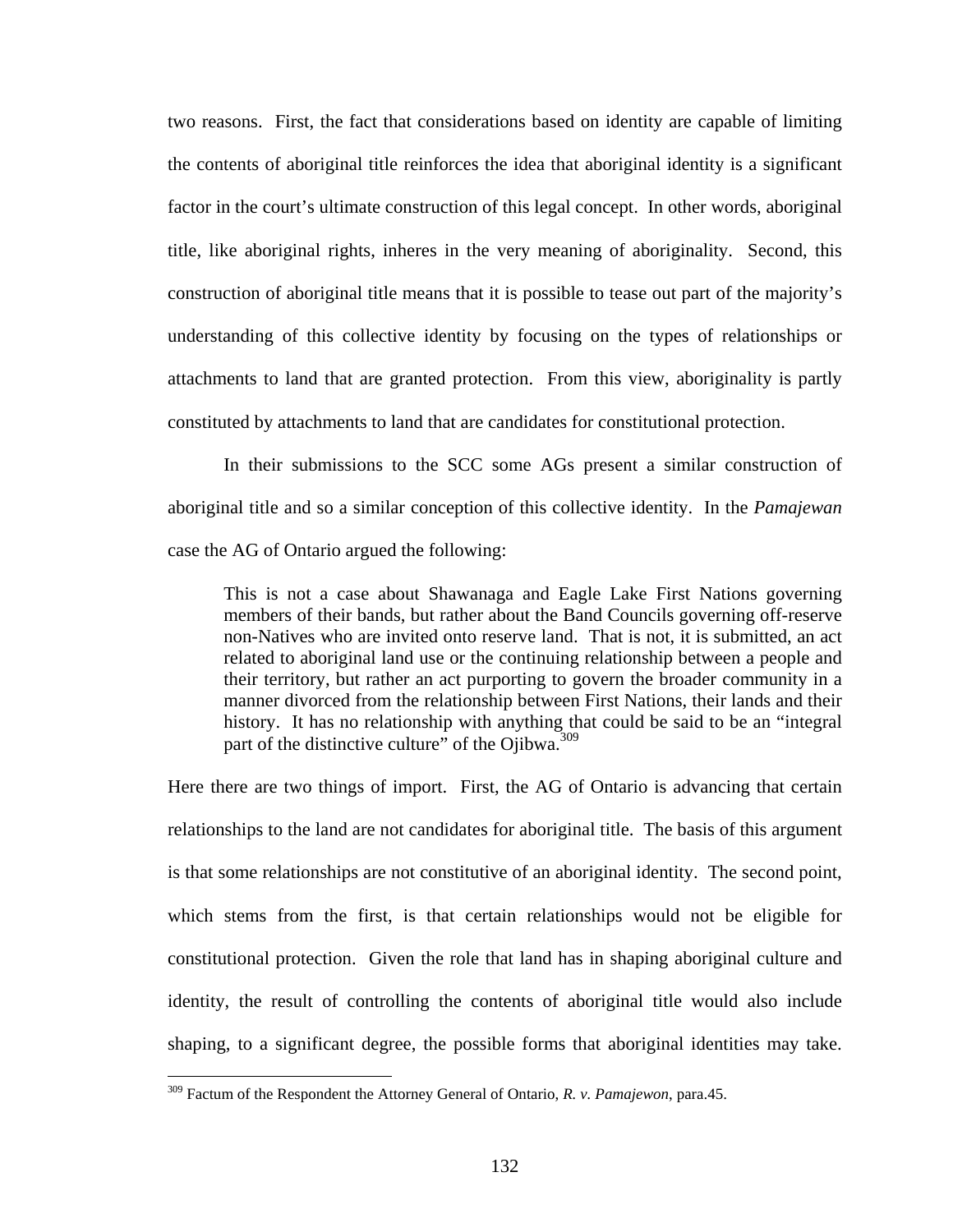Those relationships or attachments that are not deemed to be acceptable versions of this bond between aboriginal peoples and lands (because of the reasons provided by Lamer C.J. or the AG of Ontario) are left unprotected because they cannot be the basis of aboriginal title. In this instance, the judiciary becomes (or may be called upon to act as) a keeper of aboriginal identity for both present and future generations of aboriginal nations.

# *Second Facet*

Attachment to a particular bounded community (manifested as membership in and attachment to a pre-Contact socio-cultural group and relationships to traditional territories) represents one significant facet of the citizen-state conception of aboriginality. This conception of aboriginality, however, posits that this facet is not intelligible on its own because this component of an individual's overall identity exists in concert with another significant facet – membership in a broader political community where the Crown is sovereign. An examination of the jurisprudence on aboriginal rights reveals that the constitutive aspects of this second facet include the propositions that aboriginal people are members of the Canadian political community in a manner akin to non-aboriginals and that the Crown is ultimately sovereign.

### *Aboriginal People are members of the Broader Canadian Political Community*

A central proposition underpinning the second facet of the citizen-state understanding of aboriginality is that Aboriginal people are members of the broader political community. This membership entails the proposition that, at times, aboriginal peoples ought to be treated in a manner akin to non-Aboriginals. In the case of *Michell v. M.N.R.* Binnie J. (writing for himself and Major J.) explains that "the respondents and other aboriginal people live and contribute as part of our national diversity. So too in the Court's definition of aboriginal rights […]. They are projected into modern Canada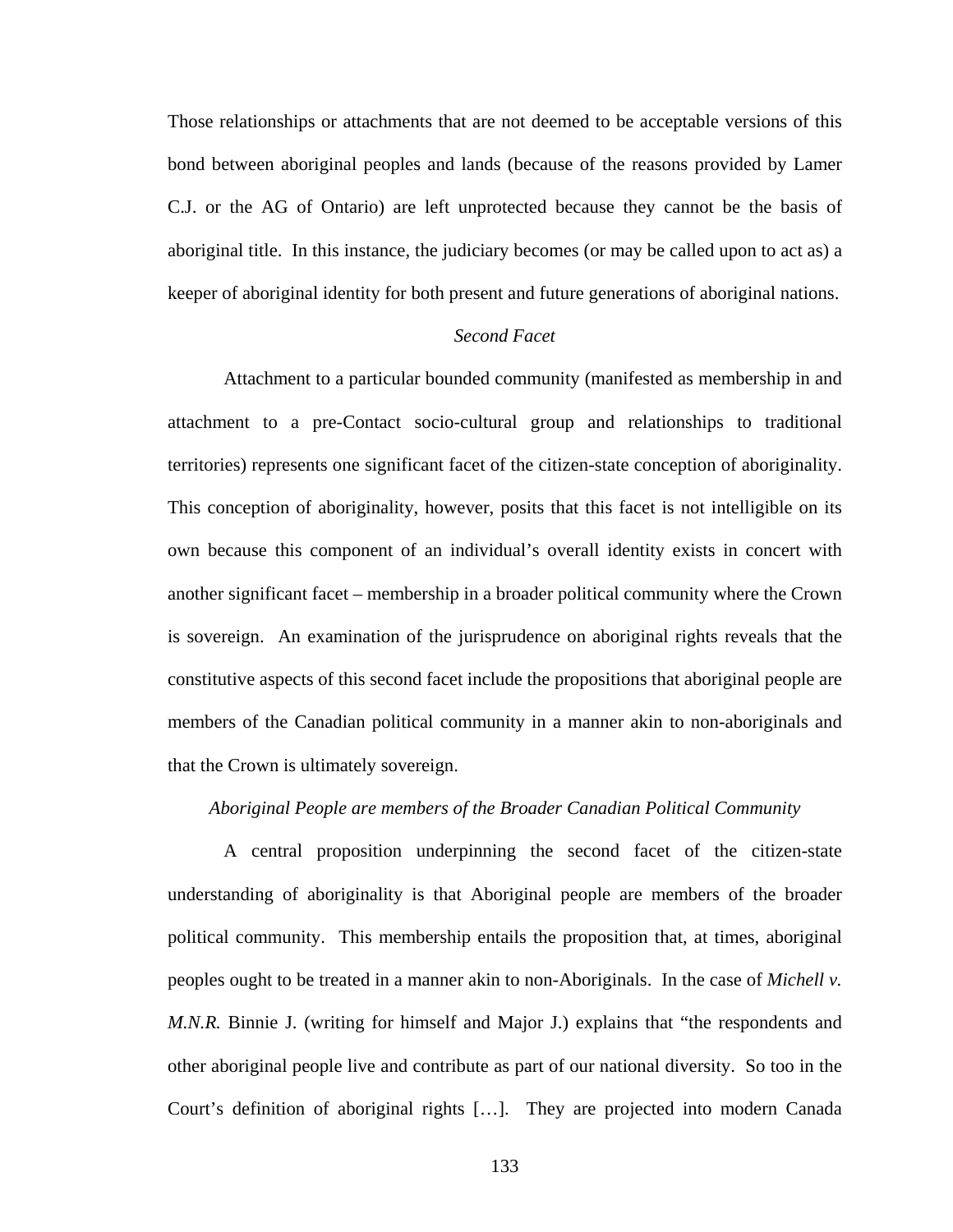where they are exercised as group rights in the  $21<sup>st</sup>$  century by modern Canadians who wish to preserve and protect their aboriginal identity."<sup>310</sup> Binnie J. goes on to explain that "while an aboriginal person could be characterized as an Indian for some purposes including language, culture and the exercise of traditional rights, he or she does not cease thereby to be a resident of a province or territory. For other purposes he or she must be recognized and treated as an ordinary member of Canadian society."<sup>311</sup> In this case, Binnie J. is clearly expressing the opinion that Aboriginal people are members of the broader political community and under certain circumstances ought to be treated as such regardless of membership in a particular bounded community.

The majority's decision in the case of *R. v. Gladstone* advances that at times aboriginal peoples ought to be treated in a manner akin to non-aboriginals and that this may result in the infringement of their s.35(1) rights. The majority in this case held the view that the infringement of s.35(1) rights is partially explained vis-à-vis the fact that aboriginal peoples are simultaneously members of particular aboriginal communities and members of a broader Canadian political community. Lamer C.J., writing for the majority, is cited at length here in order to expose the manner in which this fact of membership in a broader community can act as the justification for the infringement of aboriginal rights. The then Chief Justice states:

Aboriginal rights are recognized and affirmed by s.35(1) in order to reconcile the existence of distinctive aboriginal societies prior to the arrival of Europeans in North America with the assertion of Crown sovereignty over that territory; they are the means by which the critical and integral aspects of those societies are maintained. Because, however, distinctive aboriginal societies exist within, and are a part of, a broader social, political and economic community, over which the

<span id="page-138-0"></span><sup>310</sup> SCC, *Mitchell v. M.N.R.*, para.132.

<span id="page-138-1"></span><sup>311</sup> SCC, *Mitchell v. M.N.R.*, para.133.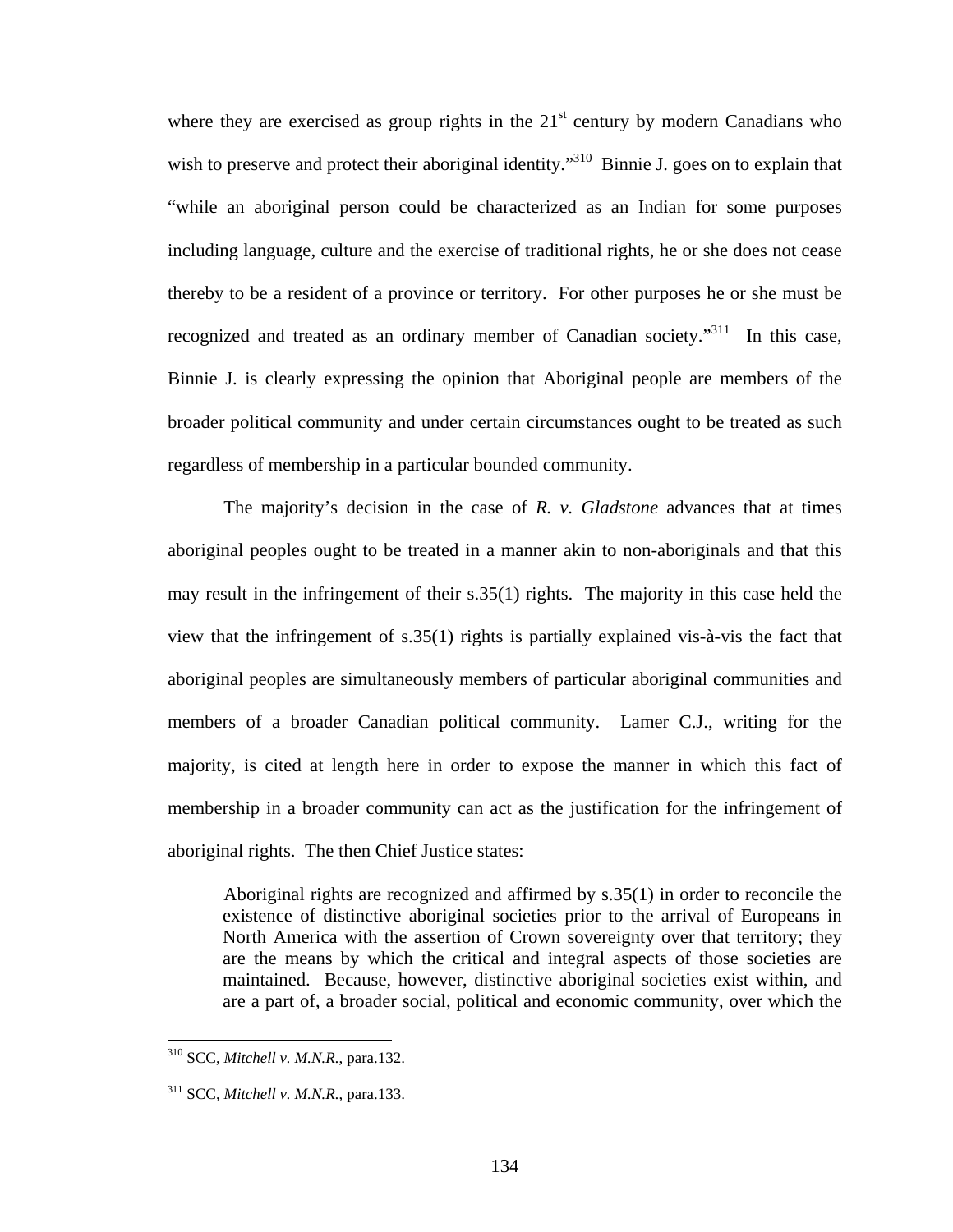Crown is sovereign, there are circumstances in which, in order to pursue objectives of compelling and substantial importance to that community as a whole (taking into account the fact that aboriginal societies are a part of that community), some limitation of those rights will be justifiable. Aboriginal rights are a necessary part of the reconciliation of aboriginal societies with the broader political community of which they are part; limits placed on those rights are, where the objectives furthered by those limits are of sufficient importance to the broader community as a whole, equally a necessary part of that reconciliation.<sup>312</sup>

From this view, the infringement of s.35(1) rights is explained vis-à-vis appeals to the fact that aboriginal peoples are members of the broader Canadian social, political and economic community. Accordingly, in certain circumstances, these rights may be infringed in order to pursue interests that are important to the broader Canadian community as a whole. According to the SCC, this is justifiable because aboriginal peoples are members of this broader community. In this way, the infringement of aboriginal rights can be an important part of the process of reconciliation discussed by the Chief Justice. This discussion is significant here for two reasons. First, it demonstrates that part of the majority's characterization of the collective identity of aboriginal peoples includes the idea of membership in the broader Canadian community, which includes treating aboriginal peoples in a manner akin to other Canadians. Second, this fact of membership is capable of limiting the degree of protection afforded to aboriginal peoples' attachments to their particular bounded communities. This is a result of the fact that membership in the broader Canadian community is cited as a rationale for infringement of s.35(1) rights which protect aboriginal peoples' attachments to their particular bounded communities.

A number of provincial and federal interveners also point to this element of membership in their submissions to the Court in aboriginal rights cases. In a number of

<span id="page-139-0"></span><sup>312</sup> SCC, *R. v. Gladstone*, para.73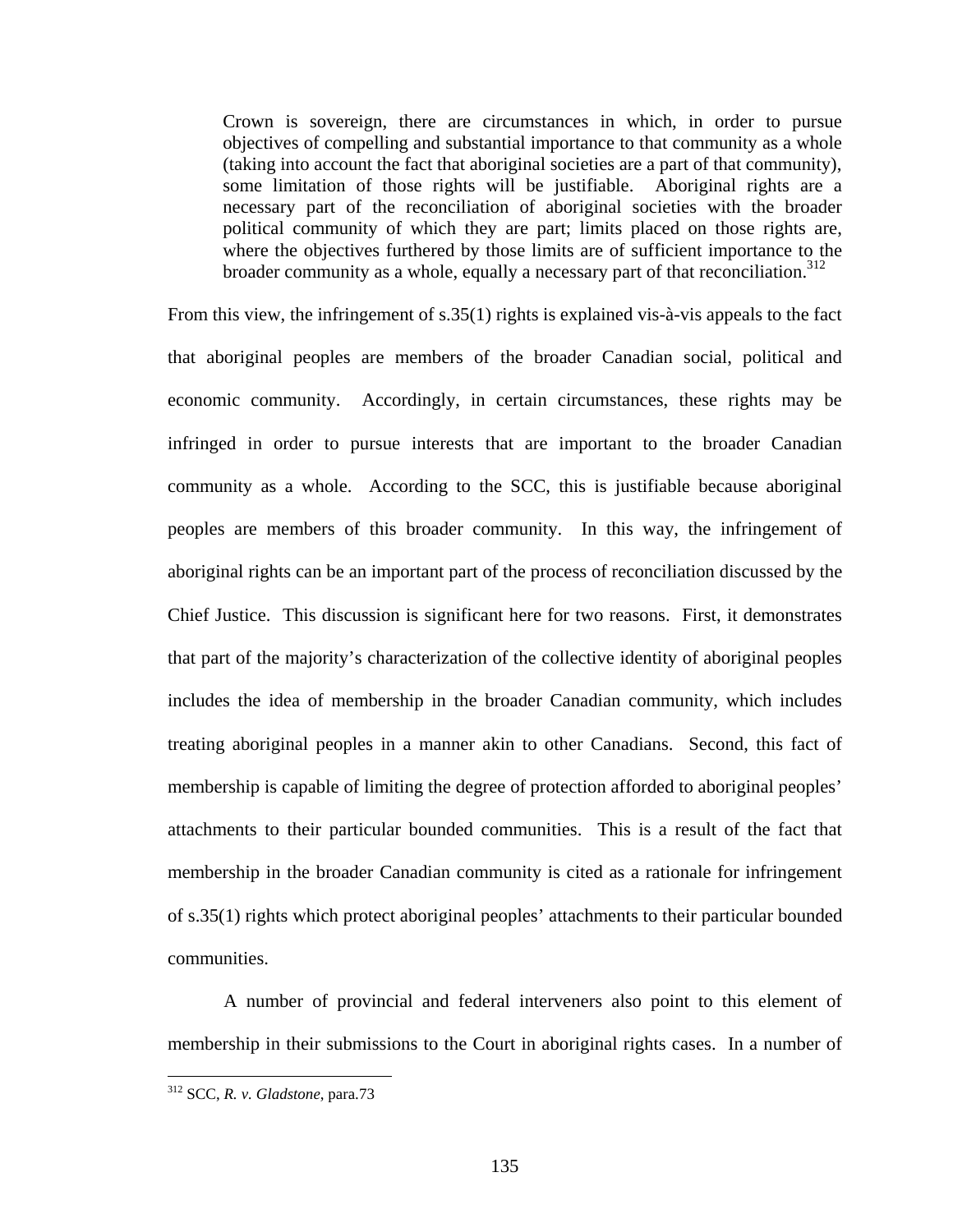these submissions, these interveners demonstrate that this fact of membership in the broader Canadian community underpins the argument that in certain circumstances aboriginal peoples ought to be treated in a manner akin to their non-aboriginal counterparts. In the *Sparrow* case, the AG of Ontario advanced that "aboriginal people are in the same position as other persons in Canada when they engage in activities that are not among their aboriginal activities and […]there is no valid general policy reason arising from the unique status of aboriginal peoples in Canada that commends a departure from that principle."<sup>313</sup> This underpinned the AG's contention that, "[w]here the aboriginal rights of a particular aboriginal people do not extend to commercial fishing, the aboriginal people in question are as free as anyone else to engage in commercial fishing."[314](#page-140-1) The AG of Ontario's position is based on the following: Aboriginals are no different than non-Aboriginals when they are engaging in non-Aboriginal activities. In these instances, they are subsequently subject to the same policies, restrictions, laws, and the like as all other members of the Canadian community.

Similarly, in the *Pamajewon* case the AG of Canada argued that "criminal prohibitions within a society can know of no exceptions other than those defined by the sovereign; the criminal law must apply equally to all those within the state.<sup>315</sup> The AG went on to conclude that "[g]ambling and gaming have been found by this Court to constitute proper subject matters for prohibition pursuant to Parliament's valid exercise of criminal law power. As such this conduct is of concern to all of Canadian society,

<span id="page-140-0"></span><sup>313</sup> Factum of the Attorney General of Ontario, *R. v. Sparrow*, para.55

<span id="page-140-1"></span><sup>314</sup> Factum of the Attorney General of Ontario, *R. v. Sparrow*, para.56

<span id="page-140-2"></span><sup>315</sup> Factum of the Attorney General of Canada, *R. v. Pamajewon*, para.29.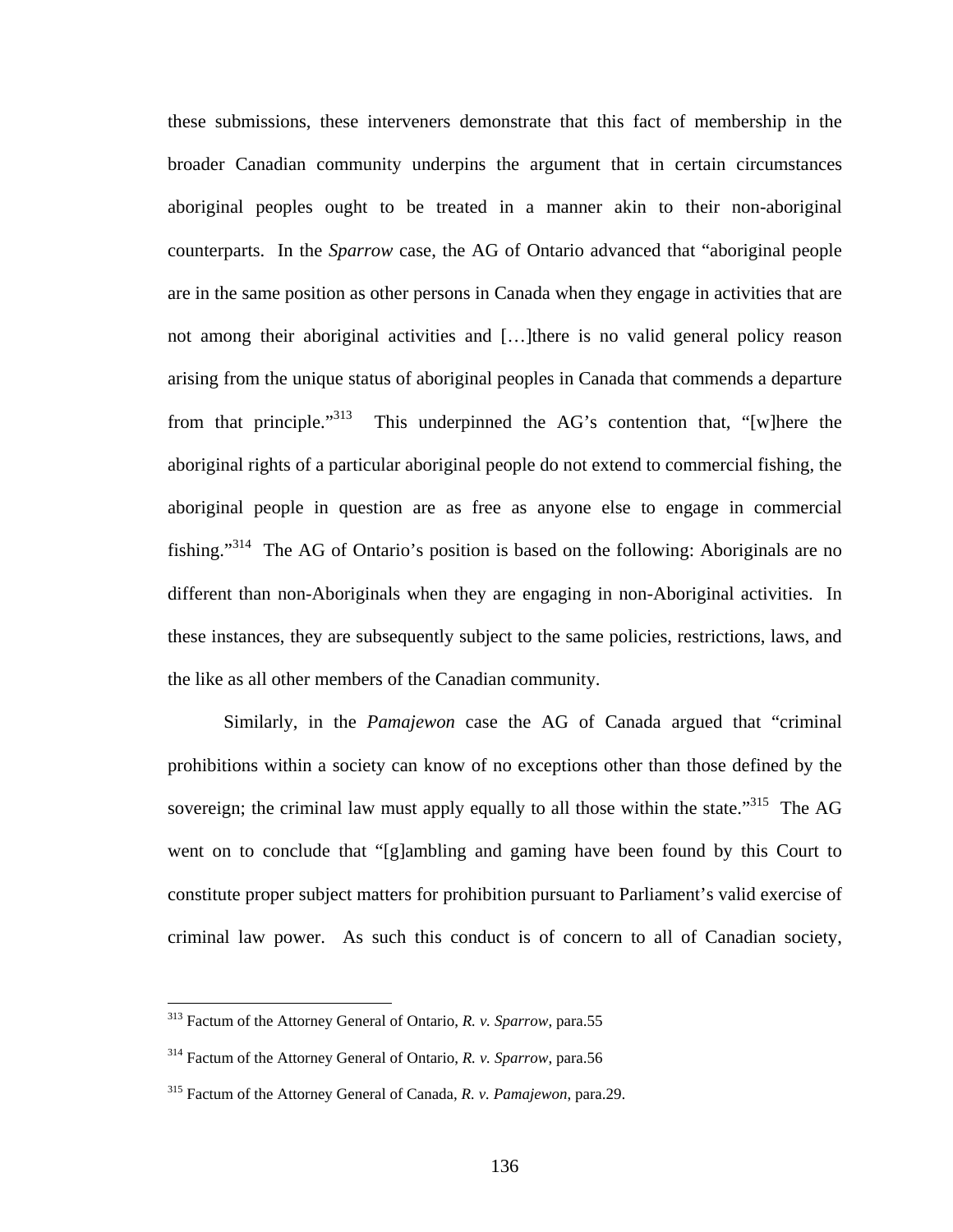regardless of where it takes place.["316](#page-141-0) Here, the AG of Canada is of the opinion that the criminal law applies to all members of the Canadian community. The AG expressly points out that some matters, like gambling and gaming, concern all of Canadian society and so are rightly the responsibility of Parliament (the institution that represents the interests of Canadian community as a whole). From this view, in instances where the interest at stake is of importance to all Canadians aboriginal and non-aboriginal people ought to be subject to the same authority and rules – that is, treated in a like fashion.

# *Sovereignty of the Crown*

In the case of *R. v. Sparrow* the AG of Quebec characterized the task before the SCC in the following fashion:

Pour permettre aux peuples autochtones et aux gouvernèments de concilier leurs intérêts, il faut que l'article 35(1) ne confère qu'une protection relative face aux droîts ancestraux et issus de traités ou d'accords de revenications territoriales. Il s'agait en fait de la seul interprétation raisonnable face à une interprétation qui confèreait soit une protection absolue, soit aucune protection.<sup>317</sup>

The central point of this submission by the AG of Quebec is that s.35(1) ought not be interpreted in a manner that renders the rights covered by this constitutional provision either absolute or meaningless. A degree of protection that lies somewhere in between these poles, argues this AG, would be appropriate and balance the interests of both aboriginal peoples and the Crown.

A key interest for the SCC in this case was the sovereignty of the Crown. Accordingly, the SCC in its *Sparrow* ruling included a strong and unambiguous statement about the nature of the Crown's sovereignty. It stated that "there was from the outset

<span id="page-141-0"></span><sup>316</sup> Factum of the Attorney General of Canada, *R. v. Pamajewon*, para. 53

<span id="page-141-1"></span><sup>317</sup> Factum of the Attorney General of Quebec, *R. v. Sparrow,* para.29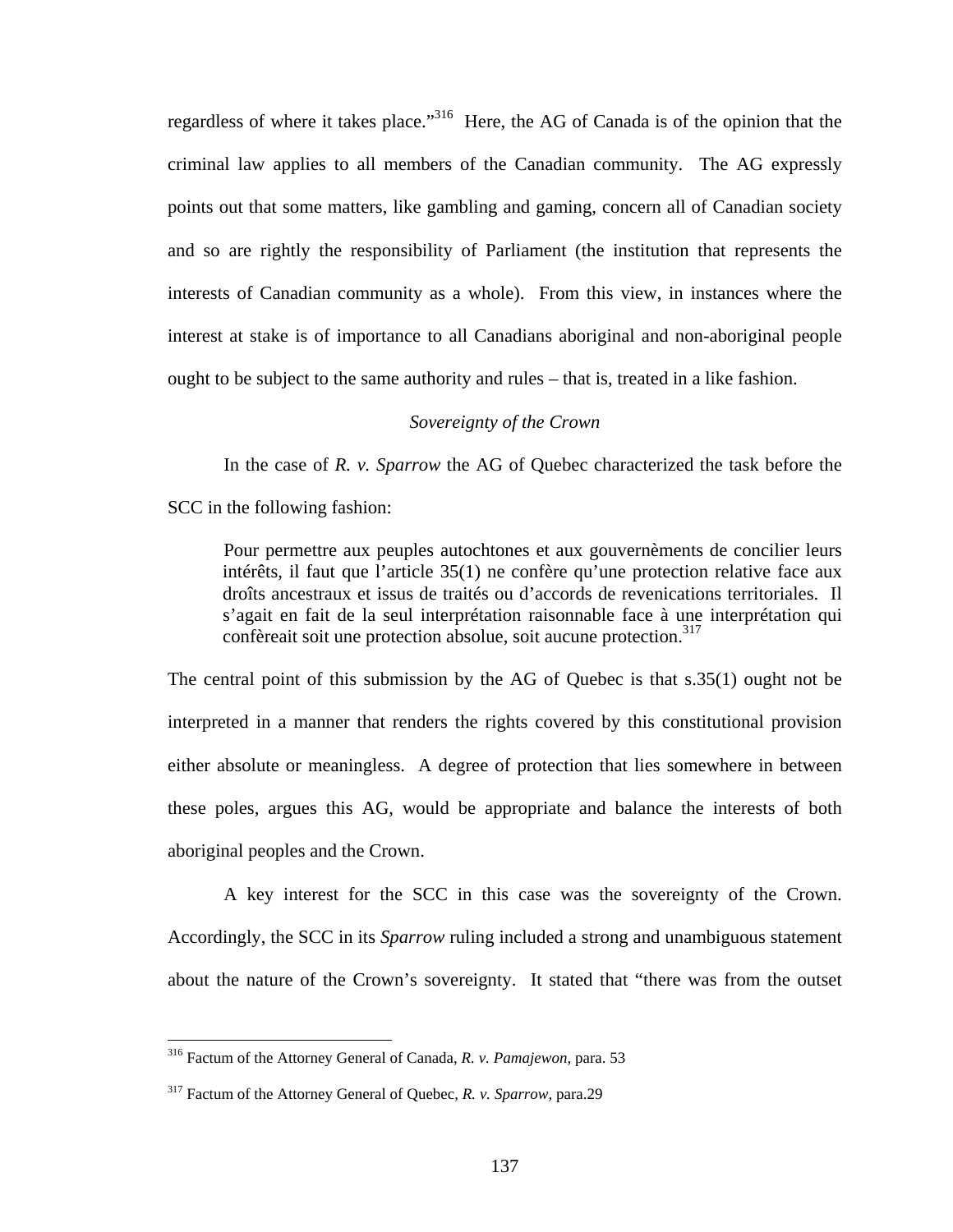never any doubt that sovereignty and legislative power, and indeed underlying title […] vests in the Crown."<sup>318</sup> Given the Court's position regarding the unquestionable nature of the Crown's sovereignty it is easy to see how considerations regarding the sovereignty of the Crown made it into the majority's understanding of s.35(1) and of the collective identity this constitutional provision is meant to protect.

To begin with, Lamer C.J., writing for the majority in the *Van der Peet* case, provides an indication of the manner in which the doctrine of aboriginal rights links the first facet of aboriginality (i.e. the attachment to a particular bounded community) with the sovereignty of the Crown.

[W]hat s.35(1) does is provide the constitutional framework through which the fact that aboriginals lived on the land in distinctive societies, with their own practices, traditions and cultures, is acknowledged and reconciled with the sovereignty of the Crown. The substantive rights which fall within the provision must be defined in light of this purpose; the aboriginal rights recognized and affirmed by s.35(1) must be directed towards the reconciliation of the pre-existence of aboriginal societies with the sovereignty of the Crown."<sup>[319](#page-142-1)</sup>

Here, it is evident that the majority conceptualizes a substantial link between the first facet of aboriginality (i.e. the attachment to a particular bounded community) and an element of the second facet (i.e. the sovereignty of the Crown). More specifically, the majority advances the argument that only those attachments to a particular bounded community that can be reconciled with the sovereignty of the Crown are candidates for constitutional protection. Stated differently, any aspects of this collective identity that cannot be reconciled with the Crown's sovereignty cannot be constitutive aspects of the majority's conception of aboriginality. This last point is reinforced by the fact that these

<span id="page-142-0"></span><sup>318</sup> SCC, *R. v. Sparrow*, p.30

<span id="page-142-1"></span><sup>319</sup> SCC, *R. v. Van der Peet*, para.31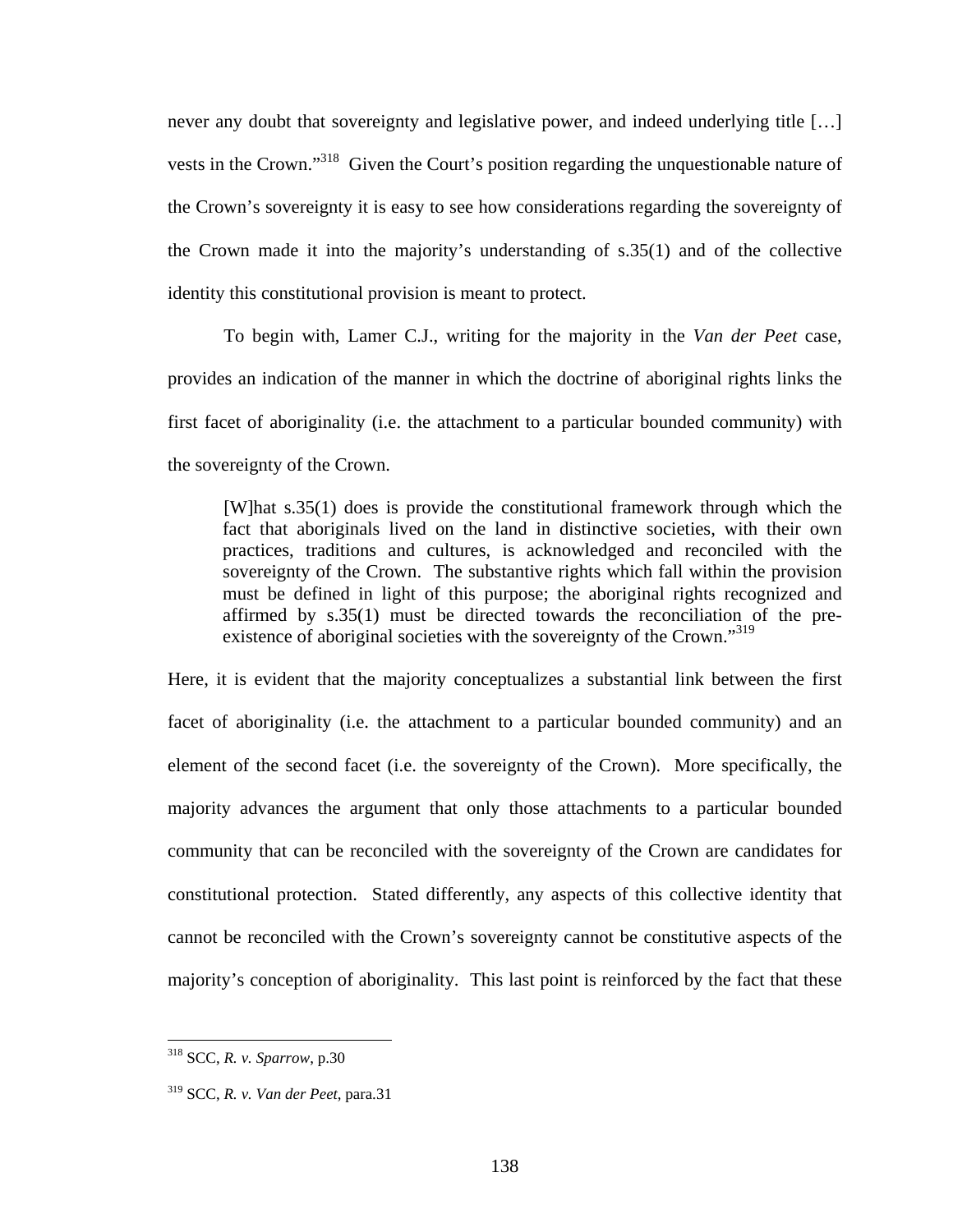aforementioned aspects would not be covered by the doctrine of aboriginal rights and so, to use Lamer C.J.'s wording, would not inhere in the very meaning of aboriginality.

A number of factums submitted by the provinces in various aboriginal rights cases support this last point. In *Delgamuukw v. B.C.* the AG of British Columbia urged the Court to dismiss the Aboriginal appellants' claims to aboriginal title and self-governance by warning that "[i]f those […] claims are to be constitutionalized, the result could be a huge enclave of land in which provincial and federal laws and Crown grants might have little or no application."[320](#page-143-0) Crown sovereignty includes issues such as the applicability of provincial and federal laws and Crown grants. Concerns about the applicability of these laws and security of these grants are concerns about the sovereignty of the Crown. The justificatory work for this argument is accomplished vis-à-vis an appeal to the possible irreconcilability between these claims to aboriginal title and self-governance and the Crown's sovereignty. Similar arguments were offered by the Respondent in the case of *R. v. Pamajewan*. The, respondent, the AG of Ontario, advanced the view that Aboriginal "Title does not create an island of sovereign or legislative authority within the broader community […]. Such a right would have no beginning and no end. It would be without legitimacy in our legal system."<sup>321</sup> The AG of Ontario went on to justify this position by stating that "[s]overeignty […] was clearly vested in the Crown, at least as early as the Royal Proclamation of 1763."<sup>322</sup> Here, the Respondent urged the Court to reject the Appellants' claims on the grounds that they could not be reconciled with the sovereignty of the Crown. Once again the justificatory work is accomplished vis-à-vis an appeal to  $\overline{a}$ 

<span id="page-143-0"></span><sup>320</sup> Factum of the Attorney General of British Columbia, *Delgamuukw v. British Columbia*, para36

<span id="page-143-1"></span><sup>321</sup> Factum of the Respondent, the Attorney General of Ontario, *R. v. Pamajewon*, para.39

<span id="page-143-2"></span><sup>322</sup> Factum of the Respondent, the Attorney General of Ontario, *R. v. Pamajewon*, para.49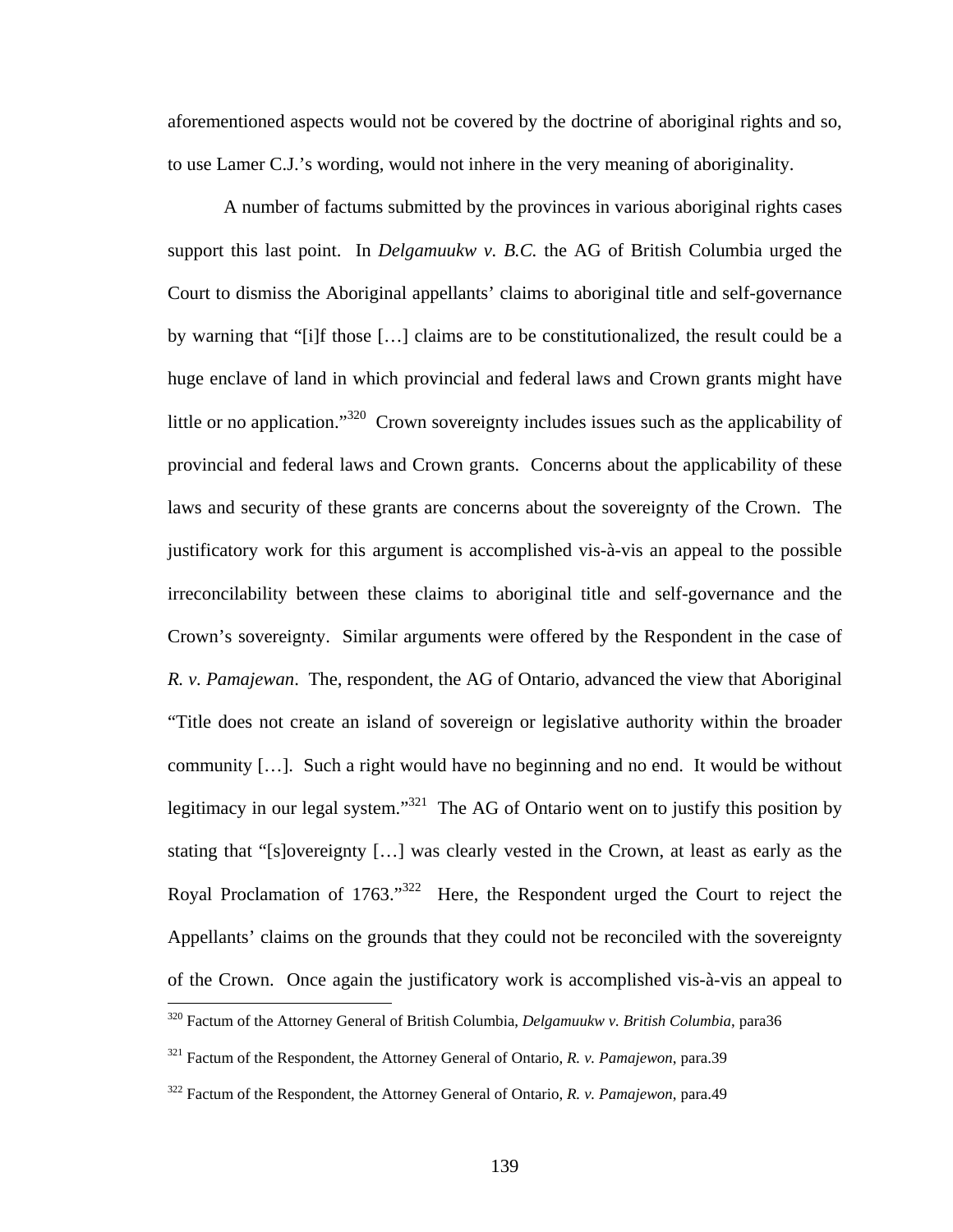the question of whether the claims advanced by the Appellants could be reconciled with the Crown's sovereignty.

# *S.35(1) Court Material and the Contestation over the Meaning of Aboriginality*

The examination conducted in this chapter reveals the presence of all three versions of aboriginality outlined in chapter five. The various factums submitted by the aboriginal claimants in s.35(1) cases present a characterization of aboriginality that entails self-defining, self-governing nationhood. This characterization corresponds to the nation to nation version of this collective identity. A number of the provincial and federal AGs in s.35(1) cases reject the aboriginal participants' self-definitions and present their own versions of aboriginality. These AGs put forward that aboriginal peoples were and are subject to the rule of non-aboriginals. As a consequence, these AGs are advancing a conception of aboriginality that coincides with the colonial version of this collective identity. The SCC and a number of AGs characterized aboriginality as entailing two constitutive components. The first is membership in and a connection to a particular bounded community. The second component is the notion that this membership and connection coexists with membership in a broader political community where the Crown is sovereign. In essence, the SCC and these AGs are articulating a citizen-state conception of aboriginality. What is clear, then, is that in the material surveyed in chapter six (material drawn from the most important cases dealing with existing aboriginal rights) three different versions of this collective identity are present.

These findings represent a direct challenge to approaches to the study of aboriginal rights (like Eisenberg's difference perspective) that proceed as if the meaning of aboriginality is uncontested and/or settled. What comes to the fore in this chapter is that the parties to s.35(1) litigation do not agree about the nature of this collective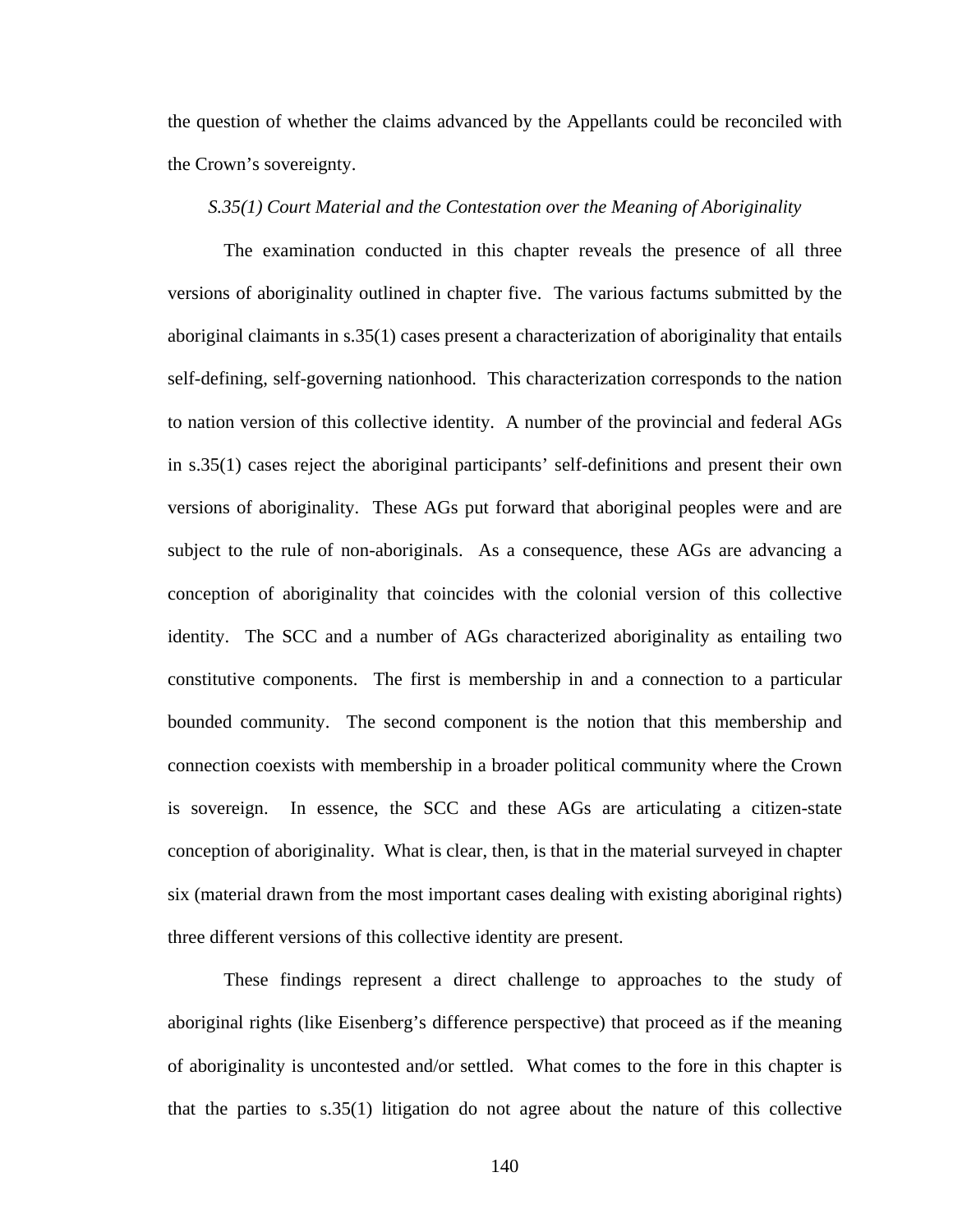identity. This fact makes it very difficult to imagine that these same parties would provide similar answers for the questions that drive a difference perspective analysis – questions like: "What is the role of the tradition or practice in the way that a group defines itself? Is this role or definition in dispute? How disputed is it? To what extent will disallowing the practice alter the group's identity? To what extent will an external court interfering in the internal affairs of a minority community jeopardize that community's ability to define and govern itself?"<sup>323</sup> Given what we know about how the parties to s.35(1) cases characterize aboriginality, they would likely disagree about the role of a tradition or practice, about whether the role is in dispute and the degree to which it is disputed, the extent to which losing the tradition or practice would alter a group's identity and of the impact of external interference. The importance of the answers to these questions for a difference perspective analysis is that they are meant to shed light on the actual identity related interests at stake in these cases. If these interests are identified, Eisenberg argues, we are better able to mediate between competing claims.<sup>324</sup> Since the parties to these cases would provide different answers the likelihood that we could cite an uncontested account of the identity related interests at stake in these cases is very small. The unlikelihood of doing so would also mean that we would be unable to use this approach to mediate between the competing claims that constitute s.35(1) litigation. All of this works to build the case that the difference perspective does not get us any closer to mediating the various claims at stake in aboriginal rights cases because it presupposes a settled definition of aboriginality. Moreover, the various problems identified here

<span id="page-145-0"></span><sup>&</sup>lt;sup>323</sup> Avigail Eisenberg, "Identity and Liberal Politics," p.259.

<span id="page-145-1"></span><sup>&</sup>lt;sup>324</sup> Avigail Eisenberg, "Using Difference," p.166.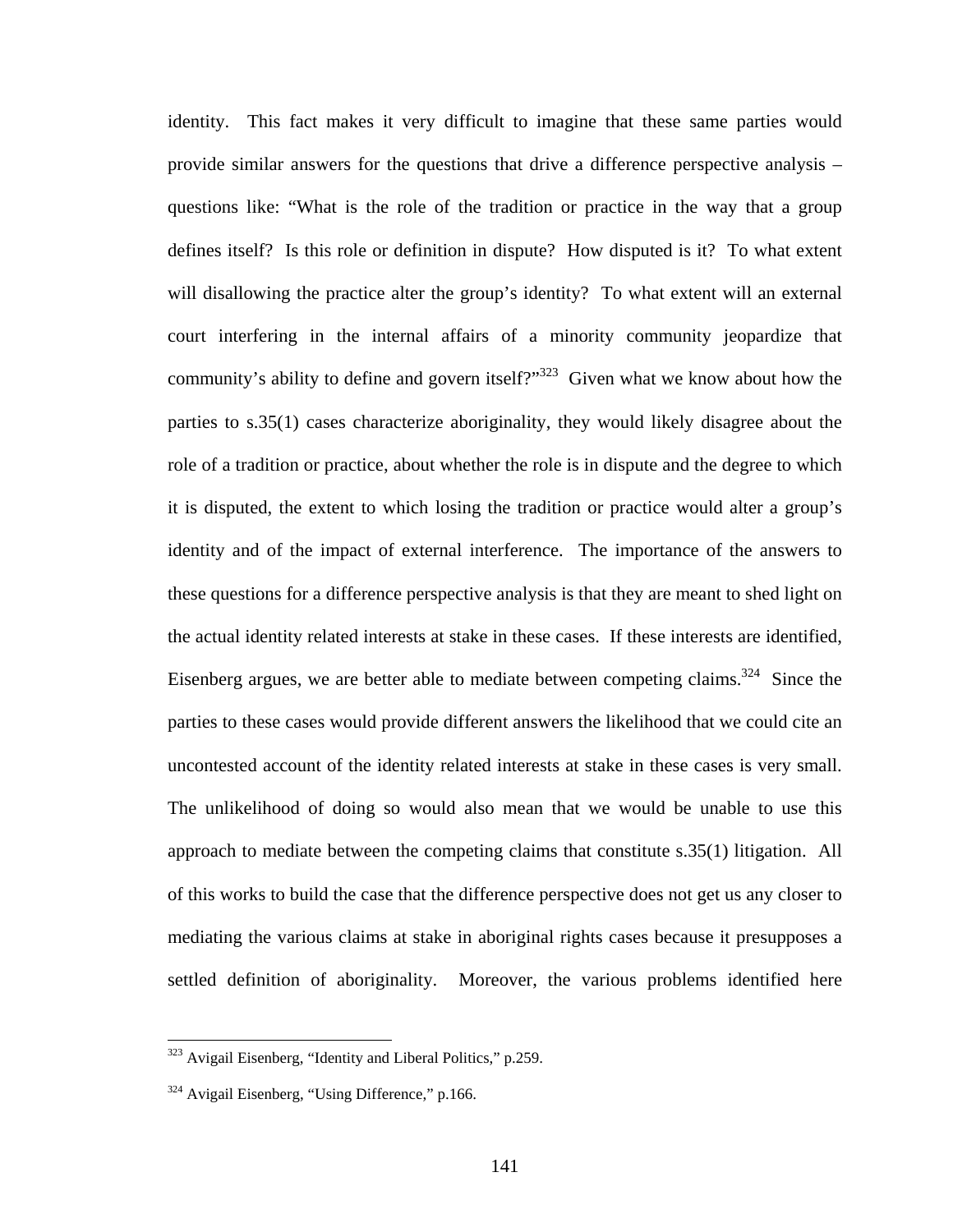regarding the use of the difference perspective come to the fore vis-à-vis a successful demonstration of the existence of multiple and competing conceptions of aboriginality in s.35(1) litigation. In this instance, this demonstration is the product of the use of the interactions based approach to identity and so this chapter is a testament, of sorts, of the utility of the employ of this approach to conceptualizing collective identity.

The presentation thus far would seem to indicate that proceeding as if the meaning of aboriginality were settled ignores some very important instances of contestation that are at play in aboriginal rights cases in Canada. In fact, proceeding as if the meaning and implications of this collective identity were settled explains how one could argue, as Eisenberg does, that judicial interpretation of s.35(1) is unbiased and principled. It allows one to do this because it enables one to ignore the fact that the SCC has based its rulings on the nature and scope of aboriginal rights on one version of this collective identity (its own version) without explaining or providing a justification for how it came to select this version and not the other versions of this collective identity. The next chapter builds the case that the SCC's actions are in fact biased and arbitrary and that its actions have resulted in a bundle of rights that disadvantage and harm aboriginal rights claimants.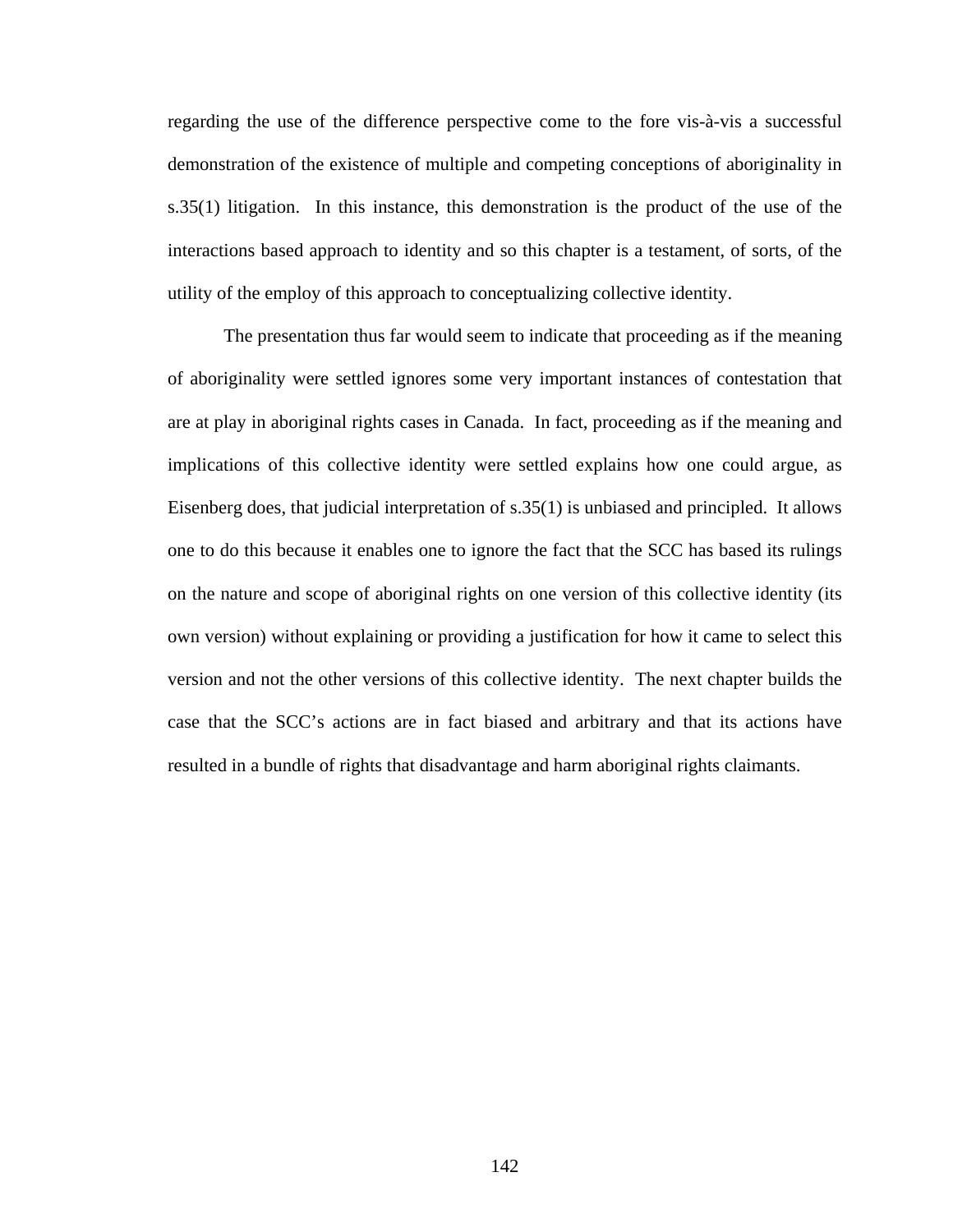#### **CHAPTER SEVEN**

### **THE IMPLICATIONS OF A CONTESTED IDENTITY**

This chapter demonstrates that the contestation surrounding s.35(1) is characterized by two related disputes: a dispute about the rights aboriginal peoples have (or ought to have) and a dispute about the nature of aboriginality itself. This chapter shows that the way in which the SCC went about settling the latter dispute explains to a significant degree the resulting academic criticism of this constitutional provision as well as the ultimate failure of s.35(1) rights to protect and accommodate aboriginal peoples. Confronted with three competing definitions of aboriginality, the SCC selected its own version (that is, the citizen-state conception) of this collective identity as the object of constitutional protection and accommodation. This decision means that the version of aboriginality advanced by the aboriginal participants in s.35(1) litigation does not directly benefit from constitutional protection and accommodation. This decision creates a situation wherein correspondence (in this case the degree to which aboriginal peoples are willing to adopt the citizen-state conception of aboriginality) is a condition of constitutional accommodation. Furthermore, the SCC does not provide any justifications for this decision rendering its actions in s.35(1) litigation biased and arbitrary.

#### **The Identity Dispute**

The presentation outlined in chapter six demonstrates that the aboriginal claimants in s.35(1) cases advance a nation to nation conception of aboriginality, while some of the provincial/federal AGs put forward a colonial conception or a citizen-state conception of this collective identity. For their part, the SCC justices represented in majority decisions employ a citizen-state conception of aboriginality. The existence of this definitional multiplicity in s.35(1) litigation reveals a degree of the plurality of meanings shouldered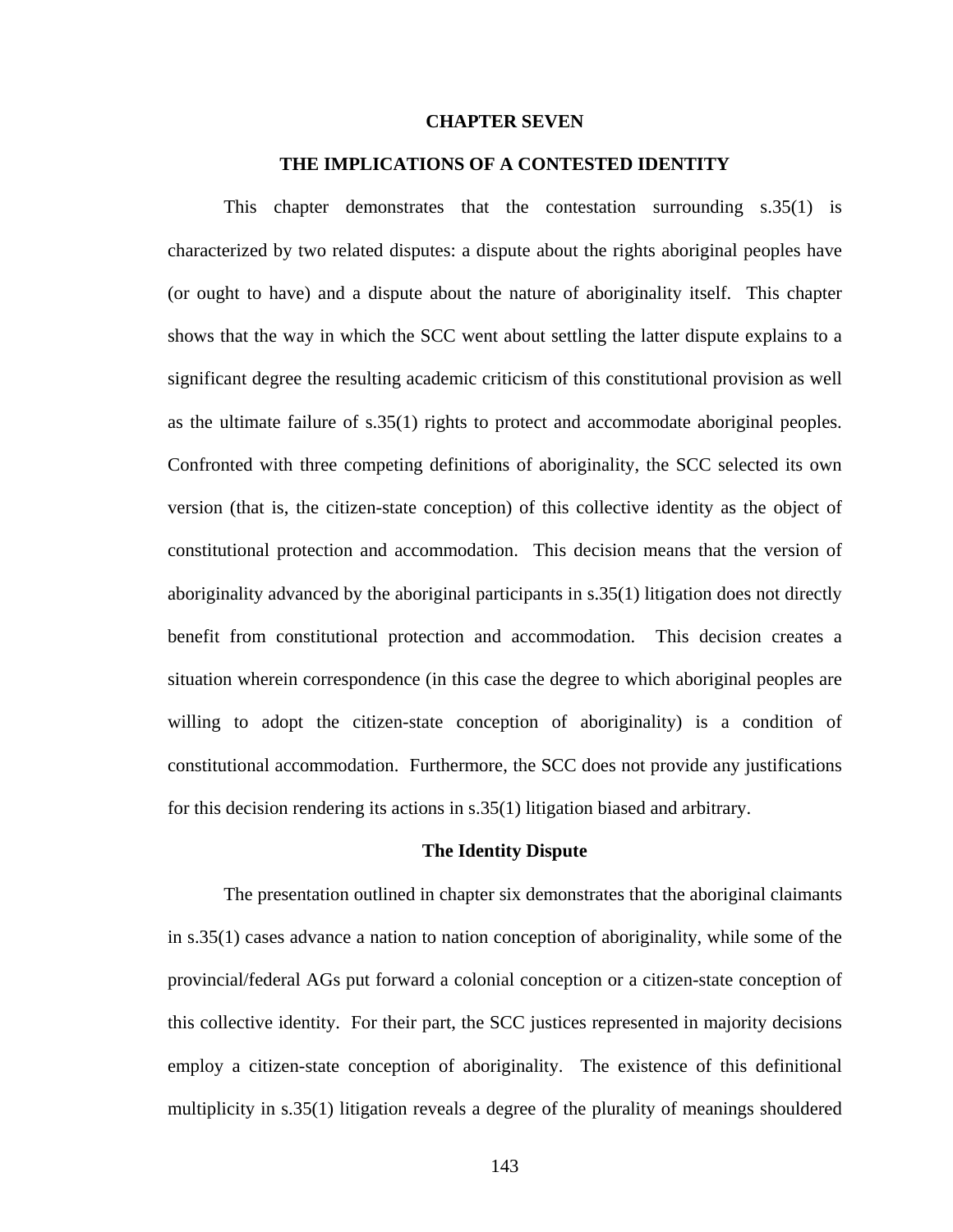by the term aboriginality. It is important at this point to establish, however, that the existence of this plurality of meanings does in fact rise to the level of a dispute. In other words, it is not enough to say that the participants in s.35(1) cases did not advance the same conceptions of this collective identity. In order to argue that this plurality of articulations represents a contestation over the meaning of this collective identity it is necessary to show that the three conceptions of aboriginality advanced by the participants in s.35(1) cases are in fact irreconcilable. What immediately follows compares and contrasts the constitutive elements of the colonial, nation to nation and citizen-state conceptions of aboriginality. Here, the visions of aboriginal rights underpinned by each conception of aboriginality are of particular interest. These visions are compared in order to establish that each conception is distinctive in such a way as to make it irreconcilable with its two other counterparts. As a consequence, the investigation reveals the important link between a particular conception of aboriginality and its corresponding bundle of rights and, in the process, renders the following claim intelligible: S.35(1) litigation is not simply a contestation over rights (that is, a contestation about what rights aboriginal peoples have or ought to have) but is also a serious contestation about the meaning of aboriginality itself.

# *Nation to Nation and Colonial Conceptions Considered*

The aboriginal participants' nation to nation conception of aboriginality and the provincial/federal AGs' colonial conceptions are incompatible. In terms of logical coherence, if self-definition and self-government are constitutive elements of a conception of aboriginality then this cannot be reconciled with a conceptualization of aboriginality that entails external definition and external rule. These positions are not simply different; they are in fact polar opposites. It is not surprising, then, to find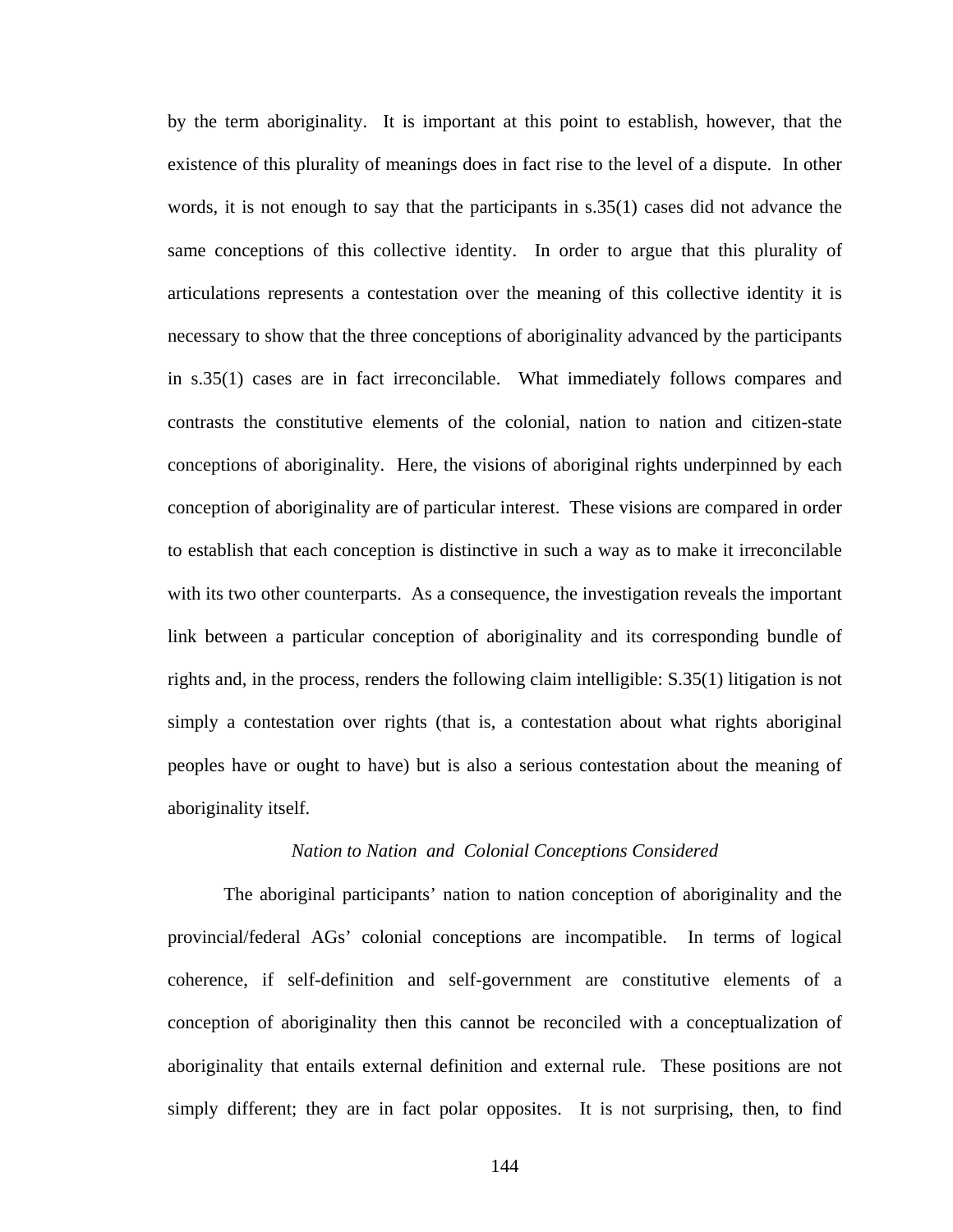conflicting views on the question of what s.35(1) rights ought to ultimately entail by those who advanced these opposing articulations of aboriginality. For example, in many instances the aboriginal participants worked to build the case that elements such as natural resources and land were significant constitutive aspects of their collective identities. These arguments formed the basis for the aboriginal participants' claims that s.35(1) rights ought to include jurisdictional authority over land and natural resources. For their part a number of provincial/federal AGs argued that these elements were not constitutive aspects of aboriginal peoples' collective identities and rejected the idea that this constitutional provision ought to grant such jurisdictional authority.

The examination in chapter six also shows how the aboriginal participants and various AGs presented numerous cultural, political and economic characterizations of aboriginality. In most cases, the AGs' characterizations differed immensely from the ones offered by those who bore the collective identity in question and resulted in opposing views about the nature and scope of s.35(1) rights. A striking example came to the fore in chapter six as a number of AGs advanced that the rights of self-government claimed by aboriginal participants should more properly be understood as rights of selfregulation. The former (as outlined by the aboriginal participants) entails jurisdiction over both people and territory while the latter (as outlined by some provincial/federal AGs) entails the regulation of community members' social behaviour. What is absent here is the right to institute laws which would apply to non-social activities, aboriginal peoples from other first nations and non-aboriginal peoples – that is, the pith and substance of the type of self-government outlined by the aboriginal participants. The position taken by these AGs is rendered intelligible only if their views about the constitutive elements of aboriginality are considered. In many instances these AGs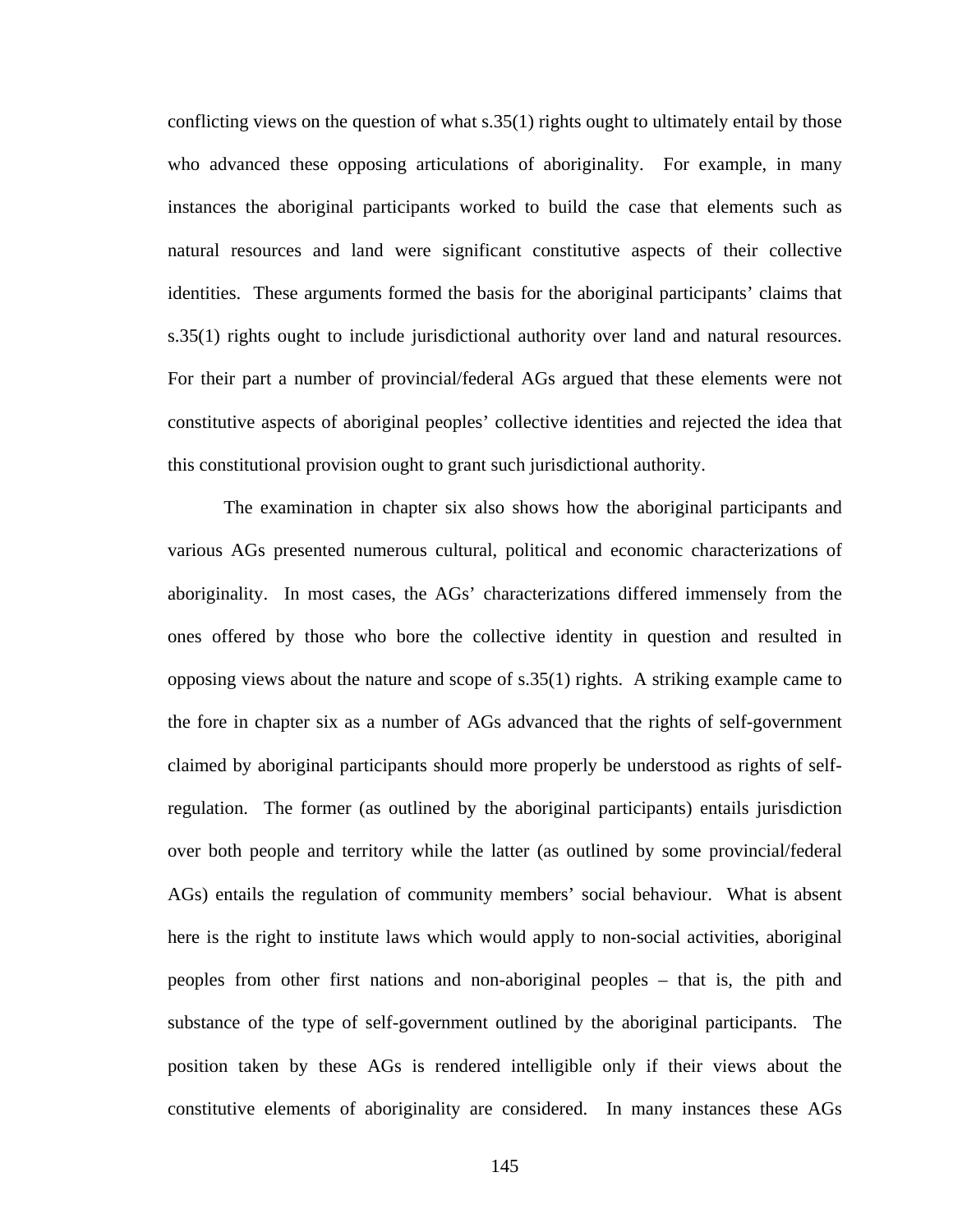rejected the notion that aboriginal peoples constitute (or ever constituted, for that matter) self-governing entities. Discussions about the unquestioned and unquestionable status of the sovereignty of the Crown and about the complete division of powers between the federal and provincial governments (which, it was argued, were a direct result of Confederation) both speak to this last point. In essence, these were held up as evidence of and justification for the existence of one sovereign, self-governing political entity (that is, the Canadian political community) to the exclusion of all others. Here, it becomes quite evident that the two parties presented very different ideas about the nature and scope of this constitutional provision and, in important ways, this difference is a product of the differing conceptions of aboriginality advanced by these parties. Stated differently, the aboriginal participants and the AGs in question were disputing the nature and scope of aboriginal rights that ought to be covered by  $s.35(1)$  as well as the nature of aboriginality itself.

## *Nation to Nation and Citizen-State Conceptions Considered*

Perhaps what is less obvious (and so more interesting) is the fact that the examination conducted in chapter six demonstrates that a nation to nation conception of aboriginality is also not easily reconciled with a citizen-state conception. While these two conceptions do not constitute opposites in the same way that the nation to nation and colonial conceptions do, the court materials expose important instances of divergence. The nation to nation and the citizen-state conception of aboriginality place very different emphasis on the importance and role of aboriginal self-government and self-definition.

The nation to nation conception of this collective identity includes a right of selfgovernment that is broad in both scope and content and is equivalent to its non-aboriginal counterpart. The factums submitted by the aboriginal participants establish the existence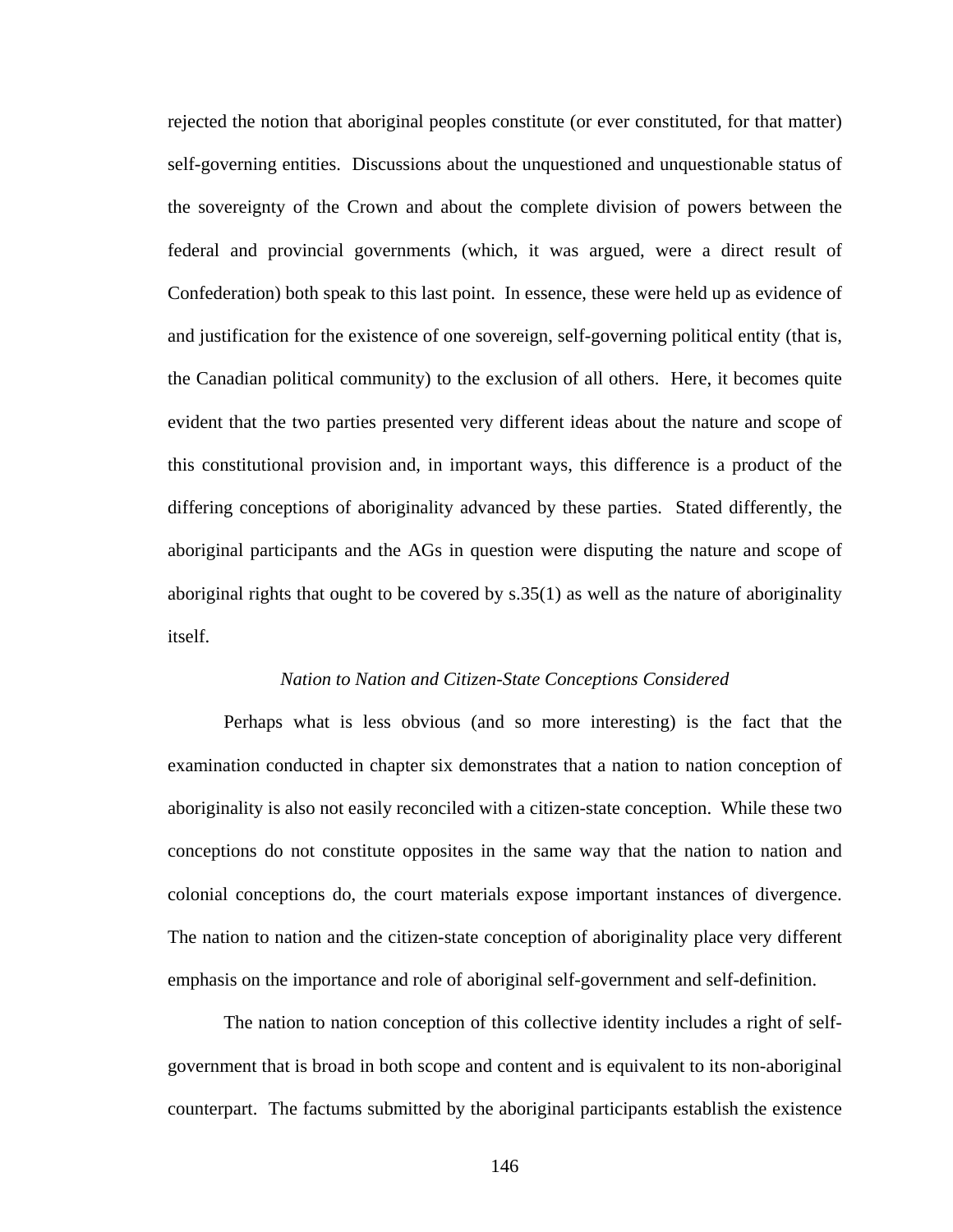<span id="page-151-0"></span>of a substantive link between this view of self-government and aboriginality. They do this by presenting self-government as the vehicle by which aboriginal nations actualize their collective identities and nationhood. The following, drawn from the material examined in chapter six, were offered as support for this position. First, self-government was cited as a constitutive element of this collective identity. Second, self-government was presented as relying on aboriginal culture and society for its raison d'etre, processes and products. Lastly, the exercise of self-government was cited as an expression of the normative status of aboriginal peoples (that is, the notion that aboriginal nations are equally entitled to govern peoples and territories as are their non-aboriginal counterparts). Consequently, the examination of the aboriginal factums unearths a clear equivalence that is drawn by the aboriginal participants – aboriginality, whatever else it may entail, denotes a collective of self-governing people. It is not surprising, then, that factum after factum submitted by aboriginal participants places the creation, maintenance and protection of aboriginality squarely in the hands of those who bear this collective identity by anchoring identity formation and maintenance/protection to the exercise of selfgovernment.

By contrast, the SCC justices surveyed in chapter six use a citizen-state conception of aboriginality and advance far more limited rights of self-government. Arguably, these rights of self-government would include protection and accommodation of specific practices, traditions and customs of self-government, but would not entail a right to self-government whose nature and scope is as broad as the aboriginal participants put forward.<sup>325</sup> In fact the majority of the SCC advocates a different mechanism for

 $325$  The SCC has yet to directly rule on what a s.35(1) right to self-government would look like (Michael Murphy, "Culture and the Courts," p.109). However, given decisions handed down in *Sparrow*,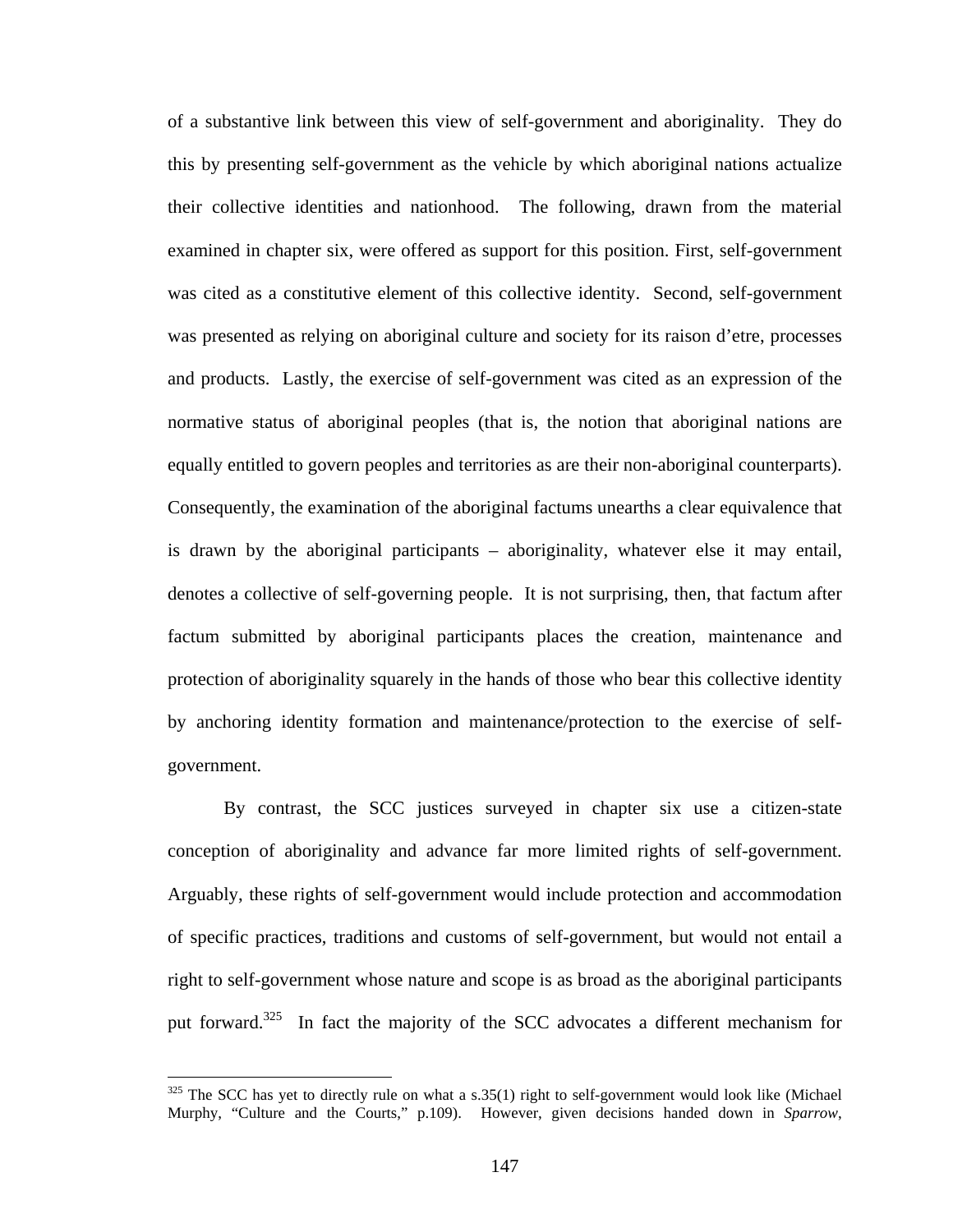securing the protection and accommodation of aboriginal peoples' collective identities. From their view, aboriginality would be maintained and protected through the exercise of specific/discrete s.35(1) cultural rights not the broad/open-ended right of self-government advocated by the aboriginal participants. Moreover, the maintenance and protection of aboriginal peoples' collective identities is always contingent on the need to reconcile these particular ends with the interests of the pan-Canadian political community and, of course, with the sovereignty of the Crown. The SCC's position is justified vis-à-vis the explanation that since aboriginal peoples are members of the Canadian community that have attachments to both particular bounded communities and the broader political community both s.35(1) rights and rights accorded to citizens generally are the vehicles by which their interests (including their identity based interests) are accommodated and protected.

Moreover, the citizen-state conception of aboriginality and its corresponding bundle of rights limit the extent to which aboriginal peoples are able to engage in selfdefinition. In chapter six, the schema for aboriginal title outlined by a majority of the SCC included the view that certain relationships that aboriginal peoples could have with the territories they claimed could not be the basis for this title. This limits the possible constitutive elements of this collective identity. Given the relationship between land and aboriginality, limits on the types of relationships that are covered by aboriginal rights and aboriginal title translate into limits on the versions of this collective that qualify for constitutional protection. The result is a significant limit on the potential evolutionary

*Delgamuukw*, *Van der Peet*, *Pamajewon* and *Mitchell* the notion that discrete practices, traditions and customs of self-government (rather than a broad right of self-government) would qualify as s.35(1) rights is most likely. For more on this argument also see Michael Asch, "From Calder to Van der Peet," p.437; Kent McNeil, "The Inherent Right of Self-Government," p.2-3.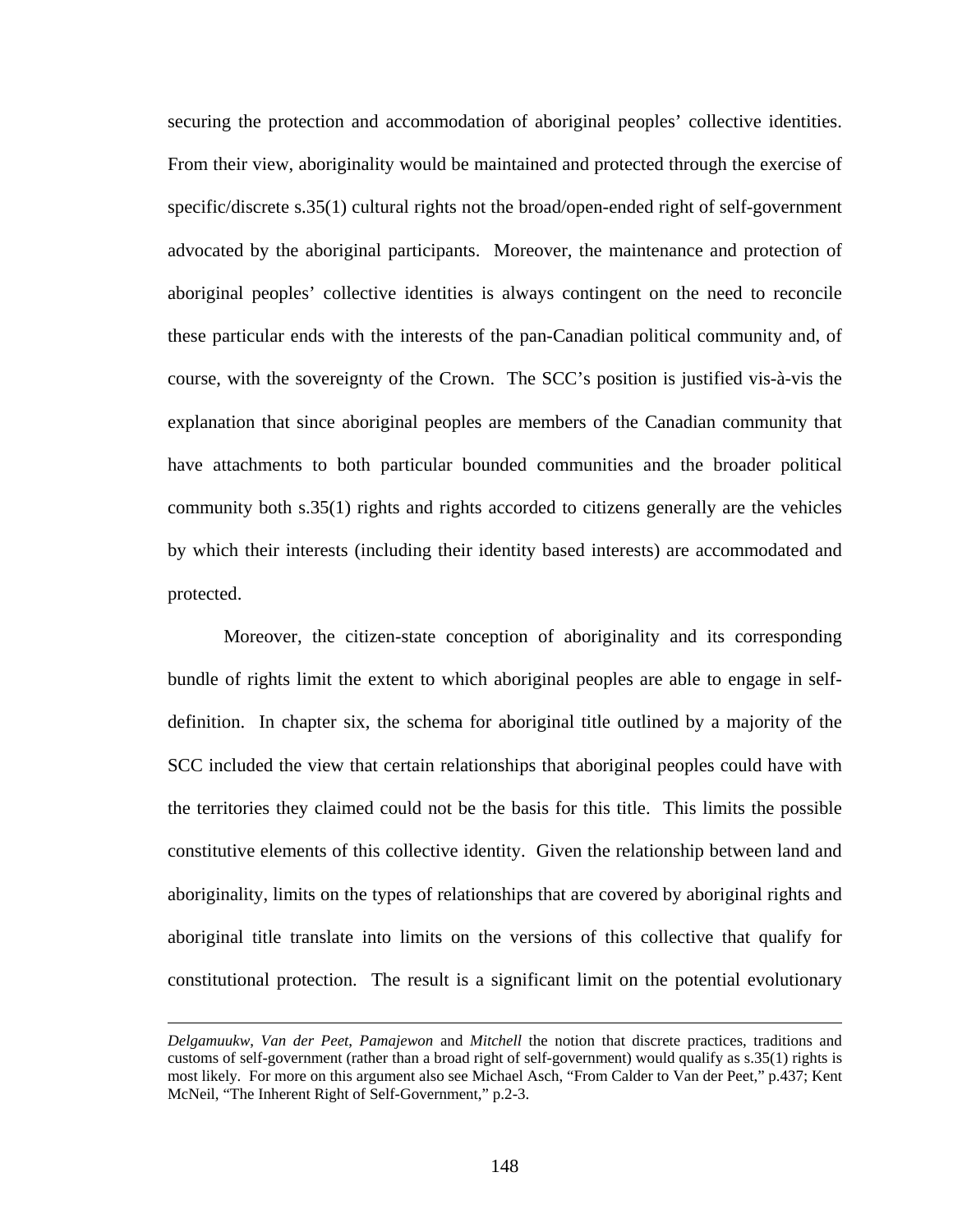development of these collective identities and the erosion of the capacity of aboriginal peoples to engage in self-definition. In this case, the importance that aboriginals accord to self-definition is not shared by the SCC. In fact, given the type of role that SCC justices have assigned the courts in ensuring that particular kinds of relationships between aboriginal peoples and lands continue it cannot be said that self-definition figures as a significant element of the SCC's articulation of this collective identity. Other elements (such as the relationships the justices deem important) are of far more consequence as is evidenced by their role in structuring the boundaries of aboriginal title.

The examination of the constitutive elements of the colonial, nation to nation and citizen-state conceptions of aboriginality establishes that the aboriginal claimants, the provincial/federal AGs and the SCC justices took substantively different positions regarding the nature and scope of aboriginal rights in s.35(1) litigation. This examination brings to the foreground the notion that a fundamental reason for these different positions is the conflicting conceptions of aboriginality advanced by the various parties. Accordingly, the positions taken by the various parties about the nature and scope of aboriginal rights are not fully intelligible without acknowledging the identity connection and understanding how this connection functions. The conceptual irreconcilability among the three articulations of aboriginality and the various positions they underpin reveal that there was more than a simple plurality of conceptualizations of aboriginality in s.35(1) litigation. It speaks to the presence of a serious contestation over the meaning of this collective identity. It is this link between a particular conception of aboriginality and a particular position on aboriginal rights that forms the foundation for the argument in this dissertation that the contestation surrounding s.35(1) is constituted by two related but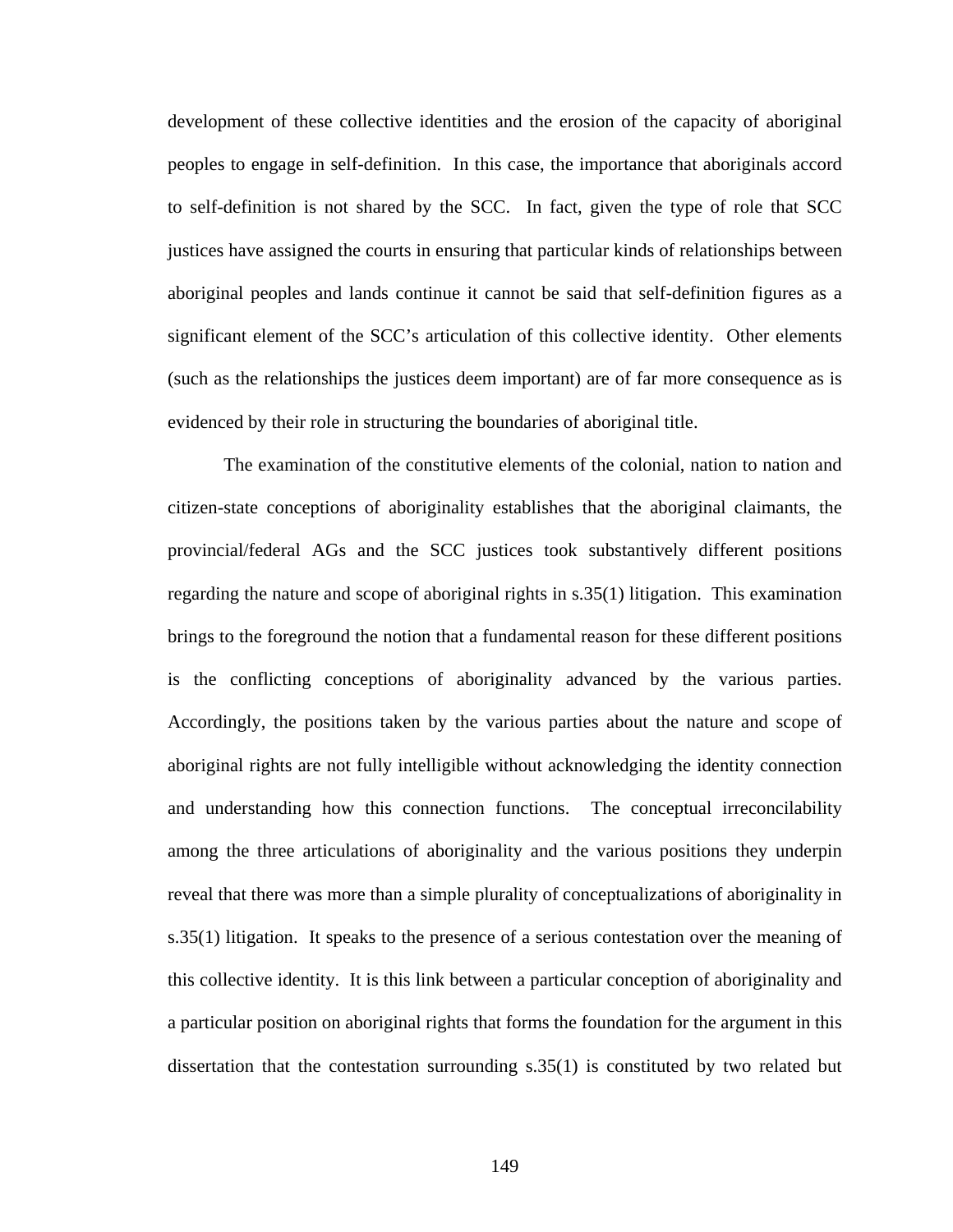separate disputes – a dispute about rights (that is, what rights aboriginal peoples have or ought to have) and a dispute about the very meaning of this collective identity.

## **An Account of the Contestation Surrounding S.35(1)**

A comprehensive analysis of s.35(1) must include an examination of the SCC's attempts to settle the rights dispute *and* its handling of the identity dispute. In what follows, this type of analysis is pursued. The most important findings of this analysis are briefly outlined here: It is abundantly clear that the SCC recognizes that the contestation surrounding s.35(1) involves a dispute about what rights aboriginal peoples have or ought to have. In essence, all of the cases under review represent efforts by the SCC to clarify the nature and scope of this constitutional provision (that is, an attempt to settle the rights dispute). In this instance, the SCC settled the rights dispute by employing the citizenstate conception of aboriginality (which is its own conception of this collective identity). This conception of aboriginality set the boundaries of the constitutional rights aboriginal peoples could expect to enjoy. As a result, aboriginal rights offer protection and accommodation for one of the possible articulations of aboriginality advanced in s.35(1) litigation – the citizen-state version. These same rights do not protect or accommodate the nation to nation version of this collective identity advanced by the aboriginal claimants. This result causes many scholars to be critical of the way in which the SCC went about settling the rights dispute part of the contestation surrounding s.35(1). Moreover, the SCC did not provide any justifications for why the citizen-state version of this collective identity (and not the other two versions) is the proper object of constitutional accommodation. The absence of any justification for why the SCC selected the citizen-state version of this collective identity indicates that the SCC either does not think that the contestation over the meaning of aboriginality is of sufficient importance to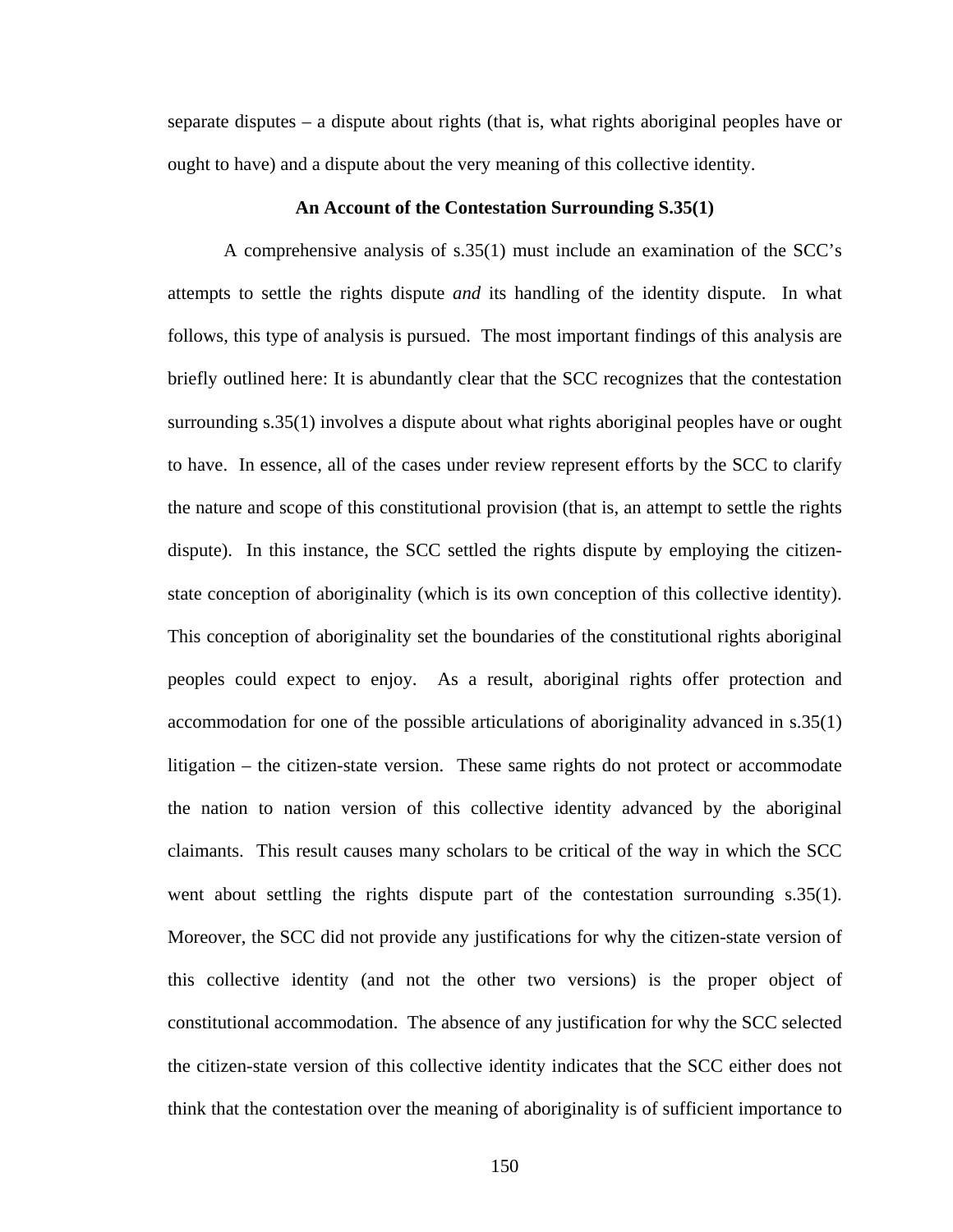require comment or is not aware of this aspect of the contestation surrounding s.35(1). As a consequence, it cannot be said that the SCC dealt with the dispute over the meaning of aboriginality in an adequate fashion. In fact, many criticisms of the SCC's construction of s.35(1) rights – the SCC's attempt to resolve the contestation surrounding  $s.35(1)$  – are anchored in the SCC's failure to adequately deal with the dispute over the meaning of aboriginality.

## **S.35(1) Rights Accommodate and Protect the Citizen-State Conception**

In chapter six the *Van der Peet* decision was cited in order to introduce the idea that the justices surveyed envision that aboriginal rights inhere in the very meaning of aboriginality (see page 31 and 122-23). As a consequence, the nature and scope of the rights covered by s.35(1) would be directly related to the conception of aboriginality put forward by those justices who participated in majority decisions – that is, the citizen-state conception. A brief review of the SCC's analytical framework for s.35(1) rights (which was presented in chapter two) reinforces the validity of this argument. It does so by demonstrating how the framework for this constitutional provision takes into account the significant constitutive aspects of the citizen-state conception of aboriginality.

The framework for s.35(1) rights outlines that existing aboriginal rights are practices, customs and traditions that have pre-Contact origins and are, first, integral to the distinctive culture of an aboriginal group and, second, were not extinguished prior to 1982. This framework also stipulates that these rights may be justifiably infringed by the Crown if there is a valid legislative objective that both takes account of the need to reconcile the pre-Contact presence of aboriginal societies with the sovereignty of the Crown and does not breach the fiduciary relationship that exists between the Crown and aboriginal peoples. The analytical framework includes that aboriginal title, a subset of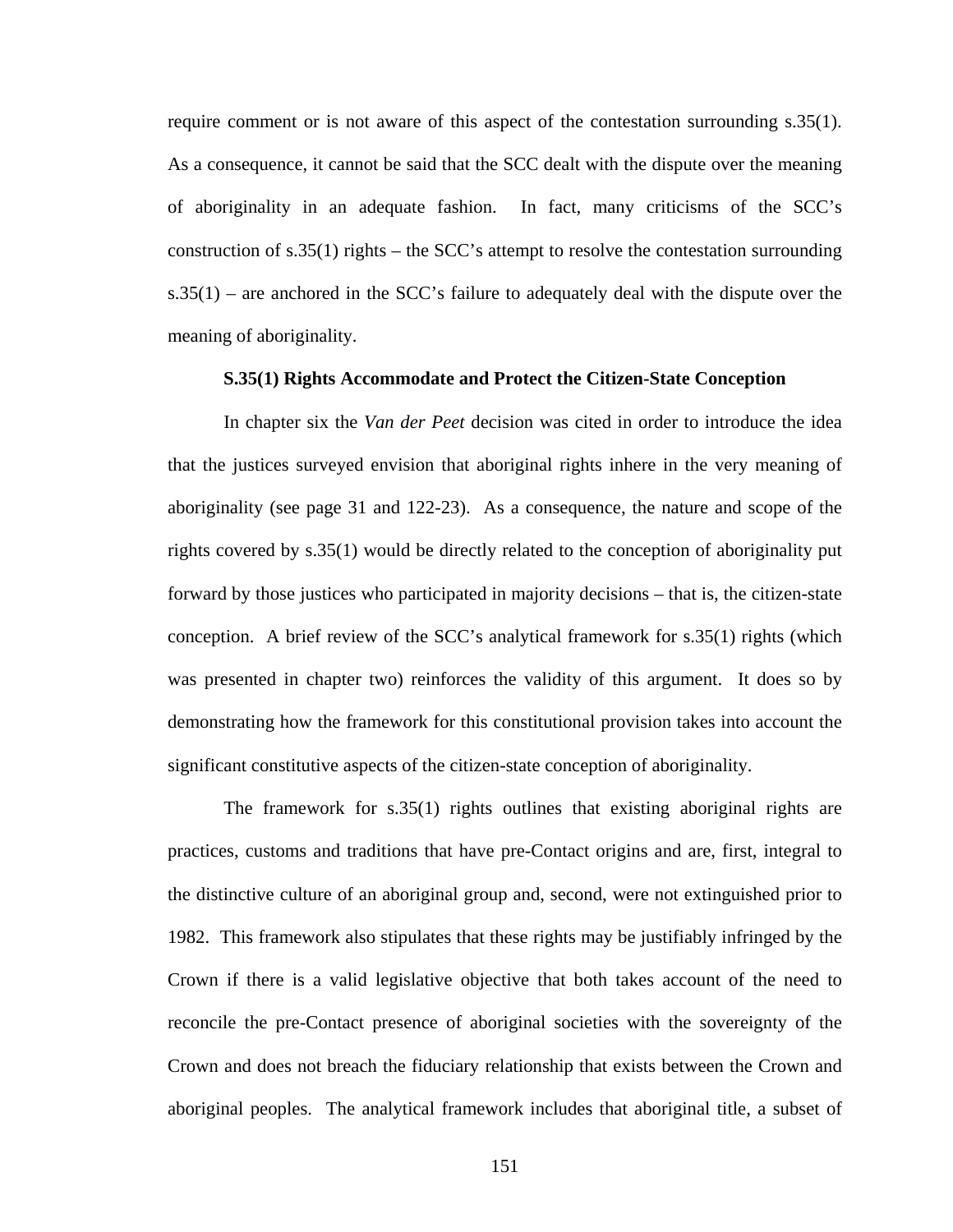aboriginal rights, is the right to occupy and use lands for a variety of purposes that are not irreconcilable with the group's traditional attachment to those lands.

The analytical framework for s.35(1) rights developed by the SCC coincides with the citizen-state conception of aboriginality in that there is a great deal in this framework that demonstrates a concern for aboriginal peoples' attachment to and membership in particular bounded communities. This represents one facet of the citizen-state conception of aboriginality. For instance, s.35(1) rights protect practices, customs and traditions that are integral and distinctive to the cultures of particular bounded communities. Doing so facilitates and even makes possible these kinds of attachments. Similarly, this interpretation offers the possibility of continuing and even strengthening these attachments by providing aboriginal groups with the means to acquire title to ancestral territories. Moreover, considerations centred on the pre-Contact presence of aboriginal societies are a constitutive part of the justification process. Stated differently, these bounded communities are of sufficient significance that they must be included and accounted for if the Crown is to make a legitimate case for infringing on a s.35(1) right.

At the same time, there is a great deal in the SCC's framework for s.35(1) that indicates that there is significant concern that attachments to and memberships in particular bounded communities are balanced with attachment to and membership in the broader Canadian political community where the Crown is sovereign. This concern coincides with the second facet of the citizen-state conception of this collective identity. The temporal requirements which structure the identification stage of the test for aboriginal rights is evidence of this concern. According to the s.35(1) analytical framework, the significant historical moment is contact with Europeans (or, in the case of the Metis, the establishment of effective control). This is the moment in which the Crown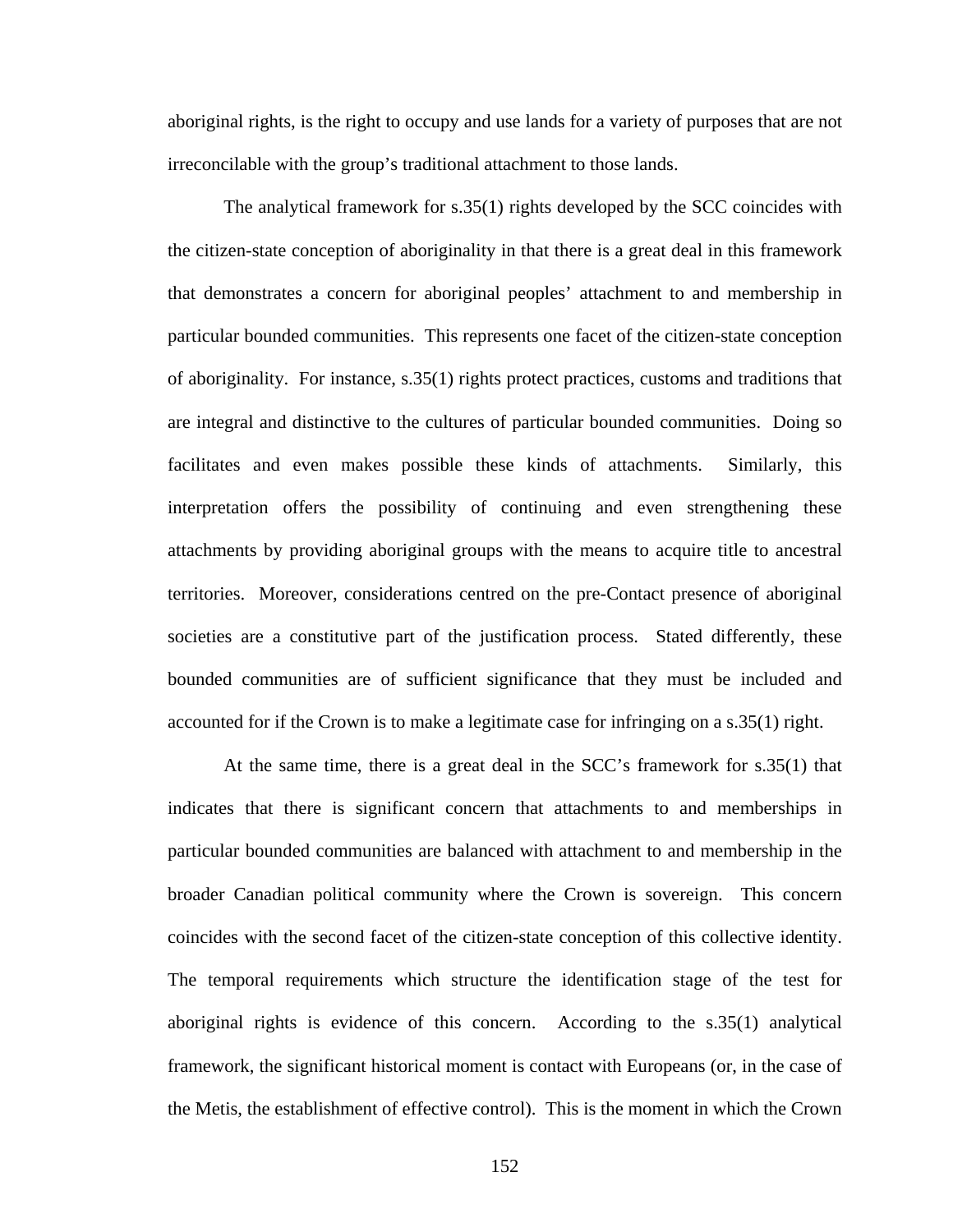asserted sovereignty. This temporal requirement works to ensure that even at the stage where aboriginal rights are identified, considerations that include the broader political community (here, in the form of the Crown's sovereignty) play a major role in determining which practices, customs and traditions are included in this constitutional provision. This effort to balance attachments to particular bounded communities and the broader political community also comes to the fore if one takes into account the fact that the justification for infringement of s.35(1) rights is explained vis-à-vis membership in the pan-Canadian political community. Accordingly, the list of legislative objectives that may legitimately justify infringement are what could be called "national" concerns or concerns that have the potential to impact the pan-Canadian political community as a whole.<sup>326</sup> Along the same lines, the sovereignty of the Crown (which represents all Canadians) is an important factor in the justification process. All of this works to build the case that the analytical framework for s.35(1) coincides with one conception of aboriginality – the citizen-state conception. Taken in combination, the discussions regarding the version of aboriginality put forward by the majority of the SCC and the resulting analytical framework for s.35(1) point in one direction. The SCC has created an analytical framework for this constitutional provision that aims at protecting and accommodating aboriginality as advanced by the SCC justices surveyed herein – that is, the citizen-state conception of this collective identity.

A number of prominent scholars engaged in the study of aboriginal politics and the law have produced compelling critiques and discussions of the SCC's analytical

<span id="page-157-0"></span><sup>326</sup> For a list of these factors consult the following cases: *R. v. Sparrow* p.37-38 and *R. v. Gladstone* para.75. For academic commentary on these factors and their impact on s.35(1) rights see Kent McNeil "Defining Aboriginal Title in the 90s"; John Borrows, "Domesticating Doctrines," p.647-649.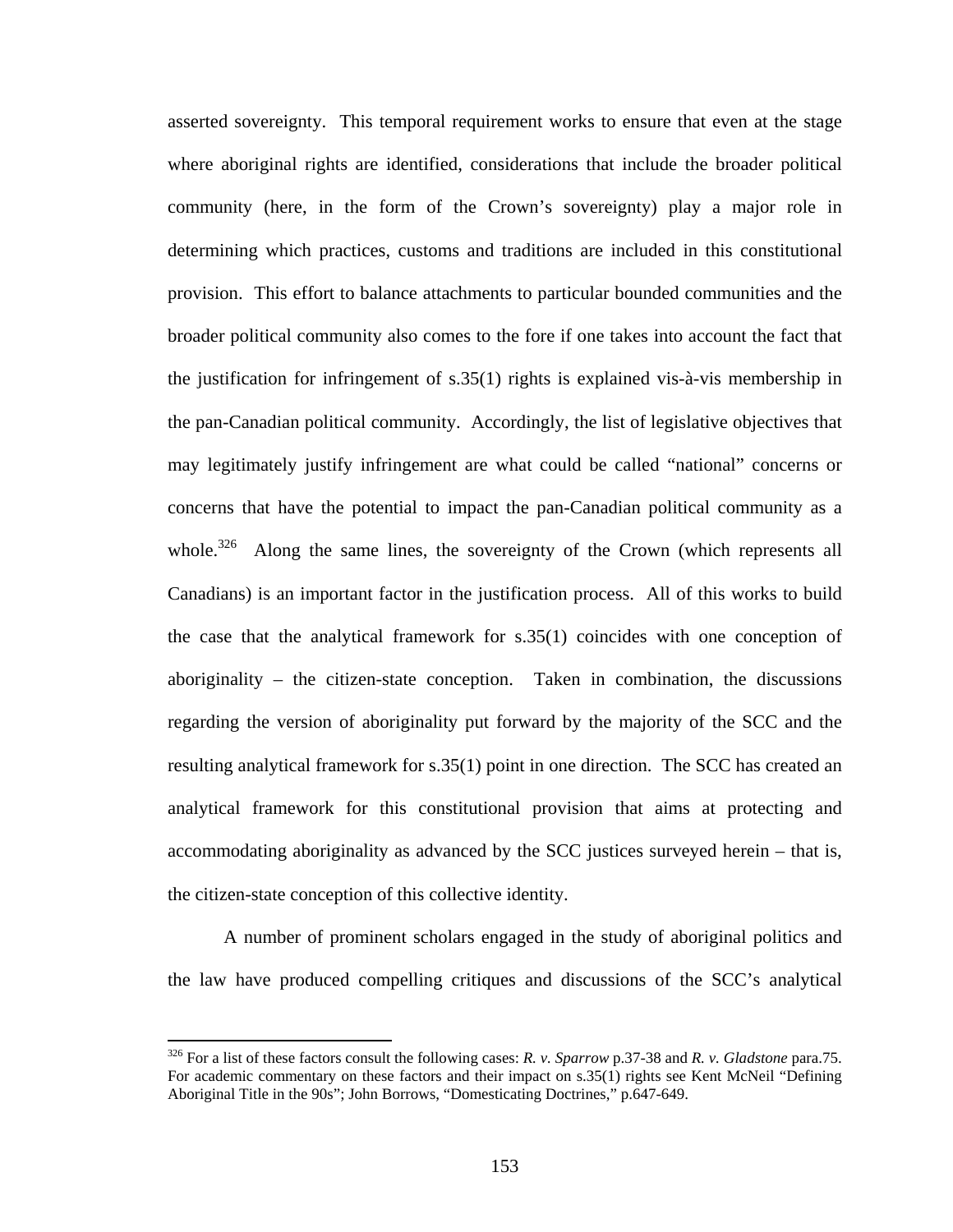framework for s.35(1) and the rights that it generates. What follows examines Borrows' explanation of the rationale underlying the built-in limits of aboriginal rights, Macklem's outline of the problems associated with aboriginal title, Binnie J.'s and Asch's discussions of the possible political rights that may be included in this framework. This examination demonstrates that even though these scholars focus their attention on different aspects of this constitutional provision and different aboriginal rights cases, a common thread binds their work. All of their critiques and explanations incorporate, to varying degrees and in various guises, the argument that s.35(1) rights aim at protecting and accommodating the citizen-state version of aboriginality.

Borrows' work on *Sparrow* highlights the existence of a significant lacuna between what was claimed by the aboriginal plaintiffs in this case and what was ultimately secured. What is of interest for the task at hand is that the explanatory account Borrows provides relies on the proposition that s.35(1) is interpreted in a manner that is consistent with the citizen-state conception of aboriginality, resulting in a set of rights that accommodates and protects this one version of this collective identity. Here, Borrows shows how this directly contributes to the failure of this constitutional provision to meet the expectations of the aboriginal claimants.

According to Borrows, the aboriginal plaintiffs in the *Sparrow* case argued that s.35(1) "created a sphere of authority within Canada's federal structure that shielded Aboriginal Peoples from the operation of certain Dominion laws."<sup>327</sup> He goes on to explain that "it could be said that Aboriginal Peoples were claiming recognition of their ability to exercise regulatory authority in Canada in a manner similar, though with

<span id="page-158-0"></span><sup>&</sup>lt;sup>327</sup> John Borrows, "Measuring a Work in Progress," p.232-33.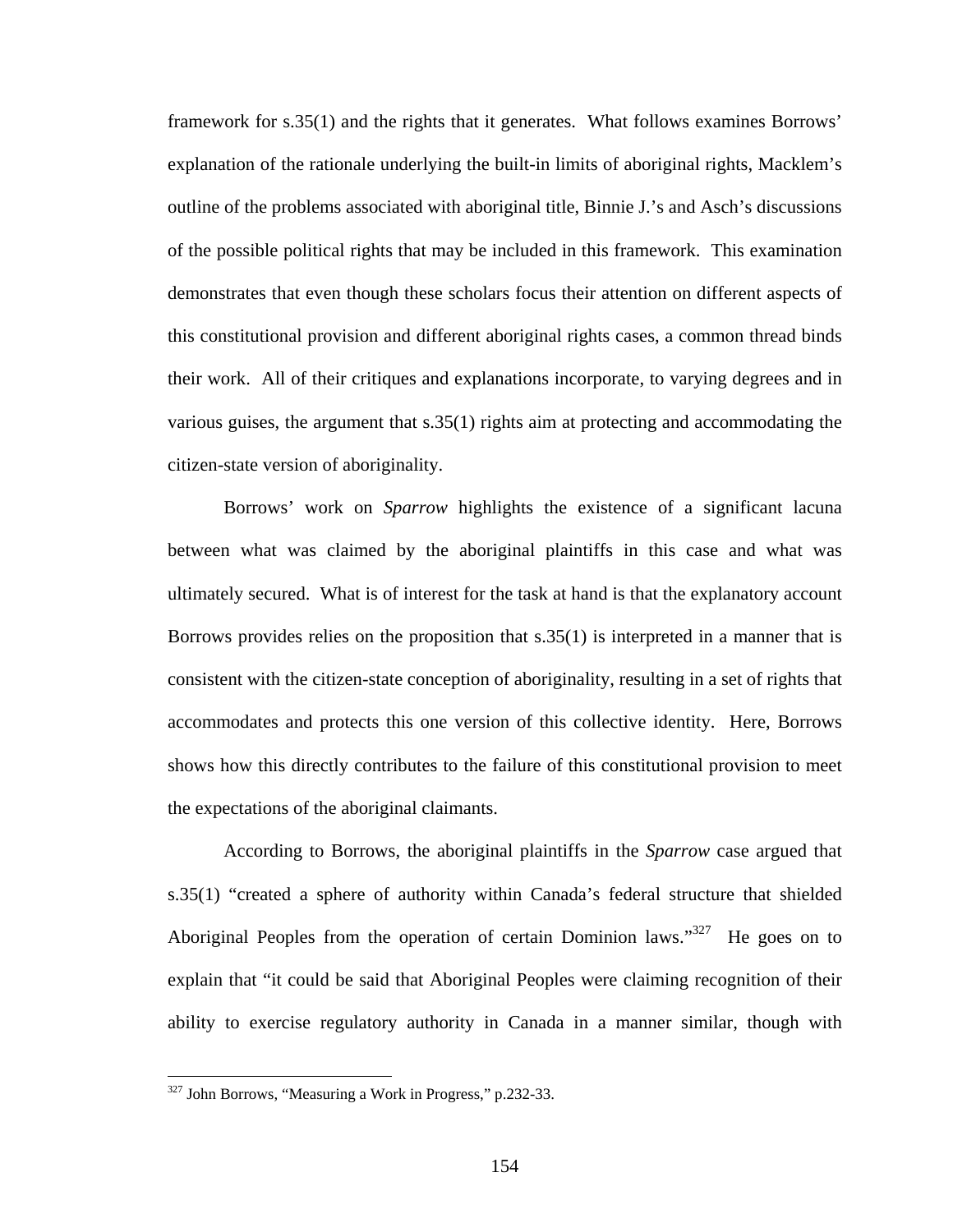obvious differences, to that shared by the Dominion and provincial governments."<sup>328</sup> In effect, Borrows is making a similar argument to the one outlined in earlier sections of this chapter – namely, that the aboriginal participants in these cases seek powers of selfgovernment that are broad in both their nature and scope. Borrows points out that the SCC ignored this jurisdictional point and instead offered a statement about the limits of Aboriginal power by discussing the ways in which aboriginal rights could be legitimately infringed. $329$  He speculates that

[p]lacing limits on Aboriginal Rights presumably diminished fears that some people may have had that Aboriginal Rights could strain and potentially rip the fabric of federalism that had been operative to that point. Therefore one could speculate that the Court held that Dominion laws could infringe Aboriginal Rights because of its concern for social cohesion.<sup>330</sup>

In Borrows' account, the motivation underpinning the SCC's focus on spelling out the limitations of s.35(1) instead of dealing with the jurisdictional issues raised by the aboriginal plaintiffs in *Sparrow* was a product of its concerns about the social cohesion of the entire pan-Canadian political community. The fact that concerns for the broader political community were cited as justifiable reasons for limiting the rights covered by this constitutional provision lends credence to the notion that these rights are meant to accommodate and protect a version of aboriginality that includes these types of considerations. The citizen-state conception does exactly this. Aboriginal peoples under this conception are members of both a particular bounded community and the pan-

<span id="page-159-0"></span><sup>&</sup>lt;sup>328</sup> John Borrows, "Measuring a Work in Progress," p.233. The entire citation reads: "[I]t could be said that Aboriginal Peoples were claiming that social cohesion and civil peace under s.35(1) would best be served through a recognition of their ability to exercise regulatory authority in Canada in a manner similar, though with obvious differences, to that shared by the Dominion and provincial governments."

<span id="page-159-1"></span><sup>329</sup> John Borrows, "Measuring a Work in Progress," p.233-34.

<span id="page-159-2"></span><sup>330</sup> John Borrows, "Measuring a Work in Progress," p.233-34.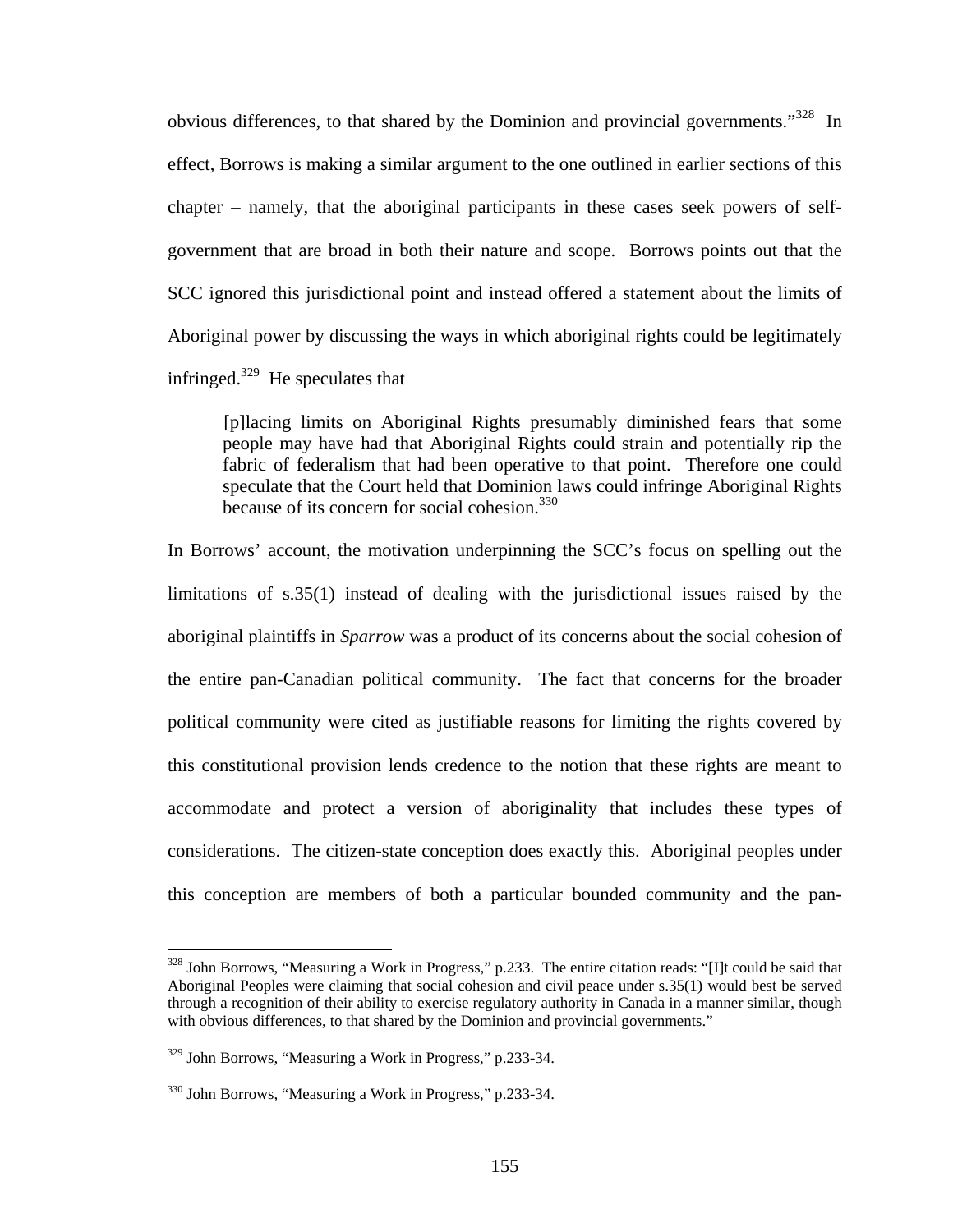Canadian community allowing the SCC to simultaneously advance that aboriginal rights are capable of placing certain checks on the Crown's actions (in order to protect the former community) and that these rights may be justifiably infringed (in order to protect the latter community).

Macklem's explanation and critique of aboriginal title parallel Borrows' account of the SCC's actions in *Sparrow*. Macklem concedes that aboriginal title "provides that, under certain circumstances, Aboriginal nations can claim rights of possession and use of remnants of ancestral territory."<sup>331</sup> He goes on to argue, however, that "the burden that Aboriginal title placed on the Crown's underlying interest has never meaningfully checked the exercise of Crown proprietary power, let alone the exercise of the Crown's legislative authority. As a result, Aboriginal title exists at the margins, meaningful only in geographic spaces left vacant by Crown or third-party non-use.<sup>332</sup> From Macklem's view, aboriginal title has amounted to very little because it has failed to alter the Crown's proprietary power or legislative authority over territories claimed by aboriginal peoples. According to Macklem, this has created a situation wherein aboriginal peoples are only able to enjoy title to lands that are of little interest to both the Crown and third-parties (that is, non-aboriginals). In essence what comes to the fore in this explanation and critique of aboriginal title is the fact that this constitutional provision does grant title in some instances, but also has built-in limits that render title unlikely in others. In those instances where title is granted this constitutional provision can be said to provide protection and accommodation of aboriginal peoples' attachments to their particular

<span id="page-160-0"></span><sup>&</sup>lt;sup>331</sup> Patrick Macklem, "What's law got to do with it?" p.134.

<span id="page-160-1"></span> $332$  Patrick Macklem, "What's law got to do with it?" p.134.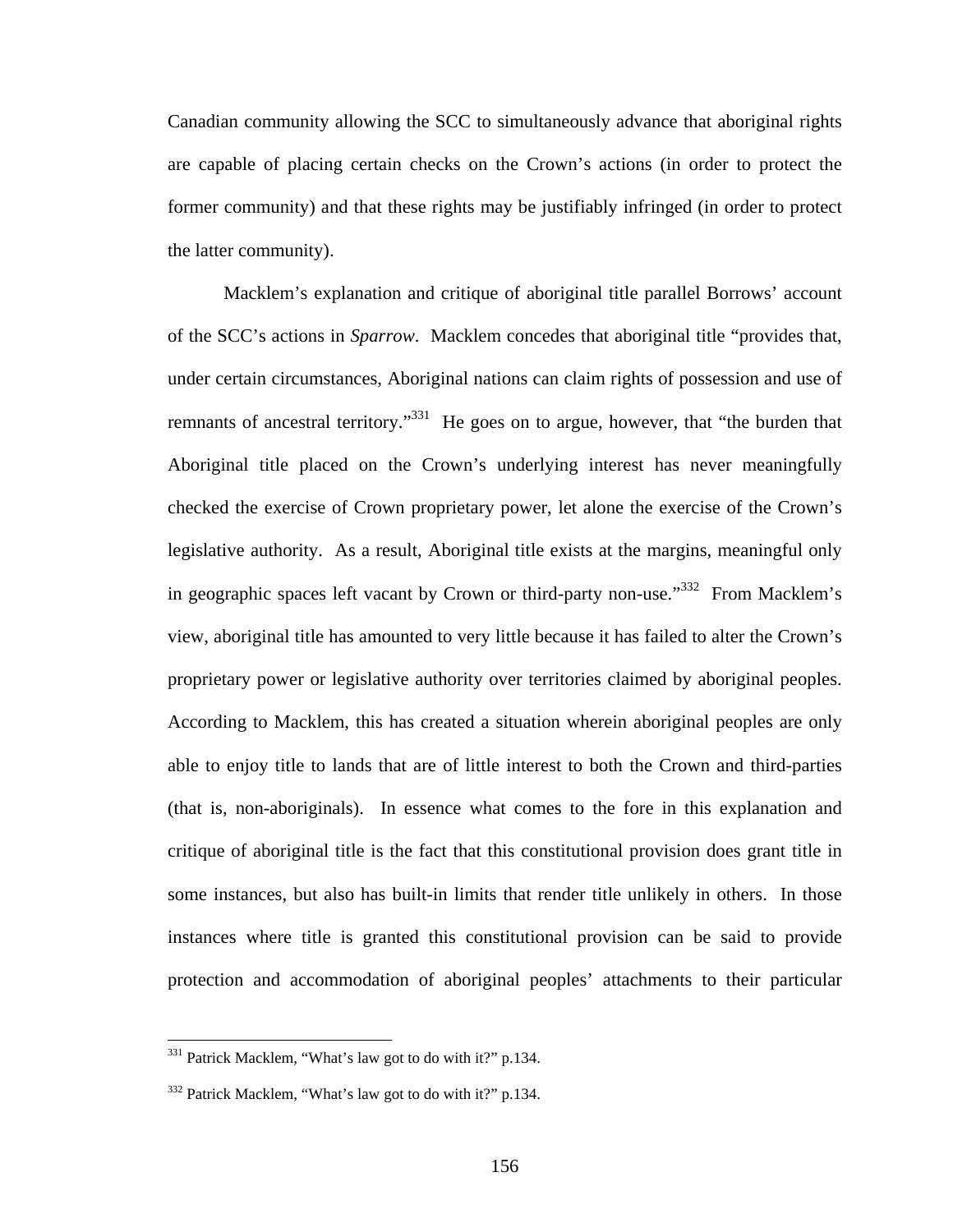bounded communities. In those instances where title is denied this constitutional provision does not accomplish this. Of import, here, are the reasons offered for the latter case. In his assessment, Macklem reveals that the latter case is explained by concerns for ensuring the continued use and enjoyment of lands by the Crown and third-parties. These concerns are in many ways concerns about the broader pan-Canadian community.<sup>333</sup> In this way, it becomes evident that aboriginal title is constructed in a fashion that takes into account concern for aboriginal peoples' attachments to and memberships in particular bounded communities as well as concern for the pan-Canadian community (though the degree of concern for each differs significantly). This structure mirrors the citizen-state construction of aboriginality and lends credence to the argument that aboriginal title under s.35(1) works to accommodate and protect the constitutive elements of the citizenstate conception of this collective identity. In essence, the attempt to reconcile these concerns (concerns for the pan-Canadian political community and aboriginal communities) is a product of employing a citizen-state conception of aboriginality. This attempt is also the reason, according to Macklem, that aboriginal title has failed to alter the proprietary power and legislative authority of the Crown – that is, the reason aboriginal title has failed to significantly improve the condition of aboriginal peoples in Canada.

<span id="page-161-0"></span><sup>&</sup>lt;sup>333</sup> After all, any kind of change in the proprietary power and legislative authority of the Crown that went above and beyond "a marginal shift" would surely have political implications for the broader pan-Canadian community. Along the same lines, altering the Crown's current role in authorizing and regulating thirdparty use of Crown land (which includes aboriginal peoples' traditional territories) would have a substantial economic impact in various parts of the country. For some interesting discussions of the relationship between the Crown's interest in maintaining the current political and economic status quo and the subsequent limits on aboriginal title and aboriginal self-government see Paul Raynard, "Ally or Colonizer?"; Ronald Niezen, "Culture and the Judiciary," p.8-9,22-25; Winona Stevenson, " "Ethnic" Assimilates "Indigenous," p.42, 46.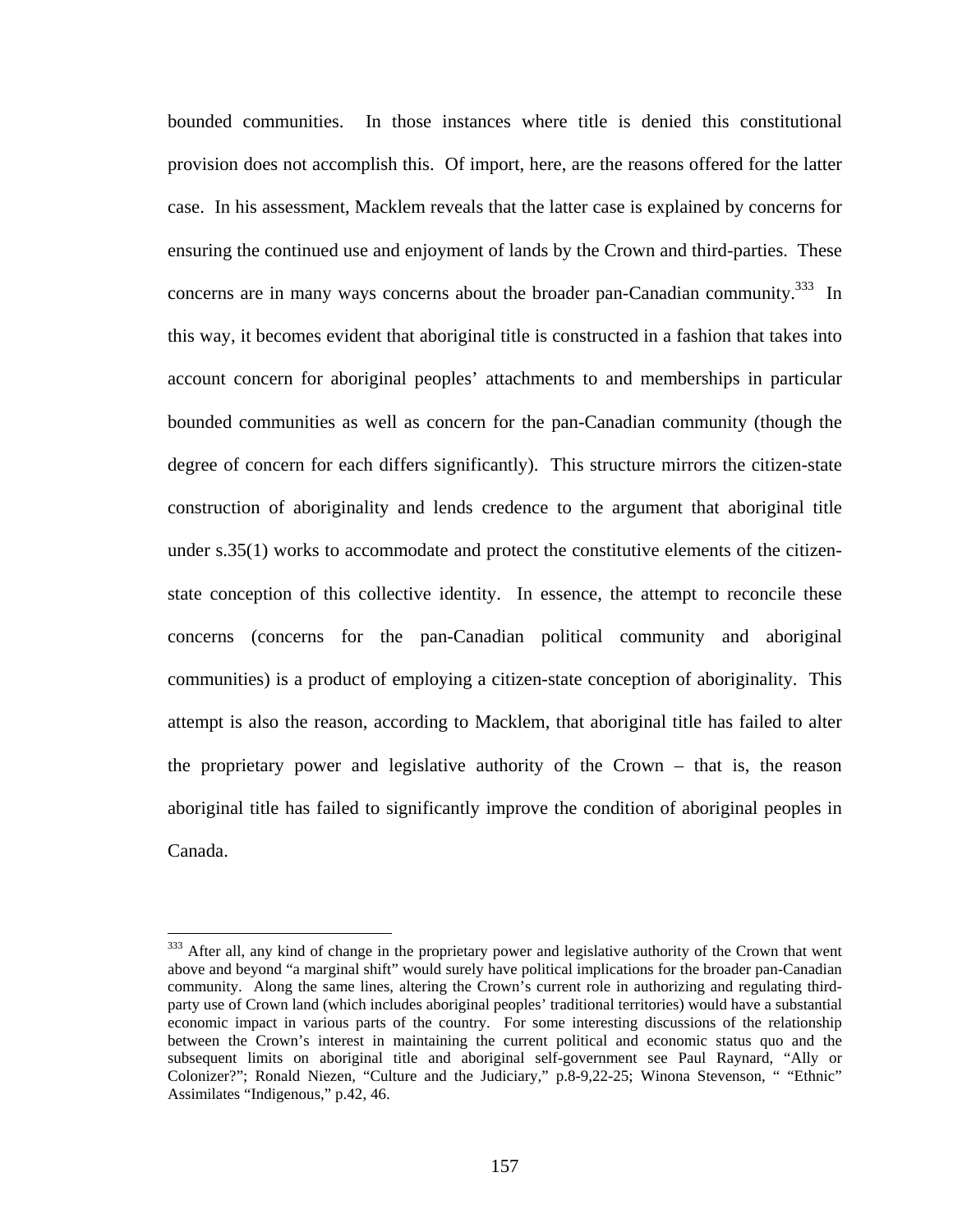In his work on early s.35(1) jurisprudence Binnie J. takes the position that the SCC will be hesitant to read a broad right to self-government into this constitutional provision. [334](#page-162-0) The reasons Binnie J. provides for his position echo those outlined by Borrows and Macklem. Specifically, he argues that concern for the broader pan-Canadian community plays a decisive role in shaping the decisions reached by the SCC in aboriginal rights litigation. Binne J. explains that,

[t]he *Sparrow* doctrine makes it improbable that the judicial concept of Aboriginal right will extend to such key objectives as Aboriginal self-government. The application of the Supreme Court's interpretation of section 35 in *Sparrow* would afford too much immunity from other levels of government to Aboriginal communities, many of which lie cheek by jowl with non-Aboriginal communities [...]. "Constitutionalizing" a right to Aboriginal self-government would, in light of *Sparrow*, leave the courts with inadequate mechanisms to regulate the overlapping interests of communities occupying contiguous territory.<sup>[335](#page-162-1)</sup>

The limits of s.35(1), according to Binnie J., will be crafted with an eye to ensuring the stability of the broader political community. In particular, he advances that the problems that could potentially result from multiple levels of government exercising overlapping and/or adjacent jurisdictional authority will ultimately make a judicially defined right to aboriginal self-government improbable. Here, concern for the pan-Canadian political community is part of Binnie J.'s views about the nature and scope of s.35(1).

However, Binnie J.'s work on *Sparrow* also shows that s.35(1) is concerned with attachments to and memberships in particular bounded communities. For example, he advances that the SCC "thus continues to recognize the distinction between rights acquired under the ordinary law *subsequent* to the establishment of European sovereignty (which of course Aboriginal peoples acquire as do other individuals, in the ordinary way)

<span id="page-162-0"></span><sup>&</sup>lt;sup>334</sup> W.I.C. Binnie, "The Sparrow Doctrine,"p.217.

<span id="page-162-1"></span><sup>335</sup> W.I.C. Binnie, "The Sparrow Doctrine,"p.218.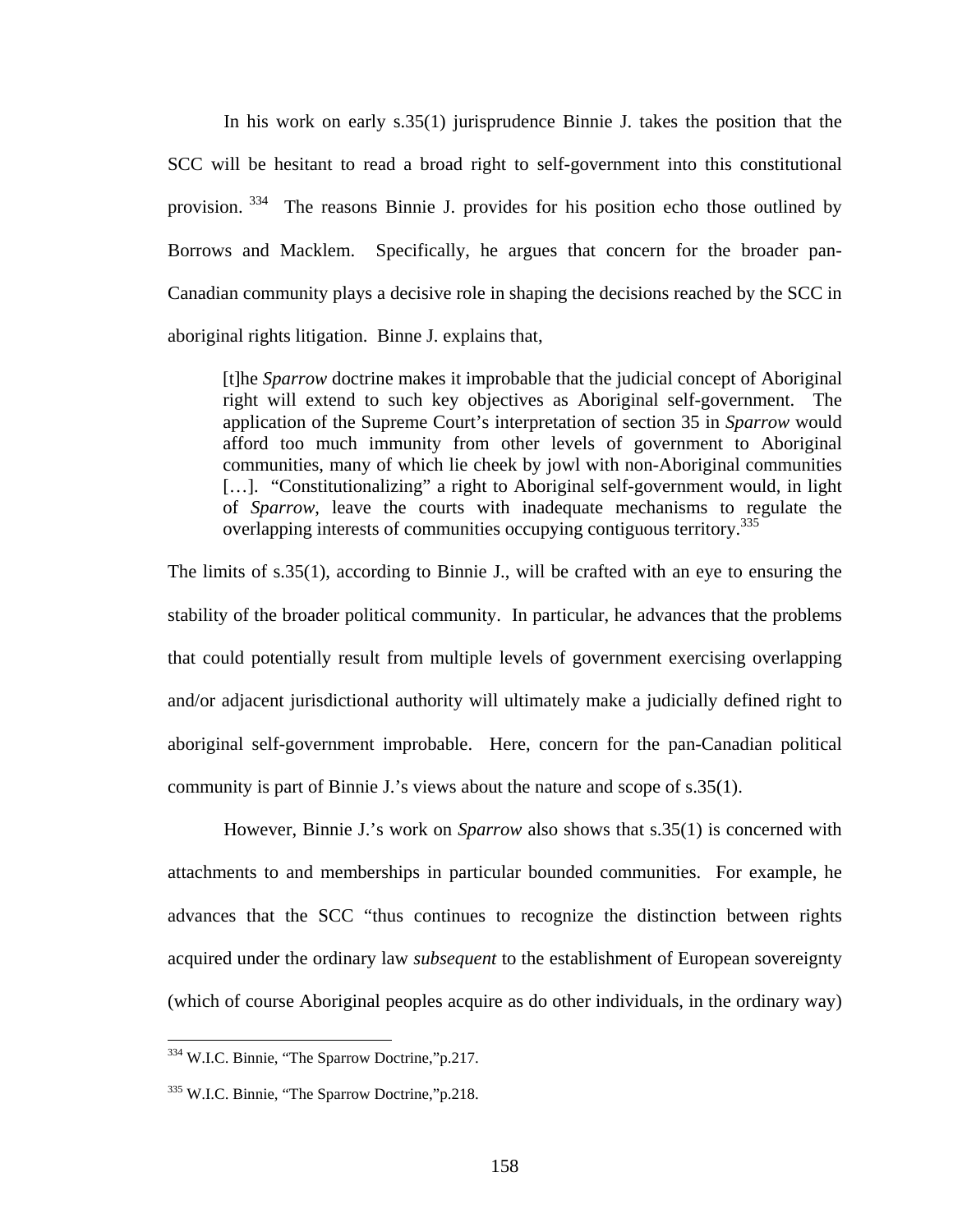and collective Aboriginal rights that *predate* the transplanted European legal system and now flow from ethnicity."<sup>336</sup> What is significant here is the notion that for aboriginal peoples rights flow not only from the pan-Canadian community where "ordinary law", as he calls it, generates rights of universal citizenship, but rights also flow from membership in particular bounded communities (that is, what Binnie J. refers to as ethnicity). This discussion regarding the source of rights highlights that s.35(1) is interpreted in a manner that takes into account the importance of particular bounded communities (because these can generate collective rights) and the broader political community (because it is viewed as the source of universal rights of citizenship). Consequently, Binnie J.'s discussions on self-government and the two sources of rights for aboriginal peoples in Canada demonstrate that he is presenting an understanding of s.35(1) rights which acknowledges the importance of both particular bounded communities and the pan-Canadian political community. This is an understanding of s.35(1) that envisions protection and accommodation of the two constitutive facets of a citizen-state conception of aboriginality.

Asch's work on the *Van der Peet* decision provides support for the argument that Binnie J.'s interpretation of the *Sparrow* decision and the limits of aboriginal rights were in many ways correct. According to Asch, s.35(1) does not include substantive political rights. Asch advances that

a contemporary system of Aboriginal self-government may be protected as an Aboriginal right where it could be linked to a distinctive, pre-European-contact, political practice of that society. […]In short, following Van der Peet, Aboriginal rights of a political nature are not defined as 'political rights' flowing from

<span id="page-163-0"></span><sup>336</sup> W.I.C. Binnie, "The Sparrow Doctrine," p.224.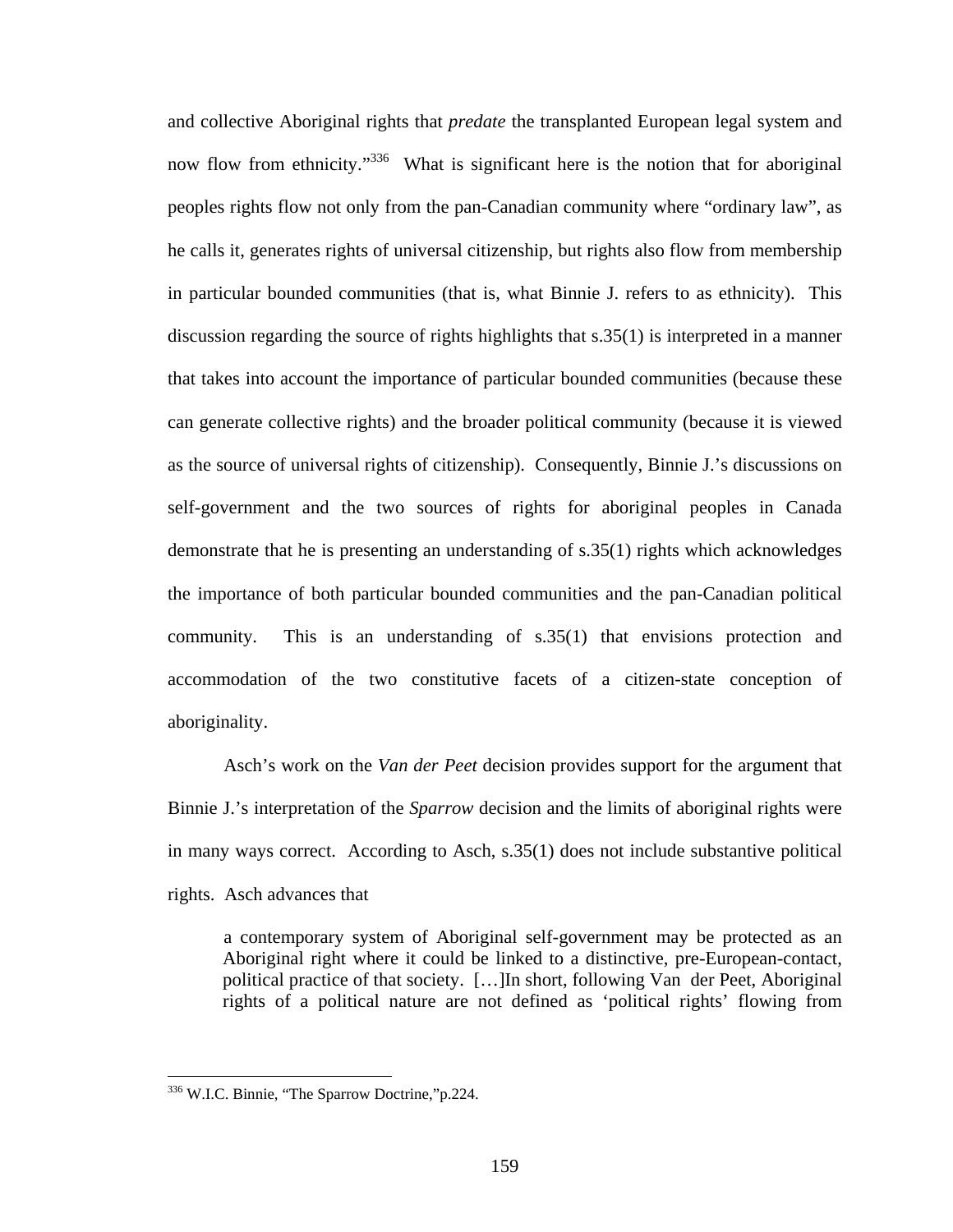abstract principles, but as 'way-of-life' rights deriving from the distinctiveness of their pre-European-contact societies.<sup>337</sup>

Asch explains that the SCC "defines Aboriginal rights as derived solely from customs, practices, and traditions that can be traced to Aboriginal cultures, rather than 'general and universal' rights such as self-determination and sovereignty, thus excluding these from the definition."[338](#page-164-1) He outlines the SCC's rationale for characterizing rights in this way by highlighting that:

Aboriginal rights as constitutional rights are defined as the means by which the prior facts of Crown sovereignty and of the original occupation of the land by indigenous peoples are reconciled. Described in this manner, even if it included fundamental political rights, the concept of Aboriginal rights could never challenge Crown sovereignty, for, logically, a means to reconcile prior facts cannot also challenge the nature of those facts.<sup>339</sup>

Asch concludes that "the judgment therefore implies that the courts will not acknowledge that Aboriginal peoples hold, or indeed ever held fundamental rights if such acknowledgment challenges the sovereignty of the Crown."[340](#page-164-3) The central point to take away from Asch's discussion of the *Van der Peet* decision is the following: built into the very meaning of s.35(1) is the requirement that whatever rights are generated by this constitutional provision they must be reconcilable with the sovereignty of the Crown. This makes it difficult to include aboriginal sovereignty and self-determination as constitutive elements of these rights. Recognition of and concern for the sovereignty of the Crown is a key aspect of the second facet of the citizen-state conception of aboriginality. Consequently, one is able to make sense of the exclusion of important

<span id="page-164-0"></span><sup>&</sup>lt;sup>337</sup> Michael Asch, "From Calder to Van der Peet," p.437.

<span id="page-164-1"></span><sup>338</sup> Michaal Asch, "From Calder to Van der Peet," p.439.

<span id="page-164-2"></span><sup>339</sup> Michaal Asch, "From Calder to Van der Peet," p.440.

<span id="page-164-3"></span><sup>340</sup> Michaal Asch, "From Calder to Van der Peet," p.440.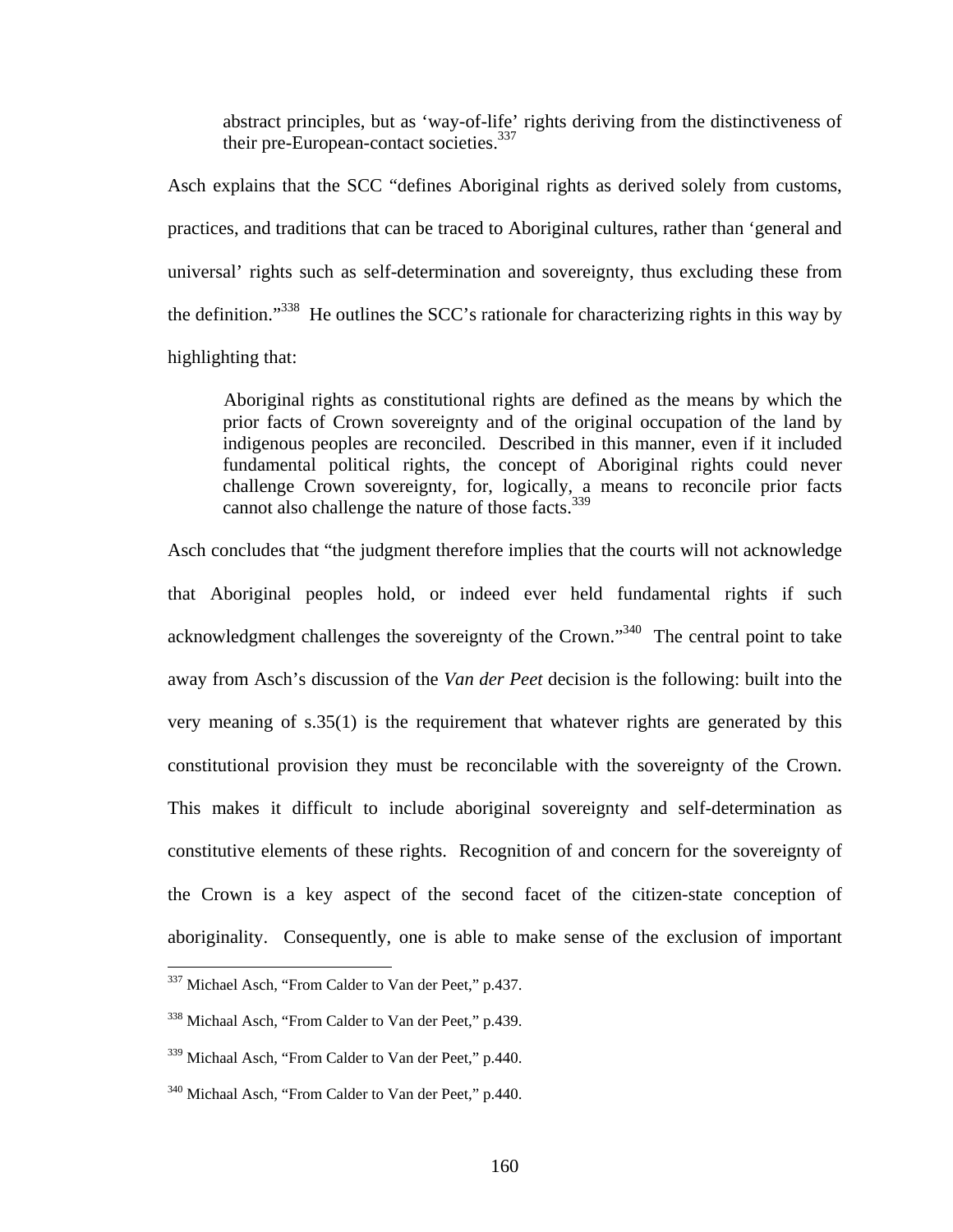<span id="page-165-0"></span>political rights that facilitate aboriginal sovereignty and self-determination only if one takes into the account that the citizen-state conception of aboriginality underpins the SCC's interpretation of s.35(1).

The above commentaries of s.35(1) jurisprudence all include that the SCC's decision to protect and accommodate the citizen-state version of this collective identity underpins what the SCC says about the limits of aboriginal rights (Borrows), the limits of aboriginal title (Macklem) and the limits of the rights of self-government (Binnie J. and Asch). In essence, this decision informs the way in which the SCC went about establishing a meaning for this constitutional provision – that is, settling the rights dispute inherent in the contestation surrounding s.35(1). Confronted with three competing conceptions of aboriginality, the SCC handled the identity dispute inherent in the contestation surrounding this constitutional provision by selecting one version of this collective identity (its own) as the object of constitutional protection and accommodation. At this point, some may remark that choosing one conception of aboriginality is not surprising given the many ways in which the three articulations of aboriginality were shown to be irreconcilable. Others may go so far as to add that extending protection and accommodation to only one conception of aboriginality is not self-evidently problematic, especially in light of the aforementioned irreconcilability. After all, this course of action may have been inevitable, a constitutive element of the task that was before the SCC. Kulchyski explains that some scholars, wrongly, take the position that "[i]t is the job of the courts to take on the role of defining, fixing and circumscribing Aboriginal rights."<sup>341</sup>

<sup>&</sup>lt;sup>341</sup> Peter Kulchyski, "Introduction," p.2. For Kulchyski, the courts' attempts to define aboriginal rights can be a form of constraining and oppressing aboriginal peoples. In his work, he advances a way to get around the oppressive effects of defining aboriginal rights and aboriginality. He argues that the way forward is to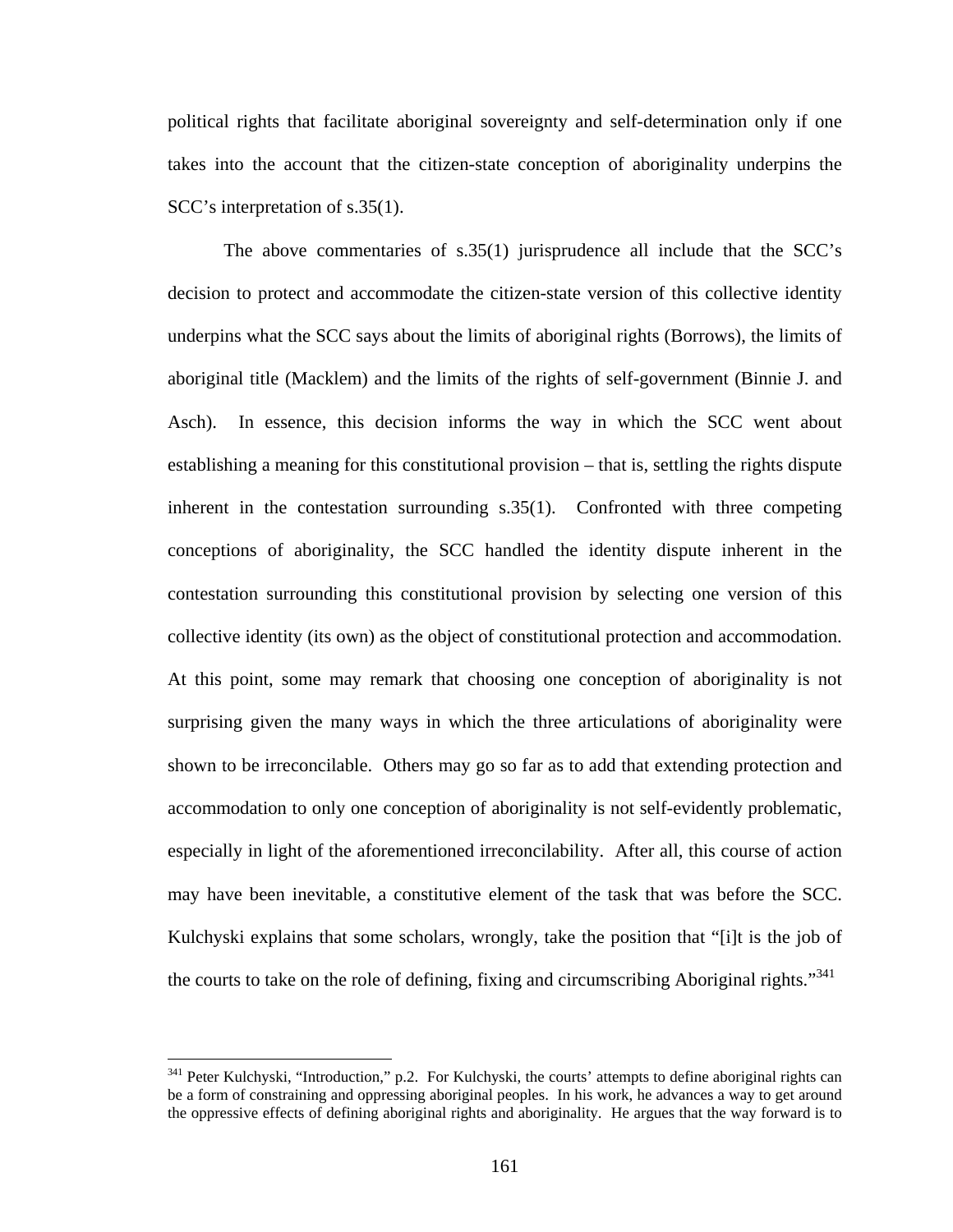What follows challenges the notion that the SCC pursued a justifiable course of action. This case is advanced vis-à-vis the demonstration that the interpretation of this constitutional provision provided by the SCC is ill equipped to accommodate and protect self-definition and self-government – the two constitutive elements of the nation to nation conception of aboriginality advanced by the aboriginal participants. In the process, this presentation works to expose the serious limitations of this constitutional provision and thus renders suspect the claim that protecting and accommodating the citizen-state version of this collective identity is unproblematic. This claim can be rephrased in the following manner: the SCC's handling of the dispute over the meaning of aboriginality (that is, its decision to accommodate and protect the citizen-state conception of this collective identity) is unsatisfactory. As a consequence,  $s.35(1)$  rights, first, fail to protect and accommodate the nation to nation version of this collective identity and, second, pose a threat to this version of aboriginality. Moreover, the existing s.35(1) jurisprudence has created a justificatory lacuna because the SCC has not made the case that the citizen-state version of this collective identity is the proper object of constitutional protection and accommodation.

# **S.35(1) Rights Do not Accommodate and Protect the Nation to Nation Conception**

Self-definition and self-government play a primary role in the version of aboriginality put forward by the aboriginal claimants. Concerns related to the capacity of aboriginal nations to engage in self-definition and self-government underscored the key positions taken by the aboriginals claimants regarding the types of rights that ought to be generated by s.35(1). It is not mere speculation then to suggest that rights that do not

produce the requisite conditions for continual aboriginal/non-aboriginal (re)negotiation. (Peter Kulchyski, "Introduction").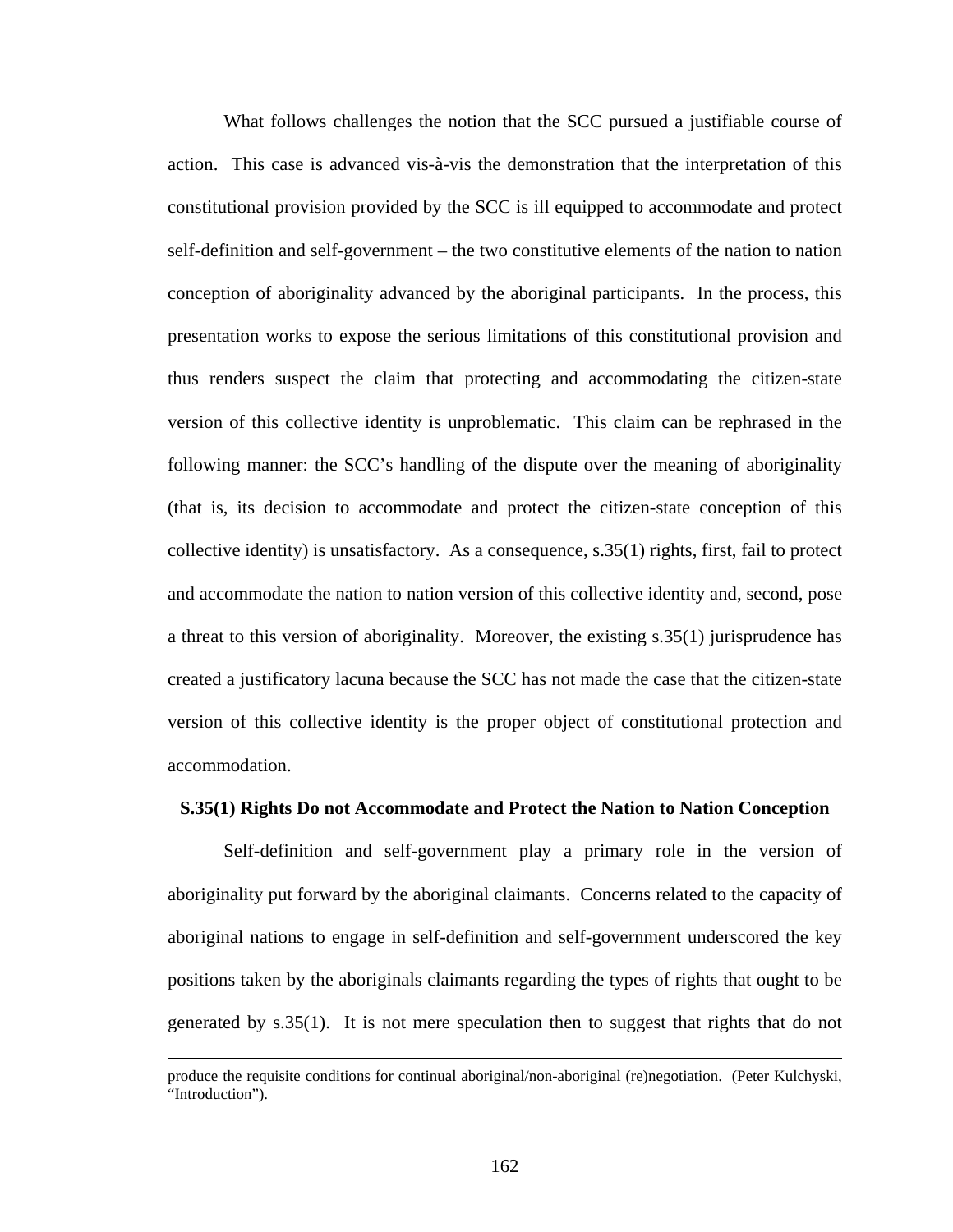adequately account for these factors would be open to criticism from those who advance a nation to nation conception of this collective identity. A number of scholars interested in s.35(1) concur with this statement. More specifically, their critiques of this constitutional provision centre on and/or include the idea that s.35(1) rights are problematic precisely because they limit or erode aboriginal peoples' capacity to engage in self-definition and self-government. A number of these scholars go on to argue that this constitutional provision poses a threat to the nation to nation version of this collective identity.

To begin with, Lee Maracle reveals her concerns about the inability of this constitutional provision to adequately take into account these two important components of the nation to nation understanding of aboriginality. Her critique of the way in which s.35(1) is interpreted by the SCC centres on the majority's mischaracterization of aboriginality (though she employs the term indigenity) and its impacts on self-definition and self-government. According to Maracle,

Aboriginal Rights in cases interpreting s.35 have amounted to nothing more than the reduction of nationhood to anthropological definitions of the nature of Indigenous Peoples in pre-colonial times. The definition of Aboriginal Rights that the courts have offered up has little to do with the reality of modern Indigenous Nations capable of exercising jurisdiction over our national territories, and sharing jurisdiction with Canada. The colonial relationship, colonial perceptions and definitions of Indigenity are held in place. […]Today we are village-based, nationally governed modern societies who ought to be seeking full participation in the existing economic life of the modern world, rather than quibbling over the breadth and extent of a  $19<sup>th</sup>$  century non-Indigenous anthropologically driven definition of Indigenity[.342](#page-167-0)

What comes to the fore in Maracle's sweeping critique of s.35(1) is the idea that aboriginal rights under this provision are based on an unsatisfactory conception of aboriginality. She points out that this conception is a product of  $19<sup>th</sup>$  century non-

<span id="page-167-0"></span> $342$  Lee Maracle, "The Operation was Successful, but the Patient Died," p.312.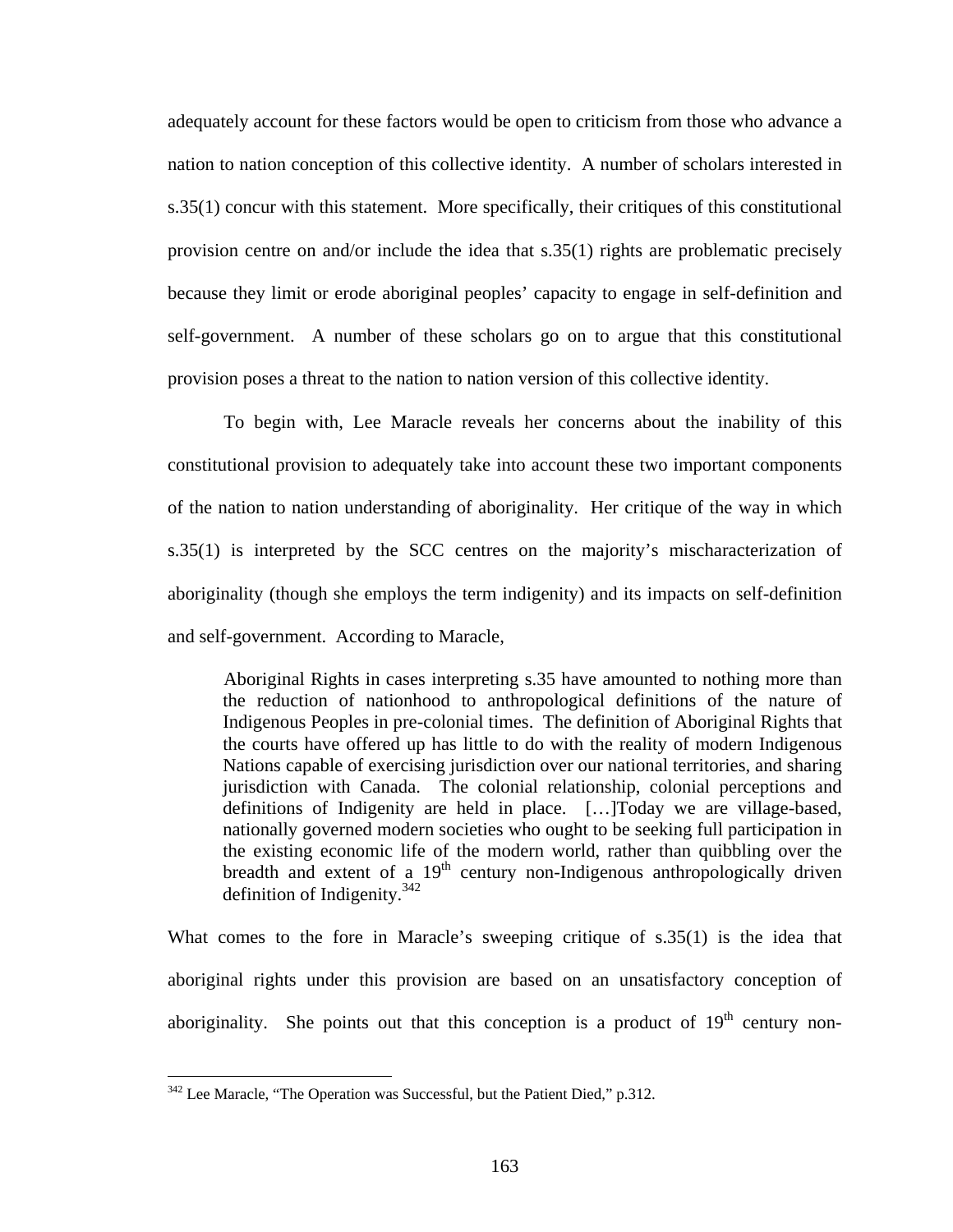aboriginal expertise (that is, nineteenth century anthropology) that operated within the context of colonialism. Maracle's argument advances that the problem with s.35(1) is not only that it is based on a mischaracterization of aboriginality which seriously limits the political and economic rights generated by this constitutional provision (placing into question the extent of self-government that would be possible under s.35(1)) but also that this mischaracterization obscures what ought to be the proper focus of aboriginal rights. For Maracle, the proper focus ought to be providing aboriginal peoples with the tools (political, legal and economic) to challenge this conception, to expose its complicity in maintaining colonial relations between aboriginals and non-aboriginals. This, she insists above, is a far more useful course than engaging in a debate about the nature of aboriginality where the parameters are spelled out solely by non-aboriginal "experts". In essence, her argument is based on concerns about self-definition and self-government – the significant elements of the nation to nation conception of aboriginality. Since Maracle's critique of s.35(1) centres on the way in which this provision presupposes a problematic definition of this collective identity, generates limited rights of governance and does not furnish aboriginal peoples with the tools to challenge this definition (which would includes significant rights of governance) her critique reveals that the nation to nation conception of aboriginality is not reconcilable with the current interpretation of  $s.35(1)$ .

In his work on s.35(1), McNeil includes an insightful discussion on the limitations that aboriginal title imposes on aboriginal people's abilities to engage in self-definition. McNeil begins by pointing out that the SCC's construction of aboriginal title includes that patterns of use that would prevent future generations from enjoying certain historic relationships that existed/exist between aboriginal nations and their ancestral territories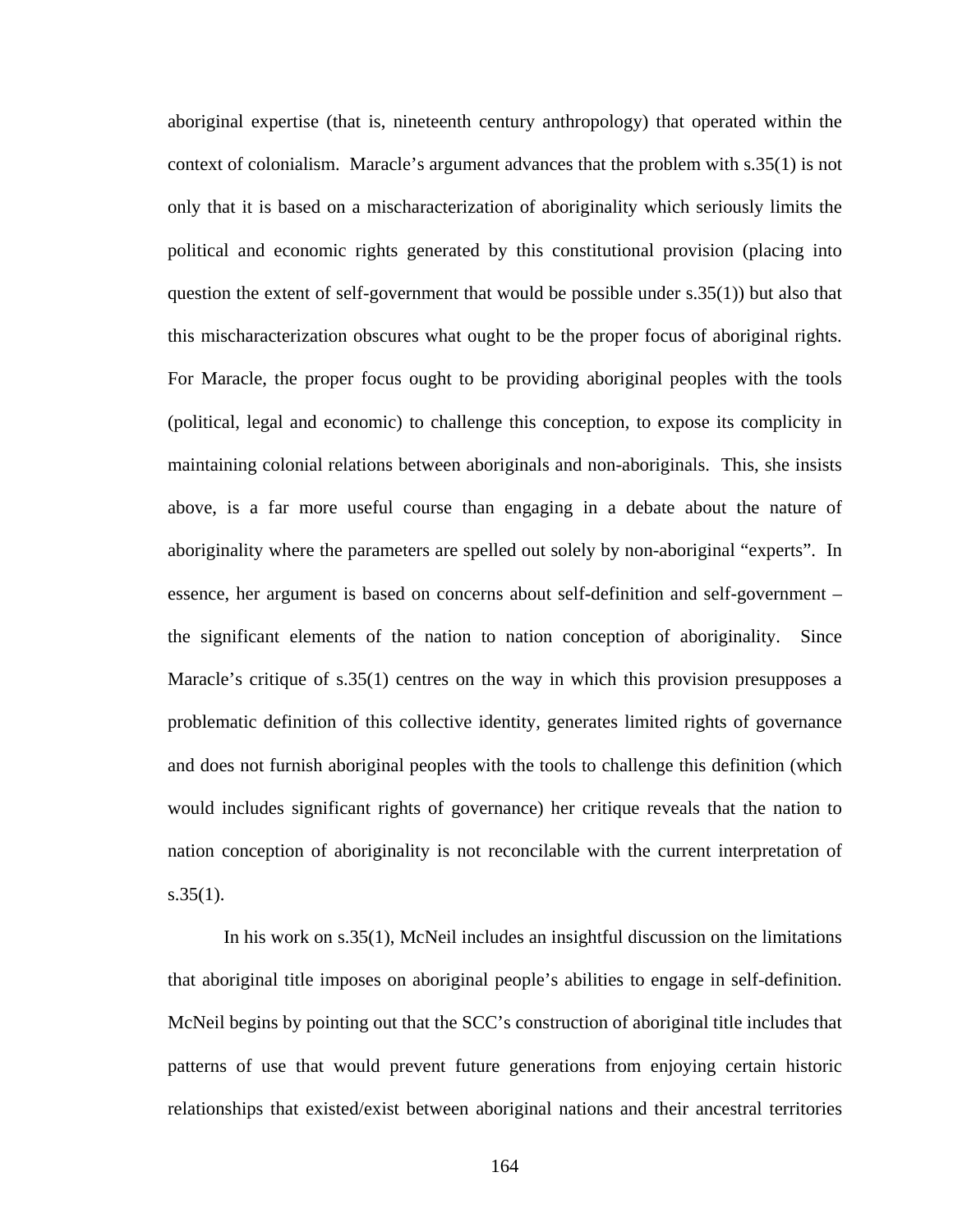are not candidates for s.35(1) protection.<sup>343</sup> This is a substantial limit of aboriginal title. This built-in limitation underpins McNeil's argument that aboriginal title renders aboriginal peoples "prisoners of the past" for, as he explains, "present uses are not restricted to, but they are restricted by, past practices and traditions."<sup>344</sup> The problem, he argues, is that given the connection between aboriginal lands and aboriginal cultures and societies, court defined and imposed limits on aboriginal title translate into court defined and imposed limits on aboriginality. McNeil asks, "what if an Aboriginal society has changed so that its members no longer use their lands as they once did – they now have a different relationship with the land, which is still special to them, but is not historically based?"<sup>345</sup> The current construction of aboriginal title would offer little to no protection for relationships to land that fall into this category and, as a consequence, little to no protection for the aboriginal cultures, societies and collective identities that are shaped by these latter relations. If aboriginal title acts to protect and accommodate a certain set of relationships that aboriginal peoples have with their claimed territories and in certain instances these are not the relationships that are of significance for the maintenance of aboriginal culture, society and identity then, from the perspective of the holders of s.35(1) rights, the efficacy of this particular s.35(1) right to protect and accommodate their collective identities is quite dubious. McNeil sums up his criticism by advancing that "Canadian courts should not sit in judgment over social change in Aboriginal communities, deciding what is and what is not necessary for their cultural

<span id="page-169-0"></span><sup>&</sup>lt;sup>343</sup> Kent McNeil, "Defining Aboriginal Title," p.9.

<span id="page-169-1"></span><sup>&</sup>lt;sup>344</sup> Kent McNeil, "Defining Aboriginal Title," p.10.

<span id="page-169-2"></span><sup>&</sup>lt;sup>345</sup> Kent McNeil, "Defining Aboriginal Title," p.10.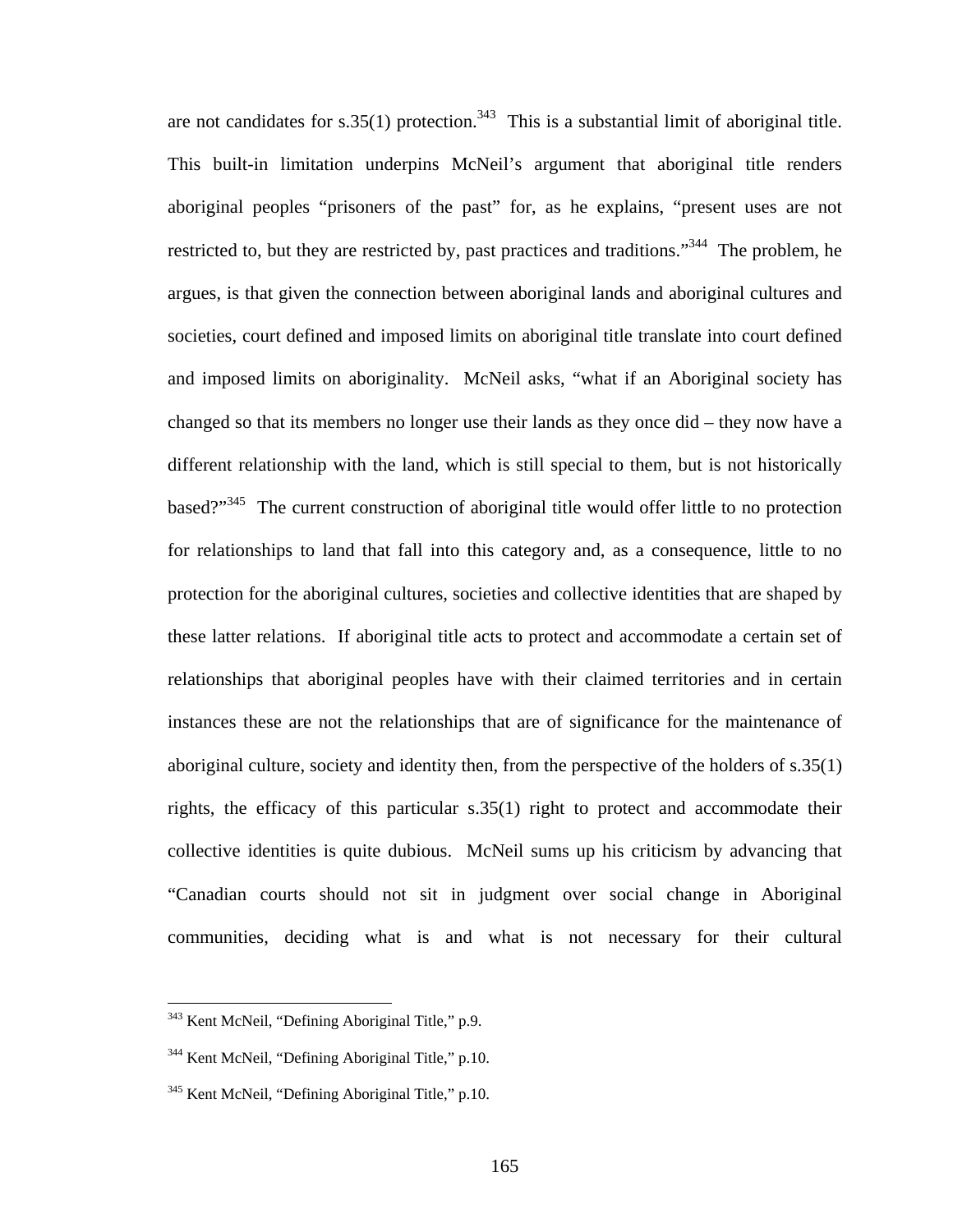preservation."[346](#page-170-0) In this way, his criticism goes beyond the results of including the aforementioned limitations into the meaning of aboriginal title. It extends to encompass the role that the SCC has assigned itself as a result of reading these limits into s.35(1). McNeil concludes that "[a]ny internal limitations on Aboriginal title in the interests of cultural preservation should be determined by Aboriginal nations through the exercise of self-government within their communities – they should not be imposed by Canadian courts."<sup>347</sup> Doing otherwise, he argues, is simply an exercise in paternalism.<sup>348</sup> Here, McNeil's dissatisfaction with the SCC's construction of aboriginal title is related to his concerns about self-definition in two important ways. On the one hand, McNeil is critical of the kinds of relationships to the land that the SCC has described as worthy of constitutional protection and accommodation because he believes that they are not necessarily the ones that the holders of this s.35(1) right would or do select. On the other hand, McNeil is critical of the fact that the Court has assigned itself the task of guiding the evolutionary development of aboriginality by determining which relationships are worthy of s.35(1) protection. In other words, he is critical of the way in which the SCC has taken on the task of defining what aboriginality is and which parts of it will be protected and accommodated. His assessment of the negative impacts of the current construction of aboriginal title on aboriginal peoples' abilities to define their own collective identities by selecting the relationships with the land that they see as important for the maintenance of their cultures and societies exposes the serious degree to which aboriginal self-definition is frustrated by the current construction of aboriginal title.

<span id="page-170-0"></span><sup>&</sup>lt;sup>346</sup> Kent McNeil, "Defining Aboriginal Title," p.12.

<span id="page-170-1"></span><sup>347</sup> Kent McNeil, "Defining Aboriginal Title," p.12-13.

<span id="page-170-2"></span><sup>&</sup>lt;sup>348</sup> Kent McNeil, "Defining Aboriginal Title," p.11.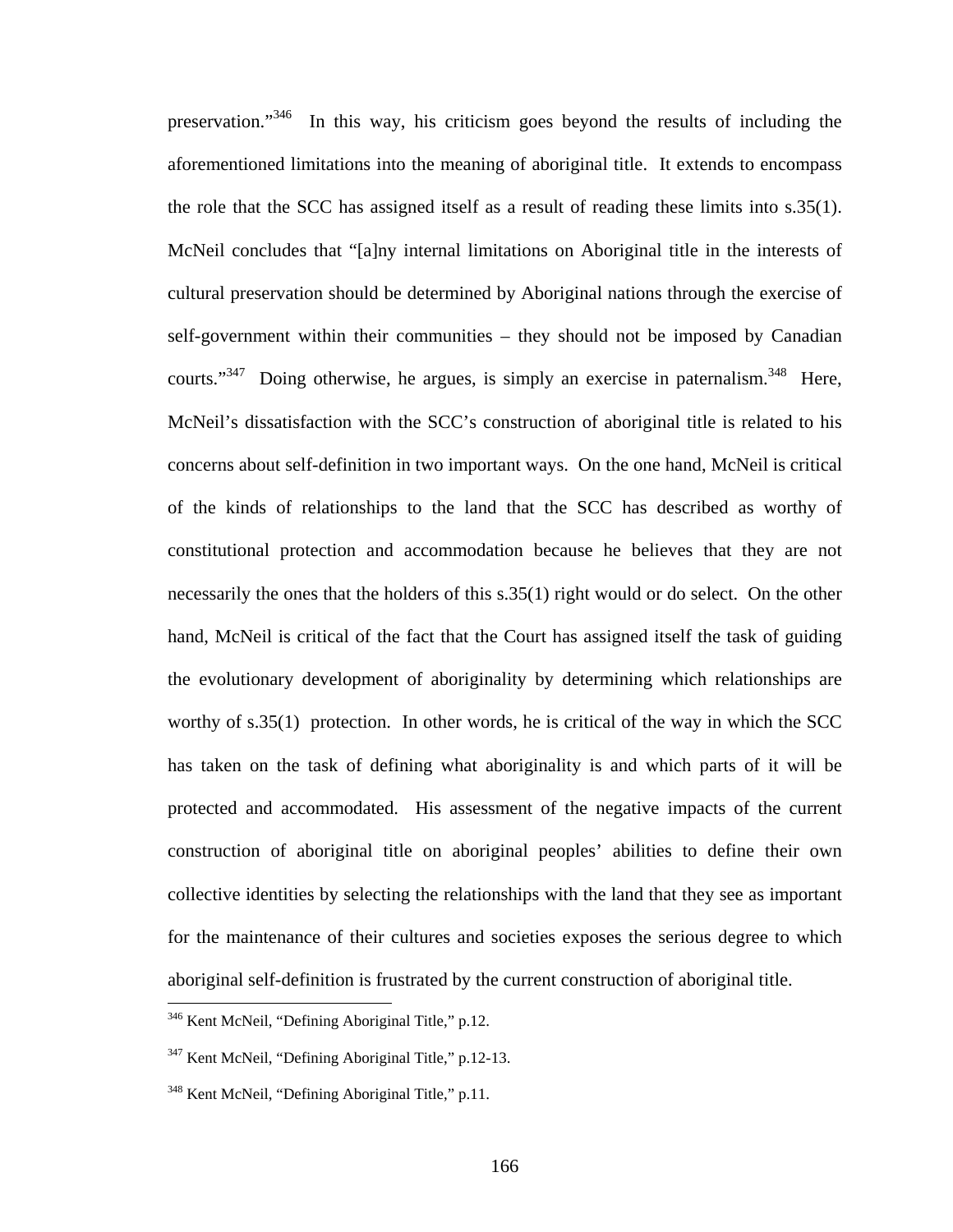McNeil's work also exposes the degree to which this constitutional provision is incompatible with self-government. McNeil begins by clarifying the extent of the scope of the rights of self-government claimed by aboriginal peoples. He advances that jurisdiction (defined as governmental authority or political power) has a territorial and personal dimension.<sup>349</sup> "The territorial dimension," he explains, "empowers the government in which the jurisdiction is vested to exercise authority over a specific geographic area."<sup>350</sup> The personal dimension, on the other hand, "involves authority over persons, who are usually either citizens of the "nation" in question or residents of the territory over which the government has jurisdiction."<sup>351</sup> For McNeil, an aboriginal right of self-government includes both of these dimensions. He points out that this would be necessary in order to permit an aboriginal nation to "make and enforce laws in relation to such matters as land use and environmental protection" and "involve authority over the citizens of that nation, even when physically outside the territory of the nation." $352$ McNeil argues that the SCC's interpretation of s.35(1) does not produce rights of selfgovernment that entail this kind of jurisdictional authority. He advances that the application of the test for aboriginal rights outlined in *Van der Peet* to self-government claims is problematic precisely because it excludes these important components of jurisdiction.

<span id="page-171-0"></span><sup>&</sup>lt;sup>349</sup> Kent McNeil, "The Inherent Right of Self-Government," p.19.

<span id="page-171-1"></span><sup>&</sup>lt;sup>350</sup> Kent McNeil, "The Inherent Right of Self-Government," p.19.

<span id="page-171-2"></span><sup>351</sup> Kent McNeil, "The Inherent Right of Self-Government," p.19.

<span id="page-171-3"></span> $352$  Kent McNeil, "The Inherent Right of Self-Government," p.20. McNeil cites such things as family law matters (including marriage, divorce and adoption) as well as cultural and educational matters as examples of the personal dimension of aboriginal jurisdiction. (Kent McNeil, "The Inherent Right of Self-Government," p.20).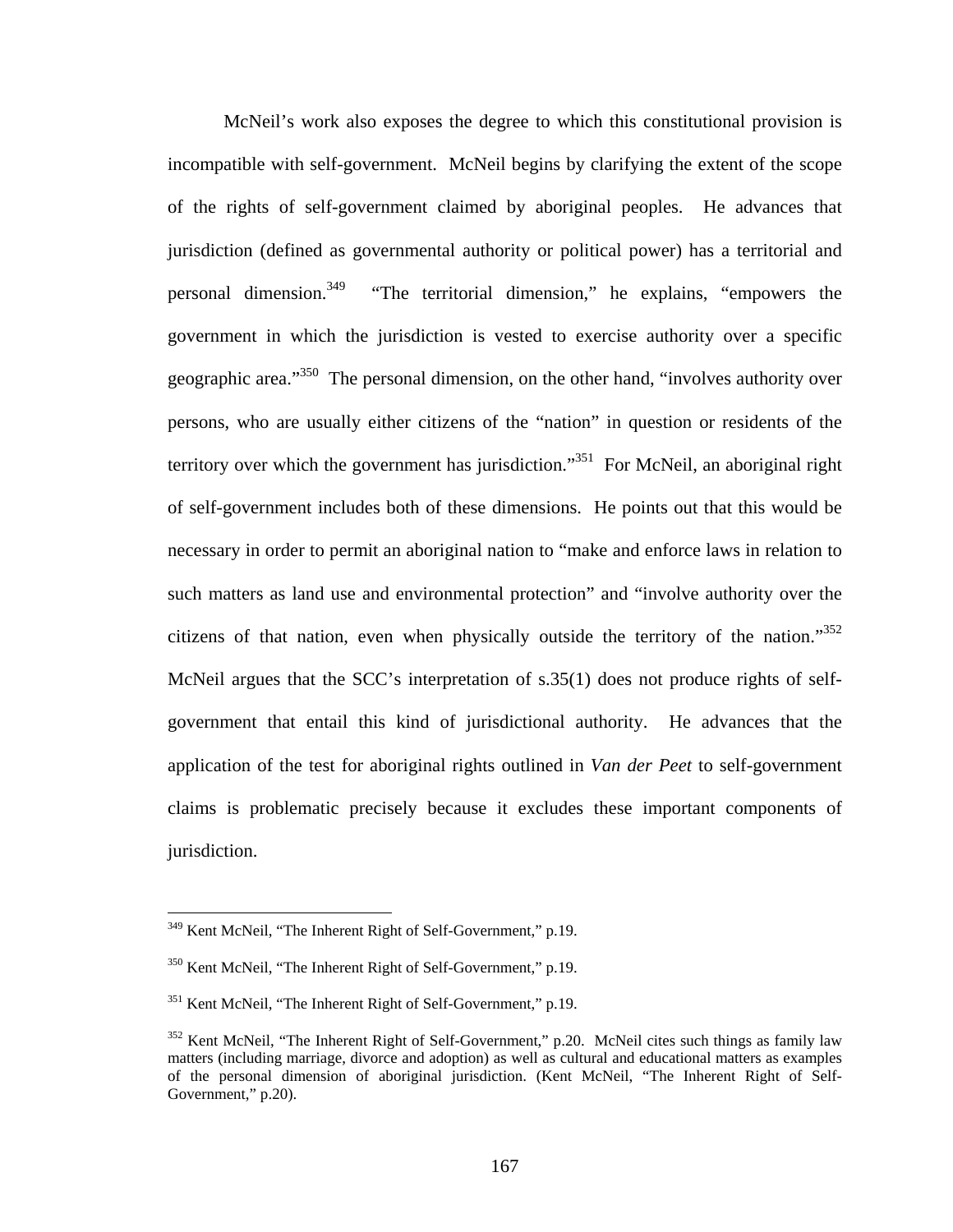[I]t [the Van der Peet test] means that self-government rights exist only in relation to matters that were already integral to specific Aboriginal societies and regulated by them prior to being influenced by Europeans, which in some parts of Canada was 400 years ago. This might eliminate claims relating to many of the matters that have become the business of governments in more recent times, effectively hampering the capacity of First Nations to function effectively in the modern world. $353$ 

Together, McNeil's discussion regarding the built-in limits of aboriginal title and his views on aboriginal rights of self-government work to raise serious doubts regarding the extent to which s.35(1) allows aboriginal peoples to engage in self-definition and selfgovernment. His work exposes a significant degree of incompatibility between this constitutional provision and the nation to nation conception of aboriginality advanced by the aboriginal litigants.

Niezen's work reveals a similar concern regarding the manner in which the SCC's interpretation of s.35(1) advances a particular view of this collective identity and in the process hampers aboriginal peoples' abilities to define themselves (both in the present and into the future). He focuses his criticism on the approach for identifying an existing aboriginal right constructed by the SCC. Niezen explains that the "*cultural rights* approach (taken, for example, in R. v. Van der Peet) […]is almost exclusively based on consideration of the concept of culture, attempting to discern the scope of contemporary rights by elucidating the significant, *distinctive* practices of aboriginal individual's (or communities') pre-contact ancestors."<sup>354</sup> The first problem with such an approach, Niezen argues, is that it presents a version of aboriginality that is overly determined by past practices, customs and traditions which, then, become the object of this constitutional

<span id="page-172-0"></span><sup>&</sup>lt;sup>353</sup> Kent McNeil, "The Inherent Right of Self-Government," p.3.

<span id="page-172-1"></span><sup>&</sup>lt;sup>354</sup> Ronald Niezen, "Culture and the Judiciary," p.9. For a subsequent critique of a practice/culture-based approach to s.35(1) rights see Gordon Christie, "Aboriginal Citizenship," p.484; Michael Murphy "The Limits of Culutre."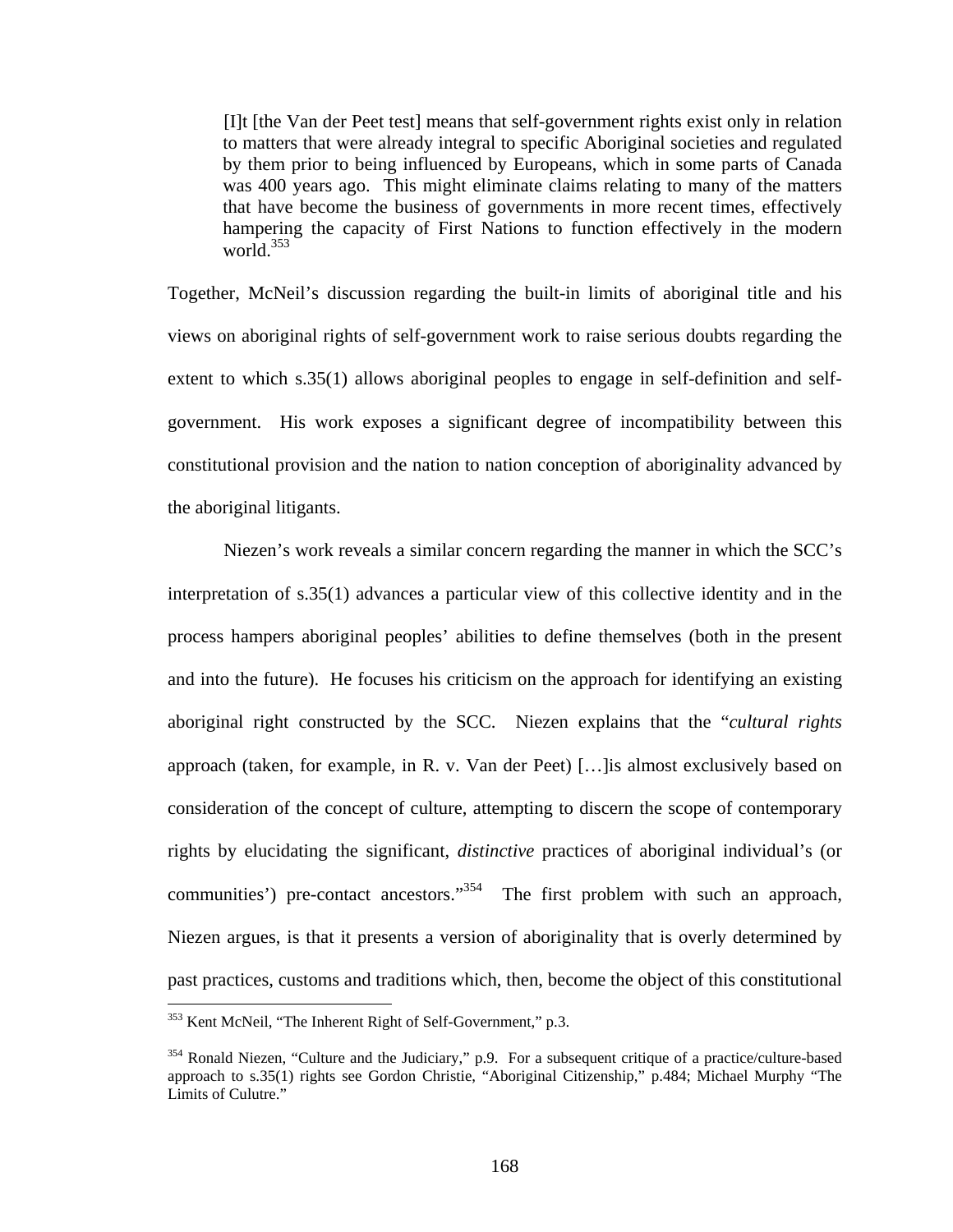provision's protection and accommodation. The second problem is that the result of this approach is not only rights that are anchored to a specific historical moment, but rights that cannot protect or accommodate societal, cultural or even identity-related changes that aim at securing the future survival of these collective identities and societies. Niezen outlines that the SCC

does not recognize innovation as an aspect of tradition so much as the sputtering and reigniting of practices that remain fixed within the limits of claims characterized as "modern forms" of centrally significant pre-contact traditions. Innovations that took place after the arrival of settlers are not seen as being integral to tradition. A "frozen in time" approach to culture is thus avoided only in the sense that practices can survive some discontinuity, not in a sense that affirms the importance of adaptation, creativity and innovation. The judicial approach to culture is thus "frozen in time" in the truest sense of the term: it sets limits on change, even in response to challenges to the prosperity and survival of distinct cultures as a whole. $35\frac{355}{3}$ 

From this view, s.35(1) rights encompass practices, traditions and customs of a historical nature to a far greater degree than they do societal, cultural and identity-related changes, innovations and adaptations developed by aboriginal peoples in their efforts to continue to survive as distinctive communities and nations. In terms of self-definition, Niezen is arguing that adaptation, creativity and innovation – elements which are of significance to the process of self-definition – are at odds with this constitutional provision. This is so even when these are employed by aboriginal peoples in their efforts to secure their cultural and societal survival. Given the primary role reserved for self-definition in the nation to nation articulation of aboriginality, the current interpretation of s.35(1) is very much anathema with these aspects of self-definition and so the version of aboriginality advanced by the aboriginal participants.

<span id="page-173-0"></span><sup>&</sup>lt;sup>355</sup> Ronald Niezen, "Culture and the Judiciary," p.7.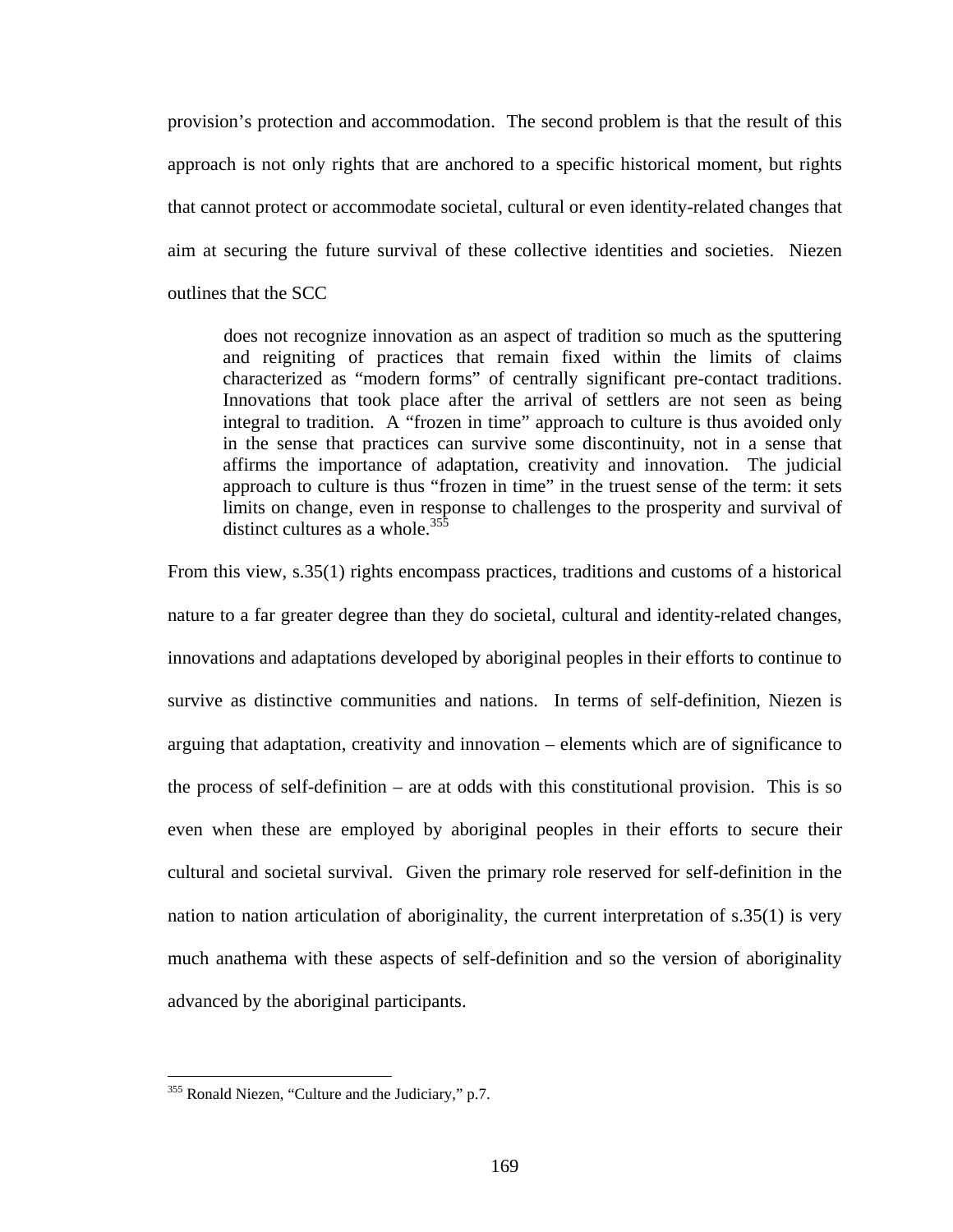The notion that s.35(1) leaves little room for self-definition is echoed by other scholars. Commenting on the *Pamajewon* decision Bradford W. Morse characterizes the SCC's approach in this case as a "judicial assessment of historical, sociological and anthropological evidence of what constitutes a culture that was freeze-dried at the time of contact with Europeans."<sup>356</sup> Accordingly, he argues that "such an approach tells Aboriginal peoples that what is relevant about them is their past – not their present or future."<sup>357</sup> He concludes by insisting that this approach "excludes what may have become, or what may become in the future, integral to the survival of Aboriginal cultures."<sup>358</sup> From this view, the basic proposition underlying Morse's critique of s.35(1) is that the SCC based this constitutional provision on its own version of aboriginality that is unable to account for certain kinds of change (even when this change may be an important factor in the maintenance of this collective identity). In this instance, not only is there a mischaracterization of aboriginality (at least according to this scholar) but this mischaracterization takes the place of aboriginal self-definition. Given the important role played by self-definition in the nation to nation conception, it cannot be said that the version of aboriginality employed by the SCC as described by Morse is of the nation to nation variety. Moreover, the version selected by the SCC is not the version advanced by the aboriginal litigants. Morse's discussion (as well as Maracle's and McNeil's) is distressing because it demonstrates how the SCC's conception of aboriginality sets the limits of what is and what is not the subject of constitutional protection and creates a situation wherein those who ultimately shoulder the costs of getting this wrong (that is,  $\overline{a}$ 

<span id="page-174-0"></span><sup>356</sup> Bradford W. Morse, "Permafrost Rights," p.1031.

<span id="page-174-1"></span><sup>&</sup>lt;sup>357</sup> Bradford W. Morse, "Permafrost Rights," p.1031.

<span id="page-174-2"></span><sup>358</sup> Bradford W. Morse, "Permafrost Rights," p.1032.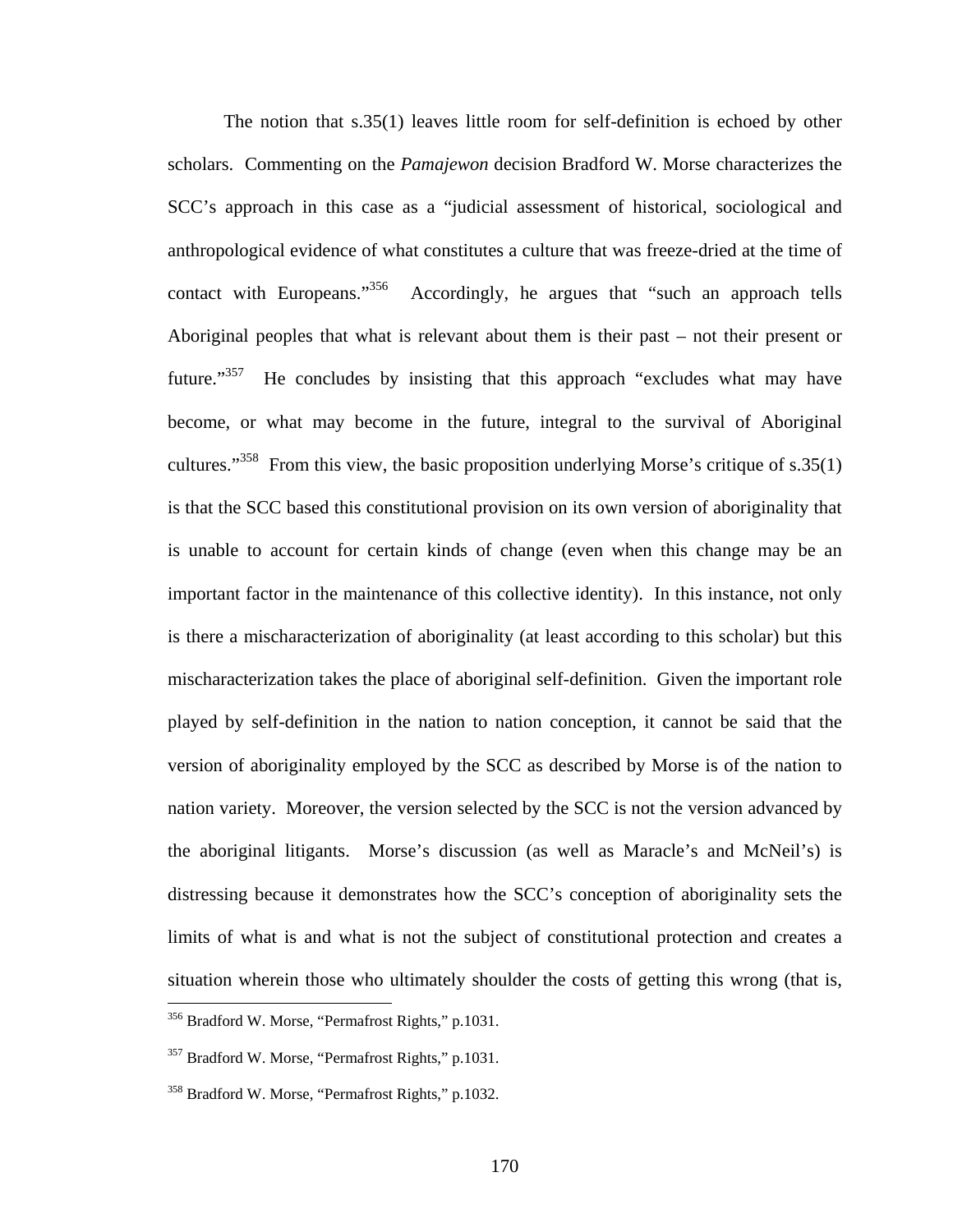constructing s.35(1) rights that fail to adequately protect and accommodate this collective identity) would be the bearers of this collective identity who, incidentally, did not set these limits in the first place.

The previous section, covering the work of Maracle, McNeil, Niezen and Morse demonstrates that the interpretation of this constitutional provision offered by the SCC does not accommodate and protect aboriginal processes of self-definition or selfgovernment – the two constitutive elements of the nation to nation conception of aboriginality. As a result, these scholars are critical of s.35(1) rights because they cannot accommodate and protect the version of this collective identity put forward by the bearers of this collective identity. Stated somewhat differently, they are critical of the SCC because of the nature and scope of the rights encompassed by this constitutional provision. These scholars' criticisms, however, go beyond dissatisfaction with the rights covered by the SCC's interpretation of  $s.35(1)$  (that is, the way in which the SCC attempted to deal with the rights dispute part of the contestation surrounding this constitutional provision). In their own way, all of these scholars' criticisms take issue with the way in which the SCC characterizes aboriginality. Maracle is concerned about the way in which aboriginal identities are misrepresented by the courts. McNeil is concerned about the limited opportunities for aboriginal self-definition (which McNeil attributes to the role that the courts have assigned themselves in guiding the evolutionary development of aboriginal cultures and identities). For their part, Niezen and Morse are concerned about the constraints on aboriginal cultural/societal development (which according to these scholars result from the cultural rights approach and the temporal requirements). All of these concerns are challenges to the version of aboriginality advanced by the SCC. As a consequence, these scholars are not only contesting the rights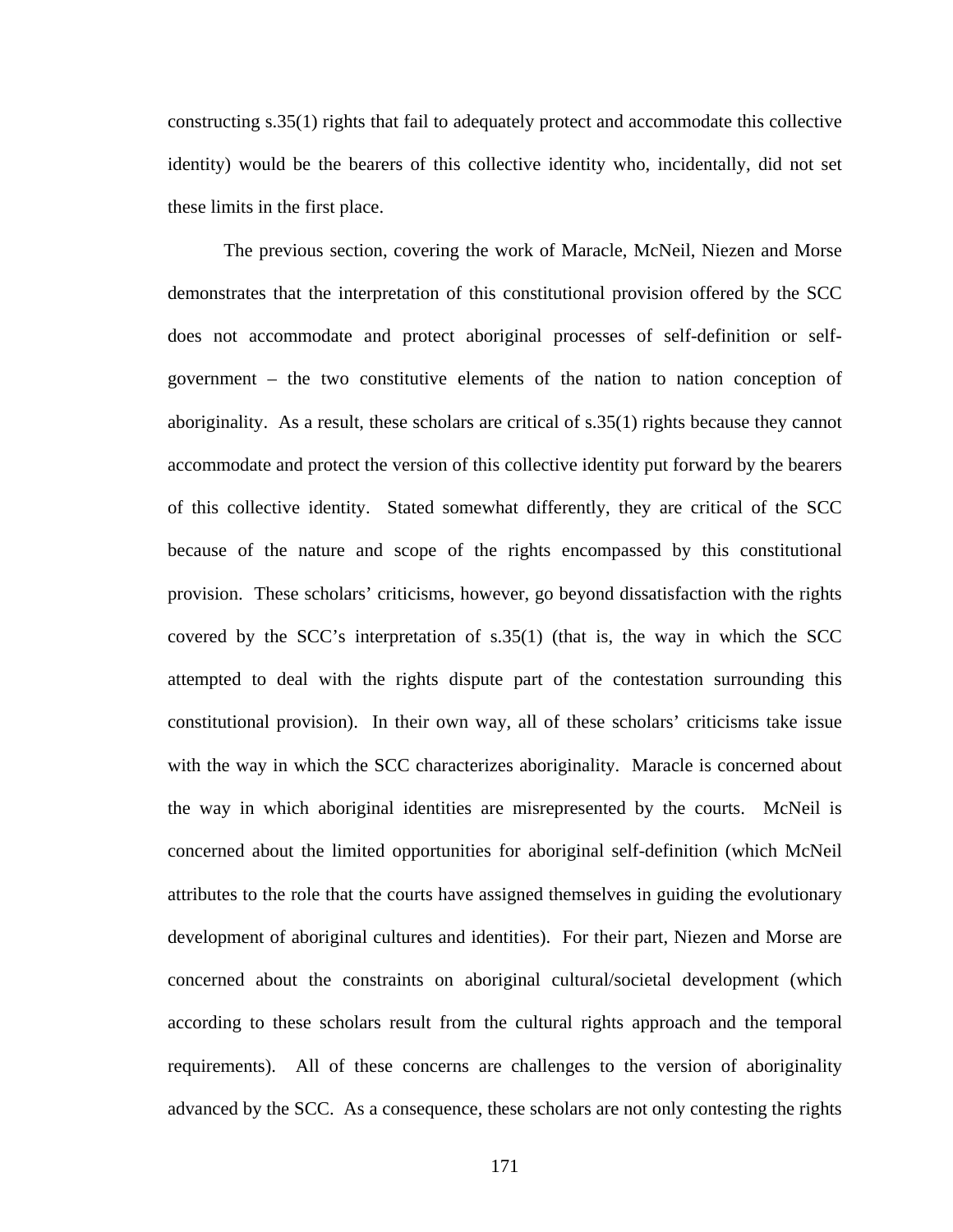covered by the SCC's interpretation of s.35(1) they are also contesting the characterization of aboriginality that informs and structures these rights. They are contesting the very meaning of this collective identity advanced by the SCC.

## **The Justificatory Lacuna**

The question of whether s.35(1) rights accommodate and protect the nation to nation conception of aboriginality cannot be answered in the absolute. It would be an overstatement to suggest that s.35(1) rights, as currently constructed, always and in every instance fail to protect and accommodate all aspects of aboriginal peoples' collective identities. There is no reason why, for example, certain identity based interests and needs of aboriginal peoples that are compatible with the citizen-state conception of aboriginality would not receive a degree of protection and accommodation from the exercise of these group rights. Yet, the protection and accommodation that would occur is always contingent on this compatibility. This is a product of the fact that s.35(1) rights themselves, as well as their limits, are shaped by the citizen-state conception of aboriginality. As a consequence, in instances where aboriginal peoples' identity based interests and needs contradict this conception no accommodation or protection can result from the exercise of s.35(1) rights.

In this case, correspondence is a condition of accommodation. A significant problem immediately follows from this type of approach to accommodation. It is difficult to imagine that demanding this kind of correspondence as a condition for accommodation could meet most reasonable standards of fairness. As Joseph Carens argues, "[i]t is not fair to make people conform to a culture and an identity that they have not accepted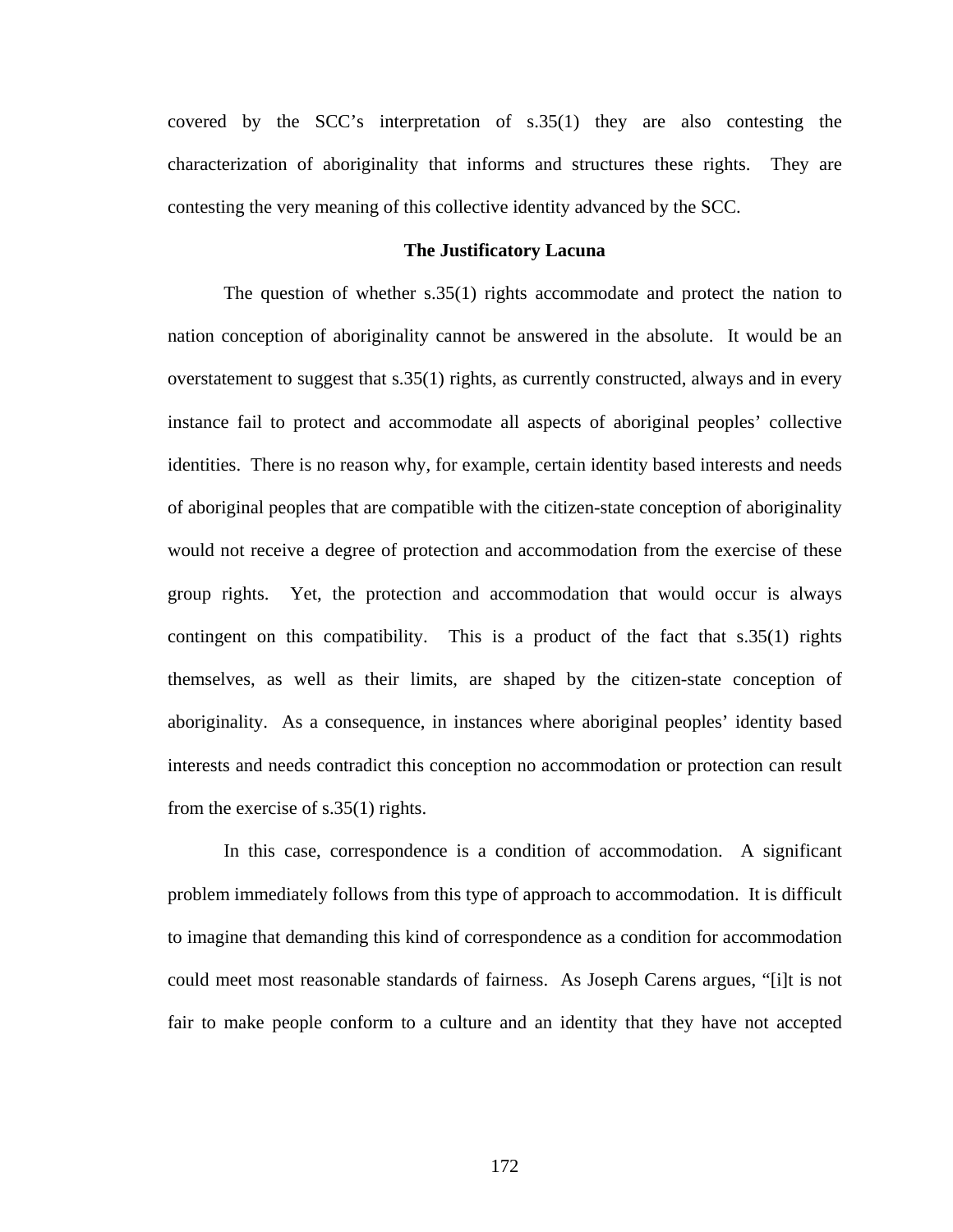themselves, or to marginalize them if they do not, at least when possible."<sup>359</sup> In this instance, Carens is indicating that problems of fairness can result from demanding that members of a group embrace a collective identity (or version of a collective identity) that does not correspond with their own understanding. Moreover, Carens is arguing that demanding correspondence as a condition of accommodation, even though issues of fairness may arise, should only be pursued in rare circumstances, when alternatives are unavailable. If this line of reasoning is applied to the case at hand, the SCC's decision to base s.35(1) on a citizen-state conception of aboriginality (and thus, to require correspondence as a condition of accommodation) can only be justified if alternatives are unavailable. Stated somewhat differently, the SCC would have to show that basing s.35(1) rights on a colonial or nation to nation conception is somehow unworkable. The SCC, however, does not engage in this type of justification. This lack of engagement is manifestly evident vis-à-vis its silence about the identity dispute inherent in the contestation over s.35(1). The SCC does not provide reasons for its decision to select the citizen-state version of aboriginality. As a consequence, its interpretation of s.35(1) creates a justificatory lacuna which leaves unaddressed both the reasons why the citizenstate version of this collective identity is the proper object of constitutional accommodation and protection and the reasons why demanding correspondence as a condition of accommodation is a legitimate requirement in this instance. Without these justificatory reasons to evaluate, one cannot help but conclude that the decision to select the citizen-state conception is arbitrary and biased.

<span id="page-177-0"></span><sup>&</sup>lt;sup>359</sup> Joseph Carens, "Culture, Citizenship and Community," p.11. Here Carens is referring specifically to requiring members of a minority group to conform to a majority group's culture and society. The point, however, is equally valid in this instance (that is, requiring them to conform to a version of their culture and identity that they do not hold). This equivalency can be drawn because in both cases the culture and identity are alien to the group in question.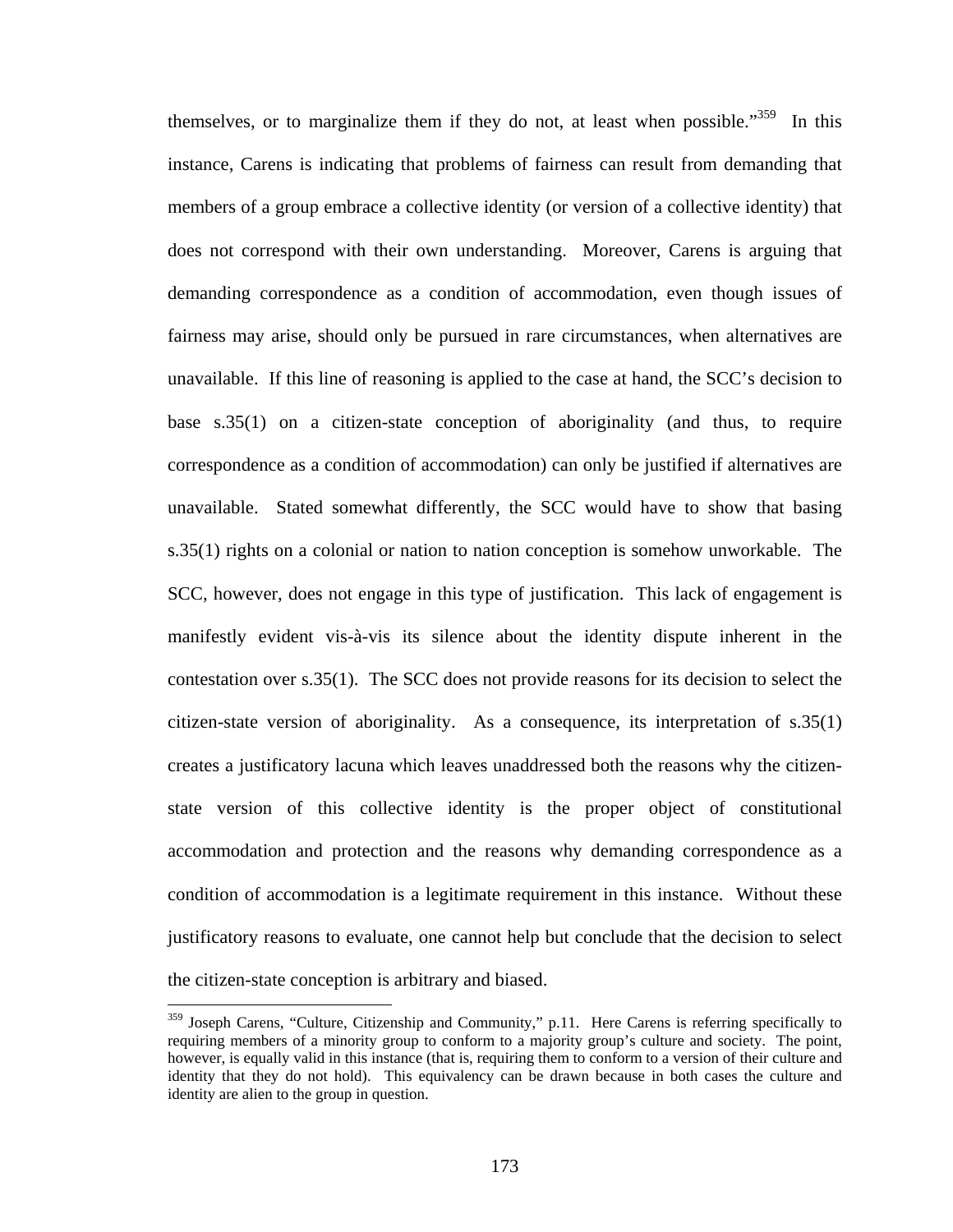## **Misrecognition, Disadvantage and Harm**

Demanding correspondence as a condition for accommodation is problematic for another reason. This requirement can be harmful if it constitutes an act of misrecognition. In his work on the politics of recognition Taylor argues that,

our identity is partly shaped by recognition or its absence, often by the misrecognition of others, and so a person or group of people can suffer real damage, real distortion, if the people or society around them mirror back to them a confining or demeaning or contemptible picture of themselves. Nonrecognition or misrecognition can inflict harm, can be a form of oppression, imprisoning someone in a false, distorted, and reduced mode of being.<sup>[360](#page-178-0)</sup>

The basic point here is the idea that misrecognition can result in real and serious disadvantage and harm. In fact, in the same work Taylor equates the harm that can result from misrecognition with the harm that can result from inequality, exploitation and injustice.<sup>361</sup> In the case of s.35(1), misrecognition is a result of the demand for correspondence because, as was already demonstrated, s.35(1) rights are based on a citizen-state conception of aboriginality which is irreconcilable with the nation to nation conception put forward by the aboriginal claimants. Stated somewhat more plainly, the SCC has misrecognized aboriginal peoples. S.35(1) constitutionalizes this misrecognition. The constitutionalization of this misrecognition disadvantages and harms aboriginal peoples – the most significant examples are presented and discussed below.

In terms of misrecognition leading to disadvantage, Vallance and Murphy highlight the existence of a double standard which is applied to aboriginal peoples and their rights. These scholars focus on the fact that the burdens shouldered by aboriginal

<span id="page-178-0"></span><sup>&</sup>lt;sup>360</sup> Charles Taylor, "The Politics of Recognition," p.25.

<span id="page-178-1"></span><sup>&</sup>lt;sup>361</sup> Charles Taylor, "The Politics of Recognition," p.64. James Wong presents a similar equivalence in "What's in a Name?" p.451.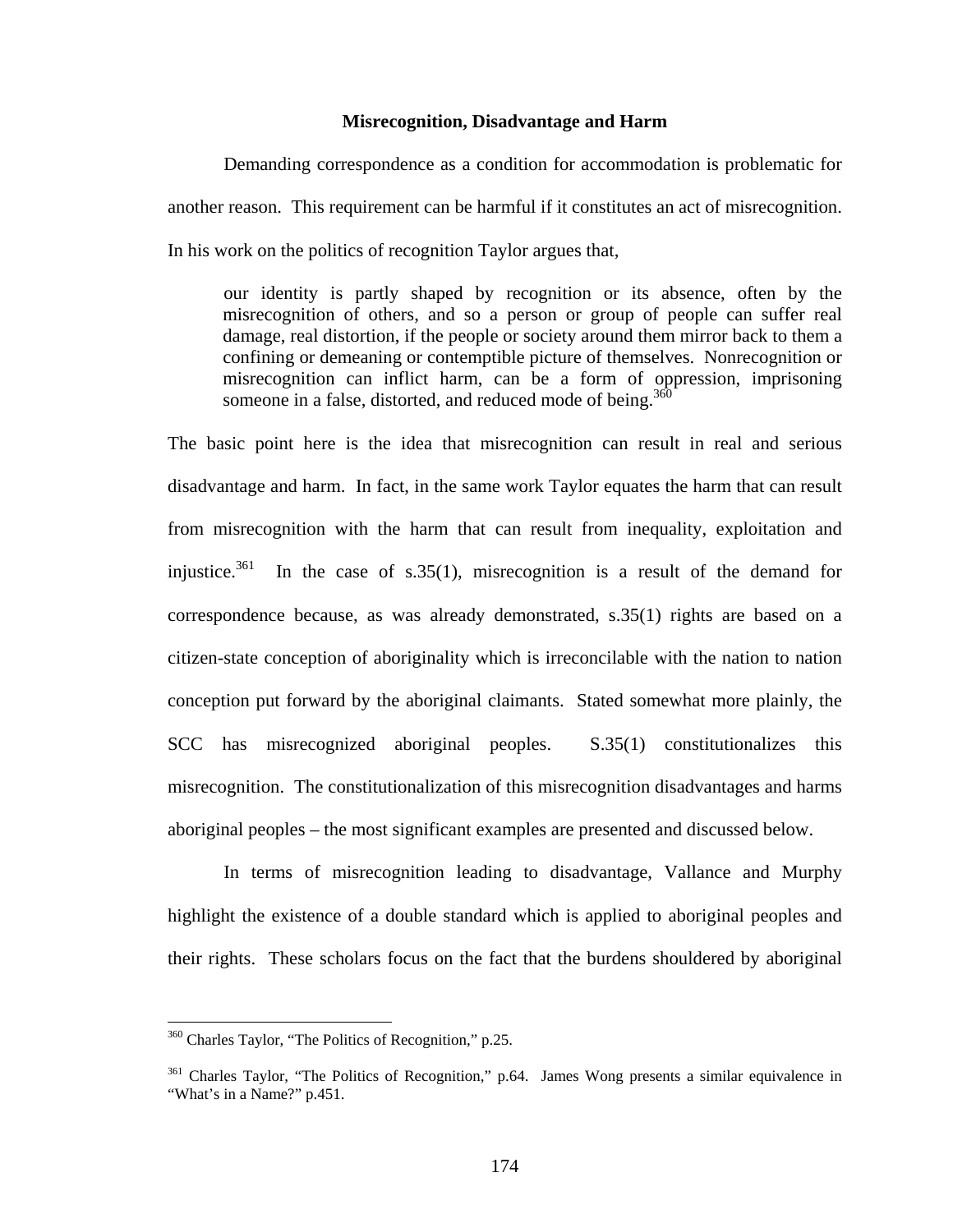rights claimants are weightier than those shouldered by their non-aboriginal counterparts. An analysis of both Vallance's and Murphy's work demonstrates that the unfair treatment they speak of can be attributed to the fact that s.35(1) recognizes a citizen-state conception of aboriginality not a nation to nation conception of this collective identity.

According to Vallance, aboriginal rights are treated differently than other constitutionally guaranteed rights in Canada. In particular, Vallance is critical of the way in which culture is used (and in his opinion abused) by the SCC in aboriginal rights cases. His position is that "the court uses the term [culture] in a manner that confers […] an unjust burden upon the First Nations of Canada."<sup>362</sup> He goes on to explain that his

survey [of the jurisprudence on constitutional rights in Canada] found no cases, outside the area of Aboriginal rights, in which claimants were required to prove anything about their culture as a prerequisite for entitlement to rights. […]In other words, claimants to Aboriginal rights are held to a higher standard than claimants to Charter or other rights. I believe that the creation of this double standard constitutes an injustice against the First Nations in Canada.<sup>363</sup>

Vallance's work is significant here because it demonstrates that the terms of accommodation, arrived at by the SCC, (that is, the analytical framework for s.35(1)) place unique and onerous demands on aboriginal peoples in their efforts to actualize their aboriginal rights which are not placed on people who attempt to actualize non-aboriginal rights. If aboriginal rights are rights that are connected to aboriginal nationhood and other constitutionally guaranteed rights in Canada are rights that are connected to Canadian nationhood then this double standard is, in effect, providing the latter type of nationhood with a different (and elevated) status than the former type.

<span id="page-179-0"></span><sup>&</sup>lt;sup>362</sup> Neil Vallance, "The Misuse of "Culture" by the Supreme Court of Canada," p.97.

<span id="page-179-1"></span><sup>&</sup>lt;sup>363</sup> Neil Vallance, "The Misuse of "Culture" by the Supreme Court of Canada," p.109.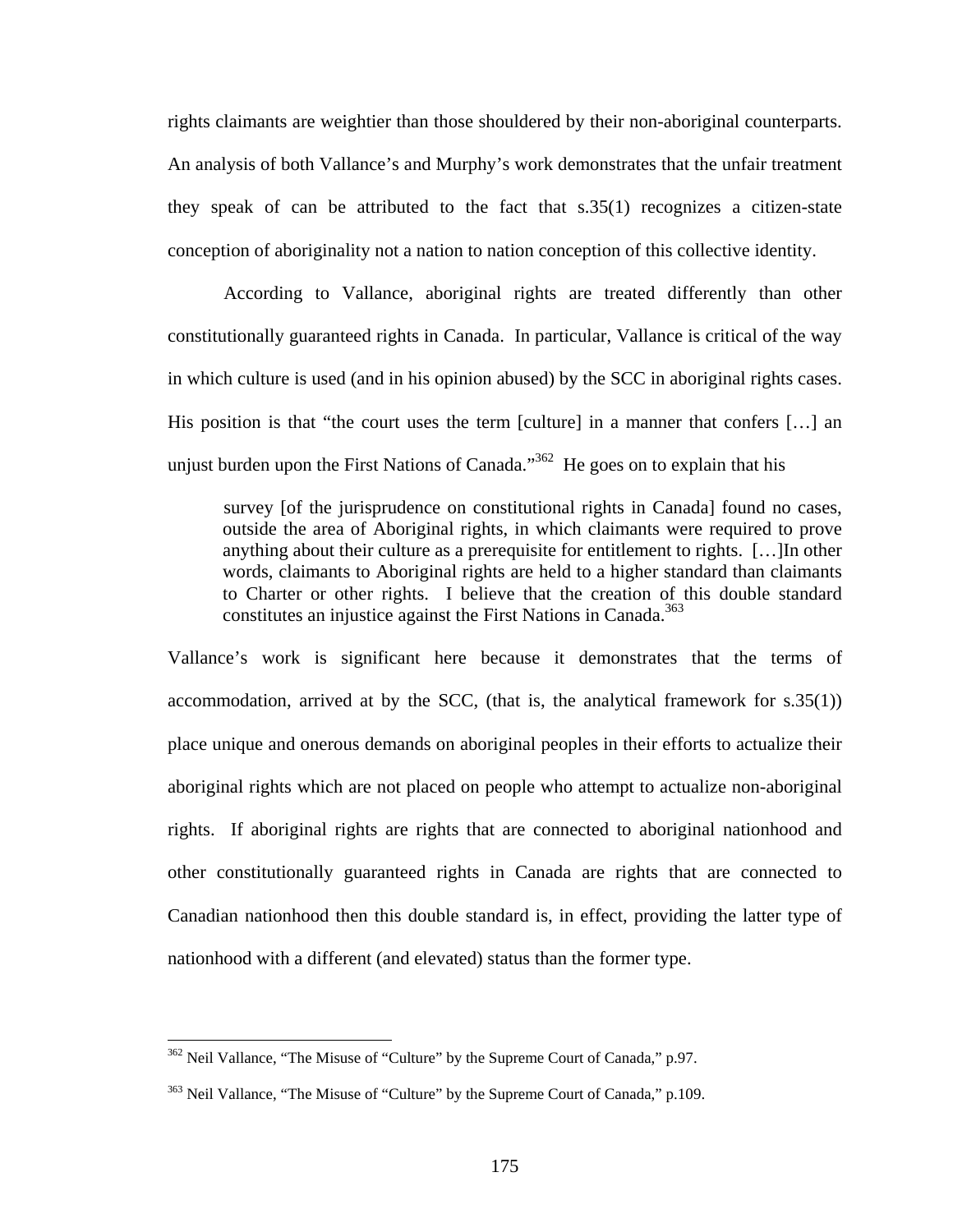Along the same lines, Murphy's work on the normative underpinnings of selfdetermination and the SCC's interpretation of s.35(1) exposes a subsequent double standard. In this instance, aboriginal peoples attempting to actualize their rights of selfdetermination are required to meet a higher threshold than their non-aboriginal counterparts. According to Murphy,

[s]elf-determination is a nation's right to determine its own future as free as possible from external interference or domination by another nation or nationstate. This democratic feature of self-determination is the expression of a political rather than a cultural practice. It is the principle that political legitimacy flows from the consent of the governed.<sup>364</sup>

From this view, self-determination includes a particular kind of democratic claim. Murphy points out that the SCC advances an alternative understanding of aboriginal selfdetermination which is problematic because it ignores the fundamental democratic feature of this right.<sup>365</sup> According to Murphy, instead of conceiving of self-determination as encompassing this fundamental democratic claim, the SCC argues that self-determination is a means to achieving a specific cultural end – that is, the preservation of a group's distinctive culture.<sup>366</sup> 'Culturalism' is the term employed by Murphy to describe this instrumental view of self-determination. A significant problem with this conceptualization of self-determination is that it creates an unfair (and morally arbitrary) distinction between the rights of nations that have states and those (in this case aboriginal nations) who lack them.

<span id="page-180-0"></span><sup>&</sup>lt;sup>364</sup> Michael Murphy, "The Limits of Culture," p.368.

<span id="page-180-1"></span><sup>&</sup>lt;sup>365</sup> Michael Murphy, "The Limits of Culture," p.381-382. Jean Leclair presents a similar critique of the impact of culturalism on self-determination, though he employs the terms "cultural distinctiveness" versus aboriginal political autonomy ("Federal Constitutionalism," p.522-23).

<span id="page-180-2"></span><sup>&</sup>lt;sup>366</sup> Michael Murphy, "The Limits of Culture," p.368. Here, Murphy explains that, "culturalism assumes that a normative defence of the right to self-determination stands and falls on the question of its instrumental importance to the preservation of a nation's distinctive culture."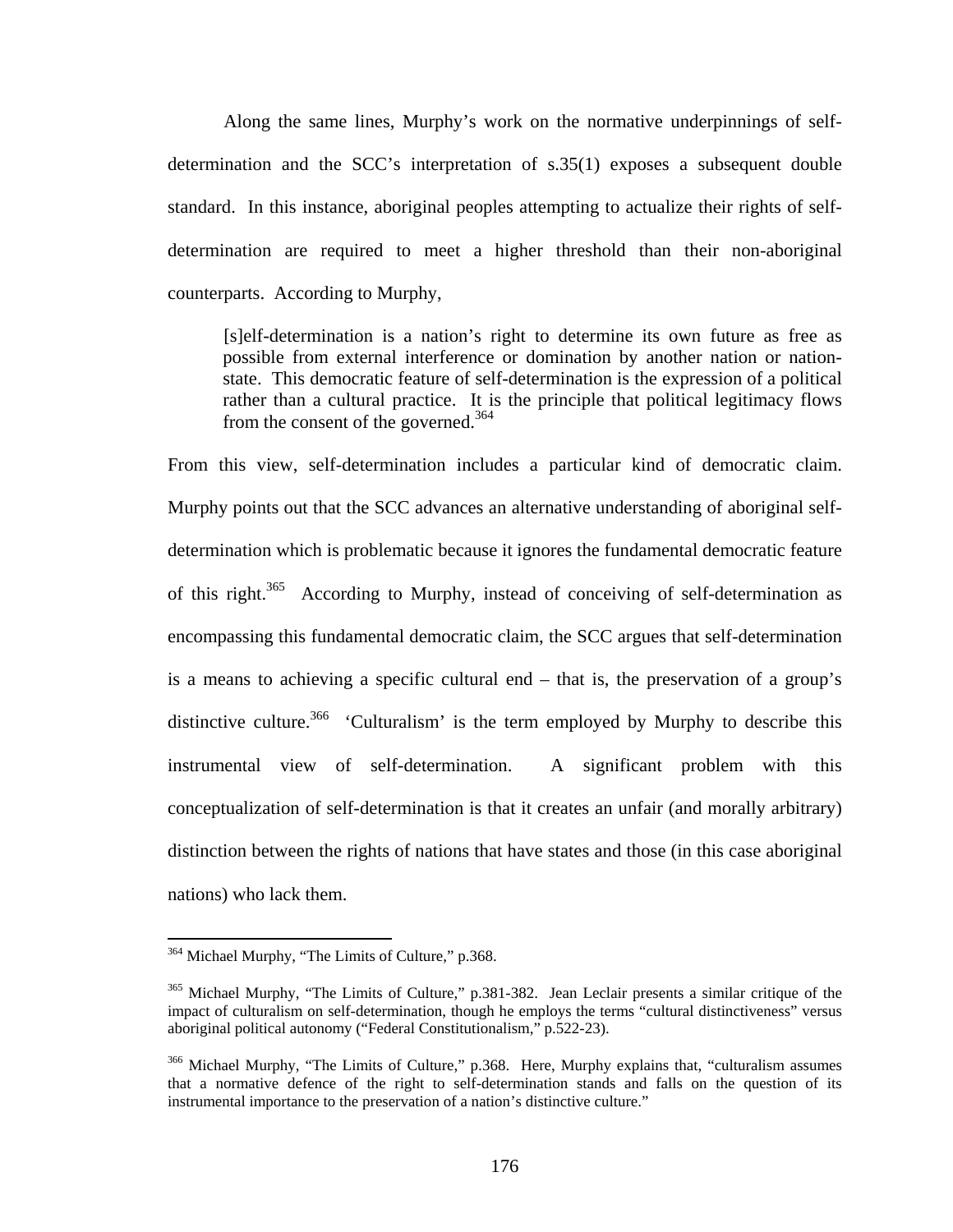Murphy explains that, "[…]culturalism subjects the claims of sub-state nationalists to an unfair double standard. It does so by requiring that their right to selfdetermination be adjudicated in terms of their maintenance or not of their cultural distinctiveness, when no similar demand is made of nations that currently enjoy the right to self-determination via control of a territorial state."<sup>367</sup> Murphy aptly points to the inconsistency and absurdity of this position by stating that "just as it is absurd to claim that either Canada or New Zealand forfeits its right to self-determination the more closely its public culture resemble, respectively, that of the United States and Australia, so it is absurd to assume the same of any sub-state national group seeking self-determination."<sup>368</sup> Culturalism assumes that nations have differing statuses. The rights accorded to nations differ depending on whether these nations have been able to successfully secure statehood. In other words, nations that have become states are entitled to exercise their rights of self-determination in one way and nations without statehood are subjected to culturalism and so their entitlement to exercise the rights of self-determination is limited.

Both Vallance and Murphy insist that the differential treatment of aboriginal peoples described above is an unjustifiable double standard. Stated somewhat differently, these scholars are advancing that in these particular instances aboriginal rights claimants ought to be treated in the same manner as non-aboriginal rights claimants. They ought to be recognized as being subject to equivalent treatment to non-aboriginals. Here, Vallance's and Murphy's criticisms of s.35(1) jurisprudence are rooted in concerns about recognition. More specifically, their concerns are about the SCC's failure to recognize

<span id="page-181-0"></span><sup>&</sup>lt;sup>367</sup> Michael Murphy, "The Limits of Culture," p.368.

<span id="page-181-1"></span><sup>&</sup>lt;sup>368</sup> Michael Murphy, "The Limits of Culture," p.381.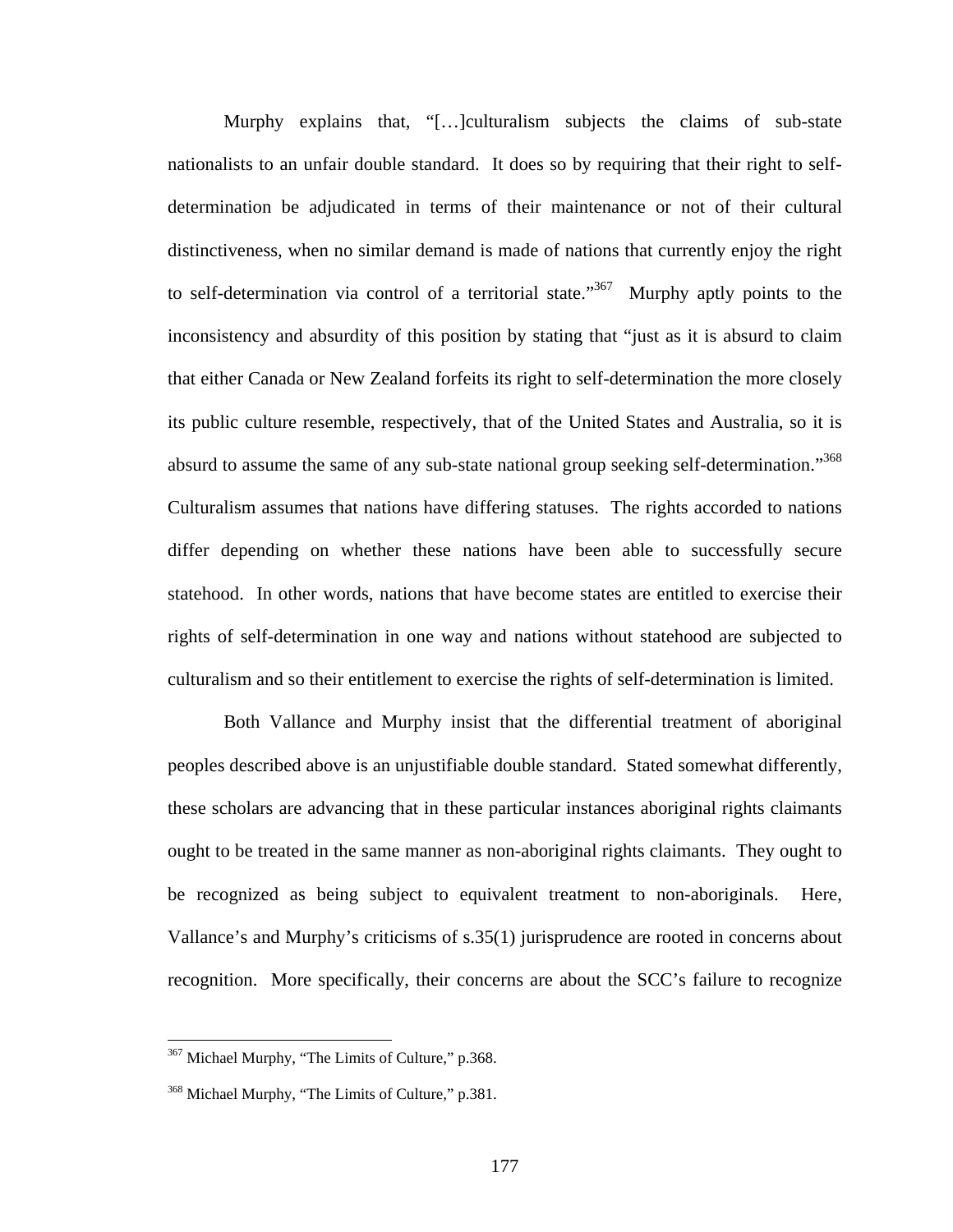that aboriginal peoples are nations that ought to enjoy the same status as their nonaboriginal counterparts.

Exploring this instance of misrecognition reveals that its source is the SCC's citizen-state conception of aboriginality. This becomes evident by the answer to the following question: How can one make sense of the fact that aboriginal rights claimants are saddled with a weightier burden than non-aboriginal rights claimants (that they are subject to a double standard)? Binnie J.'s work on the *Sparrow* decision provides some guidance here. Binnie J. argues that the SCC recognizes that aboriginal peoples are Canadians who can enjoy all of the rights of citizenship accorded to all Canadians generally and a bundle of rights that are accorded to them exclusively because of their memberships in ethno-cultural communities.<sup>369</sup> Binnie J. defends the limits placed on these rights by the SCC (an important limit being the higher threshold for their actualization) on the grounds that these rights are 'extra' rights and so it is appropriate to demand 'extra' requirements for their actualization.<sup>370</sup>

From this view, aboriginal rights claimants are subject to this differential treatment because they are exercising rights that go above and beyond the ones accorded to citizens generally. Gillian Brock outlines one reason behind this way of approaching aboriginal rights. She explains that some scholars, inappropriately, contend that granting rights on the basis of ethno-cultural membership is tantamount to discrimination.<sup>371</sup> The differential treatment (that is, the higher threshold) is a way to mitigate for the fact that some members of a political community are privileged with rights that others cannot  $\overline{a}$ 

<span id="page-182-0"></span><sup>369</sup> Binnie J., "The Sparrow Doctrine," p.224.

<span id="page-182-1"></span><sup>370</sup> Binnie J., "The Sparrow Doctrine," p.221-25.

<span id="page-182-2"></span> $371$  Gillian Brock, "Are There Any Defensible Indigenous Rights," p.286.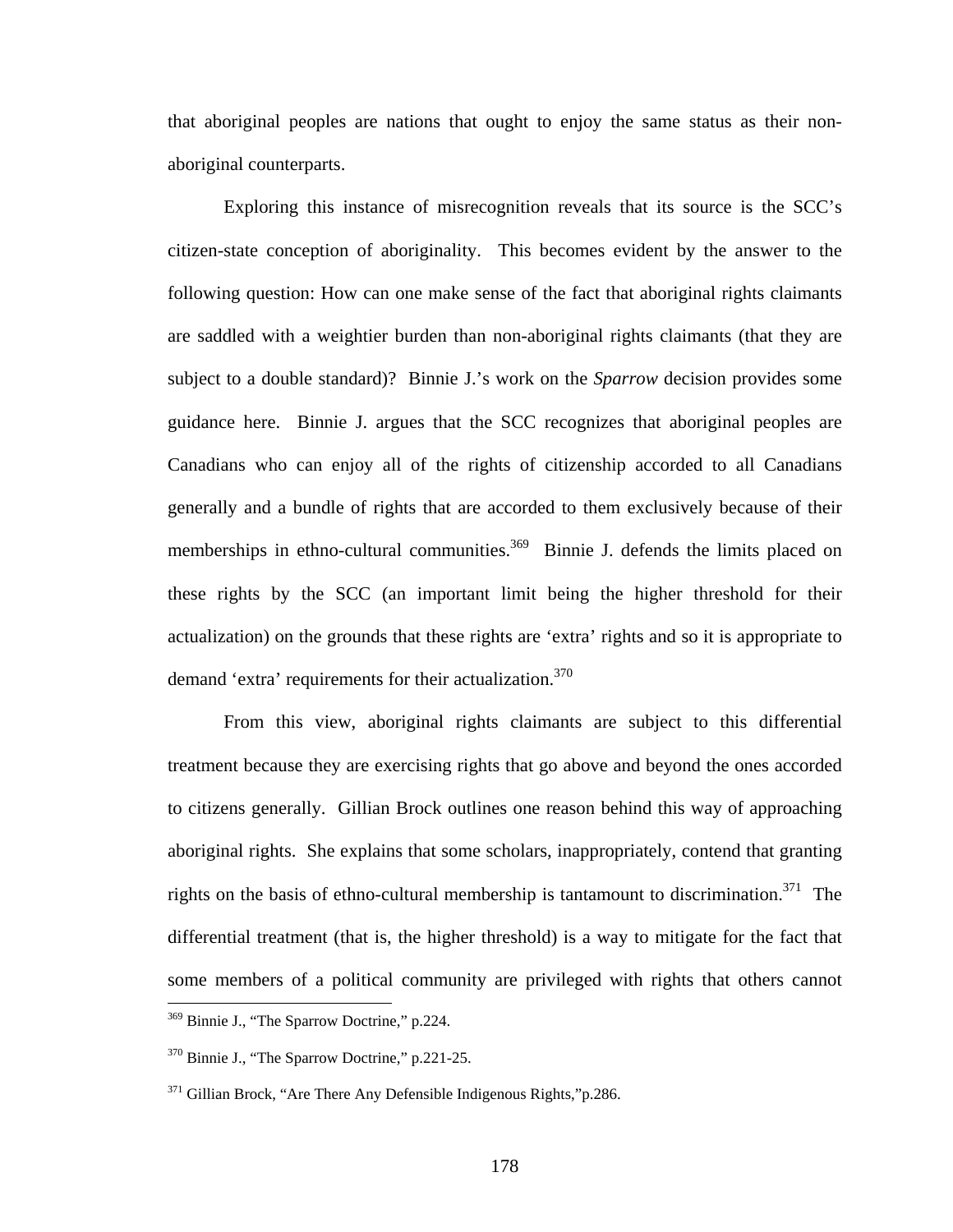enjoy. In essence, this attempt to mitigate the impact of some members of a political community having rights that others do not creates a hierarchy of rights. It becomes easier to actualize the rights of universal citizenship than it is to actualize the rights associated with ethno-cultural membership. This way of conceptualizing aboriginal rights transforms aboriginal rights from national rights into special or extra rights.

This treatment of aboriginal rights is only intelligible if one advances a conception of aboriginality that includes the notion that aboriginal peoples are simultaneously members of the pan-Canadian community (where the Crown is sovereign) with all the rights that go along with this status and members of bounded communities with rights that go above and beyond the ones accorded to citizens generally – that is, if one advances a citizen-state conception of this collective identity. Thus, in their work on aboriginal rights claimants Vallance and Murphy point to a significant example of the SCC misrecognizing aboriginal peoples and the disadvantages faced by aboriginal peoples as a result.

The discussion above outlined that, according to Taylor, misrecognition not only leads to disadvantage, but it also leads to harm. Misrecognition generates these two results in the case of s.35(1) as well. The SCC's interpretation of S.35(1) harms aboriginal people by posing a threat to aboriginal cultures, identities and societies. In their work on s.35(1), Bruce and Walkem characterize this constitutional provision as entailing a particular kind of uneven exchange between aboriginal peoples and the state. They argue that,

[i]n order for Indigenous Peoples to achieve any protection under s.35(1), all of the following are recognized and protected first: (1) Canadian sovereignty and nationhood; (2) Canadian Crown title to all of our [aboriginal] territories; and (3) Canadian governments' rights to make laws about our territories and resources. In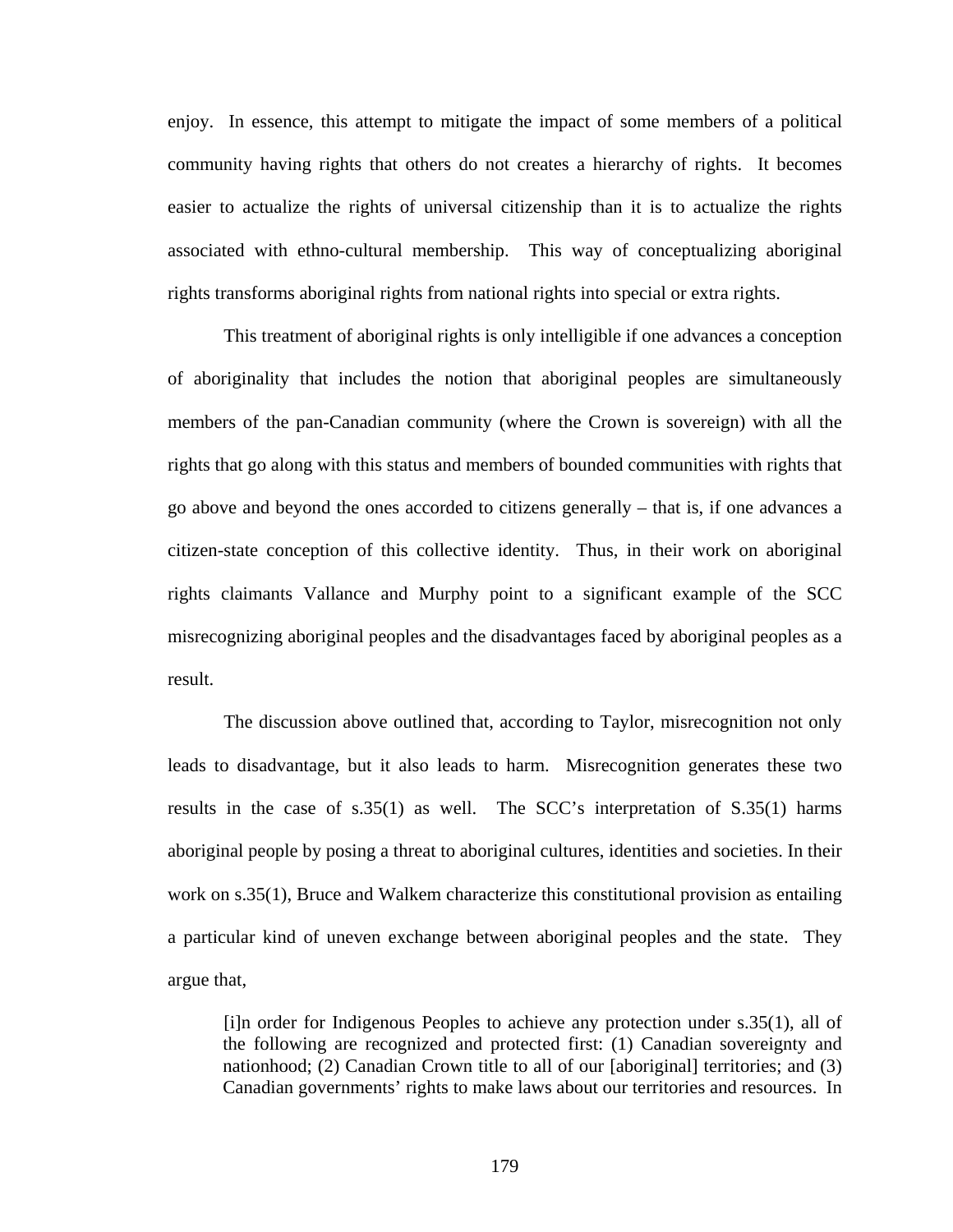exchange for recognizing Crown sovereignty, title and jurisdiction, Indigenous Peoples are entitled to Aboriginal Rights.<sup>372</sup>

Here, Bruce and Walkem are advancing that protecting the citizen-state version of aboriginality comes at a very high price: aboriginal acceptance of the legitimacy of the Crown's claims to sovereignty, title and jurisdiction. Many scholars argue that the Crown's sovereignty, title and jurisdiction are the very state mechanisms that have led to aboriginal peoples' dispossession, displacement and disappearance.<sup>373</sup> For example, Frances Abele's critique of Cairns' concept of citizens plus (the theoretical foundation of the citizen-state conception of aboriginality) is premised on the notion that the citizens plus concept ignores how the Crown's acquisition of title in Canada facilitated aboriginal displacement and disappearance. She argues that:

[I]t is not possible to discuss citizenship without first taking into account property: who had it, who defined its intrinsic value, and how has it been appropriated. This circumstance is part of the miserable legacy of imperialism, and it is one of the fundamental issues remaining to be resolved before a true community can be created. […]They [aboriginal peoples] may accept citizenship, but they do not wish to accept it at the price of their societies.<sup>374</sup>

Here, Abele is advancing that the cost of embracing a notion of citizenship that is founded on the citizens plus model is the continuation of the mechanisms which have caused widespread suffering in aboriginal communities. She goes so far, here, as to suggest that doing so would cost aboriginal peoples their very societies.

<span id="page-184-0"></span><sup>&</sup>lt;sup>372</sup> Halie Bruce and Ardith Walkem, "Bringing our Living Constitutions Home," p.350.

<span id="page-184-1"></span><sup>&</sup>lt;sup>373</sup> For example see Ardith Walkem, "Constructing the Constitutional Box"; Larry Chartrand, "The Aboriginal People's Movement," p.462; James Tully "The Struggle of Indigenous Peoples," p.39-40.

<span id="page-184-2"></span><sup>&</sup>lt;sup>374</sup> Frances Abele, "Belonging in the New World," p.224. The omitted part of the citation reads: "The foundation of the European colony of Canada entailed the expropriation of the indigenous nations who lived here, and this was not a sudden event. In the long period of conquest, they have resisted the transformations of their relations with the land and with each other." For more on the impact of territorial dispossession on aboriginal peoples and their communities see Patrick Macklem, "What's Law Got to do with it?" p.134 and Garry Potts, "Bushman and Dragonfly," p.186-87.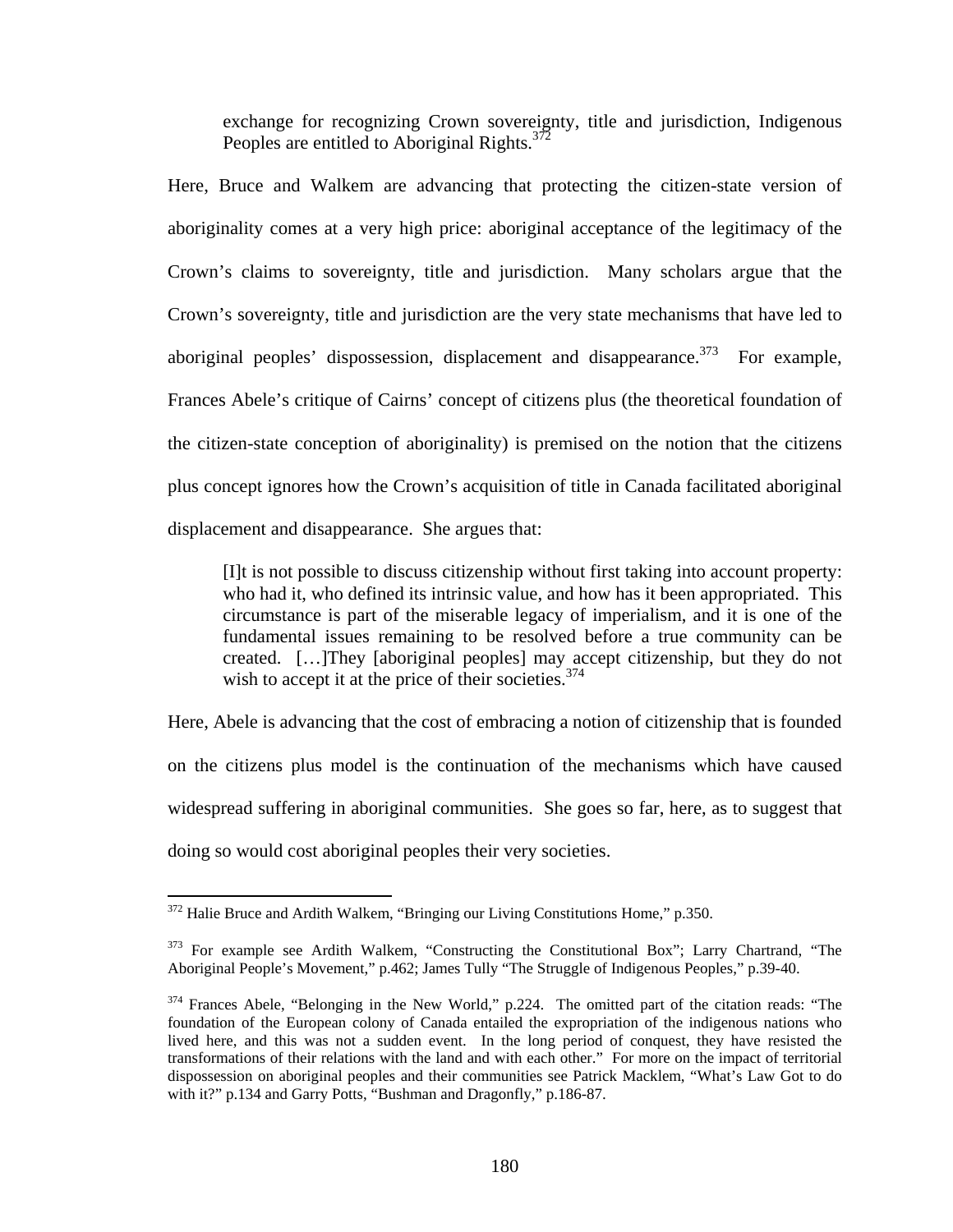In short, Bruce, Walkem and Abele are all making the same case. These mechanisms (that is, the Crown's sovereignty, title and jurisdiction) have and do result in harm to aboriginal individuals and their communities. It is unreasonable, then, to ask aboriginal peoples to accept a set of rights that, first, accommodates and protects a version of their collective identity that they do not advance and that, second, comes at the cost of leaving the principle tools of aboriginal subordination undisturbed. In fact, Tully argues that, at least since the mid-nineteenth century to the present, what is referred to as 'aboriginal resistance' is characterized by attempts to challenge these very mechanisms. [375](#page-185-0) 

For their part, Alfred and Cornstassel argue that the citizen-state conception of aboriginality, itself, plays a complicit role in the continuing colonization of aboriginal peoples. They state that:

In fact, this identity is purely a state construction that is instrumental to the state's attempt to gradually subsume Indigenous existences into its own constitutional system and body politic since Canadian independence from Great Britain – a process that started in the mid-twentieth century and culminated with the emergence of a Canadian constitution in 1982. Far from reflecting any true historical or honest reconciliation with the past or the present agreements and treaties that form an authentic basis for Indigenous-state relations in the Canadian context, 'aboriginalism' is a legal, political and cultural discourse designed to serve an agenda of silent surrender to an inherently unjust relation at the root of the colonial state. $376$ 

If Alfred and Cornstassel are correct in holding that the citizen-state version of aboriginality demands aboriginal acceptance of the very mechanisms they contend are at the root of their subordination and that the citizen-state version of this collective identity plays an active role in aboriginal subordination then it would be more than unfair – it

<span id="page-185-0"></span><sup>&</sup>lt;sup>375</sup> James Tully, "The Struggle of Indigenous Peoples," p.38.

<span id="page-185-1"></span><sup>&</sup>lt;sup>376</sup> Also see Taiaiake Alfred and Jeff Cornstassel, "Being Indigenous."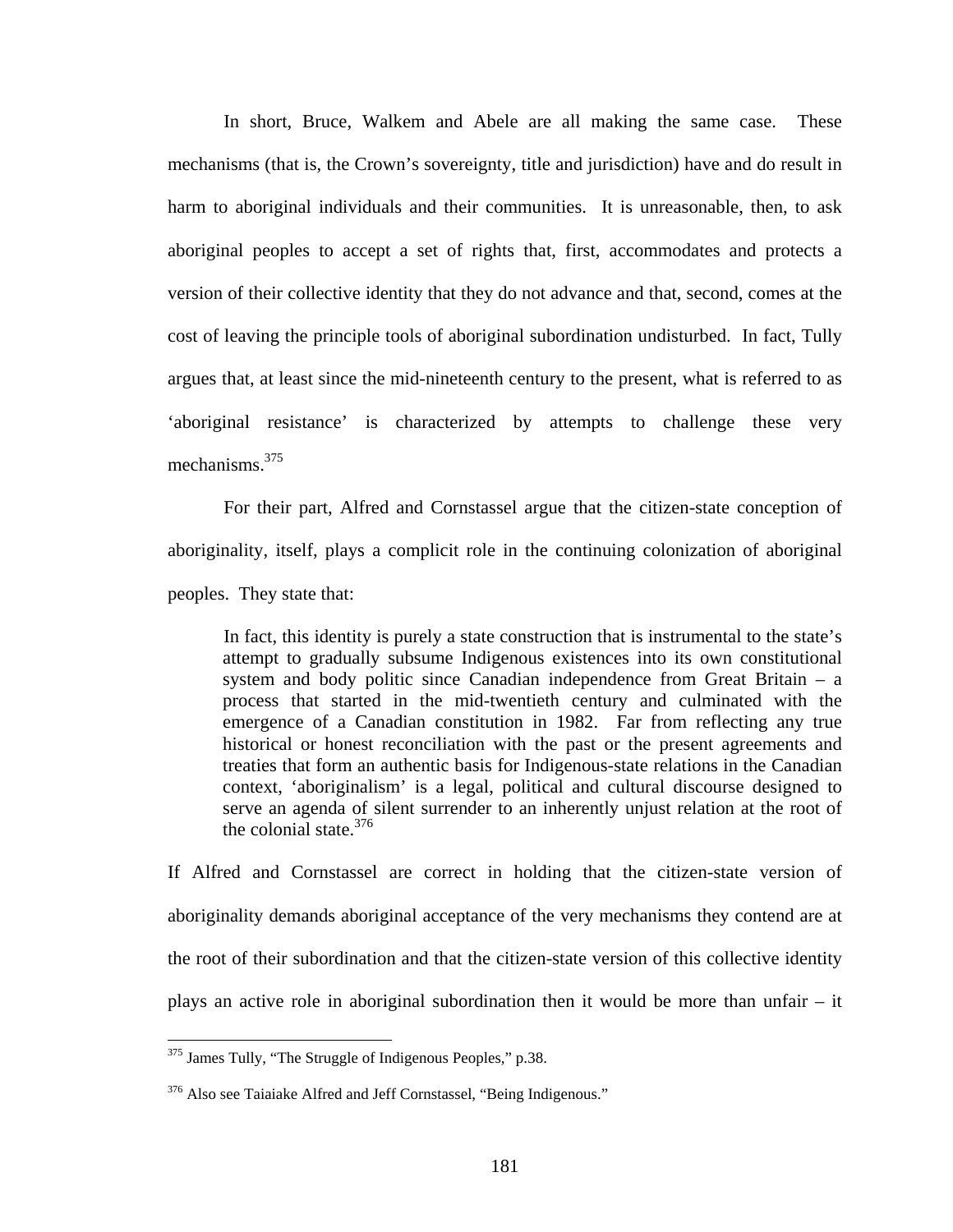would be unreasonable – to ask the bearers of this collective identity to accept a set of rights that accommodates and protects the citizen-state version of aboriginality. Bruce and Walkem sum up this position quite aptly arguing that "S.35 rights – defined so as not to upset any existing political order or interests of Canada – are not tools of our survival, but markers of our colonized status."<sup>377</sup>

# *The Results of Ignoring the Identity Dispute*

The analysis conducted in this chapter reveals that a number of serious disadvantages and harms stem from the misrecognition of aboriginal peoples. When the SCC decided to employ the citizen-state version of aboriginality in its interpretation of s.35(1) it constitutionalized this act of misrecognition and in the process constitutionalized these disadvantages and harms. The SCC erred by not recognizing that since s.35(1) rights are tied to aboriginality that the ultimate nature and scope of these rights and their exercise may have significant negative impacts on certain versions of aboriginality (such as the nation to nation conception) and so on those who bear this collective identity. If scholars such as Alfred, Cornstassel, Bruce and Walkem are correct, these negative impacts may be significant enough to render the use of these rights irrational. The SCC also erred by advancing its own conception of this collective identity instead of addressing the existence of multiple versions of aboriginality and finding a fair way to account for this multiplicity. The SCC should have provided reasons for its actions in the matter of s.35(1), especially given that its has included an important condition of accommodation in its construction of aboriginal rights. In this case, correspondence is a condition of accommodation (that is, aboriginal peoples who wish to

<span id="page-186-0"></span> $377$  Halie Bruce and Ardith Walkem, "Bringing our Living Constitutions Home," p.356-57.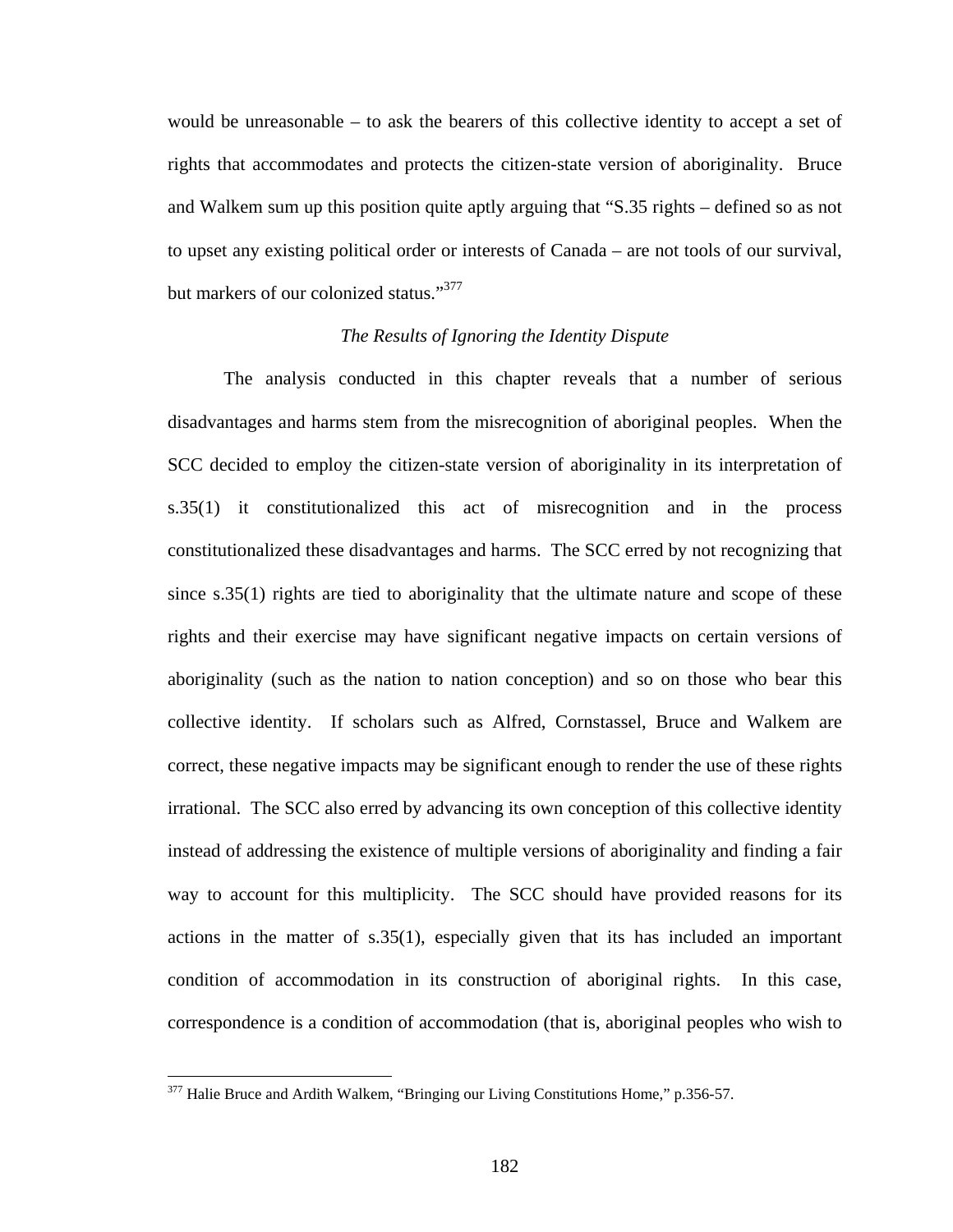enjoy constitutional accommodation vis-à-vis the exercise of s.35(1) rights must conform to the conception of aboriginality advanced by the SCC). Without any justificatory reasons to evaluate we are unable to say that it was in fact reasonable for the SCC to require correspondence as a condition of accommodation (as Carens argues would be necessary). Given the harms that result from constitutionalizing the SCC's act of misrecognition, one can only conclude that the SCC's decision to select the citizen-state conception is, at best, arbitrary, at worst, biased.

The analysis presented in this dissertation focuses primarily on evaluating the current interpretation of s.35(1) and highlighting the way in which this constitutional provision's inadequacies are directly linked to the fact that it is premised on a citizen-state understanding of aboriginality. One may wonder, at this point, how the analysis of s.35(1) would differ if this constitutional provision was premised on either the colonial or nation to nation conception. Along the same lines, one may wonder which conception of aboriginality, if any, would avoid the various problems plaguing the current construction of aboriginal rights in Canada. Answers to these questions would inevitably involve a certain degree of speculation but the author offers the following thoughts on these important issues. In terms of a colonial understanding, it is unlikely that rights constructed on this version of aboriginality would eliminate the disadvantages and harms identified in this chapter. Given that the colonial conception of aboriginality (a version premised on external definition and external rule) is the polar opposite of the nation to nation conception (a version premised on self-definition and self-government), constitutionalizing this version of aboriginality would still constitute a serious act of misrecognition – perhaps a much more serious act of misrecognition than constitutionalizing the citizen-state conception. In essence, employing a colonial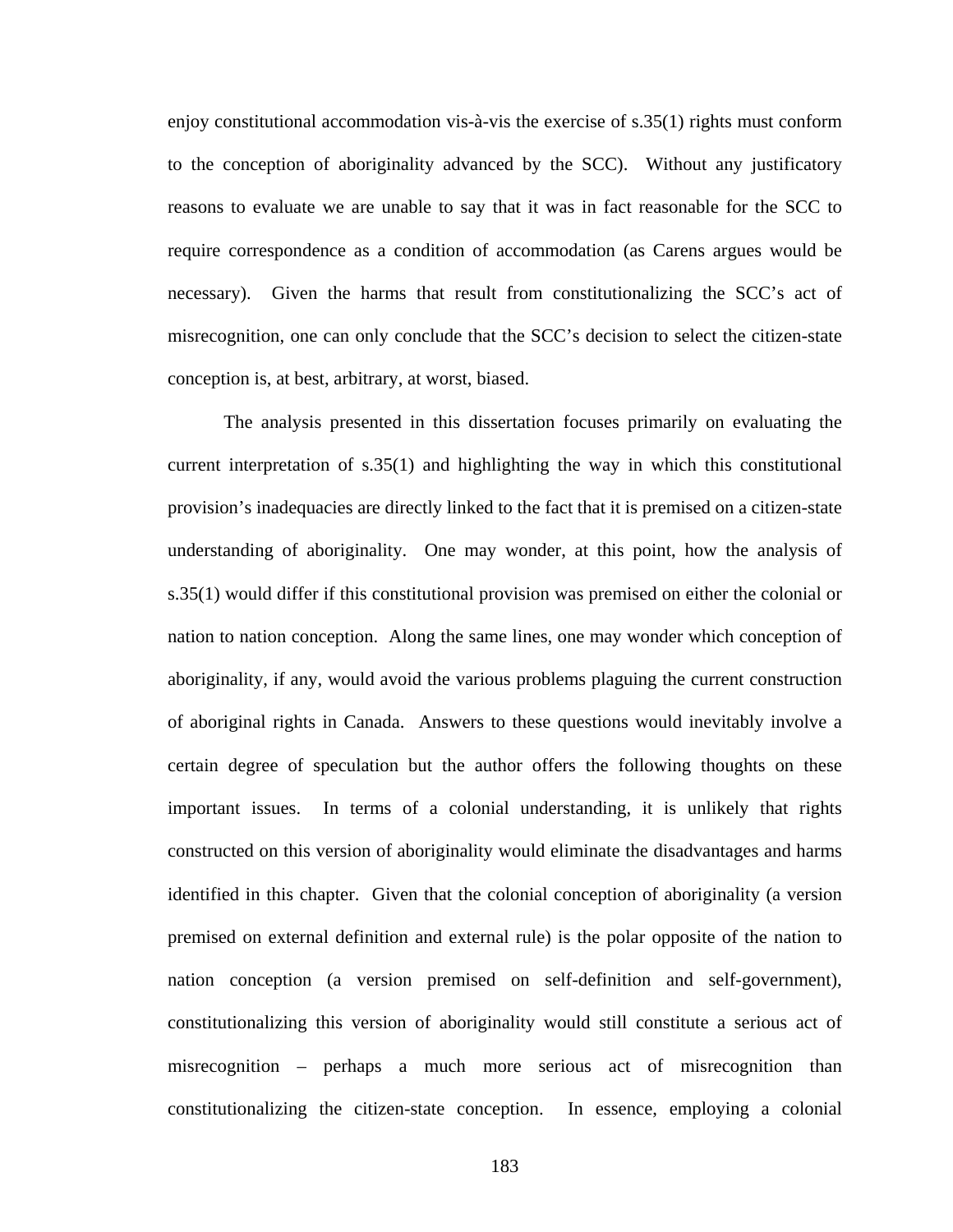conception of aboriginality in order to construct an interpretation for s.35(1) would not resolve (and would probably only exacerbate) the problems plaguing aboriginal rights in Canada.

On the other hand, employing a nation to nation understanding of aboriginality would avoid the problems that result from misrecognition because the version of aboriginality advanced by aboriginal peoples themselves would be the object of constitutional accommodation and protection. Along the same lines, the justificatory lacuna which marks the existing jurisprudence on aboriginal rights would be eliminated because correspondence to an externally held conception of aboriginality (that is, the citizen-state conception) would no longer be a condition of constitutional accommodation. Stated somewhat more plainly, the need to provide reasons for the SCC's decision to employ a citizen-state conception of aboriginality in its construction of aboriginal rights arises from the correspondence requirement. Once this requirement of accommodation is lifted there is no longer a need to justify its existence. Now, the intention in this last section is not to claim that s.35(1) rights premised on a nation to nation conception of aboriginality would be problem free. Instead, the intention is to advance that one way to eliminate the existing problems with aboriginal rights identified throughout this dissertation is to employ a nation to nation version of aboriginality in the construction of these rights. It is the belief of the author that issues that may arise from rights premised on a nation to nation conception of aboriginality would be less severe than the problems that currently exist and that if rights are going to create problems for the rights-holder then the rights-holder ought to have a significant say in the nature and scope of those rights. This is currently not the case for aboriginal peoples in Canada.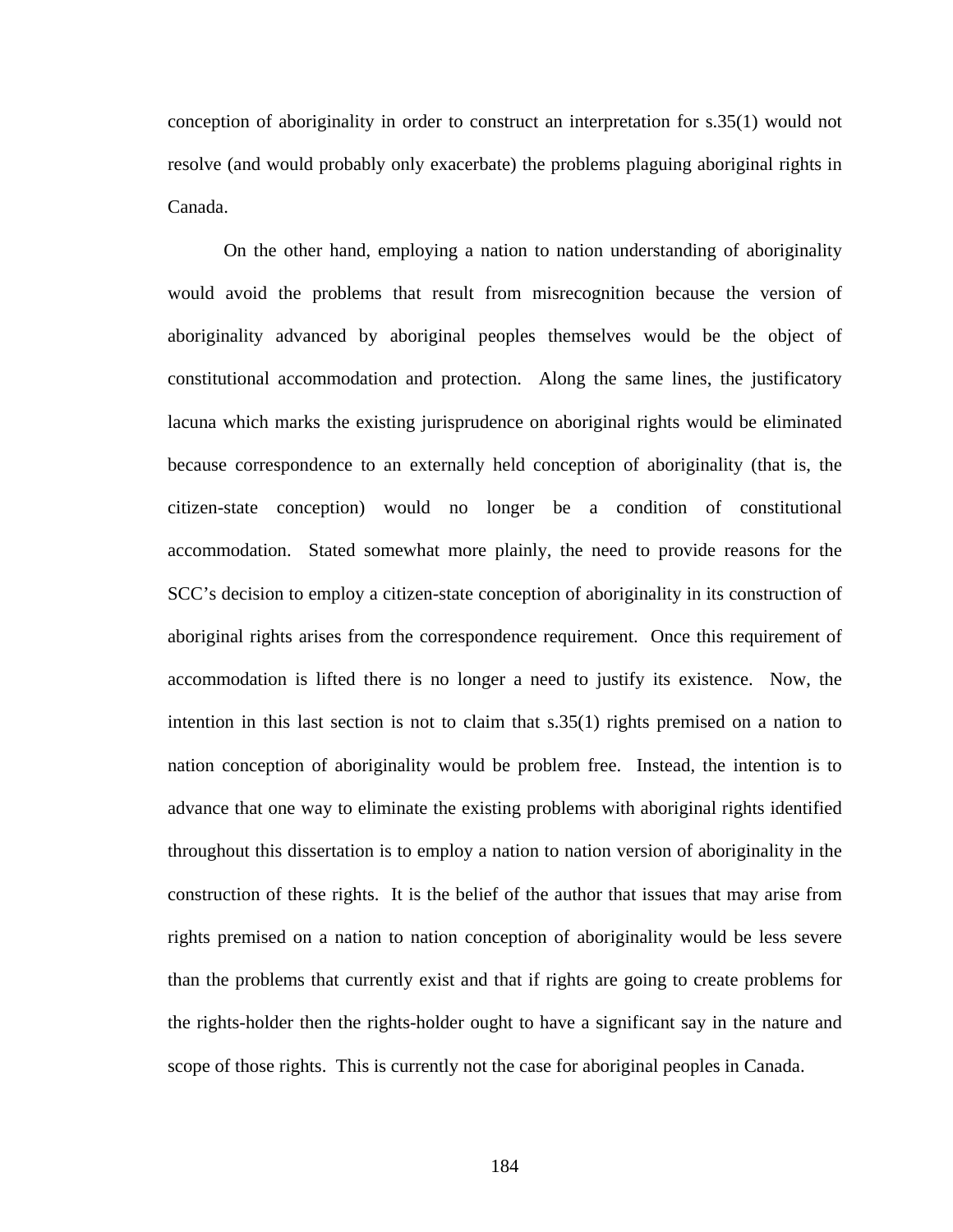#### **CONCLUSION**

This dissertation is anchored by an interest in aboriginality and the group differentiated rights encompassed by s.35(1) of the *Constitution Act, 1982*. Numerous philosophers, political scientists, legal scholars, scholars of aboriginal politics, and many others have contributed to an on-going debate about the adequacy of the SCC's interpretation of this constitutional provision. This dissertation differs from these other contributions in that it offers a unique, multidimensional characterization of the contestation surrounding s.35(1) and, as a consequence, an original assessment of s.35(1) rights.

 Since the *Sparrow* decision, majority SCC rulings in s.35(1) cases have made it clear that the underlying purpose behind the constitutionalization of aboriginal rights is the accommodation and protection of aboriginality. Chapter two of this dissertation presents the case for this view of s.35(1) by reviewing the jurisprudence on existing aboriginal rights and its corresponding scholarly commentary. Chapter three highlights and traces the contested nature of aboriginality. It brings to the fore that the term 'aboriginal' is employed in a multiplicity of ways that, in many instances, express differing and irreconcilable meanings. This chapter exposes that the definitional multiplicity results from the wide variety of traits and relations that can and are incorporated in any given conceptualization of aboriginality. The chapter also advances that the way one goes about conceptualizing this collective identity (that is, whether one employs a presence/absence of traits approach or a relational approach) will increase the plurality of meanings shouldered by the term 'aboriginal'. Chapter four examines the existing advantages and disadvantages associated with the different approaches to conceptualizing this collective identity and makes the case that a modified relational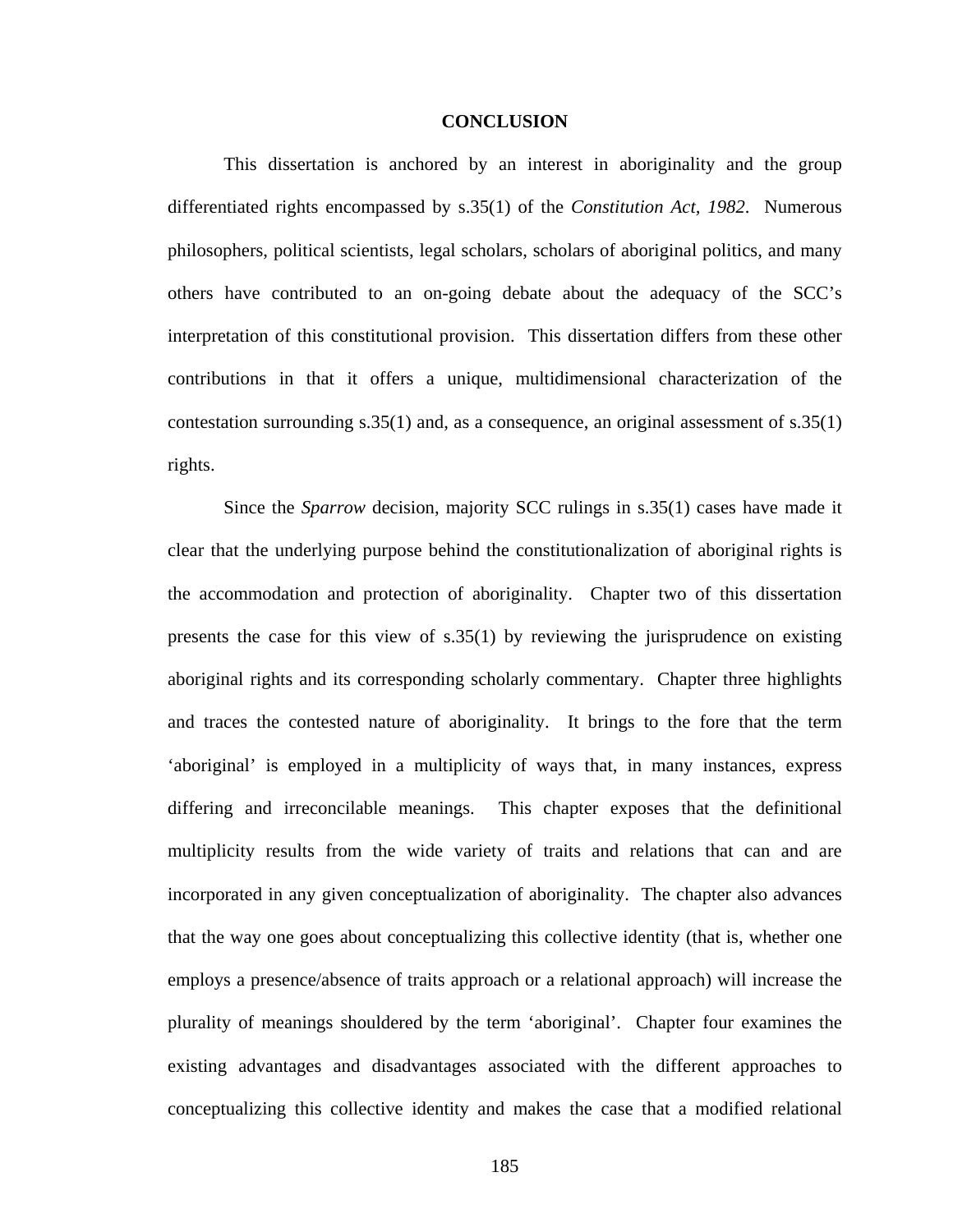approach (the interactions based approach) is the most appropriate way to pursue an investigation of aboriginality and existing aboriginal rights in Canada. Chapter five applies the interactions based approach and presents three different conceptions of this collective identity – the nation to nation conception, the colonial conception and the citizen-state conception. The first five chapters of this dissertation establish two basic propositions. The first is the notion that aboriginality is a contested identity and the second is that the accommodation and protection of aboriginality is an underlying purpose for the constitutionalization of aboriginal rights in Canada. Together, these propositions produce the central question of this dissertation: What happens to the efficacy of s.35(1) rights as tools of accommodation and their protective capacity when the identity they are meant to accommodate and protect is contested?

By employing the interactions based approach to identity, chapter six provides the empirical foundations for an answer to this question. The material under investigation includes SCC decisions and factums relating to s.35(1) cases submitted by the Crown and aboriginal peoples. The examination reveals that the aboriginal participants in these cases consistently advance a nation to nation conception of aboriginality. The federal/provincial AGs employ a colonial or citizen-state conception. For their part, SCC justices writing in majority decisions put forward a citizen-state conception. What comes to the fore in this chapter is that the parties to s.35(1) litigation do not agree about the nature of this collective identity. These findings indicate that proceeding as if the meaning of aboriginality were settled ignores very important instances of contestation that are at play in aboriginal rights cases in Canada.

Chapter seven analyzes the findings presented in chapter six, provides an account of the contestation surrounding s.35(1) and an assessment of the efficacy of existing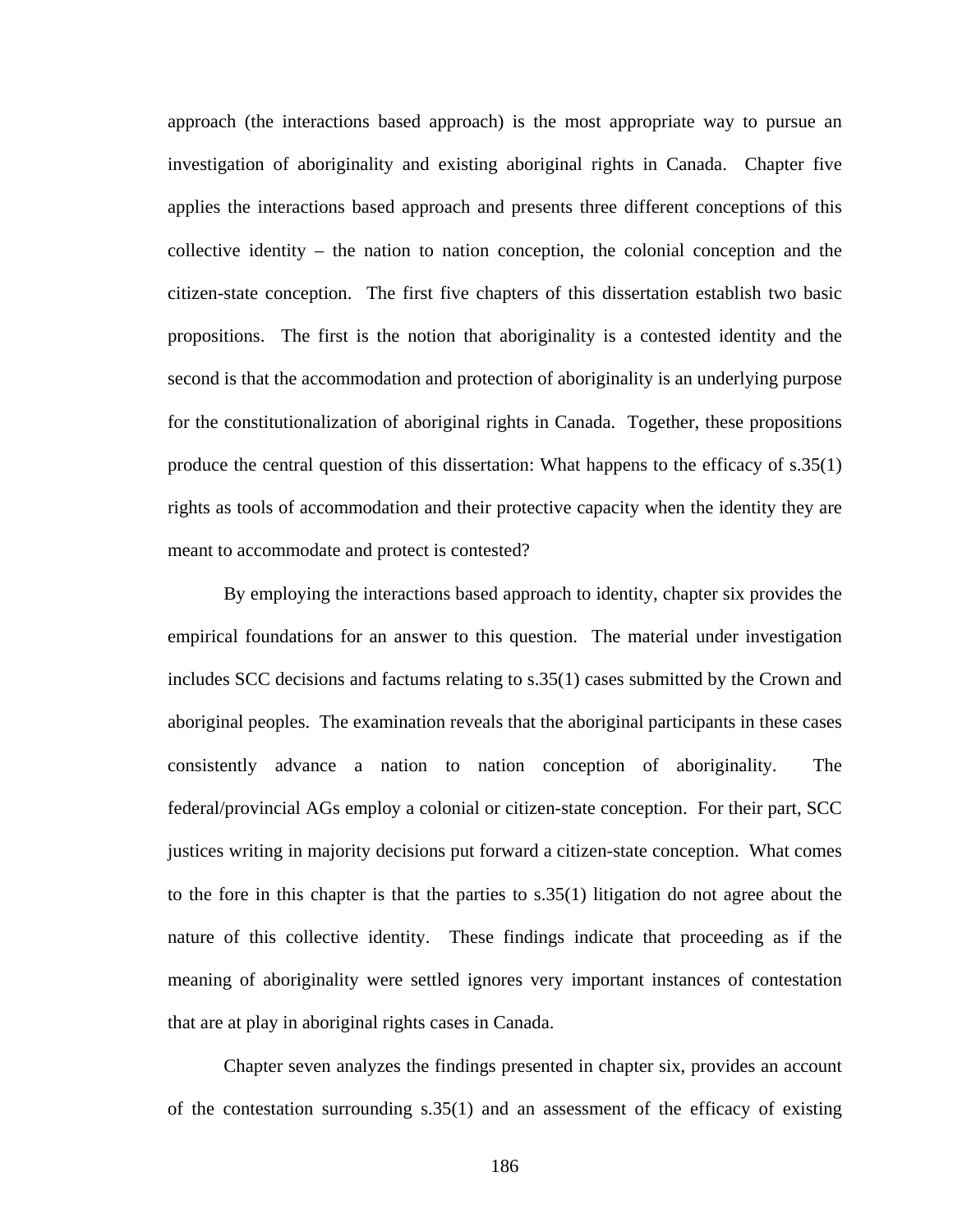aboriginal rights in Canada. This chapter argues that the controversy surrounding s.35(1) is actually comprised of two related yet separate disputes. The first dispute is a dispute about the nature and the scope of the rights aboriginal peoples in Canada have (or ought to have). The second dispute is a dispute about the very meaning of this collective identity. The analysis of s.35(1) conducted in chapter seven includes an examination of these two central disputes that make up the contestation surrounding s.35(1). An examination of the analytical framework for s.35(1), including both what the SCC has said about this constitutional provision and scholarly criticism of the existing jurisprudence, forms one important part of the analysis. This examination is, simultaneously, an analysis of the SCC's attempt to settle the rights dispute. The second part of the analysis conducted in chapter seven is an examination of the SCC's (mis)handling of the identity dispute aspect of the contestation surrounding s.35(1). This analysis advances that unless both types of examination are conducted it becomes extremely difficult to trace the actual contours of the contestation surrounding s.35(1) and, furthermore, it becomes impossible to provide a satisfactory assessment of the degree to which this constitutional provision protects and accommodates aboriginal peoples. After all, if we are unaware that the participants in s.35(1) cases advance three different understandings of this collective identity, we might erroneously conclude that since s.35(1) rights protect and accommodate the citizen-state conception of aboriginality that these rights successfully protect and accommodate aboriginal peoples. It is only when we recognize that aboriginal peoples do not, in fact, define themselves in s.35(1) cases in the way characterized by the majority of the SCC that we begin to glimpse the inadequacy of the SCC's interpretation of this constitutional provision.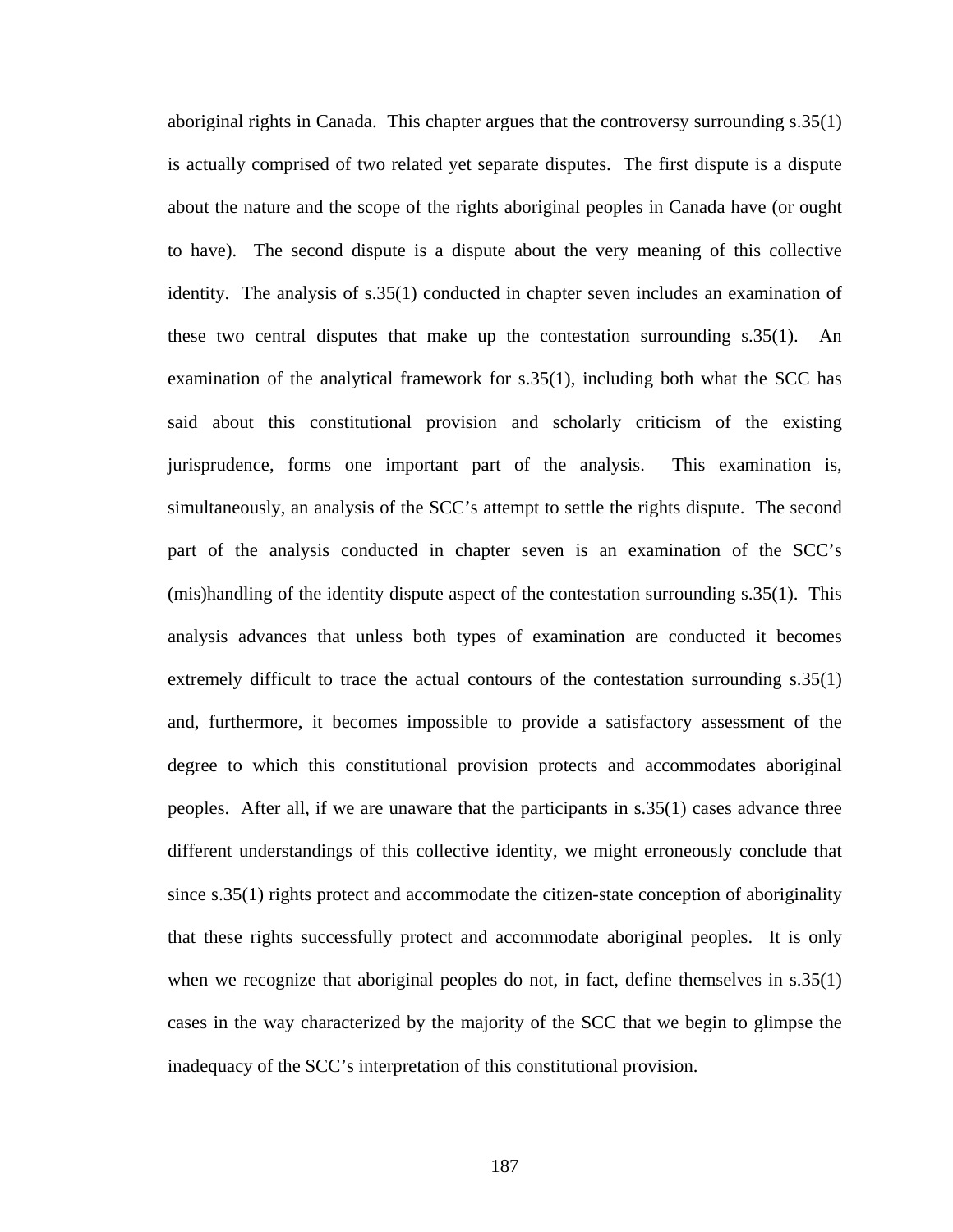The analysis in chapter seven reveals that the constitutional tool of accommodation developed by the SCC (that is, existing aboriginal rights covered by s.35(1)) is fashioned to protect and accommodate the citizen-state conception of aboriginality, an understanding of this collective identity put forward by the SCC. S.35(1) rights do not protect and accommodate the nation to nation conception of aboriginality, the conception of aboriginality advanced by the bearers of this collective identity. As a consequence, correspondence is a condition of accommodation. The degree of constitutional protection and accommodation aboriginal peoples can expect to enjoy from this constitutional provision is a function of the degree to which their collective identities correspond to the citizen-state conception of aboriginality. The SCC does not provide any justifications for why the citizen-state version of this collective identity (and not the other two versions) is the proper object of constitutional accommodation. The absence of any justification for why the SCC selected the citizenstate version of this collective identity renders its actions biased and arbitrary. Moreover, the decision to employ the citizen-state version of this collective identity in the construction of s.35(1) rights constitutes an act of misrecognition which has resulted in disadvantage and harm. Since s.35(1) rights are constitutional rights, this act of misrecognition and its adverse consequences have been constitutionalized as well. First, aboriginal rights claimants are disadvantaged in their efforts to actualize aboriginal rights because they are subjected to a double standard which is justified vis-à-vis appeals to the citizen-state understanding of aboriginality. Second, aboriginal acceptance and exercise of s.35(1) rights legitimize the principle tools of aboriginal subordination in Canada – that is, the Crown's sovereignty, title and jurisdiction. When this final point is combined with the rest of the analysis presented in chapter seven the dissertation argues that s.35(1)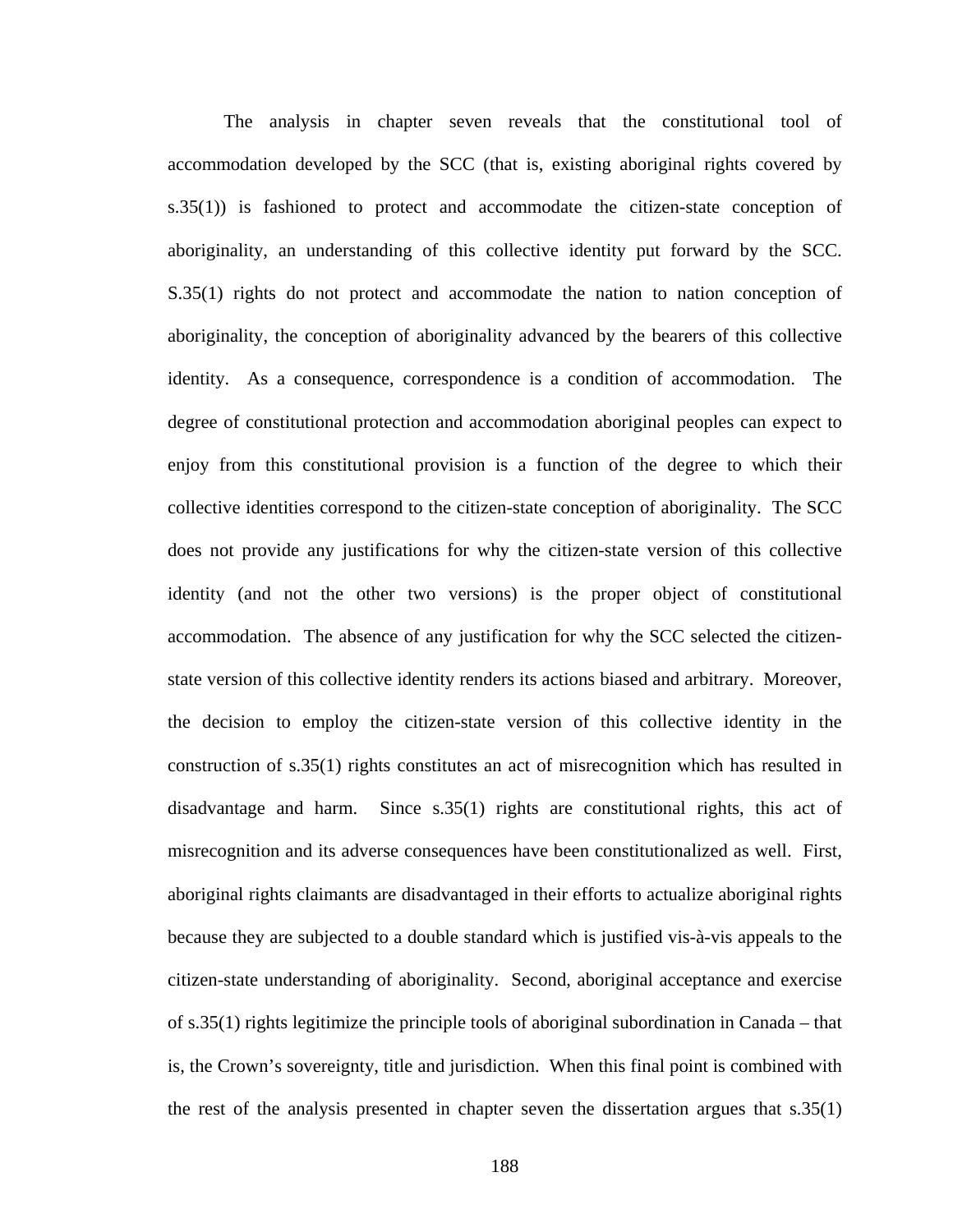rights fail to accommodate and protect aboriginal peoples' collective identities and that these rights actually pose a threat to these identities. The SCC's interpretation of this constitutional provision is woefully inadequate.

# **Limitations of the Work**

The limitations of this dissertation result, for the most part, from choices made about the scope of the work pursued herein. As a result some may wonder why only three articulations of aboriginality are explored when it is evident that the interactions based approach to identity is capable of generating many more articulations of this collective identity. Along the same lines, some may question why the examination and analysis of s.35(1) jurisprudence focused primarily on majority decisions (that is, the opinions of dissenting judges do not play a substantive role in the analysis). Moreover, some may raise concerns about the segments of the aboriginal population excluded from the discussion. Finally, some may wonder why so little is said about what motivates the parties in s.35(1) cases to advance particular versions of aboriginality and so take particular positions on what this constitutional provision ought to entail. In what follows, these four concerns are outlined and addressed.

To begin with, even though the interactions based approach to conceptualizing aboriginality is capable of generating numerous versions of this collective identity, this dissertation focuses on three – the nation to nation articulation, the colonial articulation and the citizen-state articulation. This dissertation focuses on these three versions of aboriginality not because other articulations are insignificant, but because these are the ones most often found in the court material on existing aboriginal rights. However, other scholarship in the area of aboriginal politics could use the interactions based approach to conceptualizing aboriginality and, depending on the work being pursued, generate other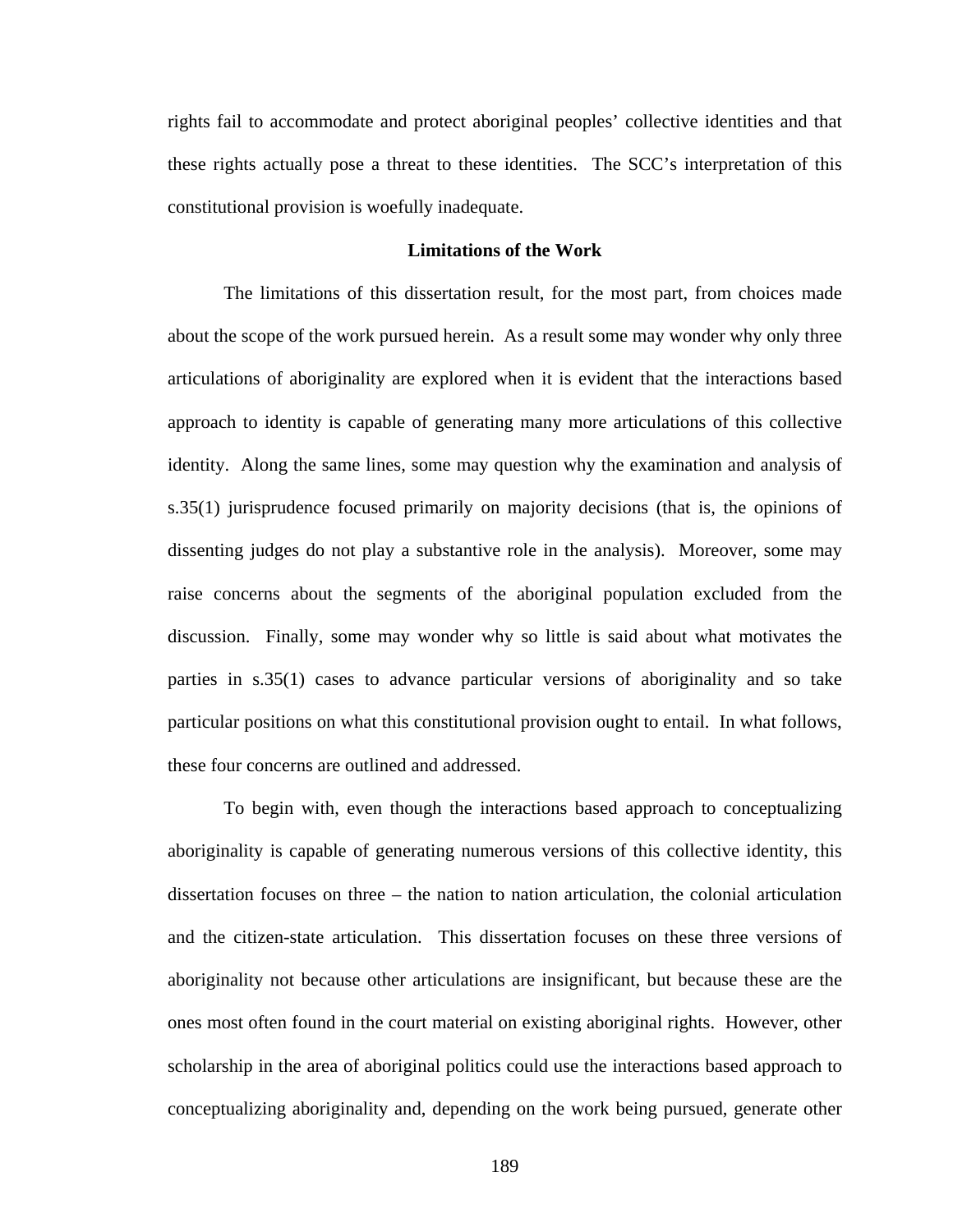articulations of this collective identity. For example, the study of aboriginal/nonaboriginal relations in urban areas would include a set of relations that would differ from those examined in this work and so would yield a distinctive version (or a number of distinctive versions) of aboriginality ('urban aboriginality'). In this way, this dissertation serves as a model of how to apply the interactions based approach to conceptualizing collective identity and the type of investigation and analysis that can potentially result from doing so.

Another limitation of this dissertation stems from the fact that the examination focuses almost exclusively on majority decisions of the SCC. As a result, dissenting opinions are rarely included in the work. This dissertation is primarily interested in the reasons outlined by the SCC justices that actually ended up structuring the meaning of s.35(1). Thus, dissenting opinions are included in the examination only insofar as they clarify the analysis of the existing jurisprudence.

Furthermore, it is significant to note that while the aboriginal submissions which make up the presentation in this dissertation represent a number of different First Nations and two national aboriginal associations (the AFN and the Metis Council) from diverse regions with distinctive socio-cultural, economic and political circumstances, these submissions are not in any way completely representative of the existing diversity within the aboriginal population at large. Given that the focus of this dissertation is limited to cases concerning s.35(1) existing aboriginal rights, important segments of the aboriginal community are not discussed here. Significant examples would include urban aboriginals, non-territorially based aboriginals and aboriginal women. Along the same lines, organizations representing these groups (such as the Native Women's Association which has been granted intervener status at the SCC in the past) are also not included.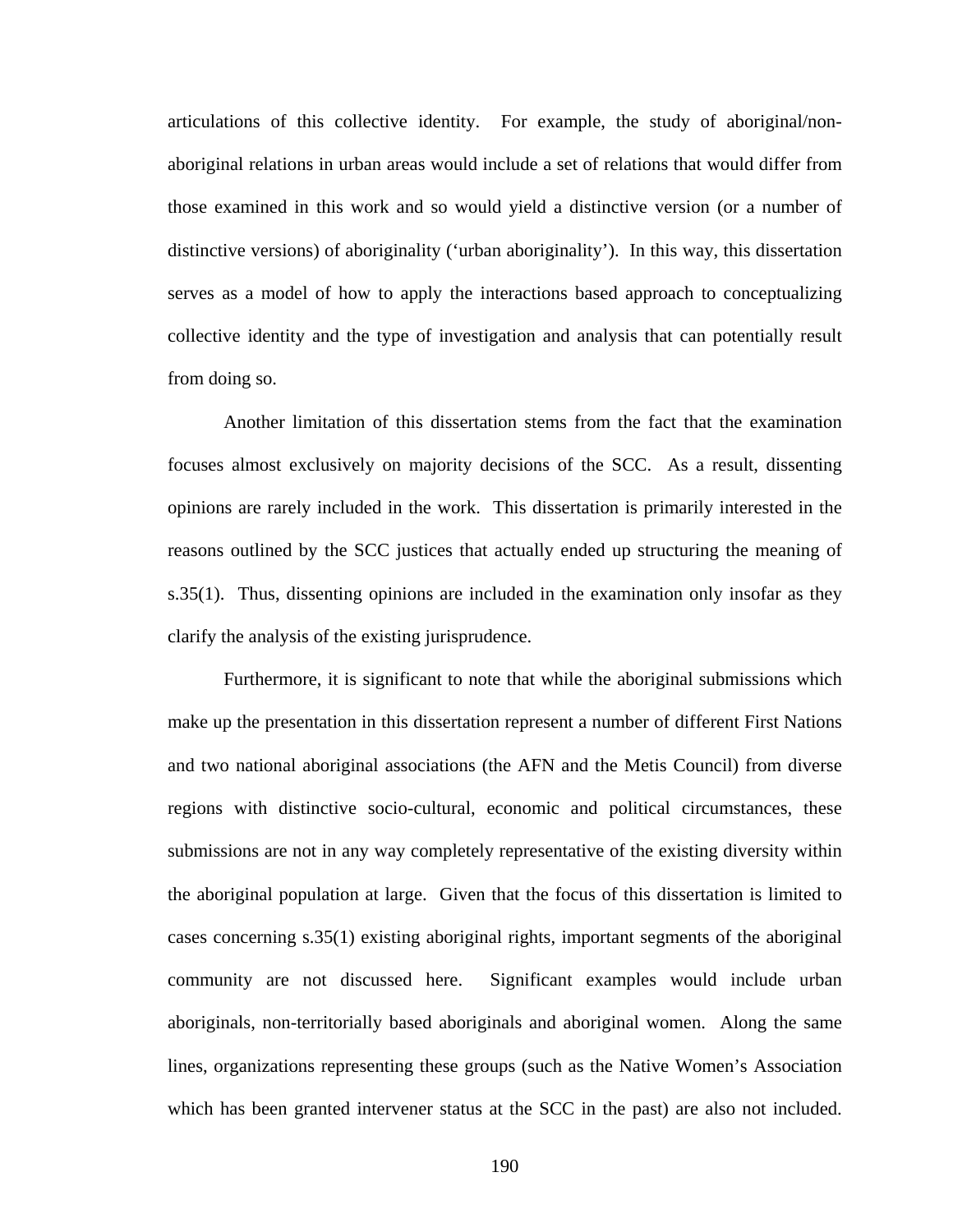These segments of the aboriginal community and/or their representatives are omitted because they do not play a substantive role in the cases under review in this dissertation.

Finally, this dissertation examines the participants' identity related justifications for the positions they advance regarding what this constitutional provision ought to entail. In other words, it explores how the participants employ particular versions of aboriginality in order to build the case that  $s.35(1)$  ought to entail x, y or z. What this dissertation does not do is examine the motivations the participants might have had for taking these positions. These motivations may include such things as concerns about authenticity<sup>378</sup>, strategic considerations or the structural constraints surrounding submissions to the SCC (for example, the types of arguments that can be effectively advanced, the degree of technical legal language required, the existing jurisprudence and the like). Following the work of Quong, this dissertation takes the position that "there is an important normative difference between the justification for an act, and its motivation."<sup>379</sup> The identity related justifications for the parties' positions are spelled out in their legal submissions to the SCC. The motivations for these positions, however, are not. In fact, providing an adequate account of these motivations would be a project in and of itself. Moreover, the argument presented herein does not require knowledge of the motivations underpinning the participants' positions. One only needs to know the positions of each of the parties and the reasons they provide for holding these positions in order to evaluate the degree to which the current interpretation of this constitutional provision corresponds to each position and the ways in which the judicial reasons

<span id="page-195-0"></span><sup>&</sup>lt;sup>378</sup> See Jean Leclair for an interesting discussion regarding the reasons aboriginal peoples should avoid employing claims of authenticity in their efforts to reshape the aboriginal-state relationship ("Federal Constitutionalism," p.524).

<span id="page-195-1"></span> $379$  Jonathan Quong, "Are Indigenous Claims Bad for Deliberative Democracy," p.314.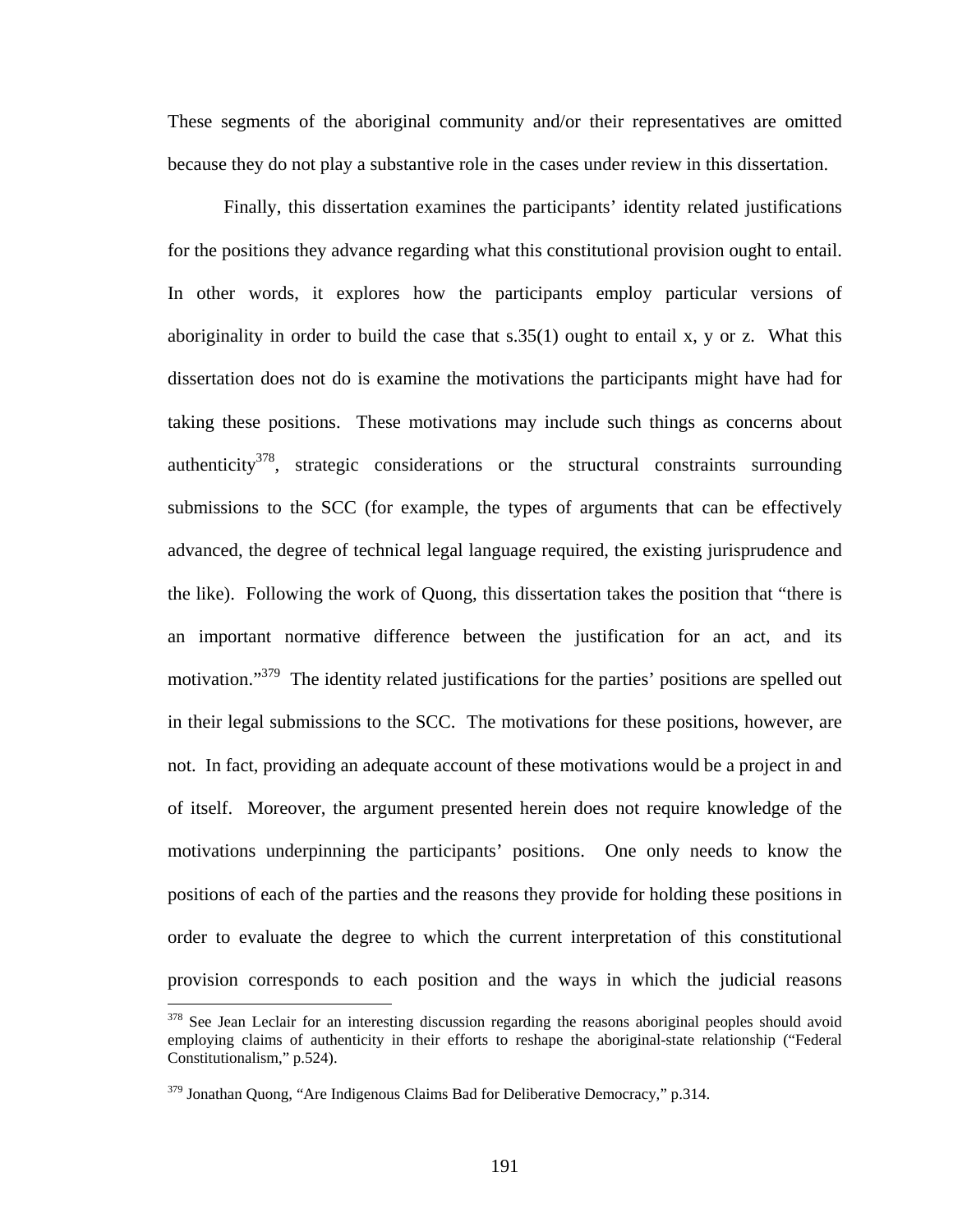provided by the SCC coincide with the reasons offered by the participants. As a consequence, this dissertation agrees with Quong's statement that "[t]here is nothing suspicious or fraudulent about having one reason for acting, and a different reason for thinking that you are justified in acting."<sup>380</sup> In a similar vein, this dissertation is interested in the reasons offered by the parties for their actions not their motivations for any particular action or position.

### **Further Implications: The SCC, Political Negotiations and Reconciliation**

This dissertation has shown that the SCC has decided to advance a citizen-state conception of aboriginality in s.35(1) jurisprudence even though this version of aboriginality is not the one advanced by the participants in these cases who bear this collective identity. This dissertation also put forward that the citizen-state conception of aboriginality and the rights that are a product of this conception cannot adequately address aboriginal processes of self-definition and self-government – the fundamental constitutive elements of the nation to nation conception of aboriginality held by the aboriginal participants. This dissertation has explored a number of the serious disadvantages and harms that result from constitutionalizing the misrecognition of aboriginal peoples.

The findings and analysis presented in this dissertation seem to point in an important direction – namely, that litigation is not the proper venue for delineating rights that protect and accommodate aboriginality. Instead, political negotiations may represent a better way for aboriginals and the state to develop rights that are capable of protecting

<span id="page-196-0"></span><sup>&</sup>lt;sup>380</sup> Jonathan Quong, "Are Indigenous Claims Bad for Deliberative Democracy," p.314. Here Quong provides a compelling illustration of this logic. He explains that "My motivation for having sex is that it feels good, but this isn't why sex between consenting adults is free from government interference."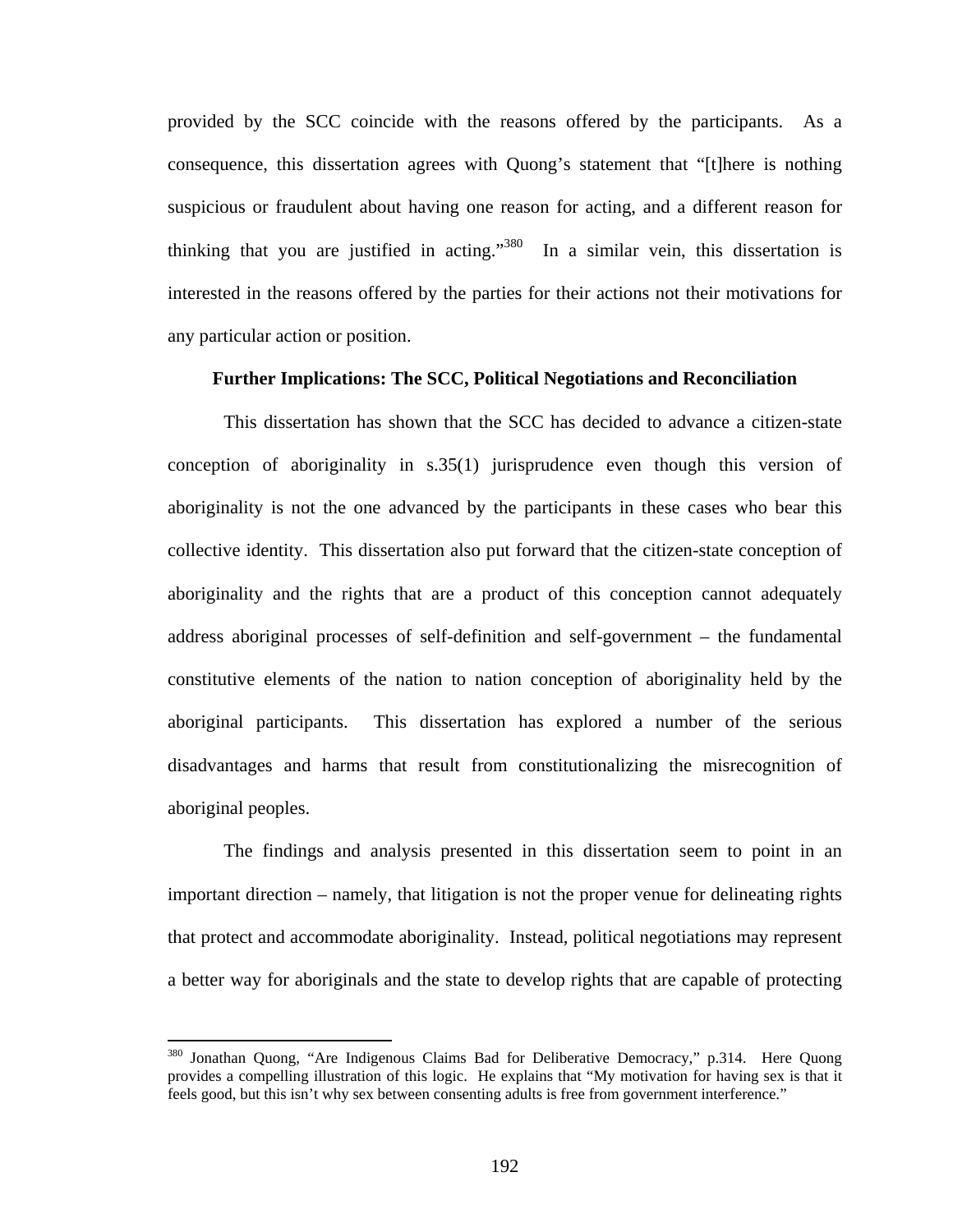and accommodating this collective identity. In fact, there is a strong consensus in many sectors that political negotiations are the best way for the aboriginal and non-aboriginal communities to work out all, if not most, of their outstanding conflicts – that is, the best way to achieving inter-societal reconciliation.

The courts are no exception. In a number of judgments pertaining to existing aboriginal rights the SCC has clearly stated a preference for political negotiations. Borrows' thorough examination of the impact of s.35(1) surveys numerous examples of SCC justices urging the aboriginal participants and the Crown to engage in political negotiations instead of resorting to litigation.<sup>381</sup> According to this legal scholar, the SCC's position results from "the Court's disquiet with having to resolve complex legal issues when the parties have done so little to provide concrete and specific statutory or contractual terms for the Court to interpret."<sup>382</sup> This leads Borrows to observe that "[i]t is plain that the Court would prefer not to deal with these issues as the first line of authority on Aboriginal Rights. The Court would rather perform a subsidiary role in reinforcing the independent political actions of the parties.<sup>383</sup> The problem, he argues, is that political authorities have performed poorly in their efforts to pursue political settlements with aboriginal peoples and in their efforts to promote the societal change necessary in order to facilitate political solutions that would be acceptable to both aboriginals and non-

<span id="page-197-0"></span><sup>381</sup> John Borrows, "Measuring a Work in Progress," p.244-245. In this discussion Borrows cites the following cases as evidence of the SCC's encouragement of negotiations: *Delgamuukw*, *Sparrow*, *Sioui*, *Horseman*, *Lovelace* and *Matsqui Indian Band*. Also see *Haida Nation v. BC*, para.14, 38; *R. v. Marshall*, para.22. For a discussion about the SCC's support for political negotiations see Binnie J., "The Sparrow Doctrine," p.221, 242. For a discussion specifically about aboriginal title and the SCC's call for negotiations see John Borrows, "Domesticating Doctrines," p.644.

<span id="page-197-1"></span><sup>382</sup> John Borrows, "Measuring a Work in Progress," p.244.

<span id="page-197-2"></span><sup>383</sup> John Borrows, "Measuring a Work in Progress," p.244.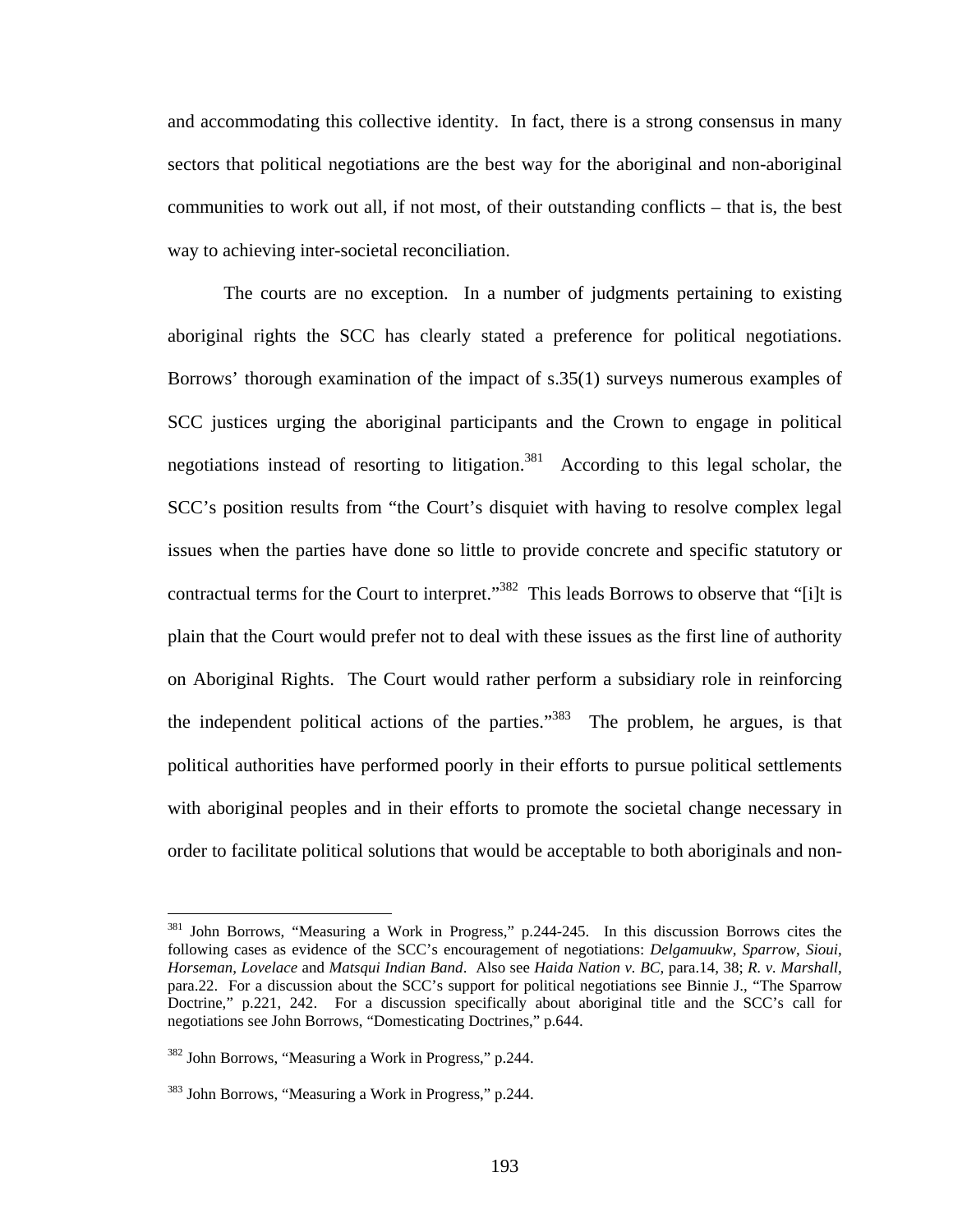aboriginals alike.<sup>384</sup> As a consequence, he advises aboriginals and non-aboriginals interested in achieving inter-societal reconciliation to shift their attention and efforts away from s.35(1) specifically and constitutional change generally and instead to focus on societal change and political negotiations. He cautions that "Section 35 can blind us to what needs to be accomplished, even as we think it is opening up a whole new world."<sup>385</sup> Borrows sums up his argument by stating that "[t]o think that s.35 will shoulder the burden of reconciling Aboriginal Peoples with the Crown is to think that our *Constitution* does more than it does.["386](#page-198-2)

Borrows builds a convincing case that significant work is required by government and other societal actors if the reconciliation of aboriginal and non-aboriginal communities is to be become a reality in Canada. Upon first glance, his case would seem to coincide with the position of this dissertation – namely, that the courts have done an inadequate job of working out the meaning of aboriginal rights. Even though there may be some overlap that results from the shared belief that political settlements are preferable to litigation, this dissertation does not share Borrows' contention that too much attention is focused on the courts and the constitution. In fact, this dissertation takes the position

<span id="page-198-0"></span><sup>&</sup>lt;sup>384</sup> John Borrows, "Measuring a Work in Progress," p.246,249. For example he argues that "[i]t is time those in the political arena heeded this message, and bring greater peace and stability to Canada by negotiating for the resolution of those issues that treat at our common humanity. While there have been some efforts and successes in this regard, the unconscionably slow pace at which this is occurring illustrates that there needs to be a broader based concern with concepts of citizenship attentive to our long term interdependencies" (p.246). He goes on to explain that "Section 35 is a lever, a tool – a platform for further extending the development of a political culture that is supportive of Aboriginal Rights. But the most important work lies beyond this horizon. In the media, classrooms, kitchens, committee rooms, party strategy rooms, union halls, churches, corporate board rooms, cabinet and legislatures of this, and other countries" (p.249).

<span id="page-198-1"></span><sup>385</sup> John Borrows, "Measuring a Work in Progress," p.248.

<span id="page-198-2"></span><sup>386</sup> John Borrows, "Measuring a Work in Progress," p.248. He reinforces this point by arguing that "we do ourselves a great disservice if all our efforts for reform are channeled through the language and categories of *Constitution* or discussions about Canadian citizenship. The *Constitution*, by and large, does not cut across the grain of society, but runs with it" (p.249).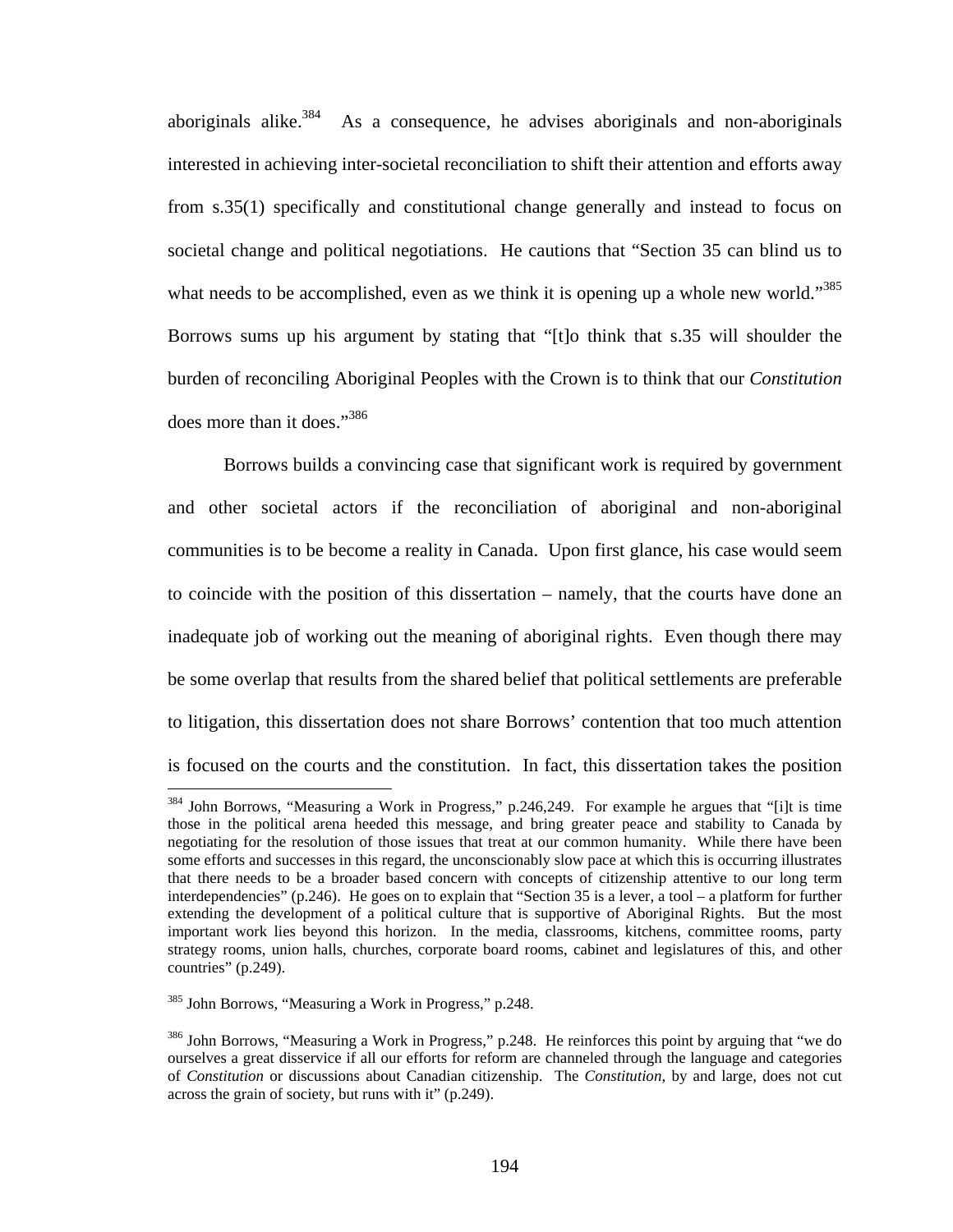that scholars who are interested in inter-societal reconciliation and political negotiations ought to keep the SCC and this constitutional provision squarely in their line of sight. This is because even though the SCC has expressed its preference for negotiated settlement it has also expressed the opinion that it has a role to play in both inter-societal reconciliation and political negotiations. This role is best characterized as that of a facilitator. While Borrows makes a significant effort to highlight the need for political negotiations and societal change (a need that is not disputed here) he seems to have turned a blind eye on the possible negative impact of the SCC on both the former and the latter.

The SCC has encouraged the parties in s.35(1) cases to engage in political negotiation while simultaneously promoting the idea that it has a role to play in these negotiations. For example, in *Sparrow*, the SCC concluded that s.35(1) "provides a solid constitutional base upon which subsequent negotiations can take place."<sup>387</sup> Right from the initial forays into  $s.35(1)$  interpretation, then, the SCC presents the idea that its judgments regarding aboriginal rights would have a significant role in future negotiations between aboriginals and the state. To use the SCC's words, these judgments form a constitutional base for future negotiations.

The SCC's decision in the *Delgamuukw* case provides further support for this position. The majority's decision reads:

[...] the Crown is under a moral, if not legal, duty to enter into and conduct those negotiations in good faith. Ultimately, it is through negotiated settlements, with good faith and give and take on all sides, reinforced by the judgments of this Court, that we will achieve what I state in Van der Peet […] to be the basic

<span id="page-199-0"></span><sup>387</sup> *R. v. Sparrow*, p.1105.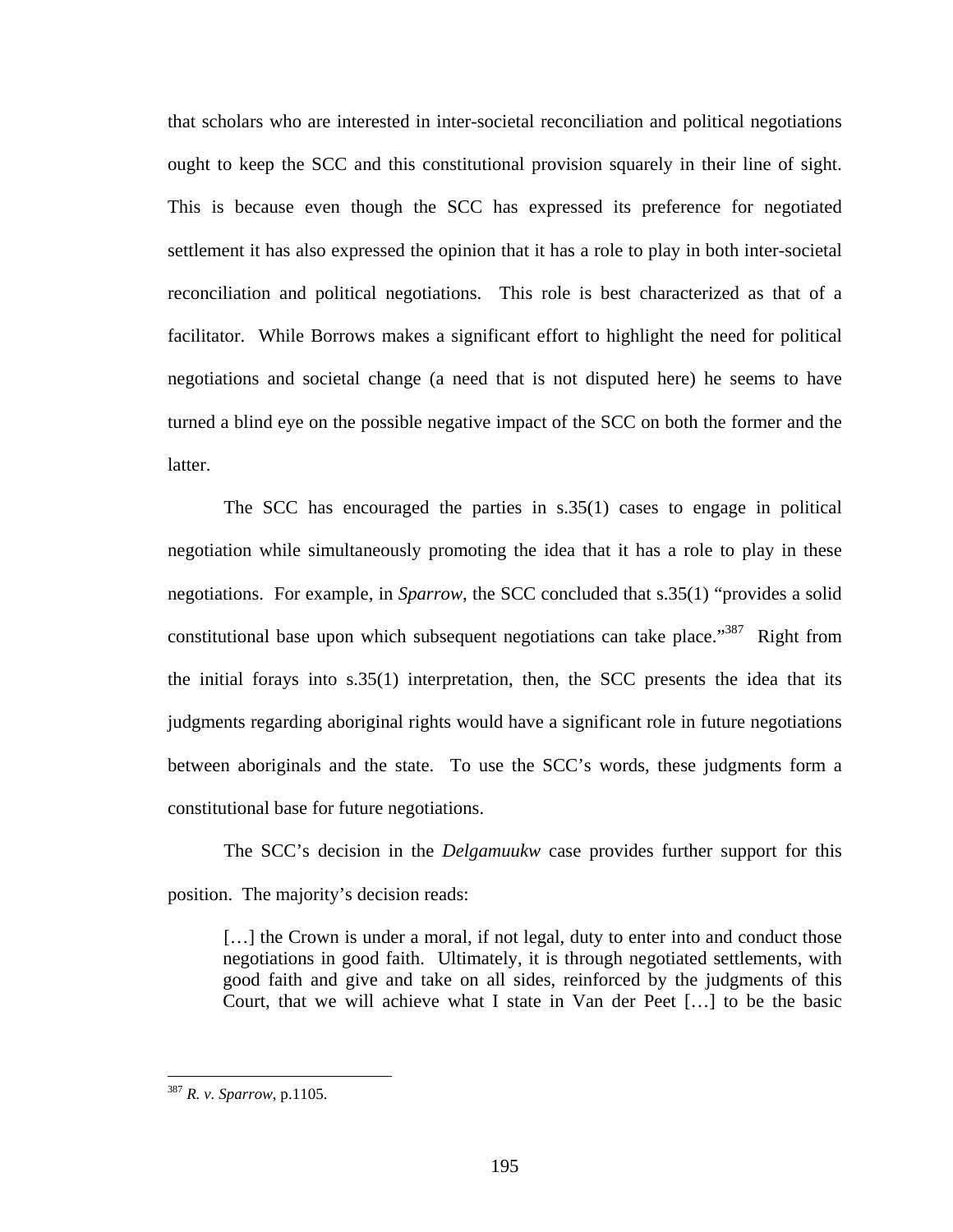purpose of  $s.35(1)$  – "the reconciliation of the pre-existence of aboriginal societies with the sovereignty of the Crown". Let us face it, we are all here to stay.<sup>388</sup>

Here, the majority puts forward that reconciliation through negotiated settlement will be 'reinforced by the judgments of this Court'. Again, the notion that the SCC can and does facilitate political settlements comes to the fore.

Borrows is not ignorant of this point. He himself acknowledges that the SCC's approach to this constitutional provision includes the idea that the SCC plays a facilitation role. He states that,

[t]he Court's ability to untangle threats to the country's political stability and civic peace is tempered by their recognition that they are not the best party to ultimately work out the details of the necessary arrangements. Thus, they have approached the issue of social cohesion in questions of Aboriginal citizenship by devising procedures and broad principles to direct the parties in better performing their duties in this regard.<sup>[389](#page-200-1)</sup>

For Borrows, the SCC has indicated that it has a role to play in negotiations between aboriginals and the state because it provides structural support for these negotiations in the form of procedures and broad principles which guide the parties.

Whether fact or mere possibility, the notion that the SCC and s.35(1) jurisprudence impact either political negotiations or inter-societal reconciliation should be of concern given the analysis presented in this dissertation.<sup>390</sup> What kind of political negotiations or inter-societal reconciliation could be supported by the SCC and its jurisprudence on aboriginal rights? Given that the SCC employs a citizen-state conception of aboriginality in its characterization of aboriginal rights, it is likely that this

<span id="page-200-0"></span><sup>388</sup> *Delgamuukw v. British Columbia*, para.186.

<span id="page-200-1"></span><sup>389</sup> John Borrows, "Measuring a Work in Progress," p.249.

<span id="page-200-2"></span> $390$  Leonard Rotman advances that s.35(1) jurisprudence does in fact impact political negotiations. He argues that "Aboriginal and treaty rights litigation begets negotiation and that negotiations becomes meaningful and effective only with the continued presence, or threat, of lititation" ("Let us face it, we are all here to stay," p.227).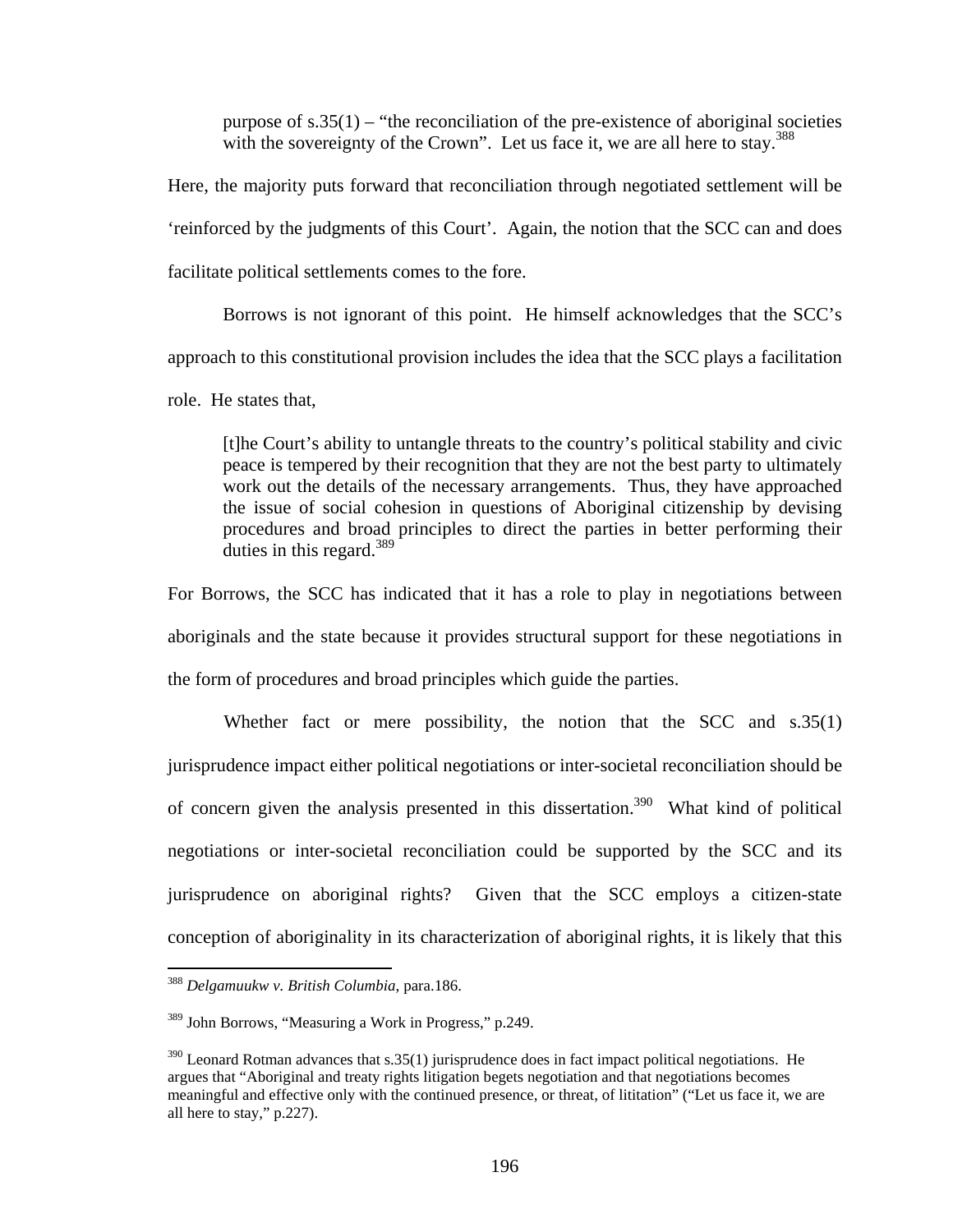body and the existing jurisprudence on aboriginal rights would only be capable of supporting political settlements and societal change that advanced a citizen-state conception of aboriginality. In other words, political settlements and reconciliation that conceive of aboriginal peoples as citizens with attachments to multiple bounded communities (including the pan-Canadian political community where the Crown is sovereign) and as citizens who have special rights. This dissertation has demonstrated that rights based on the citizen-state conception of this collective identity are unable to protect and accommodate the nation to nation conception of aboriginality. Negotiations and societal change that produced the same result (that is, that do not result in the protection and accommodation of aboriginal peoples' collective identities) would frustrate, if not render impossible, the achievement of inter-societal reconciliation. Along the same lines, this dissertation highlighted the serious problems that result from the fact that s.35(1) rights protect and accommodate the citizen-state conception of aboriginality. Negotiations and societal change that are premised on a citizen-state conception of aboriginality may also result in similar disadvantages and harms. This result may induce aboriginal peoples to reject inter-societal reconciliation just as some have rejected s.35(1) rights.

It does not make any sense, then, to shift our attention away from this constitutional provision as Borrows suggests – the stakes are far too high. The wise course of action would be to continue to scrutinize and critically assess s.35(1) jurisprudence and the impact of the SCC on efforts to reach political settlements and achieve inter-societal reconciliation. Failing to do so may eliminate the benefits of the former, thus rendering the latter even further out of reach.

197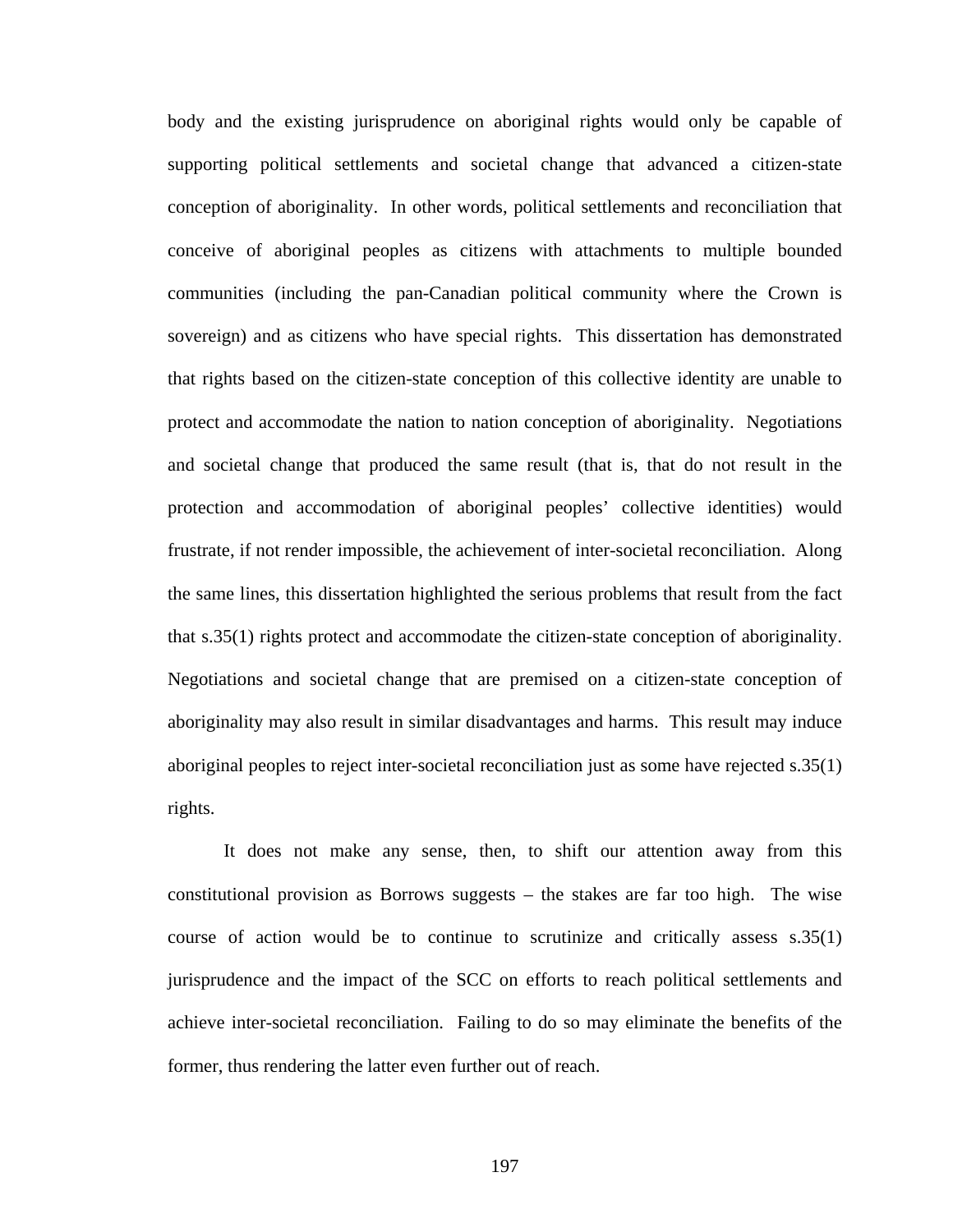# **BIBLIOGRAPHY**

Abele, Frances. 2005. "Belonging in the New World: Imperialism, Property and Citizenship." In *Insiders and Outsiders: Alan Cairns and the Reshaping of Canadian Citizenship*, eds. Gerald Kernerman and Philip Resnick. Vancouver: University of British Columbia Press.

Alfred, Taiaiake. 2005. *Wasase: Indigenous Pathways of Action and Freedom*, Peterborough: Broadview Press.

Alfred, Taiaiake. 1999. *Peace, Power, Righteousness: An Indigenous Manifesto*. Oxford: Oxford University Press.

Alfred, Taiaiake. 1995. *Heading the Voices of Our Ancestors: Kahnawake Mohawk Politics and the Rise of Native Nationalism*. Toronto: Oxford University Press.

Alfred, Taiaiake and Jeff Corntassel. 2005. "Being Indigenous: Resurgences Against Contemporary Colonialism." In *Politics Of Identity IX*, ed. Richard Bellamy. Oxford: Government and Opposition Ltd.

Asch, Michael. 1999. "From Calder to Van der Peet: Aboriginal Rights and Canadian Law, 1973-1996." In *Indigenous Peoples' Rigths in Australia, Canada & New Zealand*, ed. Paul Havemann. Oxford: Oxford University Press.

Asch, Michael. 1984. *Home and Native Land: Aboriginal Rights and the Canadian Constitution*. Agincourt: Methuen Publications.

Barcham, Manuhuia. 2000. "(De)Constructing the Politics of Indigeneity." In *Political Theory and the Rights of Indigenous Peoples*, eds. Duncan Ivison, Paul Patton and Will Sanders. Cambridge: Cambridge University Press.

Barry, Brian. 2001. *Culture & Equality: An Egalitarian Critique of Multiculturalism*. Cambridge: Harvard University Press.

Behiels, Michael D. 2007. "Aboriginal Nationalism in the Ascendancy: The Assembly of First Nations' First Campaign for the Inherent Right of Self-Government, 1968-1987." In *Canadas of the Mind: The Making and Unmaking of Canadian Nationalisms in the Twentieth Century*, eds Norman Hillmer and Adam Chapnick. Montreal: McGill-Queen's University Press.

Bell, Catherine. 2003. "Towards an Understanding of Metis Aboriginal Rights: Reflections on the Reasoning in R. V. Powley." In *Aboriginal Rights Litigation*, eds. Joseph Eliot Magnet and Dwight A. Dorey. Markham: LexisNexis Canada Inc.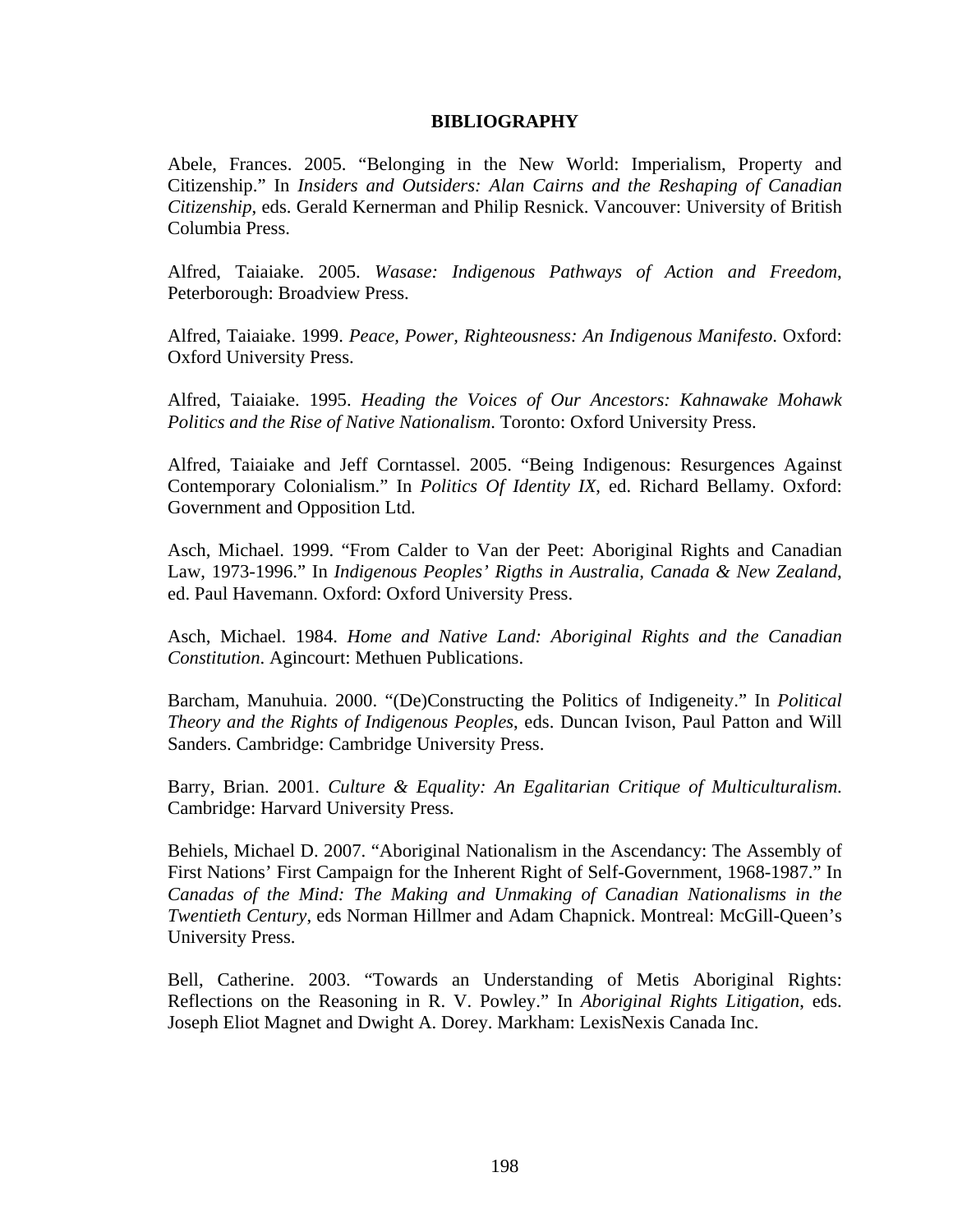Bell, Catherine and Robert Paterson. 2003. "Aboriginal Rights to Reparation of Cultural Property." In *Box of Treasures or Empty Box? Twenty Years of Section 35*, eds Ardith Walken and Halie Bruce. Penticton: Theytus Books Ltd.

Bernstein, Mary. 1997. "Celebration and Suppression: The Strategic Use of Identity by the Lesbian and Gay Movement." In *American Journal of Sociology* 103:3: 531-65.

Binnie, W.I.C. 1990. "The Sparrow Doctrine: Beginning of the End or End of the Beginning?" In *Queen's Law Journal* 15: 217-53.

Blauner, Robert. 1969. "Internal Colonialism and Ghetto Revolt." In *Social Problems* 16:4: 393-408.

Borrows, John J. 2003. "Measuring a Work in Progress: Canada, Constitutionalism, Citizenship and Aboriginal Peoples." In *Box of Treasures or Empty Box? Twenty Years of Section 35*, eds Ardith Walken and Halie Bruce. Penticton: Theytus Books Ltd.

Borrows, John J. 2002. *Recovering Canada: The Resurgence of Indigenous Law*. Toronto: University of Toronto Press.

Borrows, John J. 2001. "Domesticating Doctrines: Aboriginal Peoples After the Royal Commission," In *McGill Law Journal* 46: 615-61.

Borrows, John J. and Leonard I. Rotman. 1998. *Aboriginal Legal Issues: Cases, Material and Commentary*. Toronto: Butterworths Canada Ltd.

Brock, Gillian. 2002. "Are There Any Defensible Indigenous Rights?" In *Contemporary Political Theory* 3: 285-305.

Bruce, Halie and Ardith Walkem. "Bringing Our Living Constitution Home." In *Box of Treasures or Empty Box? Twenty Years of Section 35*, eds Ardith Walken and Halie Bruce. Penticton: Theytus Books Ltd.

Cairns, Alan. 2005. *First Nations and the Canadian State: In Search of Coexistence*. Kingston: The Institute of Intergovernmental Relations.

Cairns, Alan. 2003. "Afterword: International Dimensions of the Citizen Issue for Indigenous Peoples/Nations." In *Citizenship Studies* 7:4: 497-512.

Cairns, Alan. 2000. *Citizens Plus: Aboriginal Peoples and the Canadian State*. Vancouver: University of British Columbia Press.

Cairns, Alan. 1995. "Aboriginal Canadians, Citizenship and the Constitution." In *Reconfigurations: Canadian Citizenship and Constitutional Change*, ed. Douglas E. Williams. Toronto: McClelland & Stewart.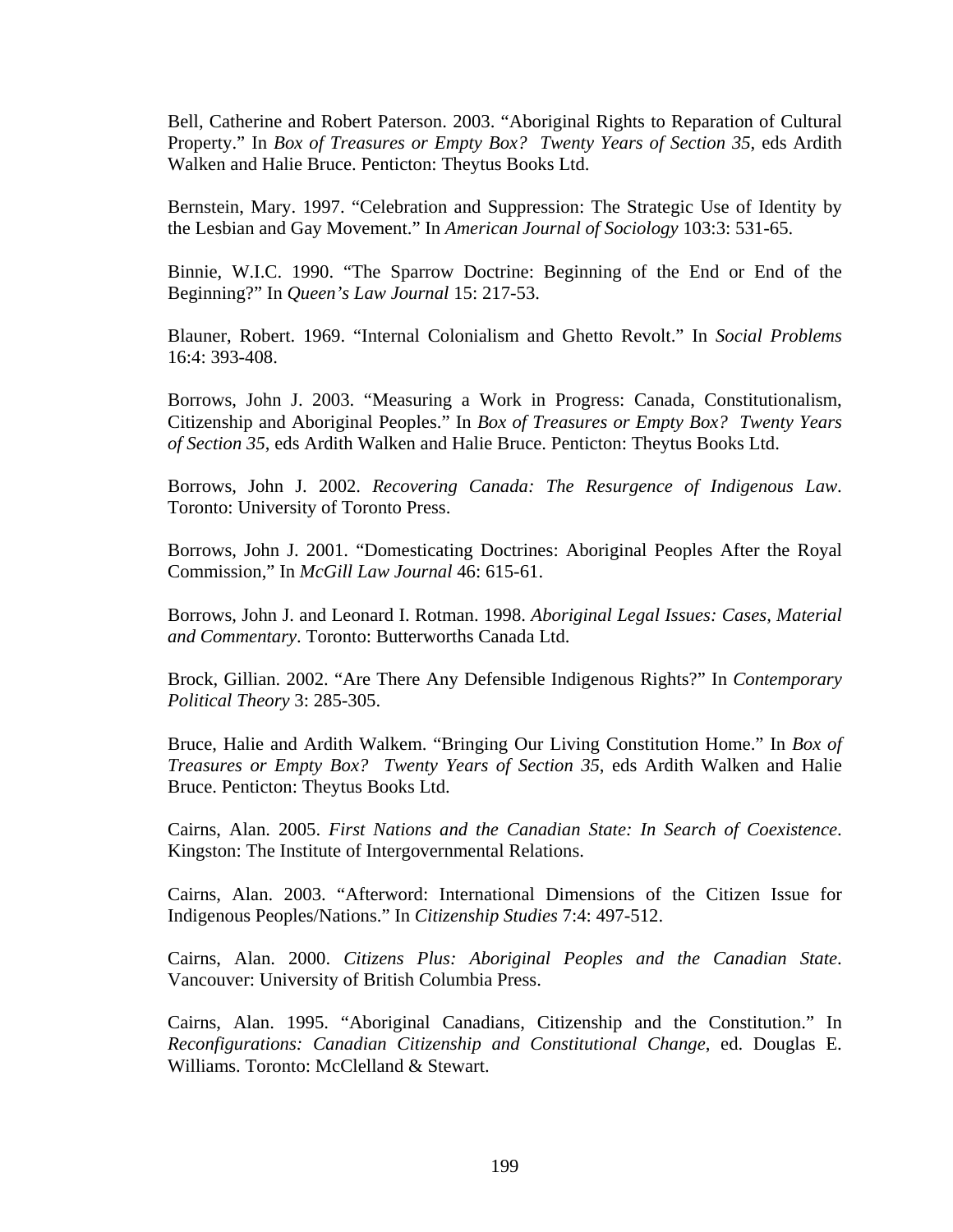Cairns, Alan. 1995. "Dreams versus Reality in "Our" Constitutional Future: How Many Communities?" In *Reconfigurations: Canadian Citizenship and Constitutional Change*, ed. Douglas E. Williams. Toronto: McClelland & Stewart.

Cairns, Alan and Tom Flanagan. 2001. "Flanagan and Cairns on Aboriginal Policy." In *Policy Options* September: 43-53.

Carens, Joseph H. 2000. *Culture, Citizenship and Community: A Contextual Exploration of Justice as Evenhandedness*. Oxford Scholarship Online: November 2003.

Cassidy, Julie. 1998. "Sovereignty of Aboriginal Peoples." In *Indiana International and Comparative Law Review* 19:1: 65-119.

Chartrand, Lary N. 2003. "The Aboriginal Peoples' Movement and its Critics." In *Aboriginal Rights Litigatioin*, eds. Joseph Eliot Magnet and Dwight A. Dorey. Markham: LexisNexis Canada Inc.

Christie, Gordon. 2004. "Aboriginal Resource Rights after Delgamuukw and Marshll." In *Advancing Aboriginal Claims: Visions/Strategies/Directions,* ed. Kerry Wilkins. Saskatoon: Purich Publishing Ltd.

Christie, Gordon. 2003. "Aboriginal Citizenship: Section 35, 25 and 15 of Canada's Constitution Act, 1982." In *Citizenship Studies* 7:4: 481-95.

Courtoreille, Lawrence. 1997. "The Legal Origins and Development of Aboriginal and Treaty Rights." In *Justice for Natives: Searching for Common Ground*, ed. Andrea Morrison. Montreal & Kingston: McGill-Queen's University Press.

Deloria, Vine and Clifford M. Lytle. 1983. *American Indians, American Justice.* Austin: University of Texas.

Dickson-Gilmore, E.J. 1999. "Iati-Onkwehonew: Bood Quantum, Membership and the Politics of Exclusion in Kahnawake." In *Citizenship Studies* 3:1: 27-43.

Eisenberg, Avigail. 2005. "Identity and Liberal Politics: the Problem of Minorities within Minorities." In *Minorities within Minorities: Equality, Rights and Diversity,* eds. Avigail Eisenberg and Jeff Spinner-Halev. Cambridge: Cambridge University Press.

Eisenberg, Avigail. 2001. "Using Difference to Resolve Rights-Based Conflicts: A Reply to Joyce Green." In *Canadian Journal of Political Science* 34:1: 163-68.

Eisenberg, Avigail. 1994. "The Politics of Individual and Group Difference in Canadian Jurisprudence." In *Canadian Journal of Political Science* 27:1: 3-21.

Eriksen, Thomas Hylland. 1993. *Ethnicity and Nationalism: Anthropological Perspectives*. London: Pluto Press.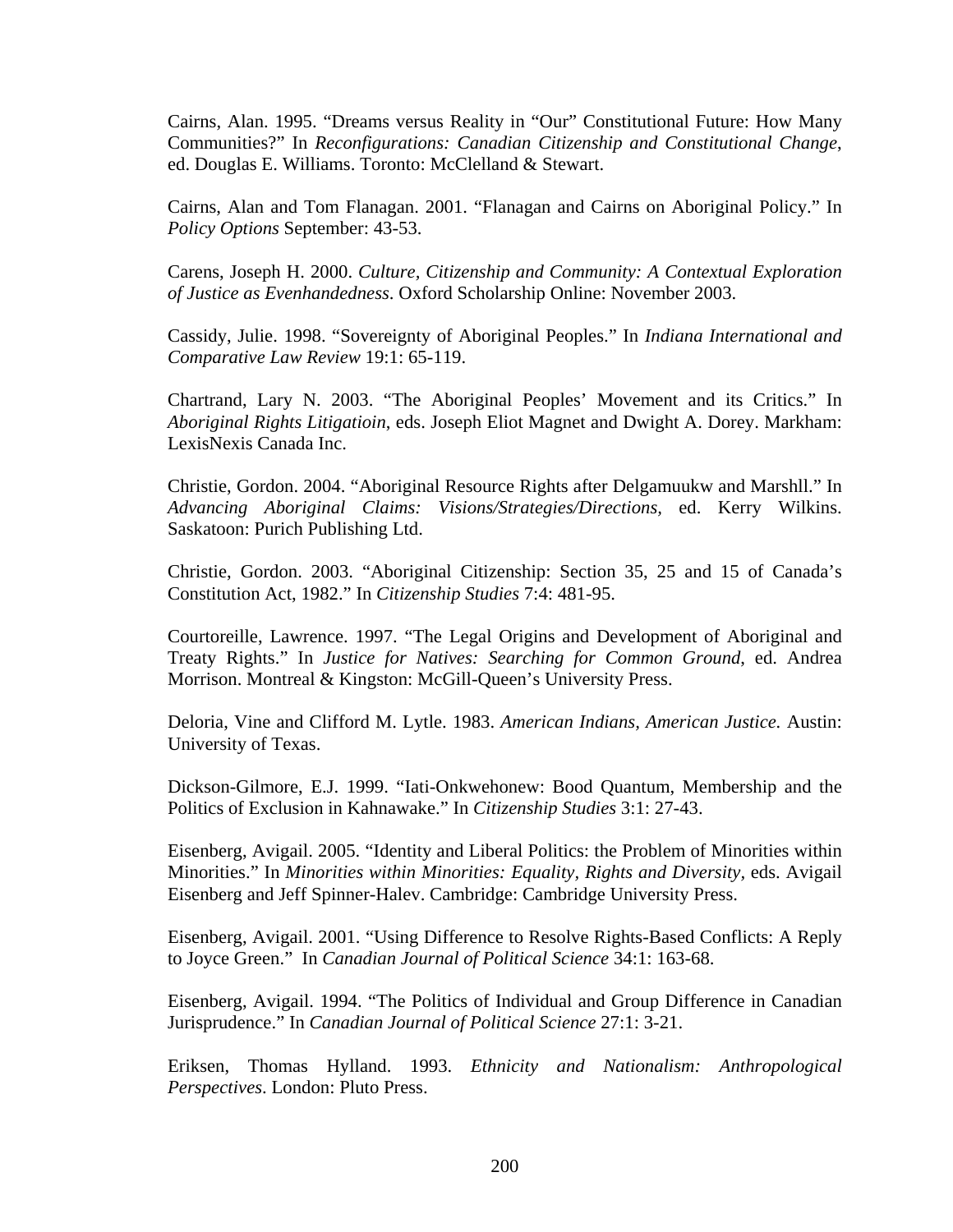Eriksen, Thomas Hylland. 1992. *Us and Them in Modern Societies: Ethnicity and Nationalism in Mauritius, Trinidad and Beyond*. London: Scandinavian University Press.

Fitzgerald, Kathleen J. 2007. *Beyond White Ethnicity: Developing a Sociological Understanding of Native American Identity Reclamation.* Lanham: Lexington Books.

Flanagan, Tom. 2000. *First Nations? Second Thoughts*. Montreal: McGill-Queens University Press.

Fuss, Diana. 1989. *Essentially Speaking: Feminism, Nature and Difference*. New York: Routledge.

Green, Joyce A. 2005. "Toward Conceptual Precision: Citizenship and Rights Talk for Aboriginal Canadians." In *Insiders and Outsiders: Alan Cairns and the Reshaping of Canadian Citizenship,* eds. Gerald Kernerman and Philip Resnick. Vancouver: University of British Columbia Press.

Green, Joyce A. 2002. "Canaries in the Mines of Citizenship: Indian Women in Canada." In *Canadian Journal of Political Science* 34:4: 715-38.

Green, Joyce A. 2000. "The Difference Debate: Reducing Rights to Cultural Flavours." In *Canadian Journal of Political Science* 33:1: 133-44.

Hanvelt, Marc and Martin Papillon. 2005. "Parallel or Embedded? Aboriginal Self-Government and the Changing Nature of Citizenship in Canada." In *Insiders & Outsiders: Alan Cairns and the Reshaping of Canadian Citizenship*, ed. Gerald Kernerman and Philip Resnick. Vancouver: University of British Columbia Press.

Henderson, James Youngblood. 1997. "Interpreting Sui Generis Treaties." In *Alberta Law Review* 36:1: 46-96.

Henderson, James Youngblood. 1994. "Empowering Treaty Federalism." In *Saskatchewan Law Review* 58: 241-329.

Henze, Brent R. 2000. "Who Says Who Says? The Epistemological Grounds for Agency in Liberatory Political Projects." In *Realist Theory and the Predicament of Postmodernism,* eds. Paul M. L. Moya and Michael R. Hames-Garcia. Berkeley: University of California Press.

Ivison, Duncan. 2003. "The Logic of Aboriginal Rights." In *Ethnicities* 3:3: 321-44.

Jaimes, M. Annette. 1996. "Federal Indian Identification Policy: A Usurpation of Indigenous Sovereignty in North America." In *Native American Sovereignty* ed. John R. Wunder. New York: Garland Publishing Inc.

Johnston, Darlene M. 1989. "Native Rights as Collective Rights: A Question of Group Self-Preservation." In *Canadian Journal of Law and Jurisprudence* 2/1: 19-34.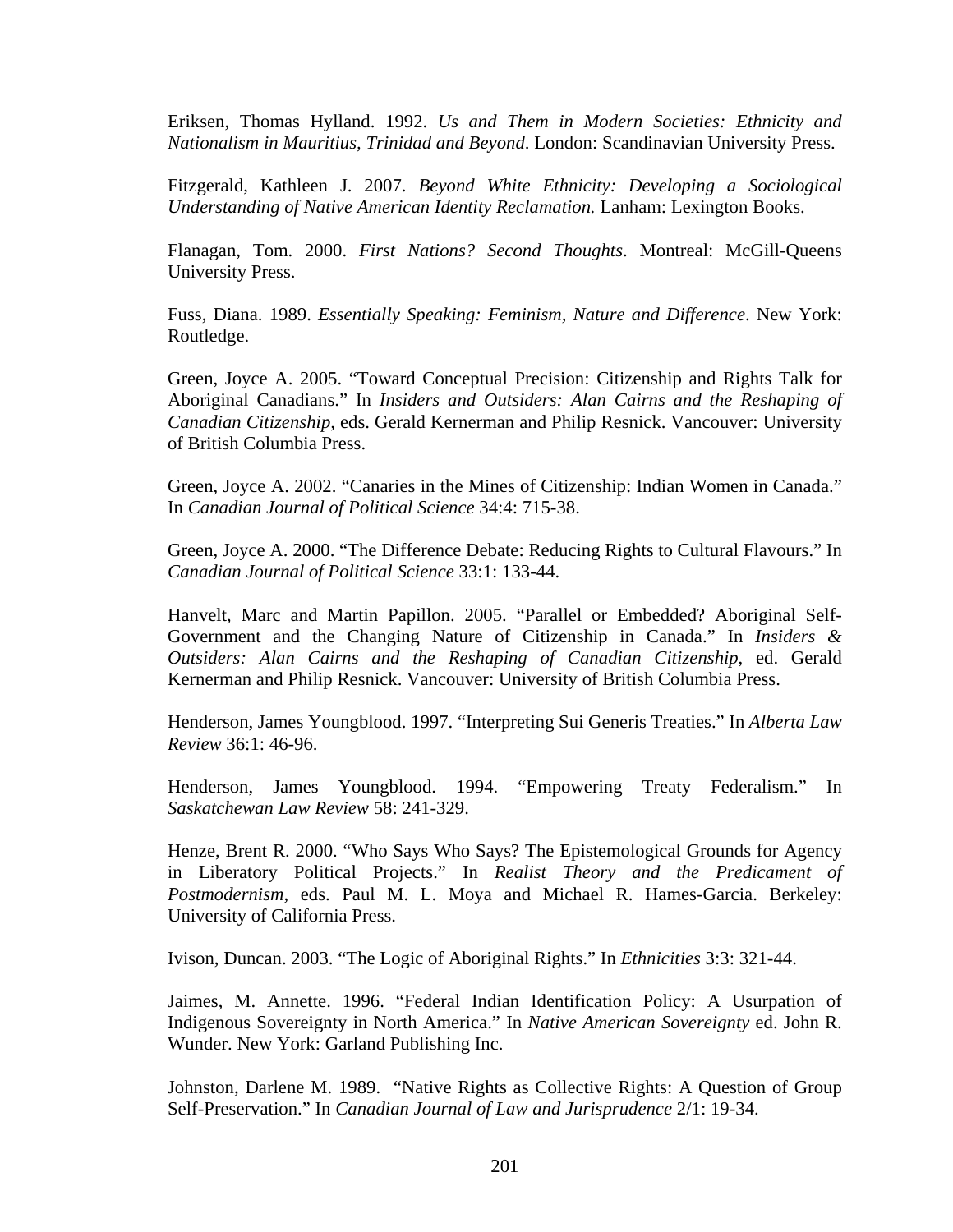Jung, Courtney. 2003. ""Indigenous" the new "Peasant": The Struggle for Political Identity in the Neo-liberal Age." In *Social Research* 70:2: 1-31.

Kelly, Paul. 2002. "Introduction: Between Culture and Equality." In *Multiculturalism Reconsidered*, ed. Paul Kelly. Cambridge: Polity Press.

Kompridis, Nikolas. 2007. "Struggling over the Meaning of Recognition: A Matter of Identity, Justice or Freedom?" In *European Journal of Political Theory* 6: 277-87.

Kulchyski, Peter. 1994. "Introduction." In *Unjust Relations: Aboriginal Rights in Canadian Courts*, ed. Peter Kulchyski. Toronto: Oxford University Press.

Kymlicka, Will. 2007. "Postscript: The New Debate on Minority Rights." In *Multiculturalism and Political Theory*, eds. Anthony Smith Laden and David Ower. Cambridge: Cambridge University Press.

Kymlicka, Will. 2003. "Being Canadian." In *Politics of Identity II*, ed. Richard Bellamy. Oxford: Government and Opposition Ltd.

Kymlicka, Will. 2001. *Politics in the Vernacular: Nationalism, Multiculturalism, and Citizenship*. Oxford: Oxford University Press.

Kymlicka, Will. 1998. "Introduction: An Emerging Consensus?" In *Ethical Theory and Moral Practice* 1: 143-57.

Kymlicka, Will and Wayne Norman. 2000. "Introduction." In *Citizenship in Diverse Societies*, eds. Will Kymlicka and Wayne Norman. Oxford: Oxford University Press.

Ladner, Kiera. 2003. "Rethinking Aboriginal Governance." In *Reinventing Canada*, eds. Janine Brodie and Linda Trimble. Toronto: Prentice Hall.

Lawrence, Bonita.2003. "Gender, Race, and the Regulation of Native Identity in Canada and the United States: An Overview." In *Hypatia* 18:2: 3-31.

Lawrence, Russel. 1986. "Indigenous Peoples: An Emerging Object of International Law." In *American Journal of International Law* 80:2: 369-85.

Lawrence, Russel and James Youngblood Henderson. 1997. "The Supreme Court's Van der Peet Trilogy: Naïve Imperialism and Ropes of Sand." In *McGill Law Journal* 42: 993- 1009.

Leclair, Jean. 2006. "Federal Constitutionalism and Aboriginal Difference." In *Queen's Law Journal* 31: 521-35.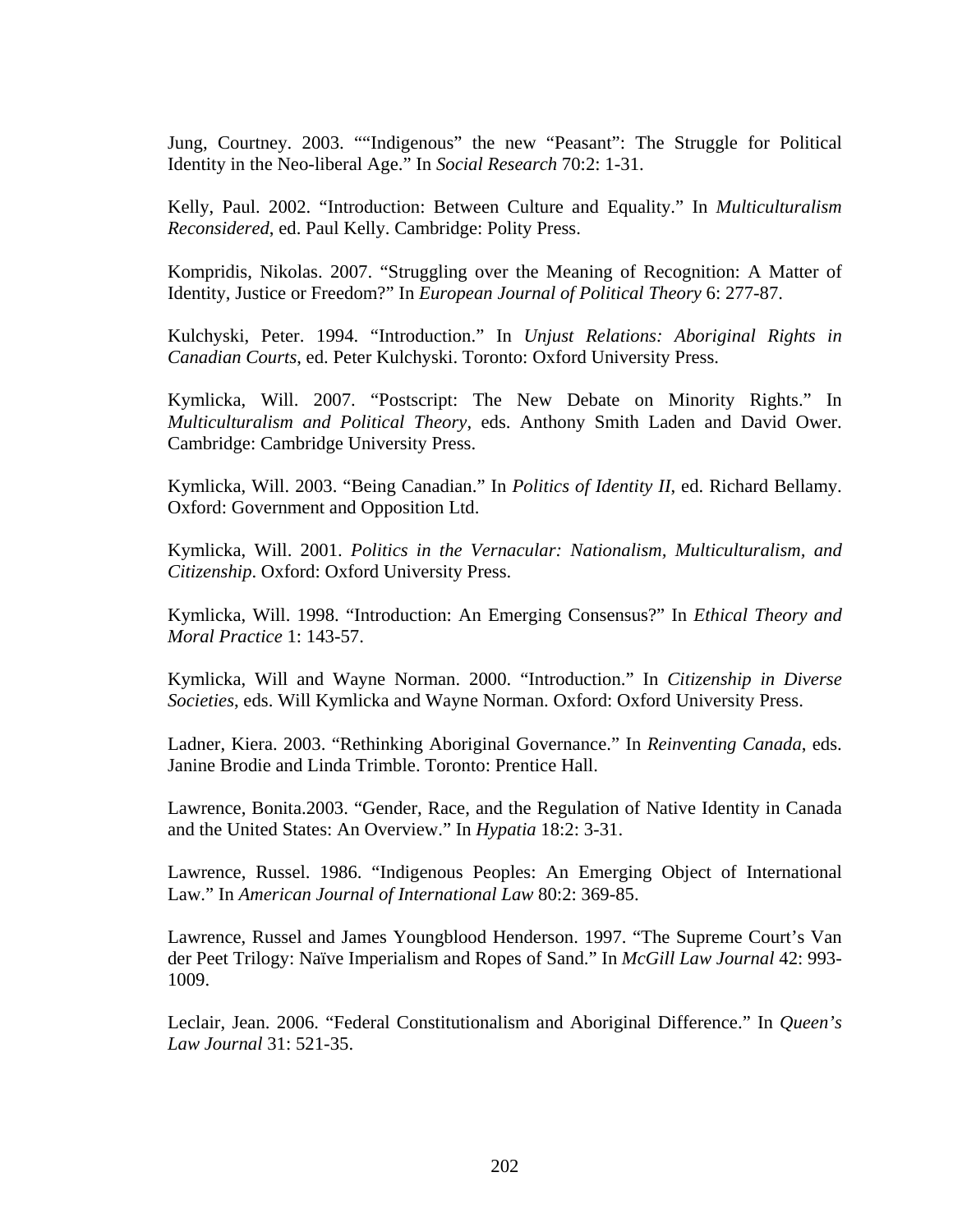Little Bear, Leroy. 2004. "Aboriginal Paradigms: Implications for Relationship to Land and Treaty Making. In *Advancing Aboriginal Claims: Visions/Strategies/Directions*, ed. Kerry Wilkins. Saskatoon: Purich Publishing Ltd.

Macklem, Patrick. 1997. "Aboriginal Rights and State Obligations." In *Alberta Law Review* 36:1: 97-116.

Macklem, Patrick. 1997. "What's Law Got To Do with It? The Protection of Aboriginal Title in Canada." In *Osgoode Hall Law Journal* 35:1: 125-37.

Macklem, Patrick. 1995-1996. "Normative Dimensions of an Aboriginal Right of Self-Government." In *Queens Law Journal* 21: 173-219.

Magnet, Joseph Eliot. 2003. "Who Are the Aboriginal People of Canada?" In *Aboriginal Rights Litigatioin*, eds. Joseph Eliot Magnet and Dwight A. Dorey. Markham: LexisNexis Canada Inc.

Maracle, Lee. 2003. "The Operation was Successful, But the Patient Died." In *Box of Treasures or Empty Box? Twenty Years of Section 35*, eds Ardith Walken and Halie Bruce. Penticton: Theytus Books Ltd.

McNeil, Kent. November 2004. "The Inherent Right of Self-Government: Emerging Directions for Legal Research," *First Nations Governance Centre* 1-37.

McNeil, Kent. 2004. "Continuity of Aboriginal Rights." In *Advancing Aboriginal Claims: Visions/Strategies/Directions*, ed. Kerry Wilkins. Saskatoon: Purich Publishing Ltd.

McNeil, Kent. 2001. "Fiduciary Obligations and Federal Responsibility for the Aboriginal Peoples." In *Emerging Justice: Essays on Indigenous Rights in Canada and Australia*. Saskatoon: Native Law Center.

McNeil, Kent. 1998. "Defining Aboriginal Title in the 90's: Has the Supreme Court Finally Got It Right?" *York University 12th Annual Robart's Lecture*. March 25.

Mercredi, Ovide and Mary Ellen Turpel. 1993. *In the Rapids: Navigating the future of First Nations*. Toronto: Viking Press.

Miller, Bruce Granville. 2003. *Invisible Indigenes: The Politics of Nonrecognition*. Lincon: University of Nebraska Press.

Miller, J.R. 1989. *Skyscrapers Hide the Heavens: A History of Indian-White Relations in Canada*. Toronto: University of Toronto Press.

Mohanty, S. P. 2000. "The Epistemic Status of Cultural Identity: On Beloved and the Postcolonial Condition" In *Realist Theory and the Predicament of Postmodernism,* eds. Paul M. L. Moya and Michael R. Hames-Garcia. Berkeley: University of California Press.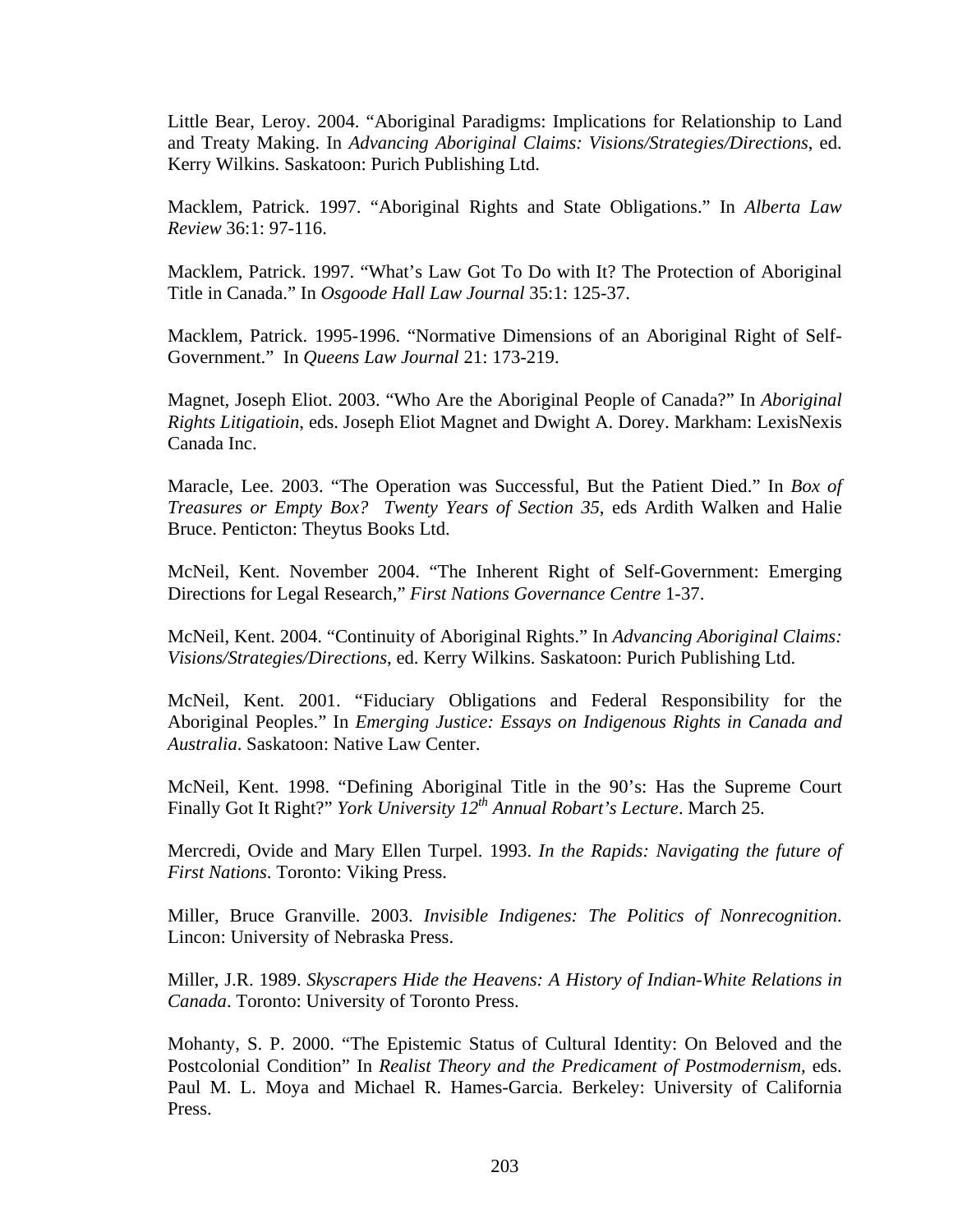Moore, Margaret. 2005. "Internal Minorities and Indigenous Self-determination." In *Minorities within Minorities: Equality, Rights and Diversity,* eds. Avigail Eisenberg and Jeff Spinner-Halev. Cambridge: Cambridge University Press.

Moore, Margaret. 2001. *The Ethics of Nationalism*. Oxford: Oxford University Press.

Morgan, Rhiannon. 2004. "Advancing Indigenous Rights at the United Nations: Strategic Framing and its Impact on the Normative Development of International Law." In *Social & Legal Studies* 13:4: 481-500.

Morse, Bradford W. 1997. "Permafrost Rights: Aboriginal Self-Government and the Supreme Court in R. v. Pamajewon." In *McGill Law Journal* 42: 1011-42.

Moya, Paula M. L. 2000. "Postmodernism, "Realism," and the Politics of Identity: Cherrie Moraga and Chicana Feminism," In *Realist Theory and the Predicament of Postmodernism,* eds. Paul M. L. Moya and Michael R. Hames-Garcia. Berkeley: University of California Press.

Murphy, Michael. 2001. "Culture and the Courts: A New Direction in Canadian Jurisprudence on Aboriginal Rights?" In *Canadian Journal of Political Science* 34:1: 109-29.

Murphy, Michael. 2001. "The Limits of Culture in the Politics of Self-Determination." In *Ethnicities* 1:3: 367-88.

Niezen, Ronald. 2003. *The Origins of Indigenism: Human Rights and the Politics of Identity*. Berkeley: University of California Press.

Niezen, Ronald. 2003. "Culture and the Judiciary: The Meaning of the Culture Concept as a Source of Aboriginal Rights in Canada." In *Canadian Journal of Law and Society* 18:2: 1-26.

Niezen, Ronald. 2000. "Recognizing Indigenism: Canadian Unity and the International Movement of Indigenous Peoples." In *Society for Comparative Study of Society and History* 42:1: 119-48.

Panagos, Dimitrios. 2007. "The Multiple Meanings Shouldered by the term 'Aboriginality': An analysis of the Delgamuukw Case." In *Canadian Journal of Political Science* 40:3: 591-613.

Parekh, Bhikhu. 2006. *Rethinking Multiculturalism: Cultural Diversity and Political Theory*. New York: Palgrave Macmillan.

Pell, Susan. 2002. "Inescapable Essentialism: Bisexually-Identified Women's Stragegies in the Late 80s and Early 90s." In *Thridspace*. www.thirdspace.ca/articles/pell.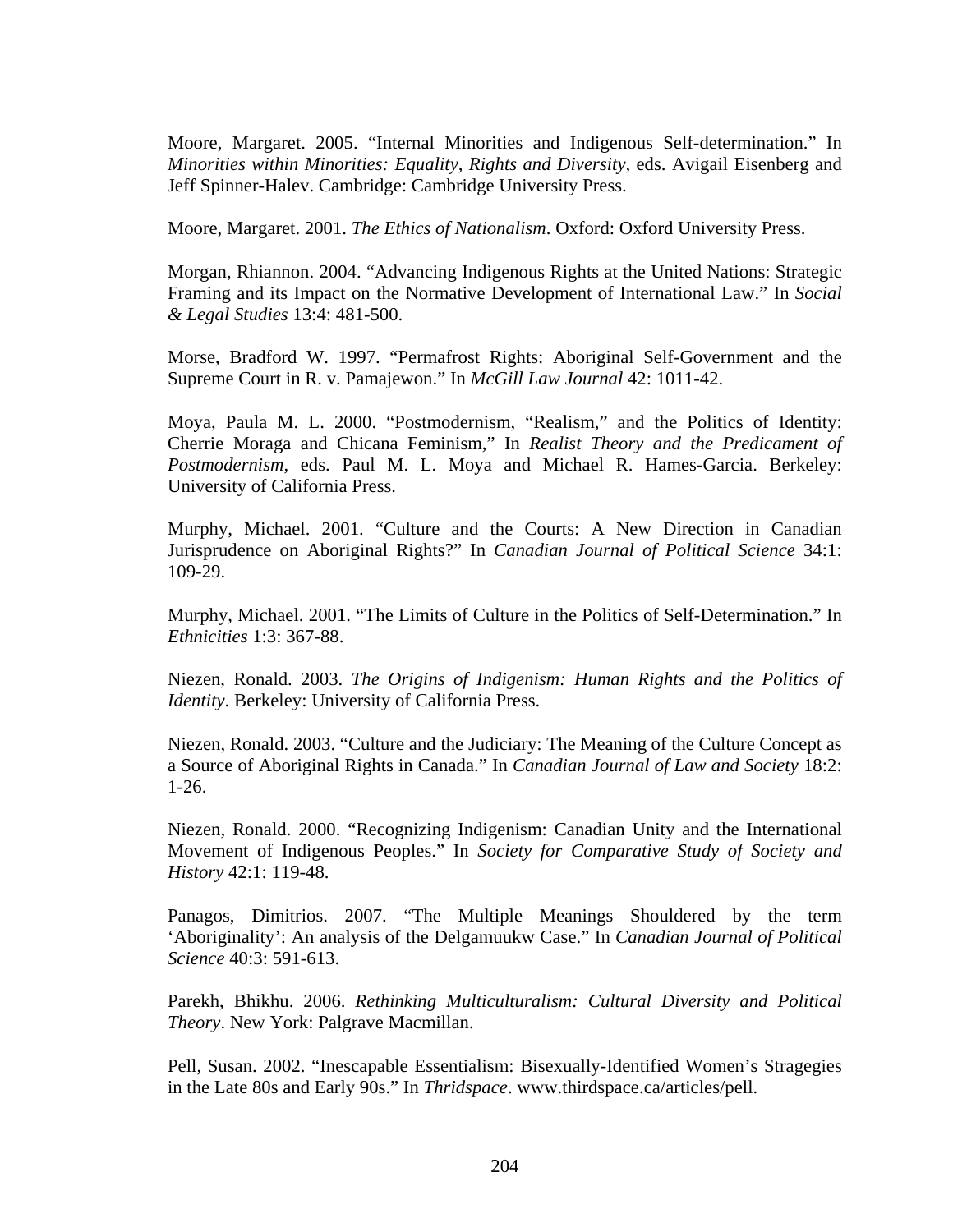Perry, J. Richard. 1996. *From Time Immemorial: Indigenous Peoples and State Systems* Austin: University of Texas Press.

Potts, Garry. 1998. "Bushman and Dragonfly." In *Journal of Canadian Studies* 2: 186-95.

Quong, Jonathan. 2002. "Are Identity Claims Bad for Deliberative Democracy?" In *Contemporary Political Theory* 1:3: 307-27.

Ray, Arthur J. 2005. "Constructing and Reconstructing Native History: A Comparative look at the Impact of Aboriginal and Treaty Rights Claims in North America and Australia." In *Native Studies Review* 16:1: 15-39.

Ray, Arthur J. 1996. *I Have Lived Here since the World Began*. Toronto: Lester Publishing.

Raynard, Paul. 2001. "Ally or Colonizer? The Federal state, the Cree Nation and the James Bay Agreement." In *Journal of Canadian Studies* 36:2: 8-48.

Razack, Sherene H. 2004. *Dark Threats and White Knights: The Somalia Affair, Peacekeeping and the new Imperialism*. Toronto: University of Toronto Press.

Razack, Sherene H. 1999. "Making Canada White: Law and Policing of Bodies of Colour in the 1990s." In *Canadian Journal of Law & Society* 14:1: 159-84.

Rotman, Leonard I. 2004. "Let Us Face It, We Are All Here to Stay: But Do We Negotiate or Litigate?" In *Advancing Aboriginal Claims: Visions/Strategies/Directions*, ed. Kerry Wilkins. Saskatoon: Purich Publishing Ltd.

Rotman, Leonard I. 1997. "Creating a Still-Life out of Dynamic Objects: Rights Reductionism at the Supreme Court of Canada." In *Alberta Law Review* 36:1: 1-8.

Rotman, Leonard I. 1997. "Defining Parameters: Aboriginal Rights, Treaty Rights, and the Sparrow Justificatory Test." In *Alberta Law Review* 36:1: 149-79.

Sandland, Ralph. 1998. "Seeing Double? Or Why 'To Be or Not To Be' Is (Not) the Question for Feminist Legal Studies," In *Social and Legal Studies* 7: 307-38.

Scheffler, Samuel. 2001. *Boundaries and Allegiances: Problems of Justice and Responsibility in Liberal Thought*. Oxford: Oxford University Press.

Schouls, Tim. 2003. *Shifting Boundaries: Aboriginal Identity, Pluralist Theory, and the Politics of Self-Government*. Vancouver: University of British Columbia Press.

Slattery, Brian. 2000. "Making Sense of Aboriginal and Treaty Rights." In *Canadian Bar Review* 79: 196-224.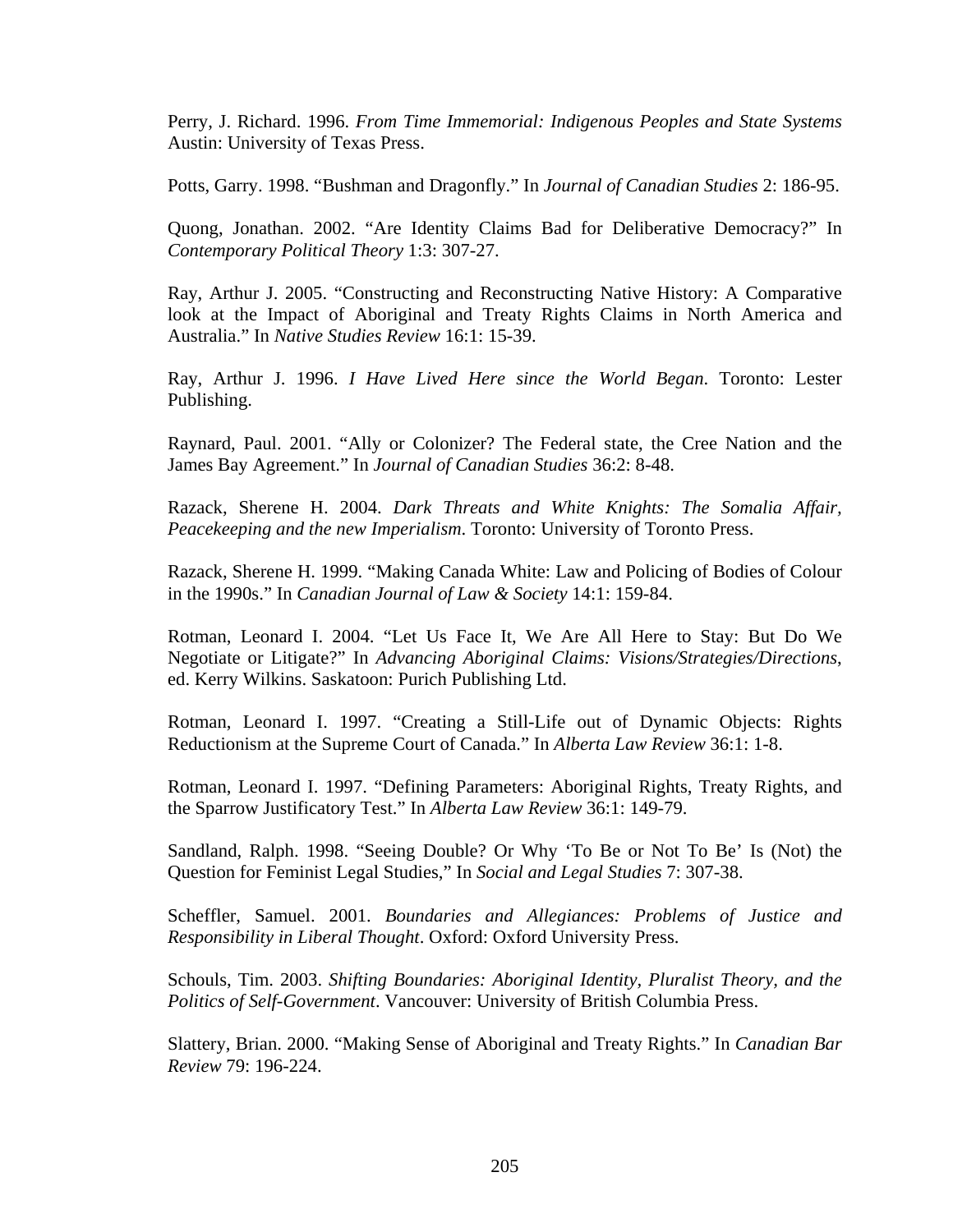Slattery, Brian. 1997. "The Recollection of Historic Practice." In *Justice for Natives: Searching for Common Ground*, ed. Andrea P. Morrison. Montreal: McGill-Queen's University Press.

Smith, Miriam. 1999. *Lesbian and Gay Rights in Canada: Social Movements and Equality-Seeking, 1971-1995*. Toronto: University of Toronto Press.

Stevenson, Mark. 2003. "Section 35 and Metis Aboriginal Rights: Promises Must be Kept." In *Box of Treasures or Empty Box? Twenty Years of Section 35*, eds. Ardith Walkem and Halie Bruce. Princeton: Theytus Books Ltd.

Stevenson, Winona. 1998. " "Ethnic" Assimilates "Indigenous": A Study in Intellectual Neocolonialism" In *Wicazo Sa Review* 31:1: 33-51.

Taylor, Charles. 1992. "The Politics of Recognition." In *Multiculturalism and "The Politics of Recognition,"* eds. Steven C. Rockefeller, Michael Walzer and Susan Wolf. Princeton: Princeton University Press.

Tully, James. 2000. "The Struggles of Indigenous Peoples for and of Freedom." In *Political Theory and the Rights of Indigenous Peoples*, eds. Duncan Ivision, Paul Patton and Will Sanders. Cambridge: Cambridge University Press.

Tully, James. 2000. "Struggles over Recognition and Distribution." In *Constellations* 7:4: 469-82.

Tully, James. 1999. "Aboriginal Peoples: Negotiating Reconciliation." In *Canadian Politics*. eds. James Bickerton and Alain G. Gagnon. Broadview Press.

Tully, James. 1995. *Strange Multiplicity: Constitutionalism in an Age of Diversity*. Cambridge: Cambridge University Press.

Vallance, Neil. 2006. "The Misuses of "Culture" by the Supreme Court of Canada." In *Diversity and Equality*, ed. Avigail Eisenberg. Vancouver: University of British Columbia Press.

Waldron, Jeremy. 1992. "Superseding Historical Injustice." In *Ethics* 13:1: 4-28.

Walkem, Ardith. 2003. "Constructing the Constitutional Box: The Supreme Court's Section 35(1) Reasoning." In *Box of Treasures or Empty Box? Twenty Years of Section 35*, eds. Ardith Walkem and Halie Bruce. Princeton: Theytus Books Ltd.

Walkem, Ardith and Halie Bruce. 2003. "Introduction." In *Box of Treasures or Empty Box? Twenty Years of Section 35*, eds. Ardith Walkem and Halie Bruce. Princeton: Theytus Books Ltd.

Washburn, Wilcomb E. 1971. *Red Man's Land/White Man's Law: A Study of the Past and Present Status of the American Indian*. New York: Charles Scribner's Sons.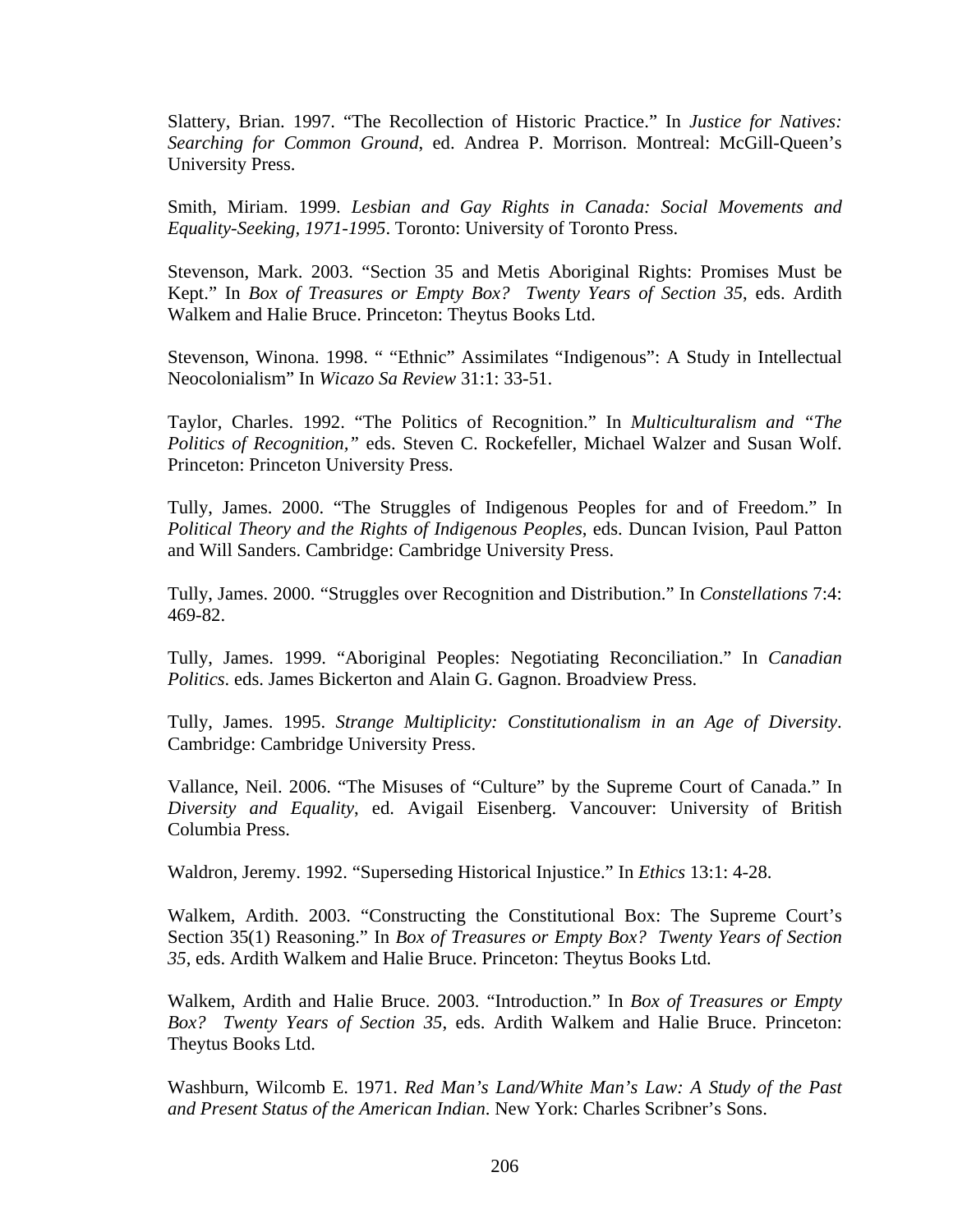Weinstock, Daniel. 2005. "Beyond Exit Rights: Reframing the Debate." In *Minorities within Minorities: Equality, Rights and Diversity,* eds. Avigail Eisenberg and Jeff Spinner-Halev. Cambridge: Cambridge University Press.

White, Graham. 2002. "Treaty Federalism in Northern Canada: Aboriginal-Government Land Claims Boards." In *Publius: The Journal of Federalism* 32:3: 89-114.

Wilkins, David E. and K. Tsianina Lomawaima. 2001. *Uneven Ground: American Indian Sovereignty and Federal Law.* Norman: University of Oklahoma Press.

Wilkins, Kerry. 2004. "Conclusion: Judicial Aesthetics and Aboriginal Claims." In *Advancing Aboriginal Claims: Visions/Strategies/Directions*, ed. Kerry Wilkins. Saskatoon: Purich Publishing Ltd.

Williams, Robert A. 1997. *Linking Arms Together: American Indian Treaty Visions of Law and Peace, 1600-1800*. New York: Oxford University Press.

Wong, James. 2002. "What's in a Name? An Examination of Social Identities." In *Journal for the Theory of Social Behaviour* 32:4: 451-63.

Wood, K. Patricia. 2003. "Aboriginal/Indigenous Citizenship: An Introduction." In *Citizenship Studies* 7:4: 371-78.

Young, Iris Marion. 1990. *Justice and the Politics of Difference*. Princeton: Princeton University Press.

## *Supreme Court Cases*

*Delgamuukw v. British Columbia*, [1997] 3 S.C.R. 1010.

*Haida Nation v. British Columbia (Minister of Forests)*, [2004] 3 S.C.R. 511, 2004 SCC 73

*Mitchell v. M.N.R.*, [2001] 1 S.C.R. 911.

*R. v. Adams,* [1996] 3 S.C.R. 101.

*R. v. Gladstone*, [1996] 2 S.C.R. 723.

*R. v. Marshall.* [1993] 3 S.C.R. 533.

*R. v. Pamajewon*, [1996] 2 S.C.R. 821.

*R. v. Powley*, [2003] 2 S.C.R. 207, 2003 SCC 43.

*R. v. Sparrow*, [1990] 1 S.C.R. 1075.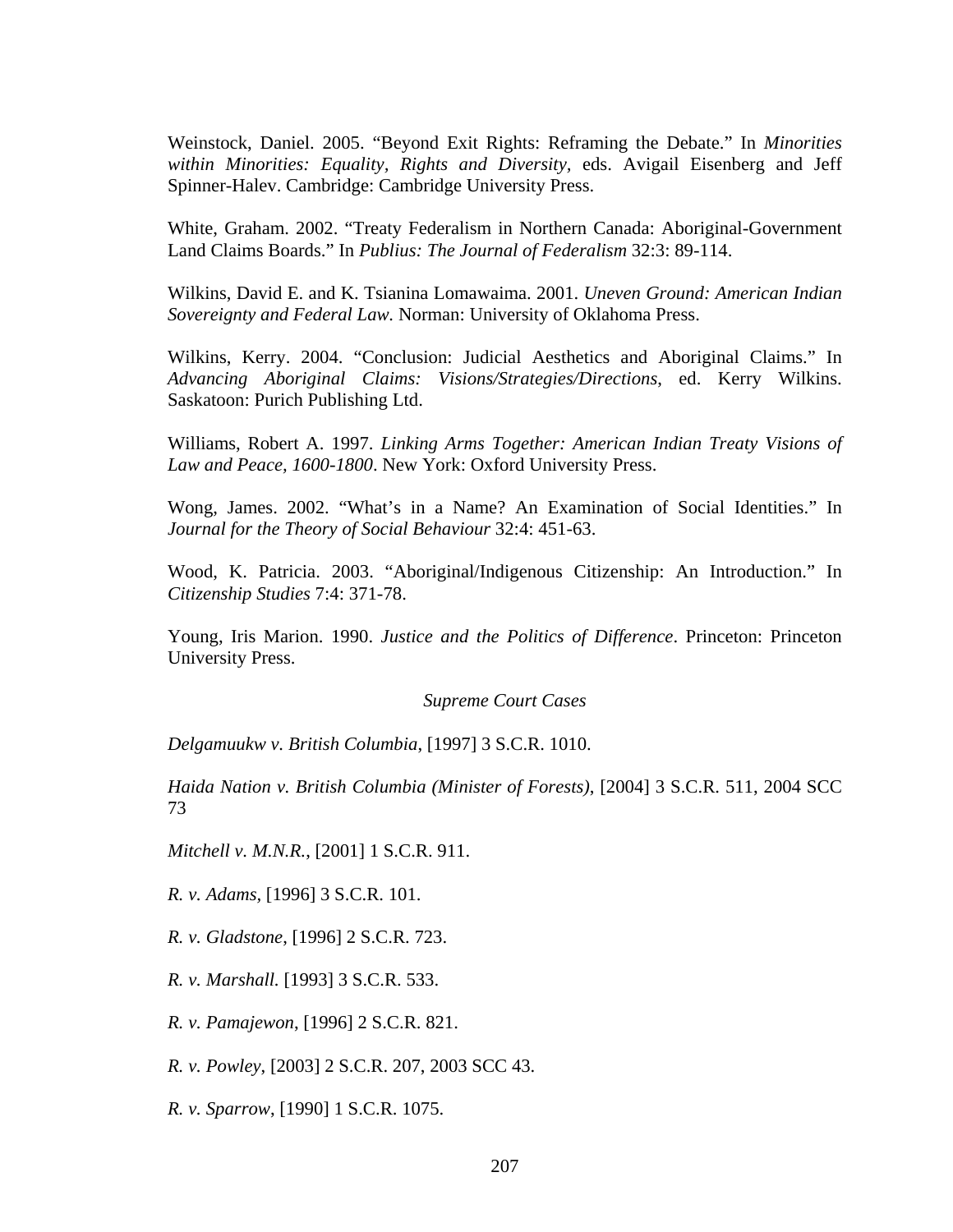*R. v. Sappier*; *R. v. Gray*, [2006] S.C.R. 54.

*R. v. Van der Peet*, [1996] 2 S.C.R. 507.

*St. Catherine's Milling and Lumber Co. v. The Queen* (1888), 14 App. Cas. 46 (P.C.).

*Taku River First Nation v. British Columbia (Project Assessment Director)*, [2004] 3 S.C.R. 550, 2004 SCC 74.

## *Factums*

Factum of the Appellant, Donald Gladstone, *R. v. Gladstone.*

Factum of the Appellant, Dorothy Marie Van der Peet, R. v. Van der Peet.

Factum of the Appellant, Gitksan Hereditary Chiefs, in Delgamuukw v. British Columbia.

Factum of the Appellant the Minister of National Revenue, *Mitchell v. M.N.R.*

Factum of the Appellants, Pamajewon and Jones, R. v. Pamajewon.

Factum of the Appellant, Ronald Edward Sparrow, R. v. Sparrow.

Factum of the Appellant, Wet'suwet'en Hereditary Chiefs, in Delgamuukw v. British Columbia.

Factum of the Attorney General of Alberta, *R. v. Gladstone*.

Factum of the Attorney General of Alberta, *R. v. Sparrow*.

Factum of the Attorney General of British Columbia, *Delgamuukw v. British Columbia.*

Factum of the Attorney General of British Columbia, *R. v. Gladstone*, *NTC Smokehouse Ltd.*, *et al*.

Factum of the Attorney General of British Columbia, *R. v. Pamajewon*.

Factum of the Attorney General of British Columbia, *R. v. Sparrow.*

Factum of the Attorney General of Canada, *Delgamuukw v. British Columbia.*

Factum of the Attorney General of Canada, *R. v. Pamajewon and Jones*.

Factum of the Attorney General of Ontario, *R. v. Sparrow*.

Factum of the Attorney General of Quebec, *R. v. Sparrow*.